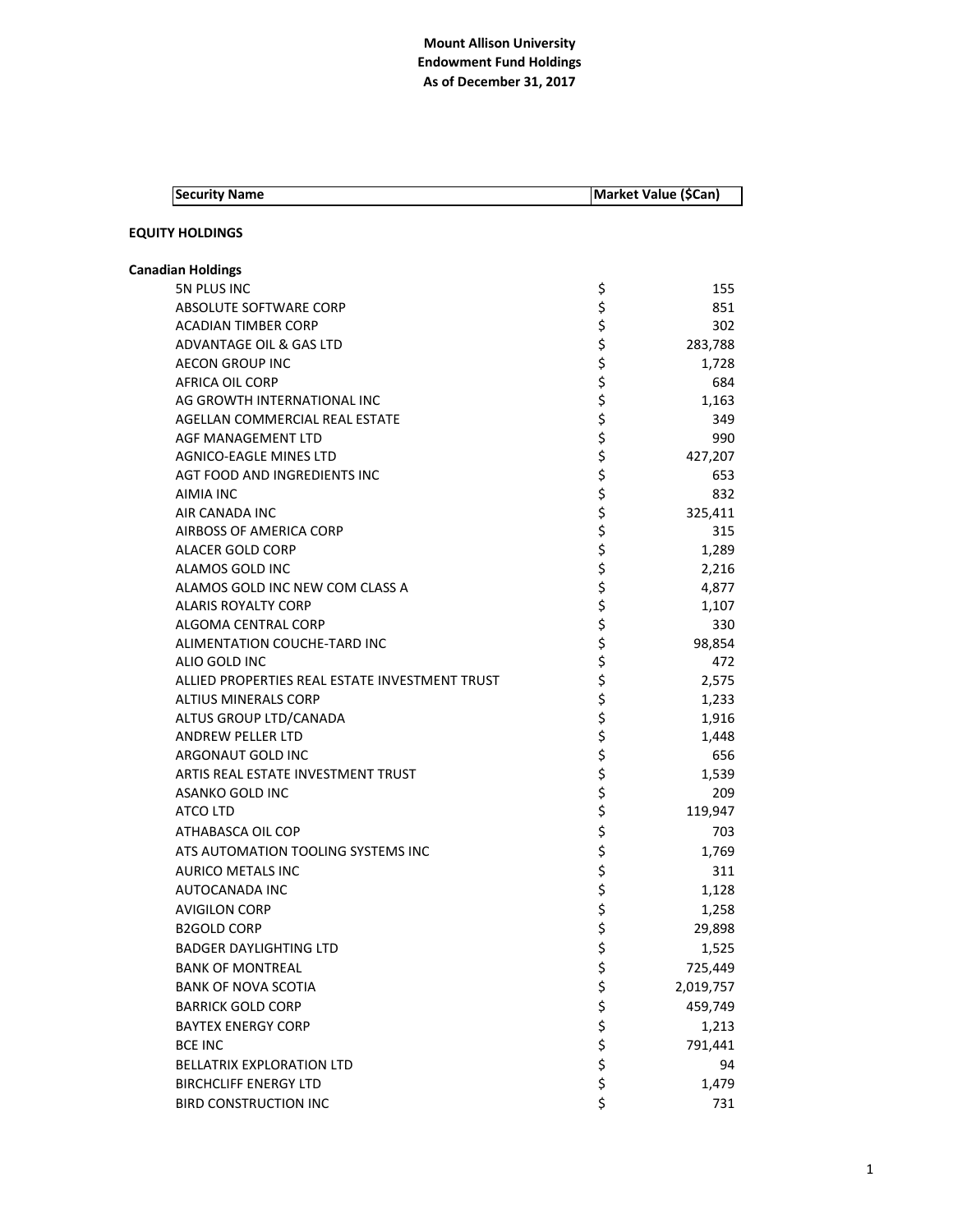| <b>Security Name</b>                          | Market Value (\$Can) |           |
|-----------------------------------------------|----------------------|-----------|
| <b>BLACK DIAMOND GROUP LTD</b>                | \$                   | 95        |
| <b>BLACKBERRY LIMITED</b>                     | \$                   | 151,777   |
| <b>BLACKPEARL RESOURCES INC</b>               | \$                   | 672       |
| <b>BOARDWALK REAL ESTATE INVESTMENT TRUST</b> | \$                   | 1,610     |
| <b>BONAVISTA ENERGY CORP</b>                  | \$                   | 686       |
| <b>BONTERRA ENERGY CORP</b>                   | \$                   | 806       |
| <b>BORALEX INC</b>                            | \$                   | 2,276     |
| BROOKFIELD ASSET MANAGEMENT INCORPORATED      | \$                   | 672,870   |
| BROOKFIELD INFRASTRUCTURE PARTNERS L.P.       | \$                   | 541,345   |
| <b>BROOKFIELD PROPERTY PARTNERS LP</b>        | \$                   | 104,547   |
| <b>BROOKFIELD RENEWABLE PARTNERS LP</b>       | \$                   | 36,225    |
| <b>BRP INC</b>                                | \$                   | 383,349   |
| CAE INC.                                      | \$                   | 139,626   |
| CALFRAC WELL SERVICES LTD                     | \$                   | 1,198     |
| <b>CALIAN GROUP LTD</b>                       | \$                   | 441       |
| <b>CALLIDUS CAPITAL CORP</b>                  | \$                   | 229       |
| CANACCORD GENUITY GROUP INC                   | \$                   | 1,085     |
| <b>CANACOL ENERGY LTD</b>                     | \$                   | 855       |
| CANADIAN APAR                                 | \$                   | 340,123   |
| CANADIAN IMPERIAL BANK OF COMMERCE            | \$                   | 1,067,827 |
| CANADIAN NATIONAL RAILWAY COMPANY             | \$                   | 1,659,917 |
| CANADIAN NATURAL RESOURCES LTD                | \$                   | 1,164,005 |
| CANADIAN PACIFIC RAILWAY LIMITED              | \$                   | 824,265   |
| CANADIAN REAL ESTATE INVESTMENT TRUST         | \$<br>\$             | 2,414     |
| CANADIAN WESTERN BANK                         |                      | 5,133     |
| <b>CANFOR CORP</b>                            | \$                   | 3,350     |
| <b>CANFOR PULP PRODUCTS INC</b>               | \$                   | 1,038     |
| CANWEL BUILDING MATERIALS GROUP LTD           | \$                   | 399       |
| <b>CAPITAL POWER CORP</b>                     | \$                   | 154,368   |
| <b>CAPSTONE MINING CORP</b>                   | \$                   | 821       |
| <b>CARA OPERATIONS LTD</b>                    | \$                   | 594       |
| <b>CARDINAL ENERGY LTD</b>                    | \$                   | 723       |
| CASCADES INC                                  | \$                   | 1,695     |
| <b>CELESTICA INC</b>                          | \$                   | 2,219     |
| <b>CENTERRA GOLD INC</b>                      | \$                   | 2,123     |
| <b>CERVUS EQUIPMENT CORP</b>                  | \$                   | 181       |
| <b>CES ENERGY SOLUTIONS CORP</b>              |                      | 1,740     |
| <b>CGI GROUP INC</b>                          | \$\$\$\$             | 308,407   |
| <b>CHARTWELL RETIREMENT</b>                   |                      | 4,852     |
| <b>CHARTWELL RETIREMENT RESIDENCES</b>        |                      | 201,032   |
| CHINA GOLD INTERNATIONAL RESOURCES CORP LTD   |                      | 1,442     |
| <b>CHINOOK ENERGY INC</b>                     |                      | 24        |
| CI FINANCIAL CORP                             |                      | 58,579    |
| <b>CINEPLEX INC</b>                           |                      | 2,881     |
| <b>CLEARWATER SEAFOODS INC</b>                | \$\$\$\$             | 227       |
| COGECO INC                                    |                      | 412,628   |
| <b>COLLIERS INTERNATIONAL GROUP I</b>         | \$                   | 127,051   |
| COMINAR REAL ESTATE INVESTMENT TRUST          | \$                   | 1,862     |
| COMPUTER MODELLING GROUP LTD                  | \$                   | 1,249     |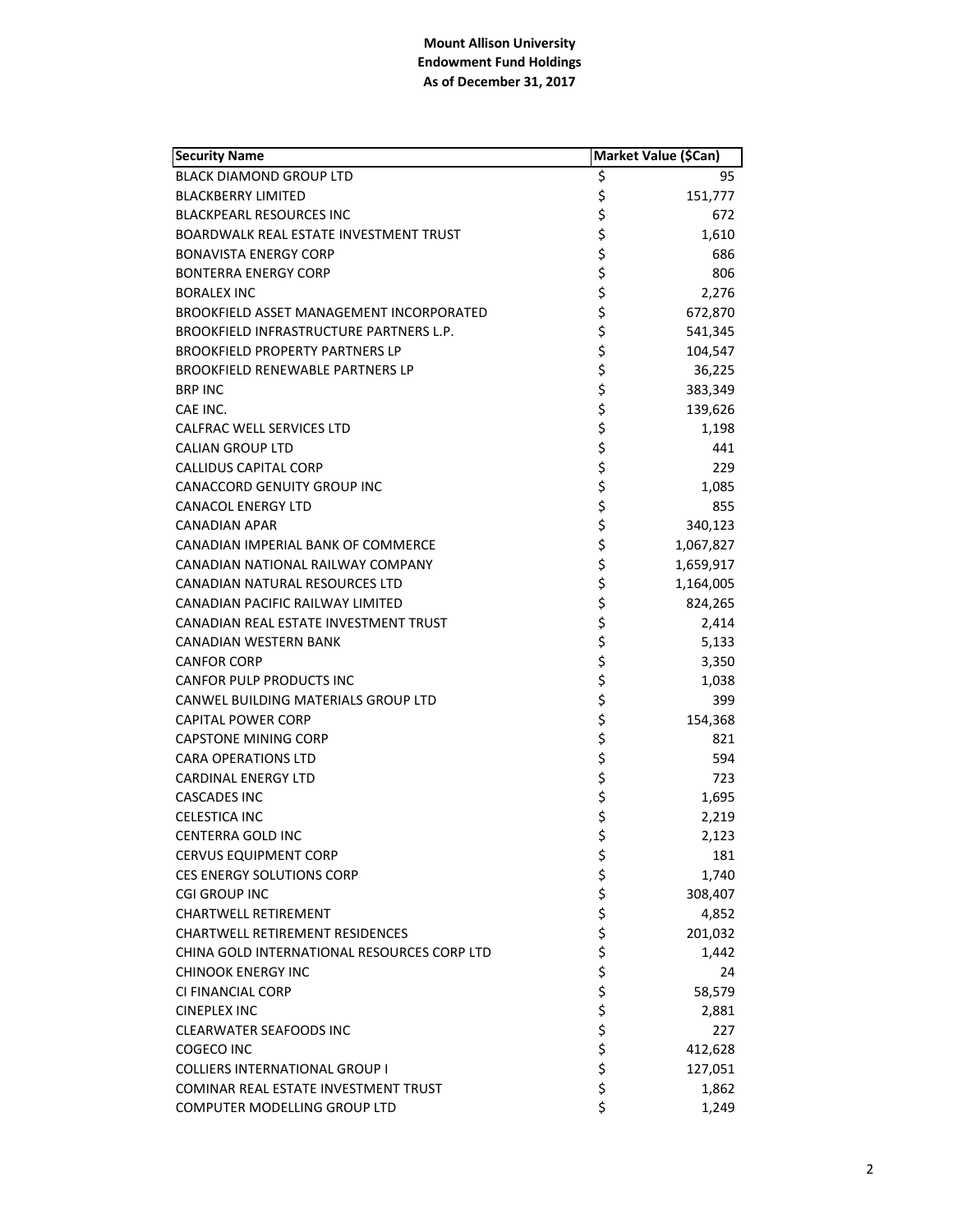| <b>Security Name</b>                      | Market Value (\$Can) |           |
|-------------------------------------------|----------------------|-----------|
| <b>CONSTELLATION SOFTWARE INC</b>         | \$                   | 554,758   |
| <b>CONTINENTAL GOLD INC</b>               | \$                   | 916       |
| COPPER MOUNTAIN MINING CORP               | \$                   | 202       |
| <b>CORBY SPIRIT AND WINE LTD</b>          | \$                   | 464       |
| <b>CORUS ENTERTAINMENT INC-B SH</b>       | \$                   | 2,636     |
| COTT CORP                                 | \$                   | 7,073     |
| <b>CREW ENERGY INC</b>                    | \$                   | 886       |
| <b>CRH MEDICAL CORP</b>                   | \$                   | 393       |
| CROMBIE REAL ESTATE INVESTMENT TRUST      | \$                   | 961       |
| CT REAL ESTATE INVESTMENT TR              | \$                   | 477       |
| <b>DELPHI ENERGY CORP</b>                 | \$                   | 294       |
| <b>DENISON MINES CORP</b>                 | \$                   | 721       |
| DESCARTES SYSTEMS GROUP INC/THE           | \$                   | 210,922   |
| <b>DETOUR GOLD CORP</b>                   | \$                   | 235,807   |
| DHX MEDIA LTD                             | \$                   | 3,854     |
| DIRTT ENVIRONMENTAL SOLUTIONS LTD         | \$                   | 634       |
| DOLLARAMA INCORPORATED                    | \$                   | 664,234   |
| <b>DOREL INDUSTRIES INC</b>               | \$                   | 1,406     |
| DREAM GLOBAL REAL ESTATE                  | \$                   | 1,858     |
| DREAM OFFICE REAL ESTATE INVESTMENT TRUST | \$                   | 1,721     |
| DREAM UNLIMITED-CL A SUB VOT              | \$                   | 827       |
| <b>DUNDEE PRECIOUS METALS INC</b>         | \$                   | 681       |
| ECN CAPITAL CORP - W/I                    | \$                   | 14,100    |
| E-L FINANCIAL CORP LTD                    | \$                   | 238       |
| ELDORADO GOLD CORP                        | \$                   | 1,757     |
| <b>ENBRIDGE INC</b>                       | \$                   | 1,023,463 |
| ENBRIDGE INCOME FUND HOLDINGS INC         | \$                   | 140       |
| ENDEAVOUR MINING CORP                     | \$                   | 2,907     |
| <b>ENDEAVOUR SILVER CORP</b>              | \$                   | 467       |
| <b>ENERCARE INC</b>                       | \$                   | 3,209     |
| <b>ENERFLEX LTD</b>                       | \$                   | 330,685   |
| <b>ENERGY FUELS INC</b>                   | \$                   | 214       |
| <b>ENERPLUS CORP</b>                      | \$                   | 302,264   |
| <b>ENGHOUSE SYSTEMS LTD</b>               | \$                   | 1,814     |
| <b>ENSIGN ENERGY SERVICES INC</b>         | \$                   | 1,424     |
| EPSILON ENERGY LTD/CANADA                 | \$                   | 152       |
| <b>EQUITABLE GROUP INC</b>                |                      | 1,475     |
| <b>ESSENTIAL ENERGY SERVICES LTD</b>      |                      | 101       |
| <b>EVERTZ TECHNOLOGIES LTD</b>            |                      | 558       |
| <b>EXCHANGE INCOME CORP</b>               |                      | 551       |
| <b>EXCO TECHNOLOGIES LTD</b>              |                      | 660       |
| <b>EXTENDICARE INC</b>                    |                      | 1,454     |
| EXTENDICARE REAL ESTATE INVESTMENT TRUST  |                      | 69,049    |
| FAIRFAX FINANCIAL HOLDINGS LTD            |                      | 596,502   |
| FIERA SCEPTRE INC                         |                      | 943       |
| FINNING INTERNATIONAL INCORPORATED        | ぐぐろ こうさ かいこう         | 7,337     |
| FIRM CAPITAL MORTGAGE INVESTMENT CORP     |                      | 586       |
| FIRST MAJESTIC SILVER CORP                | \$                   | 1,805     |
| FIRST NATIONAL FINANCIAL CORP             | \$                   | 891       |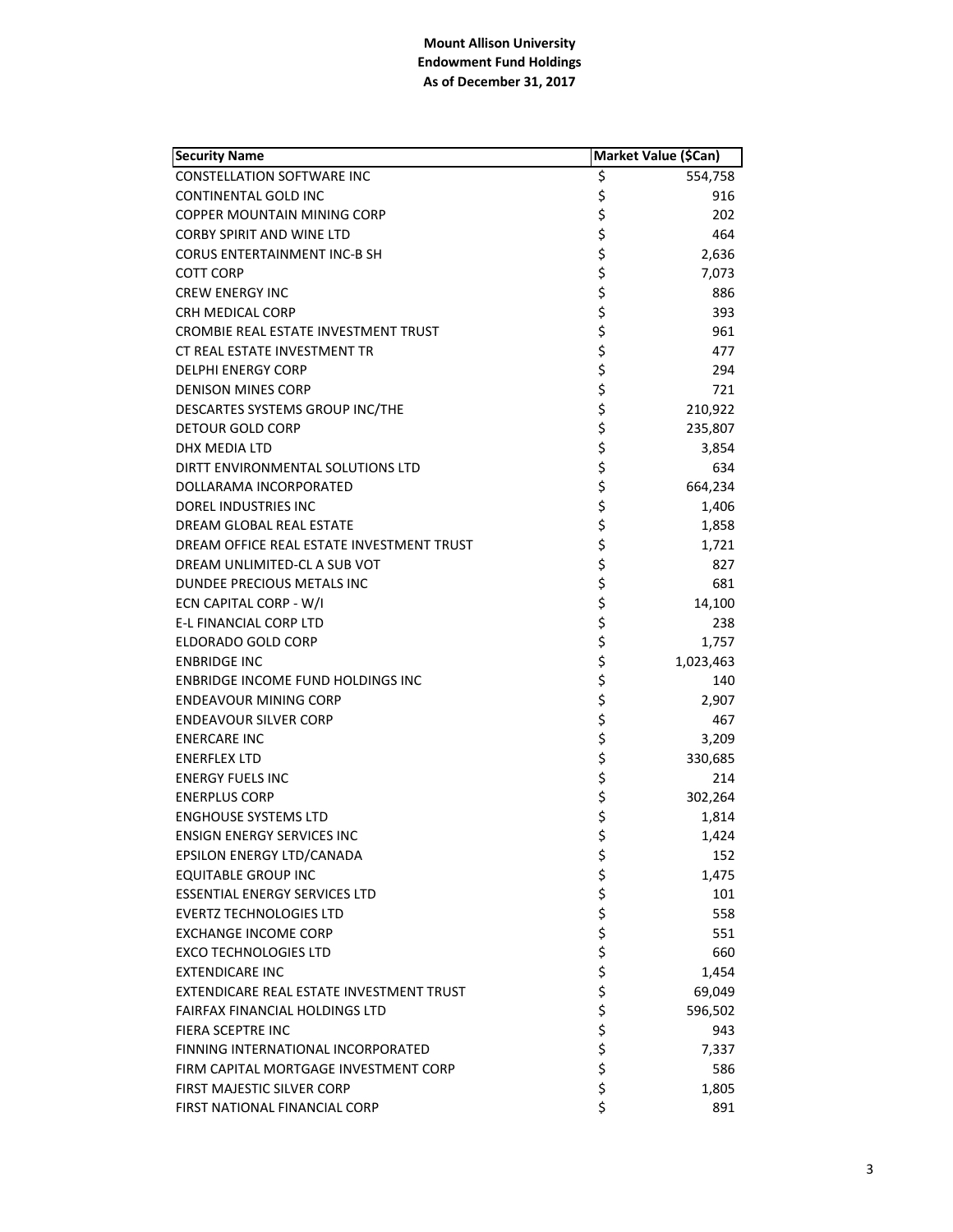|                                               | Market Value (\$Can) |  |
|-----------------------------------------------|----------------------|--|
| <b>FIRSTSERVICE CORP</b><br>\$                | 379,901              |  |
| \$<br><b>FISSION URANIUM CORP</b>             | 246                  |  |
| \$<br>FORTIS INC.                             | 310,114              |  |
| \$<br>FORTUNA SILVER MINES INC                | 1,799                |  |
| <b>FRANCO NEVADA CORP</b>                     | 480,360              |  |
| ちゃくら<br><b>FREEHOLD ROYALTIES LTD</b>         | 124,658              |  |
| <b>FRONTERA ENERGY CORP</b>                   | 1,497                |  |
| <b>GAMEHOST INC</b>                           | 189                  |  |
| <b>GENESIS LAND DEVELOPMENT CORP</b>          | 13                   |  |
| \$<br>\$<br><b>GENWORTH MI CANADA INC</b>     | 2,915                |  |
| <b>GIBSON ENERGY INC</b>                      | 4,431                |  |
| <b>GLUSKIN SHEFF + ASSOCIATES INC</b>         | 792                  |  |
| <b>GMP CAPITAL INC</b>                        | 277                  |  |
| <b>GOEASY LTD</b>                             | 575                  |  |
| GOLDCORP INC.                                 | 163,470              |  |
| <b>GOLDEN STAR RESOURCES LTD</b>              | 898                  |  |
| ぐうさくさい こうさ<br><b>GRAN TIERRA ENERGY</b>       | 1,929                |  |
| <b>GRANITE OIL CORP</b>                       | 114                  |  |
| <b>GRATNITE REAL ESTATE INVESTMENT TRUST</b>  | 1,517                |  |
| <b>GREAT CANADIAN GAMING CORP</b>             | 2,360                |  |
| <b>GREAT PANTHER SILVER LTD</b>               | 476                  |  |
| <b>GUARDIAN CAPITAL GROUP LTD</b>             | 987                  |  |
| \$<br><b>GUYANA GOLDFIELDS INC</b>            | 829                  |  |
| <b>HEROUX-DEVTEK INC</b>                      | 740                  |  |
| ちゃちょう<br>HIGH LINER FOODS INC                 | 487                  |  |
| HNZ GROUP INC                                 | 32                   |  |
| HOME CAPITAL GROUP INC                        | 1,901                |  |
| <b>HORIZON NORTH LOGISTICS INC</b>            | 301                  |  |
| <b>HUDBAY MINERALS INC</b>                    | 144,623              |  |
| <b>HUDSON'S BAY COMPANY</b>                   | 1,545                |  |
| <b>IAMGOLD CORP</b>                           | 5,279                |  |
| \$\$\$<br><b>IAMGOLD CORPORATION</b>          | 95,988               |  |
| IGM FINANCIAL INCORPORATED                    | 203,095              |  |
| <b>IMPERIAL METALS CORP</b>                   | 256                  |  |
| \$<br><b>IMVESCOR RESTAURANT GROUP INC</b>    | 543                  |  |
| \$<br>INDUSTRIAL-ALLIANCE LIFE INSURANCE CO   | 60,069               |  |
| INNERGEX RENEWABLE ENERGY INC                 | 2,146                |  |
| INTACT FINANCIAL CORPORATION                  | 230,531              |  |
| <b>INTER PIPELINE LTD</b>                     | 285,862              |  |
| <b>INTERFOR CORP</b>                          | 20,772               |  |
| INTERNATIONAL TOWER HILL MINES                | 25                   |  |
| <b>INTERRENT REAL ESTATE INVESTMENT TRUST</b> | 600                  |  |
| INTERTAPE POLYMER GROUP INC                   | 2,175                |  |
| <b>IRON BRIDGE RESOURCES INC</b>              | 124                  |  |
| <b>IVAHOE MINES LTD</b>                       | 2,296                |  |
| ぐうさかさかさ<br>JEAN COUTU GROUP PJC INC           | 31,028               |  |
| <b>JUST ENERGY GROUP INC</b>                  | 837                  |  |
| \$<br><b>K-BRO LINEN INC</b>                  | 565                  |  |
| \$<br><b>KELT EXPLORATION LTD</b>             | 1,694                |  |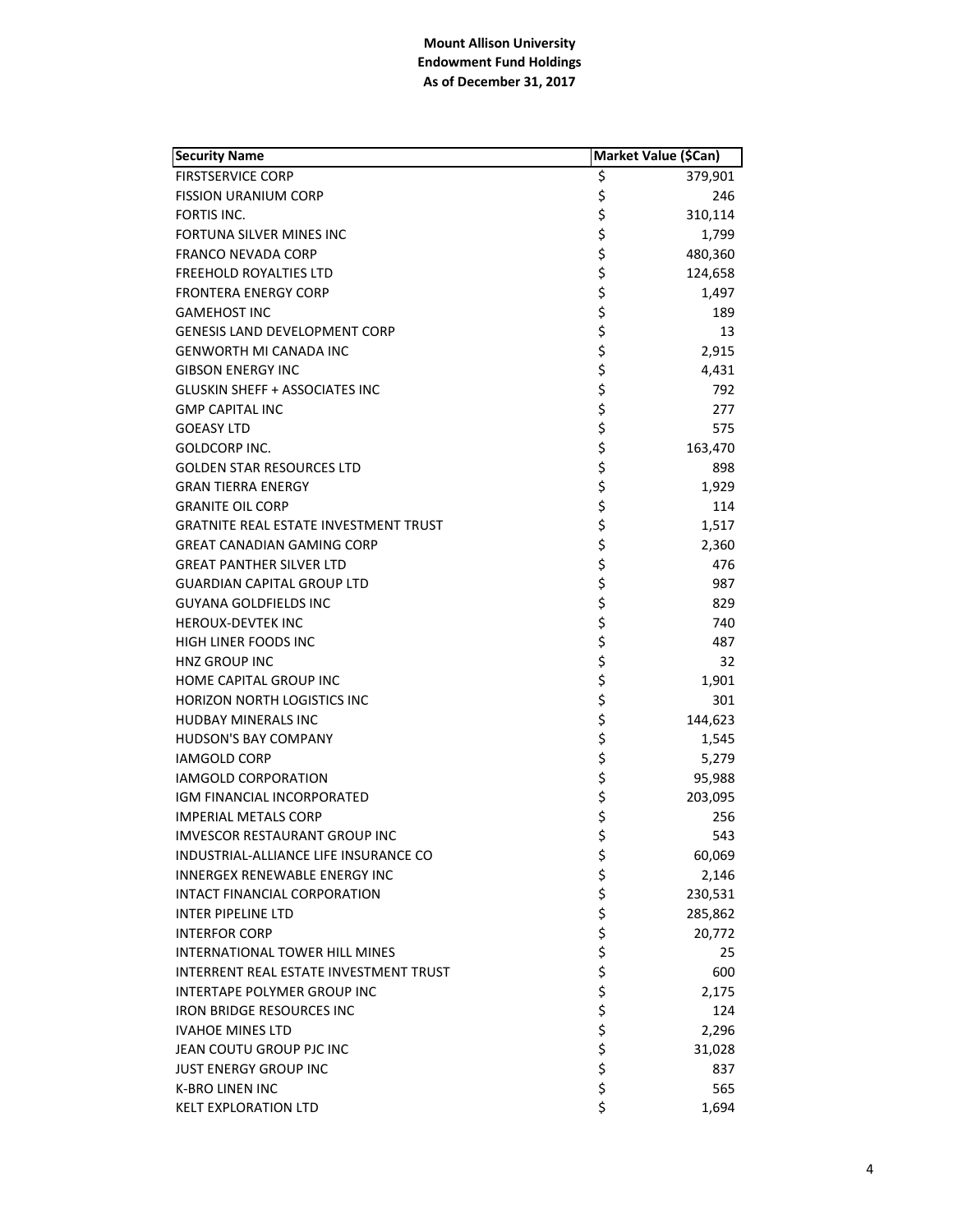| <b>Security Name</b>                                        |            | Market Value (\$Can) |
|-------------------------------------------------------------|------------|----------------------|
| KILLIAM APARTMENT REAL ESTATE                               | \$         | 1,601                |
| KINAXIS INC                                                 | \$         | 2,432                |
| KINROSS GOLD CORP                                           | \$         | 200,378              |
| KIRKLAND LAKE GOLD LTD                                      | \$         | 4,107                |
| KLONDEX MINES LTD                                           | \$         | 909                  |
| <b>KNIGHT THERAPEUTICS INC</b>                              | \$         | 1,507                |
| LABRADOR IRON ORE ROYALTY CO                                | \$         | 2,257                |
| LABRADOR IRON ORE ROYALTY CORPORATION                       | \$         | 288,995              |
| LAURENTIAN BANK OF CANADA                                   | \$         | 51,541               |
| LEAGOLD MINING CORP                                         | \$         | 206                  |
| LEON'S FURNITURE LTD                                        | \$         | 671                  |
| LIQUOR STORES N.A. LTD                                      |            | 419                  |
| LUCARA DIAMOND CORP                                         | \$<br>\$   | 1,212                |
| LUNDIN GOLD INC                                             | \$         | 428                  |
| LUNDIN MINING CORP                                          | \$         | 473,978              |
| <b>MAGELLAN AEROSPACE CORP</b>                              | \$         | 542                  |
| MAGNA INTERNATIONAL INC                                     | \$         | 324,914              |
| <b>MAINSTREET EQUITY CORP</b>                               | \$         | 449                  |
| <b>MAJOR DRILLING GROUP INTERNATIONAL</b>                   | \$         | 1,026                |
| <b>MANDALAY RESOURCES CORP</b>                              | \$         | 142                  |
| <b>MANITOK ENERGY INC-ESCROW</b>                            | \$         | 0                    |
| <b>MANULIFE FINANCIAL CORPORATION</b>                       | \$         | 1,254,338            |
| MAPLE LEAF FOODS INC                                        | \$         | 429,270              |
| MARTINREA INTERNATIONAL INC                                 | \$         | 115,348              |
| MAXAR TECHNOLOGIES LTD                                      | \$         | 6,353                |
| MEDIAGRIF INTERACTIVE TECHNOLOGIES INC                      | \$         | 248                  |
| <b>MEDICAL FACILITIES CORP</b>                              | \$         | 645                  |
| <b>MEG ENERGY CORPORATION</b>                               | \$         | 2,031                |
| MELCOR DEVELOPMENTS LTD                                     | \$         | 380                  |
| <b>METHANEX CORPORATION</b>                                 | \$         | 129,270              |
| METRO INC.                                                  | \$         | 246,007              |
| <b>MITEL NETWORKS CORP</b>                                  | \$         | 1,291                |
| <b>MORGUARD CORP</b>                                        |            | 2,394                |
| MORGUARD NORTH AMERICAN RESIDENTIAL REAL ESTATE INVESTMI \$ |            | 284                  |
| MORGUARD REAL ESTATE INVESTMENT TRUST                       | \$         | 691                  |
| MORNEAU SHEPELL INC                                         | \$         | 72,787               |
| MTY FOOD GROUP INC                                          |            | 1,350                |
| <b>MULLEN GROUP LTD</b>                                     |            | 2,237                |
| NATIONAL BANK OF CANADA                                     |            | 317,609              |
| <b>NAUTILUS MINERALS INC</b>                                |            | 9                    |
| NEPTUNE TECHNOLOGIES AND BIORESSOURCES INC                  |            | 305                  |
| <b>NEVSUN RESOURCES LTD</b>                                 |            | 1,935                |
| NEW FIRSTSERVICE CORP                                       |            | 4,685                |
| NEW FLYER INDUSTRIES INC                                    |            | 222,091              |
| NEW GOLD INC                                                | ぐうさくさい こうさ | 3,770                |
| NEWALTA CORP                                                |            | 81                   |
| NORBORD INC                                                 |            | 3,171                |
| NORBORD INCORPORATED                                        | \$         | 334,582              |
| NORTH AMERICAN ENERGY PARTNERS INC                          | \$         | 283                  |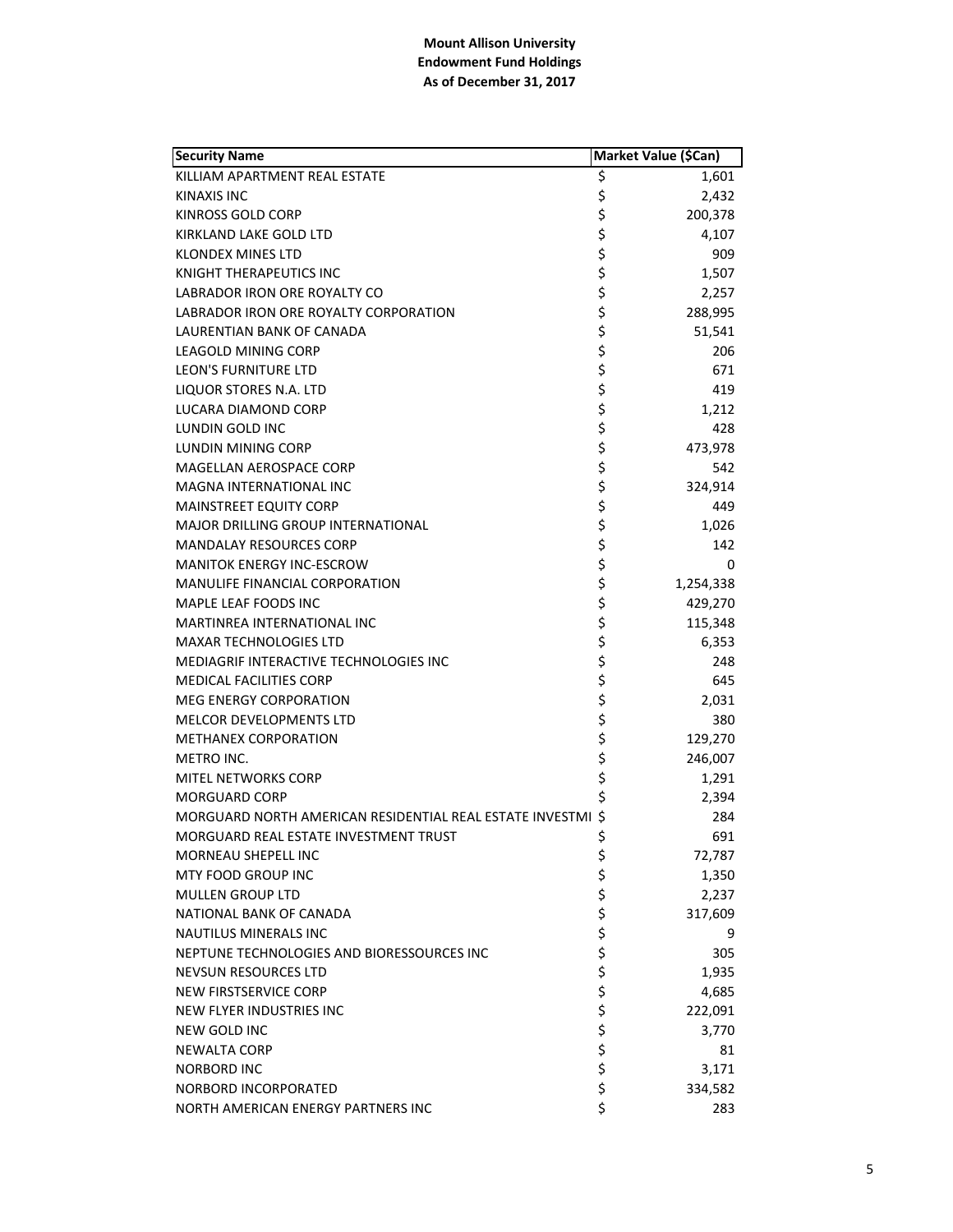| <b>Security Name</b>                                      | Market Value (\$Can) |           |
|-----------------------------------------------------------|----------------------|-----------|
| NORTH WEST CO INC                                         | \$                   | 111,147   |
| <b>NORTHLAND POWER INC</b>                                | \$                   | 4,261     |
| NORTHVIEW APARTMENT REAL ESTATE                           | \$                   | 808       |
| NORTHWEST HEALTHCARE PROPERTIES REAL ESTATE INVESTMENT TI | Ś.                   | 1,114     |
| <b>NOVELION THERAPEUTICS INC</b>                          | \$                   | 19        |
| NUVISTA ENERGY LTD                                        | \$                   | 99,293    |
| <b>OBSIDIAN ENERGY LTD</b>                                | \$                   | 1,414     |
| OCEANAGOLD CORP                                           | \$                   | 2,746     |
| OSISKO GOLD ROYALTIES LTD                                 | \$                   | 2,513     |
| OSISKO MINING INC                                         | \$                   | 403       |
| PAINTED PONY ENERGY LTD                                   | \$                   | 490       |
| PAN AMERICAN SILVER CORP                                  | \$                   | 282,818   |
| PARAMOUNT RESOURCES LTD                                   | \$                   | 2,278     |
| <b>PAREX RESOURCES INC</b>                                | \$                   | 440,292   |
| PARKLAND FUEL CORP                                        | \$                   | 11,483    |
| <b>PASON SYSTEMS INC</b>                                  | \$                   | 2,265     |
| PATTERN ENERGY GROUP INC                                  | \$                   | 218,265   |
| PEMBINA PIPELINE CORP                                     | \$                   | 773,687   |
| PENGROWTH ENERGY CORP                                     | \$                   | 866       |
| PEYTO EXPLORATION & DEVELOPMENT CORP                      | \$                   | 9,036     |
| PHX ENERGY SERVICES CORP                                  | \$                   | 85        |
| PIZZA PIZZA ROYALTY CORP                                  | \$                   | 537       |
| PLATINUM GROUP METALS LTD                                 | \$                   | 30        |
| PLAZA RETAIL REIT                                         | \$                   | 284       |
| POLARIS INFRASTRUCTURE INC                                |                      | 508       |
| POTASH CORPORATION OF SASKATCHEWAN INC.                   | \$<br>\$             | 137,142   |
| POWER CORPORATION OF CANADA                               | \$                   | 219,259   |
| POWER FINANCIAL CORP                                      | \$                   | 13,947    |
| PRECISION DRILLING CORP                                   | \$                   | 1,430     |
| PREMIER GOLD MINES LTD                                    | \$                   | 614       |
| PREMIUM BRANDS HOLDINGS CORP                              | \$                   | 94,751    |
| PRETIUM RESOURCES INC                                     | \$                   | 2,910     |
| PULSE SEISMIC INC                                         | \$                   | 143       |
| PURE INDUSTRIAL REAL ESTATE TRUST                         | \$                   | 1,373     |
| PURE TECHNOLOGIES LTD                                     | \$                   | 540       |
| <b>QUARTERHILL INC</b>                                    | \$                   | 737       |
| QUEBECOR INC.                                             |                      | 295,147   |
| RAGING RIVER EXPLORATION INC                              |                      | 2,338     |
| <b>RB ENERGY INC</b>                                      |                      | 0         |
| REITMANS CANADA LTD                                       |                      | 493       |
| RICHELIEU HARDWARE LTD                                    |                      | 2,903     |
| ROCKY MOUNTAIN DEALERSHIPS INC                            |                      | 186       |
| ROGERS COMMUNICATIONS INC                                 |                      | 539,302   |
| ROGERS SUGAR INC                                          |                      | 770       |
| ROXGOLD INC                                               |                      | 532       |
| ROYAL BANK OF CANADA                                      | ややな ややな ややか          | 2,902,486 |
| RUSSEL METALS INC                                         |                      | 2,609     |
| SABINA GOLD & SILVER CORP                                 | \$                   | 1,120     |
| SANDSTORM GOLD LTD                                        | \$                   | 1,872     |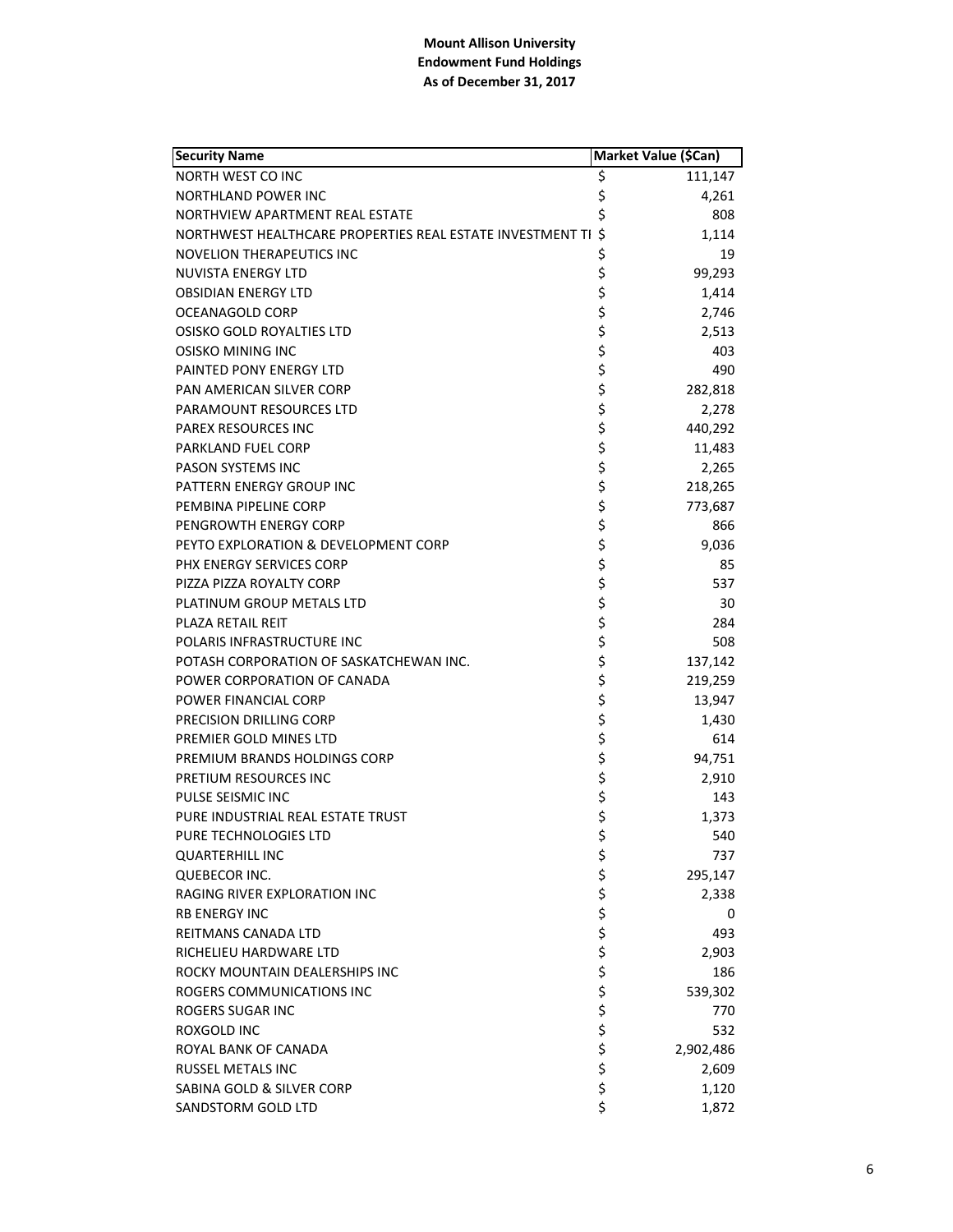| <b>Security Name</b>              | Market Value (\$Can)                 |           |
|-----------------------------------|--------------------------------------|-----------|
| SAVARIA CORP                      | \$                                   | 564       |
| SECURE ENERGY SERVICES INC        | \$                                   | 108,337   |
| SEMAFO INC                        |                                      | 1,681     |
| <b>SHAWCOR LIMITED</b>            |                                      | 17,245    |
| SHERRITT INTERNATIONAL CORP       |                                      | 809       |
| <b>SHOPIFY INC</b>                |                                      | 91,899    |
| SIENNA SENIOR LIVING INC          |                                      | 1,076     |
| SIERRA WIRELESS INC               |                                      | 1,663     |
| <b>SLATE OFFICE REIT</b>          |                                      | 507       |
| <b>SLATE RETAIL REIT</b>          |                                      | 448       |
| SLEEP COUNTRY CANADA HOLDING      |                                      | 1,493     |
| SOLIUM CAPITAL INC                |                                      | 806       |
| SPARTAN ENERGY CORP               |                                      | 1,893     |
| <b>SPROTT INC</b>                 |                                      | 495       |
| <b>SSR MINING INC</b>             |                                      | 128,924   |
| <b>STANTEC INC</b>                |                                      | 1,931     |
| <b>STARS GROUP INC</b>            |                                      | 55,522    |
| <b>STELLA-JONES INC</b>           |                                      | 3,389     |
| STORNOWAY DIAMOND CORP            |                                      | 444       |
| STREET CAPITAL GROUP INC          |                                      | 101       |
| <b>STUART OLSON INC</b>           |                                      | 176       |
| STUDENT TRANSPORTATION INC        |                                      | 1,311     |
| SUMMIT INDUSTRIAL INCOME          |                                      | 341       |
| SUN LIFE FINANCIAL INCORPORATED   |                                      | 912,343   |
| <b>SUNCOR ENERGY INCORPORATED</b> | や そうそう そうそう そうそう そうそう そうそう そうそう そうさん | 1,668,897 |
| SUNOPTA INC                       |                                      | 1,442     |
| <b>SUPERIOR PLUS CORP</b>         |                                      | 2,558     |
| <b>SURGE ENERGY INC</b>           |                                      | 851       |
| <b>TAHOE RESOURCES INC</b>        |                                      | 913       |
| TAMARACK VALLEY ENERGY LTD        |                                      | 875       |
| <b>TASEKO MINES LTD</b>           |                                      | 768       |
| <b>TECK RESOURCES LIMITED</b>     |                                      | 95,759    |
| <b>TELUS CORP</b>                 |                                      | 739,473   |
| TERANGA GOLD CORP                 |                                      | 257       |
| TFI INTERNATIONAL INC             | \$                                   | 4,307     |
| THE STARS GROUP INC               |                                      | 2,904     |
| TIMBERCREEK FINANCIAL CORP        |                                      | 694       |
| <b>TMX GROUP LTD</b>              |                                      | 1,381     |
| <b>TORC OIL &amp; GAS LIMITED</b> |                                      | 1,910     |
| <b>TOREX GOLD RESOURCES INC</b>   |                                      | 1,041     |
| <b>TOROMONT INDUSTRIES LTD</b>    |                                      | 445,029   |
| <b>TORONTO-DOMINION BANK</b>      |                                      | 1,931,870 |
| <b>TORSTAR CORP</b>               |                                      | 129       |
| <b>TOTAL ENERGY SERVICES INC</b>  |                                      | 1,116     |
| <b>TRANSALTA CORP</b>             |                                      | 3,724     |
| TRANSALTA RENEWABLES INC          | さらそう そうそう そうし                        | 17,580    |
| TRANSCANADA CORPORATION           |                                      | 1,108,828 |
| TRANSCONTINENTAL INC              |                                      | 158,911   |
| <b>TRANSGLOBE ENERGY CORP</b>     | \$                                   | 278       |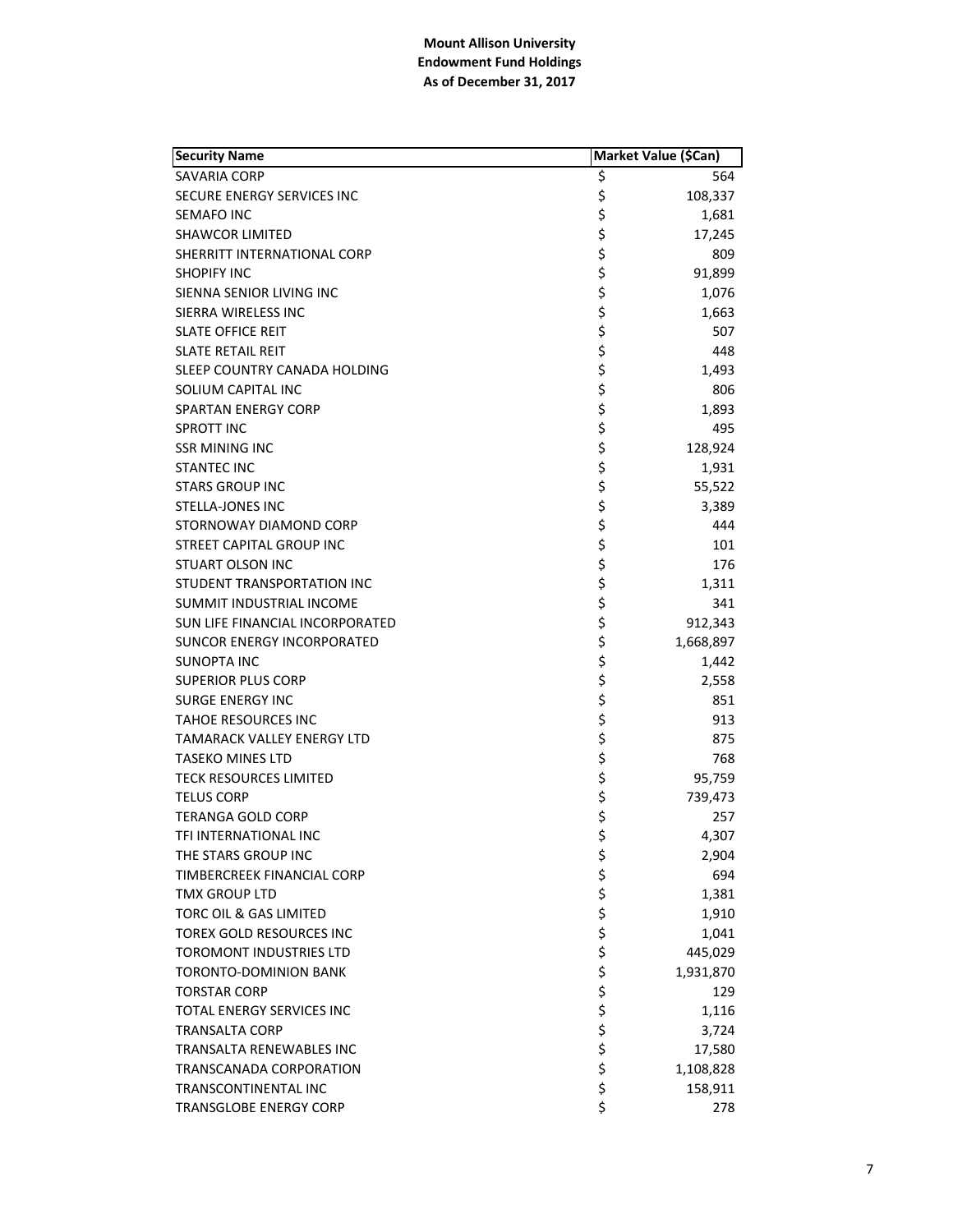| <b>Security Name</b>                            |        | Market Value (\$Can) |
|-------------------------------------------------|--------|----------------------|
| <b>TREVALI MINING CORP</b>                      | \$     | 1,423                |
| <b>TRICAN WELL SERVICE LTD</b>                  | \$     | 11,923               |
| TRICON CAPITAL GROUP INC                        | \$     | 1,965                |
| <b>TRINIDAD DRILLING LTD</b>                    | \$     | 633                  |
| UNI-SELECT INC                                  | \$     | 1,824                |
| <b>VALENER INC</b>                              | \$     | 1,403                |
| <b>WAJAX CORP</b>                               | \$     | 728                  |
| <b>WASTE CONNECTIONS INC</b>                    | \$     | 149,408              |
| WESDOME GOLD MINES LTD                          | \$     | 239                  |
| WEST FRASER TIMBER CO LTD                       | \$     | 4,800                |
| <b>WESTERN ENERGY SERVICES CORP</b>             | \$     | 232                  |
| <b>WESTERN FOREST PRODUCTS INC</b>              | \$     | 89,641               |
| <b>WESTJET AIRLINES LTD</b>                     | \$     | 683                  |
| WESTPORT FUEL SYSTEMS INC                       | \$     | 446                  |
| WESTSHORE TERMINALS INVESTMENT CORP             | \$     | 2,242                |
| <b>WHEATON PRECIOUS METALS CORP</b>             | \$     | 15,208               |
| <b>WHITECAP RESOURCES INC</b>                   | \$     | 14,749               |
| <b>WINPAK LTD</b>                               | \$     | 2,487                |
| WPT INDUSTRIAL REAL ESTATE                      | \$     | 275                  |
| <b>XTREME DRILLING CORP</b>                     | \$     | 124                  |
| YAMANA GOLD INC                                 | \$     | 5,384                |
| YANGARRA RESOURCES LTD                          | \$     | 581                  |
| YELLOW PAGES LTD                                | \$     | 364                  |
| <b>ZCL COMPOSITES INC</b>                       | \$     | 694                  |
| <b>United States Holdings</b>                   |        |                      |
| 1-800-FLOWERS.COM INC                           | \$     | 1,074                |
| <b>1ST SOURCE CORP</b>                          | \$     | 2,635                |
| <b>3D SYSTEMS CORP</b>                          | \$     | 1,198                |
| 3M CO COMMON STOCK USD.01                       | \$     | 2,120                |
| A10 NETWORKS INC COMMON STOCK USD.00001         | \$     | 307                  |
| AAON INC                                        | \$     | 4,008                |
| AAR CORP COMMON STOCK USD1.0                    | \$     | 13                   |
| AARON S INC COMMON STOCK USD.5                  | \$     | 500                  |
| ABAXIS INC COMMON STOCK                         | \$     | 12,650               |
| ABBOTT LABORATORIES COMMON STOCK                | \$     | 2,143                |
| <b>ABBVIE INC</b>                               |        | 2,935                |
| ABBVIE INC COMMON STOCK USD.01                  | \$\$\$ | 22,587               |
| ABERCROMBIE & FITCH CO                          |        | 2,558                |
| <b>ABIOMED INC</b>                              | \$     | 7,806                |
| ABM INDUSTRIES INC                              | \$     | 4,625                |
| ABRAXAS PETROLEUM CORP COMMON STOCK USD.01      | \$     | 13                   |
| ACACIA COMMUNICATIONS INC COMMON STOCK USD.0001 | \$     |                      |
| ACACIA RESEARCH CORP COMMON STOCK USD.001       | \$     | 7,603                |
| ACADIA HEALTHCARE CO INC                        | \$     | 5,786                |
| ACADIA REALTY TRUST REIT USD.001                | \$     | 641                  |
| ACCENTURE PLC CL A COMMON STOCK USD.0000225     | \$     | 5,782                |
| <b>ACCESS NATIONAL CORP</b>                     | \$     | 1,379                |
| ACCO BRANDS CORP COMMON STOCK USD.01            | \$     | 4,591                |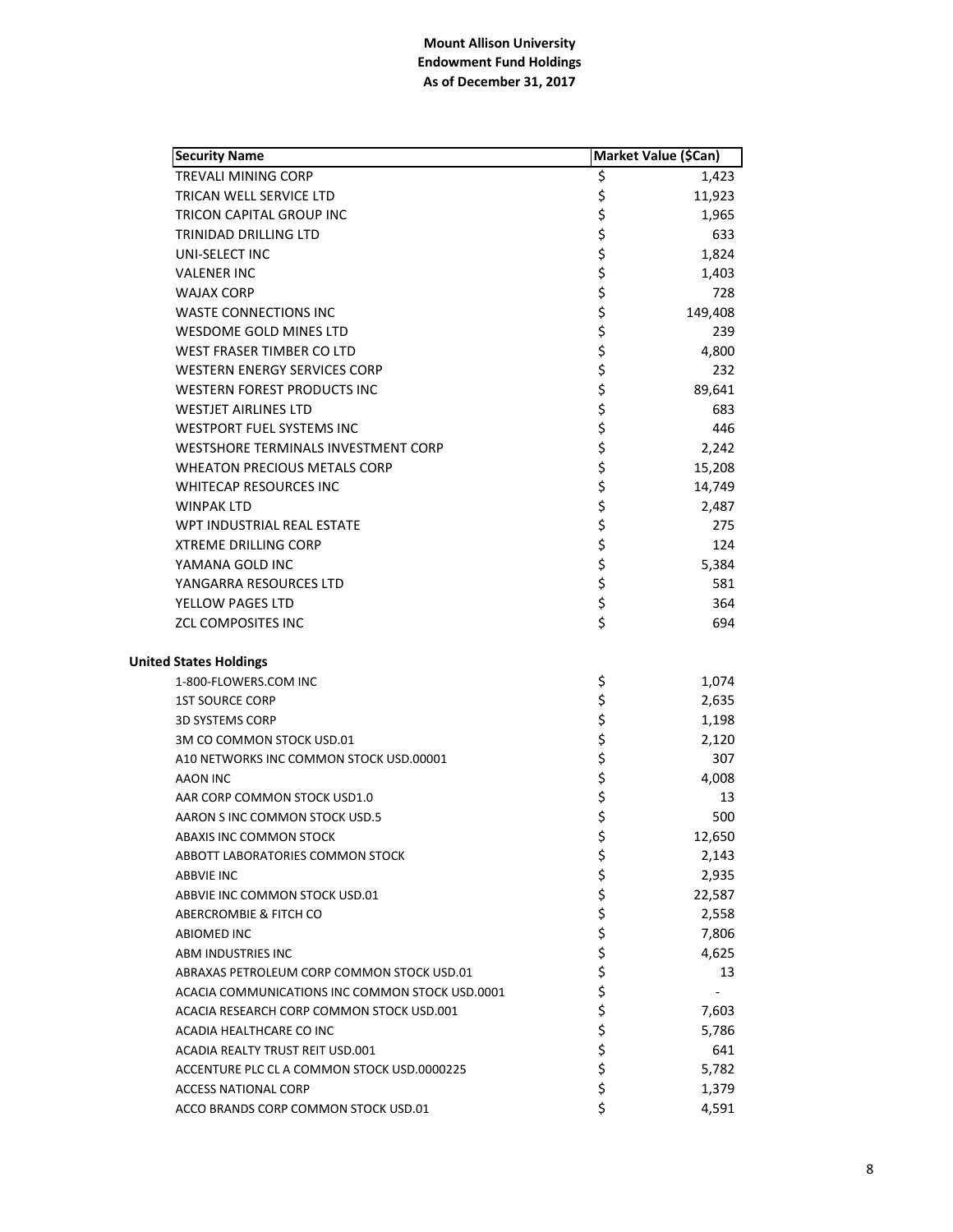| <b>Security Name</b>                             | Market Value (\$Can) |         |
|--------------------------------------------------|----------------------|---------|
| ACCURAY INC COMMON STOCK USD.001                 | \$                   | 8,289   |
| ACETO CORP COMMON STOCK USD.01                   | \$                   | 6,050   |
| ACHILLION PHARMACEUTICALS COMMON STOCK USD.001   | \$                   | 1,204   |
| ACI WORLDWIDE INC                                | \$                   | 5,695   |
| <b>ACLARIS THERAPEUTICS INC</b>                  | \$                   | 1,383   |
| <b>ACNB CORP</b>                                 | \$                   | 455     |
| <b>ACORDA THERAPEUTICS INC</b>                   | \$                   | 2,349   |
| ACTIVISION BLIZZARD INC COMMON STOCK USD.000001  | \$                   | 301     |
| ACTUA CORP COMMON STOCK USD.001                  | \$                   | 3.467   |
| ACTUANT CORP A COMMON STOCK USD.2                | \$                   | 111,460 |
| ACUITY BRANDS INC COMMON STOCK USD.01            | \$                   | 25,667  |
| <b>ACXIOM CORP</b>                               | \$                   | 4,779   |
| ADAMS RESOURCES & ENERGY INC                     | \$                   | 882     |
| ADDUS HOMECARE CORP                              | \$                   | 835     |
| ADECOAGRO SA COMMON STOCK                        | \$                   | 26      |
| ADIENT PLC COMMON STOCK USD.001                  | \$                   | 2,510   |
| ADOBE SYSTEMS INC COMMON STOCK USD.0001          | \$                   | 315,819 |
| ADTALEM GLOBAL EDUCATION INC COMMON STOCK USD.01 | \$                   |         |
| <b>ADTRAN INC</b>                                | \$                   | 2,092   |
| ADVANCE AUTO PARTS INC COMMON STOCK USD.0001     | \$                   | 2,404   |
| ADVANCED DISPOSAL SERVICES I COMMON STOCK USD.01 | \$                   | 4,523   |
| ADVANCED DRAINAGE SYSTEMS IN COMMON STOCK USD.01 | \$                   | 22,253  |
| ADVANCED ENERGY INDUSTRIES COMMON STOCK USD.001  | \$                   | 26      |
| ADVANCED MICRO DEVICES COMMON STOCK USD.01       | \$                   | 11,915  |
| ADVANSIX INC COMMON STOCK USD.01                 | \$                   | 5,449   |
| ADVERUM BIOTECHNOLOGIES INC                      | \$                   | 224     |
| AECOM COMMON STOCK USD.01                        | \$                   | 17,746  |
| AEGION CORP.                                     | \$                   | 1,812   |
| AERCAP HOLDINGS NV COMMON STOCK EUR.01           | \$                   | 869     |
| AEROHIVE NETWORKS INC COMMON STOCK USD.001       | \$                   | 147,852 |
| AEROJET ROCKETDYNE HOLDINGS INC                  | \$                   | 4,908   |
| AEROVIRONMENT INC                                | \$                   | 3,253   |
| AES CORP COMMON STOCK USD.01                     | \$                   | 41,041  |
| AETNA INC COMMON STOCK USD.01                    | \$                   | 1,025   |
| AFFILIATED MANAGERS GROUP COMMON STOCK USD.01    | \$                   | 11,380  |
| AFLAC INC COMMON STOCK USD.1                     | \$                   | 41,849  |
| AG MORTGAGE INVESTMENT TRUST REIT USD.01         | \$                   | 4,323   |
| AGCO CORP COMMON STOCK USD.01                    | \$                   | 1,123   |
| AGILENT TECHNOLOGIES INC COMMON STOCK USD.01     | \$                   | 177,747 |
| <b>AGILYSYS INC</b>                              | \$                   | 529     |
| AGNC INVESTMENT CORP                             | \$                   | 5,043   |
| AGNICO EAGLE MINES LTD COMMON STOCK              | \$                   | 147,553 |
| AGREE REALTY CORP REIT USD.0001                  | \$                   | 148,404 |
| AGRIUM INC COMMON STOCK NPV                      |                      | 1,973   |
| AGROFRESH SOLUTIONS INC COMMON STOCK             | \$\$\$               |         |
| AH BELO CORP                                     |                      | 254     |
| AIR LEASE CORP COMMON STOCK USD.01               | \$                   | 10,157  |
| AIR PRODUCTS + CHEMICALS INC COMMON STOCK USD1.0 | \$                   | 51      |
| AIR TRANSPORT SERVICES GROUP COMMON STOCK USD.01 | \$                   | 4,878   |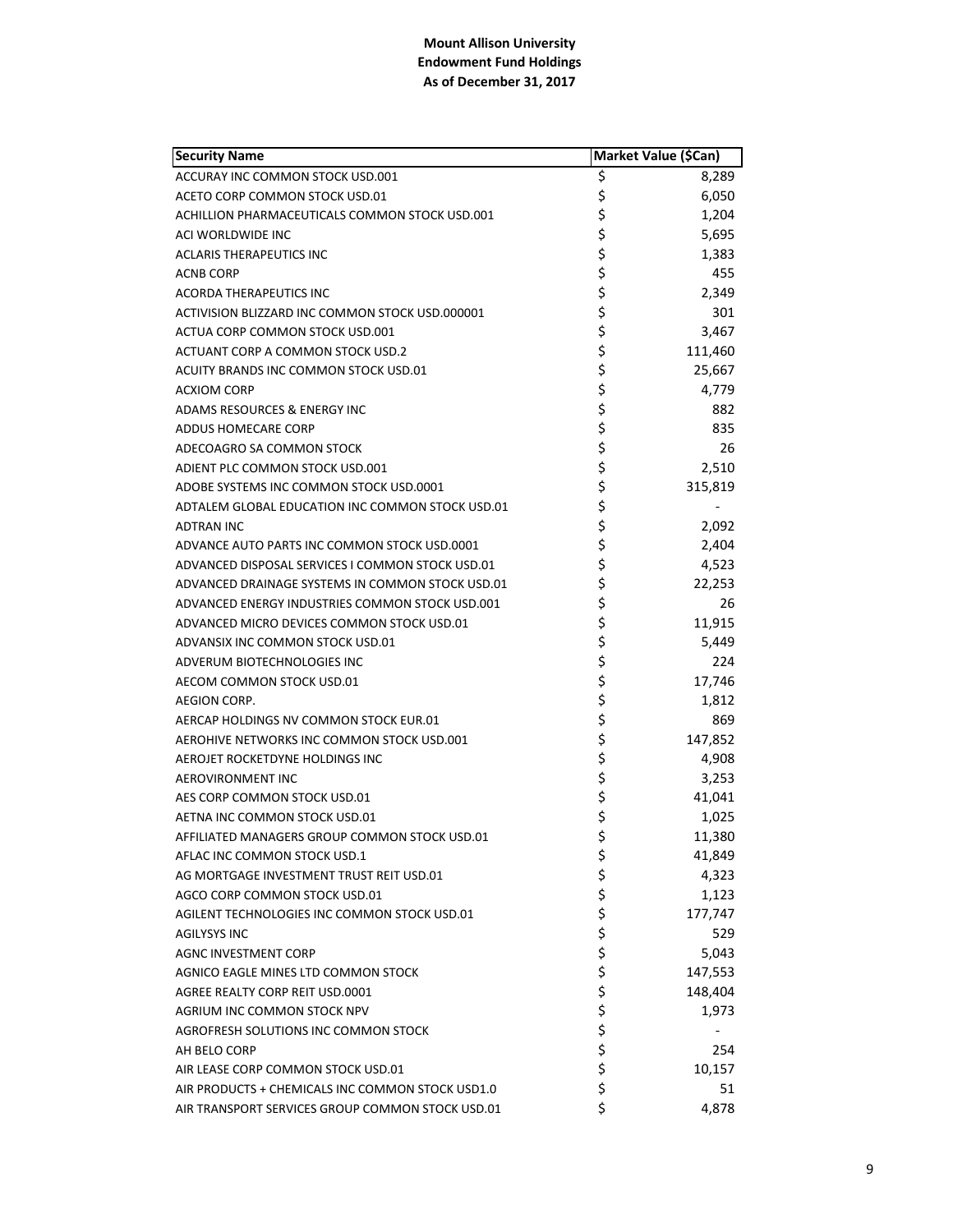| <b>Security Name</b>                              | Market Value (\$Can) |         |
|---------------------------------------------------|----------------------|---------|
| AIRCASTLE LTD                                     | \$                   | 4,094   |
| AK STEEL HOLDING CORP                             | \$                   | 3,205   |
| AKAMAI TECHNOLOGIES INC COMMON STOCK USD.01       | \$                   | 315,260 |
| <b>AKORN INC</b>                                  | \$                   | 6,847   |
| ALAMO GROUP INC                                   | \$                   | 2,621   |
| ALAMOS GOLD INC CLASS A COMMON STOCK              | \$                   | 5,594   |
| ALARM.COM HOLDINGS INC COMMON STOCK               | \$                   | 63,169  |
| ALASKA AIR GROUP INC COMMON STOCK USD.01          | \$                   | 2,029   |
| ALASKA COMMUNICATIONS SYSTEMS GROUP INC           | \$                   | 319     |
| ALBANY INTL CORP CL A COMMON STOCK USD.001        | \$                   | 219,739 |
| ALBEMARLE CORP COMMON STOCK USD.01                | \$                   | 8,232   |
| ALCOA CORP COMMON STOCK USD.01                    | \$                   | 1,486   |
| ALEXANDER & BALDWIN INC                           | \$                   | 2,881   |
| ALEXANDER'S INC                                   | \$                   | 4,396   |
| ALEXANDRIA REAL ESTATE EQUIT REIT USD.01          | \$                   |         |
| ALEXION PHARMACEUTICALS INC COMMON STOCK USD.0001 | \$                   | 1,641   |
| ALICO INC                                         | \$                   | 630     |
| ALIGN TECHNOLOGY INC COMMON STOCK USD.0001        | \$                   | 15,784  |
| ALKERMES PLC COMMON STOCK USD.01                  | \$                   | 5,449   |
| ALLEGHANY CORP COMMON STOCK USD1.0                | \$                   | 8,148   |
| ALLEGHENY TECHNOLOGIES INC COMMON STOCK USD.1     | \$                   | 4,825   |
| ALLEGIANCE BANCSHARES INC                         | \$                   | 983     |
| ALLEGIANT TRAVEL CO                               | \$                   | 5,393   |
| ALLEGION PLC COMMON STOCK USD.01                  | \$                   | 26      |
| ALLERGAN PLC COMMON STOCK USD.0033                | \$                   | 42,222  |
| <b>ALLETE INC</b>                                 | \$                   | 7,992   |
| ALLIANCE DATA SYSTEMS CORP COMMON STOCK USD.01    | \$                   | 81,853  |
| ALLIANCE ONE INTERNATIONAL INC                    | \$                   | 350     |
| ALLIANT ENERGY CORP COMMON STOCK USD.01           | \$                   | 1,958   |
| ALLIED MOTION TECHNOLOGIES INC                    | \$                   | 952     |
| ALLISON TRANSMISSION HOLDING COMMON STOCK USD.01  | \$                   | 5,087   |
| ALLOT COMMUNICATIONS LTD COMMON STOCK USD.01      | \$                   | 6,827   |
| ALLSCRIPTS HEALTHCARE SOLUTI COMMON STOCK USD.01  | \$                   | 4,623   |
| ALLSTATE CORP COMMON STOCK USD.01                 | \$                   | 965     |
| <b>ALLSTATE CORP/THE</b>                          | \$                   | 205     |
| ALLY FINANCIAL INC COMMON STOCK USD.1             | \$                   | 734     |
| ALMOST FAMILY INC                                 | \$                   | 1,578   |
| ALNYLAM PHARMACEUTICALS INC COMMON STOCK USD.01   | \$                   | 12,850  |
| ALPHA + OMEGA SEMICONDUCTOR COMMON STOCK          | \$                   | 10,510  |
| ALPHABET INC CL A COMMON STOCK USD.001            | \$                   | 65,759  |
| ALPHABET INC CL C COMMON STOCK USD.001            | \$                   | 2,588   |
| ALTAIR ENGINEERING INC A COMMON STOCK             | \$                   | 46,700  |
| ALTERYX INC CLASS A COMMON STOCK                  | \$                   | 17,091  |
| ALTISOURCE ASSET MANAGEMENT CORP                  | \$                   | 116     |
| ALTISOURCE PORTFOLIO SOLUTION                     | \$                   | 887     |
| ALTRA INDUSTRIAL MOTION CORP                      | \$                   | 3,269   |
| ALTRIA GROUP INC                                  | \$                   | 61,098  |
| ALTRIA GROUP INC COMMON STOCK USD.333             | \$                   |         |
| AMAG PHARMACEUTICALS INC                          | \$                   | 477     |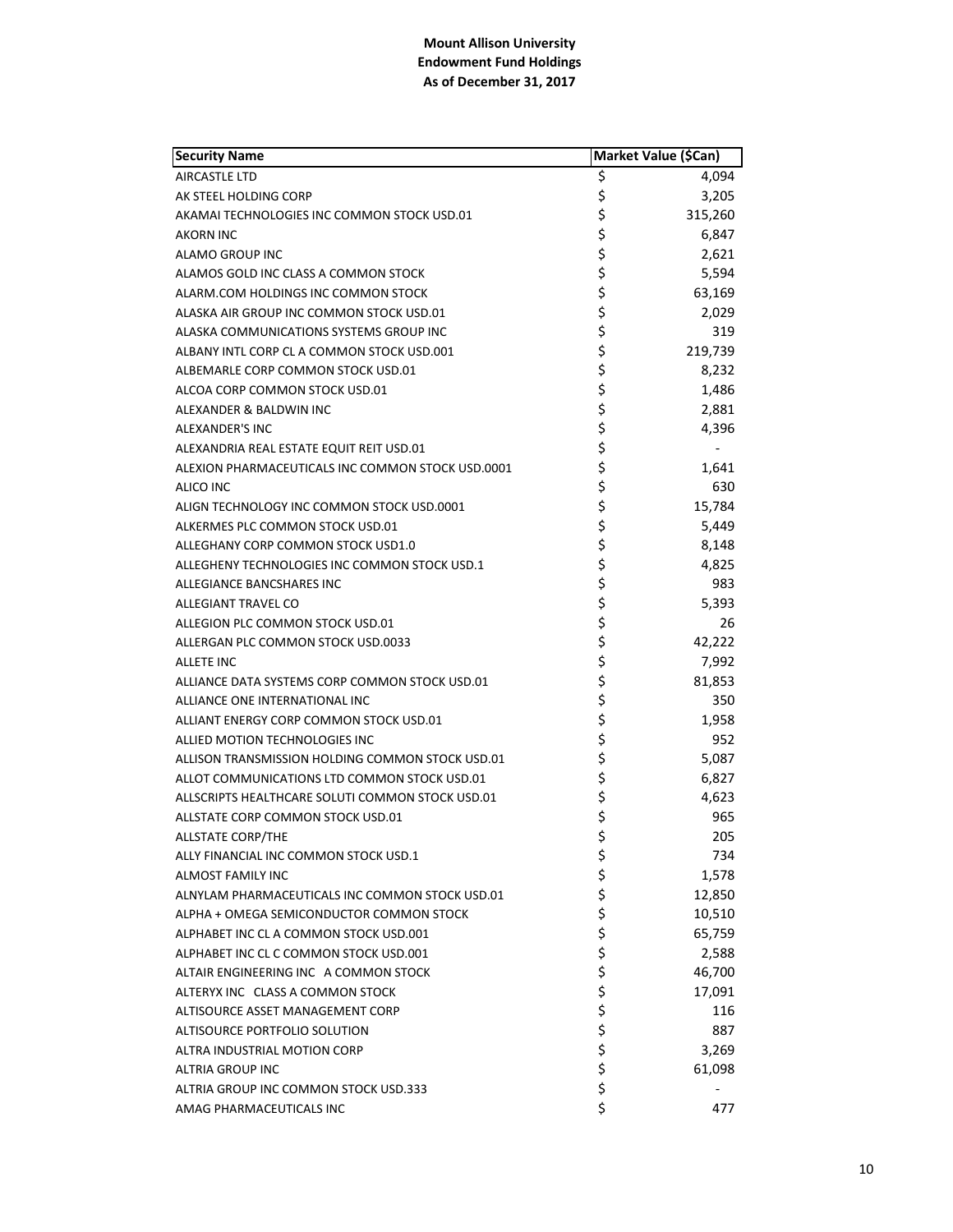| <b>Security Name</b>                              | Market Value (\$Can) |         |
|---------------------------------------------------|----------------------|---------|
| A-MARK PRECIOUS METALS INC                        | \$                   | 350     |
| AMAZON.COM INC COMMON STOCK USD.01                | \$                   | 135,306 |
| AMBAC FINANCIAL GROUP INC COMMON STOCK USD.01     | \$                   | 6,315   |
| AMBER ROAD INC COMMON STOCK USD.001               | \$                   | 13      |
| AMC ENTERTAINMENT HOLDINGS INC                    | \$                   | 1,641   |
| AMC NETWORKS INC A COMMON STOCK                   | \$                   | 13      |
| AMDOCS LTD COMMON STOCK GBP.0001                  | \$                   | 33,695  |
| AMEDISYS INC COMMON STOCK USD.001                 | \$                   | 4,425   |
| AMEREN CORPORATION COMMON STOCK USD.01            | \$                   | 3,117   |
| AMERESCO INC CL A COMMON STOCK USD.0001           | \$                   | 12,664  |
| AMERICAN AIRLINES GROUP INC COMMON STOCK          | \$                   | 158,198 |
| AMERICAN ASSETS TRUST INC                         | \$                   | 3,986   |
| AMERICAN AXLE + MFG HOLDINGS COMMON STOCK USD.01  | \$                   | 9,750   |
| AMERICAN CAMPUS COMMUNITIES INC                   | \$                   | 5,920   |
| AMERICAN EAGLE OUTFITTERS INC                     | \$                   | 6,668   |
| AMERICAN ELECTRIC POWER CO INC                    |                      | 3,954   |
| AMERICAN ELECTRIC POWER COMMON STOCK USD6.5       | \$<br>\$             | 15,662  |
| AMERICAN EQUITY INVT LIFE HL COMMON STOCK USD1.0  | \$                   | 24,700  |
| AMERICAN EXPRESS CO COMMON STOCK USD.2            | \$                   | 12,787  |
| AMERICAN HOMES 4 RENT A REIT USD.01               | \$                   | 673     |
| AMERICAN INTERNATIONAL GROUP COMMON STOCK USD2.5  | \$                   | 1,041   |
| AMERICAN NATIONAL BANKSHARES INC                  | \$                   | 745     |
| AMERICAN NATIONAL INSURANCE CO                    | \$                   | 6,514   |
| AMERICAN OUTDOOR BRANDS CORP COMMON STOCK USD.001 | \$                   | 12,286  |
| AMERICAN PUBLIC EDUCATION COMMON STOCK USD.01     | \$                   | 28,836  |
| AMERICAN RAILCAR INDUSTRIES INC                   | \$                   | 1,160   |
| AMERICAN RENAL ASSOCIATES HOLDINGS INC            | \$                   | 820     |
| AMERICAN SOFTWARE INC/GEORGIA                     | \$                   | 756     |
| AMERICAN STATES WATER CO                          | \$                   | 4,453   |
| AMERICAN SUPERCONDUCTOR CORP                      | \$                   | 9       |
| AMERICAN TOWER CORP REIT USD.01                   | \$                   | 40,084  |
| AMERICAN VANGUARD CORP                            | \$                   | 1,281   |
| AMERICAN WATER WORKS CO INC COMMON STOCK USD.01   | \$                   | 13      |
| AMERICAN WOODMARK CORP COMMON STOCK               | \$                   | 635     |
| AMERICA'S CAR-MART INC                            | \$                   | 989     |
| AMERIPRISE FINANCIAL INC COMMON STOCK USD.01      | \$                   | 817     |
| <b>AMERIS BANCORP</b>                             |                      | 3,728   |
| <b>AMERISAFE INC</b>                              | ちゃややさ                | 2,473   |
| AMERISOURCEBERGEN CORP                            |                      | 26      |
| AMERISOURCEBERGEN CORP COMMON STOCK USD.01        |                      | 4,200   |
| AMES NATIONAL CORP                                |                      | 567     |
| AMETEK INC COMMON STOCK USD.01                    |                      | 24,680  |
| AMGEN INC COMMON STOCK USD.0001                   | \$                   | 3,886   |
| AMICUS THERAPEUTICS INC                           |                      | 2,348   |
| AMKOR TECHNOLOGY INC COMMON STOCK USD.001         | \$\$\$\$             | 40,673  |
| AMN HEALTHCARE SERVICES INC                       |                      | 4,497   |
| AMPCO-PITTSBURGH CORP                             |                      | 295     |
| AMPHASTAR PHARMACEUTICALS INC                     | \$                   | 2,038   |
| AMPHENOL CORP CL A COMMON STOCK USD.001           | \$                   | 10,659  |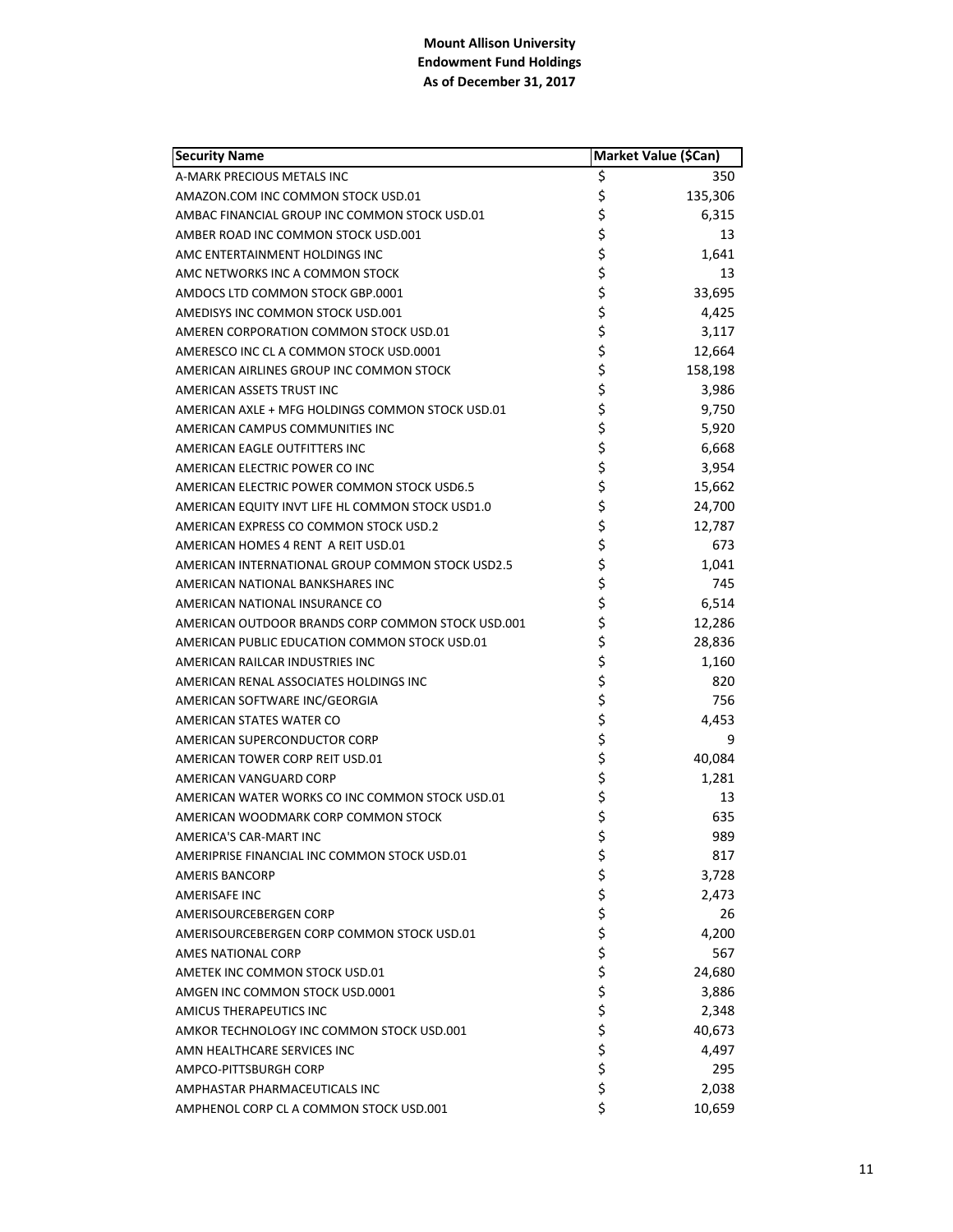| <b>Security Name</b>                            | Market Value (\$Can) |         |
|-------------------------------------------------|----------------------|---------|
| AMTECH SYSTEMS INC COMMON STOCK USD.01          | \$                   | 13      |
| AMTRUST FINANCIAL SERVICES COMMON STOCK USD.01  | \$                   | 5,178   |
| ANADARKO PETROLEUM CORP COMMON STOCK USD.1      | \$                   | 23,899  |
| ANALOG DEVICES INC COMMON STOCK USD.167         | \$                   | 19,563  |
| ANALOGIC CORP COMMON STOCK USD.05               | \$                   | 3,034   |
| ANDEAVOR COMMON STOCK USD.167                   | \$                   | 95,122  |
| ANDERSONS INC/THE COMMON STOCK                  | \$                   | 13,659  |
| ANGI HOMESERVICES INC-A                         | \$                   | 72      |
| ANGIODYNAMICS INC COMMON STOCK USD.01           | \$                   | 7,042   |
| ANI PHARMACEUTICALS INC                         | \$                   | 1,676   |
| ANIKA THERAPEUTICS INC COMMON STOCK USD.01      | \$                   |         |
| ANIXTER INTERNATIONAL INC                       | \$                   | 5,312   |
| ANNALY CAPITAL MANAGEMENT INC                   | \$                   | 38      |
| ANSYS INC COMMON STOCK USD.01                   | \$                   | 13,789  |
| ANTARES PHARMA INC COMMON STOCK USD.01          | \$                   | 38      |
| ANTERO RESOURCES CORP COMMON STOCK USD.01       | \$                   | 88,361  |
| ANTHEM INC COMMON STOCK USD.01                  | \$                   | 5,211   |
| ANWORTH MORTGAGE ASSET CORP REIT USD.01         | \$                   | 58,496  |
| AON PLC COMMON STOCK USD.01                     | \$                   | 6,768   |
| APACHE CORP COMMON STOCK USD.625                | \$                   | 1,769   |
| APARTMENT INVT + MGMT CO A REIT USD.01          | \$                   | 154     |
| <b>APOGEE ENTERPRISES INC</b>                   | \$                   | 2,746   |
| APOLLO INVESTMENT CORP COMMON STOCK USD.001     | \$                   |         |
| APPFOLIO INC A COMMON STOCK USD.0001            | \$                   | 12,628  |
| APPLE HOSPITALITY REIT INC REIT NPV             | \$                   | 638     |
| APPLE INC COMMON STOCK USD.00001                | \$                   | 2,977   |
| APPLIED INDUSTRIAL TECH INC COMMON STOCK        | \$                   | 2,979   |
| APPLIED MATERIALS INC COMMON STOCK USD.01       | \$                   | 32,357  |
| <b>APPLIED OPTOELECTRONICS INC</b>              | \$                   | 627     |
| APPTIO INC CLASS A COMMON STOCK USD.0001        | \$                   | 101,497 |
| <b>APTARGROUP INC</b>                           | \$                   | 10,530  |
| <b>APTEVO THERAPEUTICS INC</b>                  | \$                   | 191     |
| APTIV PLC COMMON STOCK USD.01                   | \$                   | 103,116 |
| AQUA AMERICA INC COMMON STOCK USD.5             | \$                   | 13      |
| AQUA METALS INC COMMON STOCK                    | \$                   | 15,462  |
| ARALEZ PHARMACEUTICALS INC                      | \$                   | 67      |
| ARAMARK COMMON STOCK USD.01                     | \$                   | 141     |
| <b>ARATANA THERAPEUTICS INC</b>                 | \$                   | 114     |
| ARBOR REALTY TRUST INC REIT USD.01              | \$                   | 3,245   |
| ARC DOCUMENT SOLUTIONS INC COMMON STOCK USD.001 | \$                   |         |
| ARCBEST CORP COMMON STOCK USD.01                | \$                   | 11,307  |
| ARCH COAL INC A COMMON STOCK USD.01             | \$                   | 6,212   |
| ARCHER DANIELS MIDLAND CO COMMON STOCK          | \$                   | 295     |
| ARCHROCK INC COMMON STOCK USD.01                | \$                   | 7,725   |
| ARCONIC INC COMMON STOCK                        | \$                   | 2,872   |
| ARCOS DORADOS HOLDINGS INC A COMMON STOCK       | \$                   | 1,416   |
| ARDELYX INC                                     | \$                   | 596     |
| <b>ARDMORE SHIPPING CORP</b>                    | \$                   | 605     |
| ARES CAPITAL CORP COMMON STOCK USD.001          | \$                   | 1,712   |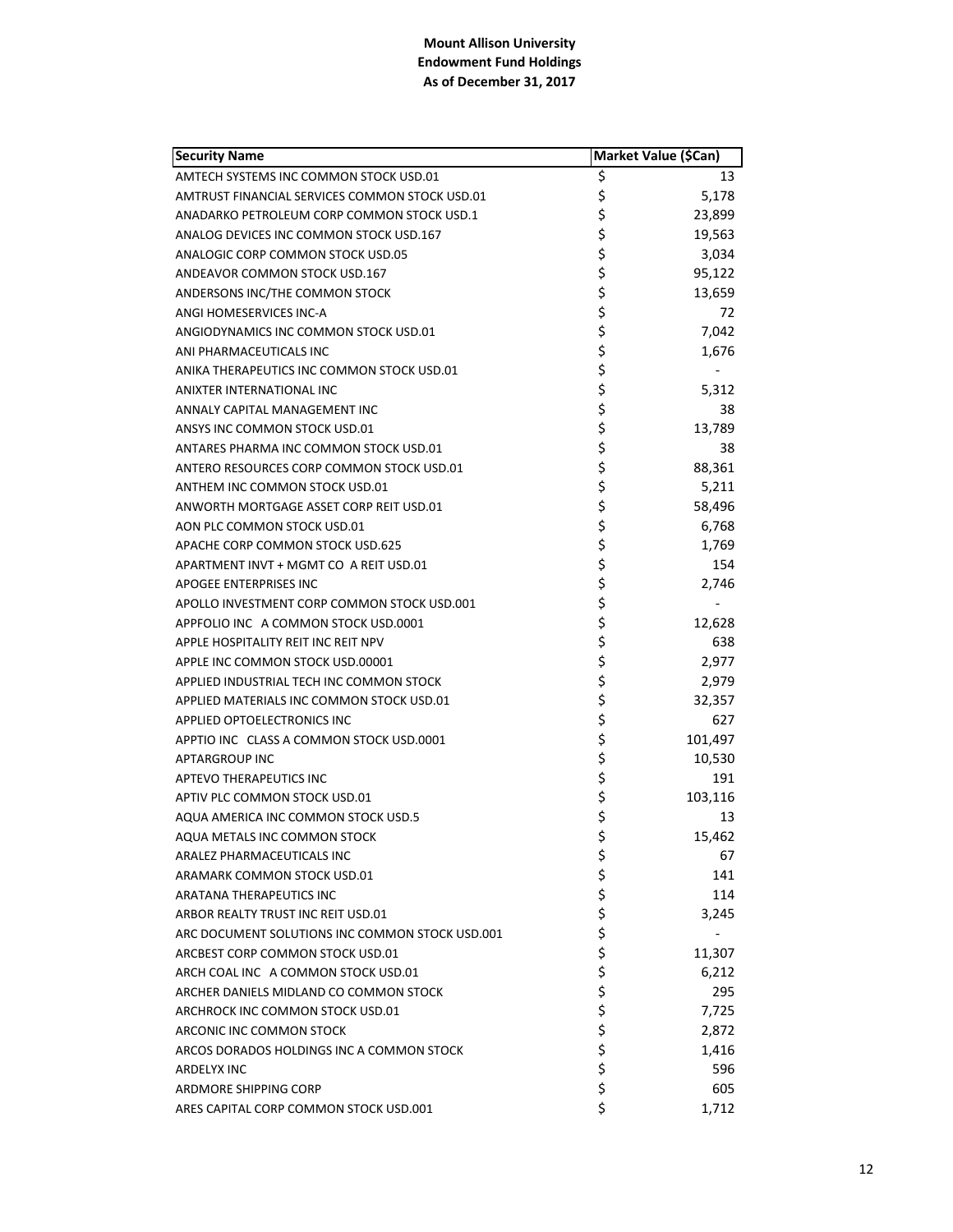| <b>Security Name</b>                                    | Market Value (\$Can) |         |
|---------------------------------------------------------|----------------------|---------|
| ARES COMMERCIAL REAL ESTATE REIT USD.01                 | \$                   | 2,098   |
| ARGAN INC COMMON STOCK USD.15                           | \$                   | 401,847 |
| ARGO GROUP INTERNATIONAL COMMON STOCK USD1.0            | \$                   | 13      |
| ARISTA NETWORKS INC COMMON STOCK USD.0001               | \$                   | 8,543   |
| ARMADA HOFFLER PROPERTIES IN REIT USD.01                | \$                   | 5,983   |
| ARMOUR RESIDENTIAL REIT INC REIT USD.0001               | \$                   | 26      |
| ARMSTRONG FLOORING INC COMMON STOCK USD.0001            | \$                   | 38,934  |
| ARMSTRONG WORLD INDUSTRIES COMMON STOCK USD.01          | \$                   | 12,748  |
| <b>AROTECH CORP</b>                                     | \$                   | 192     |
| ARRAY BIOPHARMA INC COMMON STOCK USD.001                | \$                   | 52,719  |
| ARRIS INTERNATIONAL PLC                                 | \$                   | 9,805   |
| ARROW FINANCIAL CORP                                    | \$                   | 1,380   |
| ARROWHEAD PHARMACEUTICALS IN COMMON STOCK USD.001       | \$                   | 27,232  |
| <b>ARTESIAN RESOURCES CORP</b>                          | \$                   | 758     |
| ARTHUR J GALLAGHER + CO COMMON STOCK USD1.0             | \$                   | 1,148   |
| ARTISAN PARTNERS ASSET MANAGEMENT INC                   | \$                   | 3,965   |
| <b>ASBURY AUTOMOTIVE GROUP INC</b>                      | \$                   | 2,681   |
| ASCENA RETAIL GROUP INC COMMON STOCK USD.01             | \$                   | 346     |
| <b>ASCENT MEDIA CORP</b>                                | \$                   | 332     |
| ASHFORD HOSPITALITY PRIME INC                           | \$                   | 755     |
| ASHFORD HOSPITALITY TRUST INC                           | \$                   | 1,616   |
| <b>ASHFORD INC</b>                                      | \$                   | 197     |
| ASHLAND GLOBAL HOLDINGS INC COMMON STOCK                | \$                   | 38      |
| ASPEN INSURANCE HOLDINGS LTD COMMON STOCK USD.001514456 | \$                   | 15,772  |
| ASPEN TECHNOLOGY INC COMMON STOCK USD.1                 | \$                   | 7,653   |
| <b>ASSEMBLY BIOSCIENCES INC</b>                         | \$                   | 499     |
| <b>ASSOCIATED BANC-CORP</b>                             | \$                   | 8,489   |
| ASSOCIATED CAPITAL GROUP A                              | \$                   | 296     |
| ASSURANT INC COMMON STOCK USD.01                        | \$                   | 3,343   |
| ASSURED GUARANTY LTD COMMON STOCK USD.01                | \$                   | 729     |
| ASTA FUNDING INC                                        | \$                   | 23      |
| <b>ASTEC INDUSTRIES INC</b>                             | \$                   | 2,887   |
| <b>ASTRONICS CORP</b>                                   | \$                   | 2,201   |
| <b>ASTRONICS CORP B</b>                                 | \$                   | 858     |
| ASURE SOFTWARE INC                                      | \$                   | 253     |
| AT HOME GROUP INC                                       | \$                   | 2,693   |
| AT+T INC COMMON STOCK USD1.0                            | \$                   | 1,246   |
| ATENTO SA COMMON STOCK EUR.01                           | \$<br>\$             | 1,921   |
| ATHENAHEALTH INC COMMON STOCK USD.01                    |                      | 1,846   |
| ATHENE HOLDING LTD CLASS A COMMON STOCK                 | \$                   | 9,198   |
| ATKORE INTERNATIONAL GROUP I COMMON STOCK USD.01        | \$                   | 383,166 |
| ATLANTIC CAPITAL BANCSHARES COMMON STOCK                | \$                   | 408,102 |
| ATLANTIC COAST FINANCIAL                                | \$                   | 306     |
| <b>ATLANTIC POWER CORP</b>                              |                      | 196     |
| ATLANTICA YIELD PLC COMMON STOCK                        | \$\$\$               | 5,364   |
| ATLAS AIR WORLDWIDE HOLDINGS INC                        |                      | 2,402   |
| ATLAS FINANCIAL HOLDINGS INC                            | \$                   | 622     |
| ATLASSIAN CORP PLC CLASS A COMMON STOCK USD.1           | \$                   | 47,556  |
| ATN INTERNATIONAL INC                                   | \$                   | 1,638   |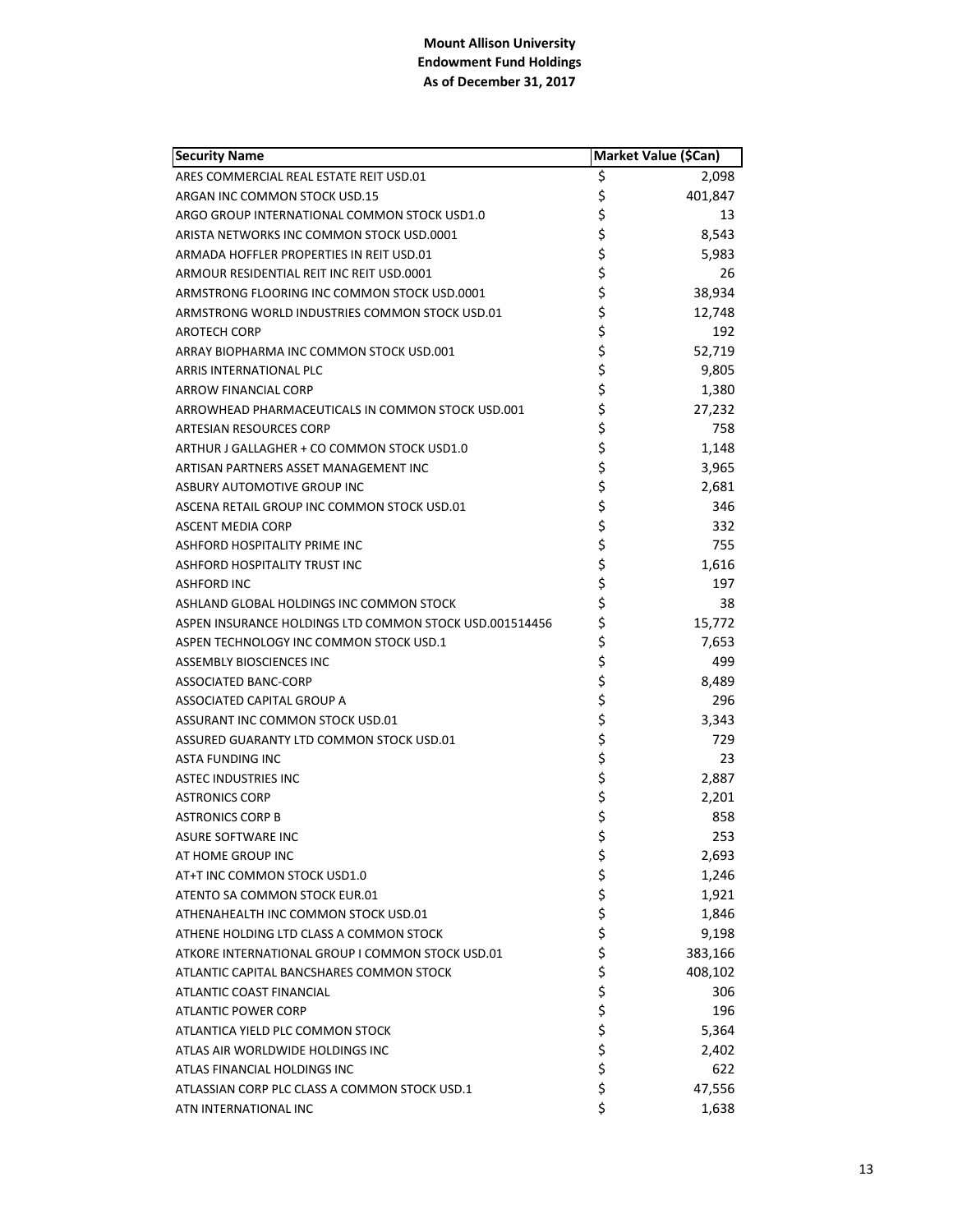| <b>Security Name</b>                             | Market Value (\$Can) |        |
|--------------------------------------------------|----------------------|--------|
| <b>ATRION CORP</b>                               | \$                   | 2,766  |
| AUDIOCODES LTD COMMON STOCK ILS.01               | \$                   | 25,702 |
| AUTODESK INC COMMON STOCK USD.01                 | \$                   | 13,433 |
| AUTOLIV INC COMMON STOCK USD1.0                  | \$                   | 692    |
| AUTOMATIC DATA PROCESSING COMMON STOCK USD.1     | \$                   | 16,452 |
| <b>AUTONATION INC</b>                            | \$                   | 10,456 |
| AUTOWEB INC COMMON STOCK USD.001                 | \$                   | 10,683 |
| AUTOZONE INC COMMON STOCK USD.01                 | \$                   | 20,099 |
| AV HOMES INC.                                    | \$                   | 1,196  |
| AVALONBAY COMMUNITIES INC REIT USD.01            | \$                   | 843    |
| AVEO PHARMACEUTICALS INC COMMON STOCK            | \$                   |        |
| AVERY DENNISON CORP COMMON STOCK USD1.0          |                      | 7,058  |
| AVID TECHNOLOGY INC COMMON STOCK USD.01          | ららら                  | 7,298  |
| AVIS BUDGET GROUP INC COMMON STOCK USD.01        |                      | 807    |
| AVISTA CORP COMMON STOCK                         | \$                   | 369    |
| AVNET INC COMMON STOCK USD1.0                    |                      | 1,115  |
| <b>AVON PRODUCTS INC</b>                         | \$<br>\$             | 1,509  |
| AVX CORP COMMON STOCK USD.01                     | \$                   | 5,370  |
| <b>AWARE INC</b>                                 |                      | 214    |
| AXALTA COATING SYSTEMS LTD COMMON STOCK USD1.0   | \$<br>\$             | 27,237 |
| AXCELIS TECHNOLOGIES INC                         | \$<br>\$             | 2,194  |
| AXIS CAPITAL HOLDINGS LTD COMMON STOCK USD.0125  |                      | 9,111  |
| AXOGEN INC COMMON STOCK USD.01                   | \$                   | 10,629 |
| <b>AXON ENTERPRISES INC</b>                      | \$                   | 2,597  |
| <b>AXT INC</b>                                   | \$                   | 926    |
| AZZ INC                                          | \$                   | 2,430  |
| <b>B&amp;G FOODS INC</b>                         | \$\$\$               | 4,373  |
| <b>B2GOLD CORP COMMON STOCK</b>                  |                      | 1,379  |
| BABCOCK + WILCOX ENTERPR COMMON STOCK USD.01     |                      | 1,748  |
| <b>BADGER METER INC</b>                          | \$                   | 3,189  |
| BAKER HUGHES A GE CO COMMON STOCK USD.0001       | \$                   | 19,641 |
| <b>BALCHEM CORP</b>                              | \$                   | 4,980  |
| BALDWIN + LYONS INC CL B COMMON STOCK            | \$                   | 5,436  |
| <b>BALL CORP COMMON STOCK</b>                    | \$                   | 1,371  |
| BANC OF CALIFORNIA INC COMMON STOCK USD.01       | \$                   | 384    |
| <b>BANCFIRST CORP</b>                            | \$                   | 3,322  |
| BANCO LATINOAMERICANO COME E COMMON STOCK        | \$\$\$               |        |
| BANCORP INC/THE COMMON STOCK USD1.0              |                      | 1,570  |
| <b>BANCORPSOUTH BANK</b>                         |                      | 6,090  |
| BANK MUTUAL CORP COMMON STOCK USD.01             | \$\$\$\$             | 1,386  |
| BANK OF AMERICA CORP COMMON STOCK USD.01         |                      | 12,796 |
| <b>BANK OF COMMERCE HOLDINGS</b>                 |                      | 339    |
| <b>BANK OF HAWAII CORP</b>                       |                      | 7,319  |
| BANK OF MARIN BANCORP/CA COMMON STOCK            | \$<br>\$             | 60,188 |
| <b>BANK OF MONTREAL COMMON STOCK</b>             |                      |        |
| BANK OF NEW YORK MELLON CORP COMMON STOCK USD.01 | \$                   | 3,332  |
| BANK OF NOVA SCOTIA COMMON STOCK                 | \$                   | 1,455  |
| BANK OF NT BUTTERFIELD + SON COMMON STOCK BMD1.0 | \$                   | 1,446  |
| <b>BANK OF THE OZARKS INC</b>                    | \$                   | 12,584 |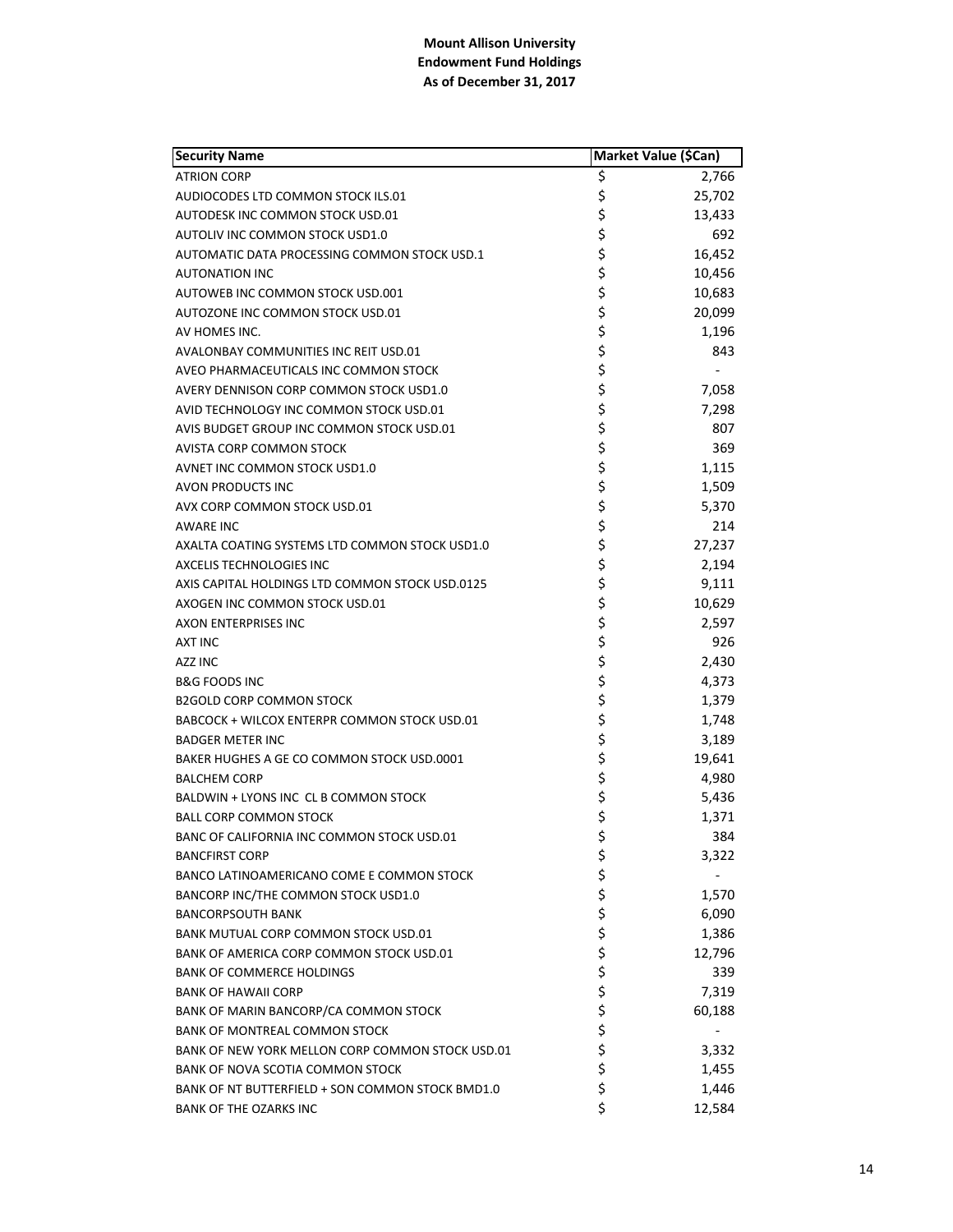| <b>Security Name</b>                              |          | Market Value (\$Can) |
|---------------------------------------------------|----------|----------------------|
| BANKFINANCIAL CORP COMMON STOCK USD.01            | \$       | 6,517                |
| <b>BANKUNITED INC COMMON STOCK USD.01</b>         | \$       | 1,140                |
| BANKWELL FINANCIAL GROUP INC                      | \$       | 844                  |
| <b>BANNER CORP</b>                                | \$       | 4,001                |
| <b>BAR HARBOR BANKSHARES</b>                      | \$       | 891                  |
| <b>BARNES &amp; NOBLE INC</b>                     | \$       | 1,169                |
| BARNES + NOBLE EDUCATION INC COMMON STOCK USD.01  | \$       | 889                  |
| BARNES GROUP INC COMMON STOCK USD.01              | \$       | 51                   |
| BARRACUDA NETWORKS INC COMMON STOCK USD.001       | \$       | 26                   |
| BARRETT BUSINESS SERVICES INC                     | \$       | 1,041                |
| <b>BARRICK GOLD CORP COMMON STOCK</b>             | \$       | 1,684                |
| BASIC ENERGY SERVICES INC COMMON STOCK USD.01     | \$       | 5,385                |
| <b>BASSETT FURNITURE INDUSTRIES INC</b>           | \$       | 361                  |
| <b>BAXTER INTERNATIONAL INC</b>                   | \$       | 9,998                |
| BAXTER INTERNATIONAL INC COMMON STOCK USD1.0      | \$       | 9,518                |
| BAZAARVOICE INC COMMON STOCK USD.0001             | \$       | 798                  |
| BB+T CORP COMMON STOCK USD5.0                     | \$       | 29,230               |
| <b>BBX CAPITAL CORP</b>                           | \$       | 754                  |
| <b>BCB BANCORP, INC.</b>                          | \$       | 232                  |
| BCE INC COMMON STOCK                              | \$       | 6,294                |
| BEACON ROOFING SUPPLY INC COMMON STOCK USD.01     | \$       | 10,200               |
| BEAR STATE FINANCIAL INC                          | \$       | 243                  |
| <b>BEAZER HOMES USA INC</b>                       | \$       | 1,770                |
| BECTON DICKINSON AND CO COMMON STOCK USD1.0       | \$       | 20,662               |
| <b>BED BATH &amp; BEYOND INC</b>                  | \$       | 2,925                |
| <b>BEL FUSE INC</b>                               | \$       | 581                  |
| BELDEN INC COMMON STOCK USD.01                    | \$       | 2,693                |
| <b>BELMOND LTD</b>                                | \$       | 2,313                |
| BEMIS COMPANY COMMON STOCK USD.1                  | \$       | 8,279                |
| <b>BENCHMARK ELECTRONICS INC</b>                  | \$       | 1,010                |
| BENEFICIAL BANCORP INC COMMON STOCK USD.01        | \$       | 194,798              |
| BERKSHIRE HATHAWAY INC CL B COMMON STOCK USD.0033 | \$       | 2,841                |
| <b>BERKSHIRE HILLS BANCORP INC</b>                | \$       | 3,259                |
| BERRY GLOBAL GROUP INC COMMON STOCK USD.01        | \$       | 112,135              |
| BEST BUY CO INC COMMON STOCK USD.1                | \$       | 10,830               |
| BGC PARTNERS INC CL A COMMON STOCK USD.01         | \$       | 13,708               |
| BIG 5 SPORTING GOODS CORP COMMON STOCK USD.01     | \$       | 12,872               |
| <b>BIG LOTS INC</b>                               | \$\$\$\$ | 4,911                |
| <b>BIGLARI HOLDINGS INC</b>                       |          | 922                  |
| BILL BARRETT CORP COMMON STOCK USD.001            |          | 53,693               |
| BIO RAD LABORATORIES A COMMON STOCK USD.0001      |          | 855                  |
| BIOGEN INC COMMON STOCK USD.0005                  | \$       | 86,286               |
| BIOSCRIP INC COMMON STOCK USD.0001                | \$       | 901                  |
| <b>BIOSPECIFICS TECHNOLOGIES CORP</b>             | \$       | 749                  |
| <b>BIO-TECHNE CORP</b>                            | \$       | 9,572                |
| BIOTELEMETRY INC COMMON STOCK USD.001             | \$       | 4,352                |
| BIOTIME INC COMMON STOCK                          | \$       | 6,431                |
| BIOVERATIV INC COMMON STOCK USD.001               | \$       | 26                   |
| <b>BJ'S RESTAURANTS INC</b>                       | \$       | 1,611                |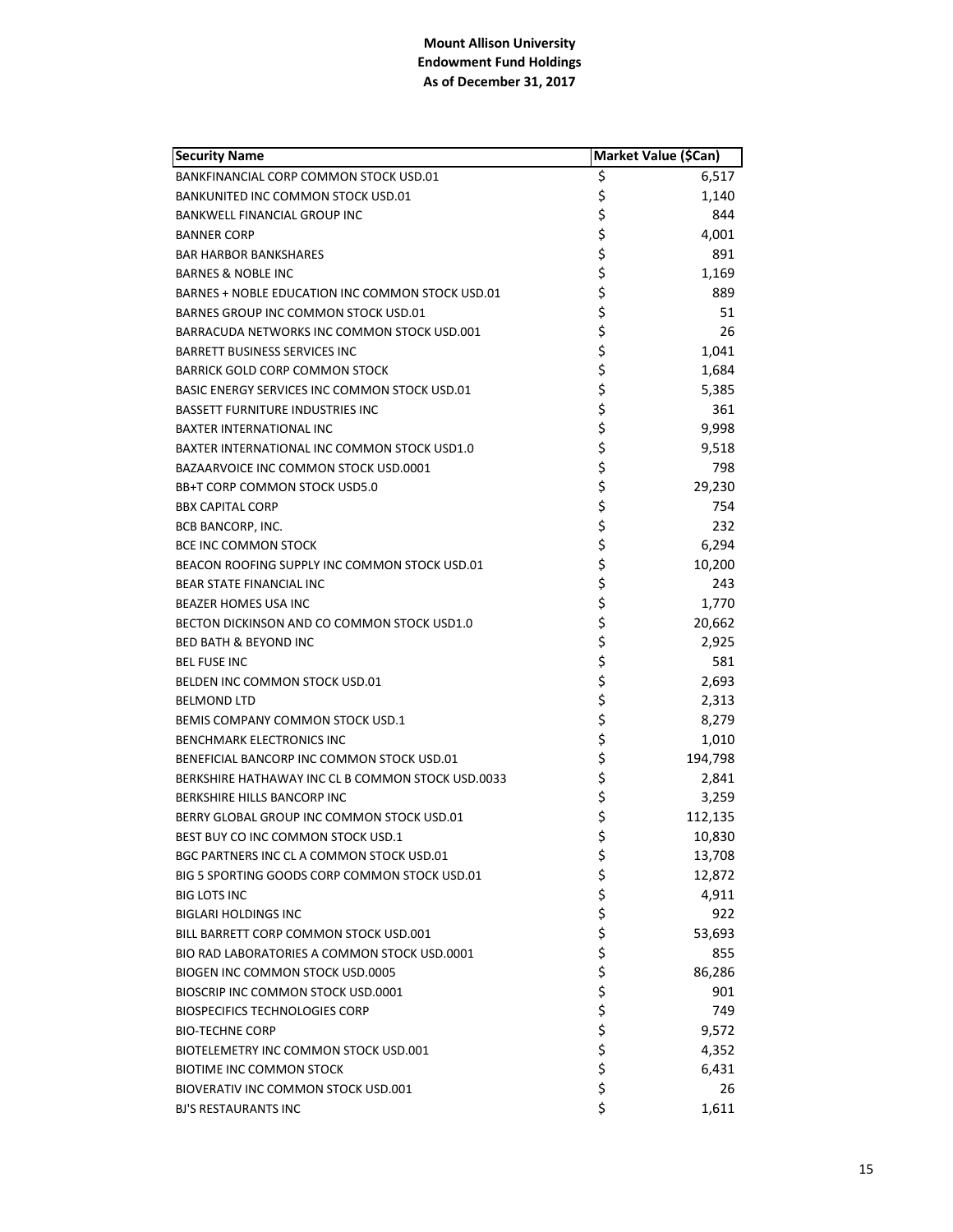| <b>Security Name</b>                              | Market Value (\$Can) |        |
|---------------------------------------------------|----------------------|--------|
| <b>BLACK BOX CORP</b>                             | \$                   | 245    |
| <b>BLACK HILLS CORP</b>                           | \$                   | 6,226  |
| BLACK KNIGHT INC COMMON STOCK                     | \$                   | 17,845 |
| <b>BLACKBAUD INC</b>                              | \$                   | 9,378  |
| BLACKHAWK NETWORK HOLDINGS I COMMON STOCK USD.001 | \$                   | 10,747 |
| BLACKROCK CAPITAL INVESTMENT COMMON STOCK USD.001 | \$                   | 26     |
| BLACKROCK INC COMMON STOCK USD.01                 | \$                   | 1,001  |
| BLACKSTONE MORTGAGE TRU CL A REIT USD.01          | \$                   | 13     |
| <b>BLOOMIN BRAND INC</b>                          | \$                   | 4,542  |
| <b>BLUCORA INC</b>                                | \$                   | 1,942  |
| BLUE BIRD CORP COMMON STOCK USD.0001              | \$                   | 4,463  |
| BLUE BUFFALO PET PRODUCTS IN COMMON STOCK USD.01  | \$<br>\$             | 23,960 |
| BLUE CAPITAL REINSURANCE HOLDINGS LTD             |                      | 289    |
| BLUE HILLS BANCORP INC                            | \$                   | 1,254  |
| BLUEBIRD BIO INC COMMON STOCK USD.01              |                      | 51     |
| BLUEROCK RESIDENTIAL GROWTH REIT USD.01           | \$<br>\$             | 90     |
| <b>BMC STOCK HOLDINGS INC</b>                     | \$                   | 4,064  |
| <b>BOB EVANS FARMS INC/DE</b>                     | \$                   | 3,287  |
| BOEING CO/THE COMMON STOCK USD5.0                 | \$                   | 12,705 |
| BOFI HOLDING INC COMMON STOCK USD.01              | \$                   | 11,514 |
| <b>BOINGO WIRELESS INC COMMON STOCK</b>           | \$                   | 26     |
| BOISE CASCADE CO COMMON STOCK USD.01              | \$                   | 26     |
| BOJANGLES INC COMMON STOCK USD.01                 | \$                   | 4,833  |
| <b>BOK FINANCIAL CORP</b>                         | \$                   | 8,664  |
| BONANZA CREEK ENERGY INC COMMON STOCK             | \$                   | 935    |
| <b>BOOT BARN HOLDINGS INC</b>                     | \$                   | 423    |
| BOOZ ALLEN HAMILTON HOLDINGS COMMON STOCK USD.01  | \$                   | 2,553  |
| BORGWARNER INC COMMON STOCK USD.01                | \$                   | 2,879  |
| BOSTON BEER COMPANY INC A COMMON STOCK USD.01     | \$                   | 7,391  |
| BOSTON PRIVATE FINANCIAL HOLDINGS INC             | \$                   | 2,659  |
| BOSTON PROPERTIES INC REIT USD.01                 | \$                   | 17,153 |
| BOSTON SCIENTIFIC CORP COMMON STOCK USD.01        | \$                   | 90,722 |
| BOTTOMLINE TECHNOLOGIES (DE) COMMON STOCK USD.001 | \$                   | 12,070 |
| BOX INC CLASS A COMMON STOCK USD.0001             | \$                   | 4,515  |
| BOYD GAMING CORP COMMON STOCK USD.01              | \$                   |        |
| BRADY CORPORATION CL A COMMON STOCK USD.01        | \$                   | 4,364  |
| <b>BRANDYWINE REALTY TRUST</b>                    | ちゃくちゃ                | 6,994  |
| BRAVO BRIO RESTAURANT GROUP INC                   |                      | 120    |
| BRIDGE BANCORP INC COMMON STOCK USD.01            |                      | 10,043 |
| BRIDGEPOINT EDUCATION INC COMMON STOCK USD.01     |                      | 179    |
| BRIGGS + STRATTON COMMON STOCK USD.01             |                      | 282    |
| BRIGHT HORIZONS FAMILY SOLUTIONS INC              |                      | 10,975 |
| BRIGHTCOVE COMMON STOCK USD.001                   | \$                   | 4,656  |
| BRIGHTHOUSE FINANCIAL INC COMMON STOCK USD.01     | \$\$\$               | 9,099  |
| BRINK S CO/THE COMMON STOCK USD1.0                |                      |        |
| <b>BRINKER INTERNATIONAL INC</b>                  |                      | 3,646  |
| BRISTOL MYERS SQUIBB CO COMMON STOCK USD.1        | \$                   | 14,800 |
| BRISTOW GROUP INC COMMON STOCK USD.01             | \$                   | 6,528  |
| BRIXMOR PROPERTY GROUP INC REIT USD.01            | \$                   | 786    |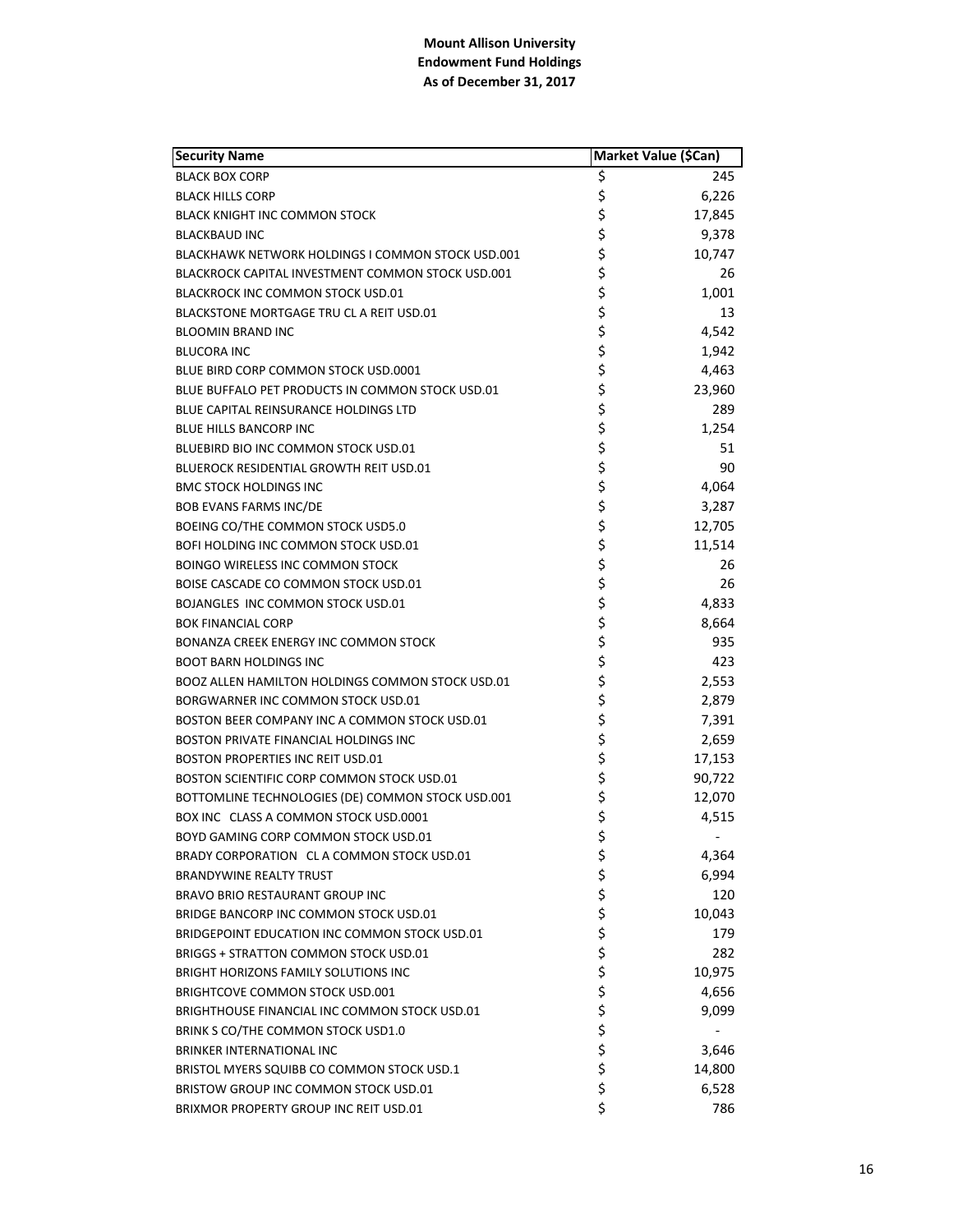| <b>Security Name</b>                             | Market Value (\$Can) |         |
|--------------------------------------------------|----------------------|---------|
| <b>BROADCOM LTD COMMON STOCK</b>                 | \$                   | 2,972   |
| BROOKDALE SENIOR LIVING INC COMMON STOCK USD.01  | \$                   | 6,371   |
| <b>BROOKLINE BANCORP INC</b>                     | \$                   | 2,558   |
| BROOKS AUTOMATION INC COMMON STOCK USD.01        | \$                   | 1,379   |
| <b>BROWN &amp; BROWN INC</b>                     | \$                   | 9,611   |
| BROWN FORMAN CORP CLASS B COMMON STOCK USD.15    | \$                   | 1,347   |
| BRUKER CORP COMMON STOCK USD.01                  | \$                   |         |
| BRUNSWICK CORP COMMON STOCK USD.75               | \$                   | 1,827   |
| <b>BRYN MAWR BANK CORP</b>                       | \$                   | 1,897   |
| <b>BSB BANCORP INC</b>                           | \$                   | 564     |
| <b>BSQUARE CORP</b>                              | \$                   | 187     |
| <b>BUCKLE INC/THE</b>                            | \$                   | 1,598   |
| <b>BUFFALO WILD WINGS INC</b>                    | \$                   | 4,455   |
| <b>BUILD-A-BEAR WORKSHOP INC</b>                 | \$                   | 510     |
| BUILDERS FIRSTSOURCE INC COMMON STOCK USD.01     | \$                   | 1,237   |
| <b>BUNGE LTD COMMON STOCK USD.01</b>             | \$                   | 188,072 |
| BURLINGTON STORES INC COMMON STOCK USD.0001      | \$                   | 134,572 |
| BWX TECHNOLOGIES INC COMMON STOCK USD.01         | \$                   | 1,059   |
| <b>C&amp;F FINANCIAL CORP</b>                    | \$                   | 652     |
| C.H. ROBINSON WORLDWIDE INC COMMON STOCK USD.1   | \$                   | 12,345  |
| C+J ENERGY SERVICES INC COMMON STOCK             | \$                   | 26      |
| CA INC COMMON STOCK USD.1                        | \$                   | 3,609   |
| <b>CABLE ONE INC</b>                             | \$                   | 7,932   |
| CABOT CORP COMMON STOCK USD1.0                   | \$                   |         |
| CABOT MICROELECTRONICS CORP COMMON STOCK USD.001 | \$                   | 26,004  |
| CABOT OIL + GAS CORP COMMON STOCK USD.1          | \$                   | 5,009   |
| CACI INTERNATIONAL INC                           | \$                   | 5,862   |
| <b>CADENCE BANCORP COMMON STOCK</b>              | \$                   | 13      |
| CADENCE DESIGN SYS INC COMMON STOCK USD.01       | \$                   | 13,899  |
| CAESARS ENTERTAINMENT CORP COMMON STOCK USD.01   | \$                   | 698     |
| CAESARSTONE LTD COMMON STOCK                     | \$                   | 9,813   |
| CAI INTERNATIONAL INC COMMON STOCK USD.0001      | \$                   | 1,353   |
| <b>CALAMP CORP</b>                               | \$                   | 2,100   |
| <b>CALATLANTIC GROUP INC</b>                     | \$                   | 13,260  |
| <b>CALAVO GROWERS INC</b>                        | \$                   | 2,824   |
| CALERES INC COM                                  | \$                   | 2,979   |
| <b>CALGON CARBON CORP</b>                        | \$                   | 1,865   |
| CALIFORNIA RESOURCES CORP COMMON STOCK USD.01    | \$<br>\$             | 746     |
| CALIFORNIA WATER SERVICE GROUP                   |                      | 4,774   |
| <b>CALIX INC</b>                                 | \$                   | 765     |
| CALLAWAY GOLF COMPANY COMMON STOCK USD.01        | \$                   | 7,905   |
| CALLIDUS SOFTWARE INC COMMON STOCK USD.001       | \$                   | 3,085   |
| CALLON PETROLEUM CO                              | \$                   | 5,133   |
| CAL-MAINE FOODS INC                              | \$                   | 3,472   |
| CALPINE CORP COMMON STOCK USD.001                | \$                   | 5,650   |
| CAMBIUM LEARNING GROUP INC                       | \$                   | 515     |
| <b>CAMBREX CORP</b>                              | \$                   | 3,021   |
| <b>CAMDEN NATIONAL CORP</b>                      | \$                   | 1,520   |
| CAMDEN PROPERTY TRUST REIT USD.01                | \$                   | 550     |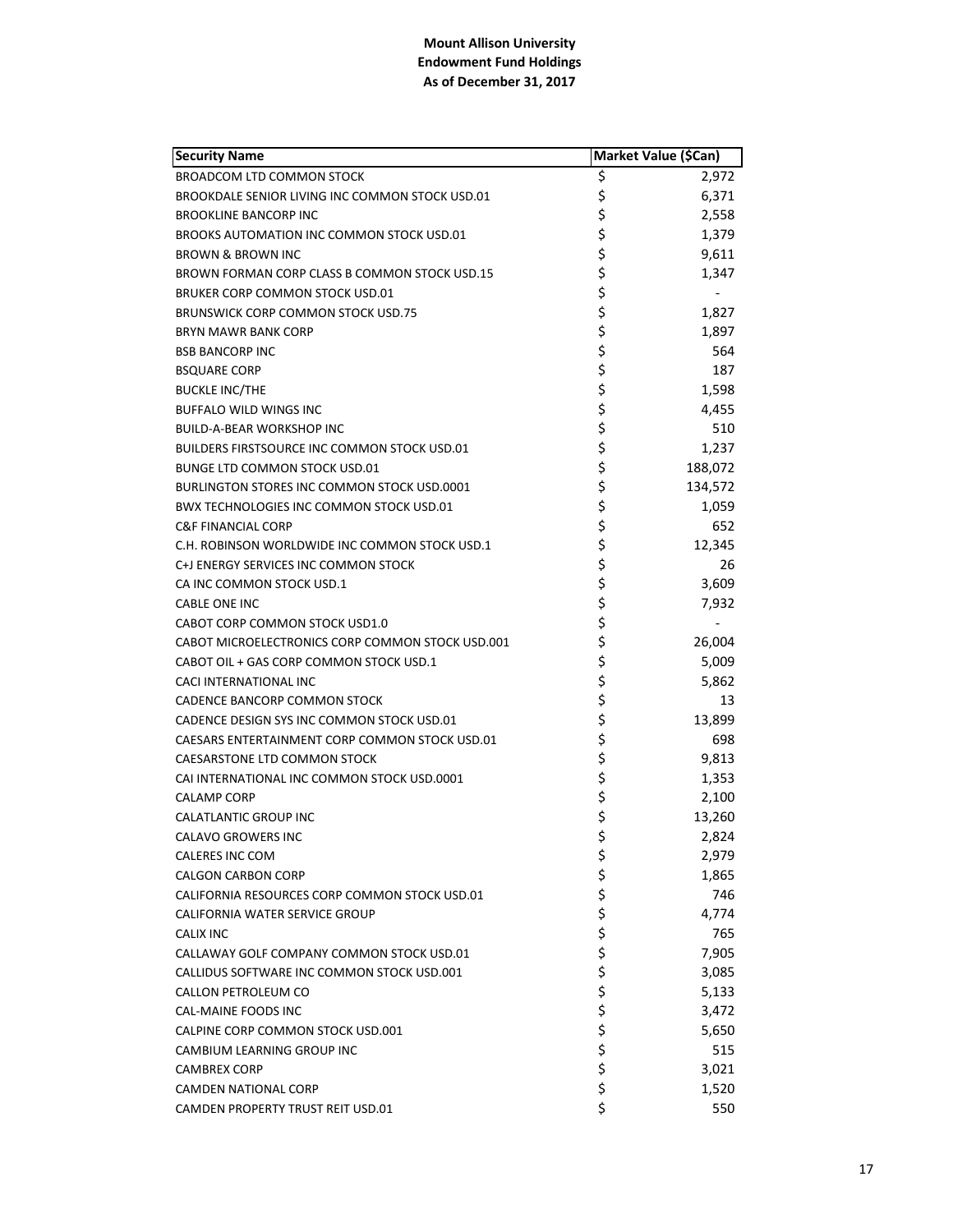| <b>Security Name</b>                              | Market Value (\$Can) |         |
|---------------------------------------------------|----------------------|---------|
| CAMECO CORP COMMON STOCK                          | \$                   | 326,158 |
| CAMPBELL SOUP CO COMMON STOCK USD.0375            | \$                   | 15,321  |
| CAMTEK LTD COMMON STOCK ILS.01                    | \$                   |         |
| CAN IMPERIAL BK OF COMMERCE COMMON STOCK          | \$                   | 912     |
| CANADIAN NATL RAILWAY CO COMMON STOCK             | \$                   |         |
| CANADIAN NATURAL RESOURCES COMMON STOCK           | \$                   | 1,143   |
| CANADIAN PACIFIC RAILWAY LTD COMMON STOCK         | \$                   | 18,522  |
| <b>CANNAE HOLDINGS INC</b>                        | \$                   | 2,224   |
| <b>CANTEL MEDICAL CORP</b>                        | \$                   | 8,848   |
| CAPELLA EDUCATION CO                              | \$                   | 1,533   |
| CAPITAL CITY BANK GROUP INC                       | \$                   | 1,008   |
| CAPITAL ONE FINANCIAL CORP COMMON STOCK USD.01    | \$                   |         |
| CAPITAL SENIOR LIVING CORP                        | \$                   | 985     |
| CAPITALA FINANCE CORP COMMON STOCK                | \$                   | 372     |
| CAPITOL FEDERAL FINANCIAL IN COMMON STOCK USD.01  | \$                   |         |
| CARBO CERAMICS INC COMMON STOCK USD.01            | \$                   | 8,378   |
| CARBONITE INC COMMON STOCK USD.01                 | \$                   | 1,102   |
| CARDINAL HEALTH INC COMMON STOCK                  | \$                   | 26,783  |
| CARDIOVASCULAR SYSTEMS INC COMMON STOCK           | \$                   | 6,947   |
| CARDTRONICS PLC A COMMON STOCK                    | \$                   | 9,088   |
| CARE.COM INC COMMON STOCK USD.001                 | \$                   | 2,579   |
| CAREDX INC COMMON STOCK USD.001                   | \$                   | 179,224 |
| CAREER EDUCATION CORP COMMON STOCK USD.01         | \$                   | 3,100   |
| CARETRUST REIT INC REIT USD.01                    | \$                   | 5,412   |
| CARLISLE COS INC COMMON STOCK USD1.0              | \$                   | 2,434   |
| <b>CARMAX INC COMMON STOCK USD.5</b>              | \$                   | 6,226   |
| CARNIVAL CORP COMMON STOCK USD.01                 | \$                   | 72,819  |
| CAROLINA FINANCIAL CORP                           | \$                   | 1,387   |
| CARPENTER TECHNOLOGY COMMON STOCK USD5.0          | \$                   | 10,863  |
| <b>CARRIAGE SERVICES INC</b>                      | \$                   | 735     |
| CARRIZO OIL + GAS INC COMMON STOCK USD.01         | \$                   | 10,570  |
| CARROLS RESTAURANT GROUP INC COMMON STOCK USD.01  | \$                   | 373     |
| CARS.COM INC-W/I                                  | \$                   | 4,226   |
| <b>CARTER'S INC</b>                               | \$                   | 10,879  |
| CASCADIAN THERAPEUTICS INC                        | \$                   | 417     |
| CASELLA WASTE SYSTEMS INC A COMMON STOCK USD.01   | \$                   | 976     |
| <b>CASEY'S GENERAL STORES INC</b>                 | \$                   | 8,334   |
| <b>CASS INFORMATION SYSTEMS INC</b>               | \$                   | 1,899   |
| CATALENT INC COMMON STOCK USD.01                  | \$                   | 82,737  |
| CATALYST PHARMACEUTICALS INC COMMON STOCK USD.001 | \$                   | 3,820   |
| CATCHMARK TIMBER TRUST INC A REIT USD.01          | \$                   | 37,064  |
| CATERPILLAR INC COMMON STOCK USD1.0               | \$                   | 4,330   |
| CATHAY GENERAL BANCORP                            | \$                   | 7,056   |
| CATO CORP CLASS A COMMON STOCK USD.033            | \$                   | 31,744  |
| <b>CAVCO INDUSTRIES INC</b>                       | \$                   | 3,109   |
| CAVIUM INC                                        | \$                   | 10,490  |
| CBIZ INC COMMON STOCK USD.01                      | \$                   | 15,643  |
| CBL + ASSOCIATES PROPERTIES REIT USD.01           | \$                   | 493     |
| CBOE GLOBAL MARKETS INC COMMON STOCK              | \$                   | 8,286   |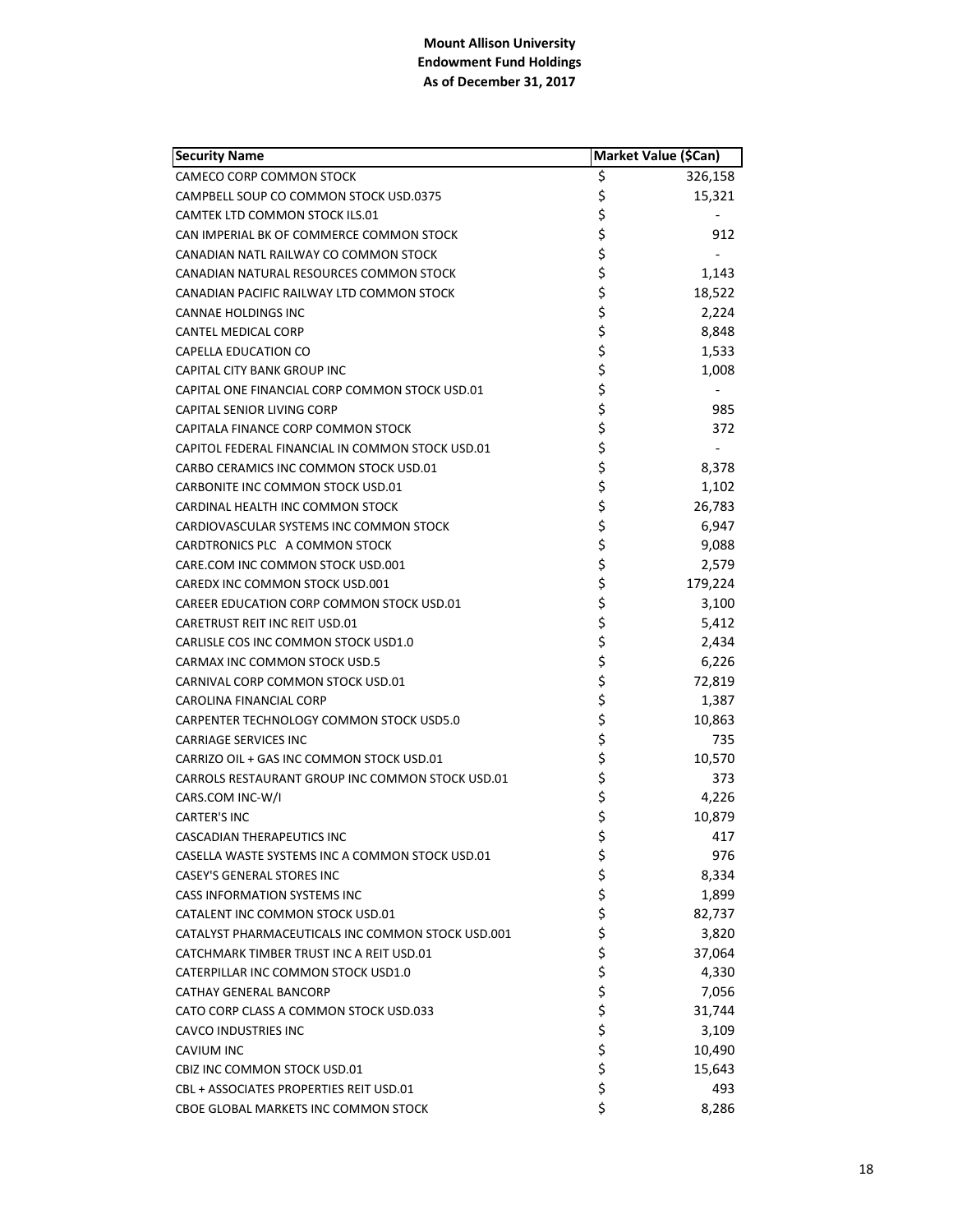| <b>Security Name</b>                                  | Market Value (\$Can) |         |
|-------------------------------------------------------|----------------------|---------|
| CBRE GROUP INC A COMMON STOCK USD.01                  | \$                   | 3,399   |
| CBS CORP CLASS B WHEN DISTRI COMMON STOCK USD.001     | \$                   | 13      |
| CDK GLOBAL INC COMMON STOCK USD.01                    | \$                   |         |
| CDW CORP/DE COMMON STOCK USD.01                       | \$                   | 9,135   |
| CECO ENVIRONMENTAL CORP COMMON STOCK USD.01           | \$                   | 858     |
| <b>CEDAR REALTY TRUST INC REIT USD.06</b>             | \$                   | 3,748   |
| CELADON GROUP INC COMMON STOCK USD.033                | \$                   | 3,280   |
| CELANESE CORP SERIES A COMMON STOCK USD.0001          | \$                   | 833     |
| <b>CELESTICA INC COMMON STOCK NPV</b>                 | \$                   | 29,270  |
| CELGENE CORP COMMON STOCK USD.01                      | \$                   | 1,047   |
| CELLDEX THERAPEUTICS INC COMMON STOCK USD.001         | \$                   |         |
| CENTENE CORP COMMON STOCK USD.001                     | \$                   | 9,759   |
| CENTENNIAL RESOURCE DEVELO-A                          | \$                   | 10,418  |
| CENTERPOINT ENERGY INC COMMON STOCK USD.01            | \$                   | 580,928 |
| <b>CENTERSTATE BANK CORP</b>                          | \$                   | 3,383   |
| CENTRAL EURO MEDIA WARRANTS                           | \$                   |         |
| CENTRAL EUROPEAN MEDIA ENTERPRISES LTD                | \$                   | 437     |
| <b>CENTRAL GARDEN AND PET CO</b>                      | \$                   | 813     |
| CENTRAL GARDEN AND PET CO A COMMON STOCK USD.01       | \$                   | 12,943  |
| CENTRAL PAC FINANCIAL                                 | \$                   | 2,363   |
| CENTRAL VALLEY COMM BANCORP                           | \$                   | 349     |
| CENTURY ALUMINUM COMPANY COMMON STOCK USD.01          | \$                   | 17,325  |
| CENTURY BANCORP INC/MA                                | \$                   | 206     |
| CENTURY CASINOS INC COMMON STOCK USD.01               | \$                   |         |
| <b>CENTURY COMMUNITIES INC</b>                        | \$                   | 1,733   |
| CENTURYLINK INC COMMON STOCK USD1.0                   | \$                   | 10,671  |
| CERNER CORP COMMON STOCK USD.01                       | \$                   | 92,896  |
| CEVA INC COMMON STOCK USD.001                         | \$                   | 76,564  |
| CF INDUSTRIES HOLDINGS INC COMMON STOCK USD.01        | \$                   | 2,794   |
| <b>CHARLES RIVER LABORATORIES COMMON STOCK USD.01</b> | \$                   | 3,532   |
| CHART INDUSTRIES INC COMMON STOCK USD.01              | \$                   | 3,326   |
| CHARTER COMMUNICATIONS INC A COMMON STOCK USD.001     | \$                   | 4,467   |
| CHARTER FINANCIAL CORP COMMON STOCK USD.01            | \$                   | 441     |
| <b>CHASE CORP</b>                                     | \$                   | 2,845   |
| <b>CHATHAM LODGING TRUST REIT USD.01</b>              | \$                   | 26      |
| CHECK POINT SOFTWARE TECH COMMON STOCK USD.01         | \$                   | 11,017  |
| CHEESECAKE FACTORY INC/THE COMMON STOCK USD.01        | \$                   | 13      |
| <b>CHEFS WAREHOUSE INC</b>                            | \$                   | 1,333   |
| <b>CHEMED CORP</b>                                    | \$                   | 7,497   |
| CHEMICAL FINANCIAL CORP                               | \$                   | 7,962   |
| CHEMOURS CO/THE COMMON STOCK                          | \$\$\$               | 32,910  |
| CHEMUNG FINANCIAL CORP                                |                      | 308     |
| CHENIERE ENERGY INC COMMON STOCK USD.003              |                      | 4,691   |
| <b>CHENIERE ENERGY PARTNERS</b>                       |                      | 13,267  |
| <b>CHEROKEE INC</b>                                   |                      | 52      |
| CHERRY HILL MORTGAGE INVESTM REIT USD.01              | \$\$\$\$             | 6,468   |
| CHESAPEAKE ENERGY CORP COMMON STOCK USD.01            |                      | 1,760   |
| CHESAPEAKE LODGING TRUST REIT USD.01                  | \$                   | 9,167   |
| <b>CHESAPEAKE UTILITIES CORP</b>                      | \$                   | 2,870   |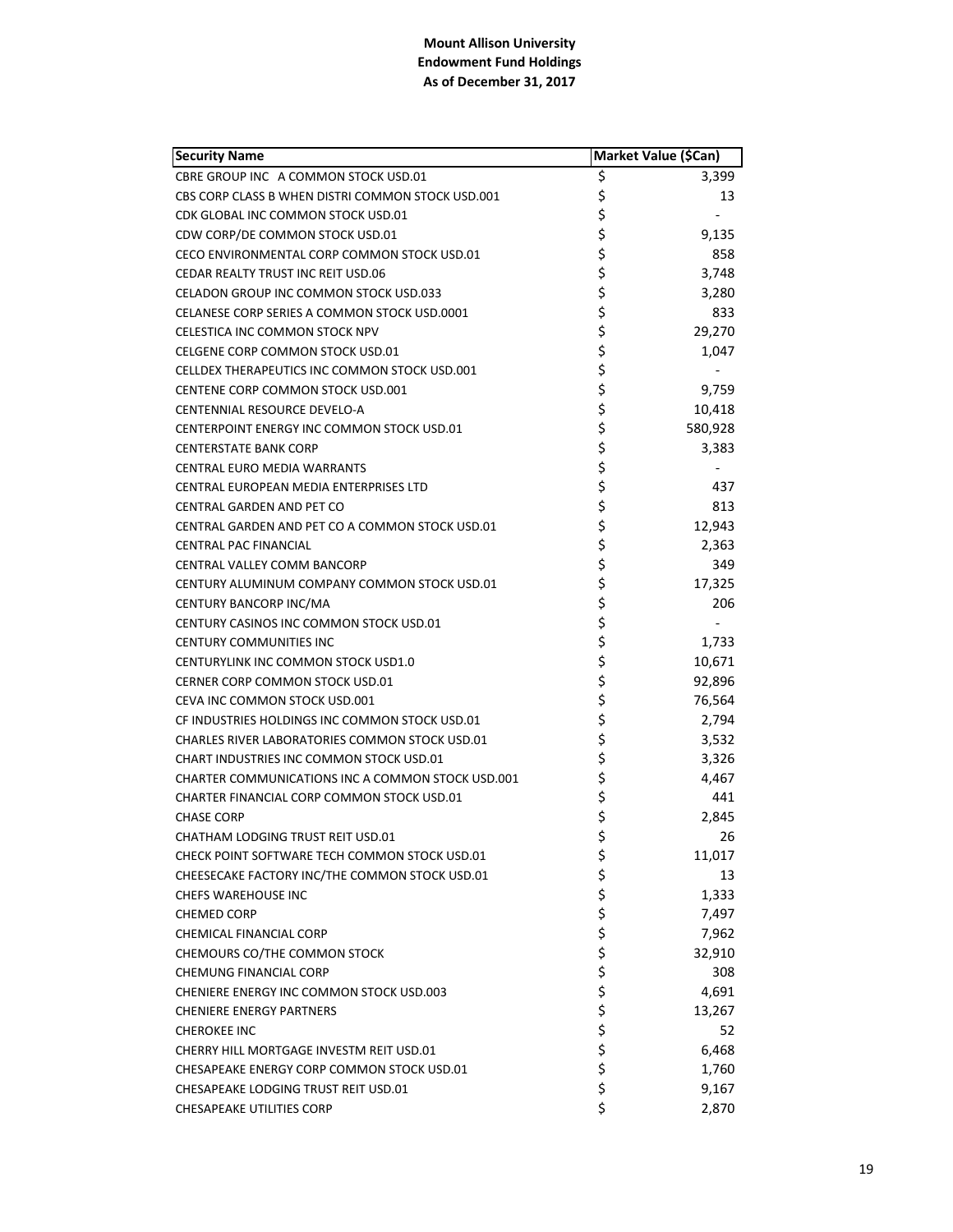| <b>Security Name</b>                            | Market Value (\$Can) |         |
|-------------------------------------------------|----------------------|---------|
| CHEVRON CORP COMMON STOCK USD.75                | \$                   | 30,338  |
| CHICAGO BRIDGE + IRON CO NV COMMON STOCK EUR.01 | \$                   | 1,262   |
| CHICO S FAS INC COMMON STOCK USD.01             | \$                   | 16,086  |
| CHIMERA INVESTMENT CORP REIT USD.01             | \$                   | 1,343   |
| CHIMERIX INC COMMON STOCK USD.001               | \$                   |         |
| CHINA CORD BLOOD CORP COMMON STOCK USD.0001     | \$                   |         |
| CHINA YUCHAI INTL LTD COMMON STOCK USD.1        | \$                   | 4,616   |
| CHIPOTLE MEXICAN GRILL INC COMMON STOCK USD.01  | \$                   | 154     |
| CHOICE HOTELS INTL INC COMMON STOCK USD.01      | \$                   | 1,604   |
| <b>CHRISTOPHER &amp; BANKS CORP</b>             | \$                   | 140     |
| CHROMADEX CORP COMMON STOCK USD.001             | \$                   | 725     |
| <b>CHUBB LTD COMMON STOCK</b>                   | \$                   | 12,323  |
| CHURCH + DWIGHT CO INC COMMON STOCK USD1.0      | \$                   | 38      |
| CHURCHILL DOWNS INC COMMON STOCK                | \$                   | 2,539   |
| <b>CHUY'S HOLDINGS INC</b>                      | \$                   | 1,131   |
| CIENA CORP COMMON STOCK USD.01                  | \$                   | 64      |
| <b>CIGNA CORP</b>                               | \$                   | 3,533   |
| CIGNA CORP COMMON STOCK USD.25                  | \$                   | 1,550   |
| CIMAREX ENERGY CO COMMON STOCK USD.01           | \$                   | 66,940  |
| CIMPRESS NV COMMON STOCK USD.001                | \$                   | 2,662   |
| CINCINNATI BELL INC COMMON STOCK USD.01         | \$                   | 9,262   |
| CINCINNATI FINANCIAL CORP COMMON STOCK USD2.0   | \$                   | 38      |
| CINEMARK HOLDINGS INC COMMON STOCK USD.001      | \$                   | 90,872  |
| <b>CINTAS CORP COMMON STOCK</b>                 | \$                   | 2,270   |
| <b>CIRCOR INTERNATIONAL INC</b>                 | \$                   | 1,708   |
| CIRRUS LOGIC INC COMMON STOCK USD.001           | \$                   | 46,433  |
| CISCO SYSTEMS INC COMMON STOCK USD.001          | \$                   | 1,380   |
| CITI TRENDS INC COMMON STOCK USD.01             | \$                   | 11,482  |
| CITIGROUP INC COMMON STOCK USD.01               | \$                   | 59,350  |
| CITIZENS + NORTHERN CORP COMMON STOCK USD1.0    | \$                   | 48,378  |
| CITIZENS FINANCIAL GROUP COMMON STOCK USD.01    | \$                   | 12,645  |
| CITIZENS INC/TX                                 | \$                   | 886     |
| CITRIX SYSTEMS INC COMMON STOCK USD.001         | \$                   | 3,604   |
| <b>CITY HOLDING CO</b>                          | \$                   | 2,485   |
| <b>CITY OFFICE REIT INC REIT USD.01</b>         | \$                   | 3,918   |
| <b>CIVEO CORP COMMON STOCK USD.01</b>           | \$                   | 95,279  |
| <b>CIVISTA BANCSHARES INC</b>                   |                      | 238     |
| CIVITAS SOLUTIONS INC COMMON STOCK USD.01       | さささささ                |         |
| <b>CLEAN ENERGY FUELS CORP</b>                  |                      | 490     |
| <b>CLEAN HARBORS INC</b>                        |                      | 5,898   |
| CLEAR CHANNEL OUTDOOR HOLDINGS INC              |                      | 824     |
| CLEARFIELD, INC.                                |                      | 291     |
| CLEARWATER PAPER CORP COMMON STOCK USD.0001     |                      | 6,334   |
| CLEVELAND CLIFFS INC COMMON STOCK USD.125       | \$                   | 10,845  |
| CLIFTON BANCORP INC COMMON STOCK USD.01         | \$                   | 49,671  |
| <b>CLOROX CO/THE</b>                            | \$                   | 192,442 |
| CLOROX COMPANY COMMON STOCK USD1.0              | \$                   | 1,755   |
| CLOUD PEAK ENERGY INC COMMON STOCK USD.01       | \$                   | 11,475  |
| CLOUDERA INC COMMON STOCK USD.00005             | \$                   | 4,764   |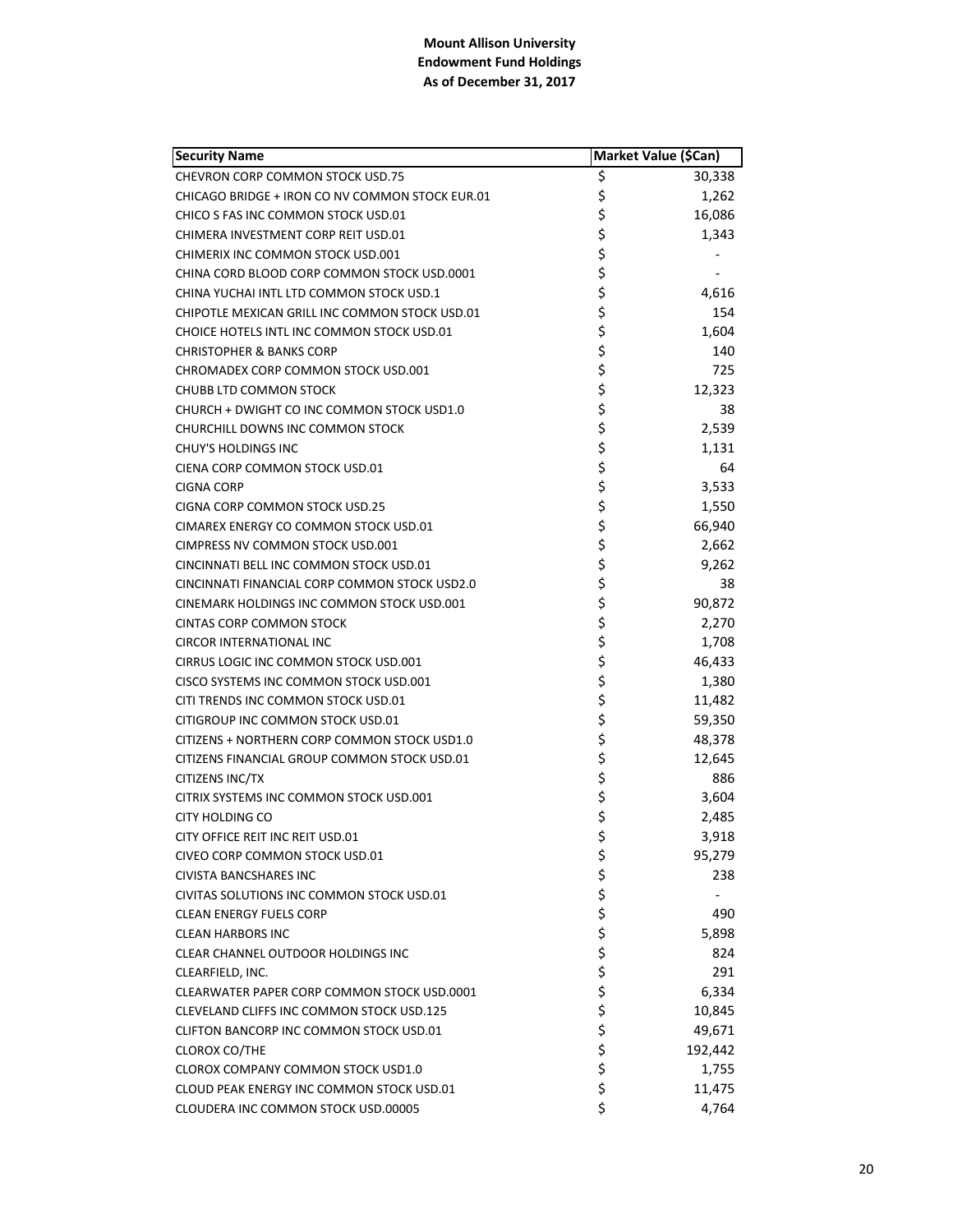| <b>Security Name</b>                             | Market Value (\$Can) |        |
|--------------------------------------------------|----------------------|--------|
| CME GROUP INC COMMON STOCK USD.01                | \$                   |        |
| CMS ENERGY CORP COMMON STOCK USD.01              | \$                   | 6,537  |
| CNB FINANCIAL CORP/PA                            | \$                   | 851    |
| CNH INDUSTRIAL NV COMMON STOCK EUR.01            | \$                   |        |
| CNO FINANCIAL GROUP INC COMMON STOCK USD.01      | \$                   | 4,957  |
| CNOVA NV COMMON STOCK EUR.05                     | \$                   | 13     |
| CNX RESOURCES CORP COMMON STOCK USD.01           | \$                   | 13,617 |
| <b>COBIZ FINANCIAL INC</b>                       | \$                   | 1,661  |
| COCA COLA CO/THE COMMON STOCK USD.25             | \$                   | 24,637 |
| COCA COLA EUROPEAN PARTNERS COMMON STOCK EUR.01  | \$                   | 12,016 |
| COCA-COLA BOTTLING CO CONSOLIDATED               | \$                   | 3,604  |
| COCA-COLA CO/THE                                 | \$                   | 3,557  |
| CODORUS VALLEY BANCORP INC                       | \$                   | 312    |
| COEUR MINING INC COMMON STOCK USD.01             | \$                   | 5,930  |
| COGENT COMMUNICATIONS HOLDINGS INC               | \$                   | 4,521  |
| <b>COGNEX CORP</b>                               | \$                   | 12,098 |
| COGNIZANT TECH SOLUTIONS A COMMON STOCK USD.01   | \$                   | 1,917  |
| <b>COHEN &amp; STEERS INC</b>                    | \$                   | 4,588  |
| COHERENT INC COMMON STOCK USD.01                 | \$                   | 1,358  |
| COHU INC COMMON STOCK USD1.0                     | \$                   | 4,862  |
| <b>COLFAX CORP</b>                               | \$                   | 10,056 |
| COLGATE PALMOLIVE CO COMMON STOCK USD1.0         | \$                   | 27,601 |
| <b>COLLECTORS UNIVERSE</b>                       | \$                   | 644    |
| COLLIERS INTERNATIONAL GROUP COMMON STOCK        | \$                   | 10,680 |
| COLONY NORTHSTAR INC CLASS A REIT USD.01         | \$                   | 5,568  |
| COLUMBIA BANKING SYSTEM INC COMMON STOCK         | \$                   | 1,685  |
| COLUMBIA PROPERTY TRUST INC REIT USD.01          | \$                   | 6,311  |
| <b>COLUMBIA SPORTSWEAR CO</b>                    | \$                   | 9,672  |
| COLUMBUS MCKINNON CORP/NY COMMON STOCK USD.01    | \$                   | 2,614  |
| COMCAST CORP CLASS A COMMON STOCK USD.01         | \$                   | 128    |
| COMERICA INC COMMON STOCK USD5.0                 | \$                   | 3,885  |
| COMFORT SYSTEMS USA INC COMMON STOCK USD.01      | \$                   | 5,650  |
| COMMERCE BANCSHARES INC/KANSAS CITY MO           | \$                   | 12,234 |
| <b>COMMERCEHUB INC SERIES A</b>                  | \$                   | 570    |
| COMMERCEHUB INC SERIES C COMMON STOCK USD.01     | \$                   |        |
| COMMERCIAL METALS CO                             | \$                   | 5,079  |
| COMMERCIAL VEHICLE GROUP INC COMMON STOCK USD.01 | \$                   | 51     |
| COMMSCOPE HOLDING CO INC COMMON STOCK USD.01     | \$                   | 615    |
| <b>COMMUNITY BANK SYSTEM INC</b>                 | \$                   | 5,786  |
| <b>COMMUNITY BANKERS TRUST CORP</b>              | \$                   | 481    |
| COMMUNITY HEALTH SYSTEMS INC COMMON STOCK USD.01 | \$                   | 650    |
| COMMUNITY HEALTHCARE TRUST I REIT USD.01         | \$                   | 2,122  |
| COMMUNITY TRUST BANCORP INC                      | \$                   | 1,912  |
| COMMVAULT SYSTEMS INC COMMON STOCK USD.01        | \$                   | 5,210  |
| COMPASS MINERALS INTERNATIONAL INC               | \$                   | 4,923  |
| <b>COMPUTER PROGRAMS &amp; SYSTEMS INC</b>       | \$                   | 716    |
| <b>COMPUTER TASK GROUP INC</b>                   | \$                   | 133    |
| COMTECH TELECOMMUNICATIONS COMMON STOCK USD.1    | \$                   |        |
| CONAGRA BRANDS INC COMMON STOCK USD5.0           | \$                   | 50,562 |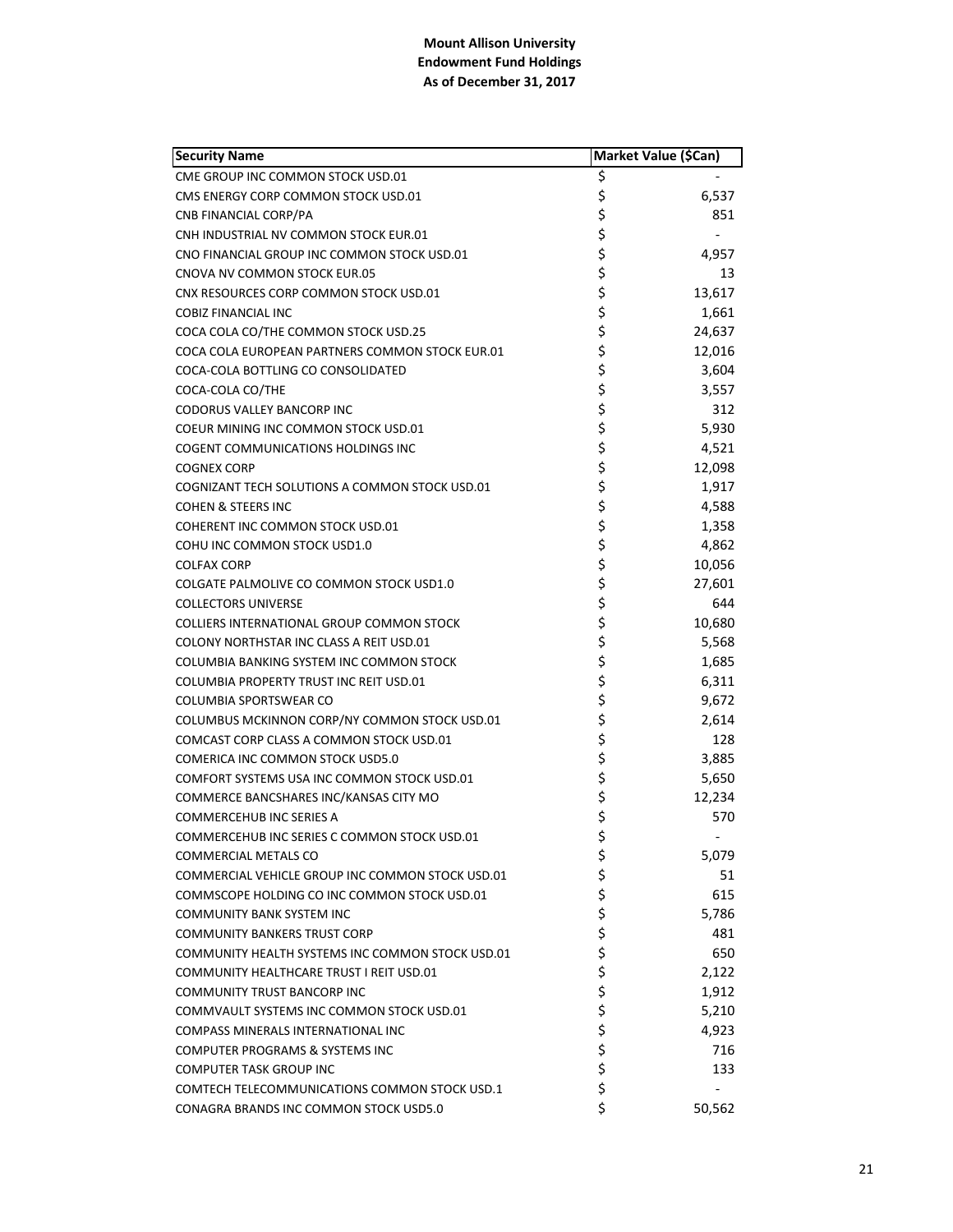| <b>Security Name</b>                              |          | Market Value (\$Can) |
|---------------------------------------------------|----------|----------------------|
| CONCERT PHARMACEUTICALS INC COMMON STOCK USD.001  | \$       | 90                   |
| CONCHO RESOURCES INC COMMON STOCK USD.001         | \$       | 1,539                |
| CONCORDIA INTERNATIONAL CORP COMMON STOCK         | \$       | 13                   |
| CONDUENT INC COMMON STOCK USD.01                  | \$       | 10,447               |
| <b>CONMED CORP</b>                                | \$       | 2,962                |
| CONNECTICUT WATER SERVICE INC                     | \$       | 1,727                |
| <b>CONNECTONE BANCORP INC</b>                     | \$       | 1,888                |
| CONN'S INC                                        | \$       | 944                  |
| CONOCOPHILLIPS COMMON STOCK USD.01                | \$       | 5,088                |
| <b>CONSOL ENERGY INC</b>                          | \$       | 2,434                |
| CONSOLIDATED COMMUNICATIONS COMMON STOCK USD.01   | \$       |                      |
| CONSOLIDATED EDISON INC                           | \$       | 53,180               |
| CONSOLIDATED EDISON INC COMMON STOCK USD.1        | \$       | 2,437                |
| CONSOLIDATED-TOMOKA LAND CO                       | \$       | 997                  |
| CONSTELLATION BRANDS INC A COMMON STOCK USD.01    | \$       | 55,858               |
| CONSTELLIUM NV CLASS A COMMON STOCK EUR.02        | \$       | 4,451                |
| <b>CONSUMER PORTFOLIO SERVICES</b>                | \$       | 211                  |
| CONTAINER STORE GROUP INC/TH COMMON STOCK USD.01  | \$       |                      |
| CONTANGO OIL & GAS CO                             | \$       | 153                  |
| CONTINENTAL BUILDING PRODUCT COMMON STOCK USD.001 | \$       |                      |
| CONTINENTAL RESOURCES INC/OK COMMON STOCK USD.01  | \$       |                      |
| <b>CONTROL4 CORP</b>                              | \$       | 1,807                |
| <b>CONVERGYS CORP COMMON STOCK</b>                | \$       | 2,670                |
| COOPER COS INC/THE COMMON STOCK USD.1             | \$       | 14,061               |
| COOPER STANDARD HOLDING COMMON STOCK USD.001      | \$       | 26                   |
| <b>COOPER TIRE &amp; RUBBER CO</b>                | \$       | 4,042                |
| COPA HOLDINGS SA CLASS A COMMON STOCK             | \$       | 5,773                |
| <b>COPART INC COMMON STOCK</b>                    | \$       | 22,243               |
| CORCEPT THERAPEUTICS INC COMMON STOCK USD.001     | \$       | 231                  |
| <b>CORE LABORATORIES NV</b>                       | \$       | 9,555                |
| <b>CORECIVIC INC REIT USD.01</b>                  | \$       | 4,867                |
| CORELOGIC INC COMMON STOCK USD1.0                 | \$       | 342                  |
| <b>CORE-MARK HOLDING CO INC</b>                   | \$       | 3,034                |
| <b>CORESITE REALTY CORP</b>                       | \$       | 8,337                |
| CORNERSTONE ONDEMAND INC COMMON STOCK USD.0001    | \$       | 1,658                |
| <b>CORNING INC COMMON STOCK USD.5</b>             | \$       | 5,788                |
| <b>CORPORATE OFFICE PROPERTIES TRUST</b>          | \$       | 6,047                |
| <b>CORVEL CORP</b>                                | \$<br>\$ | 2,369                |
| COSAN LTD CLASS A SHARES COMMON STOCK USD.01      |          | 9,156                |
| COSTAMARE INC COMMON STOCK USD.0001               | \$       | 8,087                |
| COSTCO WHOLESALE CORP COMMON STOCK USD.005        | \$       | 379                  |
| COTIVITI HOLDINGS INC COMMON STOCK USD.001        | \$       | 2,401                |
| <b>COTT CORPORATION COMMON STOCK</b>              | \$       | 13,536               |
| COTY INC CL A COMMON STOCK USD.01                 | \$       | 10,686               |
| <b>COUNTRY BANCORP INC</b>                        | \$       | 321                  |
| COUPA SOFTWARE INC COMMON STOCK USD.0001          | \$       | 346                  |
| <b>COUSINS PROPERTIES INC REIT USD1.0</b>         | \$       | 13                   |
| COVANTA HOLDING CORP COMMON STOCK USD.1           | \$       | 733                  |
| COVENANT TRANSPORT GRP CL A COMMON STOCK USD.01   | \$       | 7,658                |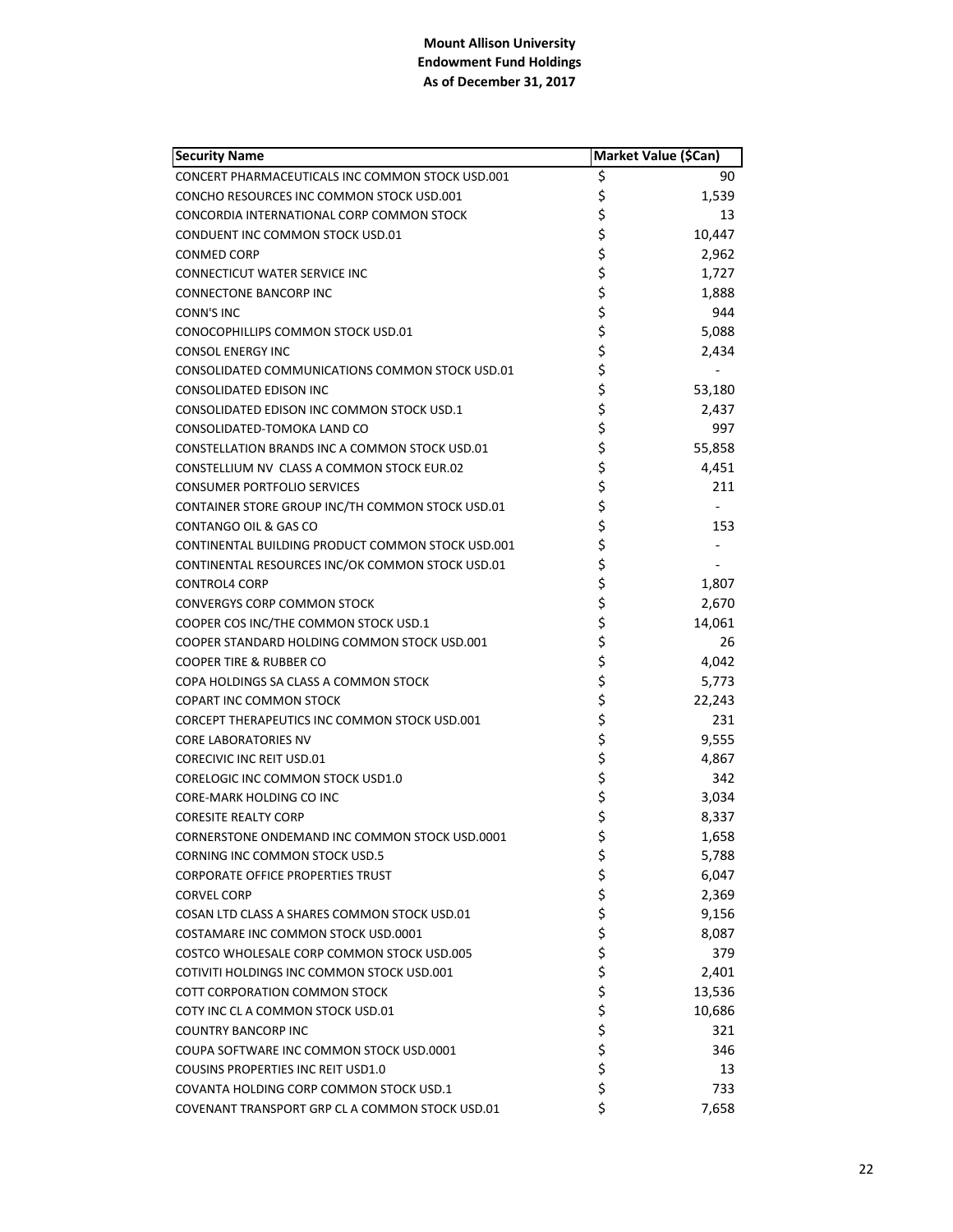| <b>Security Name</b>                              | Market Value (\$Can) |        |
|---------------------------------------------------|----------------------|--------|
| <b>COWEN INC</b>                                  | \$                   | 950    |
| CPI CARD GROUP INC COMMON STOCK USD.001           | \$                   | 1,814  |
| CRA INTERNATIONAL INC COMMON STOCK                | \$                   | 3,179  |
| CRACKER BARREL OLD COUNTRY STORE INC              | \$                   | 7,339  |
| <b>CRAFT BREWERS ALLIANCE INC</b>                 | \$                   | 823    |
| CRANE CO COMMON STOCK USD1.0                      | \$                   | 2,625  |
| <b>CRAWFORD &amp; CO</b>                          | \$                   | 1,246  |
| CRAY INC COMMON STOCK USD.01                      | \$                   | 38     |
| CREDICORP LTD COMMON STOCK USD5.0                 | \$                   | 5,580  |
| <b>CREDIT ACCEPTANCE CORP</b>                     | \$                   | 9,588  |
| CREE INC COMMON STOCK USD.00125                   | \$                   | 1,268  |
| CROCS INC COMMON STOCK USD.001                    | \$                   | 76,984 |
| CROSS COUNTRY HEALTHCARE INC                      | \$                   | 1,094  |
| CROWN CASTLE INTL CORP REIT USD.01                | \$                   | 8,212  |
| CROWN HOLDINGS INC COMMON STOCK USD5.0            | \$                   | 12,817 |
| CRYOLIFE INC COMMON STOCK USD.01                  | \$                   | 3,652  |
| CSG SYSTEMS INTERNATIONAL INC                     | \$                   | 3,057  |
| <b>CSRA INC COMMON STOCK USD.001</b>              | \$                   | 19,245 |
| <b>CSS INDUSTRIES INC</b>                         | \$                   | 193    |
| <b>CSW INDUSTRIAL INC</b>                         | \$                   | 1,430  |
| <b>CSX CORP COMMON STOCK USD1.0</b>               | \$                   | 3,182  |
| CTBC FINANCIAL HOLDING CO LT COMMON STOCK TWD10.  | \$                   | 372    |
| <b>CTS CORP</b>                                   | \$                   | 875    |
| <b>CUBESMART REIT USD.01</b>                      | \$                   | 1,319  |
| <b>CUBIC CORP</b>                                 | \$                   | 3,641  |
| <b>CUI GLOBAL INC</b>                             | \$                   | 154    |
| <b>CULLEN/FROST BANKERS INC</b>                   | \$                   | 12,349 |
| <b>CULP INC</b>                                   | \$                   | 1,031  |
| <b>CUMMINS INC COMMON STOCK USD2.5</b>            | \$                   | 16,973 |
| <b>CURIS INC COMMON STOCK USD.01</b>              | \$                   | 4,351  |
| <b>CURTISS WRIGHT CORP COMMON STOCK USD1.0</b>    | \$                   | 14,763 |
| <b>CUSTOMERS BANCORP INC</b>                      | \$                   | 1,779  |
| <b>CUTERA INC COMMON STOCK USD.001</b>            | \$                   | 2,905  |
| <b>CVB FINANCIAL CORP</b>                         | \$                   | 5,363  |
| <b>CVR ENERGY INC</b>                             | \$                   | 3,974  |
| CVS HEALTH CORP COMMON STOCK USD.01               | \$                   | 3,620  |
| CYBERARK SOFTWARE LTD/ISRAEL COMMON STOCK ILS.01  | \$                   | 2,185  |
| <b>CYBEROPTICS CORP</b>                           | \$                   | 259    |
| CYCLACEL PHARMACEUTICALS INC COMMON STOCK USD.001 | \$                   |        |
| CYPRESS SEMICONDUCTOR CORP COMMON STOCK USD.01    | \$                   | 43,389 |
| <b>CYRUSONE INC</b>                               | \$                   | 11,458 |
| CYS INVESTMENTS INC REIT USD.01                   | \$                   | 641    |
| CYTOKINETICS INC COMMON STOCK USD.001             | \$                   | 1,612  |
| CYTOMX THERAPEUTICS INC COMMON STOCK USD.00001    | \$                   | 1,758  |
| DAILY JOURNAL CORP                                | \$                   | 821    |
| DAKTRONICS INC COMMON STOCK                       | \$                   | 6,742  |
| DANA HOLDING CORP                                 | \$                   | 10,813 |
| DANAHER CORP COMMON STOCK USD.01                  | \$                   | 78,071 |
| DARDEN RESTAURANTS INC                            | \$                   | 436    |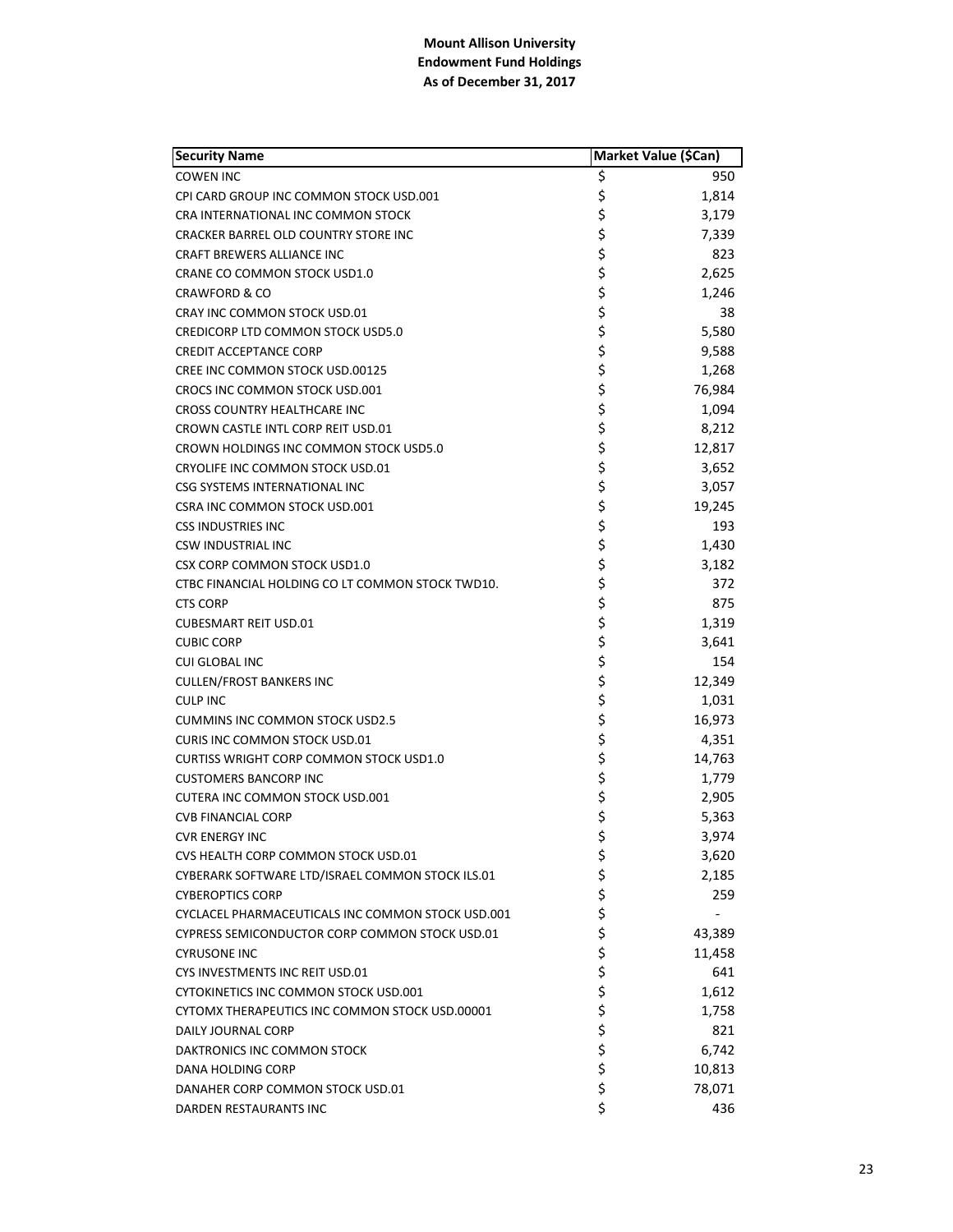| <b>Security Name</b>                             | Market Value (\$Can) |         |
|--------------------------------------------------|----------------------|---------|
| DARDEN RESTAURANTS INC COMMON STOCK              | \$                   | 7,610   |
| DARLING INGREDIENTS INC COMMON STOCK USD.01      | \$                   | 167     |
| DASEKE INC COMMON STOCK                          | \$                   | 3,523   |
| DATAWATCH CORP COMMON STOCK USD.01               | \$                   | 6,249   |
| DAVE + BUSTER S ENTERTAINMEN COMMON STOCK USD.01 | \$                   | 2,055   |
| DAVITA INC COMMON STOCK USD.001                  | \$                   | 10,283  |
| DCT INDUSTRIAL TRUST INC                         | \$                   | 11,457  |
| DDR CORP REIT USD.1                              | \$                   | 10,126  |
| DEAN FOODS CO COMMON STOCK USD.01                | \$                   | 9,967   |
| <b>DECKERS OUTDOOR CORP</b>                      | \$                   | 5,380   |
| DEERE + CO COMMON STOCK USD1.0                   | \$                   | 3,691   |
| DEL FRISCO RESTAURANT GROUP INC                  | \$                   | 858     |
| DEL TACO RESTAURANTS INC                         | \$                   | 853     |
| <b>DELEK US HOLDINGS INC</b>                     | \$                   | 7,696   |
| DELL TECHNOLOGIES INC CLASS V                    | \$                   | 77      |
| DELTA AIR LINES INC COMMON STOCK USD.0001        | \$                   | 1,261   |
| <b>DELTIC TIMBER CORP</b>                        | \$                   | 2,114   |
| <b>DELUXE CORP</b>                               | \$                   | 7,782   |
| DENBURY RESOURCES INC                            |                      | 743     |
| <b>DENNY'S CORP</b>                              | \$<br>\$             | 1,803   |
| DENTSPLY SIRONA INC COMMON STOCK USD.01          | \$                   | 2,177   |
| <b>DEPOMED INC</b>                               | \$                   | 985     |
| <b>DESTINATION MATERNITY CORP</b>                | \$                   | 67      |
| DESTINATION XL GROUP INC                         | \$                   | 328     |
| DEVON ENERGY CORP COMMON STOCK USD.1             | \$                   | 1,368   |
| DHI GROUP INC COMMON STOCK USD.01                | \$                   | 3,563   |
| DHT HOLDINGS INC                                 | \$                   | 756     |
| DIAMOND HILL INVESTMENT GROUP INC                | \$                   | 1,397   |
| DIAMOND OFFSHORE DRILLING COMMON STOCK USD.01    | \$                   | 579     |
| DIAMONDBACK ENERGY INC COMMON STOCK USD.01       | \$                   | 26      |
| DIAMONDROCK HOSPITALITY CO                       | \$                   | 4,888   |
| DIANA CONTAINERSHIPS INC COMMON STOCK            | \$                   | 7,320   |
| DIANA SHIPPING INC COMMON STOCK USD.01           | \$                   | 807     |
| DICK S SPORTING GOODS INC COMMON STOCK USD.01    | \$                   | 81,737  |
| DIEBOLD NIXDORF INC                              | \$                   | 2,395   |
| DIGI INTERNATIONAL INC COMMON STOCK USD.01       | \$                   | 38,655  |
| DIGITAL REALTY TRUST INC REIT USD.01             |                      | 15,263  |
| <b>DILLARD'S INC</b>                             | ややや ややや              | 3,256   |
| DIME COMMUNITY BANCSHARES COMMON STOCK USD.01    |                      | 664     |
| DINEEQUITY INC                                   |                      | 1,543   |
| DIODES INC COMMON STOCK USD.667                  |                      | 833     |
| DIPLOMAT PHARMACY INC COMMON STOCK               |                      | 8,273   |
| DISCOVER FINANCIAL SERVICES COMMON STOCK USD.01  |                      | 948     |
| DISCOVERY COMMUNICATIONS A COMMON STOCK USD.01   | \$<br>\$             | 13,048  |
| DISCOVERY COMMUNICATIONS C COMMON STOCK USD.01   |                      | 109,333 |
| DISH NETWORK CORP A COMMON STOCK USD.01          | \$<br>\$             | 12,978  |
| DIXIE GROUP INC                                  |                      | 141     |
| DMC GLOBAL INC                                   | \$                   | 1,129   |
| DOLBY LABORATORIES INC CL A COMMON STOCK USD.001 | \$                   | 1,094   |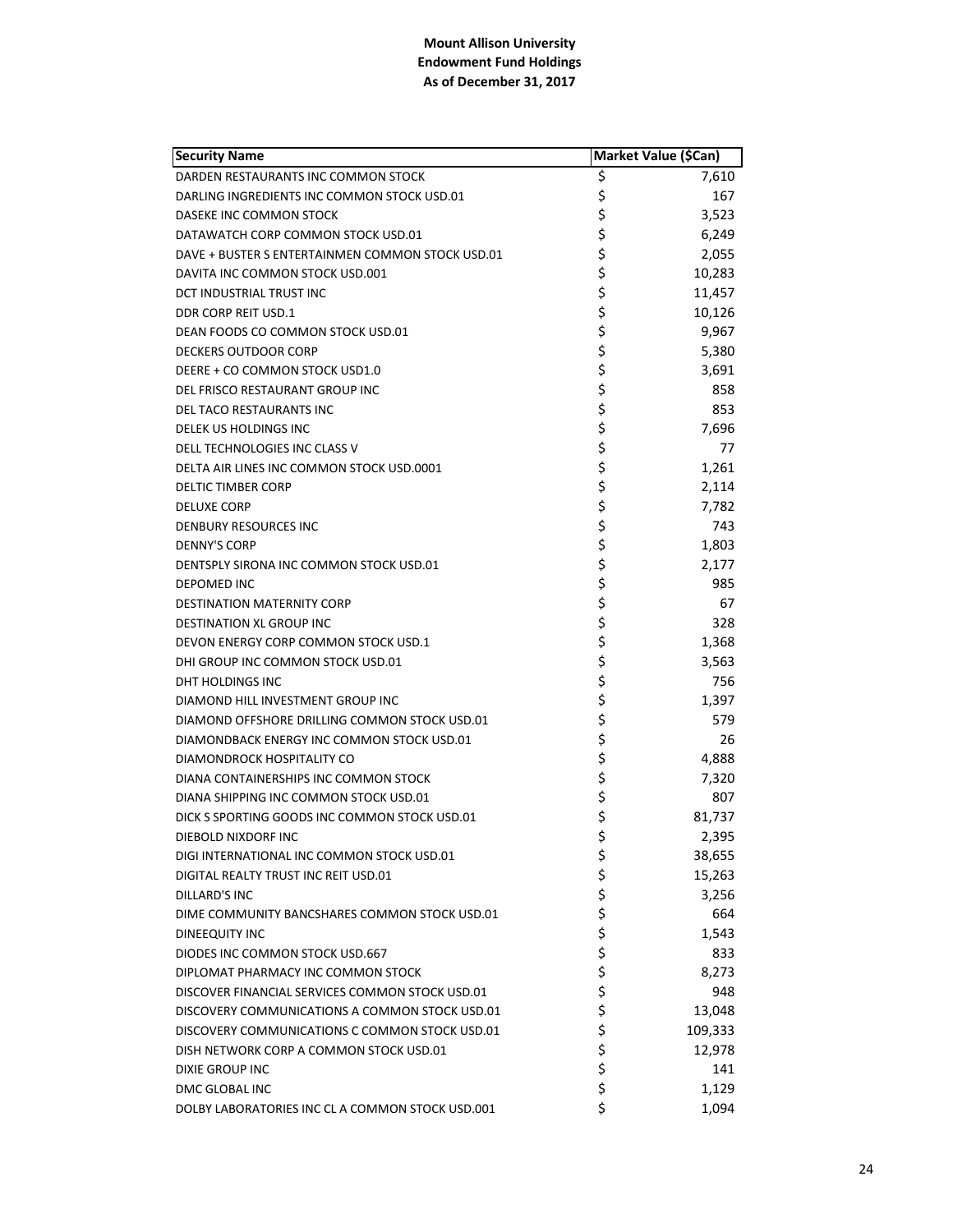| <b>Security Name</b>                            | Market Value (\$Can) |
|-------------------------------------------------|----------------------|
| DOLLAR GENERAL CORP COMMON STOCK USD.875        | \$<br>218            |
| DOLLAR TREE INC COMMON STOCK USD.01             | \$<br>5,395          |
| DOMINION ENERGY INC COMMON STOCK                | \$<br>564            |
| DOMINO S PIZZA INC COMMON STOCK USD.01          | \$<br>7,277          |
| DOMTAR CORP COMMON STOCK USD.01                 | \$<br>624            |
| DONALDSON CO INC COMMON STOCK USD5.0            | \$                   |
| DONEGAL GROUP INC                               | \$<br>1,010          |
| DONNELLEY FINANCIAL SOLUTIONS                   | \$<br>1,155          |
| DORIAN LPG LTD COMMON STOCK USD.01              | \$<br>7,632          |
| DORMAN PRODUCTS INC                             | \$<br>3,586          |
| DOUGLAS DYNAMICS INC COMMON STOCK USD.01        | \$                   |
| <b>DOUGLAS EMMETT INC</b>                       | \$<br>11,993         |
| DOVER CORP COMMON STOCK USD1.0                  | \$<br>77,355         |
| DOWDUPONT INC COMMON STOCK USD.01               | \$<br>4,310          |
| DR HORTON INC COMMON STOCK USD.01               | \$<br>5,667          |
| DR PEPPER SNAPPLE GROUP INC                     | \$<br>692            |
| DR PEPPER SNAPPLE GROUP INC COMMON STOCK USD.01 | \$                   |
| DRIL QUIP INC COMMON STOCK USD.01               | \$<br>10,332         |
| DRIVE SHACK INC COMMON STOCK USD.01             | \$<br>3,066          |
| DRYSHIPS INC COMMON STOCK USD.01                | \$<br>8,076          |
| DSP GROUP INC COMMON STOCK USD.001              | \$<br>51             |
| DST SYSTEMS INC COMMON STOCK USD.01             | \$                   |
| <b>DSW INC</b>                                  | \$<br>2,682          |
| DTE ENERGY CO                                   | \$<br>5,893          |
| DTE ENERGY COMPANY COMMON STOCK                 | \$<br>4,872          |
| DUCOMMUN INC COMMON STOCK USD.01                | \$<br>30,381         |
| DUKE ENERGY CORP                                | \$<br>4,353          |
| DUKE ENERGY CORP COMMON STOCK USD.001           | \$<br>59,496         |
| DUKE REALTY CORP REIT USD.01                    | \$<br>1,466          |
| DULUTH HOLDINGS INC - CL B                      | \$<br>425            |
| DUN & BRADSTREET CORP DEL                       | \$<br>8,969          |
| DUNKIN BRANDS GROUP INC                         | \$<br>12,120         |
| DXC TECHNOLOGY CO COMMON STOCK USD.01           | \$<br>815            |
| DXP ENTERPRISES INC COMMON STOCK USD.01         | \$<br>2,416          |
| DYAX CONTINGENT VALUE RIGHTS                    | \$<br>774            |
| DYCOM INDUSTRIES INC COMMON STOCK USD.333       | \$<br>4,528          |
| DYNAVAX TECHNOLOGIES CORP COMMON STOCK USD.001  | \$<br>487            |
| <b>DYNEGY INC</b>                               | \$<br>3,306          |
| DYNEX CAPITAL INC REIT USD.01                   | \$<br>833            |
| E TRADE FINANCIAL CORP COMMON STOCK USD.01      | \$<br>4,275          |
| <b>EAGLE BANCORP INC</b>                        | \$<br>3,816          |
| EAGLE BULK SHIPPING INC COMMON STOCK USD.01     | \$<br>4,338          |
| <b>EAGLE MATERIALS INC</b>                      | \$<br>11,054         |
| <b>EARTHSTONE ENERGY INC - A</b>                | \$<br>514            |
| EAST WEST BANCORP INC COMMON STOCK USD.001      | \$<br>13             |
| EASTERLY GOVERNMENT PROPERTI REIT USD.01        | \$<br>4,350          |
| <b>EASTERN CO/THE</b>                           | \$<br>226            |
| <b>EASTGROUP PROPERTIES INC</b>                 | \$<br>6,620          |
| EASTMAN CHEMICAL CO COMMON STOCK USD.01         | \$<br>6,278          |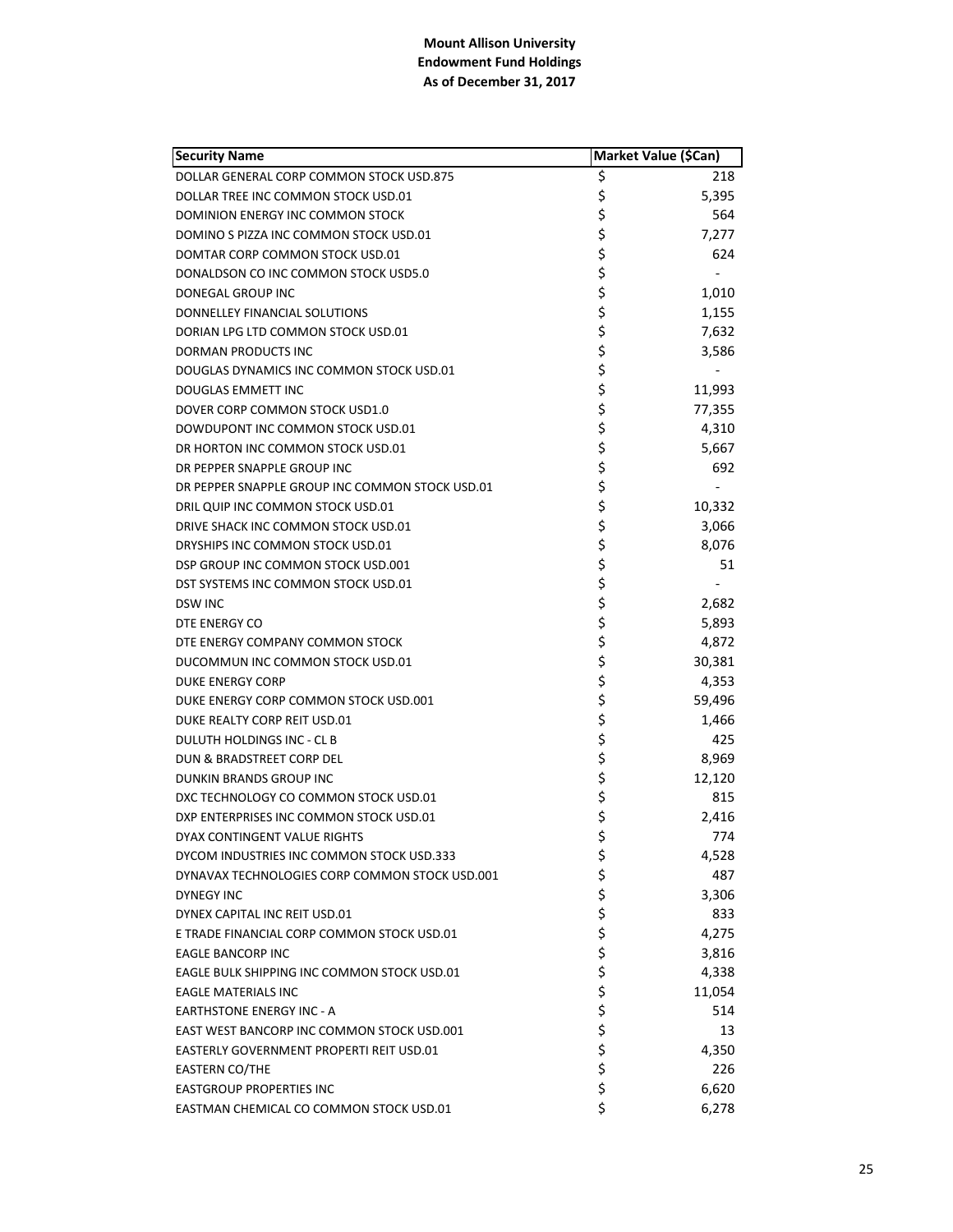| <b>Security Name</b>                                | Market Value (\$Can) |
|-----------------------------------------------------|----------------------|
| EASTMAN KODAK CO COMMON STOCK USD.01                | \$                   |
| EATON CORP PLC COMMON STOCK USD.01                  | \$<br>2,034          |
| <b>EATON VANCE CORP</b>                             | \$<br>12,240         |
| <b>EBAY INC COMMON STOCK USD.001</b>                | \$<br>10,958         |
| <b>EBIX INC</b>                                     | \$<br>4,274          |
| ECHO GLOBAL LOGISTICS INC                           | \$<br>1,944          |
| ECHOSTAR CORP A COMMON STOCK USD.001                | \$<br>3,547          |
| ECLIPSE RESOURCES CORP                              | \$<br>876            |
| ECOLAB INC COMMON STOCK USD1.0                      | \$<br>35,532         |
| EDGEWELL PERSONAL CARE CO COMMON STOCK USD.01       | \$<br>39,639         |
| EDISON INTERNATIONAL COMMON STOCK                   | \$<br>110,657        |
| EDUCATION REALTY TRUST INC                          | \$<br>5,715          |
| EDWARDS LIFESCIENCES CORP COMMON STOCK USD1.0       | \$<br>47,366         |
| EHEALTH INC COMMON STOCK USD.001                    | \$<br>2,508          |
| EL PASO ELECTRIC CO                                 | \$<br>4,902          |
| EL POLLO LOCO HOLDINGS INC COMMON STOCK USD.01      | \$<br>26             |
| ELDORADO GOLD CORP COMMON STOCK                     | \$<br>423            |
| ELDORADO RESORTS INC COMMON STOCK                   | \$<br>90             |
| ELECTRO SCIENTIFIC INDS INC COMMON STOCK            | \$<br>384            |
| ELECTRONIC ARTS INC COMMON STOCK USD.01             | \$<br>9,124          |
| ELECTRONICS FOR IMAGING COMMON STOCK USD.01         | \$<br>51             |
| ELI LILLY & CO                                      | \$<br>6,737          |
| ELI LILLY + CO COMMON STOCK                         | \$<br>17,249         |
| ELLIE MAE INC                                       | \$<br>5,082          |
| EMC INSURANCE GROUP INC                             | \$<br>1,529          |
| <b>EMCOR GROUP INC COMMON STOCK USD.01</b>          | \$<br>3,475          |
| <b>EMCORE CORP COMMON STOCK</b>                     | \$<br>9,183          |
| <b>EMERGENT BIOSOLUTIONS INC</b>                    | \$<br>3,629          |
| <b>EMERSON ELECTRIC CO COMMON STOCK USD.5</b>       | \$<br>34,595         |
| <b>EMPIRE STATE REALTY TRUST A REIT USD.01</b>      | \$<br>13             |
| <b>EMPLOYERS HOLDINGS INC COMMON STOCK USD.01</b>   | \$<br>31,332         |
| ENANTA PHARMACEUTICALS INC COMMON STOCK USD.01      | \$<br>5,908          |
| ENBRIDGE ENERGY MANAGEMENT L COMMON STOCK USD.01    | \$<br>2,627          |
| <b>ENBRIDGE INC COMMON STOCK</b>                    | \$<br>1,896          |
| <b>ENCANA CORP COMMON STOCK</b>                     | \$<br>5,578          |
| <b>ENCORE CAPITAL GROUP INC COMMON STOCK USD.01</b> | \$<br>185,522        |
| <b>ENCORE WIRE CORP</b>                             | \$<br>1,668          |
| <b>ENDEAVOUR SILVER CORP COMMON STOCK</b>           | \$<br>23,613         |
| ENDO INTERNATIONAL PLC COMMON STOCK USD.0001        | \$<br>9,801          |
| ENDURANCE INTERNATIONAL GROUP HOLDINGS INC          | \$<br>2,279          |
| <b>ENERGEN CORP COMMON STOCK USD.01</b>             | \$<br>5,501          |
| <b>ENERGIZER HOLDINGS INC COMMON STOCK</b>          | \$<br>7,735          |
| ENERGY XXI GULF COAST INC COMMON STOCK              | \$<br>2,068          |
| <b>ENERSYS COMMON STOCK USD.01</b>                  | \$                   |
| <b>ENGILITY HOLDINGS INC COMMON STOCK USD.01</b>    | \$<br>5,381          |
| ENLINK MIDSTREAM LLC                                | \$<br>4,885          |
| <b>ENNIS INC COMMON STOCK USD2.5</b>                | \$<br>7,845          |
| ENOVA INTERNATIONAL INC COMMON STOCK USD.00001      | \$<br>15,399         |
| ENPHASE ENERGY INC COMMON STOCK USD.00001           | \$<br>13             |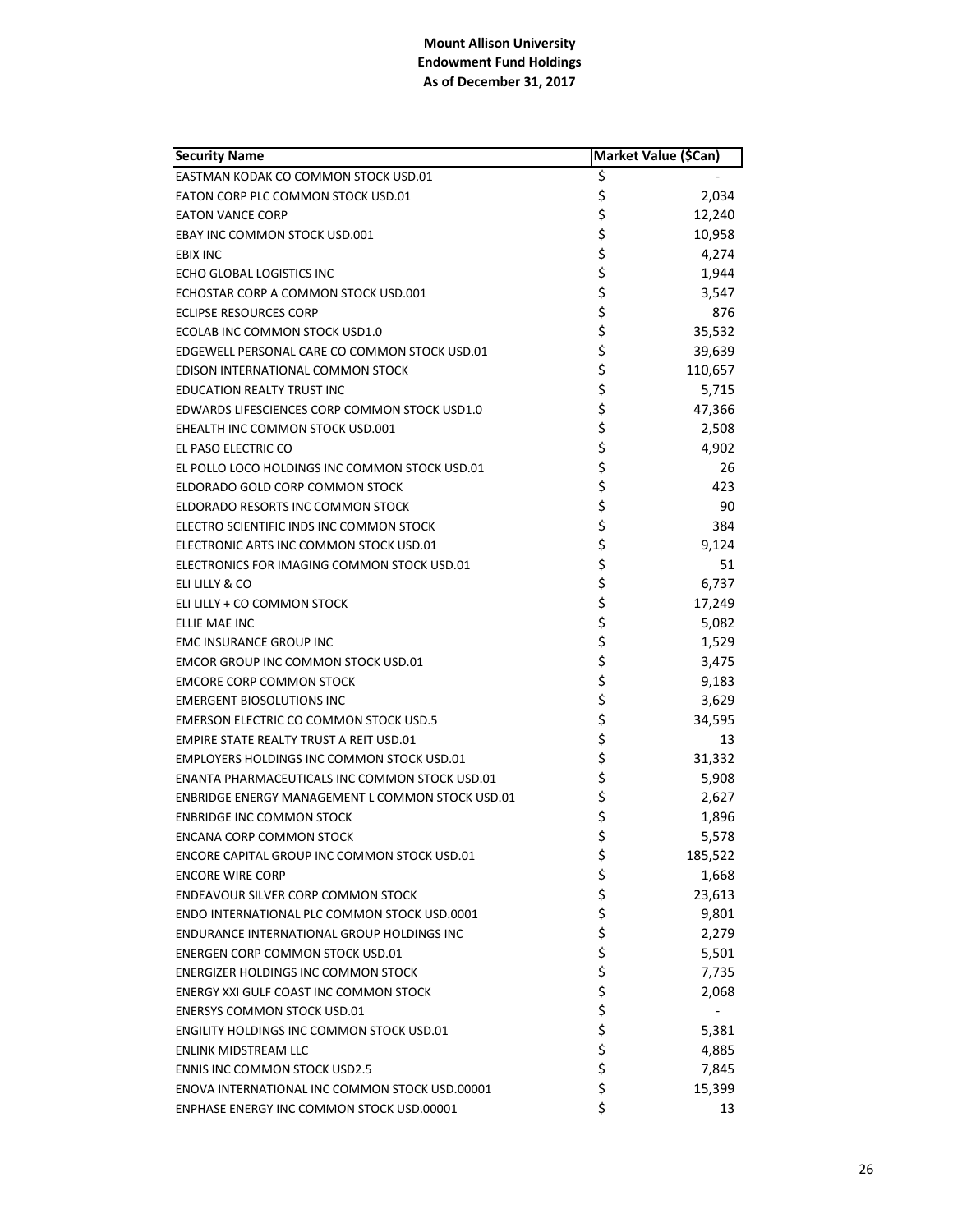| <b>Security Name</b>                               | Market Value (\$Can) |         |
|----------------------------------------------------|----------------------|---------|
| ENPRO INDUSTRIES INC COMMON STOCK USD.01           | \$                   | 6,434   |
| ENSCO PLC CL A COMMON STOCK USD.1                  | \$                   | 5,798   |
| ENSIGN GROUP INC/THE COMMON STOCK USD.001          | \$                   | 1,883   |
| <b>ENSTAR GROUP LTD</b>                            | \$                   | 6,727   |
| <b>ENTEGRA FINANCIAL CORP</b>                      | \$                   | 451     |
| ENTEGRIS INC COMMON STOCK USD.01                   | \$                   | 71,655  |
| ENTERCOM COMMUNICATIONS A WI COMMON STOCK USD.01   | \$                   | 2,492   |
| ENTERGY CORP COMMON STOCK USD.01                   | \$                   | 88,055  |
| <b>ENTERPRISE BANCORP INC</b>                      | \$                   | 824     |
| ENTERPRISE FINANCIAL SERVICE COMMON STOCK USD.01   | \$                   | 1,123   |
| ENTRAVISION COMMUNICATIONS A COMMON STOCK USD.0001 | \$                   | 302,364 |
| <b>ENVESTNET INC</b>                               | \$                   | 1,968   |
| <b>ENVISION HEALTHCARE CORP COMMON STOCK</b>       | \$                   | 43,445  |
| ENZO BIOCHEM INC COMMON STOCK USD.01               | \$                   | 91,296  |
| EOG RESOURCES INC COMMON STOCK USD.01              | \$                   | 12,570  |
| EP ENERGY CORP CLASS A                             | \$                   | 235     |
| EPAM SYSTEMS INC                                   | \$                   | 11,136  |
| <b>EPLUS INC</b>                                   | \$                   | 2,106   |
| EPR PROPERTIES REIT USD.01                         | \$                   | 9,836   |
| EQT CORP COMMON STOCK                              | \$                   | 2,221   |
| EQUIFAX INC COMMON STOCK USD1.25                   | \$                   | 121,954 |
| EQUINIX INC REIT USD.001                           | \$                   | 1,255   |
| EQUITY BANCSHARES INC - CL A                       | \$                   | 822     |
| EQUITY COMMONWEALTH REIT USD.01                    | \$                   | 6,019   |
| EQUITY RESIDENTIAL REIT USD.01                     | \$                   | 1,556   |
| ERA GROUP INC COMMON STOCK USD.01                  | \$                   | 845     |
| ERIE INDEMNITY CO                                  | \$                   | 8,765   |
| <b>ESCALADE INC</b>                                | \$                   | 399     |
| <b>ESCO TECHNOLOGIES INC</b>                       | \$                   | 3,095   |
| ESPERION THERAPEUTICS INC COMMON STOCK USD.001     | \$                   | 1,274   |
| <b>ESSA BANCORP INC</b>                            | \$                   | 544     |
| ESSENDANT INC COMMON STOCK USD.1                   | \$                   | 1,439   |
| <b>ESSENT GROUP LTD COMMON STOCK USD.015</b>       | \$                   | 4,171   |
| <b>ESSEX PROPERTY TRUST INC REIT USD.0001</b>      | \$                   | 2,397   |
| ESTEE LAUDER COMPANIES CL A COMMON STOCK USD.01    | \$                   | 10,999  |
| ESTEE LAUDER COS INC/THE                           | \$                   | 11,496  |
| ESTERLINE TECHNOLOGIES CORP COMMON STOCK USD.2     | \$                   | 835     |
| ETHAN ALLEN INTERIORS INC                          | \$<br>\$             | 1,854   |
| ETSY INC COMMON STOCK USD.001                      |                      | 296,751 |
| EURONAV NV COMMON STOCK NPV                        | \$                   | 28,800  |
| EURONET WORLDWIDE INC COMMON STOCK USD.02          |                      | 336     |
| <b>EVANS BANCORP INC</b>                           |                      | 270     |
| EVERBRIDGE INC COMMON STOCK USD.001                | ちらら                  | 5,194   |
| EVERCORE INC A COMMON STOCK USD.01                 |                      | 9,119   |
| EVEREST RE GROUP LTD COMMON STOCK USD.01           | \$                   | 11,723  |
| EVERI HOLDINGS INC COMMON STOCK USD.001            | \$                   | 791     |
| EVERSOURCE ENERGY COMMON STOCK USD5.0              | \$                   | 12,760  |
| <b>EVOLENT HEALTH INC</b>                          | \$                   | 188     |
| EVOLUTION PETROLEUM CORP COMMON STOCK USD.001      | \$                   | 23,440  |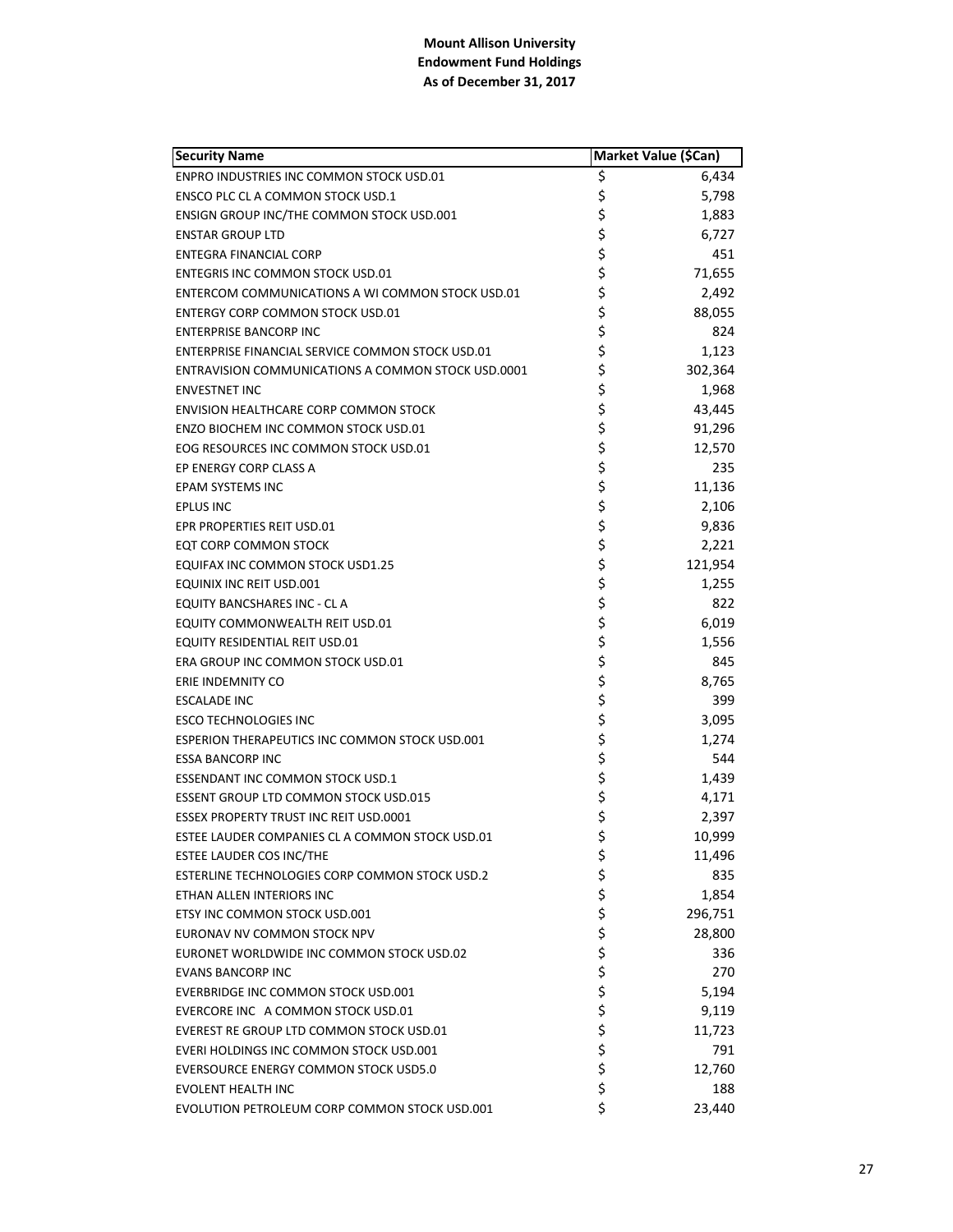| <b>Security Name</b>                                    | Market Value (\$Can) |         |
|---------------------------------------------------------|----------------------|---------|
| <b>EW SCRIPPS CO</b>                                    | \$                   | 2,200   |
| EXACT SCIENCES CORP COMMON STOCK USD.01                 | \$                   | 6,145   |
| <b>EXACTECH INC</b>                                     | \$                   | 1,549   |
| EXELIXIS INC COMMON STOCK USD.001                       | \$                   | 11,872  |
| <b>EXELON CORP</b>                                      | \$                   | 12,460  |
| <b>EXELON CORP COMMON STOCK</b>                         | \$                   | 13      |
| EXLSERVICE HOLDINGS INC COMMON STOCK USD.001            | \$                   |         |
| EXPEDIA INC COMMON STOCK USD.001                        | \$                   | 7,851   |
| EXPEDITORS INTL WASH INC COMMON STOCK USD.01            | \$                   | 2,857   |
| <b>EXPONENT INC</b>                                     | \$                   | 3,679   |
| <b>EXPRESS INC COMMON STOCK</b>                         | \$                   | 10,917  |
| EXPRESS SCRIPTS HOLDING CO COMMON STOCK USD.01          | \$                   | 20,961  |
| EXTENDED STAY AMERICA INC                               | \$                   | 7,520   |
| EXTERRAN CORP COMMON STOCK USD.01                       | \$                   | 7,215   |
| EXTRA SPACE STORAGE INC REIT USD.01                     | \$                   | 98,366  |
| EXTREME NETWORKS INC COMMON STOCK USD.001               | \$                   | 82,709  |
| EXXON MOBIL CORP COMMON STOCK                           | \$                   | 43,256  |
| EZCORP INC CL A COMMON STOCK USD.01                     | \$                   | 6,700   |
| F5 NETWORKS INC COMMON STOCK                            | \$                   | 39,652  |
| <b>FABRINET COMMON STOCK USD.01</b>                     | \$                   | 121,504 |
| FACEBOOK INC A COMMON STOCK USD.000006                  | \$                   | 2,678   |
| <b>FAIR ISAAC CORP</b>                                  | \$                   | 9,056   |
| <b>FAIRMOUNT SANTROL HOLDINGS I COMMON STOCK USD.01</b> | \$                   | 81,199  |
| FAMOUS DAVE'S OF AMERICA INC                            | \$                   | 56      |
| <b>FARMER BROS CO</b>                                   | \$                   | 1,211   |
| FARMERS CAPITAL BANK CORP                               | \$                   | 803     |
| <b>FARMERS NATIONAL BANC CORP</b>                       | \$                   | 784     |
| FARO TECHNOLOGIES INC COMMON STOCK USD.001              | \$                   | 19,724  |
| FASTENAL CO COMMON STOCK USD.01                         | \$                   | 589     |
| FB FINANCIAL CORP                                       | \$                   | 2,194   |
| FBL FINANCIAL GROUP INC CL A COMMON STOCK               | \$                   | 15,889  |
| FCB FINANCIAL HOLDINGS CL A COMMON STOCK USD.001        | \$                   | 1,482   |
| FEDERAL AGRICULTURAL MORTGAGE CORP                      | \$                   | 1,215   |
| FEDERAL REALTY INVS TRUST REIT USD.01                   | \$                   | 2,922   |
| FEDERAL SIGNAL CORP COMMON STOCK USD1.0                 | \$                   | 52,437  |
| FEDERATED INVESTORS INC CL B COMMON STOCK               | \$                   | 31,220  |
| FEDERATED NATIONAL HOLDING CO                           | \$                   | 556     |
| FEDEX CORP COMMON STOCK USD.1                           | \$                   | 2,174   |
| FERRARI NV COMMON STOCK EUR.01                          | \$                   | 269     |
| <b>FERRO CORP</b>                                       | \$                   | 3,922   |
| <b>FERROGLOBE PLC</b>                                   | \$                   | 6,061   |
| <b>FERROGLOBE REPRESENTATION &amp;</b>                  | \$\$\$               |         |
| FIAT CHRYSLER AUTOMOBILES NV COMMON STOCK EUR.01        |                      |         |
| <b>FIBROGEN INC</b>                                     |                      | 6,955   |
| FIDELITY NATIONAL INFO SERV COMMON STOCK USD.01         | \$                   | 6,435   |
| FIDELITY SOUTHERN CORP COMMON STOCK                     | \$                   | 5,825   |
| FIDUS INVESTMENT CORP COMMON STOCK USD.001              | \$                   | 13      |
| FIESTA RESTAURANT GROUP INC                             | \$                   | 1,091   |
| FIFTH THIRD BANCORP COMMON STOCK                        | \$                   | 2,156   |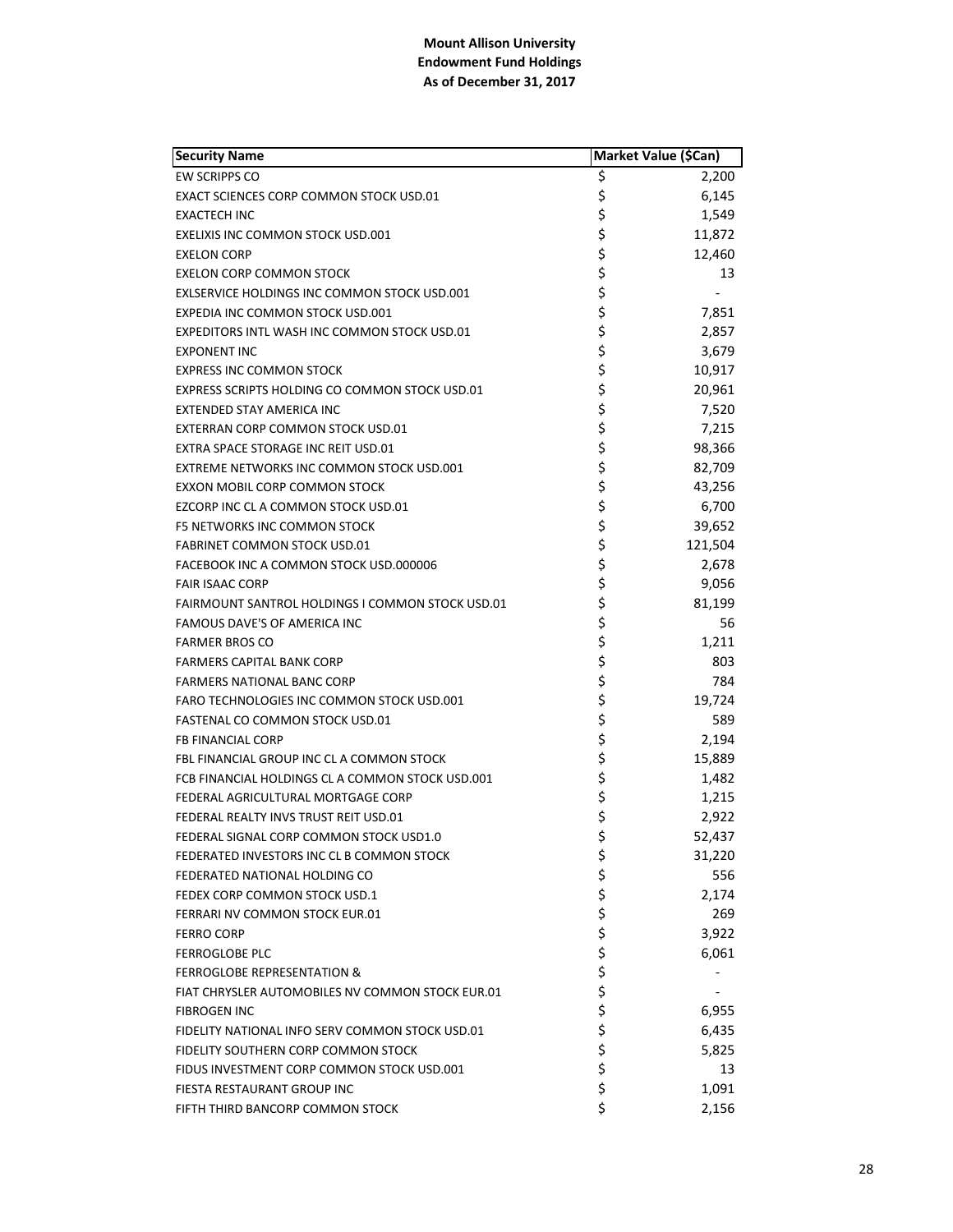| <b>Security Name</b>                            | Market Value (\$Can) |         |
|-------------------------------------------------|----------------------|---------|
| <b>FINANCIAL ENGINES INC</b>                    | \$                   | 3,562   |
| FINANCIAL INSTITUTIONS INC COMMON STOCK USD.01  | \$                   | 2,098   |
| FINISAR CORPORATION COMMON STOCK USD.001        | \$                   | 523     |
| FINISH LINE/THE CL A COMMON STOCK USD.01        | \$                   | 119,915 |
| FIREEYE INC COMMON STOCK USD.0001               | \$                   | 1,754   |
| <b>FIRST ACCEPTANCE CORP</b>                    | \$                   | 78      |
| FIRST AMERICAN FINANCIAL COMMON STOCK USD.00001 | \$                   | 87,823  |
| FIRST BANCORP INC/ME                            | \$                   | 539     |
| FIRST BANCORP PUERTO RICO COMMON STOCK USD.1    | \$                   |         |
| FIRST BANCORP/NC COMMON STOCK                   | \$                   | 13      |
| <b>FIRST BUSEY CORP</b>                         | \$                   | 3,193   |
| FIRST BUSINESS FINANCIAL SERVICES, INC.         | \$                   | 450     |
| FIRST CITIZENS BANCSHARES INC/NC                | \$                   | 9,420   |
| FIRST COMMONWEALTH FINANCIAL CORP               | \$                   | 3,239   |
| FIRST COMMUNITY BANCSHARES INC/VA               | \$                   | 1,213   |
| FIRST CONNECTICUT BANCORP INC                   | \$                   | 947     |
| FIRST DATA CORP CLASS A COMMON STOCK USD.01     | \$                   | 13      |
| FIRST DEFIANCE FINANCIAL CORP                   | \$                   | 1,161   |
| FIRST FINANCIAL BANCORP                         | \$                   | 3,381   |
| FIRST FINANCIAL BANKSHARES INC                  | \$                   | 5,831   |
| FIRST FINANCIAL CORP/IN                         | \$                   | 1,294   |
| <b>FIRST FINANCIAL NORTHWEST</b>                | \$                   | 430     |
| <b>FIRST FOUNDATION INC</b>                     | \$                   | 1,551   |
| FIRST HAWAIIAN INC COMMON STOCK USD.01          | \$                   | 9,341   |
| FIRST HORIZON NATIONAL CORP                     | \$                   | 9,692   |
| FIRST INDUSTRIAL REALTY TR REIT USD.01          | \$                   | 7,196   |
| <b>FIRST INTERNET BANCORP</b>                   | \$                   | 591     |
| FIRST INTERSTATE BANCSYS A COMMON STOCK         | \$                   | 3,211   |
| FIRST MAJESTIC SILVER CORP COMMON STOCK         | \$                   | 320     |
| <b>FIRST MERCHANTS CORP</b>                     | \$                   | 4,657   |
| FIRST MID - ILLINOIS BANCSHARES INC             | \$                   | 1,149   |
| FIRST MIDWEST BANCORP INC/IL                    | \$                   | 5,128   |
| <b>FIRST NORTHWEST BANCORP</b>                  | \$                   | 424     |
| FIRST OF LONG ISLAND CORP/THE                   | \$                   | 1,698   |
| FIRST SOLAR INC COMMON STOCK USD.001            | \$                   | 975     |
| <b>FIRSTCASH INC</b>                            | \$                   | 6,922   |
| FIRSTENERGY CORP COMMON STOCK USD.1             |                      | 6,856   |
| <b>FIRSTSERVICE CORP COMMON STOCK</b>           | \$\$\$               | 677     |
| FISERV INC COMMON STOCK USD.01                  |                      |         |
| FITBIT INC A COMMON STOCK USD.0001              | \$<br>\$             | 26,998  |
| <b>FIVE BELOW INC</b>                           |                      | 7,220   |
| FIVE PRIME THERAPEUTICS INC                     | \$                   | 1,064   |
| FIVE STAR SENIOR LIVING INC COMMON STOCK USD.01 | \$                   |         |
| FIVE9 INC COMMON STOCK USD.001                  | \$                   | 2,446   |
| <b>FLAGSTAR BANCORP INC</b>                     |                      | 4,618   |
| FLEETCOR TECHNOLOGIES INC COMMON STOCK USD.001  | \$\$\$               | 13      |
| FLEX LTD COMMON STOCK                           |                      | 6,631   |
| <b>FLEXSTEEL INDUSTRIES</b>                     | \$                   | 819     |
| FLIR SYSTEMS INC COMMON STOCK USD.01            | \$                   | 23,365  |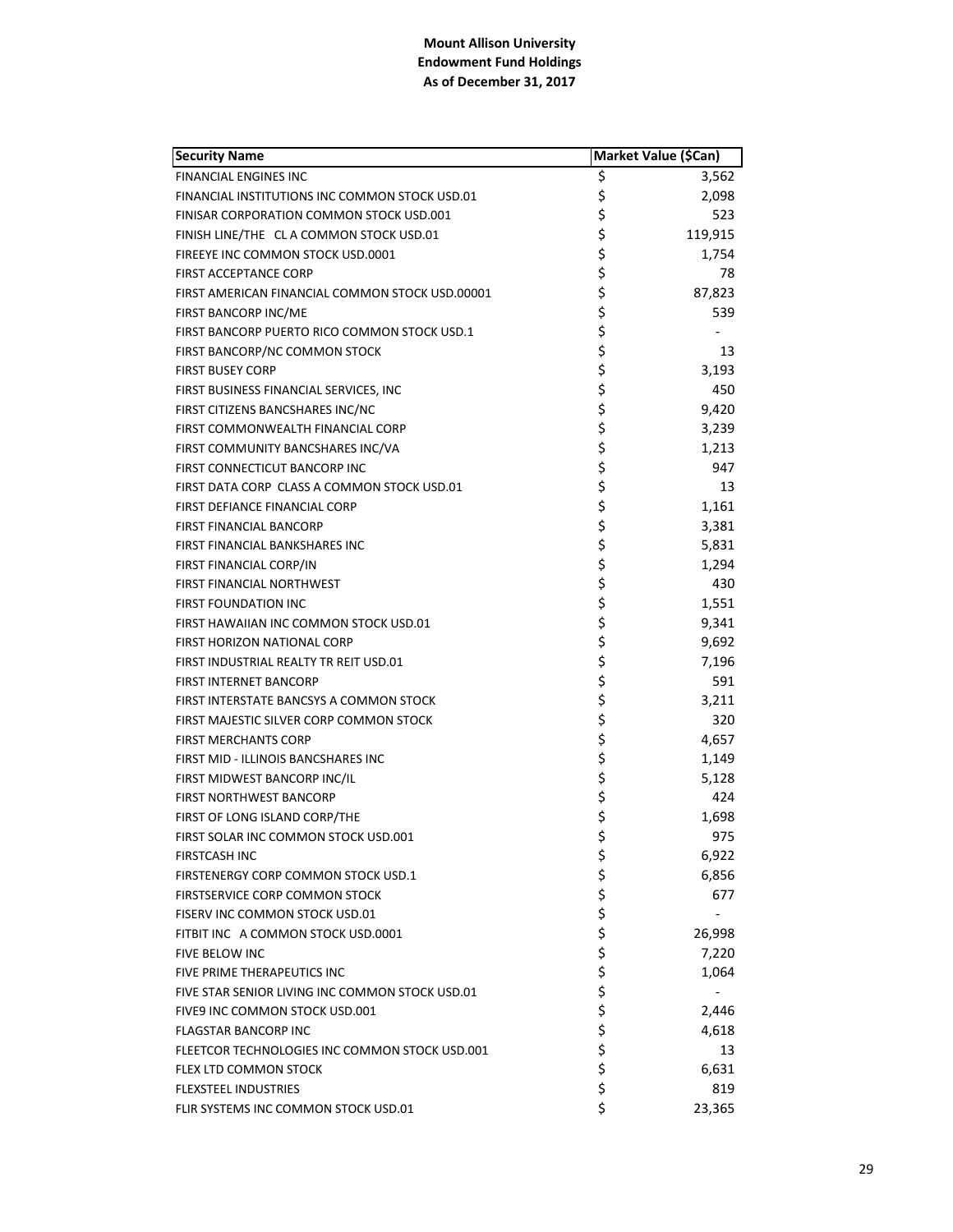| <b>Security Name</b>                              |          | Market Value (\$Can) |
|---------------------------------------------------|----------|----------------------|
| FLOOR + DECOR HOLDINGS INC A COMMON STOCK USD.001 | \$       | 395                  |
| FLOTEK INDUSTRIES INC COMMON STOCK USD.0001       | \$       | 1,954                |
| FLOWERS FOODS INC COMMON STOCK USD.01             | \$       | 1,038                |
| <b>FLOWSERVE CORP</b>                             | \$       | 10,069               |
| FLOWSERVE CORP COMMON STOCK USD1.25               | \$       | 6,252                |
| FLUIDIGM CORP COMMON STOCK USD.001                | \$       | 7,407                |
| FLUOR CORP COMMON STOCK USD.01                    | \$       | 1,832                |
| FLUSHING FINANCIAL CORP COMMON STOCK USD.01       | \$       | 10,599               |
| FMC CORP COMMON STOCK USD.1                       | \$       | 3,969                |
| <b>FNB BANCORP</b>                                | \$       | 770                  |
| FNB CORP COMMON STOCK USD.01                      | \$       | 13                   |
| FNF GROUP TRACKING STK USD.0001                   | \$       |                      |
| FONAR CORP COMMON STOCK USD.0001                  | \$       |                      |
| FOOT LOCKER INC COMMON STOCK USD.01               | \$       | 46,522               |
| FORD MOTOR CO COMMON STOCK USD.01                 | \$       | 28,886               |
| FOREST CITY REALTY TRUST A REIT USD.01            | \$       | 13,512               |
| FORESTAR GROUP INC COMMON STOCK USD1.0            | \$       | 1,766                |
| FORMFACTOR INC COMMON STOCK USD.001               | \$       | 42,252               |
| <b>FORRESTER RESEARCH INC</b>                     | \$       | 1,576                |
| FORTINET INC COMMON STOCK USD.001                 | \$       | 30,744               |
| FORTIVE CORP COMMON STOCK USD.01                  | \$       | 7,205                |
| FORTUNA SILVER MINES INC COMMON STOCK             | \$       | 109,959              |
| FORTUNE BRANDS HOME + SECURI COMMON STOCK USD.01  | \$       | 15,734               |
| FORUM ENERGY TECHNOLOGIES INC                     | \$       | 3,074                |
| <b>FORWARD AIR CORP</b>                           | \$       | 3,404                |
| FOSSIL GROUP INC COMMON STOCK USD.01              | \$       | 2,692                |
| FOUR CORNERS PROPERTY TRUST INC                   | \$       | 3,454                |
| FOX FACTORY HOLDING CORP                          | \$       | 2,868                |
| FRANCESCAS HOLDINGS CORPORATION                   | \$       | 632                  |
| <b>FRANKLIN COVEY CO</b>                          | \$       | 970                  |
| FRANKLIN ELECTRIC CO INC                          | \$       | 4,330                |
| FRANKLIN FINANCIAL NETWORK                        | \$       | 860                  |
| FRANKLIN RESOURCES INC COMMON STOCK USD.1         | \$       | 5,874                |
| <b>FRANKLIN STREET PROPERTIES CORP</b>            | \$       | 2,347                |
| <b>FRANK'S INTERNATIONAL N.V</b>                  | \$       | 1,749                |
| <b>FRED'S INC</b>                                 | \$       | 454                  |
| FREEPORT MCMORAN INC COMMON STOCK USD.1           | \$       | 20,552               |
| <b>FREIGHTCAR AMERICA INC</b>                     |          | 366                  |
| <b>FREQUENCY ELECTRONICS INC</b>                  |          | 162                  |
| FRESH DEL MONTE PRODUCE INC COMMON STOCK USD.01   | \$\$\$\$ | 436                  |
| <b>FRONTIER COMMUNICATIONS CORP</b>               |          | 389                  |
| <b>FRP HOLDINGS INC</b>                           | \$<br>\$ | 1,149                |
| <b>FS BANCORP INC</b>                             |          | 354                  |
| FS INVESTMENT CORP COMMON STOCK USD.001           | \$       | 159                  |
| FTD COS INC COMMON STOCK USD.0001                 | \$       | 5,560                |
| FTI CONSULTING INC                                | \$       | 3,290                |
| <b>FULTON FINANCIAL CORP</b>                      | \$       | 6,360                |
| FUNKO INC CLASS A COMMON STOCK USD.0001           | \$       | 2,669                |
| FUTUREFUEL CORP COMMON STOCK USD.0001             | \$       | 13                   |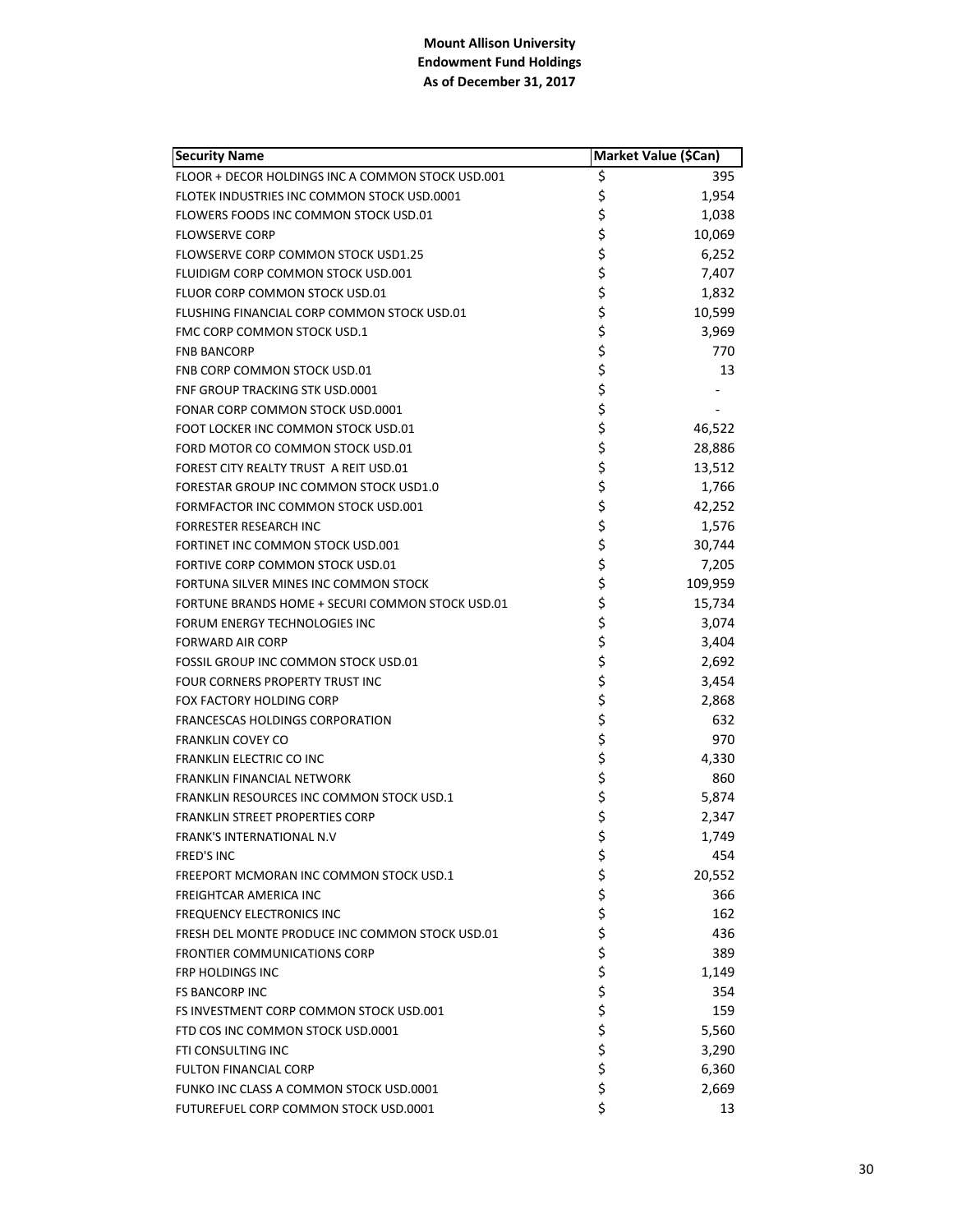| <b>Security Name</b>                                 | Market Value (\$Can) |         |
|------------------------------------------------------|----------------------|---------|
| G III APPAREL GROUP LTD COMMON STOCK USD.01          | \$                   | 17,189  |
| GAIA INC                                             | \$                   | 295     |
| GAIN CAPITAL HOLDINGS INC COMMON STOCK USD.00001     | \$                   | 1,756   |
| <b>GAMCO INVESTORS INC</b>                           | \$                   | 785     |
| GAMESTOP CORP CLASS A COMMON STOCK USD.001           | \$                   | 6,062   |
| <b>GAMING AND LEISURE PROPERTIE REIT</b>             | \$                   | 10,634  |
| <b>GANNETT CO INC</b>                                | \$                   | 3,065   |
| <b>GAP INC/THE</b>                                   | \$                   |         |
| GAP INC/THE COMMON STOCK USD.05                      | \$                   | 17,656  |
| GARDNER DENVER HOLDINGS INC COMMON STOCK USD.01      | \$                   | 4,926   |
| GARMIN LTD COMMON STOCK CHF10.0                      | \$                   | 15,086  |
| GARRISON CAPITAL INC COMMON STOCK USD.001            | \$                   | 4,443   |
| GARTNER INC COMMON STOCK USD.0005                    | \$                   | 17,317  |
| <b>GASLOG LTD</b>                                    | \$                   | 3,048   |
| <b>GATX CORP</b>                                     | \$                   | 4,430   |
| <b>GCP APPLIED TECHNOLOGIES INC</b>                  | \$                   | 4,659   |
| <b>GENCOR INDUSTRIES INC</b>                         | \$                   | 316     |
| <b>GENERAC HOLDINGS INC COMMON STOCK USD.01</b>      | \$                   | 5,149   |
| <b>GENERAL CABLE CORP</b>                            | \$                   | 3,190   |
| <b>GENERAL COMMUNICATION INC</b>                     | \$                   | 3,313   |
| <b>GENERAL DYNAMICS CORP COMMON STOCK USD1.0</b>     | \$                   | 9,237   |
| <b>GENERAL ELECTRIC CO COMMON STOCK USD.06</b>       | \$                   | 242,926 |
| GENERAL MILLS INC COMMON STOCK USD.1                 | \$                   | 6,815   |
| GENERAL MOTORS CO COMMON STOCK USD.01                | \$                   | 1,719   |
| <b>GENESCO INC</b>                                   | \$                   | 1,338   |
| <b>GENESEE &amp; WYOMING INC</b>                     | \$                   | 10,188  |
| GENIE ENERGY LTD. - B                                | \$                   | 289     |
| <b>GENMARK DIAGNOSTICS INC COMMON STOCK USD.0001</b> | \$                   | 7,571   |
| GENOMIC HEALTH INC COMMON STOCK USD.0001             | \$                   |         |
| <b>GENPACT LTD COMMON STOCK USD.01</b>               | \$                   | 145,871 |
| <b>GENTEX CORP</b>                                   | \$                   | 12,035  |
| <b>GENTHERM INC COMMON STOCK</b>                     | \$                   | 13,161  |
| <b>GENUINE PARTS CO COMMON STOCK USD1.0</b>          | \$                   | 3,489   |
| <b>GENWORTH FINANCIAL INC</b>                        | \$                   | 2,335   |
| GEO GROUP INC/THE REIT USD.01                        | \$                   | 372     |
| <b>GEOSPACE TECHNOLOGIES CORP</b>                    | \$                   | 193     |
| <b>GERMAN AMERICAN BANCORP INC</b>                   | \$                   | 1,829   |
| <b>GETTY REALTY CORP REIT USD.01</b>                 | \$<br>\$             |         |
| GGP INC REIT USD.01                                  |                      | 17,994  |
| <b>GIBRALTAR INDUSTRIES INC</b>                      | \$                   | 2,073   |
| GILDAN ACTIVEWEAR INC COMMON STOCK                   |                      | 1,149   |
| <b>GILEAD SCIENCES INC</b>                           | \$<br>\$             | 13      |
| GILEAD SCIENCES INC COMMON STOCK USD.001             | \$                   | 6,823   |
| <b>GLACIER BANCORP INC</b>                           |                      | 5,800   |
| GLADSTONE CAPITAL CORP COMMON STOCK USD.001          | \$<br>\$             | 13      |
| GLADSTONE COMMERCIAL CORP REIT USD.001               | \$                   | 38,291  |
| GLADSTONE INVESTMENT CORP COMMON STOCK USD.001       | \$                   |         |
| <b>GLAUKOS CORP COMMON STOCK USD.001</b>             | \$                   | 5,455   |
| GLOBAL BRASS + COPPER HOLDIN COMMON STOCK USD.01     | \$                   | 76,702  |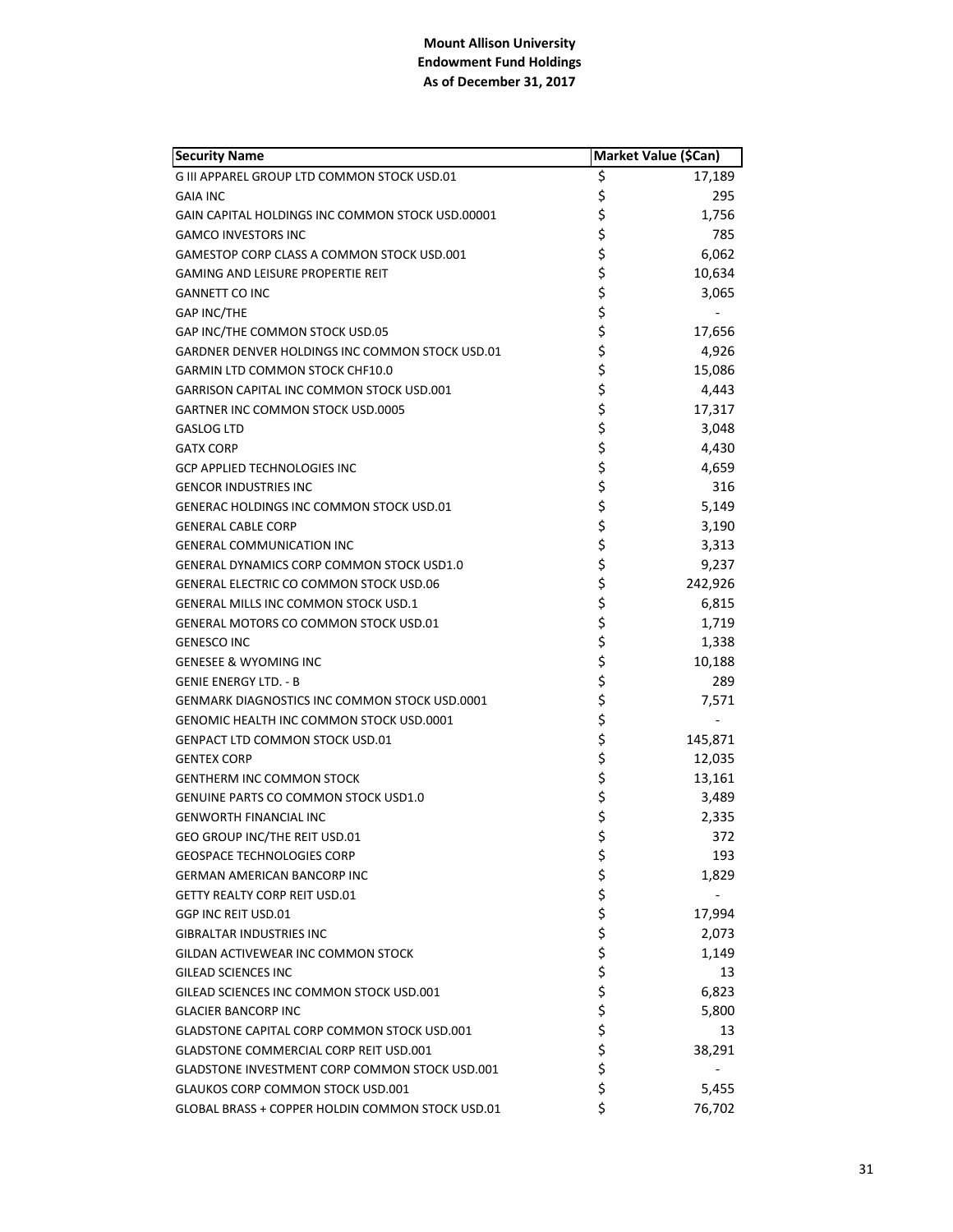| <b>Security Name</b>                                    | Market Value (\$Can) |        |
|---------------------------------------------------------|----------------------|--------|
| <b>GLOBAL EAGLE ENTERTAINMENT INC</b>                   | \$                   | 233    |
| <b>GLOBAL INDEMNITY LTD</b>                             | \$                   | 1,187  |
| <b>GLOBAL MEDICAL REIT INC</b>                          | \$                   | 213    |
| <b>GLOBAL NET LEASE INC</b>                             | \$                   | 3,046  |
| <b>GLOBAL PAYMENTS INC COMMON STOCK</b>                 | \$                   |        |
| <b>GLOBAL POWER EQUIPMENT GROUP</b>                     | \$                   | 116    |
| <b>GLOBANT SA</b>                                       | \$                   | 3,057  |
| GLOBUS MEDICAL INC A COMMON STOCK USD.001               | \$                   |        |
| <b>GMS INC</b>                                          | \$                   | 3,315  |
| GNC HOLDINGS INC CL A COMMON STOCK USD.001              | \$                   | 4,158  |
| GODADDY INC CLASS A COMMON STOCK USD.001                | \$                   | 1,422  |
| GOLD RESOURCE CORP COMMON STOCK USD.001                 | \$                   | 7,978  |
| <b>GOLDCORP INC COMMON STOCK</b>                        | \$                   | 4,401  |
| <b>GOLDEN OCEAN GROUP LTD</b>                           | \$                   | 340    |
| <b>GOLDEN STAR RESOURCES LTD COMMON STOCK</b>           | \$                   | 1,591  |
| <b>GOLDFIELD CORP</b>                                   | \$                   | 244    |
| GOLDMAN SACHS GROUP INC COMMON STOCK USD.01             | \$                   | 1,739  |
| GOODYEAR TIRE + RUBBER CO COMMON STOCK                  | \$                   | 2,271  |
| <b>GORMAN-RUPP CO/THE</b>                               | \$                   | 1,701  |
| <b>GOVERNMENT PROPERTIES INCOME TRUST</b>               | \$                   | 3,592  |
| <b>GP STRATEGIES CORP</b>                               | \$                   | 836    |
| <b>GRACO INC</b>                                        | \$                   | 2,784  |
| <b>GRAHAM CORP</b>                                      | \$                   | 456    |
| <b>GRAHAM HOLDINGS CO</b>                               | \$                   | 5,501  |
| <b>GRAMERCY PROPERTY TRUST REIT USD.01</b>              | \$                   | 715    |
| <b>GRAN TIERRA ENERGY INC COMMON STOCK USD.001</b>      | \$                   | 10,578 |
| <b>GRAND CANYON EDUCATION INC</b>                       | \$                   | 9,472  |
| <b>GRANITE CONSTRUCTION INC</b>                         | \$                   | 4,974  |
| <b>GRANITE POINT MORTGAGE TRUST REIT USD.01</b>         | \$                   | 1,999  |
| <b>GRAPHIC PACKAGING HOLDING CO COMMON STOCK USD.01</b> | \$                   | 10,992 |
| <b>GRAY TELEVISION INC</b>                              | \$                   | 3,034  |
| <b>GREAT LAKES DREDGE &amp; DOCK CORP</b>               | \$                   | 576    |
| <b>GREAT PANTHER SILVER LTD COMMON STOCK</b>            | \$                   | 7,198  |
| <b>GREAT PLAINS ENERGY INC COMMON STOCK</b>             | \$                   | 2,596  |
| <b>GREAT SOUTHERN BANCORP INC</b>                       | \$                   | 1,355  |
| <b>GREAT WESTERN BANCORP INC</b>                        | \$                   | 4,834  |
| <b>GREEN BANCORP INC</b>                                | \$<br>\$             | 1,749  |
| <b>GREEN BRICK PARTNERS</b>                             |                      | 1,101  |
| GREEN DOT CORP CLASS A COMMON STOCK USD.001             | \$                   | 21,291 |
| GREEN PLAINS INC COMMON STOCK USD.001                   | \$                   | 1,448  |
| <b>GREENBRIER COMPANIES INC COMMON STOCK</b>            | \$                   | 1,161  |
| <b>GREENHILL &amp; CO INC</b>                           | \$<br>\$             | 1,226  |
| <b>GREENLIGHT CAPITAL RE LTD A COMMON STOCK USD.01</b>  |                      | 9,823  |
| <b>GREIF INC</b>                                        | \$                   | 2,214  |
| <b>GREIF INC CL A COMMON STOCK</b>                      | \$                   | 2,309  |
| <b>GRIFFON CORP</b>                                     | \$                   | 1,771  |
| <b>GROUP 1 AUTOMOTIVE INC</b>                           | \$                   | 3,231  |
| <b>GROUPON INC COMMON STOCK USD.0001</b>                | \$                   | 6,380  |
| GRUBHUB INC COMMON STOCK USD.0001                       | \$                   | 23,190 |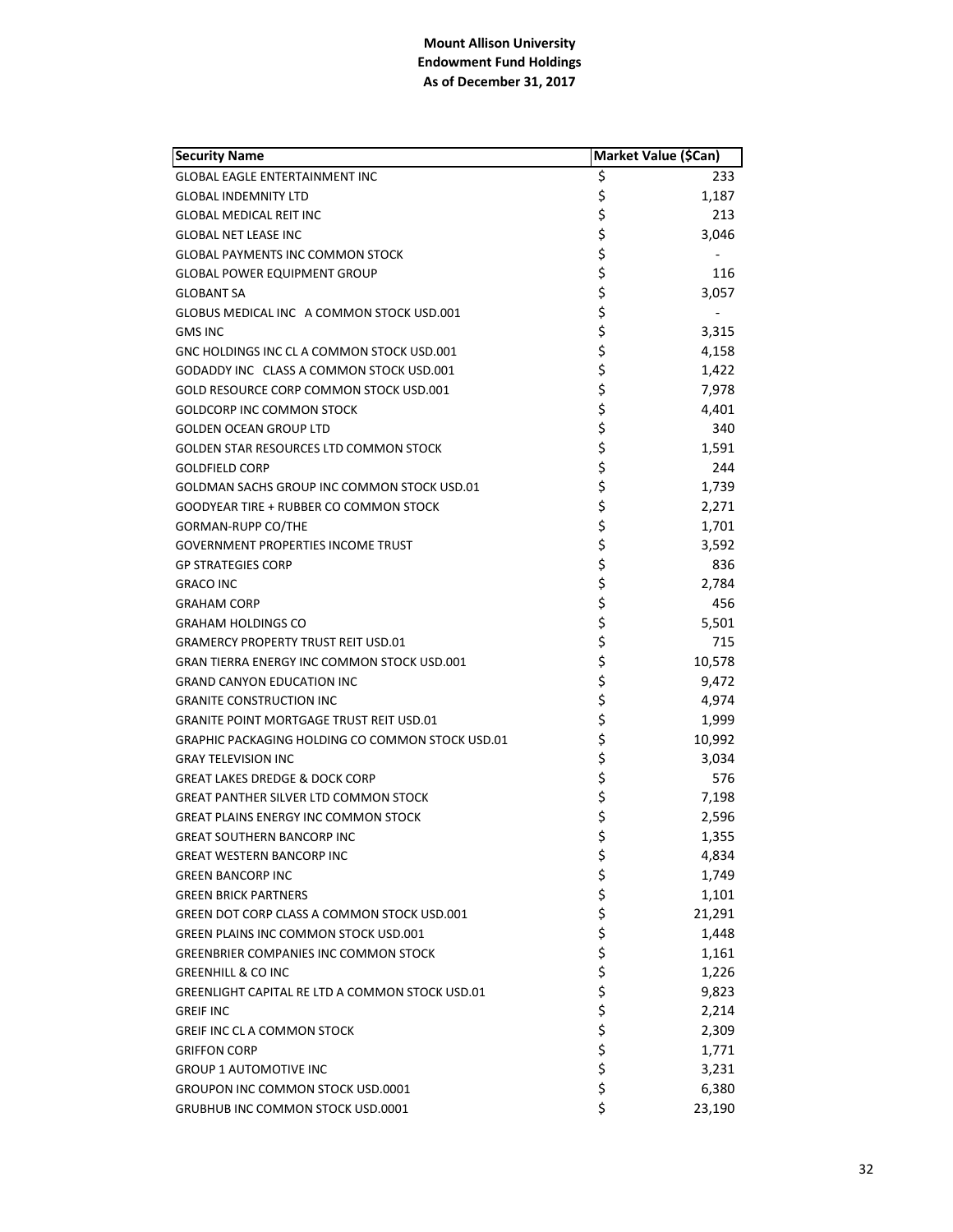| <b>Security Name</b>                             |        | Market Value (\$Can) |
|--------------------------------------------------|--------|----------------------|
| <b>GSI TECHNOLOGY INC</b>                        | \$     | 620                  |
| GSV CAPITAL CORP COMMON STOCK USD.01             | \$     | 13                   |
| <b>GTT COMMUNICATIONS INC</b>                    | \$     | 4,253                |
| <b>GUARANTY BANCORP</b>                          | \$     | 1,673                |
| <b>GUESS? INC</b>                                | \$     | 3,144                |
| <b>GUIDEWIRE SOFTWARE INC</b>                    | \$     | 11,198               |
| <b>GULF ISLAND FABRICATION INC</b>               | \$     | 513                  |
| <b>GULFPORT ENERGY CORP</b>                      | \$     | 2,986                |
| <b>H&amp;R BLOCK INC</b>                         | \$     | 11,534               |
| H+E EQUIPMENT SERVICES INC COMMON STOCK USD.01   | \$     | 4,655                |
| H+R BLOCK INC COMMON STOCK                       | \$     | 16,022               |
| HABIT RESTAURANTS INC                            | \$     | 156                  |
| HACKETT GROUP INC/THE COMMON STOCK USD.001       | \$     | 11,645               |
| HAEMONETICS CORP/MASS COMMON STOCK USD.01        | \$     | 68,567               |
| HAIN CELESTIAL GROUP INC COMMON STOCK USD.01     | \$     | 13,054               |
| <b>HALLADOR ENERGY CO</b>                        | \$     | 500                  |
| <b>HALLIBURTON CO COMMON STOCK USD2.5</b>        | \$     | 11,467               |
| <b>HALLMARK FINANCIAL SERVICES</b>               | \$     | 538                  |
| HALOZYME THERAPEUTICS INC COMMON STOCK USD.001   | \$     |                      |
| HALYARD HEALTH INC COMMON STOCK USD.01           | \$     | 10,761               |
| HAMILTON BEACH BRAND-CL A                        | \$     | 274                  |
| <b>HAMILTON BEACH BRAND-CL B</b>                 | \$     | 274                  |
| <b>HANCOCK HOLDING CO COMMON STOCK USD3.33</b>   | \$     | 7,540                |
| HANESBRANDS INC COMMON STOCK USD.01              | \$     | 74,081               |
| HANGER ORTHOPEDIC GROUP INC                      | \$     | 1,194                |
| HANMI FINANCIAL CORP.                            | \$     | 1,959                |
| HANOVER INSURANCE GROUP INC/ COMMON STOCK USD.01 | \$     | 22,330               |
| <b>HARBORONE BANCORP INC</b>                     | \$     | 912                  |
| <b>HARDINGE INC</b>                              | \$     | 385                  |
| HARLEY DAVIDSON INC COMMON STOCK USD.01          | \$     | 51,433               |
| <b>HARMONIC INC</b>                              | \$     | 560                  |
| <b>HARRIS CORP COMMON STOCK USD1.0</b>           | \$     | 15,027               |
| HARSCO CORP COMMON STOCK USD1.25                 | \$     | 34,588               |
| <b>HARTE-HANKS INC</b>                           | \$     | 113                  |
| HARTFORD FINANCIAL SVCS GRP COMMON STOCK USD.01  | \$     | 353,101              |
| <b>HARVARD BIOSCIENCE INC</b>                    | \$     | 139                  |
| HASBRO INC COMMON STOCK USD.5                    |        | 12,459               |
| HAVERTY FURNITURE COMMON STOCK USD1.0            |        | 320                  |
| HAWAIIAN ELECTRIC INDS COMMON STOCK              | ちちちち   |                      |
| HAWAIIAN HOLDINGS INC COMMON STOCK USD.01        |        | 13,776               |
| <b>HAWAIIAN TELCOM HOLDCO INC</b>                |        | 572                  |
| <b>HAWKINS INC</b>                               |        | 709                  |
| <b>HAYNES INTERNATIONAL INC</b>                  | \$     | 1,018                |
| <b>HB FULLER CO</b>                              | \$     | 5,113                |
| HCA HEALTHCARE INC COMMON STOCK USD.01           |        | 10,094               |
| <b>HCI GROUP INC</b>                             | \$\$\$ | 731                  |
| HCP INC REIT USD1.0                              |        | 13                   |
| HD SUPPLY HOLDINGS INC COMMON STOCK USD.01       | \$     | 13                   |
| HEALTHCARE REALTY TRUST INC                      | \$     | 8,213                |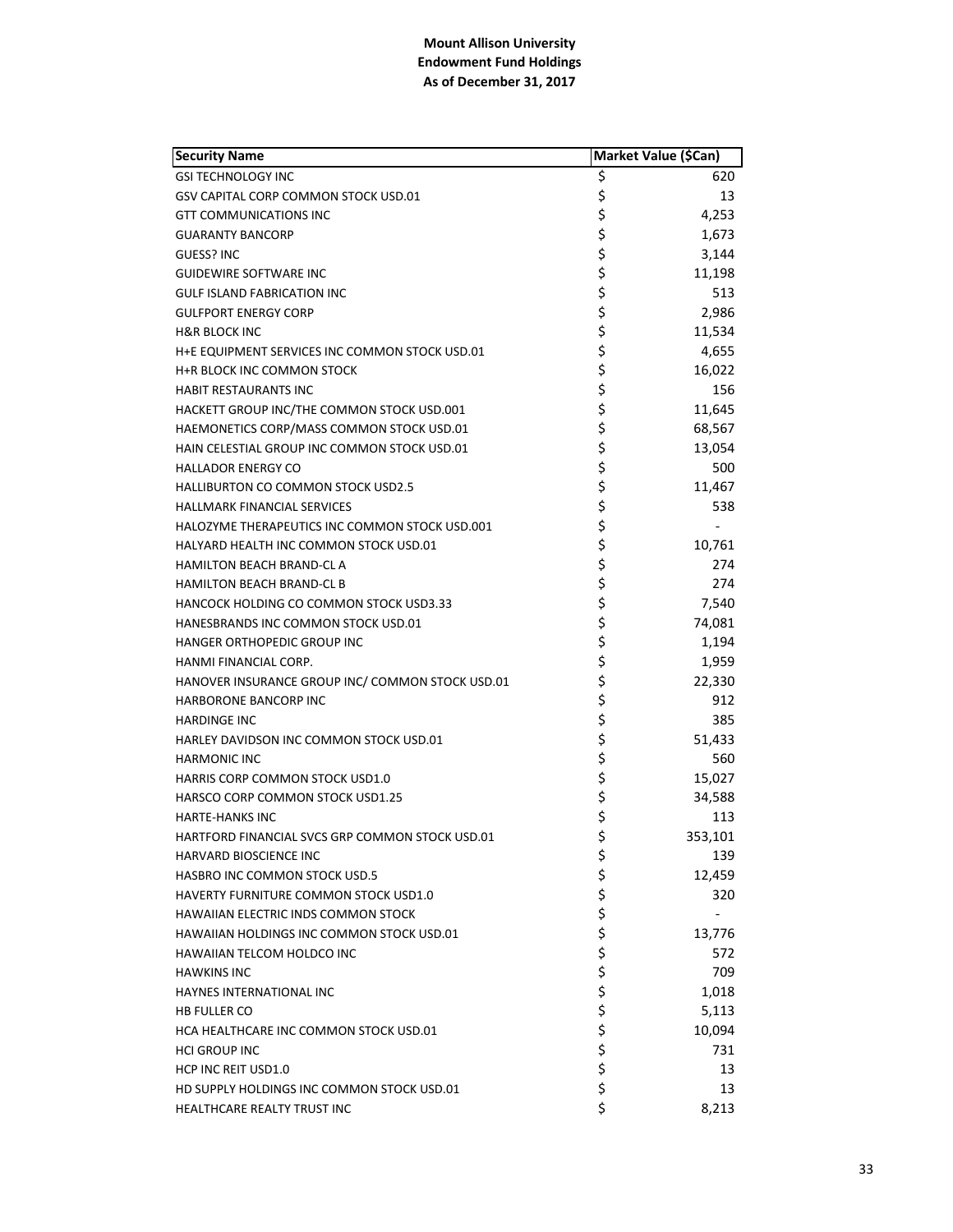| <b>Security Name</b>                                      |          | Market Value (\$Can) |
|-----------------------------------------------------------|----------|----------------------|
| HEALTHCARE SERVICES GROUP INC                             | \$       | 7,370                |
| HEALTHCARE TRUST OF AMERICA INC CLASS A                   | \$       | 12,612               |
| <b>HEALTHEQUITY INC</b>                                   | \$       | 5,155                |
| <b>HEALTHSOUTH CORP COMMON STOCK USD.01</b>               | \$       | 51                   |
| <b>HEALTHSTREAM INC</b>                                   | \$       | 1,362                |
| <b>HEARTLAND EXPRESS INC</b>                              | \$       | 4,017                |
| HEARTLAND FINANCIAL USA INC                               | \$       | 3,193                |
| HECLA MINING CO COMMON STOCK USD.25                       | \$       | 2,660                |
| <b>HEICO CORP</b>                                         | \$       | 8,672                |
| HEICO CORP COMMON STOCK USD.01                            | \$       | 3,225                |
| <b>HEIDRICK + STRUGGLES INTL COMMON STOCK USD.01</b>      | \$       | 5,253                |
| HELEN OF TROY LTD COMMON STOCK USD.1                      | \$       | 1,232                |
| HELIX ENERGY SOLUTIONS GROUP COMMON STOCK                 | \$       | 33,271               |
| HELMERICH + PAYNE COMMON STOCK USD.1                      | \$       | 30,053               |
| <b>HEMISPHERE MEDIA GROUP INC</b>                         | \$       | 653                  |
| <b>HENNESSY ADVISORS INC</b>                              | \$       | 474                  |
| HENRY SCHEIN INC COMMON STOCK USD.01                      | \$       | 279,439              |
| HERBALIFE LTD COMMON STOCK USD.002                        | \$       | 5,683                |
| HERC HOLDINGS INC COMMON STOCK USD.01                     | \$       | 6,235                |
| HERCULES CAPITAL INC COMMON STOCK USD.001                 | \$       | 20,390               |
| HERITAGE COMMERCE CORP COMMON STOCK                       | \$       | 26                   |
| HERITAGE CRYSTAL CLEAN INC COMMON STOCK USD.01            | \$       |                      |
| HERITAGE FINANCIAL CORP COMMON STOCK                      | \$       | 256                  |
| HERITAGE INSURANCE HOLDINGS, INC                          | \$       | 1,129                |
| HERMAN MILLER INC COMMON STOCK USD.2                      | \$       | 4,399                |
| HERSHA HOSPITALITY TRUST REIT USD.01                      | \$       | 13                   |
| HERSHEY CO/THE                                            | \$       | 8,866                |
| HERSHEY CO/THE COMMON STOCK USD1.0                        | \$       | 1,684                |
| HERTZ GLOBAL HOLDINGS INC COMMON STOCK USD.01             | \$       | 5,280                |
| <b>HESKA CORP</b>                                         | \$       | 1,265                |
| <b>HESS CORP COMMON STOCK USD1.0</b>                      | \$       | 35,463               |
| HEWLETT PACKARD ENTERPRISE COMMON STOCK USD.01            | \$       | 9,640                |
| HEXCEL CORP COMMON STOCK USD.01                           | \$       | 5,379                |
| HFF INC CLASS A COMMON STOCK USD.01                       | \$       | 1,949                |
| HIBBETT SPORTS INC                                        | \$       | 1,002                |
| <b>HIGHWOODS PROPERTIES INC</b>                           | \$       | 10,756               |
| HILL INTERNATIONAL INC                                    | \$       | 642                  |
| HILL ROM HOLDINGS INC COMMON STOCK                        | \$<br>\$ | 3,947                |
| HILLENBRAND INC COMMON STOCK                              |          | 5,163                |
| HILLTOP HOLDINGS INC COMMON STOCK USD.01                  |          | 13                   |
| HILTON GRAND VACATIONS INC COMMON STOCK USD.01            | \$<br>\$ | 23,068               |
| HILTON WORLDWIDE HOLDINGS IN COMMON STOCK USD.01          | \$       | 99,973               |
| HINGHAM INSTITUTION FOR SAVINGS                           | \$       | 1,391                |
| HMS HOLDINGS CORP COMMON STOCK USD.01                     | \$       | 853                  |
| HNI CORP COMMON STOCK USD1.0                              | \$       | 65,057               |
| HOLLYFRONTIER CORP COMMON STOCK USD.01                    | \$       | 17,163               |
| <b>HOLLYSYS AUTOMATION TECHNOLO COMMON STOCK USD.0001</b> | \$       | 167                  |
| <b>HOLOGIC INC COMMON STOCK USD.01</b>                    | \$       | 26                   |
| HOME BANCORP INC                                          | \$       | 439                  |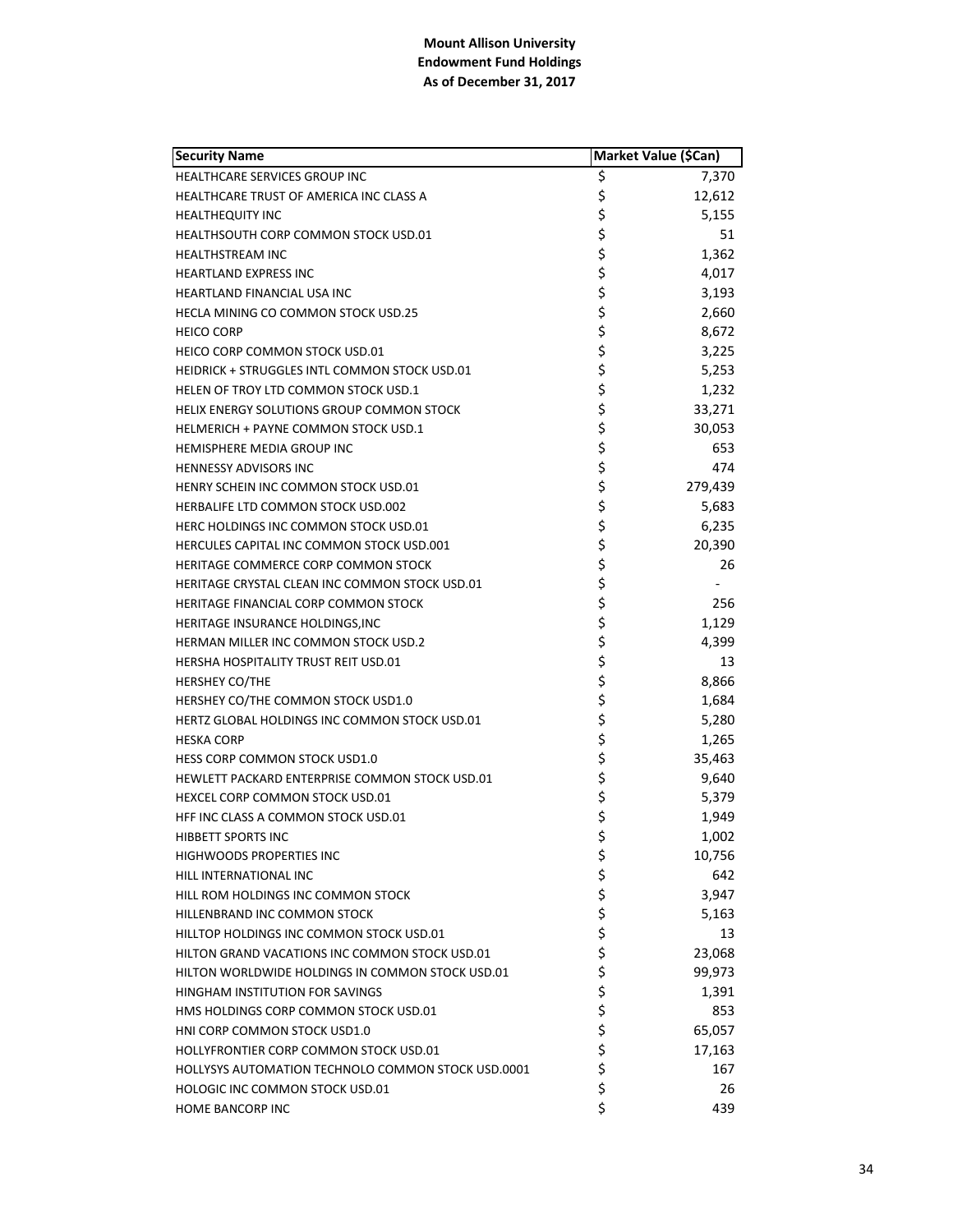| <b>Security Name</b>                                    | Market Value (\$Can) |         |
|---------------------------------------------------------|----------------------|---------|
| HOME BANCSHARES INC COMMON STOCK USD.01                 | \$                   | 7,205   |
| HOME DEPOT INC COMMON STOCK USD.05                      | \$                   | 8,346   |
| <b>HOMESTREET INC</b>                                   |                      | 1,398   |
| <b>HOMETRUST BANCSHARES INC</b>                         | \$<br>\$             | 1,192   |
| HONEYWELL INTERNATIONAL INC COMMON STOCK USD1.0         |                      | 64      |
| <b>HOOKER FURNITURE CORP</b>                            | \$\$\$               | 680     |
| HOPE BANCORP INC COMMON STOCK USD.001                   |                      | 10,321  |
| <b>HORACE MANN EDUCATORS CORP</b>                       | \$                   | 3,102   |
| <b>HORIZON BANCORP INDIANA</b>                          | \$                   | 1,333   |
| <b>HORIZON GLOBAL CORP COMMON STOCK USD.01</b>          | \$                   | 3,634   |
| HORIZON PHARMA PLC COMMON STOCK USD.0001                | \$                   | 281     |
| HORIZON TECHNOLOGY FINANCE C COMMON STOCK USD.001       |                      | 5,007   |
| HORMEL FOODS CORP COMMON STOCK USD.01465                | \$\$\$               | 7,134   |
| HORNBECK OFFSHORE SERVICES INC                          |                      | 195     |
| HORTONWORKS INC COMMON STOCK USD.0001                   |                      |         |
| <b>HOSPITALITY PROPERTIES TRUST</b>                     |                      | 9,874   |
| HOST HOTELS + RESORTS INC REIT USD.01                   | \$\$\$\$             | 834     |
| <b>HOSTESS BRANDS INC</b>                               |                      | 2,957   |
| <b>HOUGHTON MIFFLIN HARCOURT CO COMMON STOCK USD.01</b> |                      |         |
| <b>HOULIHAN LOKEY INC COMMON STOCK USD.001</b>          | \$<br>\$             | 1,906   |
| <b>HOUSTON WIRE &amp; CABLE CO</b>                      | \$                   | 346     |
| <b>HOVNANIAN ENTERPRISES A COMMON STOCK USD.01</b>      | \$                   | 64      |
| <b>HOWARD BANCORP INC</b>                               | \$                   | 379     |
| <b>HOWARD HUGHES CORP/THE</b>                           |                      | 11,806  |
| HP INC COMMON STOCK USD.01                              | \$\$\$\$             | 17,190  |
| HRG GROUP INC COMMON STOCK USD.01                       |                      |         |
| HSN INC COMMON STOCK USD.01                             |                      | 572     |
| HUB GROUP INC CL A COMMON STOCK USD.01                  |                      | 1,942   |
| HUBBELL INC COMMON STOCK USD.01                         | \$<br>\$             | 10,876  |
| HUBSPOT INC COMMON STOCK USD.001                        | \$                   |         |
| HUDBAY MINERALS INC COMMON STOCK NPV                    | \$<br>\$             | 1,492   |
| HUDSON PACIFIC PROPERTIES IN REIT USD.01                |                      | 3,162   |
| HUDSON TECHNOLOGIES INC                                 | \$                   | 413     |
| <b>HUMANA INC</b>                                       | \$                   | 594     |
| HUMANA INC COMMON STOCK USD.166                         | \$                   | 535     |
| HUNT (JB) TRANSPRT SVCS INC COMMON STOCK USD.01         | \$                   | 336,379 |
| HUNTINGTON BANCSHARES INC COMMON STOCK USD.01           |                      | 28,119  |
| HUNTSMAN CORP COMMON STOCK USD.01                       |                      | 34,014  |
| HURCO COS INC                                           |                      | 589     |
| HURON CONSULTING GROUP INC COMMON STOCK USD.01          |                      | 13,223  |
| HYATT HOTELS CORP CL A COMMON STOCK USD.01              |                      |         |
| HYSTER YALE MATERIALS COMMON STOCK USD.01               |                      | 6,935   |
| IAC/INTERACTIVECORP COMMON STOCK USD.001                |                      | 1,475   |
| IAMGOLD CORP COMMON STOCK                               |                      | 1,993   |
| <b>IBERIABANK CORP</b>                                  |                      | 9,175   |
| ICF INTERNATIONAL INC COMMON STOCK USD.001              | やぐそ やな やみや           |         |
| ICON PLC COMMON STOCK EUR.06                            | \$                   | 5,019   |
| ICONIX BRAND GROUP INC COMMON STOCK USD.001             | \$                   | 9,196   |
| <b>ICU MEDICAL INC</b>                                  | \$                   | 8,922   |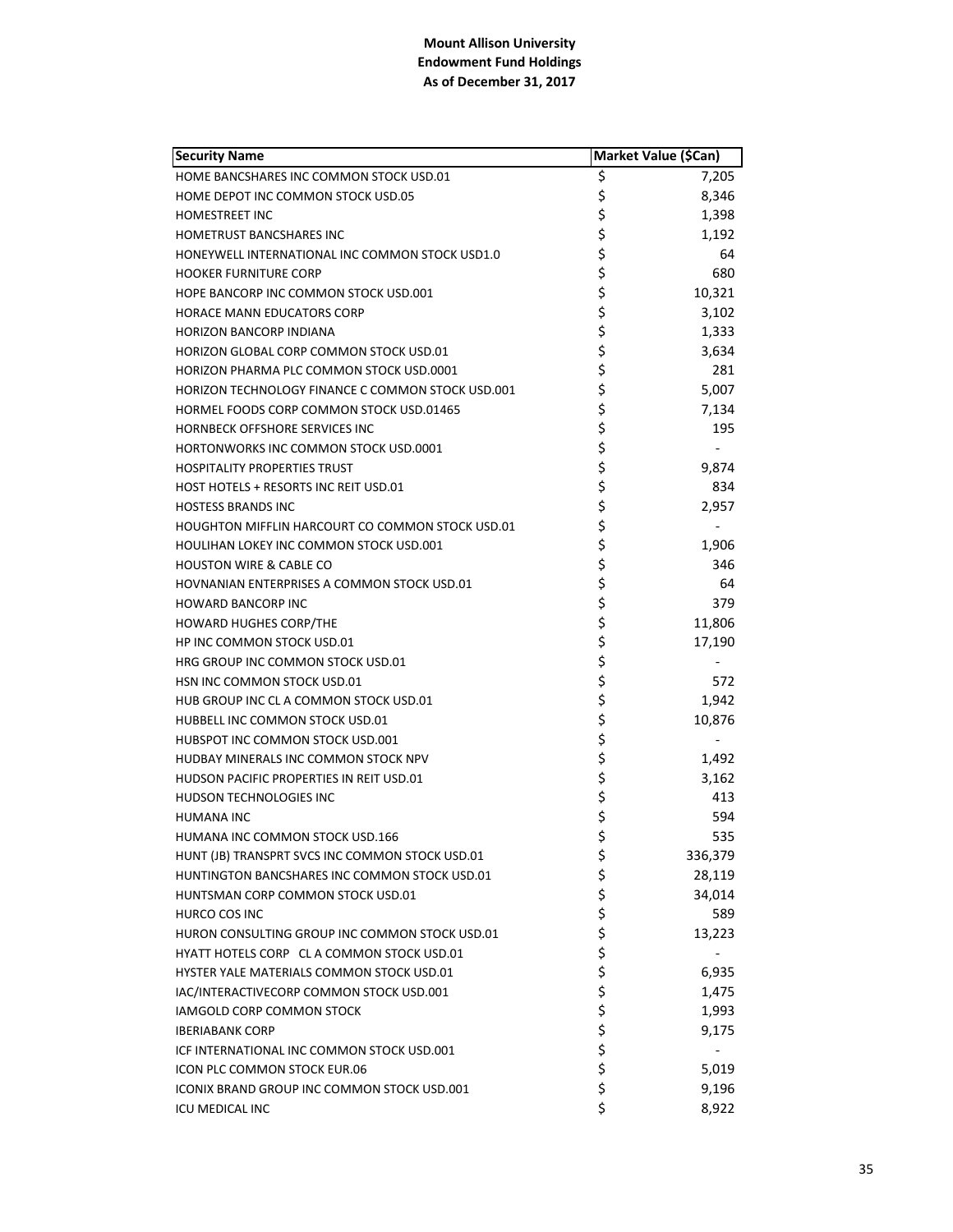| <b>Security Name</b>                              | Market Value (\$Can) |         |
|---------------------------------------------------|----------------------|---------|
| <b>IDACORP INC</b>                                | \$                   | 9,364   |
| IDERA PHARMACEUTICALS INC COMMON STOCK USD.001    | \$                   | 11,489  |
| <b>IDEXX LABORATORIES INC COMMON STOCK USD.1</b>  | \$                   | 384     |
| IDT CORP CLASS B COMMON STOCK USD.01              | \$                   | 12,057  |
| <b>IES HOLDINGS INC</b>                           | \$                   | 694     |
| IHS MARKIT LTD COMMON STOCK USD.01                | \$                   | 49,643  |
| II VI INC COMMON STOCK                            | \$                   | 218     |
| ILG INC                                           | \$                   | 7,328   |
| ILLINOIS TOOL WORKS COMMON STOCK USD.01           | \$                   | 10,189  |
| ILLUMINA INC COMMON STOCK USD.01                  | \$                   | 13,750  |
| <b>IMAX CORP</b>                                  | \$                   | 2,923   |
| <b>IMMERSION CORPORATION COMMON STOCK USD.001</b> | \$                   | 1,130   |
| IMMUNOGEN INC COMMON STOCK USD.01                 | \$                   | 1,872   |
| <b>IMPAX LABORATORIES INC COMMON STOCK USD.01</b> | \$                   | 6,531   |
| IMPERVA INC COMMON STOCK USD.0001                 | \$                   |         |
| INC RESEARCH HOLDINGS INC A COMMON STOCK USD.01   | \$                   | 4,807   |
| INCYTE CORP COMMON STOCK USD.001                  | \$                   | 17,036  |
| INDEPENDENCE CONTRACT DRILLI COMMON STOCK USD.01  | \$                   | 177,951 |
| INDEPENDENCE HOLDING CO                           | \$                   | 1,608   |
| <b>INDEPENDENCE REALTY TRUST</b>                  | \$                   | 1,695   |
| <b>INDEPENDENT BANK CORP</b>                      | \$                   | 3,979   |
| INDEPENDENT BANK CORP MICH COMMON STOCK USD1.0    | \$                   | 78,360  |
| <b>INDEPENDENT BANK GROUP INC</b>                 | \$                   | 4,066   |
| INFINERA CORP COMMON STOCK USD.001                | \$                   | 5,419   |
| <b>INFINITY PROPERTY &amp; CASUALTY CORP</b>      | \$                   | 568     |
| <b>INFRAREIT INC REIT USD.01</b>                  | \$                   | 8,292   |
| INGERSOLL RAND PLC COMMON STOCK USD1.0            | \$                   | 52,800  |
| INGEVITY CORP COMMON STOCK USD.01                 | \$                   |         |
| INGLES MARKETS INC CLASS A COMMON STOCK USD.05    | \$                   | 8,334   |
| INGREDION INC COMMON STOCK USD.01                 | \$                   | 3,408   |
| <b>INNERWORKINGS INC COMMON STOCK USD.0001</b>    | \$                   | 1,050   |
| INNOPHOS HOLDINGS INC COMMON STOCK USD.001        | \$                   |         |
| <b>INNOSPEC INC</b>                               | \$                   | 3,432   |
| <b>INNOVIVA INC</b>                               | \$                   | 3,363   |
| <b>INOGEN INC</b>                                 | \$                   | 4,829   |
| INOVALON HOLDINGS INC A COMMON STOCK USD.000005   | \$                   |         |
| <b>INPHI CORP COMMON STOCK</b>                    | \$                   | 951     |
| INSIGHT ENTERPRISES INC COMMON STOCK USD.01       | \$                   | 202,975 |
| <b>INSPERITY INC</b>                              | \$                   | 4,560   |
| <b>INSTALLED BUILDING PRODUCTS</b>                | \$                   | 4,460   |
| <b>INSTEEL INDUSTRIES INC</b>                     | \$                   | 821     |
| INSULET CORP COMMON STOCK USD.001                 | \$                   | 7,418   |
| <b>INSYS THERAPEUTICS INC</b>                     | \$                   | 978     |
| <b>INTEGER HOLDINGS CORP</b>                      | \$                   | 2,969   |
| INTEGRA LIFESCIENCES HOLDING COMMON STOCK USD.01  | \$                   | 5,719   |
| INTEGRATED DEVICE TECH INC COMMON STOCK USD.001   | \$                   | 6,205   |
| INTEL CORP COMMON STOCK USD.001                   | \$                   | 17,836  |
| <b>INTELSAT SA</b>                                | \$                   | 359     |
| <b>INTER PARFUMS INC</b>                          | \$                   | 2,739   |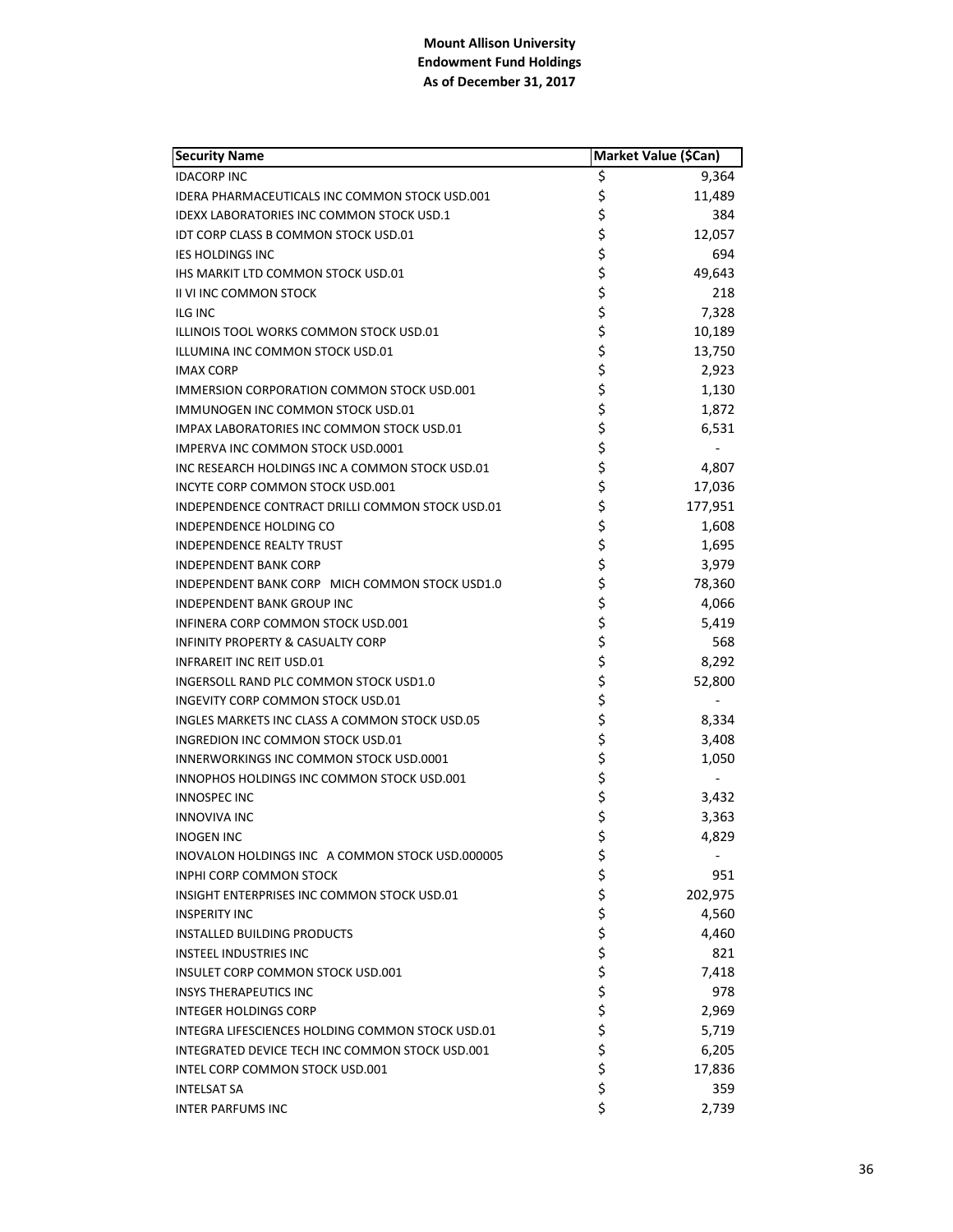| <b>Security Name</b>                             |          | Market Value (\$Can) |
|--------------------------------------------------|----------|----------------------|
| <b>INTERACTIVE BROKERS GROUP INC</b>             | \$       | 8,170                |
| INTERCONTINENTAL EXCHANGE IN COMMON STOCK USD.01 | \$       | 79,910               |
| INTERDIGITAL INC COMMON STOCK USD.01             | \$       | 74,808               |
| <b>INTERFACE INC COMMON STOCK USD.1</b>          | \$       | 27,165               |
| INTERNAP CORP COMMON STOCK USD.001               | \$       | 10,576               |
| INTERNATIONAL BANCSHARES CORP                    | \$       | 5,437                |
| INTERNATIONAL GAME TECHNOLOG COMMON STOCK USD.1  | \$       | 4,449                |
| INTERNATIONAL PAPER CO COMMON STOCK USD1.0       | \$       | 1,295                |
| <b>INTERNATIONAL SEAWAYS INC</b>                 | \$       | 959                  |
| INTERPUBLIC GROUP OF COS INC COMMON STOCK USD.1  | \$       | 17,906               |
| INTERSECT ENT INC COMMON STOCK USD.001           | \$       | 12,777               |
| INTERXION HOLDING NV COMMON STOCK EUR.1          | \$       | 771                  |
| <b>INTEVAC INC</b>                               | \$       | 164                  |
| INTL BUSINESS MACHINES CORP COMMON STOCK USD.2   | \$       | 7,000                |
| <b>INTL FCSTONE INC</b>                          | \$       | 1,510                |
| INTL FLAVORS + FRAGRANCES COMMON STOCK USD.125   | \$       | 13                   |
| INTRA-CELLULAR THERAPIES INC                     | \$       | 1,345                |
| <b>INTREPID POTASH INC</b>                       | \$       | 894                  |
| INTUIT INC COMMON STOCK USD.01                   | \$       | 7,167                |
| <b>INTUITIVE SURGICAL INC</b>                    | \$       | 26                   |
| INTUITIVE SURGICAL INC COMMON STOCK USD.001      | \$       | 1,656                |
| <b>INVACARE CORP</b>                             | \$       | 952                  |
| INVESCO LTD COMMON STOCK USD.2                   | \$       | 24,446               |
| INVESCO MORTGAGE CAPITAL REIT USD.01             | \$       | 692                  |
| <b>INVESTAR HOLDING CORP</b>                     | \$       | 241                  |
| <b>INVESTMENT TECHNOLOGY GROUP INC</b>           | \$       | 1,369                |
| INVESTORS BANCORP INC COMMON STOCK USD.01        | \$       | 13                   |
| <b>INVESTORS REAL ESTATE TRUST REIT</b>          | \$       | 141                  |
| <b>INVESTORS TITLE CO</b>                        | \$       | 1,221                |
| <b>INVITATION HOMES INC</b>                      | \$       | 9,724                |
| <b>ION GEOPHYSICAL CORP</b>                      | \$       | 308                  |
| <b>IONIS PHARMACEUTICALS INC</b>                 | \$       | 12,266               |
| <b>IPG PHOTONICS CORP</b>                        | \$       | 7,571                |
| IQVIA HOLDINGS INC COMMON STOCK USD.01           | \$       | 8,219                |
| IRIDIUM COMMUNICATIONS INC                       | \$       | 1,324                |
| <b>IROBOT CORP</b>                               | \$       | 3,544                |
| <b>IRON MOUNTAIN INC REIT USD.01</b>             | \$       | 75,075               |
| ISRAEL CHEMICALS LTD COMMON STOCK ILS1.0         |          | 306                  |
| <b>ISTAR INC REIT USD.001</b>                    |          | 13                   |
| <b>ITRON INC</b>                                 | ちちちちち    | 6,545                |
| ITT INC COMMON STOCK USD1.0                      |          |                      |
| <b>IXYS CORP</b>                                 |          | 2,093                |
| J ALEXANDERS HOLDINGS INC                        |          | 274                  |
| <b>J&amp;J SNACK FOODS CORP</b>                  | \$       | 5,678                |
| J. JILL INC COMMON STOCK USD.01                  |          | 2,136                |
| J2 GLOBAL INC                                    | \$<br>\$ | 6,286                |
| JABIL INC COMMON STOCK USD.001                   | \$       | 13                   |
| JACK IN THE BOX INC COMMON STOCK USD.01          | \$       | 5,979                |
| JACOBS ENGINEERING GROUP INC COMMON STOCK USD1.0 | \$       | 2,949                |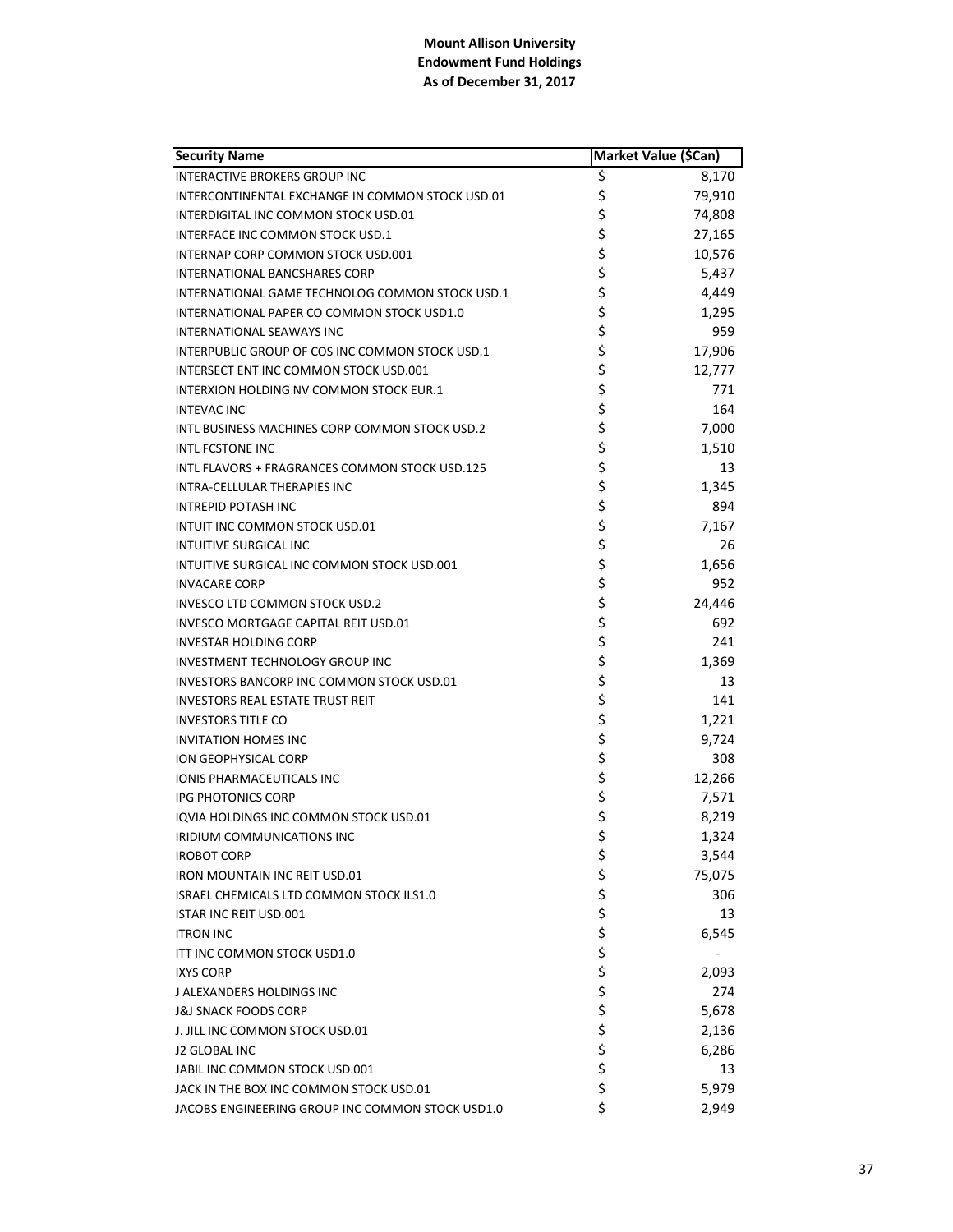| <b>Security Name</b>                             | Market Value (\$Can) |         |
|--------------------------------------------------|----------------------|---------|
| <b>JAMBA INC</b>                                 | \$                   | 273     |
| <b>JAMES RIVER GROUP HOLDINGS LTD</b>            | \$                   | 2,648   |
| JANUS HENDERSON GROUP PLC COMMON STOCK           | \$                   | 147,332 |
| JAZZ PHARMACEUTICALS PLC COMMON STOCK USD.0001   | \$                   | 16,386  |
| JBG SMITH PROPERTIES REIT USD.01                 | \$                   | 46,224  |
| JC PENNEY CO INC                                 | \$                   | 1,778   |
| JELD WEN HOLDING INC COMMON STOCK USD.01         | \$                   | 16,962  |
| JETBLUE AIRWAYS CORP COMMON STOCK USD.01         | \$                   | 7,608   |
| JM SMUCKER CO/THE COMMON STOCK                   | \$                   | 2,390   |
| JOHN B. SANFILIPPO + SON INC COMMON STOCK USD.01 | \$                   | 3,593   |
| JOHN BEAN TECHNOLOGIES CORP                      | \$                   | 6,501   |
| JOHNSON & JOHNSON                                | \$                   | 3,291   |
| JOHNSON + JOHNSON COMMON STOCK USD1.0            | \$<br>\$             | 1,781   |
| JOHNSON CONTROLS INTERNATION COMMON STOCK USD.01 |                      | 17,891  |
| JOHNSON OUTDOORS INC                             | \$                   | 1,124   |
| JONES LANG LASALLE INC COMMON STOCK USD.01       |                      | 13      |
| JPMORGAN CHASE + CO COMMON STOCK USD1.0          | \$<br>\$             | 18,832  |
| JUNIPER NETWORKS INC COMMON STOCK USD.00001      | \$                   | 11,511  |
| JUNO THERAPEUTICS INC COMMON STOCK USD.0001      | \$                   | 6,508   |
| JUST ENERGY GROUP INC COMMON STOCK               | \$                   | 17,372  |
| K12 INC COMMON STOCK USD.0001                    | \$                   | 2,066   |
| <b>KADANT INC</b>                                | \$                   | 1,074   |
| KAISER ALUMINUM CORP                             |                      | 4,181   |
| KANSAS CITY SOUTHERN COMMON STOCK USD.01         | \$\$\$               | 116,624 |
| KAPSTONE PAPER AND PACKAGING CORP                |                      | 4,603   |
| KAR AUCTION SERVICES INC COMMON STOCK USD.01     | \$                   | 15,130  |
| <b>KARYOPHARM THERAPEUTICS INC</b>               | \$                   | 956     |
| KB HOME COMMON STOCK USD1.0                      | \$                   | 26      |
| KBR INC COMMON STOCK USD.001                     | \$                   | 11,303  |
| KCAP FINANCIAL INC COMMON STOCK USD.01           | \$                   | 29,595  |
| KEARNY FINANCIAL CORP/MD COMMON STOCK USD.01     | \$                   | 175     |
| KELLOGG CO COMMON STOCK USD.25                   | \$                   | 2,877   |
| KELLY SERVICES INC A COMMON STOCK USD1.0         | \$                   | 1,001   |
| KEMET CORP COMMON STOCK USD.01                   | \$                   | 64      |
| <b>KEMPER CORP</b>                               | \$                   | 7,077   |
| KENNAMETAL INC COMMON STOCK USD1.25              | \$                   |         |
| KENNEDY-WILSON HOLDINGS INC                      |                      | 5,089   |
| <b>KEY TRONIC CORP</b>                           | \$\$\$               | 280     |
| KEYCORP COMMON STOCK USD1.0                      |                      | 48,446  |
| <b>KEYSIGHT TECHNOLOGIES INC</b>                 | \$\$\$\$             | 931     |
| <b>KEYW HOLDING CORP</b>                         |                      | 254     |
| <b>KFORCE INC</b>                                |                      | 1,437   |
| KIMBALL ELECTRONICS INC COMMON STOCK             |                      | 2,630   |
| KIMBALL INTERNATIONAL B COMMON STOCK USD.05      | \$<br>\$             | 30,350  |
| KIMBERLY CLARK CORP COMMON STOCK USD1.25         |                      | 9,701   |
| KIMBERLY-CLARK CORP                              | \$                   | 1,642   |
| KIMCO REALTY CORP REIT USD.01                    | \$                   | 15,843  |
| KINDER MORGAN INC COMMON STOCK USD.01            | \$                   | 13,198  |
| KINDRED BIOSCIENCES INC                          | \$                   | 612     |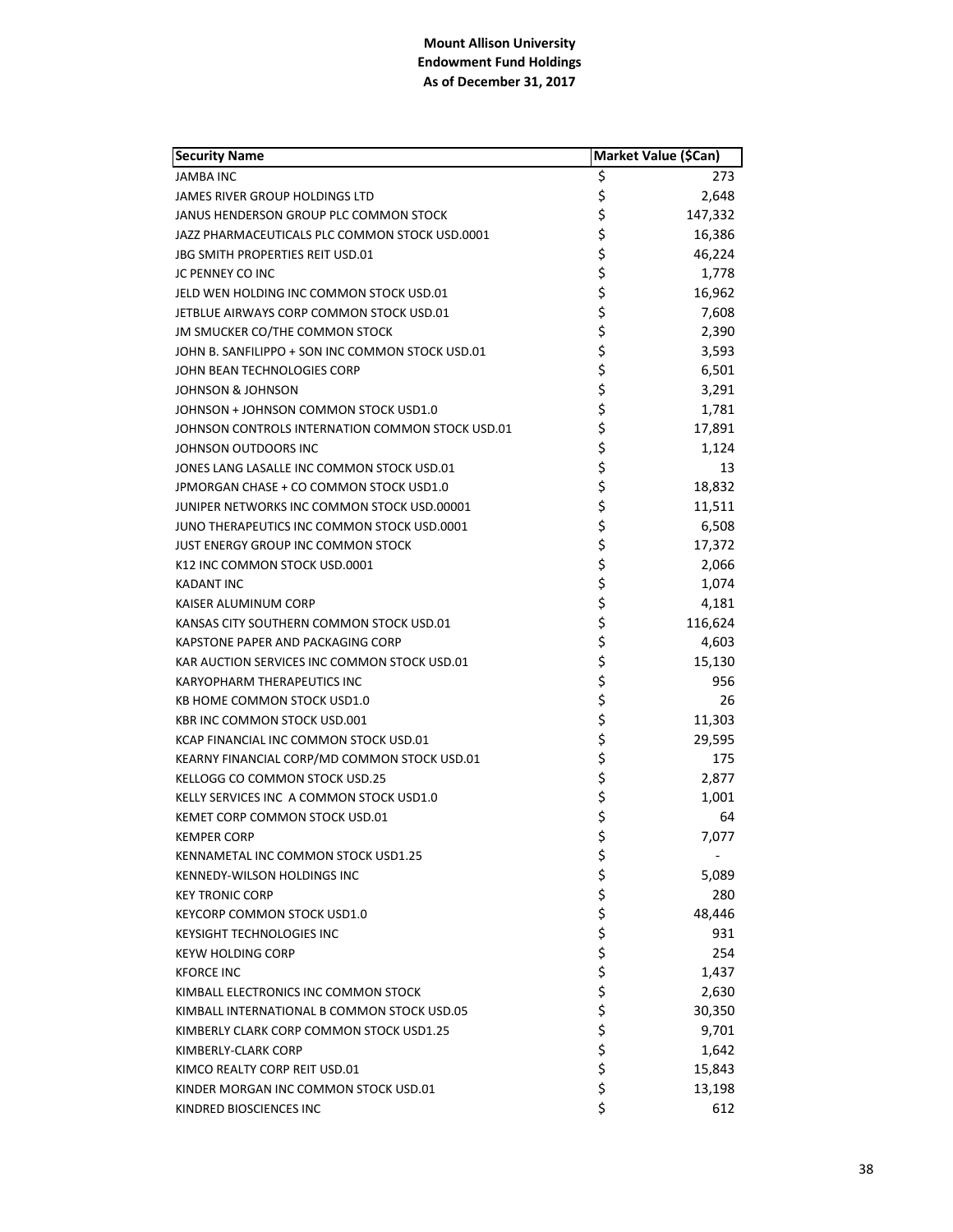| <b>Security Name</b>                            | Market Value (\$Can) |        |
|-------------------------------------------------|----------------------|--------|
| KINDRED HEALTHCARE INC                          | \$                   | 2,190  |
| KINGSTONE COMPANIES INC                         | \$                   | 244    |
| KINROSS GOLD CORP COMMON STOCK                  | \$                   | 3,324  |
| KINSALE CAPITAL GROUP INC COMMON STOCK USD.01   | \$                   | 68,907 |
| <b>KIRBY CORP</b>                               | \$                   | 8,184  |
| KIRKLAND LAKE GOLD LTD COMMON STOCK             | \$                   | 37,850 |
| KIRKLAND S INC COMMON STOCK                     | \$                   | 12,023 |
| KITE REALTY GROUP TRUST REIT USD.01             | \$                   | 9,634  |
| KLA TENCOR CORP COMMON STOCK USD.001            | \$                   | 128    |
| KLX INC COMMON STOCK USD.01                     | \$                   | 1,887  |
| KMG CHEMICALS INC                               | \$                   | 2,150  |
| KNIGHT-SWIFT TRANSPORTATION                     | \$                   | 11,892 |
| KNOLL INC COMMON STOCK USD.01                   | \$                   | 514    |
| KNOWLES CORP COMMON STOCK USD.01                | \$                   | 13     |
| KOHLS CORP COMMON STOCK USD.01                  | \$                   | 21,108 |
| KONA GRILL INC.                                 | \$                   | 45     |
| <b>KOPIN CORP</b>                               | \$                   | 510    |
| KOPPERS HOLDINGS INC COMMON STOCK USD.01        | \$                   | 7,786  |
| KORN/FERRY INTERNATIONAL COMMON STOCK USD.01    | \$                   | 3,260  |
| <b>KOSMOS ENERGY LTD</b>                        | \$                   | 5,386  |
| KRAFT HEINZ CO/THE COMMON STOCK USD.01          | \$                   | 1,740  |
| KRATON CORP COMMON STOCK USD.01                 | \$                   | 5,641  |
| KRATOS DEFENSE + SECURITY COMMON STOCK USD.001  | \$                   | 2,054  |
| KROGER CO COMMON STOCK USD1.0                   | \$                   | 26     |
| <b>KRONOS WORLDWIDE INC</b>                     | \$                   | 5,605  |
| KULICKE + SOFFA INDUSTRIES COMMON STOCK         | \$                   | 13     |
| KVH INDUSTRIES INC                              | \$                   | 748    |
| L BRANDS INC COMMON STOCK USD.5                 | \$                   | 127    |
| L3 TECHNOLOGIES INC COMMON STOCK USD.01         | \$                   | 4,326  |
| LA QUINTA HOLDINGS INC COMMON STOCK USD.01      | \$                   |        |
| LA Z BOY INC COMMON STOCK USD1.0                | \$                   | 269    |
| LABORATORY CRP OF AMER HLDGS COMMON STOCK USD.1 | \$                   | 2,694  |
| LADDER CAPITAL CORP REIT REIT USD.001           | \$                   |        |
| LADENBURG THALMANN FINANCIAL SERVICES INC       | \$                   | 1,202  |
| LAKELAND BANCORP INC COMMON STOCK               | \$                   | 11,135 |
| LAKELAND FINANCIAL CORP                         | \$                   | 2,481  |
| <b>LAKELAND INDUSTRIES INC</b>                  | \$                   | 109    |
| LAM RESEARCH CORP COMMON STOCK USD.001          | \$                   | 11,314 |
| LAMB WESTON HOLDINGS INC COMMON STOCK USD1.0    | \$                   | 38     |
| <b>LANCASTER COLONY CORP</b>                    | \$                   | 6,769  |
| <b>LANDEC CORP</b>                              | \$                   | 821    |
| <b>LANDS' END INC</b>                           | \$                   | 657    |
| LANDSTAR SYSTEM INC COMMON STOCK USD.01         | \$                   | 5,259  |
| LANNETT CO INC                                  | \$                   | 1,669  |
| LANTHEUS HOLDINGS INC COMMON STOCK USD.01       | \$                   | 2,410  |
| LAREDO PETROLEUM INC COMMON STOCK USD.01        | \$                   | 936    |
| LAS VEGAS SANDS CORP COMMON STOCK USD.001       | \$                   | 1,122  |
| <b>LASALLE HOTEL PROPERTIES</b>                 | \$                   | 6,679  |
| LATTICE SEMICONDUCTOR CORP COMMON STOCK USD.01  | \$                   |        |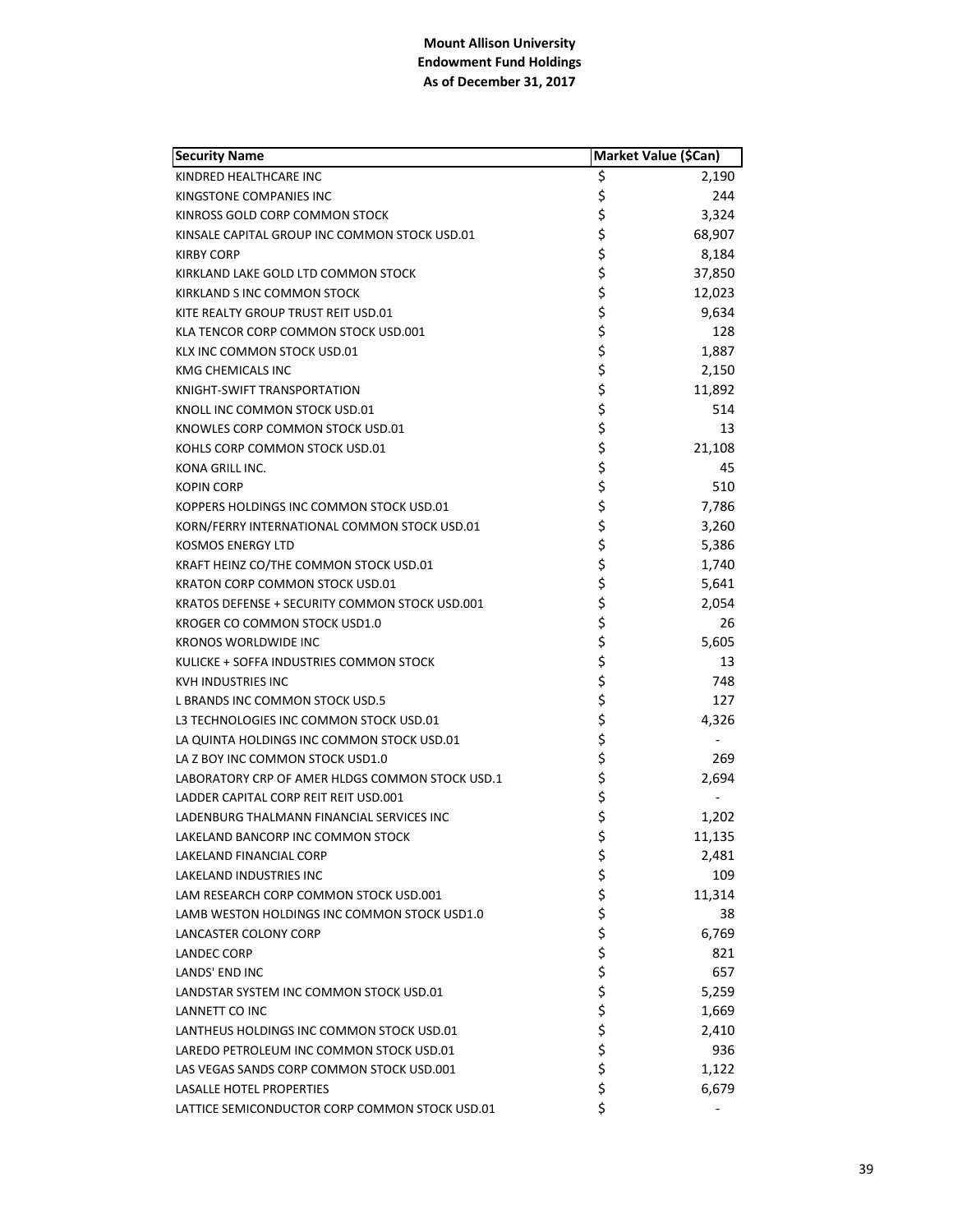| <b>Security Name</b>                             | Market Value (\$Can) |        |
|--------------------------------------------------|----------------------|--------|
| LAWSON PRODUCTS INC/DE                           | \$                   | 619    |
| LAYNE CHRISTENSEN COMPANY COMMON STOCK USD.01    | \$                   | 4,221  |
| LAZARD LTD CL A COMMON STOCK USD.01              | \$                   | 4,803  |
| LB FOSTER CO                                     | \$                   | 578    |
| <b>LCI INDUSTRIES</b>                            | \$                   | 6,266  |
| <b>LCNB CORPORATION</b>                          | \$                   | 486    |
| LEAF GROUP LTD                                   | \$                   | 319    |
| LEE ENTERPRISES INC/IA                           | \$                   | 58     |
| LEGACY TEXAS FINANCIAL GROUP                     | \$                   | 4,123  |
| LEGG MASON INC COMMON STOCK USD.1                | \$                   | 2,225  |
| LEGGETT + PLATT INC COMMON STOCK USD.01          | \$                   | 16,346 |
| LEIDOS HOLDINGS INC COMMON STOCK USD.0001        | \$                   | 787    |
| LEMAITRE VASCULAR INC COMMON STOCK USD.01        | \$                   | 4,945  |
| <b>LENDINGCLUB CORP</b>                          | \$                   | 3,075  |
| LENDINGTREE INC COMMON STOCK USD.01              | \$                   | 6,909  |
| LENNAR CORP A COMMON STOCK USD.1                 | \$                   | 12,472 |
| LENNOX INTERNATIONAL INC COMMON STOCK USD.01     | \$                   | 2,125  |
| LEUCADIA NATIONAL CORP COMMON STOCK USD1.0       | \$                   | 66,279 |
| LEXICON PHARMACEUTICALS INC COMMON STOCK USD.001 | \$                   | 5,174  |
| LEXINGTON REALTY TRUST REIT USD.0001             | \$                   | 1,921  |
| LHC GROUP INC COMMON STOCK USD.01                | \$                   | 1,144  |
| LIBBEY INC                                       | \$                   | 416    |
| LIBERTY EXPEDIA HOLDINGS - A                     | \$                   | 3,490  |
| LIBERTY GLOBAL PLC A TRACKING STK USD.01         | \$                   | 828    |
| LIBERTY INTERACTIVE CORP Q A TRACKING STK USD.01 | \$                   | 16,066 |
| LIBERTY MEDIA COR SIRIUSXM C TRACKING STK USD.01 | \$                   | 28,814 |
| LIBERTY MEDIA CORP LIBERTY A TRACKING STK USD.01 | \$                   | 10,776 |
| LIBERTY PROPERTY TRUST REIT USD.001              | \$                   | 650    |
| LIBERTY TAX INC                                  | \$                   | 579    |
| LIBERTY TRIPADVISOR HOLDINGS INC - A             | \$                   | 1,308  |
| LIBERTY VENTURES - SER A                         | \$                   | 9,042  |
| LIFE STORAGE INC                                 | \$                   | 8,450  |
| LIFEPOINT HEALTH INC COMMON STOCK USD.01         | \$                   | 8,679  |
| LIFETIME BRANDS INC                              | \$                   | 647    |
| LIFEWAY FOODS INC                                | \$                   | 118    |
| LIGAND PHARMACEUTICALS INC                       | \$                   | 5,162  |
| LIMELIGHT NETWORKS INC COMMON STOCK USD.001      |                      | 256    |
| LIMONEIRA CO                                     |                      | 600    |
| LINCOLN ELECTRIC HOLDINGS COMMON STOCK           | ららら                  | 6,566  |
| LINCOLN NATIONAL CORP COMMON STOCK               | \$                   | 54,918 |
| LINDBLAD EXPEDITIONS HOLDINGS, INC.              | \$                   | 617    |
| LINDSAY CORP                                     | \$                   | 1,614  |
| LIONS GATE ENTERTAINMENT - B                     | \$                   | 7,769  |
| LIONS GATE ENTERTAINMENT A COMMON STOCK NPV      | \$                   | 27,916 |
| LIPOCINE INC                                     | \$                   | 149    |
| LIQUIDITY SERVICES INC COMMON STOCK USD.001      | \$                   | 6,761  |
| LITHIA MOTORS INC                                | \$                   | 5,168  |
| LITTELFUSE INC                                   | \$                   | 8,924  |
| LIVANOVA PLC                                     | \$                   | 8,146  |
|                                                  |                      |        |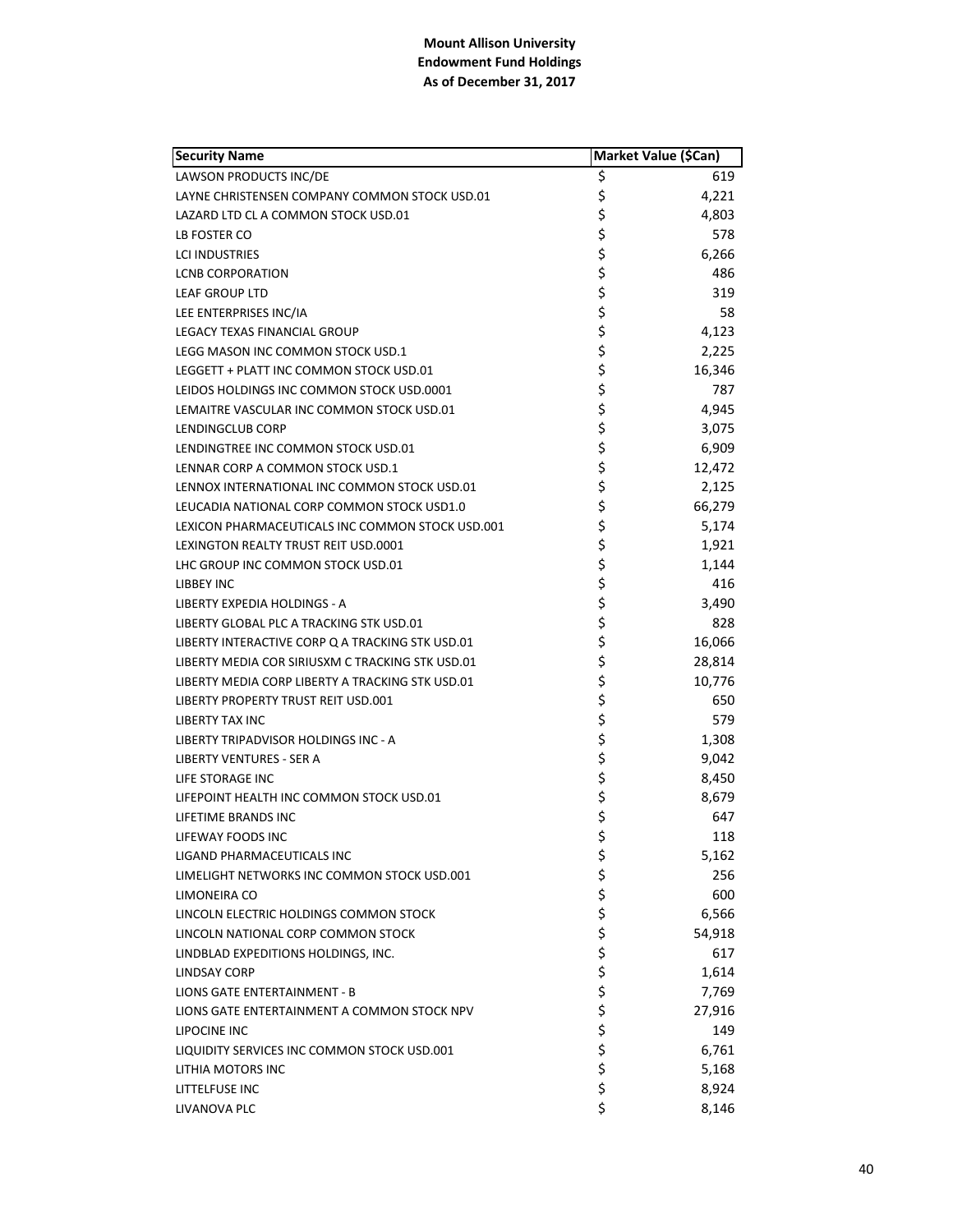| <b>Security Name</b>                             | Market Value (\$Can) |         |
|--------------------------------------------------|----------------------|---------|
| LIVE NATION ENTERTAINMENT IN COMMON STOCK USD.01 | \$                   | 757     |
| LIVE OAK BANCSHARES INC                          | \$                   | 239     |
| LIVEPERSON INC COMMON STOCK USD.001              | \$                   | 16,702  |
| LKO CORP COMMON STOCK USD.01                     | \$                   | 4,471   |
| LOCKHEED MARTIN CORP COMMON STOCK USD1.0         | \$                   | 13      |
| LOEWS CORP COMMON STOCK USD.01                   | \$                   | 12,122  |
| LOGITECH INTERNATIONAL REG COMMON STOCK CHF.25   | \$                   | 13      |
| LOGMEIN INC COMMON STOCK USD.01                  | \$                   | 11,110  |
| LOUISIANA PACIFIC CORP COMMON STOCK USD1.0       | \$                   | 507     |
| LOWE S COS INC COMMON STOCK USD.5                | \$                   | 80,069  |
| LPL FINANCIAL HOLDINGS INC COMMON STOCK          | \$                   | 1,174   |
| <b>LSB INDUSTRIES INC</b>                        | \$                   | 402     |
| <b>LSC COMMUNICATIONS INC</b>                    | \$                   | 854     |
| LSI INDUSTRIES INC COMMON STOCK                  | \$                   |         |
| LTC PROPERTIES INC REIT USD.01                   | \$                   | 1,113   |
| LUBY'S INC                                       | \$                   | 96      |
| LULULEMON ATHLETICA INC COMMON STOCK USD.005     | \$                   | 9,164   |
| LUMBER LIQUIDATORS HOLDINGS INC                  | \$                   | 1,072   |
| LUMENTUM HOLDINGS INC COMMON STOCK USD.001       | \$                   | 7,569   |
| <b>LUMINEX CORP</b>                              | \$                   | 2,042   |
| LUXOFT HOLDING INC COMMON STOCK                  | \$                   | 13,480  |
| LYDALL INC COMMON STOCK USD.1                    | \$                   | 141,667 |
| LYONDELLBASELL INDU CL A COMMON STOCK EUR.04     | \$                   | 9,481   |
| M + T BANK CORP COMMON STOCK USD.5               | \$                   | 1,153   |
| M/I HOMES INC                                    | \$                   | 1,880   |
| MACATAWA BANK CORP                               | \$                   | 1,167   |
| MACERICH CO/THE REIT USD.01                      | \$                   | 64      |
| <b>MACK-CALI REALTY CORP</b>                     | \$                   | 3,454   |
| MACOM TECHNOLOGY SOLUTIONS HOLDINGS INC          | \$                   | 3,304   |
| MACQUARIE INFRASTRUCTURE CO TRUST                | \$                   | 7,373   |
| <b>MACROGENICS INC</b>                           | \$                   | 777     |
| MACY SINC COMMON STOCK USD.01                    | \$                   | 7,520   |
| MADISON SQUARE GARDEN CO A COMMON STOCK USD.01   | \$                   | 3,869   |
| MAGELLAN HEALTH INC COMMON STOCK USD.01          | \$                   |         |
| MAGNA INTERNATIONAL INC COMMON STOCK             | \$                   | 4,088   |
| MAGNACHIP SEMICONDUCT COMMON STOCK USD.01        | \$                   | 12,477  |
| MAIDEN HOLDINGS LTD COMMON STOCK USD.01          | \$                   | 2,174   |
| MAIN STREET CAPITAL CORP COMMON STOCK USD.01     | \$                   | 38      |
| <b>MAINSOURCE FINANCIAL GROUP INC</b>            | \$                   | 1,721   |
| MALIBU BOATS INC A COMMON STOCK USD.01           | \$                   | 6,812   |
| MALLINCKRODT PLC COMMON STOCK USD.2              | \$                   | 4,279   |
| MANCHESTER UNITED PLC CL A COMMON STOCK USD.0005 | \$                   | 961     |
| <b>MANHATTAN ASSOCIATES INC</b>                  | \$                   | 6,391   |
| MANITOWOC COMPANY INC                            | \$                   | 2,948   |
| MANTECH INTERNATIONAL CORP A COMMON STOCK USD.01 | \$                   |         |
| MANULIFE FINANCIAL CORP COMMON STOCK             | \$                   | 9,290   |
| MARATHON OIL CORP COMMON STOCK USD1.0            | \$                   | 309     |
| MARATHON PETROLEUM CORP COMMON STOCK             | \$                   | 98,011  |
| <b>MARCHEX INC</b>                               | \$                   | 181     |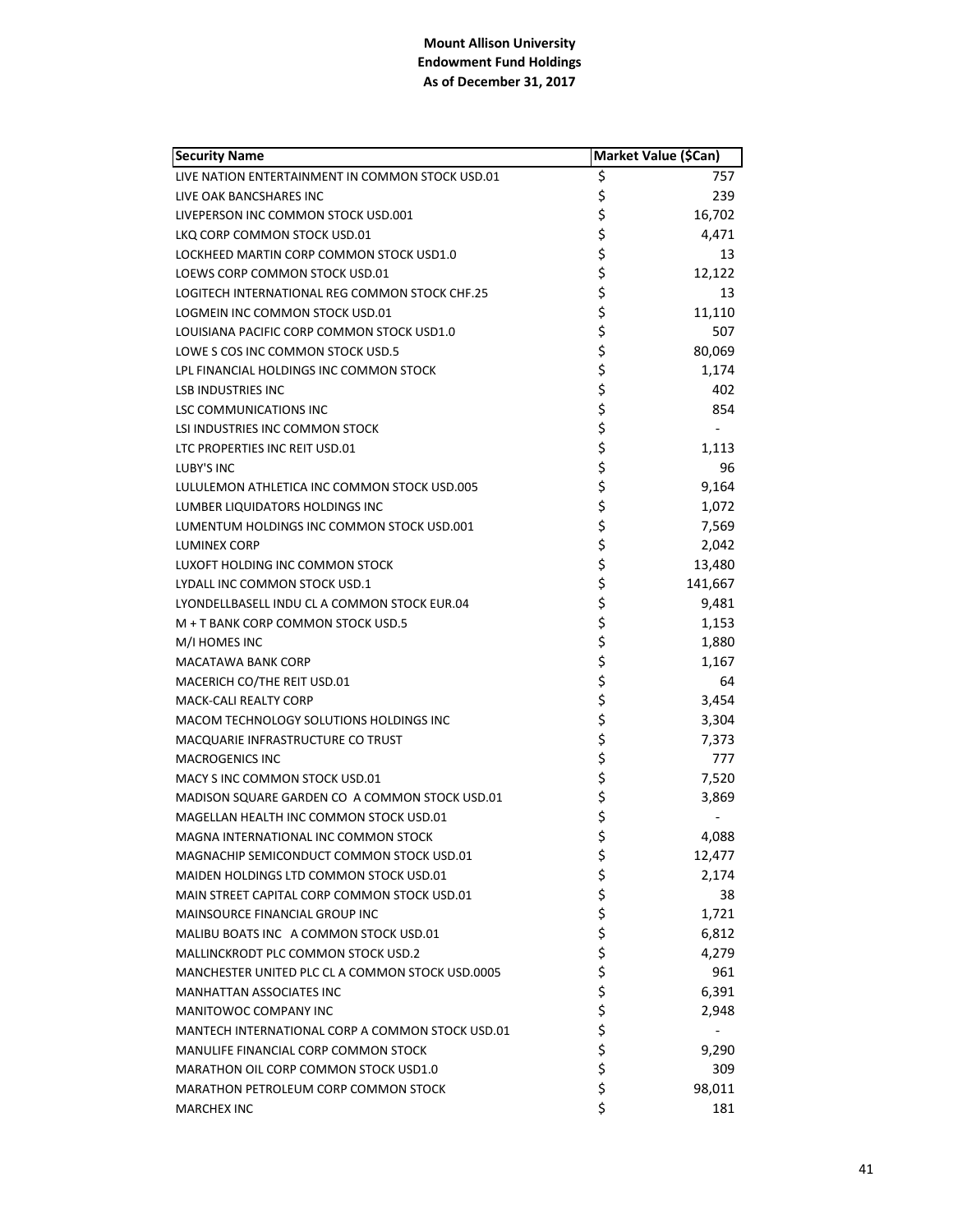| \$<br>MARCUS AND MILLICHAP INC<br>2,755<br>\$<br><b>MARCUS CORPORATION COMMON STOCK USD1.0</b><br>\$<br>877<br><b>MARINE PRODUCTS CORP</b><br>\$<br><b>MARINEMAX INC COMMON STOCK USD.001</b><br>\$\$\$<br>677<br><b>MARLIN BUSINESS SERVICES CORP</b><br>6,884<br>MARRIOTT INTERNATIONAL CLA COMMON STOCK USD.01<br>8,267<br>MARRIOTT VACATIONS WORLDWIDE CORP.<br>\$<br>300,032<br>MARSH + MCLENNAN COS COMMON STOCK USD1.0<br>\$<br>MARTEN TRANSPORT LTD COMMON STOCK USD.01<br>\$<br>MARTIN MARIETTA MATERIALS COMMON STOCK USD.01<br>\$<br>17,823<br>MARVELL TECHNOLOGY GROUP LTD COMMON STOCK USD.002<br>\$<br>13,310<br>MASCO CORP COMMON STOCK USD1.0<br>\$<br>4,573<br>MASIMO CORP COMMON STOCK USD.001<br>\$<br>4,394<br>MASONITE INTERNATIONAL CORP COMMON STOCK<br>\$<br>MASTEC INC COMMON STOCK USD.1<br>6,855<br>\$<br>\$<br>MASTERCARD INC A COMMON STOCK USD.0001<br>6,485<br><b>MATADOR RESOURCES CO</b><br>\$<br>5,575<br>MATCH GROUP INC COMMON STOCK USD.001<br>\$<br>\$<br>1,978<br>MATERION CORP COMMON STOCK<br>42,355<br>MATRIX SERVICE CO COMMON STOCK USD.01<br>\$<br>2,684<br><b>MATSON INC</b><br>\$<br>50,904<br>MATTEL INC COMMON STOCK USD1.0<br>\$<br>3,277<br><b>MATTHEWS INTERNATIONAL CORP</b><br>\$<br>579<br>MAUI LAND & PINEAPPLE CO INC<br>\$<br>19,954<br>MAXIM INTEGRATED PRODUCTS COMMON STOCK USD.001<br>\$<br>2,165<br>MAXIMUS INC COMMON STOCK<br>\$<br>2,664<br><b>MAXLINEAR INC</b><br>\$<br>147<br>MAXWELL TECHNOLOGIES INC<br>\$<br>7,887<br>MB FINANCIAL INC<br>\$<br>2,501<br><b>MBIA INC</b><br>\$<br>\$<br>510<br><b>MBT FINANCIAL CORP</b><br>13<br>MCBC HOLDINGS INC COMMON STOCK USD.01<br>\$<br>103<br>MCCLATCHY CO - CLASS A<br>\$<br>MCCORMICK + CO NON VTG SHRS COMMON STOCK<br>\$<br>MCDERMOTT INTL INC COMMON STOCK USD1.0<br>5,078<br>\$<br>12,948<br>MCDONALD S CORP COMMON STOCK USD.01<br>ぐうぐ ぐっかい<br>1,203<br><b>MCDONALD'S CORP</b><br>204<br><b>MCEWEN MINING INC</b><br>MCEWEN MINING INC.<br>840<br>2,786<br>MCGRATH RENTCORP COMMON STOCK<br>292,908<br>MCKESSON CORP COMMON STOCK USD.01<br>MDC HOLDINGS INC<br>3,098<br>137,019<br>MDC PARTNERS INC A COMMON STOCK<br>MDU RESOURCES GROUP INC<br>10,871<br>164,620<br>MEDALLION FINANCIAL CORP COMMON STOCK USD.01<br>5,870<br>MEDEQUITIES REALTY TRUST INC REIT USD.01<br>28<br>MEDIA GENERAL INC CVR<br>\$<br>10,100<br>MEDICAL PROPERTIES TRUST INC | <b>Security Name</b>   | Market Value (\$Can) |       |
|----------------------------------------------------------------------------------------------------------------------------------------------------------------------------------------------------------------------------------------------------------------------------------------------------------------------------------------------------------------------------------------------------------------------------------------------------------------------------------------------------------------------------------------------------------------------------------------------------------------------------------------------------------------------------------------------------------------------------------------------------------------------------------------------------------------------------------------------------------------------------------------------------------------------------------------------------------------------------------------------------------------------------------------------------------------------------------------------------------------------------------------------------------------------------------------------------------------------------------------------------------------------------------------------------------------------------------------------------------------------------------------------------------------------------------------------------------------------------------------------------------------------------------------------------------------------------------------------------------------------------------------------------------------------------------------------------------------------------------------------------------------------------------------------------------------------------------------------------------------------------------------------------------------------------------------------------------------------------------------------------------------------------------------------------------------------------------------------------------------------------------------------------------------------------------------------------------------------------------------------------------------------------------------------------------------------------------------------------------------------------------|------------------------|----------------------|-------|
|                                                                                                                                                                                                                                                                                                                                                                                                                                                                                                                                                                                                                                                                                                                                                                                                                                                                                                                                                                                                                                                                                                                                                                                                                                                                                                                                                                                                                                                                                                                                                                                                                                                                                                                                                                                                                                                                                                                                                                                                                                                                                                                                                                                                                                                                                                                                                                                  |                        |                      |       |
|                                                                                                                                                                                                                                                                                                                                                                                                                                                                                                                                                                                                                                                                                                                                                                                                                                                                                                                                                                                                                                                                                                                                                                                                                                                                                                                                                                                                                                                                                                                                                                                                                                                                                                                                                                                                                                                                                                                                                                                                                                                                                                                                                                                                                                                                                                                                                                                  |                        |                      |       |
|                                                                                                                                                                                                                                                                                                                                                                                                                                                                                                                                                                                                                                                                                                                                                                                                                                                                                                                                                                                                                                                                                                                                                                                                                                                                                                                                                                                                                                                                                                                                                                                                                                                                                                                                                                                                                                                                                                                                                                                                                                                                                                                                                                                                                                                                                                                                                                                  |                        |                      |       |
|                                                                                                                                                                                                                                                                                                                                                                                                                                                                                                                                                                                                                                                                                                                                                                                                                                                                                                                                                                                                                                                                                                                                                                                                                                                                                                                                                                                                                                                                                                                                                                                                                                                                                                                                                                                                                                                                                                                                                                                                                                                                                                                                                                                                                                                                                                                                                                                  |                        |                      |       |
|                                                                                                                                                                                                                                                                                                                                                                                                                                                                                                                                                                                                                                                                                                                                                                                                                                                                                                                                                                                                                                                                                                                                                                                                                                                                                                                                                                                                                                                                                                                                                                                                                                                                                                                                                                                                                                                                                                                                                                                                                                                                                                                                                                                                                                                                                                                                                                                  |                        |                      |       |
|                                                                                                                                                                                                                                                                                                                                                                                                                                                                                                                                                                                                                                                                                                                                                                                                                                                                                                                                                                                                                                                                                                                                                                                                                                                                                                                                                                                                                                                                                                                                                                                                                                                                                                                                                                                                                                                                                                                                                                                                                                                                                                                                                                                                                                                                                                                                                                                  |                        |                      |       |
|                                                                                                                                                                                                                                                                                                                                                                                                                                                                                                                                                                                                                                                                                                                                                                                                                                                                                                                                                                                                                                                                                                                                                                                                                                                                                                                                                                                                                                                                                                                                                                                                                                                                                                                                                                                                                                                                                                                                                                                                                                                                                                                                                                                                                                                                                                                                                                                  |                        |                      |       |
|                                                                                                                                                                                                                                                                                                                                                                                                                                                                                                                                                                                                                                                                                                                                                                                                                                                                                                                                                                                                                                                                                                                                                                                                                                                                                                                                                                                                                                                                                                                                                                                                                                                                                                                                                                                                                                                                                                                                                                                                                                                                                                                                                                                                                                                                                                                                                                                  |                        |                      |       |
|                                                                                                                                                                                                                                                                                                                                                                                                                                                                                                                                                                                                                                                                                                                                                                                                                                                                                                                                                                                                                                                                                                                                                                                                                                                                                                                                                                                                                                                                                                                                                                                                                                                                                                                                                                                                                                                                                                                                                                                                                                                                                                                                                                                                                                                                                                                                                                                  |                        |                      |       |
|                                                                                                                                                                                                                                                                                                                                                                                                                                                                                                                                                                                                                                                                                                                                                                                                                                                                                                                                                                                                                                                                                                                                                                                                                                                                                                                                                                                                                                                                                                                                                                                                                                                                                                                                                                                                                                                                                                                                                                                                                                                                                                                                                                                                                                                                                                                                                                                  |                        |                      |       |
|                                                                                                                                                                                                                                                                                                                                                                                                                                                                                                                                                                                                                                                                                                                                                                                                                                                                                                                                                                                                                                                                                                                                                                                                                                                                                                                                                                                                                                                                                                                                                                                                                                                                                                                                                                                                                                                                                                                                                                                                                                                                                                                                                                                                                                                                                                                                                                                  |                        |                      |       |
|                                                                                                                                                                                                                                                                                                                                                                                                                                                                                                                                                                                                                                                                                                                                                                                                                                                                                                                                                                                                                                                                                                                                                                                                                                                                                                                                                                                                                                                                                                                                                                                                                                                                                                                                                                                                                                                                                                                                                                                                                                                                                                                                                                                                                                                                                                                                                                                  |                        |                      |       |
|                                                                                                                                                                                                                                                                                                                                                                                                                                                                                                                                                                                                                                                                                                                                                                                                                                                                                                                                                                                                                                                                                                                                                                                                                                                                                                                                                                                                                                                                                                                                                                                                                                                                                                                                                                                                                                                                                                                                                                                                                                                                                                                                                                                                                                                                                                                                                                                  |                        |                      |       |
|                                                                                                                                                                                                                                                                                                                                                                                                                                                                                                                                                                                                                                                                                                                                                                                                                                                                                                                                                                                                                                                                                                                                                                                                                                                                                                                                                                                                                                                                                                                                                                                                                                                                                                                                                                                                                                                                                                                                                                                                                                                                                                                                                                                                                                                                                                                                                                                  |                        |                      |       |
|                                                                                                                                                                                                                                                                                                                                                                                                                                                                                                                                                                                                                                                                                                                                                                                                                                                                                                                                                                                                                                                                                                                                                                                                                                                                                                                                                                                                                                                                                                                                                                                                                                                                                                                                                                                                                                                                                                                                                                                                                                                                                                                                                                                                                                                                                                                                                                                  |                        |                      |       |
|                                                                                                                                                                                                                                                                                                                                                                                                                                                                                                                                                                                                                                                                                                                                                                                                                                                                                                                                                                                                                                                                                                                                                                                                                                                                                                                                                                                                                                                                                                                                                                                                                                                                                                                                                                                                                                                                                                                                                                                                                                                                                                                                                                                                                                                                                                                                                                                  |                        |                      |       |
|                                                                                                                                                                                                                                                                                                                                                                                                                                                                                                                                                                                                                                                                                                                                                                                                                                                                                                                                                                                                                                                                                                                                                                                                                                                                                                                                                                                                                                                                                                                                                                                                                                                                                                                                                                                                                                                                                                                                                                                                                                                                                                                                                                                                                                                                                                                                                                                  |                        |                      |       |
|                                                                                                                                                                                                                                                                                                                                                                                                                                                                                                                                                                                                                                                                                                                                                                                                                                                                                                                                                                                                                                                                                                                                                                                                                                                                                                                                                                                                                                                                                                                                                                                                                                                                                                                                                                                                                                                                                                                                                                                                                                                                                                                                                                                                                                                                                                                                                                                  |                        |                      |       |
|                                                                                                                                                                                                                                                                                                                                                                                                                                                                                                                                                                                                                                                                                                                                                                                                                                                                                                                                                                                                                                                                                                                                                                                                                                                                                                                                                                                                                                                                                                                                                                                                                                                                                                                                                                                                                                                                                                                                                                                                                                                                                                                                                                                                                                                                                                                                                                                  |                        |                      |       |
|                                                                                                                                                                                                                                                                                                                                                                                                                                                                                                                                                                                                                                                                                                                                                                                                                                                                                                                                                                                                                                                                                                                                                                                                                                                                                                                                                                                                                                                                                                                                                                                                                                                                                                                                                                                                                                                                                                                                                                                                                                                                                                                                                                                                                                                                                                                                                                                  |                        |                      |       |
|                                                                                                                                                                                                                                                                                                                                                                                                                                                                                                                                                                                                                                                                                                                                                                                                                                                                                                                                                                                                                                                                                                                                                                                                                                                                                                                                                                                                                                                                                                                                                                                                                                                                                                                                                                                                                                                                                                                                                                                                                                                                                                                                                                                                                                                                                                                                                                                  |                        |                      |       |
|                                                                                                                                                                                                                                                                                                                                                                                                                                                                                                                                                                                                                                                                                                                                                                                                                                                                                                                                                                                                                                                                                                                                                                                                                                                                                                                                                                                                                                                                                                                                                                                                                                                                                                                                                                                                                                                                                                                                                                                                                                                                                                                                                                                                                                                                                                                                                                                  |                        |                      |       |
|                                                                                                                                                                                                                                                                                                                                                                                                                                                                                                                                                                                                                                                                                                                                                                                                                                                                                                                                                                                                                                                                                                                                                                                                                                                                                                                                                                                                                                                                                                                                                                                                                                                                                                                                                                                                                                                                                                                                                                                                                                                                                                                                                                                                                                                                                                                                                                                  |                        |                      |       |
|                                                                                                                                                                                                                                                                                                                                                                                                                                                                                                                                                                                                                                                                                                                                                                                                                                                                                                                                                                                                                                                                                                                                                                                                                                                                                                                                                                                                                                                                                                                                                                                                                                                                                                                                                                                                                                                                                                                                                                                                                                                                                                                                                                                                                                                                                                                                                                                  |                        |                      |       |
|                                                                                                                                                                                                                                                                                                                                                                                                                                                                                                                                                                                                                                                                                                                                                                                                                                                                                                                                                                                                                                                                                                                                                                                                                                                                                                                                                                                                                                                                                                                                                                                                                                                                                                                                                                                                                                                                                                                                                                                                                                                                                                                                                                                                                                                                                                                                                                                  |                        |                      |       |
|                                                                                                                                                                                                                                                                                                                                                                                                                                                                                                                                                                                                                                                                                                                                                                                                                                                                                                                                                                                                                                                                                                                                                                                                                                                                                                                                                                                                                                                                                                                                                                                                                                                                                                                                                                                                                                                                                                                                                                                                                                                                                                                                                                                                                                                                                                                                                                                  |                        |                      |       |
|                                                                                                                                                                                                                                                                                                                                                                                                                                                                                                                                                                                                                                                                                                                                                                                                                                                                                                                                                                                                                                                                                                                                                                                                                                                                                                                                                                                                                                                                                                                                                                                                                                                                                                                                                                                                                                                                                                                                                                                                                                                                                                                                                                                                                                                                                                                                                                                  |                        |                      |       |
|                                                                                                                                                                                                                                                                                                                                                                                                                                                                                                                                                                                                                                                                                                                                                                                                                                                                                                                                                                                                                                                                                                                                                                                                                                                                                                                                                                                                                                                                                                                                                                                                                                                                                                                                                                                                                                                                                                                                                                                                                                                                                                                                                                                                                                                                                                                                                                                  |                        |                      |       |
|                                                                                                                                                                                                                                                                                                                                                                                                                                                                                                                                                                                                                                                                                                                                                                                                                                                                                                                                                                                                                                                                                                                                                                                                                                                                                                                                                                                                                                                                                                                                                                                                                                                                                                                                                                                                                                                                                                                                                                                                                                                                                                                                                                                                                                                                                                                                                                                  |                        |                      |       |
|                                                                                                                                                                                                                                                                                                                                                                                                                                                                                                                                                                                                                                                                                                                                                                                                                                                                                                                                                                                                                                                                                                                                                                                                                                                                                                                                                                                                                                                                                                                                                                                                                                                                                                                                                                                                                                                                                                                                                                                                                                                                                                                                                                                                                                                                                                                                                                                  |                        |                      |       |
|                                                                                                                                                                                                                                                                                                                                                                                                                                                                                                                                                                                                                                                                                                                                                                                                                                                                                                                                                                                                                                                                                                                                                                                                                                                                                                                                                                                                                                                                                                                                                                                                                                                                                                                                                                                                                                                                                                                                                                                                                                                                                                                                                                                                                                                                                                                                                                                  |                        |                      |       |
|                                                                                                                                                                                                                                                                                                                                                                                                                                                                                                                                                                                                                                                                                                                                                                                                                                                                                                                                                                                                                                                                                                                                                                                                                                                                                                                                                                                                                                                                                                                                                                                                                                                                                                                                                                                                                                                                                                                                                                                                                                                                                                                                                                                                                                                                                                                                                                                  |                        |                      |       |
|                                                                                                                                                                                                                                                                                                                                                                                                                                                                                                                                                                                                                                                                                                                                                                                                                                                                                                                                                                                                                                                                                                                                                                                                                                                                                                                                                                                                                                                                                                                                                                                                                                                                                                                                                                                                                                                                                                                                                                                                                                                                                                                                                                                                                                                                                                                                                                                  |                        |                      |       |
|                                                                                                                                                                                                                                                                                                                                                                                                                                                                                                                                                                                                                                                                                                                                                                                                                                                                                                                                                                                                                                                                                                                                                                                                                                                                                                                                                                                                                                                                                                                                                                                                                                                                                                                                                                                                                                                                                                                                                                                                                                                                                                                                                                                                                                                                                                                                                                                  |                        |                      |       |
|                                                                                                                                                                                                                                                                                                                                                                                                                                                                                                                                                                                                                                                                                                                                                                                                                                                                                                                                                                                                                                                                                                                                                                                                                                                                                                                                                                                                                                                                                                                                                                                                                                                                                                                                                                                                                                                                                                                                                                                                                                                                                                                                                                                                                                                                                                                                                                                  |                        |                      |       |
|                                                                                                                                                                                                                                                                                                                                                                                                                                                                                                                                                                                                                                                                                                                                                                                                                                                                                                                                                                                                                                                                                                                                                                                                                                                                                                                                                                                                                                                                                                                                                                                                                                                                                                                                                                                                                                                                                                                                                                                                                                                                                                                                                                                                                                                                                                                                                                                  |                        |                      |       |
|                                                                                                                                                                                                                                                                                                                                                                                                                                                                                                                                                                                                                                                                                                                                                                                                                                                                                                                                                                                                                                                                                                                                                                                                                                                                                                                                                                                                                                                                                                                                                                                                                                                                                                                                                                                                                                                                                                                                                                                                                                                                                                                                                                                                                                                                                                                                                                                  |                        |                      |       |
|                                                                                                                                                                                                                                                                                                                                                                                                                                                                                                                                                                                                                                                                                                                                                                                                                                                                                                                                                                                                                                                                                                                                                                                                                                                                                                                                                                                                                                                                                                                                                                                                                                                                                                                                                                                                                                                                                                                                                                                                                                                                                                                                                                                                                                                                                                                                                                                  |                        |                      |       |
|                                                                                                                                                                                                                                                                                                                                                                                                                                                                                                                                                                                                                                                                                                                                                                                                                                                                                                                                                                                                                                                                                                                                                                                                                                                                                                                                                                                                                                                                                                                                                                                                                                                                                                                                                                                                                                                                                                                                                                                                                                                                                                                                                                                                                                                                                                                                                                                  |                        |                      |       |
|                                                                                                                                                                                                                                                                                                                                                                                                                                                                                                                                                                                                                                                                                                                                                                                                                                                                                                                                                                                                                                                                                                                                                                                                                                                                                                                                                                                                                                                                                                                                                                                                                                                                                                                                                                                                                                                                                                                                                                                                                                                                                                                                                                                                                                                                                                                                                                                  |                        |                      |       |
|                                                                                                                                                                                                                                                                                                                                                                                                                                                                                                                                                                                                                                                                                                                                                                                                                                                                                                                                                                                                                                                                                                                                                                                                                                                                                                                                                                                                                                                                                                                                                                                                                                                                                                                                                                                                                                                                                                                                                                                                                                                                                                                                                                                                                                                                                                                                                                                  |                        |                      |       |
|                                                                                                                                                                                                                                                                                                                                                                                                                                                                                                                                                                                                                                                                                                                                                                                                                                                                                                                                                                                                                                                                                                                                                                                                                                                                                                                                                                                                                                                                                                                                                                                                                                                                                                                                                                                                                                                                                                                                                                                                                                                                                                                                                                                                                                                                                                                                                                                  |                        |                      |       |
|                                                                                                                                                                                                                                                                                                                                                                                                                                                                                                                                                                                                                                                                                                                                                                                                                                                                                                                                                                                                                                                                                                                                                                                                                                                                                                                                                                                                                                                                                                                                                                                                                                                                                                                                                                                                                                                                                                                                                                                                                                                                                                                                                                                                                                                                                                                                                                                  |                        |                      |       |
|                                                                                                                                                                                                                                                                                                                                                                                                                                                                                                                                                                                                                                                                                                                                                                                                                                                                                                                                                                                                                                                                                                                                                                                                                                                                                                                                                                                                                                                                                                                                                                                                                                                                                                                                                                                                                                                                                                                                                                                                                                                                                                                                                                                                                                                                                                                                                                                  |                        |                      |       |
|                                                                                                                                                                                                                                                                                                                                                                                                                                                                                                                                                                                                                                                                                                                                                                                                                                                                                                                                                                                                                                                                                                                                                                                                                                                                                                                                                                                                                                                                                                                                                                                                                                                                                                                                                                                                                                                                                                                                                                                                                                                                                                                                                                                                                                                                                                                                                                                  |                        |                      |       |
|                                                                                                                                                                                                                                                                                                                                                                                                                                                                                                                                                                                                                                                                                                                                                                                                                                                                                                                                                                                                                                                                                                                                                                                                                                                                                                                                                                                                                                                                                                                                                                                                                                                                                                                                                                                                                                                                                                                                                                                                                                                                                                                                                                                                                                                                                                                                                                                  |                        |                      |       |
|                                                                                                                                                                                                                                                                                                                                                                                                                                                                                                                                                                                                                                                                                                                                                                                                                                                                                                                                                                                                                                                                                                                                                                                                                                                                                                                                                                                                                                                                                                                                                                                                                                                                                                                                                                                                                                                                                                                                                                                                                                                                                                                                                                                                                                                                                                                                                                                  |                        |                      |       |
|                                                                                                                                                                                                                                                                                                                                                                                                                                                                                                                                                                                                                                                                                                                                                                                                                                                                                                                                                                                                                                                                                                                                                                                                                                                                                                                                                                                                                                                                                                                                                                                                                                                                                                                                                                                                                                                                                                                                                                                                                                                                                                                                                                                                                                                                                                                                                                                  |                        |                      |       |
|                                                                                                                                                                                                                                                                                                                                                                                                                                                                                                                                                                                                                                                                                                                                                                                                                                                                                                                                                                                                                                                                                                                                                                                                                                                                                                                                                                                                                                                                                                                                                                                                                                                                                                                                                                                                                                                                                                                                                                                                                                                                                                                                                                                                                                                                                                                                                                                  | MEDIDATA SOLUTIONS INC | \$                   | 6,640 |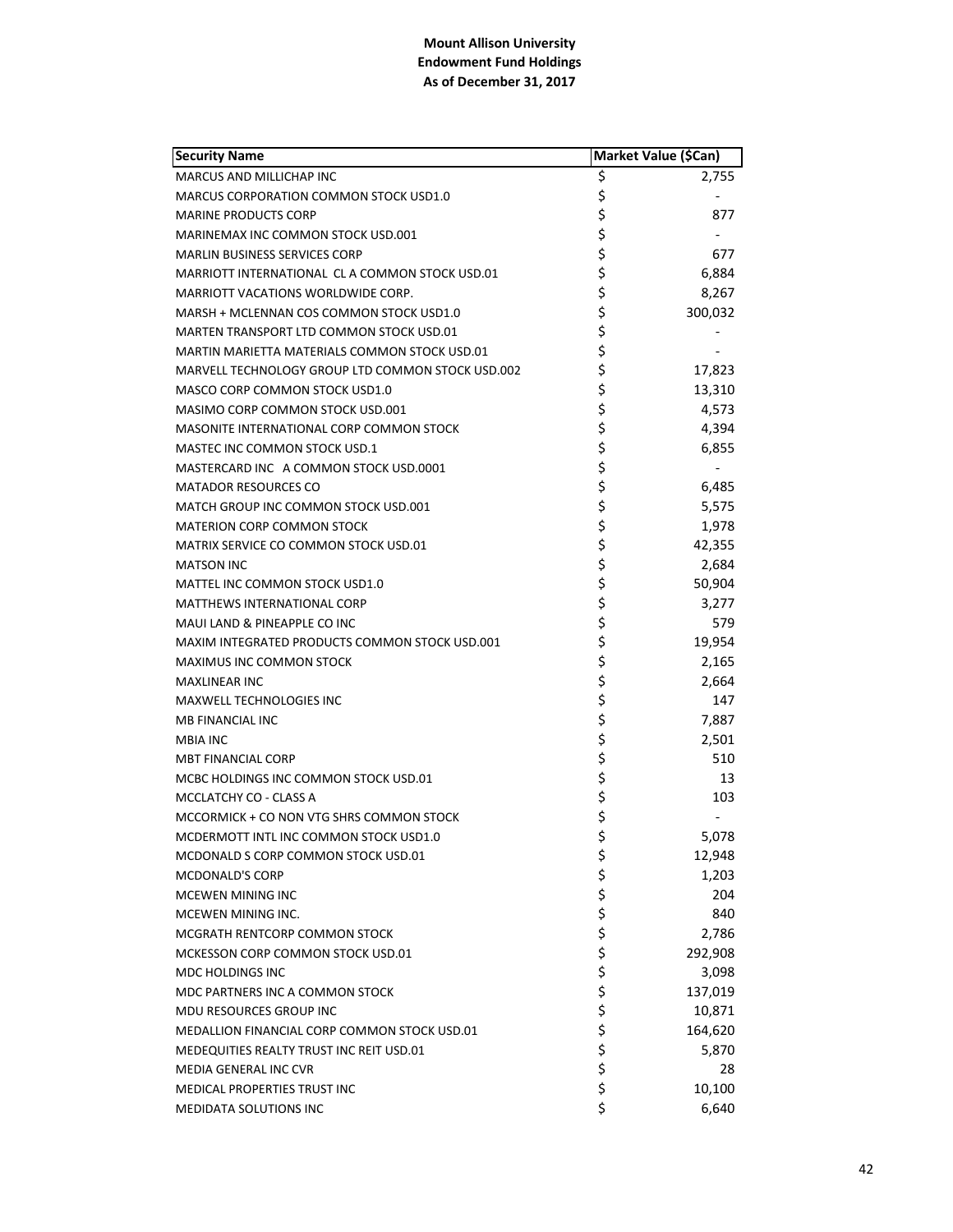| <b>Security Name</b>                             | Market Value (\$Can) |         |
|--------------------------------------------------|----------------------|---------|
| MEDIFAST INC COMMON STOCK USD.001                | \$                   | 1,615   |
| MEDLEY CAPITAL CORP COMMON STOCK USD.001         | \$                   | 686     |
| <b>MEDNAX INC</b>                                |                      | 9,032   |
| MEDPACE HOLDINGS INC COMMON STOCK USD.01         | \$<br>\$             | 11,569  |
| <b>MEDTRONIC PLC COMMON STOCK USD.1</b>          |                      | 16,908  |
| MEET GROUP INC/THE COMMON STOCK USD.001          | \$\$\$               | 1,904   |
| MELINTA THERAPEUTICS INC                         |                      | 420     |
| MELLANOX TECHNOLOGIES LTD COMMON STOCK ILS.0175  |                      | 140,081 |
| MERCADOLIBRE INC COMMON STOCK USD.001            | \$<br>\$             | 1,166   |
| <b>MERCANTILE BANK CORP</b>                      | \$                   | 1,372   |
| MERCER INTERNATIONAL INC COMMON STOCK USD1.0     | \$                   | 197,711 |
| <b>MERCK &amp; CO INC</b>                        | \$                   | 13      |
| MERCK + CO. INC. COMMON STOCK USD.5              | \$                   | 13      |
| MERCURY COMPUTER SYSTEMS INC                     |                      | 4,572   |
| MERCURY GENERAL CORP COMMON STOCK                |                      |         |
| <b>MEREDITH CORP</b>                             | \$\$\$\$             | 5,273   |
| MERIDIAN BANCORP INC COMMON STOCK                |                      | 4,518   |
| MERIDIAN BIOSCIENCE INC COMMON STOCK             |                      | 1,611   |
| MERIT MEDICAL SYSTEMS INC                        |                      | 4,646   |
| <b>MERITAGE HOMES CORP</b>                       |                      | 3,514   |
| <b>MERITOR INC</b>                               |                      | 4,675   |
| MESA LABORATORIES INC                            | ちらら                  | 1,093   |
| META FINANCIAL GROUP INC                         |                      | 1,639   |
| METHANEX CORP COMMON STOCK                       |                      | 7,406   |
| METHODE ELECTRONICS INC                          | ややみ やや               | 2,797   |
| METLIFE INC COMMON STOCK USD.01                  |                      | 3,409   |
| METTLER TOLEDO INTERNATIONAL COMMON STOCK USD.01 |                      | 33,762  |
| MFA FINANCIAL INC REIT USD.01                    |                      | 4,648   |
| MGE ENERGY INC                                   | ちらさら                 | 4,354   |
| MGIC INVESTMENT CORP COMMON STOCK USD1.0         |                      | 5,795   |
| MGM GROWTH PROPERTIES LLC A REIT                 |                      | 4,392   |
| MGM RESORTS INTERNATIONAL COMMON STOCK USD.01    |                      | 1,945   |
| MGP INGREDIENTS INC                              |                      | 2,413   |
| MICHAEL KORS HOLDINGS LTD COMMON STOCK           | \$                   | 28,929  |
| MICHAELS COS INC/THE COMMON STOCK USD.06775      | \$                   | 27,801  |
| MICROCHIP TECHNOLOGY INC COMMON STOCK USD.001    | \$                   | 487,820 |
| MICRON TECHNOLOGY INC COMMON STOCK USD.1         |                      | 12,275  |
| MICROSEMI CORP                                   |                      | 11,826  |
| MICROSOFT CORP COMMON STOCK USD.00000625         |                      | 17,039  |
| MICROSTRATEGY INC CL A COMMON STOCK USD.001      |                      | 3,349   |
| MID AMERICA APARTMENT COMM REIT USD.01           |                      | 156,702 |
| MIDDLESEX WATER CO                               |                      | 1,333   |
| MIDLAND STATES BANCORP INC                       |                      | 1,113   |
| MIDSOUTH BANCORP INC                             |                      | 401     |
| MIDWESTONE FINANCIAL GROUP INC                   |                      | 858     |
| MILACRON HOLDINGS CORP COMMON STOCK USD.01       | ぐぐぐぐぐぐ               | 1,461   |
| MILLER INDUSTRIES INC/TN                         |                      | 587     |
| MIMECAST LTD COMMON STOCK USD.01                 | \$                   | 38      |
| MINDBODY INC CLASS A COMMON STOCK USD.000004     | \$                   | 14,799  |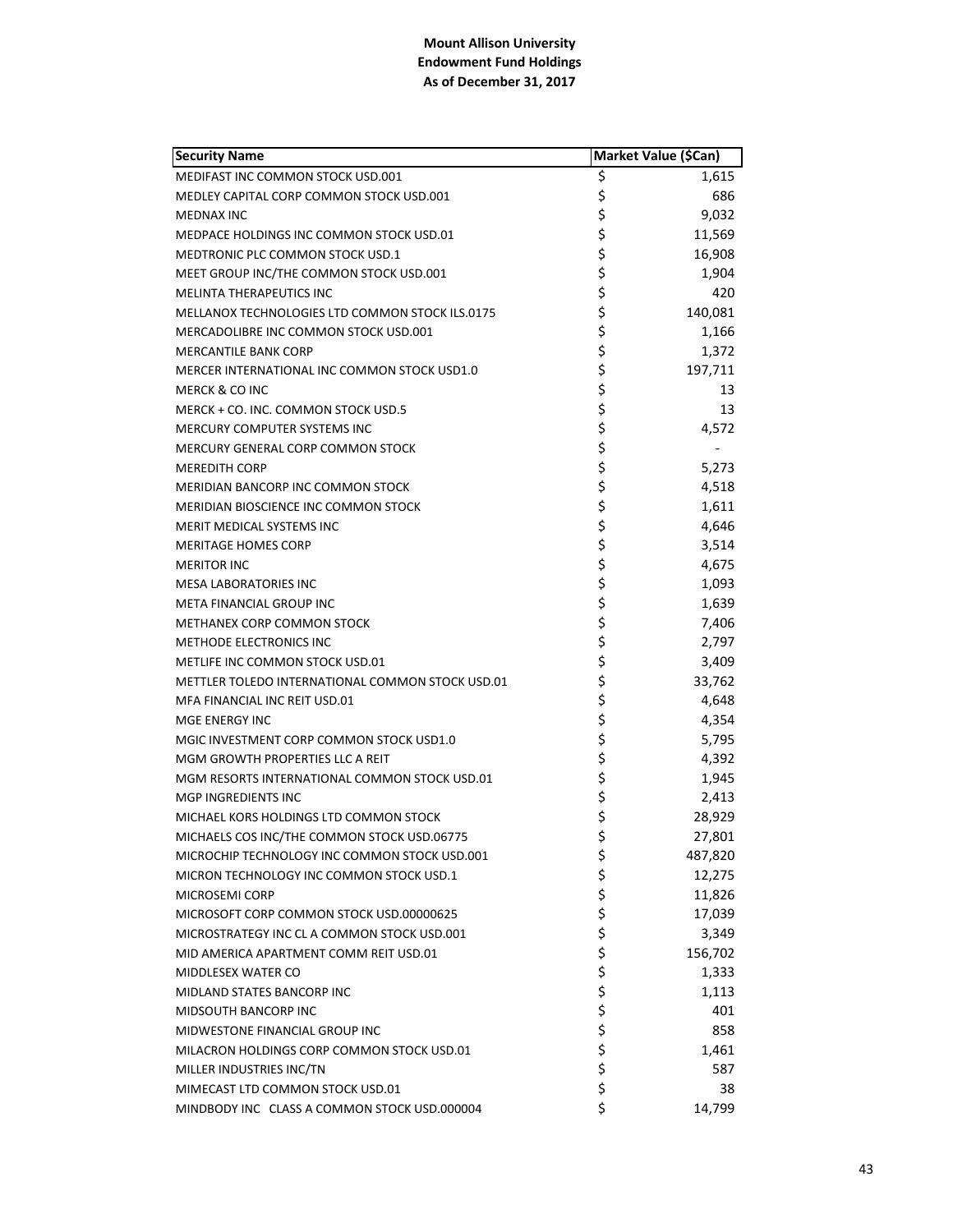| <b>Security Name</b>                              | Market Value (\$Can) |         |
|---------------------------------------------------|----------------------|---------|
| MINERALS TECHNOLOGIES INC                         | \$                   | 4,779   |
| <b>MIRAGEN THERAPEUTICS INC</b>                   | \$                   | 270     |
| <b>MIRATI THERAPEUTICS INC</b>                    | \$                   | 1,826   |
| MISTRAS GROUP INC COMMON STOCK USD.01             | \$                   | 77      |
| <b>MITCHAM INDUSTRIES INC</b>                     | \$                   | 41      |
| MKS INSTRUMENTS INC                               | \$                   | 10,582  |
| MMA CAPITAL MANAGEMENT LLC                        | \$                   | 262     |
| MOBILE MINI INC                                   | \$                   | 2,810   |
| MODEL N INC COMMON STOCK USD.00015                | \$                   | 1,071   |
| MODINE MANUFACTURING CO COMMON STOCK USD.625      | \$                   | 397     |
| MODUSLINK GLOBAL SOLUTIONS INC                    | \$                   | 285     |
| MOELIS + CO CLASS A COMMON STOCK USD.01           | \$                   | 333     |
| MOHAWK INDUSTRIES INC COMMON STOCK USD.01         | \$                   | 44,976  |
| MOLINA HEALTHCARE INC COMMON STOCK USD.001        | \$                   | 1,555   |
| MOLSON COORS BREWING CO B COMMON STOCK USD.01     | \$                   | 12,675  |
| MOMENTA PHARMACEUTICALS INC                       | \$                   | 685     |
| MONARCH CASINO + RESORT INC COMMON STOCK USD.01   | \$                   | 1,434   |
| MONDELEZ INTERNATIONAL INC A COMMON STOCK         | \$                   | 13,025  |
| MONEYGRAM INTERNATIONAL INC COMMON STOCK USD.01   | \$                   | 13,059  |
| MONMOUTH REAL ESTATE INV COR REIT USD.01          | \$                   | 2,626   |
| MONOLITHIC POWER SYSTEMS INC                      | \$                   | 9,300   |
| MONOTYPE IMAGING HOLDINGS IN COMMON STOCK USD.001 | \$                   | 2,206   |
| MONRO INC                                         | \$                   | 3,682   |
| MONROE CAPITAL CORP COMMON STOCK USD.001          | \$                   | 100,436 |
| MONSANTO CO COMMON STOCK USD.01                   | \$                   | 58,817  |
| MONSTER BEVERAGE CORP COMMON STOCK                | \$                   | 73,159  |
| MOODY S CORP COMMON STOCK USD.01                  | \$                   | 1,461   |
| MOOG INC                                          | \$                   | 5,758   |
| MORGAN STANLEY COMMON STOCK USD.01                | \$                   | 16,918  |
| MORNINGSTAR INC COMMON STOCK                      | \$                   | 3,078   |
| MOSAIC CO/THE COMMON STOCK USD.01                 | \$                   | 17,544  |
| MOSYS INC COMMON STOCK USD.001                    | \$                   | 13      |
| <b>MOTORCAR PARTS OF AMERICA INC</b>              | \$                   | 965     |
| MOTOROLA SOLUTIONS INC COMMON STOCK USD.01        | \$                   | 15,651  |
| MOVADO GROUP INC                                  | \$                   | 909     |
| MRC GLOBAL INC COMMON STOCK USD.01                | \$                   | 14,497  |
| <b>MSA SAFETY INC</b>                             | \$<br>\$             | 5,711   |
| MSC INDUSTRIAL DIRECT CO                          |                      | 8,426   |
| MSCI INC COMMON STOCK USD.01                      | \$                   | 17,834  |
| MSG NETWORKS INC A COMMON STOCK USD.01            | $\ddot{\varsigma}$   | 6,505   |
| MTGE INVESTMENT CORP REIT USD.01                  | \$                   | 333     |
| MTS SYSTEMS CORP COMMON STOCK USD.25              | \$                   | 12,939  |
| <b>MUELLER INDUSTRIES INC</b>                     | \$                   | 4,306   |
| MUELLER WATER PRODUCTS INC A COMMON STOCK USD.01  | \$                   | 1,207   |
| MULESOFT INC A COMMON STOCK                       | \$                   |         |
| MULTI-COLOR CORP                                  | \$                   | 2,597   |
| MURPHY OIL CORP COMMON STOCK USD1.0               | \$                   | 43      |
| MURPHY USA INC                                    | \$                   | 5,189   |
| MUTUALFIRST FINANCIAL INC                         | \$                   | 431     |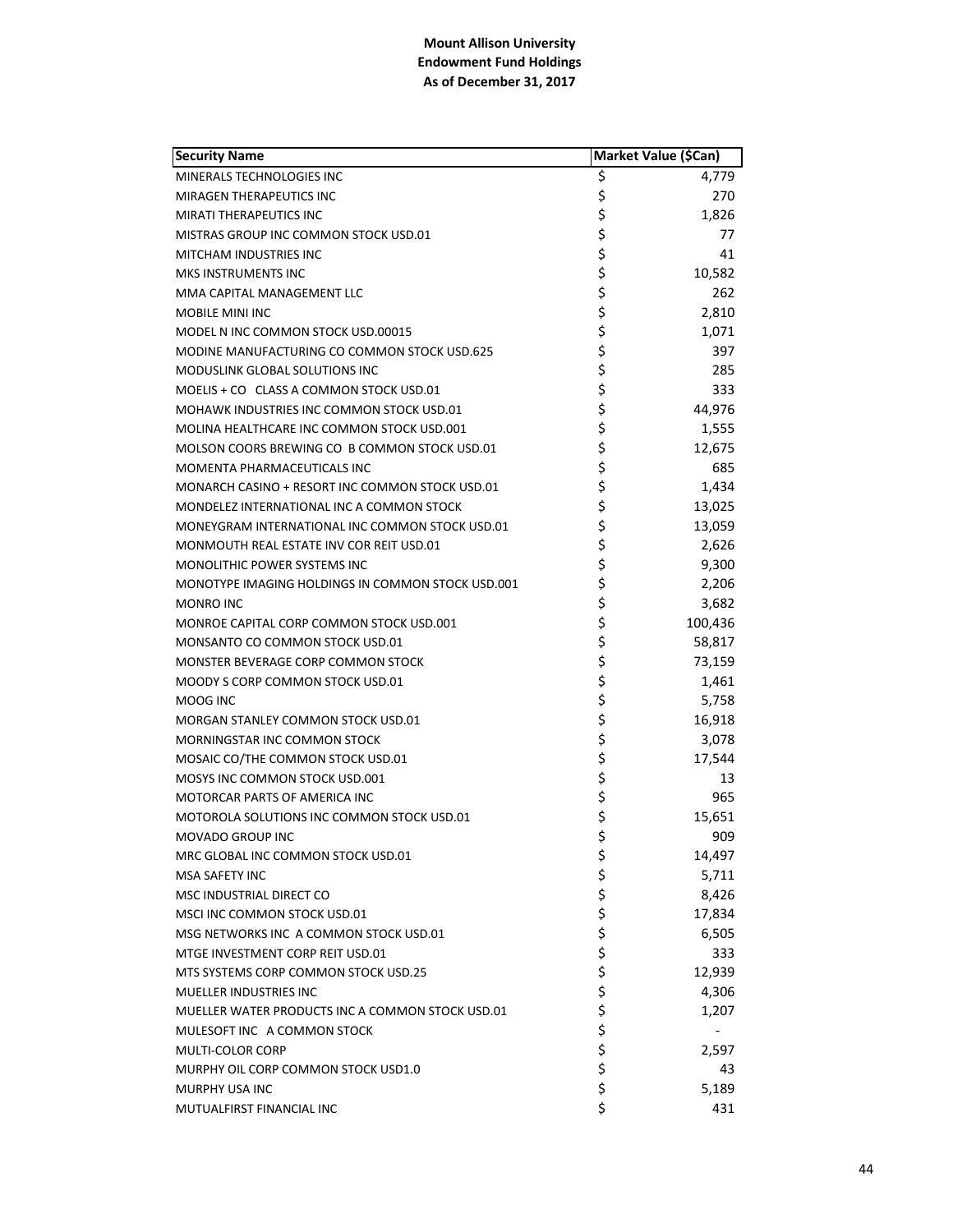| <b>Security Name</b>                              | Market Value (\$Can) |        |
|---------------------------------------------------|----------------------|--------|
| <b>MYERS INDUSTRIES INC</b>                       | \$                   | 1,229  |
| MYLAN NV COMMON STOCK EUR.01                      | \$                   | 1,422  |
| MYR GROUP INC/DELAWARE COMMON STOCK USD.01        | \$                   | 38     |
| MYRIAD GENETICS INC COMMON STOCK USD.01           | \$                   |        |
| NABORS INDUSTRIES LTD COMMON STOCK USD.001        | \$                   | 12,749 |
| NACCO INDUSTRIES CL A COMMON STOCK USD1.0         | \$                   | 2,190  |
| NANOMETRICS INC COMMON STOCK                      | \$                   | 2,976  |
| NANOSTRING TECHNOLOGIES INC COMMON STOCK USD.0001 | \$                   | 115    |
| NAPCO SECURITY TECHNOLOGIES INC                   | \$                   | 284    |
| NASDAQ INC COMMON STOCK USD.01                    | \$                   | 525    |
| NATHAN'S FAMOUS INC                               | \$                   | 550    |
| NATIONAL BANK HOLD CL A COMMON STOCK              | \$                   | 8,069  |
| <b>NATIONAL BANKSHARES INC</b>                    | \$<br>\$             | 884    |
| NATIONAL BEVERAGE CORP COMMON STOCK USD.01        |                      | 2,694  |
| NATIONAL CINEMEDIA INC COMMON STOCK USD.01        | \$                   | 55,794 |
| NATIONAL COMMERCE CORP                            | \$                   | 1,010  |
| NATIONAL FUEL GAS CO COMMON STOCK USD1.0          |                      | 9,776  |
| NATIONAL GENERAL HLDGS COMMON STOCK USD.01        | \$<br>\$             | 3,489  |
| NATIONAL HEALTHCARE CORP                          |                      | 1,835  |
| NATIONAL INSTRUMENTS CORP COMMON STOCK USD.01     | \$\$\$               | 1,756  |
| NATIONAL OILWELL VARCO INC COMMON STOCK USD.01    |                      | 39,199 |
| NATIONAL PRESTO INDUSTRIES INC                    | \$                   | 1,231  |
| NATIONAL RESEARCH CORP CLASS A                    | \$                   | 1,833  |
| NATIONAL RETAIL PROPERTIES INC                    | \$                   | 12,494 |
| NATIONAL STORAGE AFFILIATES TRUST                 | \$                   | 2,486  |
| NATIONAL WESTERN LIFE GROUP INC-A                 | \$                   | 2,460  |
| NATIONSTAR MORTGAGE HOLDINGS                      | \$<br>\$             | 3,451  |
| NATL HEALTH INVESTORS INC REIT USD.01             |                      | 26     |
| NATURAL GAS SERVICES GROUP COMMON STOCK USD.01    | \$                   | 5,943  |
| NATURAL GROCERS BY VITAMIN C COMMON STOCK USD.001 | \$                   | 9,633  |
| NATURE'S SUNSHINE PRODUCTS INC                    | \$                   | 222    |
| NATUS MEDICAL INC COMMON STOCK USD.001            | \$                   |        |
| <b>NAUTILUS INC</b>                               | \$                   | 774    |
| NAVIENT CORP COMMON STOCK USD.01                  | \$                   | 7,704  |
| NAVIGANT CONSULTING INC COMMON STOCK USD.001      | \$                   | 8,444  |
| NAVIGATORS GROUP INC/THE                          | \$                   | 2,571  |
| NAVISTAR INTERNATIONAL CORP                       |                      | 8,546  |
| <b>NBT BANCORP INC</b>                            |                      | 3,176  |
| NCI BUILDING SYSTEMS INC COMMON STOCK USD.01      |                      | 333    |
| NCR CORPORATION COMMON STOCK USD.01               |                      | 19,378 |
| <b>NEENAH PAPER INC</b>                           |                      | 3,298  |
| NEKTAR THERAPEUTICS COMMON STOCK USD.0001         |                      | 2,800  |
| <b>NELNET INC</b>                                 |                      | 3,556  |
| <b>NEOGEN CORP</b>                                |                      | 5,209  |
| NEOGENOMICS INC                                   | ぐぐろうさかい              | 1,322  |
| NEOPHOTONICS CORP                                 |                      | 139    |
| NET 1 UEPS TECHNOLOGIES INC COMMON STOCK USD.001  |                      | 61,649 |
| NETAPP INC COMMON STOCK USD.001                   | \$                   | 22,454 |
| NETFLIX INC COMMON STOCK USD.001                  | \$                   | 3,125  |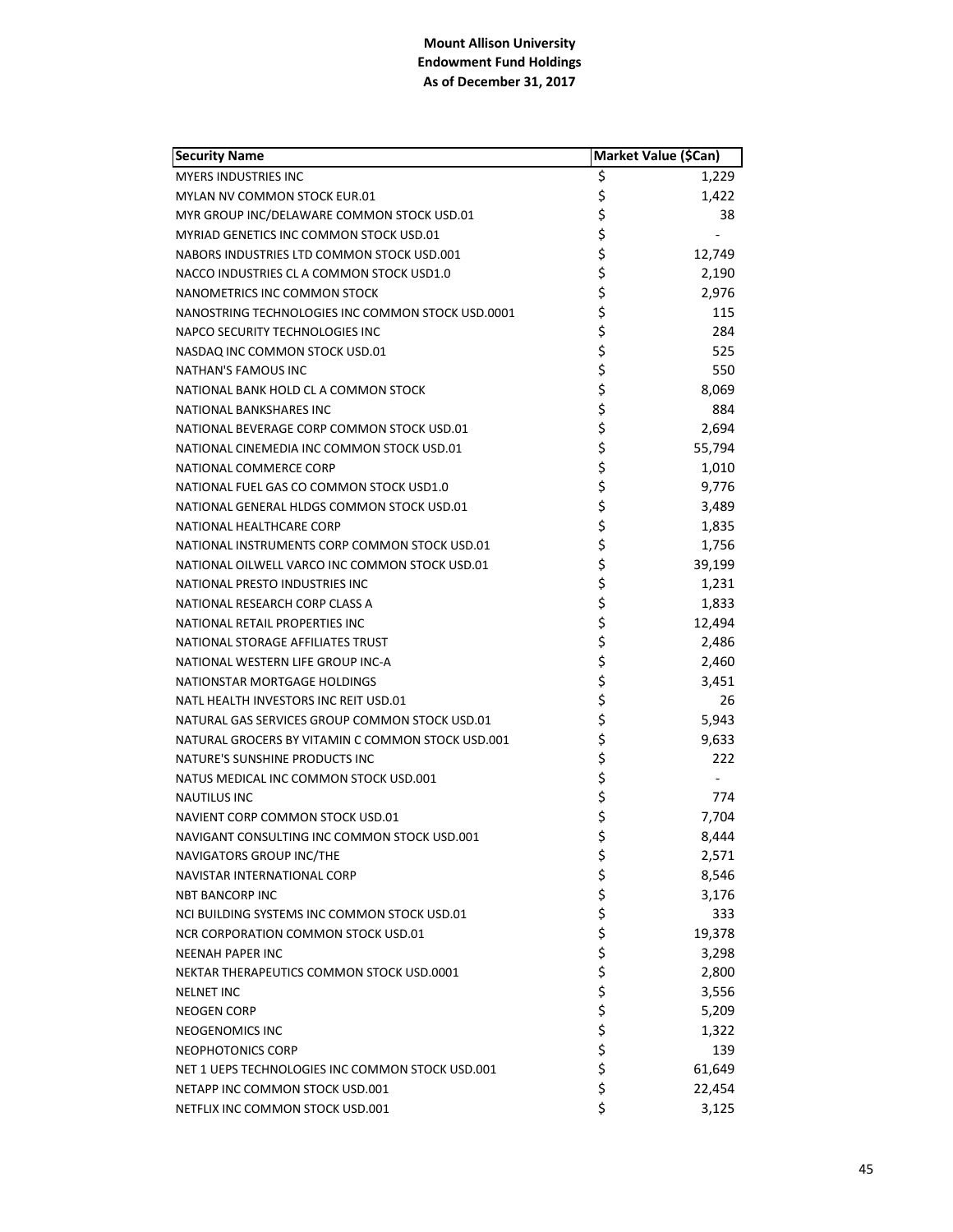| <b>Security Name</b>                             | Market Value (\$Can) |         |
|--------------------------------------------------|----------------------|---------|
| <b>NETGEAR INC</b>                               | \$                   | 3,431   |
| NETSCOUT SYSTEMS INC                             | \$                   | 5,532   |
| NEUROCRINE BIOSCIENCES INC COMMON STOCK USD.001  | \$                   | 17,397  |
| NEVSUN RESOURCES LTD COMMON STOCK                | \$                   | 1,635   |
| NEW GOLD INC COMMON STOCK                        | \$                   | 185     |
| NEW JERSEY RESOURCES CORP                        | \$                   | 7,090   |
| NEW MEDIA INVESTMENT GROUP                       | \$                   | 1,738   |
| NEW MOUNTAIN FINANCE CORP COMMON STOCK USD.01    | \$                   | 2,298   |
| NEW RELIC INC COMMON STOCK USD.001               | \$                   | 231     |
| NEW SENIOR INVESTMENT GROUP INC                  | \$                   | 1,261   |
| <b>NEW YORK &amp; CO INC</b>                     | \$                   | 257     |
| NEW YORK COMMUNITY BANCORP COMMON STOCK USD.01   | \$                   | 5,606   |
| NEW YORK MORTGAGE TRUST INC REIT USD.02          | \$                   | 2,086   |
| NEW YORK TIMES CO/THE                            | \$                   | 6,213   |
| NEWELL BRANDS INC COMMON STOCK USD1.0            | \$                   | 51      |
| NEWFIELD EXPLORATION CO COMMON STOCK USD.01      | \$                   | 2,613   |
| NEWMARKET CORP                                   | \$                   | 8,431   |
| NEWMONT MINING CORP COMMON STOCK USD1.6          | \$                   | 1,584   |
| <b>NEWPARK RESOURCES INC</b>                     | \$                   | 1,440   |
| NEWS CORP CLASS A COMMON STOCK USD.01            | \$                   | 1,563   |
| NEWS CORP CLASS B COMMON STOCK                   | \$                   | 6,854   |
| <b>NEWSTAR FINANCIAL INC-RTS</b>                 | \$                   | 56      |
| NEWTEK BUSINESS SERVICES COR COMMON STOCK USD.02 | \$                   | 10,422  |
| NEXEO SOLUTIONS INC COMMON STOCK                 | \$                   | 794     |
| NEXPOINT RESIDENTIAL REIT USD.01                 | \$                   | 192     |
| <b>NEXSTAR MEDIA GROUP INC</b>                   | \$                   | 6,935   |
| NEXTERA ENERGY INC                               | \$                   | 653     |
| NEXTERA ENERGY INC COMMON STOCK USD.01           | \$                   | 429,082 |
| NIC INC COMMON STOCK                             | \$                   | 13      |
| NICHOLAS FINANCIAL INC                           | \$                   | 156     |
| NICOLET BANKSHARES INC                           | \$                   | 963     |
| NIELSEN HOLDINGS PLC COMMON STOCK EUR.07         | \$                   | 9,127   |
| NIKE INC CL B COMMON STOCK USD1.0                | \$                   | 3,404   |
| NISOURCE INC COMMON STOCK USD.01                 | \$                   | 1,700   |
| NL INDUSTRIES INC                                | \$                   | 1,597   |
| NMI HOLDINGS INC CLASS A COMMON STOCK USD.01     | \$                   | 16,764  |
| <b>NN INC</b>                                    | \$                   | 1,173   |
| NOBLE CORP PLC COMMON STOCK USD.01               | \$<br>\$             |         |
| NOBLE ENERGY INC COMMON STOCK USD.01             |                      | 11,462  |
| NORDIC AMERICAN OFFSHORE LTD                     | \$                   | 6       |
| NORDIC AMERICAN TANKER SHIPPING                  | \$                   | 228     |
| NORDSON CORP COMMON STOCK                        | \$                   | 6,669   |
| NORDSTROM INC COMMON STOCK                       | \$                   | 101,572 |
| NORFOLK SOUTHERN CORP COMMON STOCK USD1.0        | \$                   | 23,259  |
| <b>NORTHEAST BANCORP</b>                         | \$                   | 426     |
| NORTHERN TRUST CORP COMMON STOCK USD1.667        | \$                   | 4,487   |
| NORTHFIELD BANCORP INC COMMON STOCK USD.01       | \$                   | 628     |
| <b>NORTHRIM BANCORP INC</b>                      | \$                   | 446     |
| NORTHROP GRUMMAN CORP COMMON STOCK USD1.0        | \$                   | 11,417  |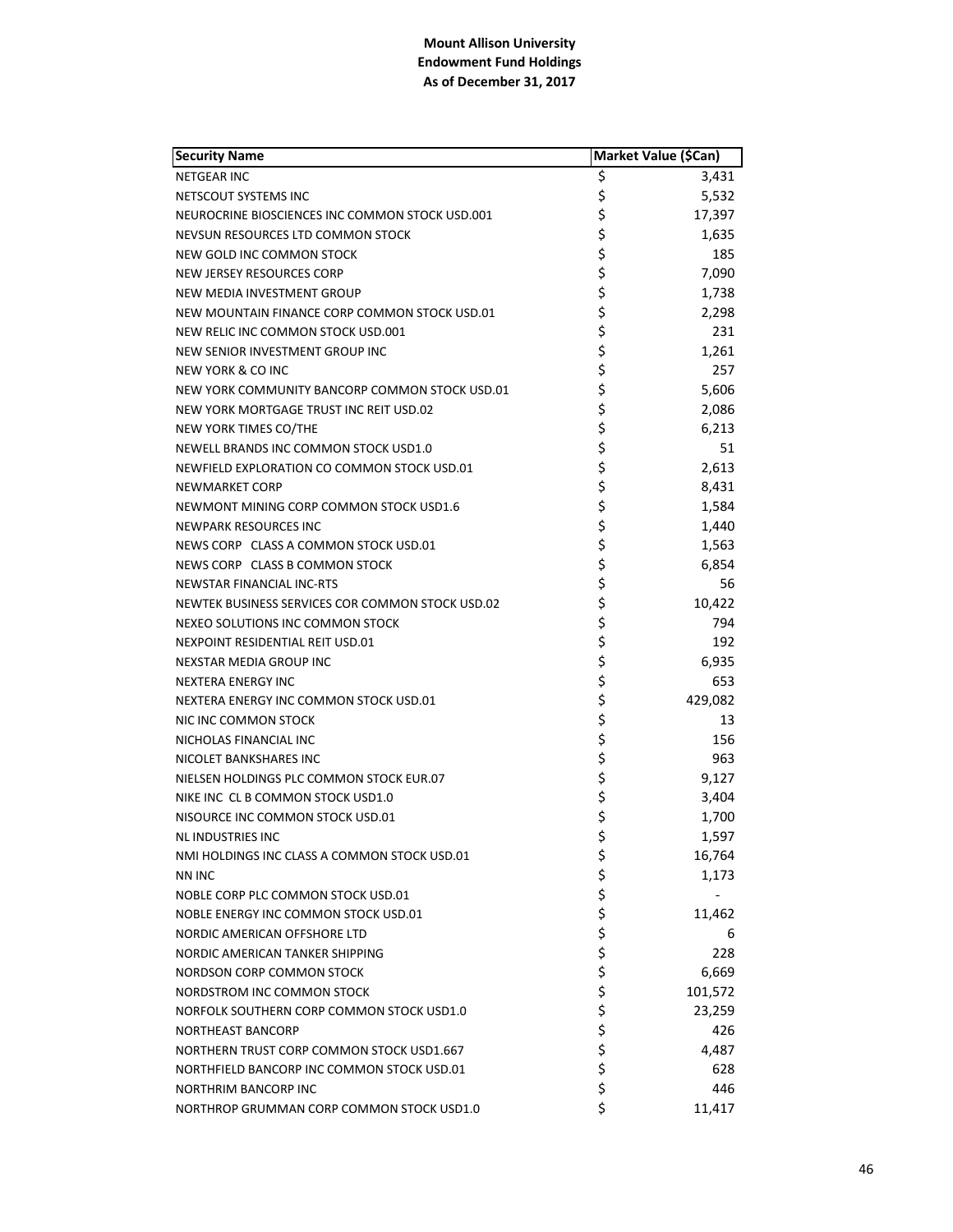| <b>Security Name</b>                              |          | Market Value (\$Can) |
|---------------------------------------------------|----------|----------------------|
| NORTHSTAR REALTY EUROPE CORP REIT USD.01          | \$       |                      |
| NORTHWEST BANCSHARES INC COMMON STOCK USD.01      | \$       |                      |
| NORTHWEST NATURAL GAS CO                          | \$       | 3,567                |
| NORTHWEST PIPE CO                                 | \$       | 233                  |
| NORTHWESTERN CORP                                 | \$       | 5,950                |
| NORWEGIAN CRUISE LINE HOLDIN COMMON STOCK USD.001 | \$       | 8,160                |
| NOVA MEASURING INSTRUMENTS COMMON STOCK ILS.01    | \$       | 3,461                |
| <b>NOVANTA INC</b>                                | \$       | 4,607                |
| NOVAVAX INC COMMON STOCK USD.01                   | \$       | 1,605                |
| NOVOCURE LTD COMMON STOCK                         | \$       | 6,983                |
| <b>NOW INC</b>                                    | \$       | 1,846                |
| NRG ENERGY INC COMMON STOCK USD.01                | \$       | 9,617                |
| NRG YIELD INC CLASS C COMMON STOCK                | \$       |                      |
| NRG YIELD INC-CLASS A                             | \$       | 1,330                |
| NU SKIN ENTERPRISES INC A COMMON STOCK USD.001    | \$       | 127,895              |
| NUANCE COMMUNICATIONS INC COMMON STOCK USD.001    | \$       | 461                  |
| NUCOR CORP COMMON STOCK USD.4                     | \$       | 25,181               |
| NUTRISYSTEM INC                                   | \$       | 2,797                |
| <b>NUVASIVE INC</b>                               | \$       | 4,967                |
| NUVECTRA CORP                                     | \$       | 155                  |
| <b>NV5 GLOBAL INC</b>                             | \$       | 1,055                |
| <b>NVE CORP</b>                                   | \$       | 929                  |
| NVIDIA CORP COMMON STOCK USD.001                  | \$       | 4,610                |
| <b>NVR INC</b>                                    | \$       | 5,284                |
| NXSTAGE MEDICAL INC COMMON STOCK USD.001          | \$       | 320                  |
| O REILLY AUTOMOTIVE INC COMMON STOCK USD.01       | \$       | 126,257              |
| OAKTREE SPECIALTY LENDING CO COMMON STOCK USD.01  | \$       |                      |
| OAKTREE STRATEGIC INCOME COR COMMON STOCK USD.01  | \$       | 12,363               |
| OASIS PETROLEUM INC COMMON STOCK USD.01           | \$       | 3,182                |
| OBSIDIAN ENERGY LTD COMMON STOCK                  | \$       |                      |
| OCCIDENTAL PETROLEUM CORP COMMON STOCK USD.2      | \$       | 2,177                |
| OCEAN RIG UDW INC A COMMON STOCK USD.01           | \$       | 13                   |
| OCEANEERING INTERNATIONAL INC                     | \$       | 3,983                |
| OCEANFIRST FINANCIAL CORP COMMON STOCK USD.01     | \$       | 5,281                |
| <b>OCLARO INC</b>                                 | \$       | 1,310                |
| OCWEN FINANCIAL CORP                              | \$       | 438                  |
| OFFICE DEPOT INC COMMON STOCK USD.01              |          | 5,841                |
| OFG BANCORP COM                                   | ささささ     | 773                  |
| OIL STATES INTERNATIONAL INC                      |          | 2,551                |
| OIL-DRI CORP OF AMERICA                           |          | 629                  |
| OKTA INC COMMON STOCK                             |          | 6,346                |
| OLD LINE BANCSHARES INC                           |          | 915                  |
| <b>OLD NATIONAL BANCORP</b>                       |          | 4,349                |
| OLD REPUBLIC INTL CORP COMMON STOCK USD1.0        |          | 38                   |
| OLD SECOND BANCORP INC COMMON STOCK USD1.0        | \$<br>\$ | 26,068               |
| OLIN CORP COMMON STOCK USD1.0                     | \$       | 39,613               |
| OLLIE'S BARGAIN OUTLET HOLDINGS;INC               | \$       | 6,485                |
| <b>OLYMPIC STEEL INC</b>                          | \$       | 195                  |
| OM ASSET MANAGEMENT PLC COMMON STOCK USD.001      | \$       | 70,170               |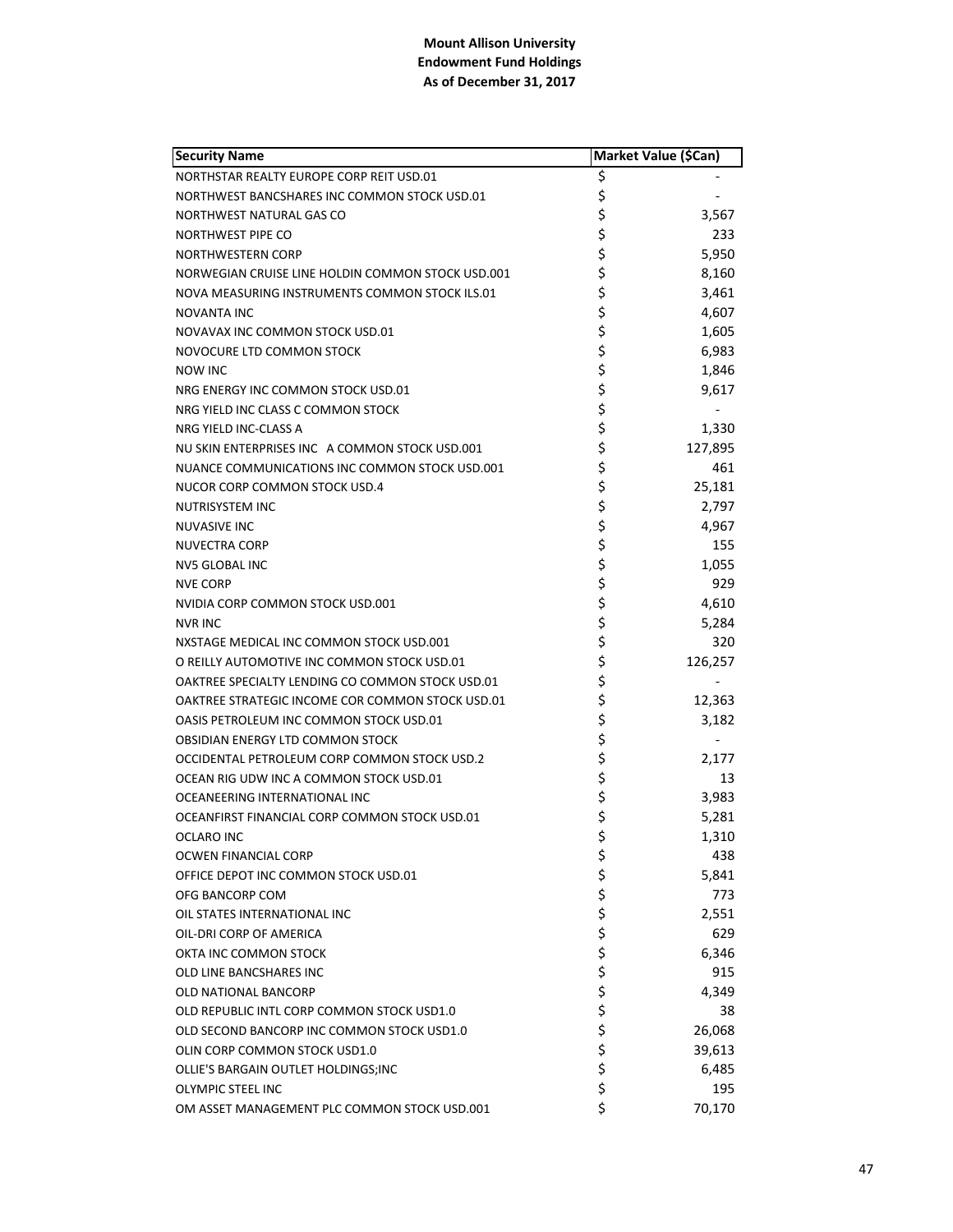| <b>Security Name</b>                             | Market Value (\$Can) |         |
|--------------------------------------------------|----------------------|---------|
| OMEGA FLEX INC                                   | \$                   | 1,128   |
| OMEGA HEALTHCARE INVESTORS REIT USD.1            | \$                   | 1,358   |
| <b>OMNICELL INC</b>                              | \$                   | 3,545   |
| OMNICOM GROUP COMMON STOCK USD.15                | \$                   | 24,941  |
| OMNOVA SOLUTIONS INC COMMON STOCK USD.1          | \$                   |         |
| ON ASSIGNMENT INC                                | \$                   | 6,765   |
| ON DECK CAPITAL INC COMMON STOCK USD.005         | \$                   | 180,155 |
| ON SEMICONDUCTOR CORP COMMON STOCK USD.01        | \$                   | 24,391  |
| ONE GAS INC                                      | \$                   | 7,852   |
| ONE LIBERTY PROPERTIES INC REIT USD1.0           | \$                   | 38      |
| ONEMAIN HOLDINGS INC COMMON STOCK USD.01         | \$                   |         |
| ONEOK INC COMMON STOCK USD.01                    | \$                   | 93,870  |
| OPHTHOTECH CORP COMMON STOCK USD.001             | \$                   | 13,136  |
| <b>OPKO HEALTH INC</b>                           | \$                   | 3,796   |
| OPPENHEIMER HOLDINGS CL A COMMON STOCK USD.001   | \$                   | 2,511   |
| <b>OPUS BANK COMMON STOCK</b>                    | \$                   | 26      |
| ORACLE CORP COMMON STOCK USD.01                  |                      | 81,126  |
| ORASURE TECHNOLOGIES INC COMMON STOCK USD.000001 | \$<br>\$             | 13      |
| ORBCOMM INC                                      |                      | 1,825   |
| ORBITAL ATK INC COMMON STOCK USD.01              |                      | 8,082   |
| ORBOTECH LTD COMMON STOCK USD.14                 | \$\$\$               | 6,582   |
| ORCHIDS PAPER PRODUCTS CO                        | \$                   | 313     |
| ORION ENGINEERED CARBONS SA COMMON STOCK         | \$                   | 16,813  |
| ORION GROUP HOLDINGS INC COMMON STOCK USD.01     | \$                   |         |
| ORITANI FINANCIAL CORP COMMON STOCK USD.01       | \$                   | 2,693   |
| ORMAT TECHNOLOGIES INC                           | \$                   | 8,431   |
| ORRSTOWN FINANCIAL SERVICES INC                  |                      | 327     |
| ORTHOFIX INTERNATIONAL NV COMMON STOCK USD.1     | \$\$\$               | 717     |
| OSHKOSH CORP COMMON STOCK USD.01                 |                      | 6,793   |
| OSI SYSTEMS INC                                  | \$                   | 2,238   |
| OTONOMY INC COMMON STOCK USD.001                 | \$                   | 102     |
| OTTER TAIL CORP                                  | \$                   | 3,546   |
| <b>OUTFRONT MEDIA INC REIT USD.01</b>            | \$                   | 322,740 |
| <b>OVASCIENCE INC COMMON STOCK</b>               | \$                   | 13      |
| OVERSEAS SHIPHOLDING GROUP A COMMON STOCK        | \$                   | 44,051  |
| <b>OVERSTOCK.COM INC</b>                         | \$                   | 3,276   |
| <b>OWENS + MINOR INC COMMON STOCK USD2.0</b>     |                      |         |
| OWENS CORNING COMMON STOCK USD.001               |                      | 1,629   |
| OWENS ILLINOIS INC COMMON STOCK USD.01           |                      | 115     |
| <b>OXFORD INDUSTRIES INC</b>                     |                      | 2,383   |
| P G + E CORP COMMON STOCK                        |                      | 2,982   |
| PACCAR INC COMMON STOCK USD1.0                   |                      | 20,698  |
| PACIFIC MERCANTILE BANCORP                       |                      | 321     |
| PACIFIC PREMIER BANCORP INC                      |                      | 3,596   |
| PACKAGING CORP OF AMERICA COMMON STOCK USD.01    | ややや ややや ややや          | 8,648   |
| PACWEST BANCORP                                  |                      | 10,157  |
| PALO ALTO NETWORKS INC COMMON STOCK USD.0001     | \$                   | 4,810   |
| PAM TRANSPORTATION SERVICES INC                  | \$                   | 603     |
| PAN AMERICAN SILVER CORP COMMON STOCK            | \$                   | 7,518   |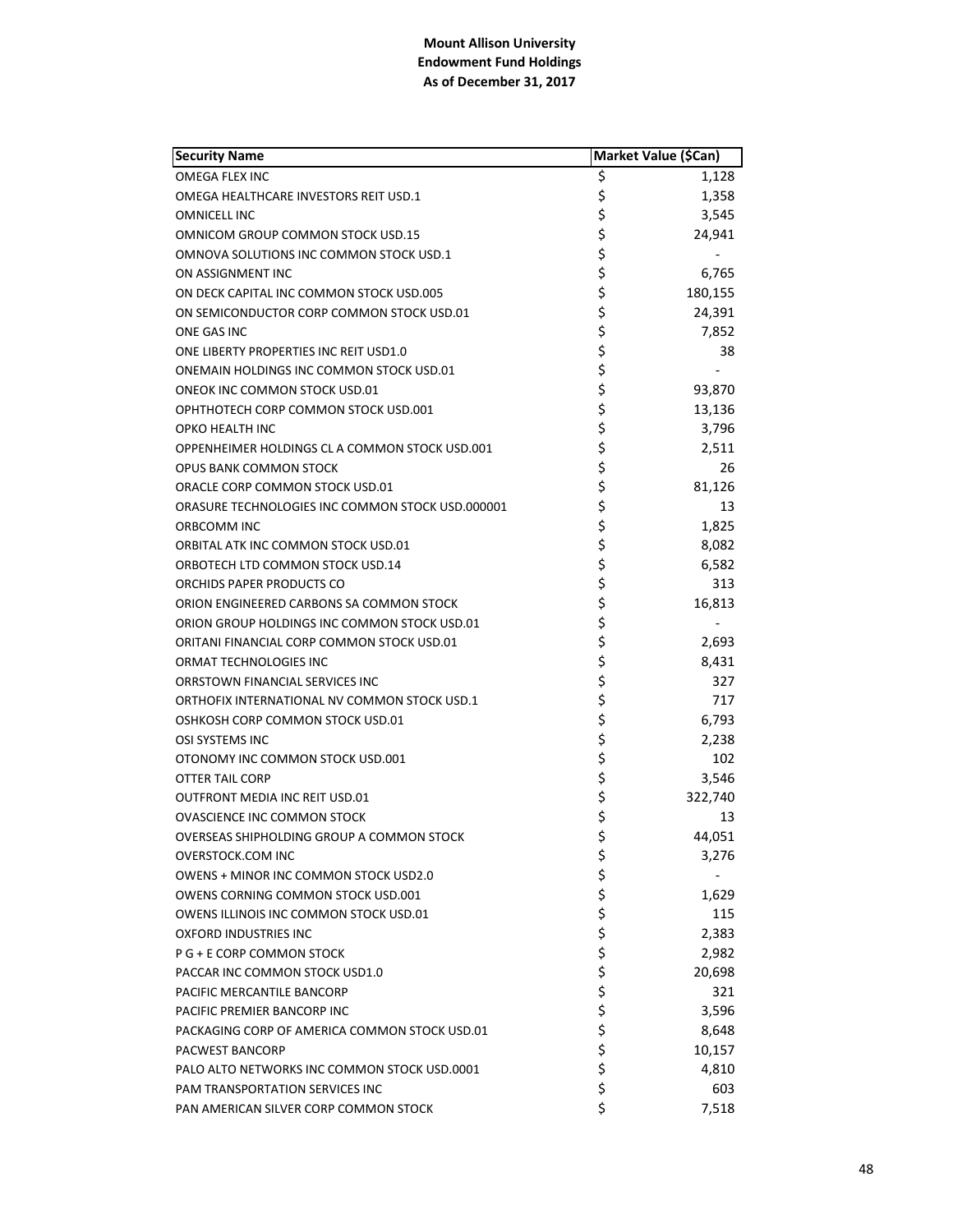| <b>Security Name</b>                               | Market Value (\$Can) |        |
|----------------------------------------------------|----------------------|--------|
| PANHANDLE OIL AND GAS INC                          | \$                   | 865    |
| PAPA JOHN'S INTERNATIONAL INC                      | \$                   | 3,581  |
| PAR PACIFIC HOLDINGS INC                           | \$                   | 1,946  |
| <b>PAR TECHNOLOGY CORP</b>                         | \$                   | 248    |
| PARAGON COMMERCIAL CORP                            | \$                   | 401    |
| PARAMOUNT GROUP INC REIT USD.01                    | \$                   | 5,683  |
| PARK ELECTROCHEMICAL CORP                          | \$                   | 944    |
| <b>PARK HOTELS &amp; RESORTS INC - WI</b>          | \$                   | 12,705 |
| PARK NATIONAL CORP                                 | \$                   | 3,289  |
| PARKE BANCORP INC                                  | \$                   | 459    |
| PARKER DRILLING CO COMMON STOCK USD.167            | \$                   | 26     |
| PARKER HANNIFIN CORP COMMON STOCK USD.5            | \$                   | 19,413 |
| PARK-OHIO HOLDINGS CORP                            | \$                   | 1,194  |
| PARSLEY ENERGY INC CLASS A COMMON STOCK USD.01     | \$                   | 1,909  |
| PARTY CITY HOLDCO INC                              | \$                   | 461    |
| <b>PATRICK INDUSTRIES INC</b>                      | \$                   | 3,364  |
| PATRIOT TRANSPORTATION HOLDING INC                 | \$                   | 87     |
| PATTERN ENERGY GROUP INC                           | \$                   | 4,598  |
| PATTERSON COS INC COMMON STOCK USD.01              | \$                   | 604    |
| PATTERSON UTI ENERGY INC COMMON STOCK USD.01       | \$                   | 4,856  |
| PAYCHEX INC COMMON STOCK USD.01                    | \$                   |        |
| PAYCOM SOFTWARE INC                                | \$                   | 9,266  |
| PAYLOCITY HOLDING CORP COMMON STOCK USD.001        | \$                   | 2,601  |
| PAYPAL HOLDINGS INC COMMON STOCK USD.0001          | \$                   | 75,037 |
| PBF ENERGY INC CLASS A COMMON STOCK USD.001        | \$                   | 13     |
| PC CONNECTION INC                                  | \$                   | 1,399  |
| PCM INC                                            | \$                   | 179    |
| <b>PC-TEL INC</b>                                  | \$                   | 214    |
| PDC ENERGY INC                                     | \$                   | 6,808  |
| PDF SOLUTIONS INC                                  | \$                   | 1,042  |
| PDL BIOPHARMA INC COMMON STOCK USD.01              | \$                   | 42,073 |
| PEABODY ENERGY CORP COMMON STOCK                   | \$                   | 39,011 |
| PEAPACK GLADSTONE FINANCIAL CORP                   | \$                   | 1,352  |
| PEBBLEBROOK HOTEL TRUST                            | \$                   | 5,455  |
| PEGASYSTEMS INC                                    | \$                   | 7,380  |
| <b>PENDRELL CORP</b>                               | \$                   | 112    |
| PENN NATIONAL GAMING INC COMMON STOCK USD.01       |                      | 37,076 |
| PENN REAL ESTATE INVEST TST REIT USD1.0            | \$\$\$               | 3,940  |
| PENN VIRGINIA CORP COMMON STOCK                    |                      | 8,595  |
| PENNANTPARK FLOATING RATE CA COMMON STOCK USD.001  | \$                   |        |
| PENNANTPARK INVESTMENT CORP COMMON STOCK USD.001   | \$                   | 29,717 |
| PENNS WOODS BANCORP INC                            | \$                   | 757    |
| PENNYMAC FINANCIAL SERVICE A COMMON STOCK USD.0001 | \$                   |        |
| PENNYMAC MORTGAGE INVESTMENT REIT USD.01           | \$                   | 15,523 |
| PENSKE AUTOMOTIVE GROUP INC                        | \$                   | 8,295  |
| PENTAIR PLC COMMON STOCK USD.01                    | \$                   | 77     |
| PEOPLE SUNITED FINANCIAL COMMON STOCK USD.01       | \$                   | 1,068  |
| PEOPLES BANCORP INC/OH                             | \$                   | 1,187  |
| PEOPLES FINANCIAL SERVICES                         | \$                   | 805    |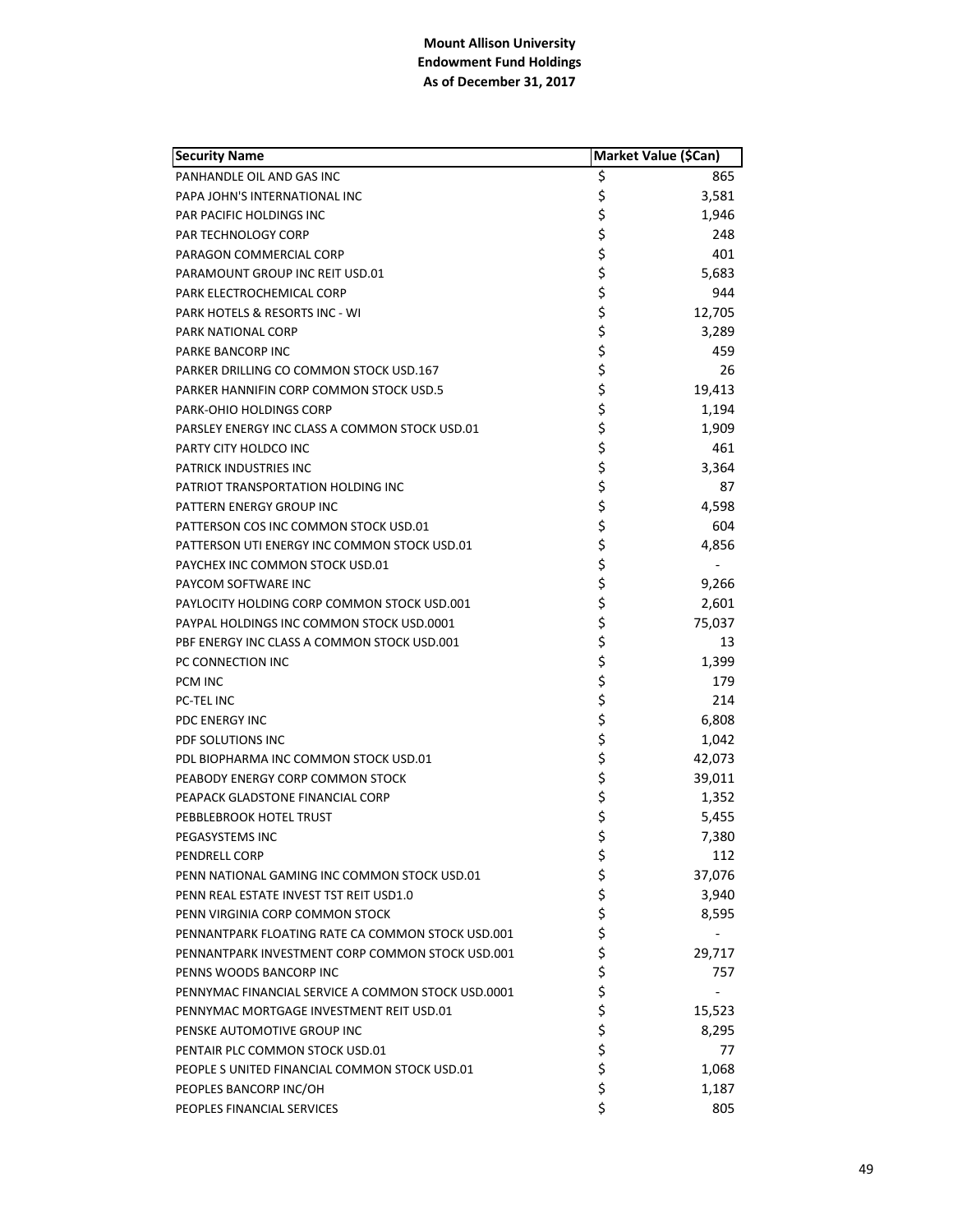| <b>Security Name</b>                             | Market Value (\$Can) |         |
|--------------------------------------------------|----------------------|---------|
| PEOPLE'S UTAH BANCORP                            | \$                   | 934     |
| PEPSICO INC                                      | \$                   | 381,091 |
| PEPSICO INC COMMON STOCK USD.017                 | \$                   | 12,416  |
| PERCEPTRON INC                                   | \$                   | 373     |
| PERFICIENT INC COMMON STOCK USD.001              | \$                   | 10,619  |
| PERFORMANCE FOOD GROUP CO COMMON STOCK USD.01    | \$                   | 9,177   |
| PERFORMANT FINANCIAL CORP                        | \$                   | 143     |
| PERKINELMER INC COMMON STOCK USD1.0              | \$                   | 2,607   |
| PERRIGO CO PLC COMMON STOCK EUR.001              | \$                   | 7,602   |
| PERRY ELLIS INTERNATIONAL COMMON STOCK USD.01    | \$                   | 1,767   |
| PETMED EXPRESS INC                               | \$                   | 1,274   |
| PFIZER INC COMMON STOCK USD.05                   | \$                   | 6,602   |
| PFSWEB INC COMMON STOCK USD.001                  | \$                   | 5,690   |
| PGT INNOVATIONS INC                              | \$                   | 1,618   |
| PH GLATFELTER CO                                 | \$                   | 1,547   |
| PHH CORP COMMON STOCK USD.01                     | \$                   | 440,735 |
| PHI INC                                          | \$                   | 365     |
| PHIBRO ANIMAL HEALTH CORP                        | \$                   | 1,115   |
| PHILIP MORRIS INTERNATIONAL COMMON STOCK         | \$                   | 66,692  |
| PHILLIPS 66 COMMON STOCK                         | \$                   | 692     |
| PHOTRONICS INC COMMON STOCK USD.01               | \$                   | 3,287   |
| PHYSICIANS REALTY TRUST                          | \$                   | 6,127   |
| PICO HOLDINGS INC                                | \$                   | 467     |
| PIEDMONT OFFICE REALTY TRU A REIT USD.01         | \$                   | 2,509   |
| PIER 1 IMPORTS INC COMMON STOCK USD.001          | \$                   | 26      |
| PIERIS PHARMACEUTICALS INC COMMON STOCK USD.001  | \$                   | 1,047   |
| PILGRIM S PRIDE CORP COMMON STOCK USD.01         | \$                   | 9,907   |
| PINNACLE ENTERTAINMENT INC COMMON STOCK USD.01   | \$                   | 4,674   |
| PINNACLE FINANCIAL PARTNERS INC                  | \$                   | 10,703  |
| PINNACLE FOODS INC COMMON STOCK USD.01           | \$                   | 5,738   |
| PINNACLE WEST CAPITAL COMMON STOCK               | \$                   | 28,283  |
| PIONEER ENERGY SERVICES CORP COMMON STOCK USD.1  | \$                   | 20,119  |
| PIONEER NATURAL RESOURCES CO COMMON STOCK USD.01 | \$                   | 2,255   |
| PIPER JAFFRAY COS                                | \$                   | 798     |
| PITNEY BOWES INC COMMON STOCK USD1.0             | \$                   | 4,402   |
| PIXELWORKS INC COMMON STOCK USD.001              | \$                   | 9,265   |
| PJT PARTNERS INC - A                             |                      | 1,972   |
| PLANET FITNESS INC CL A COMMON STOCK USD.0001    | \$\$\$               |         |
| PLANTRONICS INC COMMON STOCK USD.01              |                      | 3,687   |
| PLATFORM SPECIALTY PRODUCTS CORP                 | \$                   | 5,780   |
| PLAYA HOTELS & RESORTS NV                        | \$                   | 2,156   |
| PLEXUS CORP COMMON STOCK USD.01                  | \$                   | 11,127  |
| PLY GEM HOLDINGS INC                             | \$                   | 2,445   |
| PNC FINANCIAL SERVICES GROUP COMMON STOCK USD5.0 | \$                   | 4,248   |
| PNM RESOURCES INC                                | \$                   | 6,724   |
| POLARIS INDUSTRIES INC COMMON STOCK USD.01       | \$                   | 26      |
| POLYONE CORP                                     | \$                   | 7,108   |
| POOL CORP                                        | \$                   | 10,232  |
| POPULAR INC                                      | \$                   | 7,015   |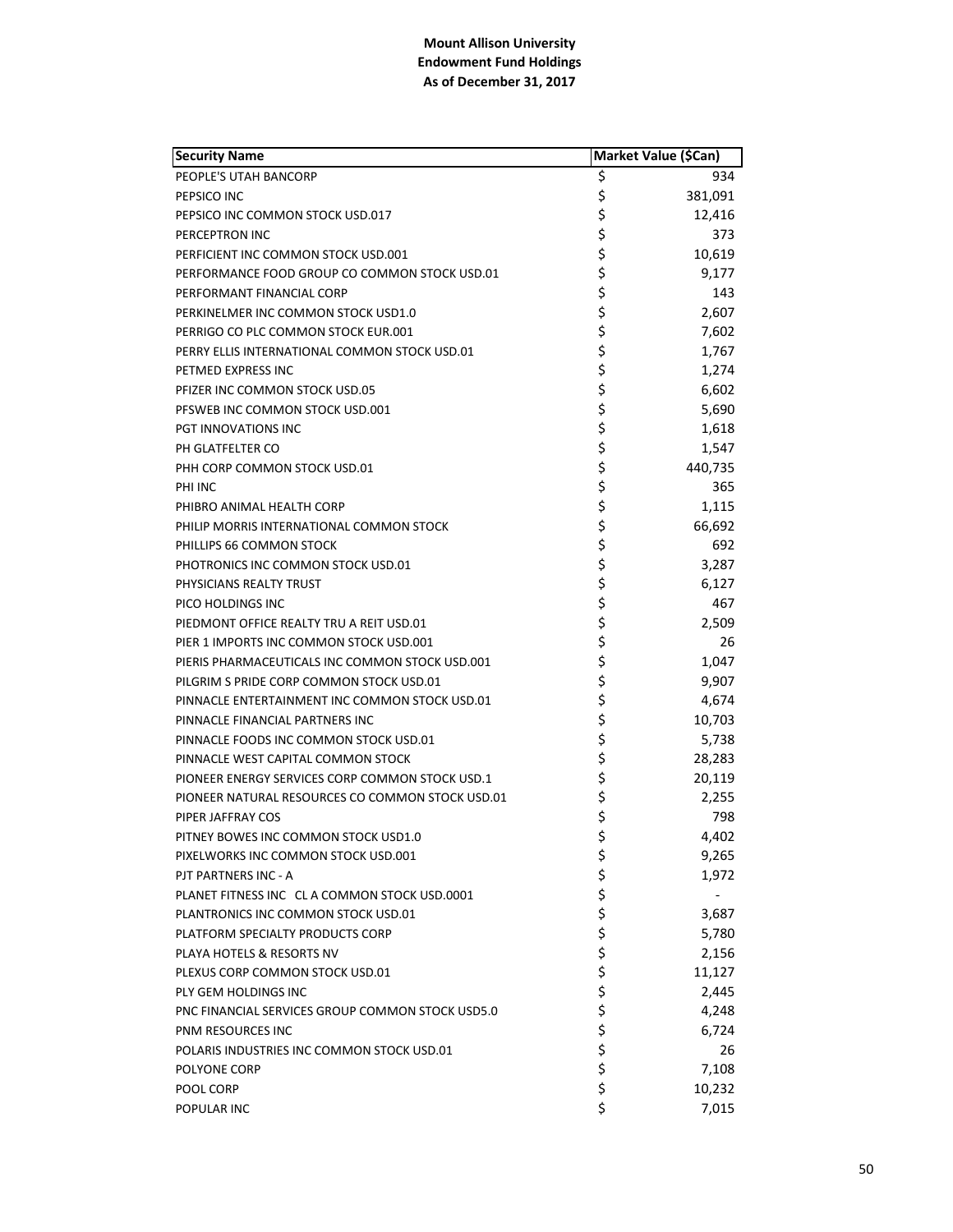| <b>Security Name</b>                                |        | Market Value (\$Can) |
|-----------------------------------------------------|--------|----------------------|
| PORTLAND GENERAL ELECTRIC CO COMMON STOCK           | \$     | 8,046                |
| POST HOLDINGS INC COMMON STOCK USD.01               | \$     | 8,202                |
| POTASH CORP OF SASKATCHEWAN COMMON STOCK NPV        | \$     | 3,259                |
| POTBELLY CORP COMMON STOCK USD.01                   | \$     | 256                  |
| POTLATCH CORP REIT USD1.0                           | \$     | 9,526                |
| POWELL INDUSTRIES INC                               | \$     | 662                  |
| POWER INTEGRATIONS INC                              | \$     | 4,516                |
| POWER SOLUTIONS INTERNATIONAL INC                   | \$     | 102                  |
| PPG INDUSTRIES INC COMMON STOCK USD1.67             | \$     | 666                  |
| PPL CORP                                            | \$     | 16,901               |
| PPL CORP COMMON STOCK USD.01                        | \$     | 8,066                |
| PRA GROUP INC                                       | \$     | 2,963                |
| PRA HEALTH SCIENCES INC COMMON STOCK USD.01         | \$     | 5,892                |
| PRAXAIR INC COMMON STOCK USD.01                     | \$     | 5,574                |
| PRECISION DRILLING CORP COMMON STOCK                | \$     | 13                   |
| PREFERRED APARTMENT COMMUN A REIT USD.01            | \$     | 1,049                |
| PREFERRED BANK/LOS ANGELES COMMON STOCK             | \$     | 17,518               |
| PREFORMED LINE PRODUCTS CO                          | \$     | 777                  |
| PREMIER FINANCIAL BANCORP                           | \$     | 427                  |
| PREMIER INC CLASS A COMMON STOCK USD.01             | \$     | 8,086                |
| PRESIDIO INC COMMON STOCK USD.01                    | \$     | 3,676                |
| PRESTIGE BRANDS HOLDINGS INC                        | \$     | 4,301                |
| PRETIUM RESOURCES INC COMMON STOCK                  | \$     | 13                   |
| PRGX GLOBAL INC                                     | \$     | 174                  |
| PRICELINE GROUP INC/THE COMMON STOCK USD.008        | \$     | 11,843               |
| PRICESMART INC                                      | \$     | 5,197                |
| PRIMERICA INC                                       | \$     | 8,624                |
| PRIMO WATER CORP COMMON STOCK                       | \$     | 5,118                |
| PRIMORIS SERVICES CORP COMMON STOCK USD.0001        | \$     |                      |
| PRINCIPAL FINANCIAL GROUP COMMON STOCK USD.01       | \$     | 20,152               |
| PROASSURANCE CORP COMMON STOCK USD.01               | \$     | 5,839                |
| PROCTER & GAMBLE CO/THE                             | \$     | 7,210                |
| PROCTER + GAMBLE CO/THE COMMON STOCK                | \$     | 4,401                |
| PROGRESS SOFTWARE CORP                              | \$     | 4,257                |
| PROGRESSIVE CORP COMMON STOCK USD1.0                | \$     | 10,633               |
| PROLOGIS INC REIT USD.01                            | \$     | 15,909               |
| PROOFPOINT INC COMMON STOCK USD.0001                | \$     | 3,333                |
| PROPETRO HOLDING CORP COMMON STOCK                  | \$     | 7,968                |
| PROSPECT CAPITAL CORP COMMON STOCK USD.001          | \$     | 1,082                |
| PROSPERITY BANCSHARES INC COMMON STOCK USD1.0       | \$     | 5,454                |
| PROTAGONIST THERAPEUTICS INC COMMON STOCK USD.00001 | \$     | 64                   |
| PROTO LABS INC                                      | \$     | 5,396                |
| PROVIDENCE SERVICE CORP/THE                         | \$\$\$ | 2,128                |
| PROVIDENT FINANCIAL HOLDINGS INC                    |        | 159                  |
| PROVIDENT FINANCIAL SERVICES INC                    |        | 3,709                |
| PRUDENTIAL BANCORP INC                              | \$     | 214                  |
| PRUDENTIAL FINANCIAL INC COMMON STOCK USD.01        | \$     | 11,675               |
| PS BUSINESS PARKS INC/CA REIT USD.01                | \$     | 5,294                |
| PTC INC COMMON STOCK USD.01                         | \$     | 4,678                |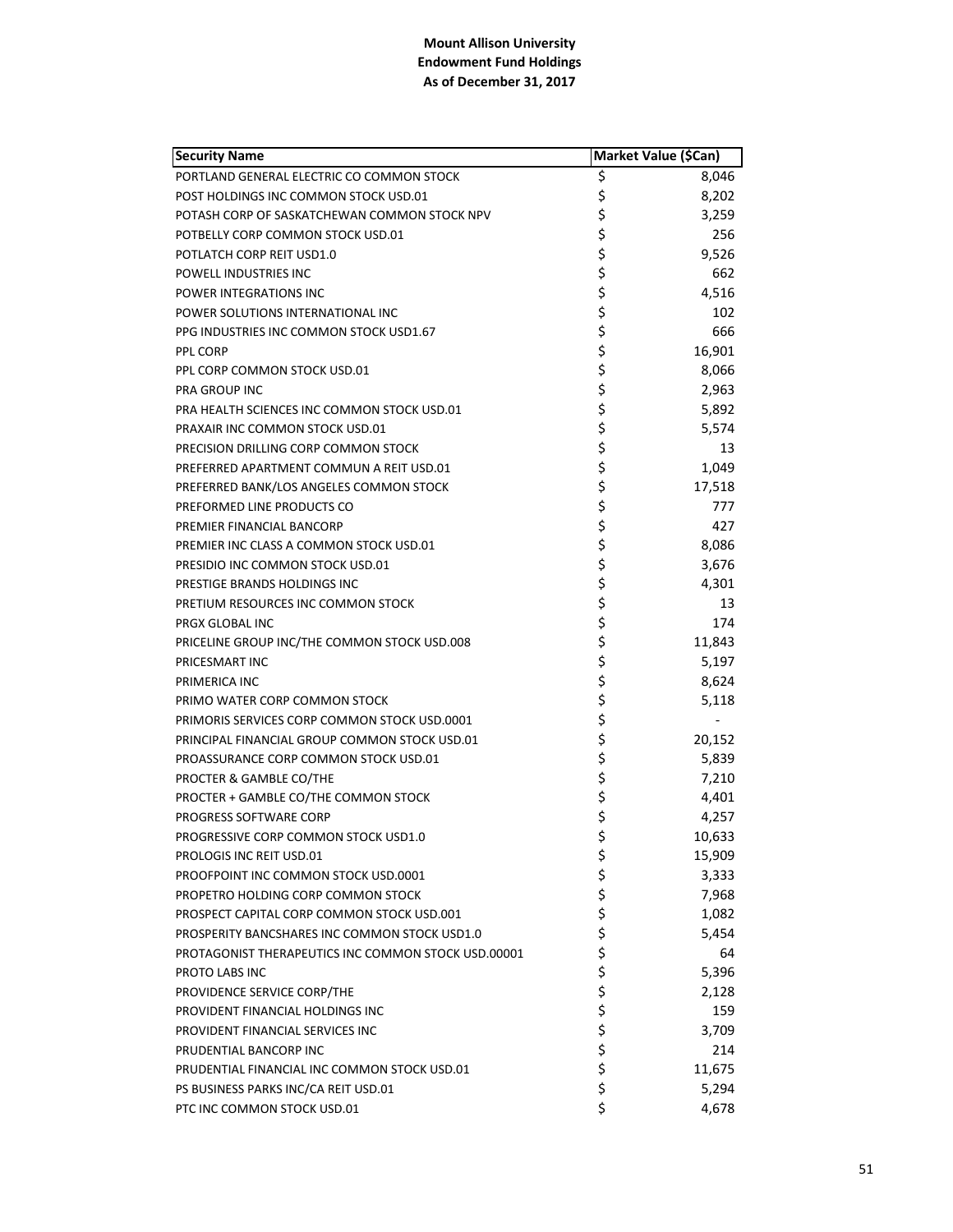| <b>Security Name</b>                              | Market Value (\$Can) |         |
|---------------------------------------------------|----------------------|---------|
| PTC THERAPEUTICS INC                              | \$                   | 468     |
| PUBLIC SERVICE ENTERPRISE GP COMMON STOCK         | \$                   | 16,276  |
| <b>PUBLIC STORAGE REIT USD.1</b>                  | \$                   | 25,089  |
| PULTEGROUP INC COMMON STOCK USD.01                | \$                   | 14,458  |
| PURE CYCLE CORPORATION                            | \$                   | 526     |
| PURE STORAGE INC CLASS A COMMON STOCK USD.0001    | \$                   | 3,242   |
| PVH CORP COMMON STOCK USD1.0                      | \$                   | 39,562  |
| PZENA INVESTMENT MANAGEMENT INC                   | \$                   | 369     |
| QAD INC                                           | \$                   | 1,638   |
| OCR HOLDINGS INC COMMON STOCK USD1.0              | \$                   | 5,254   |
| QEP RESOURCES INC COMMON STOCK USD.01             | \$\$\$               | 11,824  |
| QIAGEN N.V. COMMON STOCK EUR.01                   |                      | 4,479   |
| QORVO INC COMMON STOCK USD.0001                   |                      | 5,558   |
| <b>QTS REALTY TRUST INC</b>                       |                      | 5,701   |
| <b>QUAD GRAPHICS INC COMMON STOCK USD.025</b>     |                      | 1,460   |
| <b>QUAKER CHEMICAL CORP</b>                       | \$\$\$               | 4,082   |
| QUALCOMM INC COMMON STOCK USD.0001                |                      | 2,151   |
| <b>QUALITY CARE PROPERTIES REIT USD.01</b>        | \$<br>\$             | 2,001   |
| <b>QUALITY SYSTEMS INC COMMON STOCK USD.01</b>    | \$                   | 4,964   |
| <b>QUALYS INC COMMON STOCK USD.001</b>            | \$                   | 5,653   |
| QUANEX BUILDING PRODUCTS COMMON STOCK USD.01      | \$                   | 1,415   |
| <b>QUANTA SERVICES INC</b>                        | \$                   | 12,912  |
| <b>QUANTA SERVICES INC COMMON STOCK USD.00001</b> | \$                   | 360,182 |
| <b>QUANTUM CORP COMMON STOCK USD.01</b>           |                      | 3,617   |
| <b>QUEST DIAGNOSTICS INC COMMON STOCK USD.01</b>  | \$<br>\$             | 38,589  |
| <b>QUIDEL CORP</b>                                |                      | 3,193   |
| <b>QUINSTREET INC COMMON STOCK USD.001</b>        |                      | 7,468   |
| <b>QUMU CORP</b>                                  |                      | 26      |
| QUORUM HEALTH CORP COMMON STOCK USD.0001          | \$\$\$\$             | 2,375   |
| QUOTIENT TECHNOLOGY INC COMMON STOCK USD.00001    | \$                   | 7,850   |
| <b>R1 RCM INC</b>                                 | \$                   | 852     |
| RADIAN GROUP INC COMMON STOCK USD.001             | \$                   | 83,608  |
| RADIANT LOGISTICS INC                             | \$                   | 411     |
| RADISYS CORP COMMON STOCK                         | \$                   | 38      |
| RADNET INC COMMON STOCK USD.0001                  | \$                   | 6,055   |
| RADWARE LTD COMMON STOCK ILS.05                   | \$                   | 1,230   |
| RALPH LAUREN CORP COMMON STOCK USD.01             |                      | 19,358  |
| RAMBUS INC COMMON STOCK USD.001                   |                      | 10,482  |
| RAMCO GERSHENSON PROPERTIES REIT USD.01           |                      | 62,866  |
| RANGE RESOURCES CORP COMMON STOCK USD.01          |                      | 14,997  |
| RAPID7 INC COMMON STOCK USD.01                    |                      | 4,042   |
| <b>RAVEN INDUSTRIES INC</b>                       |                      | 2,511   |
| RAYMOND JAMES FINANCIAL INC COMMON STOCK USD.01   |                      | 3,345   |
| RAYONIER ADVANCED MATERIALS                       |                      | 2,148   |
| RAYTHEON COMPANY COMMON STOCK USD.01              | やややや やややや            | 121,826 |
| <b>RBC BEARINGS INC</b>                           |                      | 5,806   |
| RE/MAX HOLDINGS INC CL A COMMON STOCK USD.0001    | \$                   | 8,306   |
| READING INTERNATIONAL INC                         | \$                   | 652     |
| REALNETWORKS INC.                                 | \$                   | 296     |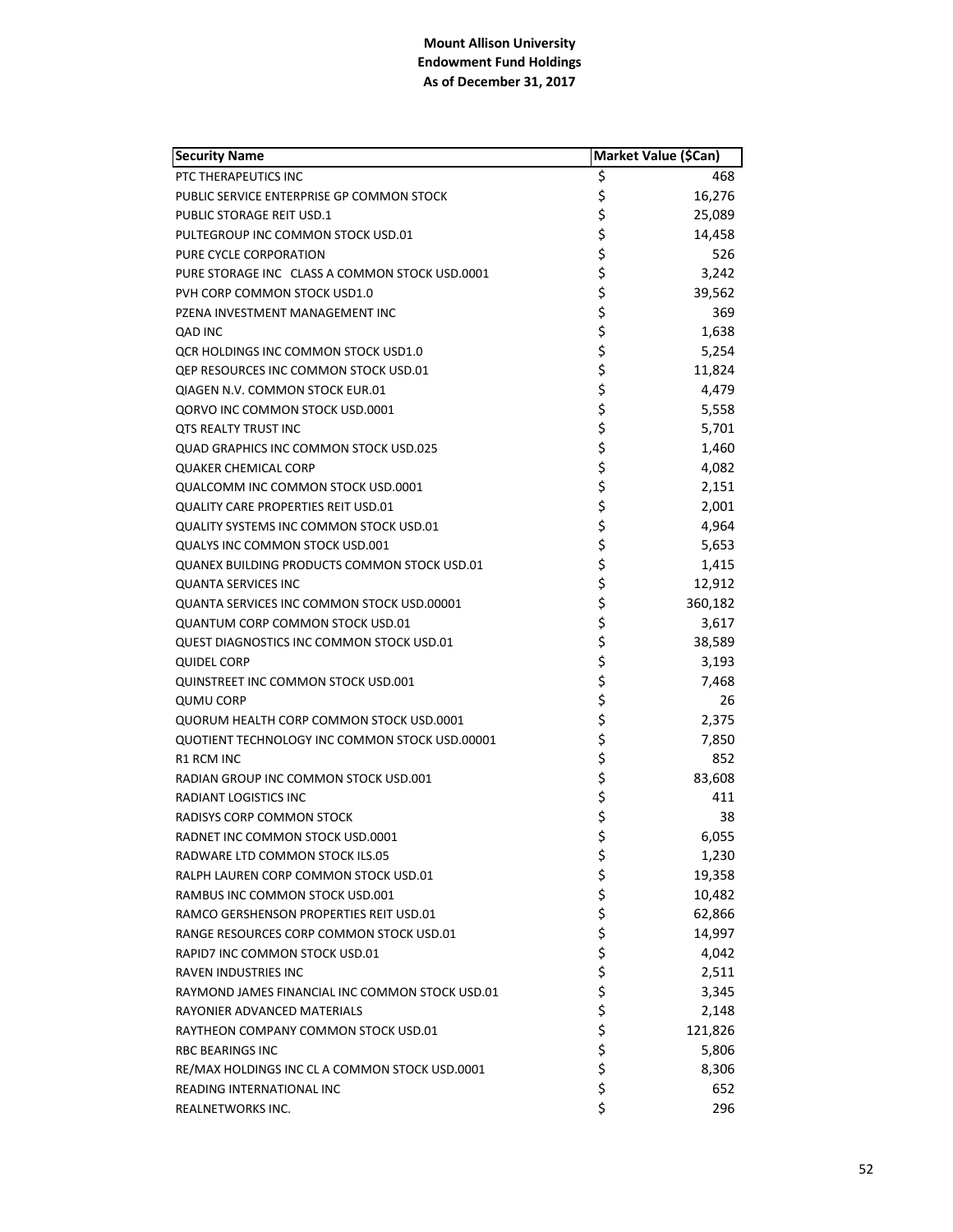| <b>Security Name</b>                             | Market Value (\$Can) |         |
|--------------------------------------------------|----------------------|---------|
| REALOGY HOLDINGS CORP COMMON STOCK USD.01        | \$                   | 705     |
| <b>REALPAGE INC</b>                              | \$                   | 7,123   |
| REALTY INCOME CORP REIT USD1.0                   | \$                   | 5,618   |
| RED HAT INC COMMON STOCK USD.0001                | \$                   | 8,117   |
| <b>RED LION HOTELS CORP</b>                      | \$                   | 669     |
| RED ROBIN GOURMET BURGERS INC                    | \$                   | 1,853   |
| RED ROCK RESORTS INC                             | \$                   | 4,644   |
| REDWOOD TRUST INC REIT USD.01                    | \$                   | 10,473  |
| REGAL BELOIT CORP COMMON STOCK USD.01            | \$                   | 28,211  |
| REGAL ENTERTAINMENT GROUP A COMMON STOCK USD.001 | \$                   | 7,692   |
| REGENCY CENTERS CORP REIT USD.01                 | \$                   | 139,113 |
| REGENERON PHARMACEUTICALS COMMON STOCK USD.001   | \$                   | 2,941   |
| REGENXBIO INC COMMON STOCK USD.0001              | \$                   | 3,176   |
| REGIONAL MANAGEMENT CORP                         | \$                   | 691     |
| REGIONS FINANCIAL CORP COMMON STOCK USD.01       | \$                   | 23,772  |
| REGIS CORP COMMON STOCK USD.05                   | \$                   |         |
| <b>REIS INC</b>                                  | \$                   | 550     |
| RELIANCE STEEL & ALUMINUM CO                     | \$                   | 17,654  |
| RENAISSANCERE HOLDINGS LTD                       | \$                   | 10,680  |
| RENASANT CORP COMMON STOCK USD5.0                | \$                   | 13      |
| RENEWABLE ENERGY GROUP INC COMMON STOCK USD.0001 | \$                   | 11,950  |
| RENT-A-CENTER INC/TX                             | \$                   | 1,297   |
| <b>REPLIGEN CORP</b>                             | \$                   | 2,193   |
| REPUBLIC BANCORP INC/KY                          | \$                   | 1,649   |
| REPUBLIC SERVICES INC COMMON STOCK USD.01        | \$                   | 79,287  |
| RESMED INC COMMON STOCK USD.004                  | \$                   | 7,004   |
| RESOLUTE FOREST PRODUCTS COMMON STOCK USD.001    | \$                   | 10,083  |
| RESOURCE CAPITAL CORP REIT USD.001               | \$                   | 5,635   |
| RESOURCES CONNECTION INC COMMON STOCK USD.01     | \$                   | 39,767  |
| RESTAURANT BRANDS INTERN COMMON STOCK            | \$                   | 8,686   |
| RETAIL OPPORTUNITY INVESTMEN REIT USD.0001       | \$                   | 152,764 |
| RETAIL PROPERTIES OF AME A REIT USD.001          | \$                   | 102,724 |
| <b>RETROPHIN INC</b>                             | \$                   | 1,224   |
| REV GROUP INC COMMON STOCK USD.001               | \$                   | 78,496  |
| <b>REVLON INC</b>                                | \$                   | 1,875   |
| <b>REX AMERICAN RESOURCES CORP</b>               | \$                   | 1,071   |
| REXFORD INDUSTRIAL REALTY INC                    | \$<br>\$             | 4,816   |
| REXNORD CORP COMMON STOCK USD.01                 |                      | 54,120  |
| RGC RESOURCES INC                                | \$\$\$               | 227     |
| RH.                                              |                      | 7,128   |
| RIBBON COMMUNICATIONS INC COMMON STOCK USD.001   |                      | 5,143   |
| RICHARDSON ELECTRONICS LTD/UNITED STATES         | \$<br>\$             | 126     |
| RICKS HOSPITALITY HOLDINGS INC                   |                      | 617     |
| RIGNET INC COMMON STOCK USD.001                  | \$                   | 672     |
| <b>RING ENERGY INC</b>                           | \$                   | 1,199   |
| RINGCENTRAL INC CLASS A COMMON STOCK USD.0001    | \$                   | 10,306  |
| RITE AID CORP COMMON STOCK USD1.0                | \$                   | 5,243   |
| RIVERVIEW BANCORP INC                            | \$                   | 386     |
| <b>RLI CORP</b>                                  | \$                   | 5,496   |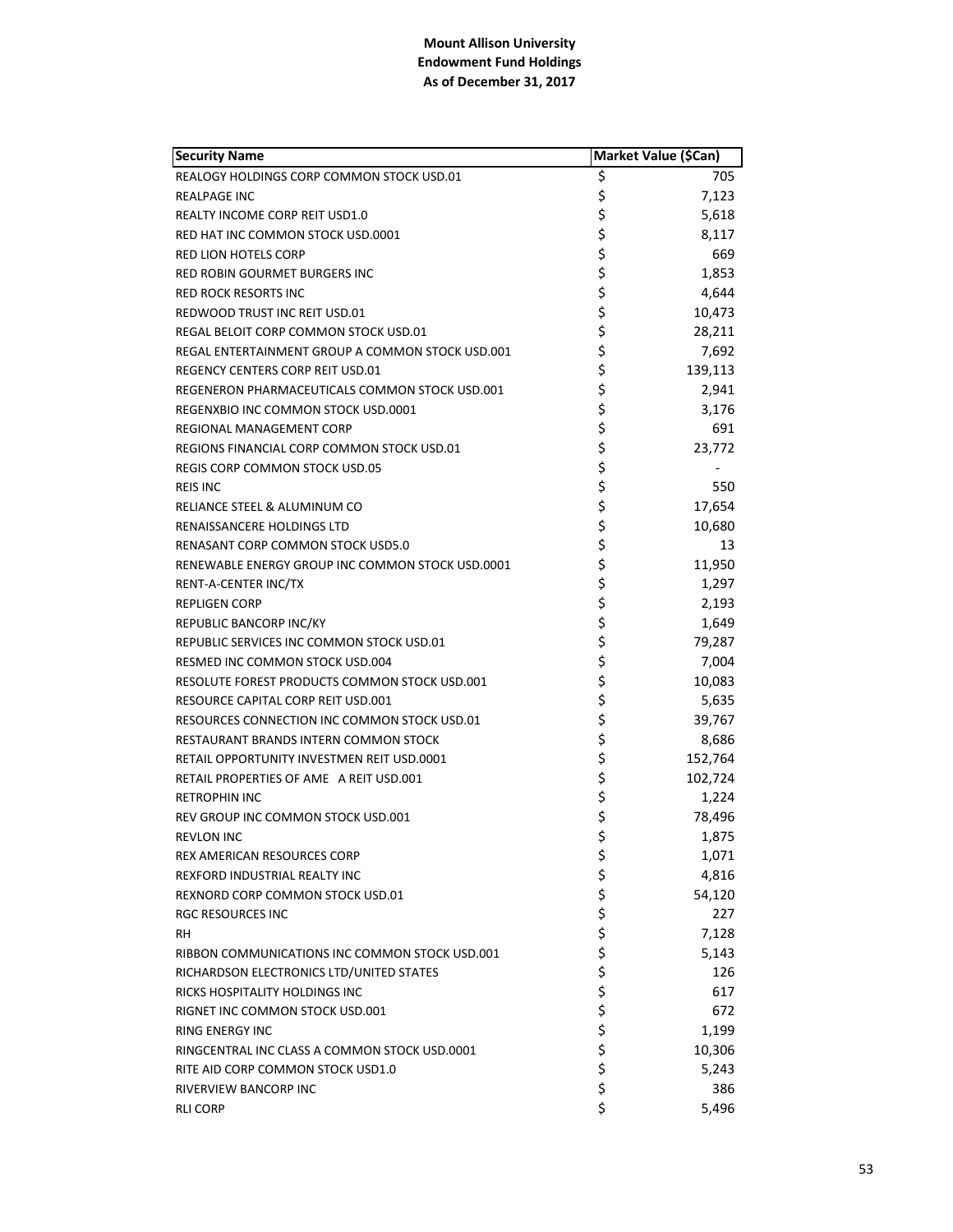| <b>Security Name</b>                             | Market Value (\$Can) |
|--------------------------------------------------|----------------------|
| RLJ LODGING TRUST REIT                           | \$<br>102            |
| ROADRUNNER TRANSPORTATION SY COMMON STOCK USD.01 | \$<br>4,565          |
| ROBERT HALF INTL INC COMMON STOCK USD.001        | \$<br>2,950          |
| ROCKWELL AUTOMATION INC COMMON STOCK USD1.0      | \$<br>7,528          |
| ROCKWELL COLLINS INC COMMON STOCK USD.01         | \$<br>40,337         |
| <b>ROCKY BRANDS INC</b>                          | \$<br>475            |
| ROGERS CORP COMMON STOCK USD1.0                  | \$<br>8,471          |
| ROPER TECHNOLOGIES INC COMMON STOCK USD.01       | \$<br>2,995          |
| ROSETTA STONE INC COMMON STOCK USD.00005         | \$<br>7,005          |
| ROSS STORES INC COMMON STOCK USD.01              | \$<br>2,353          |
| ROWAN COMPANIES PLC A COMMON STOCK USD.125       | \$<br>2,459          |
| ROYAL BANK OF CANADA COMMON STOCK                | \$<br>1,008          |
| ROYAL CARIBBEAN CRUISES LTD COMMON STOCK USD.01  | \$<br>23,331         |
| ROYAL GOLD INC COMMON STOCK USD.01               | \$<br>26             |
| <b>RPC INC</b>                                   | \$<br>7,139          |
| RPX CORP COMMON STOCK USD.0001                   | \$<br>64,339         |
| RR DONNELLEY + SONS CO W/I COMMON STOCK USD1.25  | \$<br>16,430         |
| RSP PERMIAN INC COMMON STOCK USD.01              | \$<br>5,674          |
| RTI SURGICAL INC                                 | \$<br>558            |
| RUBICON PROJECT INC/THE COMMON STOCK USD.00001   | \$<br>5,235          |
| RUDOLPH TECHNOLOGIES INC COMMON STOCK USD.001    | \$<br>13             |
| RUSH ENTERPRISES INC CL A COMMON STOCK USD.01    | \$<br>3,434          |
| RUTH S HOSPITALITY GROUP INC COMMON STOCK USD.01 | \$<br>5,695          |
| RYDER SYSTEM INC COMMON STOCK USD.5              | \$                   |
| RYERSON HOLDING CORP COMMON STOCK USD.01         | \$<br>13             |
| RYMAN HOSPITALITY PROPERTIES REIT USD.01         | \$                   |
| <b>S&amp;T BANCORP INC</b>                       | \$<br>3,042          |
| S+P GLOBAL INC COMMON STOCK USD1.0               | \$<br>3,705          |
| SABRA HEALTH CARE REIT INC REIT USD.01           | \$<br>10,246         |
| SABRE CORP COMMON STOCK USD.01                   | \$<br>10,979         |
| SAFE BULKERS INC COMMON STOCK USD.001            | \$<br>16,296         |
| SAFEGUARD SCIENTIFICS INC                        | \$<br>360            |
| SAFETY INSURANCE GROUP INC                       | \$<br>2,326          |
| SAGA COMMUNICATIONS INC                          | \$<br>256            |
| SAIA INC COMMON STOCK USD.001                    | \$<br>210,488        |
| SALEM COMMUNICATIONS HOLDING CORP                | \$<br>271            |
| SALESFORCE.COM INC COMMON STOCK USD.001          | \$<br>17,603         |
| SALLY BEAUTY HOLDINGS INC COMMON STOCK USD.01    | \$<br>139,893        |
| SANCHEZ ENERGY CORP COMMON STOCK USD.01          | \$<br>333            |
| <b>SANDERSON FARMS INC</b>                       | \$<br>6,755          |
| SANDRIDGE ENERGY INC COMMON STOCK USD.001        | \$<br>4,479          |
| SANDSTORM GOLD LTD COMMON STOCK                  | \$<br>105,016        |
| SANDY SPRING BANCORP INC COMMON STOCK USD1.0     | \$<br>7,352          |
| SANGAMO THERAPEUTICS INC COMMON STOCK USD.01     | \$<br>15,619         |
| SANMINA CORP COMMON STOCK USD.01                 | \$<br>2,084          |
| SANTANDER CONSUMER USA HOLDI COMMON STOCK USD.01 | \$<br>974            |
| SAPIENS INTERNATIONAL CORP                       | \$<br>835            |
| SAUL CENTERS INC                                 | \$<br>2,668          |
| SBA COMMUNICATIONS CORP REIT USD.01              | \$<br>9,977          |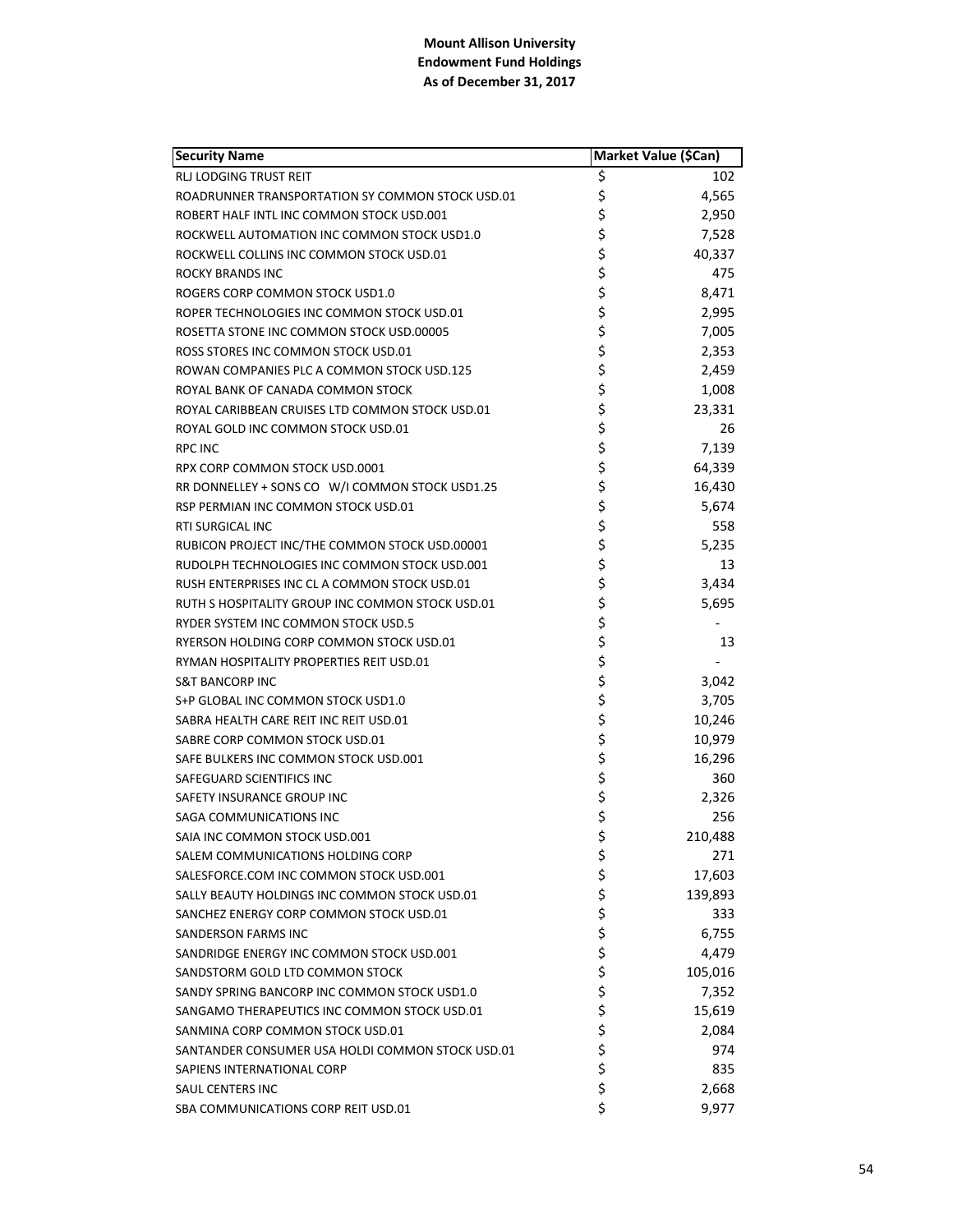| <b>Security Name</b>                              | Market Value (\$Can) |         |
|---------------------------------------------------|----------------------|---------|
| <b>SCANA CORP COMMON STOCK</b>                    | \$                   |         |
| <b>SCANSOURCE INC</b>                             | \$                   | 2,026   |
| SCHLUMBERGER LTD COMMON STOCK USD.01              | \$                   | 9,711   |
| SCHNITZER STEEL INDS INC A COMMON STOCK USD1.0    | \$                   | 16,595  |
| SCHOLASTIC CORP COMMON STOCK USD.01               | \$                   | 1,384   |
| SCHULMAN (A.) INC COMMON STOCK USD1.0             | \$                   | 548     |
| SCHWAB (CHARLES) CORP COMMON STOCK USD.01         | \$                   | 201,702 |
| SCHWEITZER MAUDUIT INTL INC COMMON STOCK USD.1    | \$                   | 833     |
| SCIENCE APPLICATIONS INTERNATIONAL CORP           | \$                   | 6,303   |
| SCIENTIFIC GAMES CORP A COMMON STOCK USD.01       | \$                   | 42,389  |
| <b>SCORPIO BULKERS INC</b>                        | \$                   | 732     |
| <b>SCORPIO TANKERS INC</b>                        | \$                   | 1,123   |
| SCOTTS MIRACLE GRO CO COMMON STOCK USD.01         | \$                   | 98      |
| SCRIPPS NETWORKS INTER CL A COMMON STOCK USD.01   | \$                   | 22,984  |
| <b>SEABOARD CORP</b>                              | \$                   | 10,290  |
| SEACHANGE INTERNATIONAL INC COMMON STOCK USD.01   | \$                   | 26      |
| SEACOAST BANKING CORP/FL COMMON STOCK USD.1       | \$                   | 11,005  |
| SEACOR HOLDINGS INC                               | \$                   | 1,775   |
| SEACOR MARINE HOLDINGS INC                        | \$                   | 452     |
| SEAGATE TECHNOLOGY COMMON STOCK USD.00001         | \$                   | 16,764  |
| SEALED AIR CORP COMMON STOCK USD.1                | \$                   | 1,849   |
| SEARS HOMETOWN AND OUTLET                         | \$                   | 157     |
| SEASPAN CORP COMMON STOCK USD.01                  | \$                   | 190,955 |
| SEASPINE HOLDINGS INC                             | \$                   | 217     |
| SEATTLE GENETICS INC COMMON STOCK USD.001         | \$                   | 1,294   |
| SEAWORLD ENTERTAINMENT INC COMMON STOCK USD.01    | \$                   | 6,151   |
| SEI INVESTMENTS COMPANY COMMON STOCK USD.01       | \$                   | 7,727   |
| SELECT ENERGY SERVICES INC A COMMON STOCK USD.01  | \$                   | 11,508  |
| SELECT INCOME REIT REIT USD.01                    | \$                   | 5,980   |
| SELECT MEDICAL HOLDINGS CORP                      | \$                   | 4,570   |
| SELECTIVE INSURANCE GROUP INC                     | \$                   | 7,369   |
| SEMGROUP CORP - CLASS A                           | \$                   | 3,709   |
| SEMPRA ENERGY COMMON STOCK                        | \$                   | 8,827   |
| SEMTECH CORP COMMON STOCK USD.01                  | \$                   | 38      |
| SENECA FOODS CORP                                 | \$                   | 598     |
| SENIOR HOUSING PROPERTIES TRUST                   | \$                   | 9,207   |
| SENOMYX INC COMMON STOCK USD.001                  | \$                   | 24,271  |
| SENSATA TECHNOLOGIES HOLDING COMMON STOCK EUR.01  | \$                   | 1,048   |
| SENSIENT TECHNOLOGIES CORP                        | \$                   | 6,404   |
| SERES THERAPEUTICS INC COMMON STOCK USD.001       | \$                   |         |
| <b>SERITAGE GROWTH PROPERTIES</b>                 | \$                   | 1,320   |
| SERVICE CORP INTERNATIONAL COMMON STOCK USD1.0    | \$                   | 15,098  |
| SERVICEMASTER GLOBAL HOLDING COMMON STOCK USD.01  | \$                   | 56,153  |
| SERVICENOW INC COMMON STOCK USD.001               | \$                   |         |
| SERVICESOURCE INTERNATIONAL COMMON STOCK USD.0001 | \$                   | 167     |
| SERVISFIRST BANCSHARES INC                        | \$                   | 4,354   |
| SHENANDOAH TELECOMMUNICATIONS CO                  | \$                   | 3,121   |
| SHERWIN WILLIAMS CO/THE COMMON STOCK USD1.0       | \$                   | 12,040  |
| SHILOH INDUSTRIES INC COMMON STOCK USD.01         | \$                   | 2,549   |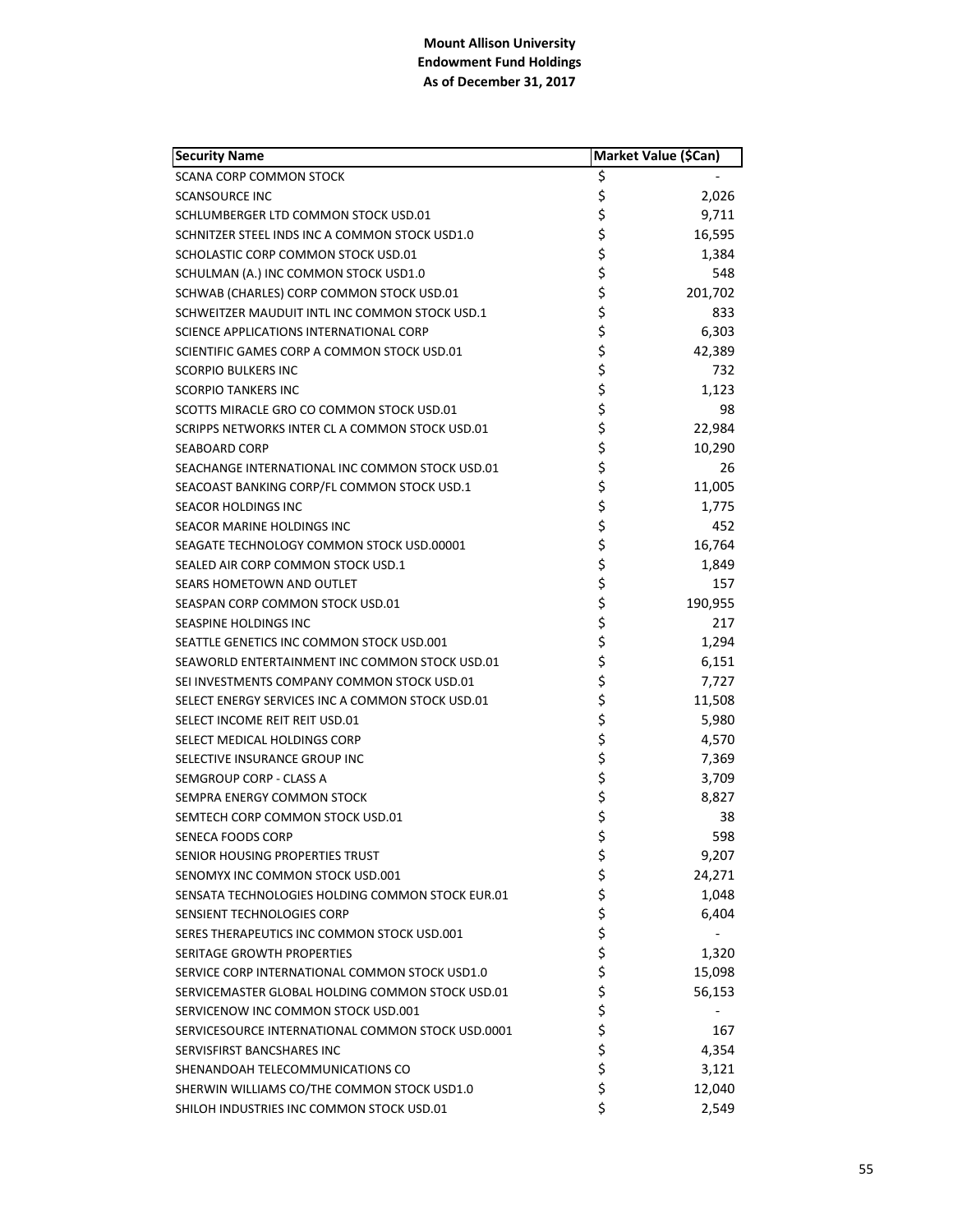| <b>Security Name</b>                              | Market Value (\$Can) |         |
|---------------------------------------------------|----------------------|---------|
| SHIP FINANCE INTERNATIONAL LTD                    | \$                   | 2,619   |
| SHOE CARNIVAL INC COMMON STOCK USD.01             | \$                   | 8,602   |
| SHOPIFY INC CLASS A COMMON STOCK                  | \$                   | 2,639   |
| SHORE BANCSHARES, INC.                            | \$                   | 613     |
| SHUTTERFLY INC COMMON STOCK USD.0001              | \$                   | 7,716   |
| SHUTTERSTOCK INC                                  | \$                   | 2,473   |
| SI FINACIAL CORP                                  | \$                   | 384     |
| <b>SIERRA BANCORP</b>                             | \$                   | 957     |
| SIERRA ONCOLOGY INC COMMON STOCK USD.001          | \$                   |         |
| SIERRA WIRELESS INC COMMON STOCK                  | \$                   | 1,065   |
| SIFCO INDUSTRIES INC                              | \$                   | 39      |
| SIGMA DESIGNS INC COMMON STOCK                    | \$                   | 11,581  |
| SIGNET JEWELERS LTD                               | \$                   | 7,332   |
| SIGNET JEWELERS LTD COMMON STOCK USD.18           | \$                   | 5,445   |
| SILGAN HOLDINGS INC COMMON STOCK USD.01           | \$                   | 1,966   |
| <b>SILICON LABORATORIES INC</b>                   | \$                   | 7,100   |
| SILVER SPRING NETWORKS INC                        | \$                   | 1,036   |
| SILVERBOW RESOURCES INC                           | \$                   | 419     |
| SILVERCORP METALS INC COMMON STOCK                | \$                   | 154     |
| SILVERCREST ASSET MANAGEME-A                      | \$                   | 278     |
| SIMMONS FIRST NATIONAL CORP                       | \$                   | 5,638   |
| SIMON PROPERTY GROUP INC REIT USD.0001            | \$                   | 3,972   |
| SIMPSON MANUFACTURING CO INC                      | \$                   | 5,161   |
| SIMULATIONS PLUS INC                              | \$                   | 452     |
| SINA CORP COMMON STOCK USD.133                    | \$                   | 10,622  |
| SINCLAIR BROADCAST GROUP INC                      | \$                   | 5,867   |
| SITEONE LANDSCAPE SUPPLY                          | \$                   | 5,836   |
| SIX FLAGS ENTERTAINMENT CORP COMMON STOCK         | \$                   | 6,839   |
| SJW CORP                                          | \$                   | 2,722   |
| SKECHERS USA INC CL A COMMON STOCK USD.001        | \$                   | 1,367   |
| SKYWEST INC COMMON STOCK                          | \$                   | 26      |
| SKYWORKS SOLUTIONS INC COMMON STOCK USD.25        | \$                   | 17,425  |
| SL GREEN REALTY CORP REIT USD.01                  | \$                   | 2,608   |
| <b>SLEEP NUMBER CORP</b>                          | \$                   | 3,106   |
| <b>SLM CORP</b>                                   | \$                   | 10,077  |
| SM ENERGY CO COMMON STOCK USD.01                  | \$                   | 1,007   |
| SMART + FINAL STORES INC COMMON STOCK USD.001     | \$                   | 1,716   |
| SMART GLOBAL HOLDINGS INC COMMON STOCK USD.01     | \$<br>\$             | 224     |
| SMART SAND INC COMMON STOCK USD.001               |                      |         |
| SMARTFINANCIAL INC                                | \$                   | 232     |
| SMITH (A.O.) CORP COMMON STOCK USD1.0             | \$                   | 18,230  |
| SNAP ON INC COMMON STOCK USD1.0                   | \$                   | 10,491  |
| SNYDERS LANCE INC COMMON STOCK USD.833            | \$                   | 243     |
| SODASTREAM INTERNATIONAL LTD COMMON STOCK ILS.645 | \$                   | 6,806   |
| SOHU.COM INC COMMON STOCK USD.001                 | \$                   | 7,863   |
| SOLAR CAPITAL LTD COMMON STOCK USD.01             | \$                   | 337,839 |
| SOLAR SENIOR CAPITAL LTD COMMON STOCK USD.01      | \$                   | 101,550 |
| SOLAREDGE TECHNOLOGIES INC COMMON STOCK USD.0001  | \$                   | 13      |
| SOLARIS OILFIELD INFRAST A COMMON STOCK USD.01    | \$                   |         |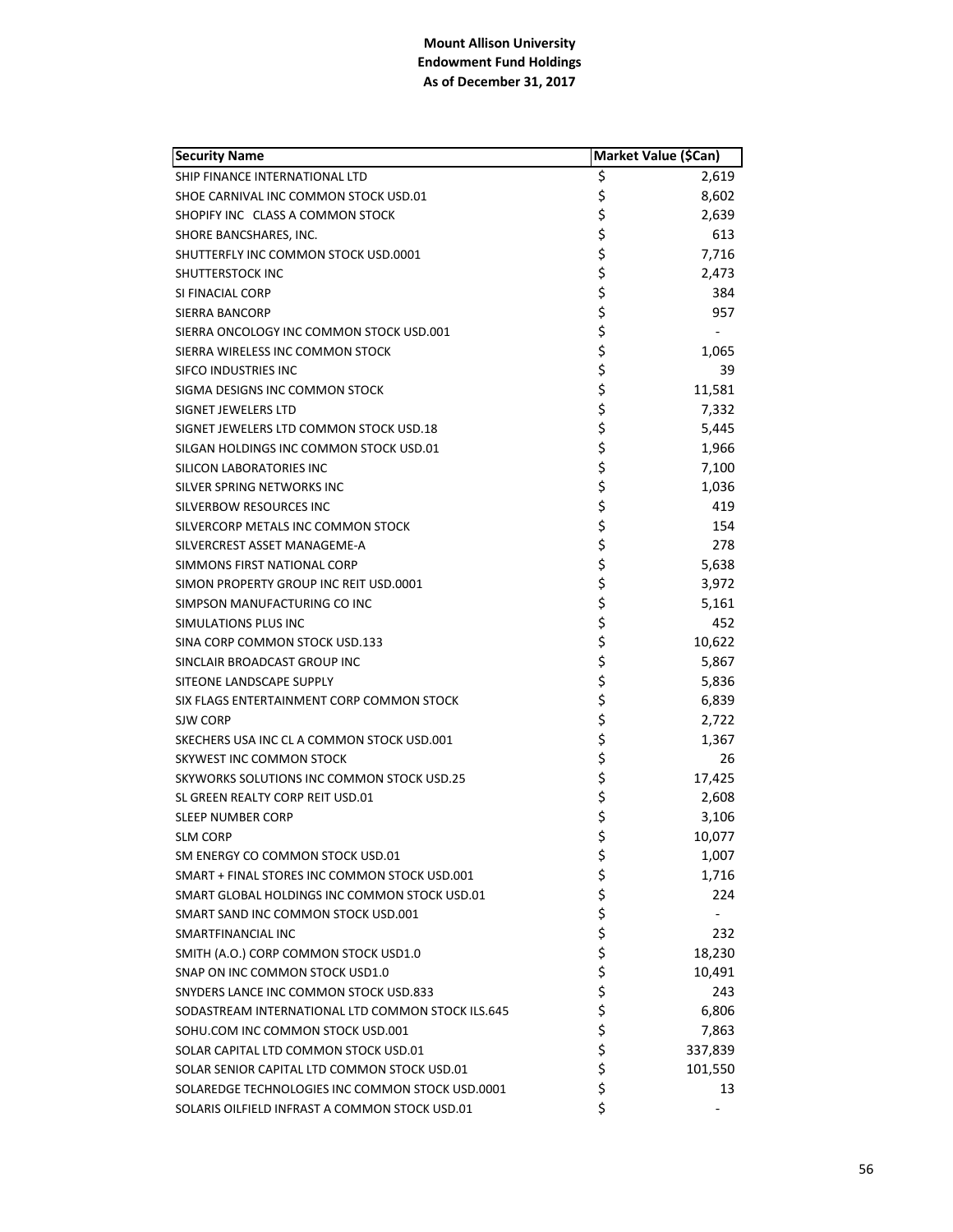| <b>Security Name</b>                             |          | Market Value (\$Can) |
|--------------------------------------------------|----------|----------------------|
| SONIC AUTOMOTIVE INC                             | \$       | 1,091                |
| SONIC CORP COMMON STOCK USD.01                   | \$       | 19,372               |
| SONOCO PRODUCTS CO                               | \$       | 10,509               |
| SORL AUTO PARTS INC COMMON STOCK USD.002         | \$       | 7,090                |
| SOTHEBY'S                                        | \$       | 5,645                |
| SOUTH JERSEY INDUSTRIES INC                      | \$       | 5,031                |
| SOUTH STATE CORP COMMON STOCK USD2.5             | \$       | 2,970                |
| SOUTHERN CO/THE                                  | \$       | 1,678                |
| SOUTHERN CO/THE COMMON STOCK USD5.0              | \$       | 146,948              |
| SOUTHERN FIRST BANCSHARES, INC.                  | \$       | 446                  |
| SOUTHERN MISSOURI BANCORP                        | \$       | 643                  |
| SOUTHERN NATL BANCORP OF VA                      | \$       | 776                  |
| SOUTHSIDE BANCSHARES INC                         | \$       | 1,913                |
| SOUTHWEST AIRLINES CO COMMON STOCK USD1.0        | \$       | 27,555               |
| SOUTHWEST GAS HOLDINGS INC                       | \$       | 8,207                |
| SOUTHWESTERN ENERGY CO COMMON STOCK USD.01       | \$       | 10,763               |
| SP PLUS CORP COMMON STOCK USD.001                | \$       |                      |
| SPARK ENERGY INC CLASS A COMMON STOCK USD.01     | \$       |                      |
| SPARTAN MOTORS INC COMMON STOCK USD.01           | \$       | 11,269               |
| SPARTANNASH CO                                   | \$       | 2,054                |
| <b>SPARTON CORP</b>                              | \$       | 446                  |
| SPDR S+P 500 ETF TRUST SPDR S+P 500 ETF TRUST    | \$       | 2,009                |
| SPECTRUM BRANDS HOLDINGS INC COMMON STOCK USD.01 | \$       | 679                  |
| SPECTRUM PHARMACEUTICALS INC                     | \$       | 2,166                |
| SPEEDWAY MOTORSPORTS INC                         | \$       | 1,593                |
| <b>SPIRE INC</b>                                 | \$       | 7,301                |
| SPIRIT AEROSYSTEMS HOLD CL A COMMON STOCK USD.01 | \$       | 3,747                |
| SPIRIT AIRLINES INC COMMON STOCK USD.0001        | \$       | 51                   |
| SPIRIT REALTY CAPITAL INC REIT USD.01            | \$       | 807                  |
| SPLUNK INC COMMON STOCK USD.001                  | \$       | 21,690               |
| SPOK HOLDINGS INC COMMON STOCK USD.0001          | \$       | 62,137               |
| SPORTSMAN'S WAREHOUSE HOLDINGS INC               | \$       | 586                  |
| SPRINT CORP COMMON STOCK USD.01                  | \$       | 5,769                |
| <b>SPROUTS FARMERS MARKETS INC</b>               | \$       | 6,191                |
| SPS COMMERCE INC COMMON STOCK USD.001            | \$       | 59,279               |
| SPX CORP COMMON STOCK USD.01                     | \$       | 12,562               |
| SPX FLOW INC                                     |          | 4,205                |
| SQUARE INC A COMMON STOCK USD.000001             | ちららら     | 18,101               |
| <b>SRC ENERGY INC</b>                            |          | 3,862                |
| SS+C TECHNOLOGIES HOLDINGS COMMON STOCK USD.01   |          | 917                  |
| <b>SSR MINING INC COMMON STOCK</b>               |          | 168,975              |
| ST JOE CO/THE                                    | \$       | 2,725                |
| STAAR SURGICAL CO COMMON STOCK USD.01            | \$       | 2,777                |
| STAG INDUSTRIAL INC                              | \$       | 5,290                |
| <b>STAGE STORES INC</b>                          | \$<br>\$ | 144                  |
| STAMPS.COM INC                                   |          | 6,486                |
| STANDARD MOTOR PRODUCTS INC                      | \$       | 1,782                |
| STANDEX INTERNATIONAL CORP                       | \$       | 2,704                |
| STANLEY BLACK + DECKER INC COMMON STOCK USD2.5   | \$       | 22,850               |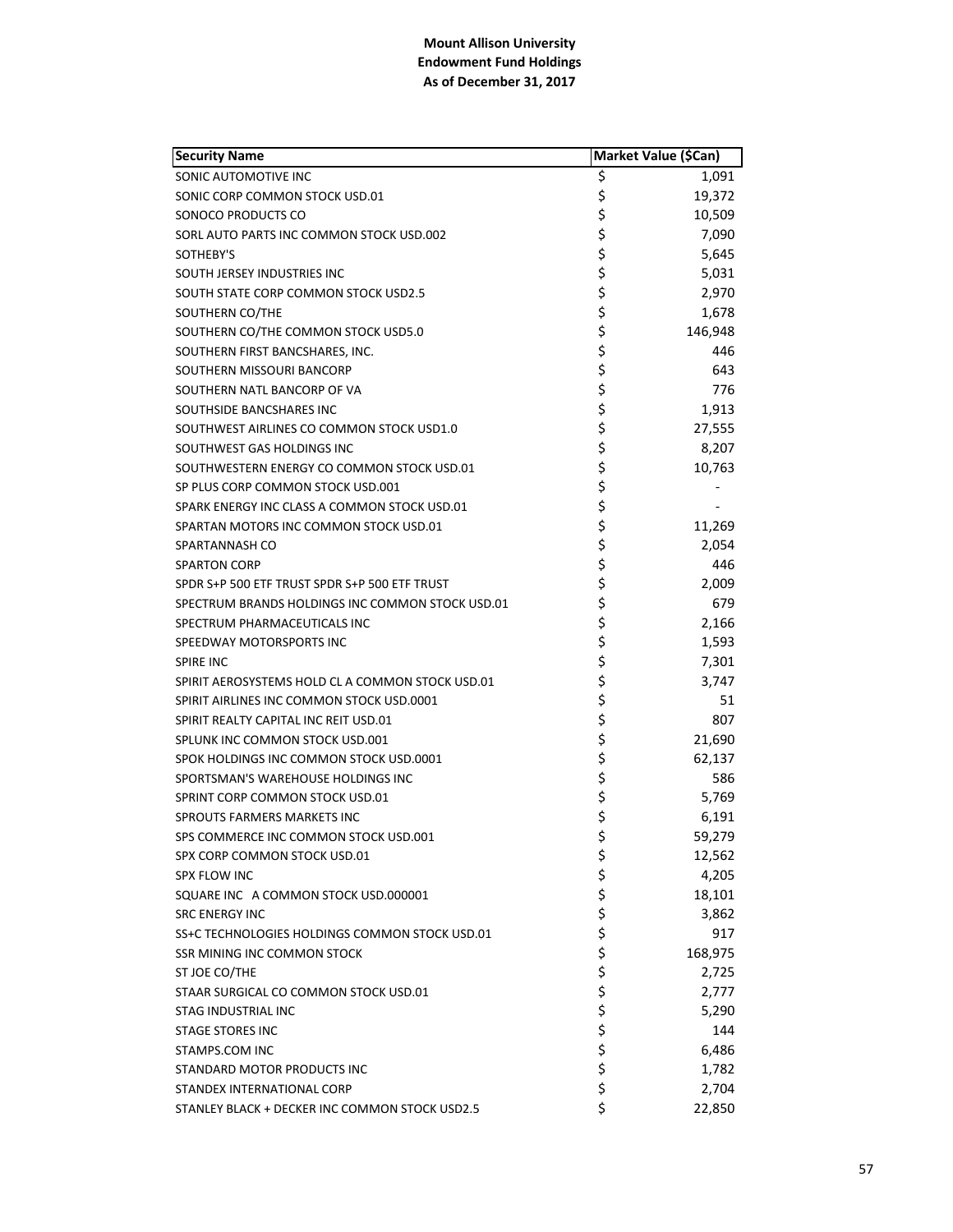| <b>Security Name</b>                              | Market Value (\$Can) |        |
|---------------------------------------------------|----------------------|--------|
| STAR BULK CARRIERS CORP COMMON STOCK USD.01       | \$                   | 7,341  |
| STARBUCKS CORP COMMON STOCK USD.001               | \$                   | 20,650 |
| <b>STARTEK INC</b>                                | \$                   | 204    |
| STARWOOD PROPERTY TRUST INC REIT USD.01           | \$                   |        |
| STATE AUTO FINANCIAL CORP                         | \$                   | 2,527  |
| STATE BANK FINANCIAL CORP                         | \$                   | 2,127  |
| STATE STREET CORP COMMON STOCK USD1.0             | \$                   | 13     |
| STEEL DYNAMICS INC COMMON STOCK USD.005           | \$                   | 6,926  |
| STEELCASE INC CL A COMMON STOCK                   | \$                   |        |
| <b>STEIN MART INC</b>                             | \$                   | 95     |
| STELLUS CAPITAL INVESTMENT C COMMON STOCK USD.001 | \$                   | 6,871  |
| STEPAN CO                                         | \$                   | 3,455  |
| STERICYCLE INC COMMON STOCK USD.01                | \$                   | 9,464  |
| <b>STERLING BANCORP</b>                           | \$                   | 11,248 |
| STERLING CONSTRUCTION CO COMMON STOCK USD.01      | \$                   | 9,160  |
| <b>STEVEN MADDEN LTD</b>                          | \$                   | 5,430  |
| STEWART INFORMATION SERVICES COMMON STOCK USD1.0  | \$                   | 1,421  |
| STIFEL FINANCIAL CORP                             | \$                   | 8,449  |
| STITCH FIX INC CLASS A COMMON STOCK USD.00002     | \$                   | 13     |
| <b>STOCK YARDS BANKCORP INC</b>                   | \$                   | 1,811  |
| <b>STONE ENERGY CORP</b>                          | \$                   | 1,139  |
| STONERIDGE INC COMMON STOCK                       | \$                   | 17,996 |
| STORE CAPITAL CORP REIT USD.01                    | \$                   | 2,690  |
| STRATASYS LTD COMMON STOCK ILS.01                 | \$                   | 13     |
| <b>STRATTEC SECURITY CORP</b>                     | \$                   | 470    |
| <b>STRATUS PROPERTIES INC</b>                     | \$                   | 449    |
| <b>STRAYER EDUCATION INC</b>                      | \$                   | 1,686  |
| STRYKER CORP COMMON STOCK USD.1                   | \$                   | 16,916 |
| STUDENT TRANSPORTATION INC COMMON STOCK           | \$                   | 6,560  |
| STURM RUGER & CO INC                              | \$                   | 2,219  |
| SUCAMPO PHARMACEUTICALS INC                       | \$                   | 1,273  |
| SUMMIT FINANCIAL GROUP INC                        | \$                   | 559    |
| SUMMIT HOTEL PROPERTIES INC                       | \$                   | 3,146  |
| SUMMIT MATERIALS INC CL A COMMON STOCK USD.01     | \$                   | 13     |
| <b>SUN BANCORP INC</b>                            | \$                   | 1,116  |
| <b>SUN COMMUNITIES INC</b>                        | \$                   | 8,391  |
| <b>SUN HYDRAULICS CORP</b>                        | \$                   | 3,472  |
| SUN LIFE FINANCIAL INC COMMON STOCK               | \$                   | 4,606  |
| SUNCOKE ENERGY INC COMMON STOCK USD.01            | \$                   | 13     |
| SUNCOR ENERGY INC COMMON STOCK                    | \$\$\$               |        |
| SUNPOWER CORP COMMON STOCK USD.001                |                      |        |
| <b>SUNSHINE BANCORP INC</b>                       |                      | 526    |
| SUNSTONE HOTEL INVESTORS INC                      | \$                   | 7,644  |
| SUNTRUST BANKS INC COMMON STOCK USD1.0            | \$<br>\$             | 1,153  |
| SUPER MICRO COMPUTER INC                          |                      | 1,754  |
| SUPERIOR ENERGY SERVICES INC COMMON STOCK USD.001 | \$                   | 296    |
| SUPERIOR INDUSTRIES INTL COMMON STOCK             | \$                   | 9,438  |
| SUPERIOR UNIFORM GROUP INC                        | \$                   | 774    |
| SUPERNUS PHARMACEUTICALS INC                      | \$                   | 3,891  |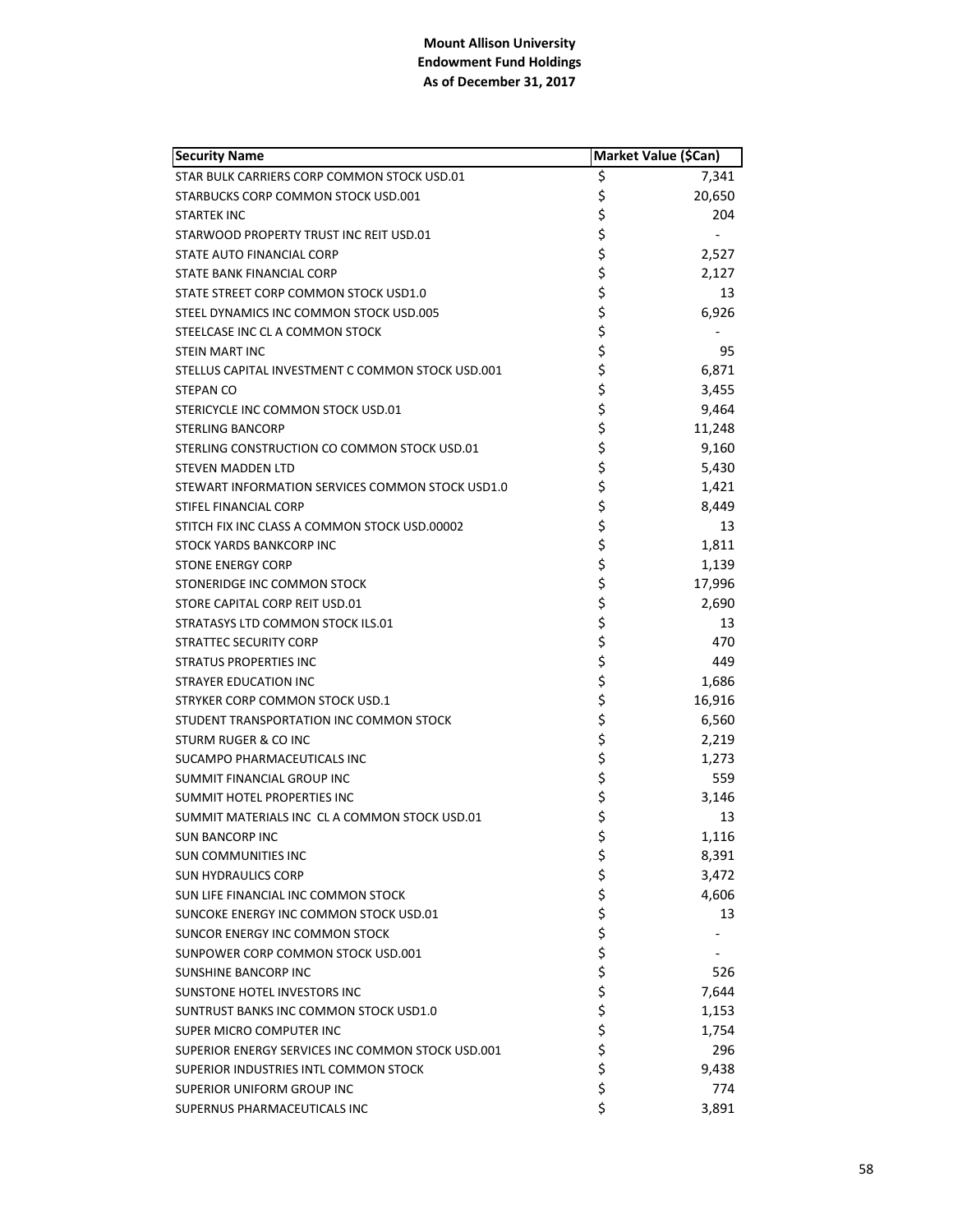| <b>Security Name</b>                               | Market Value (\$Can) |         |
|----------------------------------------------------|----------------------|---------|
| SUPERVALU INC COMMON STOCK USD.01                  | \$                   | 15,737  |
| <b>SURGERY PARNTERS INC</b>                        | \$                   | 416     |
| SURMODICS INC COMMON STOCK USD.05                  | \$                   | 26      |
| SVB FINANCIAL GROUP COMMON STOCK USD.001           | \$                   | 3,683   |
| SYKES ENTERPRISES INC COMMON STOCK USD.01          | \$                   | 10,346  |
| SYMANTEC CORP COMMON STOCK USD.01                  | \$                   | 293     |
| <b>SYNALLOY CORP</b>                               | \$                   | 325     |
| SYNAPTICS INC COMMON STOCK USD.001                 | \$                   | 6,051   |
| SYNCHRONOSS TECHNOLOGIES INC COMMON STOCK USD.0001 | \$                   | 13      |
| SYNCHRONY FINANCIAL COMMON STOCK USD.001           | \$                   | 26      |
| SYNDAX PHARMACEUTICALS INC                         | \$                   | 331     |
| SYNNEX CORP COMMON STOCK USD.001                   | \$                   | 3,777   |
| SYNOPSYS INC COMMON STOCK USD.01                   | \$                   | 13,638  |
| SYNOVUS FINANCIAL CORP COMMON STOCK USD1.0         | \$                   | 11,151  |
| SYNTEL INC COMMON STOCK                            | \$                   | 51      |
| <b>SYSCO CORP</b>                                  | \$                   | 269     |
| SYSCO CORP COMMON STOCK USD1.0                     | \$                   | 4,577   |
| SYSTEMAX INC                                       | \$                   | 2,554   |
| T MOBILE US INC COMMON STOCK USD.0001              | \$                   | 7,514   |
| T ROWE PRICE GROUP INC COMMON STOCK USD.2          | \$                   | 1,063   |
| TABLEAU SOFTWARE INC CL A COMMON STOCK USD.0001    | \$                   | 4,597   |
| TABULA RASA HEALTHCARE INC COMMON STOCK USD.0001   | \$                   | 76,348  |
| TAHOE RESOURCES INC COMMON STOCK                   | \$                   | 6,729   |
| TAILORED BRANDS INC COMMON STOCK USD.01            | \$                   | 1,188   |
| TAKE TWO INTERACTIVE SOFTWRE COMMON STOCK USD.01   | \$                   | 544,593 |
| <b>TANGER FACTORY OUTLET CENTERS</b>               | \$                   | 5,364   |
| TAPESTRY INC COMMON STOCK USD.01                   | \$                   | 175,990 |
| TARGET CORP COMMON STOCK USD.0833                  | \$                   | 16,062  |
| TARO PHARMACEUTICALS INDUSTRIES LTD                | \$                   | 5,870   |
| TASEKO MINES LTD COMMON STOCK                      | \$                   |         |
| TAUBMAN CENTERS INC REIT USD.01                    | \$                   | 2.037   |
| TAYLOR MORRISON HOME CORP A COMMON STOCK USD.00001 | \$                   | 579     |
| <b>TCF FINANCIAL CORP</b>                          | \$                   | 7,637   |
| TCP CAPITAL CORP COMMON STOCK USD.001              | \$                   | 16,661  |
| TD AMERITRADE HOLDING CORP COMMON STOCK USD.01     | \$                   | 19,315  |
| TE CONNECTIVITY LTD COMMON STOCK CHF.57            | \$                   | 279,610 |
| <b>TEAM INC</b>                                    | \$                   | 900     |
| TECH DATA CORP COMMON STOCK USD.0015               | \$                   | 187,803 |
| TECHNIPFMC PLC COMMON STOCK USD1.0                 | \$                   | 173,127 |
| <b>TECHTARGET</b>                                  | \$                   | 802     |
| TECK RESOURCES LTD CLS B COMMON STOCK              | \$                   | 6,009   |
| TEEKAY CORP COMMON STOCK USD.001                   | \$                   | 5,117   |
| TEEKAY TANKERS LTD                                 |                      | 383     |
| <b>TEGNA INC</b>                                   | \$\$\$               | 4,971   |
| <b>TEJON RANCH CO</b>                              |                      | 1,127   |
| TELEDYNE TECHNOLOGIES INC                          | \$                   | 13,060  |
| TELENAV INC                                        | \$                   | 492     |
| TELEPHONE AND DATA SYSTEMS COMMON STOCK USD.01     | \$                   | 10,255  |
| TELETECH HOLDINGS INC COMMON STOCK USD.01          | \$                   | 18,942  |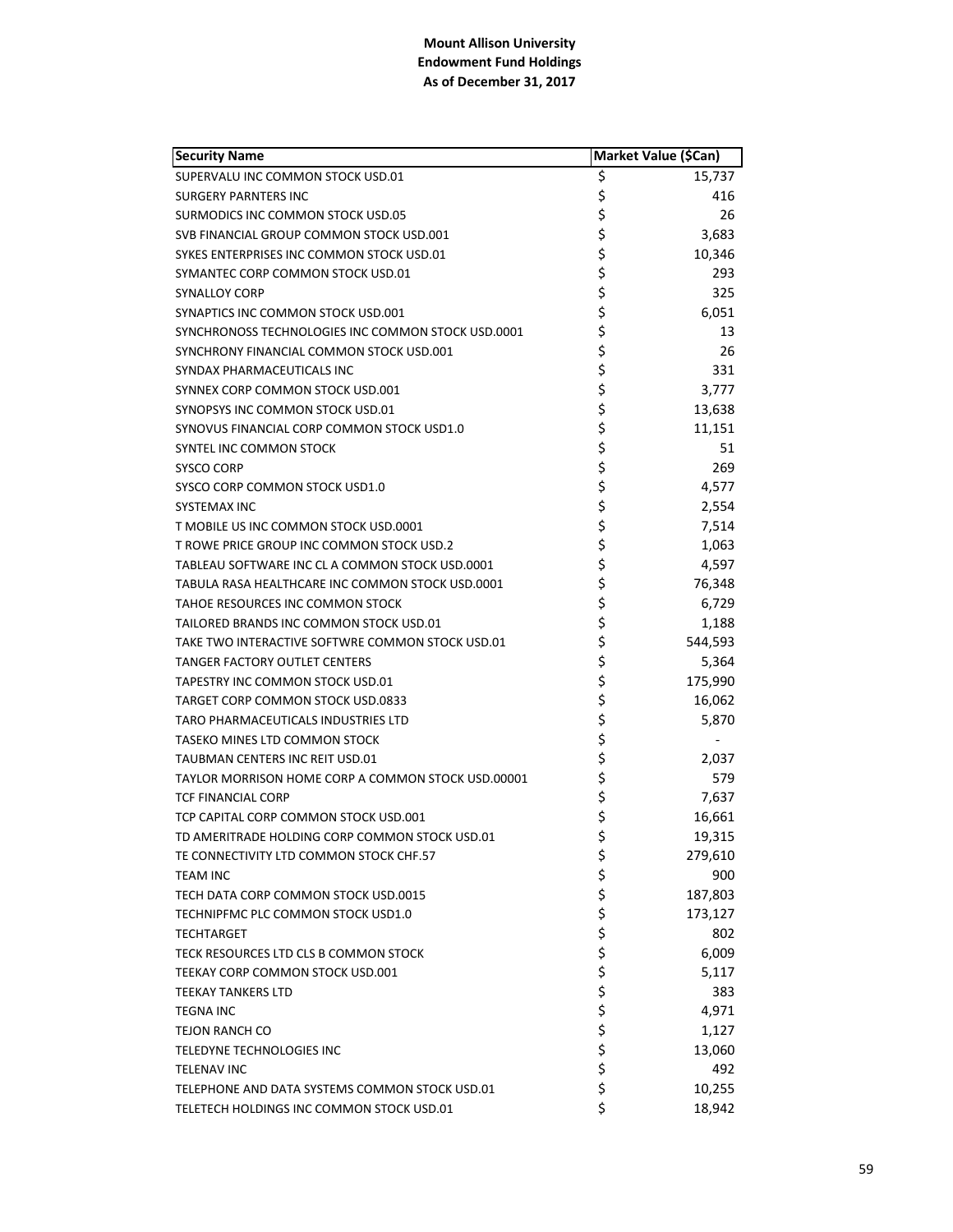| <b>Security Name</b>                             | Market Value (\$Can) |        |
|--------------------------------------------------|----------------------|--------|
| TEMPUR SEALY INTERNATIONAL INC                   | \$                   | 6,395  |
| <b>TENET HEALTHCARE CORP</b>                     | \$                   | 2,441  |
| <b>TENNANT CO</b>                                | \$                   | 2,265  |
| <b>TENNECO INC</b>                               | \$                   | 5,619  |
| TERADATA CORP COMMON STOCK USD.01                | \$                   |        |
| TERADYNE INC COMMON STOCK USD.125                | \$                   | 1,478  |
| <b>TEREX CORP</b>                                | \$                   | 10,861 |
| <b>TERRENO REALTY CORP</b>                       | \$                   | 4,206  |
| TERRITORIAL BANCORP INC                          | \$                   | 581    |
| <b>TESARO INC</b>                                | \$                   | 3,692  |
| <b>TESSCO TECHNOLOGIES INC</b>                   | \$                   | 363    |
| TETRA TECH INC COMMON STOCK USD.01               | \$                   | 7,584  |
| TETRA TECHNOLOGIES INC COMMON STOCK USD.01       | \$                   | 5,233  |
| TETRAPHASE PHARMACEUTICALS INC                   | \$                   | 543    |
| <b>TEXAS CAPITAL BANCSHARES INC</b>              | \$                   | 9,246  |
| TEXAS INSTRUMENTS INC COMMON STOCK USD1.0        | \$                   | 23,460 |
| <b>TEXAS ROADHOUSE INC</b>                       | \$                   | 7,172  |
| TEXTAINER GROUP HOLDINGS LTD COMMON STOCK USD.01 | \$                   | 7,720  |
| TEXTRON INC COMMON STOCK USD.125                 | \$                   | 5,887  |
| <b>TFS FINANCIAL CORP</b>                        | \$                   | 6,110  |
| THE CHILDREN'S PLACE INC                         | \$                   | 5,351  |
| THE COMMUNITY FINANCIAL CORPORATION              | \$                   | 248    |
| THE NEW HOME COMPANY                             | \$                   | 506    |
| THE RMR GROUP INC                                | \$                   | 1,717  |
| THERMO FISHER SCIENTIFIC INC COMMON STOCK USD1.0 | \$                   | 730    |
| THERMON GROUP HOLDINGS INC                       | \$                   | 1,354  |
| THIRD POINT REINSURANCE LTD                      | \$                   | 3,041  |
| THL CREDIT INC COMMON STOCK USD.001              | \$                   | 2,530  |
| THOMSON REUTERS CORP COMMON STOCK                | \$                   | 13     |
| THOR INDUSTRIES INC                              | \$                   | 179    |
| TICC CAPITAL CORP COMMON STOCK USD.01            | \$                   | 25,226 |
| TIER REIT INC REIT USD.0001                      | \$                   | 8,047  |
| TIFFANY + CO COMMON STOCK USD.01                 | \$                   | 473    |
| TILE SHOP HLDGS INC COMMON STOCK USD.0001        | \$                   | 1,681  |
| TILLY S INC CLASS A SHRS COMMON STOCK USD.001    | \$                   | 1,869  |
| TIMBERLAND BANCORP INC/WA                        | \$                   | 402    |
| TIME INC COMMON STOCK USD.01                     |                      | 7,961  |
| TIME WARNER INC COMMON STOCK USD.01              | \$\$\$               | 2,674  |
| <b>TIMKEN CO</b>                                 |                      | 7,546  |
| TIMKENSTEEL CORP COMMON STOCK                    | \$                   | 10,292 |
| <b>TIPTREE FINANCIAL INC</b>                     | \$<br>\$             | 439    |
| TITAN INTERNATIONAL INC COMMON STOCK             |                      |        |
| TITAN MACHINERY INC COMMON STOCK USD.00001       | \$                   | 895    |
| TIVITY HEALTH INC COMMON STOCK USD.001           | \$                   | 1,535  |
| TIVO CORP COMMON STOCK USD.001                   | \$                   | 20,040 |
| TJX COMPANIES INC COMMON STOCK USD1.0            | \$                   | 64,112 |
| TOLL BROTHERS INC COMMON STOCK USD.01            | \$                   | 7,641  |
| TOMPKINS FINANCIAL CORP COMMON STOCK USD.1       | \$                   | 410    |
| TOOTSIE ROLL INDUSTRIES INC                      | \$                   | 2,583  |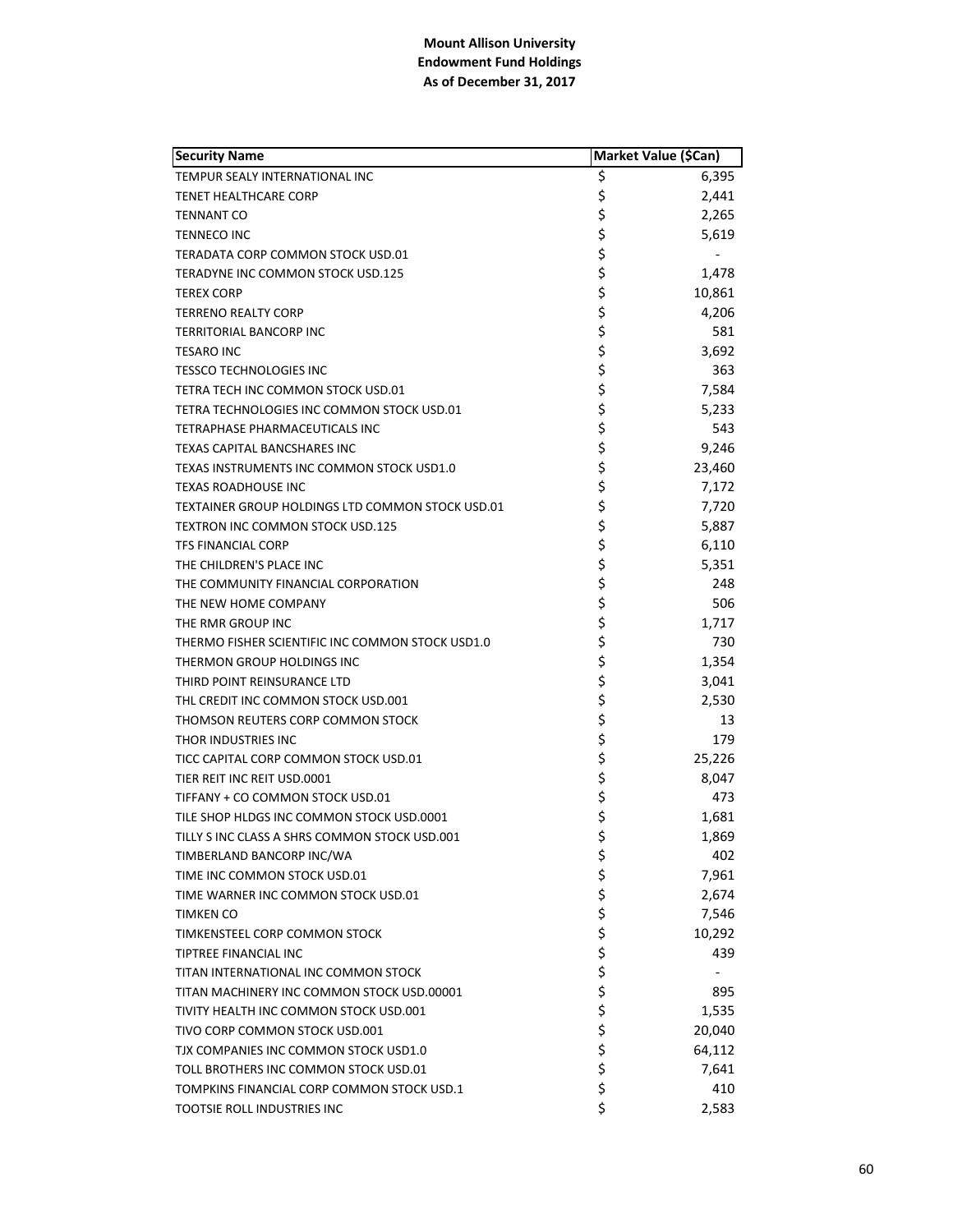| <b>Security Name</b>                                | Market Value (\$Can) |        |
|-----------------------------------------------------|----------------------|--------|
| <b>TOPBUILD CORP - W/I</b>                          | \$                   | 5,712  |
| TORCHMARK CORP COMMON STOCK USD1.0                  | \$                   | 13     |
| TORO CO COMMON STOCK USD1.0                         | \$                   | 3,544  |
| TORONTO DOMINION BANK COMMON STOCK                  | \$                   |        |
| TOTAL SYSTEM SERVICES INC COMMON STOCK USD.1        | \$                   | 17,636 |
| TOWER INTERNATIONAL INC COMMON STOCK USD.01         | \$                   | 2,614  |
| TOWER SEMICONDUCTOR LTD COMMON STOCK ILS1.0         | \$                   | 1,912  |
| TOWN SPORTS INTERNATIONAL HOLDINGS INC              | \$                   | 324    |
| TOWNEBANK/PORTSMOUTH VA                             | \$                   | 3,868  |
| TOWNSQUARE MEDIA INC CLA COMMON STOCK USD.01        | \$                   | 102    |
| TPG SPECIALTY LENDING INC COMMON STOCK USD.01       | \$                   | 591    |
| TPI COMPOSITES INC COMMON STOCK USD.01              | \$                   | 3,319  |
| TRACTOR SUPPLY COMPANY COMMON STOCK USD.008         | \$                   | 25,251 |
| <b>TRANSCAT INC</b>                                 | \$                   | 246    |
| TRANSDIGM GROUP INC COMMON STOCK USD.01             | \$                   | 16,223 |
| <b>TRANSENTERIX INC</b>                             | \$                   | 163    |
| TRANSOCEAN LTD COMMON STOCK CHF.1                   | \$                   | 7,757  |
| TRANSUNION COMMON STOCK USD.01                      | \$                   | 7,453  |
| TRAVELCENTERS OF AMERICA LLC COMMON STOCK USD.00001 | \$                   | 2,174  |
| TRAVELERS COS INC/THE COMMON STOCK                  | \$                   | 17,346 |
| TRAVELPORT WORLDWIDE LTD COMMON STOCK USD.0025      | \$                   |        |
| <b>TRAVELZOO</b>                                    | \$                   | 65     |
| <b>TRECORA RESOURCES</b>                            | \$                   | 624    |
| <b>TREDEGAR CORP</b>                                | \$                   | 1,331  |
| TREEHOUSE FOODS INC COMMON STOCK USD.01             | \$                   | 4,400  |
| TREX CO INC                                         | \$                   | 6,374  |
| TRI POINTE GROUP INC                                | \$                   | 5,762  |
| TRIANGLE CAPITAL CORP COMMON STOCK USD.001          | \$                   | 16,204 |
| TRIBUNE CO                                          | \$                   | 1,418  |
| TRICO BANCSHARES                                    | \$                   | 1,966  |
| TRIMAS CORP                                         | \$                   | 2,512  |
| TRIMBLE INC COMMON STOCK                            | \$                   | 2,295  |
| TRINET GROUP INC COMMON STOCK USD.000025            | \$                   | 13     |
| TRINITY INDUSTRIES INC COMMON STOCK USD.01          | \$                   | 4,803  |
| TRINSEO SA COMMON STOCK USD.01                      | \$                   | 4,460  |
| TRIPADVISOR INC                                     | \$                   | 8,340  |
| TRIPADVISOR INC COMMON STOCK USD.001                | \$                   | 13     |
| TRIPLE S MANAGEMENT CORP B COMMON STOCK USD1.0      | \$                   |        |
| TRISTATE CAPITAL HLDGS INC                          | \$                   | 1,316  |
| TRITON INTERNATIONAL LTD/BER COMMON STOCK USD.01    | \$                   | 21,904 |
| TRIUMPH BANCORP INC COMMON STOCK USD.01             | \$                   | 5,585  |
| TRIUMPH GROUP INC                                   | \$                   | 2,972  |
| TRONC INC COM                                       |                      | 1,228  |
| TRONOX LTD CL A COMMON STOCK USD.01                 | \$\$\$               | 2,329  |
| TRUEBLUE INC                                        |                      | 2,227  |
| TRUECAR INC COMMON STOCK USD.0001                   | \$                   |        |
| TRUPANION INC COMMON STOCK USD.00001                | \$                   | 11,573 |
| TRUSTCO BANK CORP NY COMMON STOCK USD1.0            | \$                   | 26     |
| <b>TRUSTMARK CORP</b>                               | \$                   | 4,771  |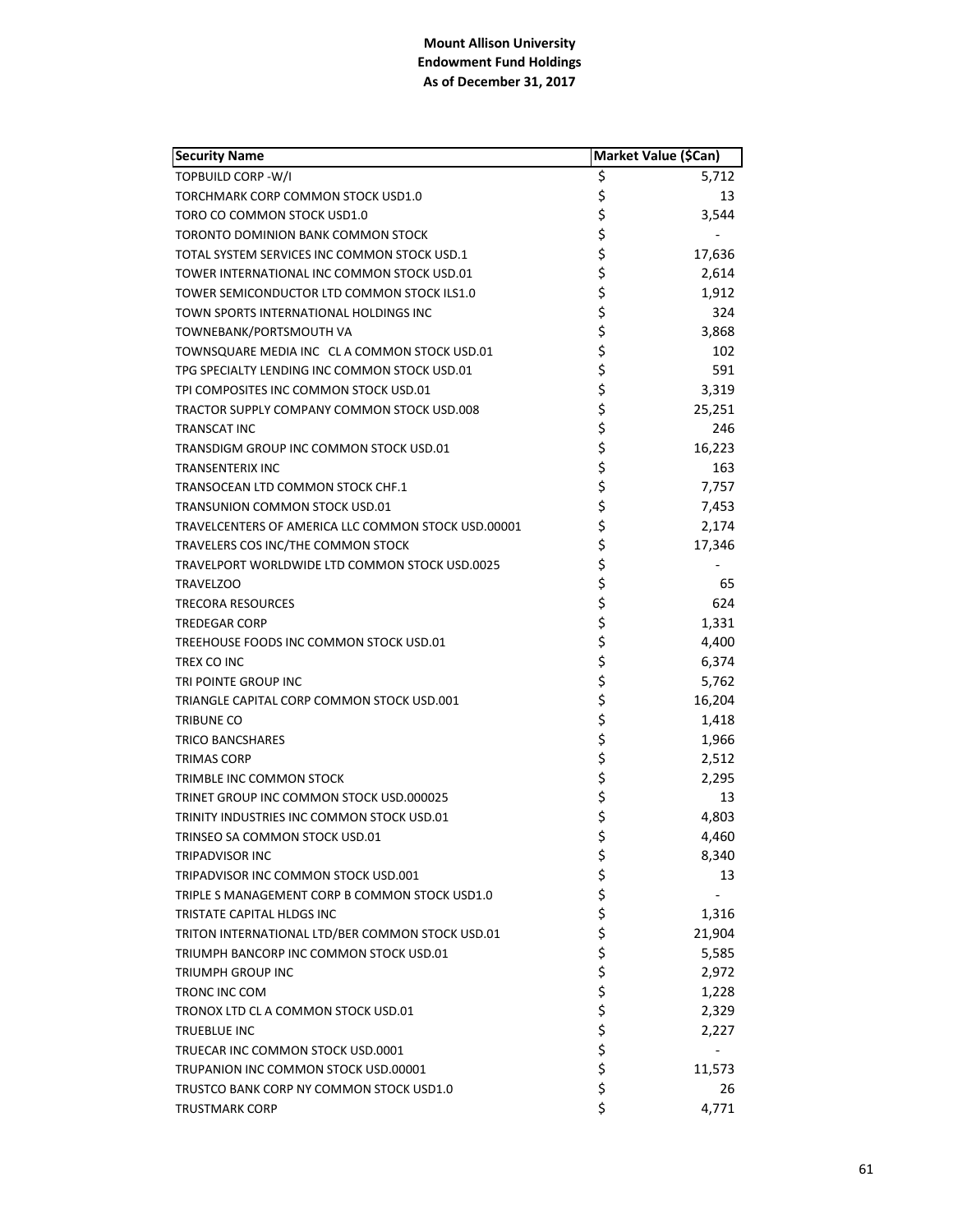| <b>Security Name</b>                             |             | Market Value (\$Can) |
|--------------------------------------------------|-------------|----------------------|
| TTM TECHNOLOGIES COMMON STOCK USD.001            | \$          | 4,678                |
| <b>TUESDAY MORNING CORP</b>                      | \$          | 94                   |
| <b>TUPPERWARE BRANDS CORP</b>                    | \$          | 6,077                |
| TURNING POINT BRANDS INC                         | \$          | 933                  |
| TURQUOISE HILL RESOURCES LTD COMMON STOCK        | \$          | 13                   |
| TUTOR PERINI CORP COMMON STOCK USD1.0            | \$          | 7,808                |
| TWENTY FIRST CENTURY FOX B COMMON STOCK USD.01   | \$          | 90                   |
| TWENTY FIRST CENTURY FOX A COMMON STOCK USD.01   | \$          | 8,904                |
| TWIN DISC INC                                    | \$          | 900                  |
| TWITTER INC COMMON STOCK USD.000005              | \$          |                      |
| TWO HARBORS INVESTMENT WI REIT                   | \$          |                      |
| <b>TWO RIVER BANCORP</b>                         | \$          | 307                  |
| <b>TYLER TECHNOLOGIES INC</b>                    | \$<br>\$    | 7,092                |
| <b>TYSON FOODS INC</b>                           |             | 1,281                |
| TYSON FOODS INC CL A COMMON STOCK USD.1          | \$          | 3,921                |
| <b>UBIQUITI NETWORKS INC</b>                     | \$          | 8,717                |
| UDR INC REIT USD.01                              | \$          | 13,755               |
| UFP TECHNOLOGIES INC COMMON STOCK USD.01         | \$          | 7,122                |
| UGI CORP COMMON STOCK                            |             | 2,914                |
| ULTA BEAUTY INC COMMON STOCK USD.01              | \$<br>\$    | 4,486                |
| ULTIMATE SOFTWARE GROUP INC                      | \$          | 11,858               |
| ULTRA CLEAN HOLDINGS INC COMMON STOCK USD.001    | \$          | 9,028                |
| ULTRA PETROLEUM CORP                             | \$          | 2,725                |
| ULTRALIFE CORP                                   | \$          | 354                  |
| UMB FINANCIAL CORP                               | \$          | 7,402                |
| UMH PROPERTIES INC REIT USD.1                    | \$          | 2,819                |
| UMPQUA HOLDINGS CORP COMMON STOCK                | \$          | 38                   |
| UNDER ARMOUR INC CLASS A COMMON STOCK USD.000333 | \$          | 13                   |
| UNDER ARMOUR INC CLASS C COMMON STOCK USD.000333 | \$          | 4,657                |
| UNIFI INC                                        | \$          | 856                  |
| UNIFIRST CORP/MA COMMON STOCK USD.1              | \$          | 7,539                |
| UNION BANKSHARES CORP                            | \$          | 3,321                |
| UNION PACIFIC CORP COMMON STOCK USD2.5           | \$          | 1,473                |
| UNIQURE NV COMMON STOCK EUR.05                   | \$          | 1,781                |
| UNISYS CORP COMMON STOCK USD.01                  | \$          | 32,861               |
| UNIT CORP COMMON STOCK USD.2                     | \$          | 14,105               |
| UNITED BANKSHARES INC COMMON STOCK USD2.5        |             | 2,857                |
| UNITED CMNTY BKS BLAIRSVLE                       |             | 4,033                |
| UNITED COMMUNITY FINANCIAL CORP/OH               |             | 1,217                |
| UNITED CONTINENTAL HOLDINGS COMMON STOCK USD.01  |             | 5,092                |
| UNITED FINANCIAL BANCORP INC COMMON STOCK        |             | 8,486                |
| UNITED FIRE GROUP INC.                           |             | 2,151                |
| UNITED INSURANCE HOLDINGS CO                     |             | 1,498                |
| UNITED NATURAL FOODS INC                         |             | 4,628                |
| UNITED PARCEL SERVICE CL B COMMON STOCK USD.01   | ぐうさくさい こうさく | 71,060               |
| UNITED RENTALS INC COMMON STOCK USD.01           |             | 13,247               |
| UNITED STATES CELLULAR CORP                      |             | 2,115                |
| UNITED STATES LIME & MINERALS INC                | \$          | 1,154                |
| UNITED STATES STEEL CORP COMMON STOCK USD1.0     | \$          | 1,136                |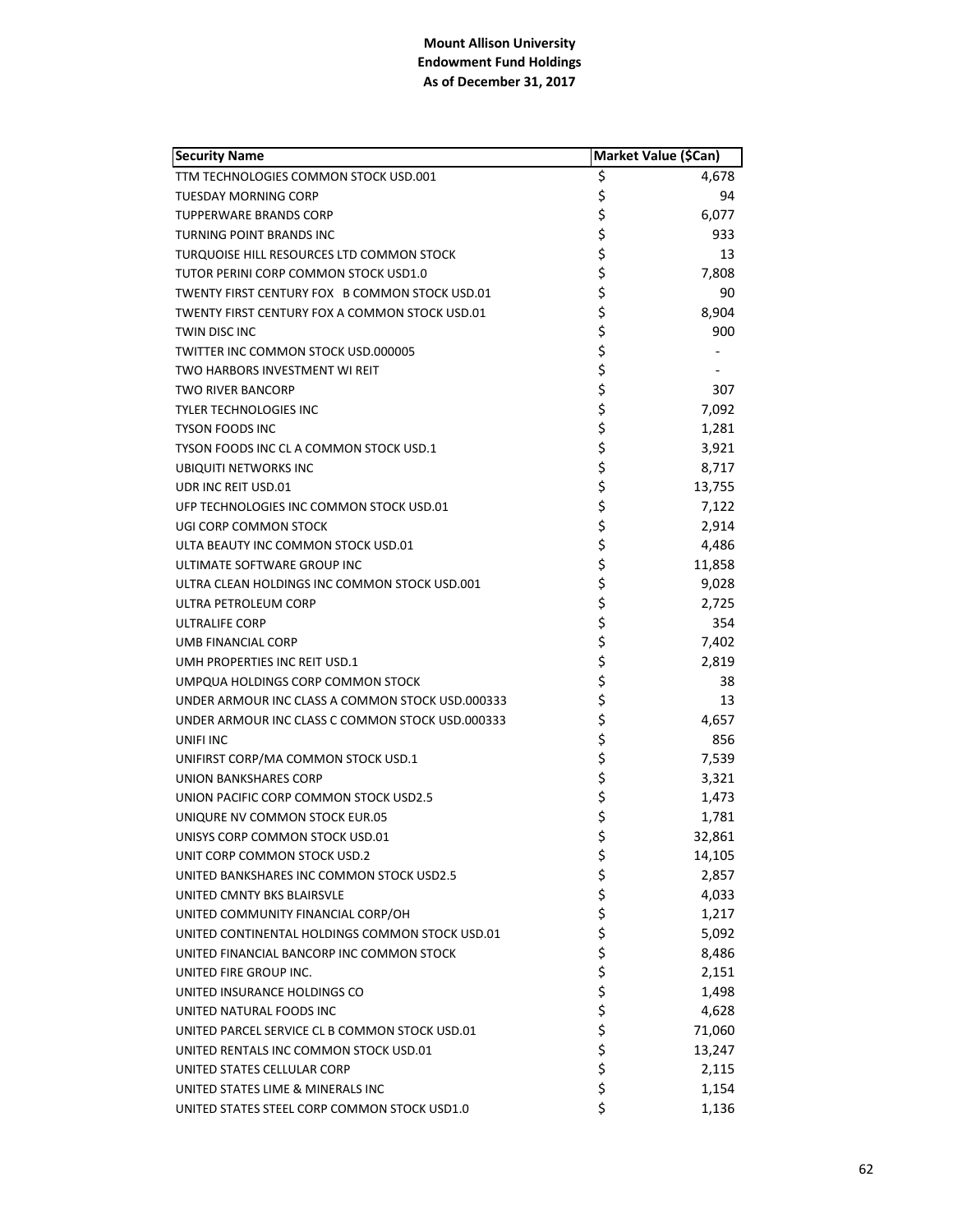| <b>Security Name</b>                            |          | <b>Market Value (\$Can)</b> |
|-------------------------------------------------|----------|-----------------------------|
| UNITED TECHNOLOGIES CORP COMMON STOCK USD1.0    | \$       | 13                          |
| UNITED THERAPEUTICS CORP                        | \$       | 16,313                      |
| UNITEDHEALTH GROUP INC COMMON STOCK USD.01      | \$       | 558                         |
| UNITI GROUP INC                                 | \$       | 5,576                       |
| UNITIL CORP                                     | \$       | 1,204                       |
| <b>UNITY BANCORP</b>                            | \$       | 453                         |
| UNIVAR INC COMMON STOCK USD.01                  | \$       |                             |
| UNIVERSAL CORP/VA COMMON STOCK                  | \$       | 4,486                       |
| UNIVERSAL DISPLAY CORP                          | \$       | 13,532                      |
| UNIVERSAL ELECTRONICS INC                       | \$       | 1,170                       |
| UNIVERSAL FOREST PRODUCTS INC                   | \$       | 4,677                       |
| UNIVERSAL HEALTH REALTY INCOME TRUST            | \$       | 2,046                       |
| UNIVERSAL HEALTH SERVICES B COMMON STOCK USD.01 | \$       | 32,406                      |
| UNIVERSAL INSURANCE HOLDINGS INC                | \$       | 1,816                       |
| UNIVERSAL LOGISTICS HOLDINGS I                  | \$       | 1,263                       |
| UNIVERSAL STAINLESS & ALLOY                     | \$       | 194                         |
| UNIVERSAL TECHNICAL INSTITUTE INC               | \$       | 143                         |
| UNIVEST CORP OF PENNSYLVANIA                    | \$       | 1,605                       |
| UNUM GROUP COMMON STOCK USD.1                   | \$       | 11,718                      |
| UPLAND SOFTWARE INC COMMON STOCK USD.0001       | \$       | 1,745                       |
| URBAN EDGE PROPERTIES                           | \$       | 5,690                       |
| URBAN OUTFITTERS INC COMMON STOCK USD.0001      | \$       |                             |
| URSTADT BIDDLE CLASS A REIT USD.01              | \$       | 521                         |
| US BANCORP COMMON STOCK USD.01                  | \$       | 8,713                       |
| US CONCRETE INC                                 | \$       | 2,611                       |
| US ECOLOGY INC                                  | \$       | 2,380                       |
| US FOODS HOLDING CORP COMMON STOCK USD.01       | \$       | 15,881                      |
| US PHYSICAL THERAPY INC                         | \$       | 1,919                       |
| US SILICA HOLDINGS INC COMMON STOCK USD.01      | \$       | 8,436                       |
| USA TRUCK INC COMMON STOCK USD.01               | \$       | 167                         |
| USANA HEALTH SCIENCES INC COMMON STOCK USD.001  | \$       | 4,447                       |
| <b>USG CORP</b>                                 | \$       | 11,122                      |
| UTAH MEDICAL PRODUCTS INC                       | \$       | 719                         |
| <b>VAIL RESORTS INC</b>                         | \$       | 2,424                       |
| VALEANT PHARMACEUTICALS INTE COMMON STOCK NPV   | \$       | 3,185                       |
| VALERO ENERGY CORP COMMON STOCK USD.01          | \$       | 34,608                      |
| VALIDUS HOLDINGS LTD COMMON STOCK USD.175       | \$       | 13                          |
| VALLEY NATIONAL BANCORP COMMON STOCK            | \$       | 1,472                       |
| <b>VALMONT INDUSTRIES INC</b>                   | \$       | 7,277                       |
| <b>VALVOLINE INC</b>                            |          | 10,386                      |
| VANTIV INC CLA COMMON STOCK USD.00001           | \$<br>\$ | 38                          |
| VAREX IMAGING CORP                              | \$       | 3,026                       |
|                                                 | \$       |                             |
| VARIAN MEDICAL SYSTEMS INC COMMON STOCK USD1.0  |          | 18,987                      |
| VARONIS SYSTEMS INC COMMON STOCK USD.001        | \$       | 1,230                       |
| VASCO DATA SECURITY INTL COMMON STOCK USD.001   | \$<br>\$ | 6,067                       |
| VECTOR GROUP LTD COMMON STOCK USD.1             |          |                             |
| <b>VECTREN CORP COMMON STOCK</b>                | \$       | 269                         |
| <b>VECTRUS INC COMMON STOCK USD.01</b>          | \$       | 3,968                       |
| VEECO INSTRUMENTS INC COMMON STOCK USD.01       | \$       |                             |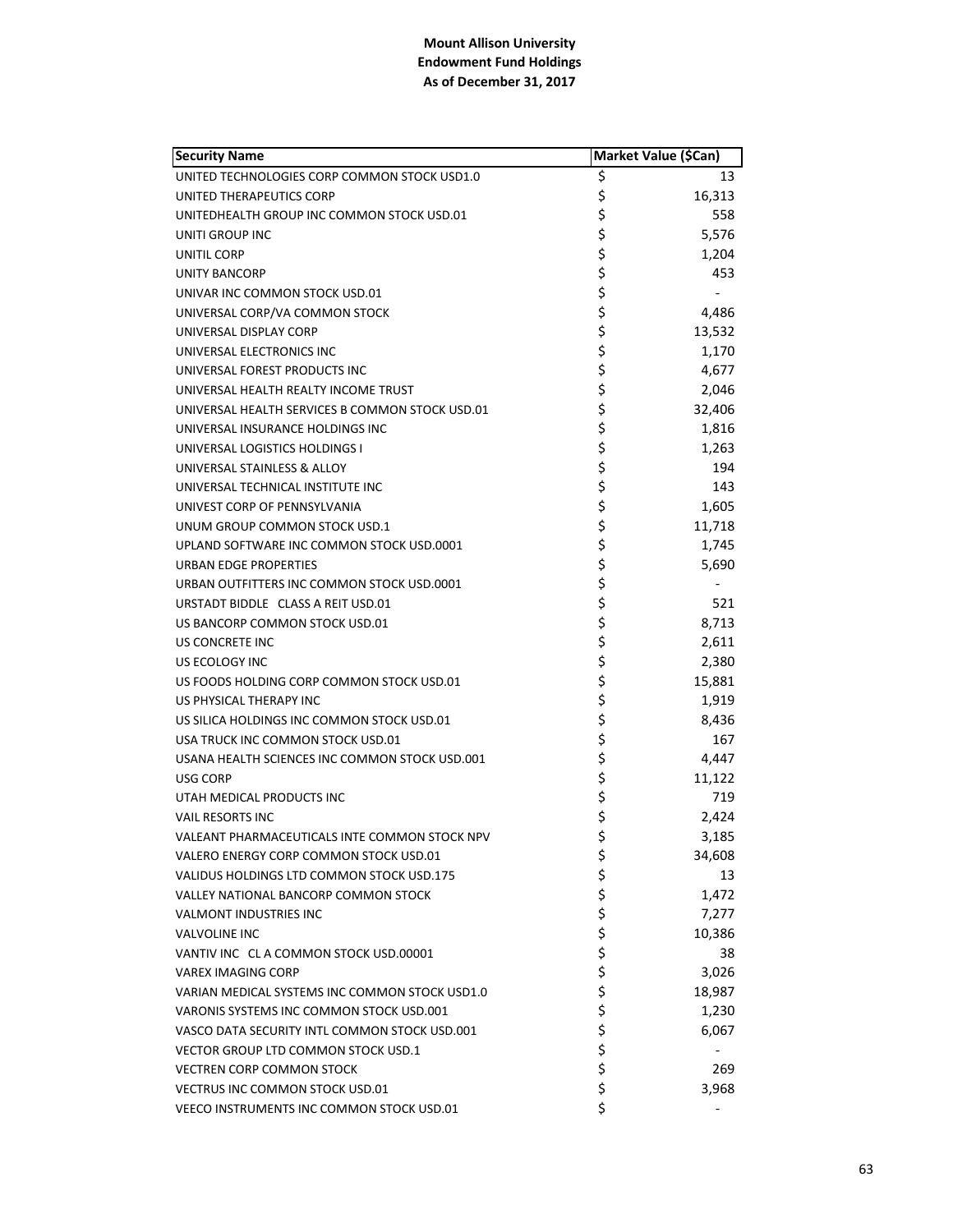| <b>Security Name</b>                               | Market Value (\$Can) |        |
|----------------------------------------------------|----------------------|--------|
| <b>VEEVA SYSTEMS INC</b>                           | \$                   | 2,822  |
| <b>VENTAS INC REIT USD.25</b>                      | \$                   | 11,963 |
| <b>VERA BRADLEY INC COMMON STOCK</b>               | \$                   | 7,892  |
| <b>VEREIT INC REIT USD.01</b>                      | \$                   | 2,816  |
| VERIFONE SYSTEMS INC COMMON STOCK USD.01           | \$                   |        |
| <b>VERINT SYSTEMS INC</b>                          | \$                   | 5,225  |
| <b>VERISIGN INC COMMON STOCK USD.001</b>           | \$                   | 7,853  |
| VERISK ANALYTICS INC COMMON STOCK USD.001          | \$                   | 2,280  |
| <b>VERITEX HOLDINGS INC COMMON STOCK USD.01</b>    | \$                   | 512    |
| <b>VERITIV CORP</b>                                | \$                   | 1,048  |
| VERITONE INC COMMON STOCK USD.001                  | \$                   |        |
| VERIZON COMMUNICATIONS INC COMMON STOCK USD.1      | \$                   | 13,021 |
| <b>VERSARTIS INC COMMON STOCK USD.0001</b>         | \$                   | 3,809  |
| VERSO CORP A COMMON STOCK                          | \$                   | 1,436  |
| <b>VERSUM MATERIALS INC COMMON STOCK USD1.0</b>    | \$                   | 4,503  |
| VERTEX PHARMACEUTICALS INC COMMON STOCK USD.01     | \$                   | 28,121 |
| <b>VF CORP COMMON STOCK</b>                        | \$                   | 9,375  |
| VIACOM INC CLASS B COMMON STOCK USD.001            | \$                   | 9,606  |
| VIAD CORP COMMON STOCK USD1.5                      | \$                   | 5,443  |
| <b>VIASAT INC</b>                                  | \$                   | 9,334  |
| VIAVI SOLUTIONS INC COMMON STOCK USD.001           | \$                   | 262    |
| VICOR CORP                                         | \$                   | 740    |
| VILLAGE SUPER MARKET CLASS A COMMON STOCK          | \$                   | 11,158 |
| VIRTU FINANCIAL INC CLASS A COMMON STOCK USD.00001 | \$                   |        |
| <b>VIRTUS INVESTMENT PARTNERS INC</b>              | \$                   | 1,862  |
| <b>VIRTUSA CORP</b>                                | \$                   | 2,636  |
| VISA INC CLASS A SHARES COMMON STOCK USD.0001      | \$                   | 2,362  |
| VISHAY INTERTECHNOLOGY INC                         | \$                   | 5,427  |
| VISHAY PRECISION GROUP COMMON STOCK                | \$                   | 13     |
| VISTA OUTDOOR INC COMMON STOCK USD.01              | \$                   | 4,071  |
| <b>VISTEON CORP COMMON STOCK</b>                   | \$                   | 6,007  |
| VITAMIN SHOPPE INC COMMON STOCK USD.01             | \$                   | 25,277 |
| <b>VMWARE INC</b>                                  | \$                   | 15,912 |
| VOCERA COMMUNICATIONS INC COMMON STOCK USD.0003    | \$                   | 4,755  |
| <b>VOLT INFORMATION SCIENCES INC</b>               | \$                   | 214    |
| VONAGE HOLDINGS CORP COMMON STOCK USD.001          | \$                   | 37,722 |
| <b>VORNADO REALTY TRUST REIT USD.04</b>            | \$                   | 4,727  |
| VOXX INTERNATIONAL CORP COMMON STOCK USD.01        | \$                   | 6,503  |
| VOYA FINANCIAL INC COMMON STOCK USD.01             | \$                   |        |
| <b>VOYAGER THERAPEUTICS INC</b>                    | \$                   | 256    |
| <b>VSE CORP</b>                                    | \$                   | 1,174  |
| VULCAN MATERIALS CO COMMON STOCK USD1.0            | \$                   | 12,366 |
| W&T OFFSHORE INC                                   | \$                   | 754    |
| <b>WABASH NATIONAL CORP</b>                        | \$                   | 3,163  |
| WABCO HOLDINGS INC                                 | \$                   | 40     |
| WADDELL & REED FINANCIAL INC                       | \$                   | 3,988  |
| <b>WAGEWORKS INC</b>                               | \$                   | 3,039  |
| WAL MART STORES INC COMMON STOCK USD.1             | \$                   | 12,530 |
| WALGREENS BOOTS ALLIANCE INC COMMON STOCK USD.01   | \$                   | 11,684 |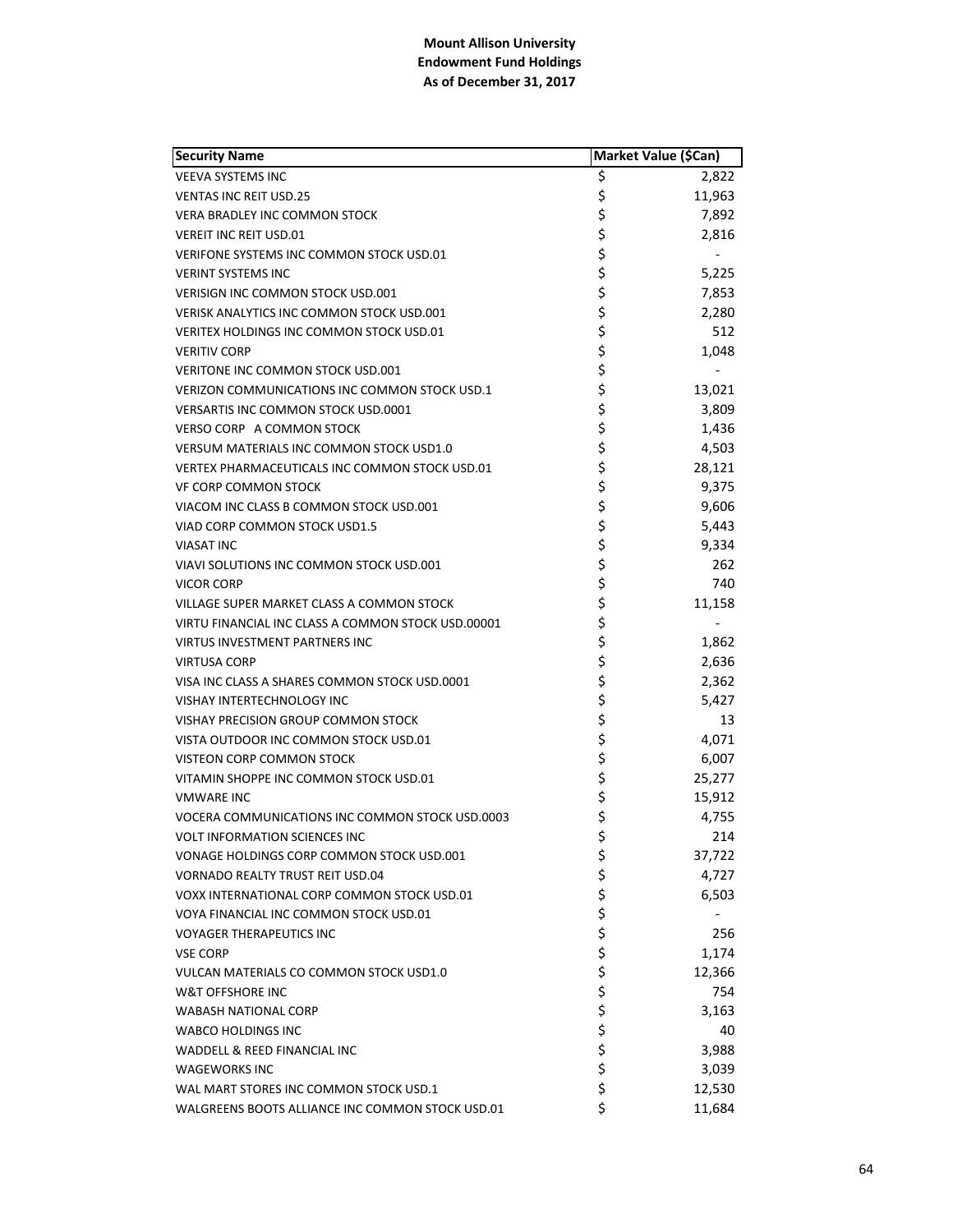| <b>Security Name</b>                              | Market Value (\$Can) |         |
|---------------------------------------------------|----------------------|---------|
| <b>WALKER &amp; DUNLOP INC</b>                    | \$                   | 3,385   |
| <b>WAL-MART STORES INC</b>                        | \$                   | 27,737  |
| WALT DISNEY CO/THE COMMON STOCK USD.01            | \$                   | 182,589 |
| WARRIOR MET COAL INC COMMON STOCK USD.01          | \$                   |         |
| <b>WASHINGTON FEDERAL INC</b>                     | \$                   | 5,898   |
| WASHINGTON PRIME GROUP INC                        | \$                   | 2,889   |
| WASHINGTON REAL ESTATE INVESTMENT TRUST           | \$                   | 5,048   |
| WASHINGTON TRUST BANCORP COMMON STOCK USD.0625    | \$                   | 35,784  |
| WASTE CONNECTIONS INC COMMON STOCK                | \$                   | 12,198  |
| WASTE MANAGEMENT INC COMMON STOCK USD.01          | \$                   | 10,966  |
| WATERS CORP COMMON STOCK USD.01                   | \$                   | 5,590   |
| <b>WATERSTONE FINANCIAL INC</b>                   | \$                   | 1,172   |
| WATSCO INC COMMON STOCK USD.5                     | \$                   | 46,750  |
| <b>WATTS WATER TECHNOLOGIES INC</b>               | \$                   | 4,401   |
| <b>WAYFAIR INC</b>                                | \$                   | 7,681   |
| <b>WD-40 CO</b>                                   | \$                   | 3,049   |
| WEATHERFORD INTERNATIONAL PL COMMON STOCK USD.001 | \$                   |         |
| <b>WEB.COM GROUP INC</b>                          | \$                   | 2,174   |
| <b>WEBSTER FINANCIAL CORP</b>                     | \$                   | 11,026  |
| WEC ENERGY GROUP INC COMMON STOCK USD.01          | \$                   | 13,849  |
| WEIGHT WATCHERS INTL INC COMMON STOCK             | \$                   | 4,910   |
| WEINGARTEN REALTY INVESTORS REIT USD.03           | \$                   | 2,473   |
| <b>WEIS MARKETS INC</b>                           | \$                   | 2,287   |
| <b>WELBILT INC</b>                                | \$                   | 6,694   |
| WELLCARE HEALTH PLANS INC COMMON STOCK USD.01     | \$                   | 10,569  |
| WELLS FARGO + CO COMMON STOCK USD1.666            | \$                   | 5,870   |
| WELLTOWER INC REIT USD1.0                         | \$                   | 7,149   |
| WENDY S CO/THE COMMON STOCK USD.1                 | \$                   | 3,183   |
| WERNER ENTERPRISES INC                            | \$                   | 5,803   |
| <b>WESBANCO INC</b>                               | \$                   | 3,761   |
| WESCO AIRCRAFT HOLDINGS INC                       | \$                   | 1,650   |
| WESCO INTERNATIONAL INC COMMON STOCK USD.01       | \$                   | 1,759   |
| <b>WEST BANCORPORATION INC</b>                    | \$                   | 939     |
| WEST PHARMACEUTICAL SERVICES COMMON STOCK USD.25  | \$                   | 58,318  |
| <b>WESTAMERICA BANCORPORATION</b>                 | \$                   | 3,032   |
| WESTAR ENERGY INC COMMON STOCK USD5.0             | \$                   | 16,868  |
| <b>WESTERN ALLIANCE BANCORP</b>                   | \$                   | 11,684  |
| WESTERN DIGITAL CORP COMMON STOCK USD.01          | \$                   | 21,939  |
| <b>WESTERN NEW ENGLAND BANCORP IN</b>             | \$                   | 937     |
| WESTERN UNION CO COMMON STOCK USD.01              | \$<br>\$             | 24,120  |
| WESTLAKE CHEMICAL CORP COMMON STOCK USD.01        |                      | 3,289   |
| WESTMORELAND COAL CO COMMON STOCK USD2.5          | \$<br>\$             | 3,710   |
| WESTPORT FUEL SYSTEMS INC COMMON STOCK            |                      | 9,022   |
| <b>WESTROCK CO COMMON STOCK</b>                   | \$                   | 6,553   |
| WESTWOOD HOLDINGS GROUP INC                       | \$<br>\$             | 997     |
| <b>WEX INC</b>                                    |                      | 12,238  |
| <b>WEYCO GROUP INC</b>                            | \$                   | 520     |
| <b>WEYERHAEUSER CO REIT USD1.25</b>               | \$                   | 21,639  |
| WGL HOLDINGS INC                                  | \$                   | 7,978   |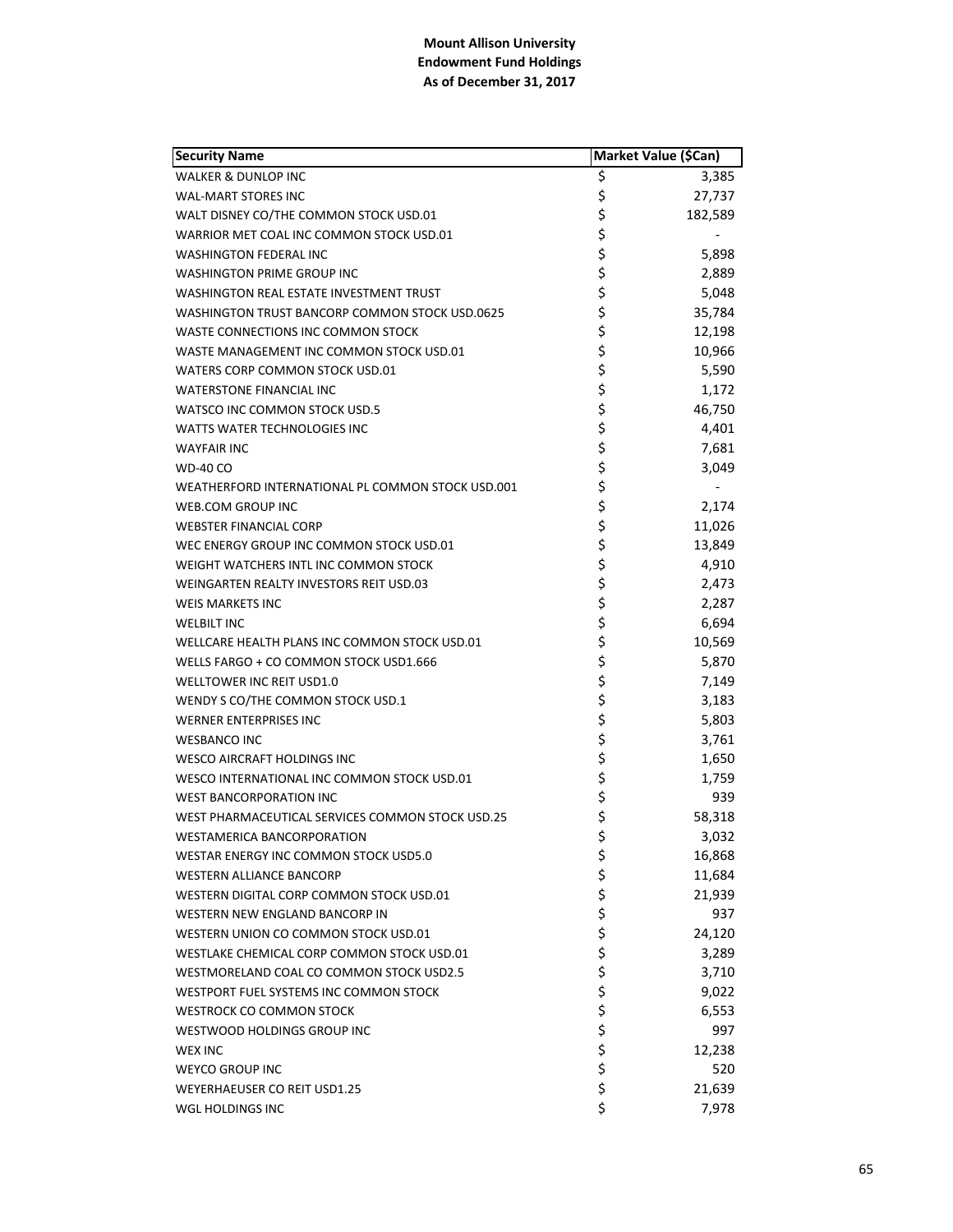| <b>Security Name</b>                                |          | Market Value (\$Can) |
|-----------------------------------------------------|----------|----------------------|
| WHEATON PRECIOUS METALS CORP COMMON STOCK           | \$       | 4,408                |
| WHIRLPOOL CORP COMMON STOCK USD1.0                  | \$       | 11,204               |
| WHITE MOUNTAINS INSURANCE GROUP LTD                 | \$       | 7,872                |
| WHITEHORSE FINANCE INC COMMON STOCK USD.001         | \$       |                      |
| <b>WHITESTONE REIT REIT USD.001</b>                 | \$       | 846                  |
| WHITING PETROLEUM CORP COMMON STOCK USD.001         | \$       | 6,548                |
| WILEY (JOHN) + SONS CLASS A COMMON STOCK USD1.0     | \$       | 1,607                |
| <b>WILLBROS GROUP INC</b>                           | \$       | 125                  |
| <b>WILLDAN GROUP INC</b>                            | \$       | 372                  |
| <b>WILLIAM LYON HOMES</b>                           | \$       | 1,987                |
| WILLIAMS COS INC COMMON STOCK USD1.0                | \$       | 7,083                |
| WILLIAMS-SONOMA INC                                 | \$       | 8,437                |
| WILLIS TOWERS WATSON PLC COMMON STOCK USD.000304635 | \$       | 956                  |
| WINDSTREAM HOLDINGS INC COMMON STOCK USD.0001       | \$       | 6,287                |
| WINGSTOP INC COMMON STOCK USD.01                    | \$       | 5,880                |
| <b>WINMARK CORP</b>                                 | \$       | 962                  |
| WINNEBAGO INDUSTRIES COMMON STOCK USD.5             | \$       | 13                   |
| <b>WINTRUST FINANCIAL CORP</b>                      | \$       | 9,910                |
| WISDOMTREE INVESTMENTS INC                          | \$       | 2,821                |
| WIX.COM LTD COMMON STOCK ILS.01                     | \$       | 3,578                |
| WOLVERINE WORLD WIDE INC                            | \$       | 6,363                |
| WOODWARD INC COMMON STOCK USD.00292                 | \$       | 1,004                |
| WORKDAY INC CLASS A COMMON STOCK USD.001            | \$       | 13                   |
| WORKIVA INC COMMON STOCK USD.001                    | \$       | 13                   |
| <b>WORLD ACCEPTANCE CORP</b>                        | \$       | 1,306                |
| WORLD FUEL SERVICES CORP COMMON STOCK USD.01        | \$       | 6,859                |
| WORLD WRESTLING ENTERTAINMENT INC                   | \$       | 1,903                |
| <b>WORTHINGTON INDUSTRIES INC</b>                   | \$       | 5,252                |
| WP CAREY INC REIT USD.001                           | \$       | 83,825               |
| <b>WPX ENERGY INC</b>                               | \$       | 11,982               |
| WR BERKLEY CORP COMMON STOCK USD.2                  | \$       | 10,446               |
| WR GRACE + CO COMMON STOCK USD.01                   | \$       | 15,239               |
| <b>WSFS FINANCIAL CORP</b>                          | \$       | 3,215                |
| WW GRAINGER INC COMMON STOCK USD.5                  | \$       | 8,836                |
| WYNDHAM WORLDWIDE CORP COMMON STOCK USD.01          | \$       | 4,913                |
| WYNN RESORTS LTD COMMON STOCK USD.01                | \$       | 366                  |
| <b>XCEL ENERGY INC</b>                              |          | 26                   |
| <b>XCEL ENERGY INC COMMON STOCK USD2.5</b>          | \$<br>\$ | 3,803                |
| <b>XCERRA CORP COMMON STOCK USD.05</b>              | \$       | 1,045                |
| <b>XENCOR INC</b>                                   | \$       | 1,501                |
| XENIA HOTELS + RESORTS INC REIT USD.01              | \$       | 32,721               |
| <b>XERIUM TECHNOLOGIES INC</b>                      | \$       | 199                  |
| XEROX CORP COMMON STOCK USD1.0                      | \$       | 19,137               |
| XILINX INC COMMON STOCK USD.01                      | \$       | 6,804                |
| XL GROUP LTD COMMON STOCK                           | \$       | 23,778               |
| XO GROUP INC COMMON STOCK USD.01                    | \$       | 2,848                |
| XOMA CORP COMMON STOCK USD.0005                     | \$       | 6,492                |
|                                                     | \$       |                      |
| XPERI CORP COMMON STOCK USD.001                     |          | 11,146               |
| <b>XPO LOGISTICS INC</b>                            | \$       | 41,906               |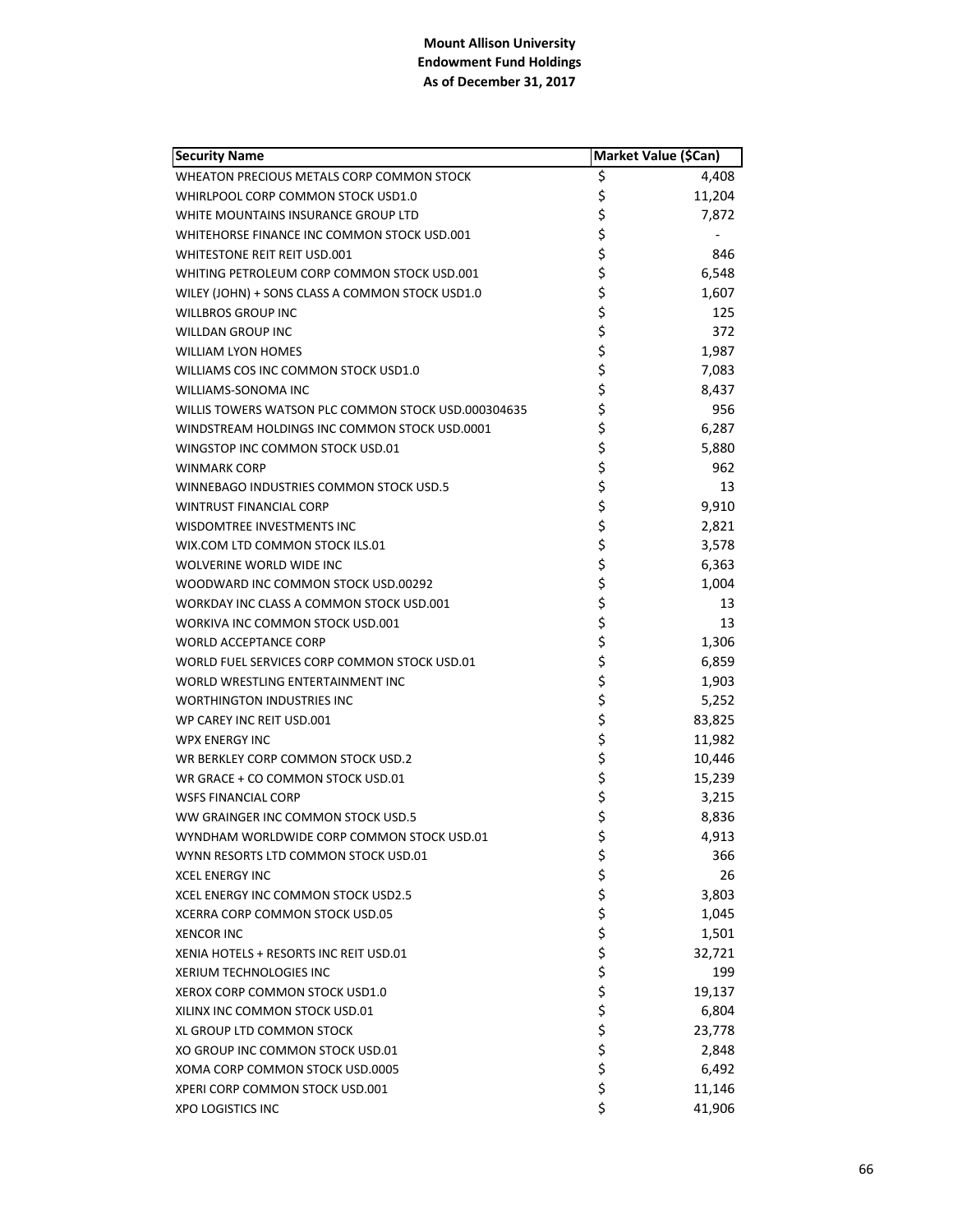| <b>Security Name</b>                           |                | Market Value (\$Can) |
|------------------------------------------------|----------------|----------------------|
| XYLEM INC COMMON STOCK                         | \$             | 7,648                |
| YAMANA GOLD INC COMMON STOCK                   | \$             | 2,742                |
| YANDEX NV A COMMON STOCK EUR.01                | \$             | 6,642                |
| YELP INC COMMON STOCK USD.000001               | \$             | 8,594                |
| YORK WATER CO                                  | \$             | 1,028                |
| YRC WORLDWIDE INC COMMON STOCK USD1.0          | \$             | 13                   |
| YUM BRANDS INC COMMON STOCK                    | \$             | 33,226               |
| YUM CHINA HOLDINGS INC COMMON STOCK USD.01     | \$             | 487                  |
| YUME INC COMMON STOCK USD.001                  | \$             | 8,505                |
| <b>ZAFGEN INC</b>                              | \$             | 36                   |
| ZAGG INC                                       | \$             | 1,993                |
| ZAYO GROUP HOLDINGS INC COMMON STOCK USD.001   | \$             | 7,247                |
| ZEBRA TECHNOLOGIES CORP                        | \$             | 11,226               |
| ZEDGE INC - CL B                               | \$             | 44                   |
| ZENDESK INC COMMON STOCK USD.01                | \$             | 67,965               |
| ZILLOW GROUP INC A COMMON STOCK USD.0001       | \$             | 66,126               |
| ZIMMER BIOMET HOLDINGS INC COMMON STOCK USD.01 | \$             | 15,578               |
| ZIONS BANCORPORATION COMMON STOCK              | \$             | 100,416              |
| ZIX CORP COMMON STOCK USD.01                   | \$             | 13                   |
| ZOETIS INC COMMON STOCK USD.01                 | \$             | 10,110               |
| <b>ZOGENIX INC</b>                             | \$             | 1,471                |
| <b>ZUMIEZ INC</b>                              | \$             | 1,256                |
| ZYNGA INC CLA COMMON STOCK USD.00000625        | \$             | 2,341                |
| <b>International Holdings</b>                  |                |                      |
| 13 HOLDINGS LTD/THE                            | \$             | 79                   |
| <b>4IMPRINT GROUP PLC</b>                      | \$             | 927                  |
| 77 BANK LTD/THE                                | \$<br>\$       | 3,208                |
| 888 HOLDINGS PLC                               |                | 1,837                |
| A P MOLLER - MAERSK S/A B                      | \$             | 88,214               |
| A.C.N. 004 410 833 LTD                         | \$             | 70                   |
| A.G. BARR PLC                                  | \$             | 2,062                |
| A2 MILK CO LTD                                 | \$             | 6,688                |
| A2A SPA                                        | \$             | 6,145                |
| AA PLC                                         | \$             | 2,483                |
| AAK AB                                         | \$             | 3,242                |
| AALBERTS INDUSTRIES NV                         |                | 10,712               |
| AAREAL BANK AG                                 | \$\$\$\$\$\$\$ | 5,160                |
| <b>ABACUS PROPERTY GROUP</b>                   |                | 2,069                |
| ABB LTD                                        |                | 12                   |
| <b>ABC ARBITRAGE</b>                           |                | 686                  |
| ABG SUNDAL COLLIER HOLDING ASA                 |                | 398                  |
| <b>ABLYNX NV</b>                               |                | 3,399                |
| ABN AMRO GROUP NV                              | \$             | 30,903               |
| ACACIA MINING PLC                              | \$             | 740                  |
| ACANDO AB                                      | \$             | 530                  |
| <b>ACCELL GROUP</b>                            | \$             | 1,423                |
| <b>ACCENT GROUP LTD</b>                        | \$             | 573                  |
| ACCESS CO LTD                                  | \$             | 1,224                |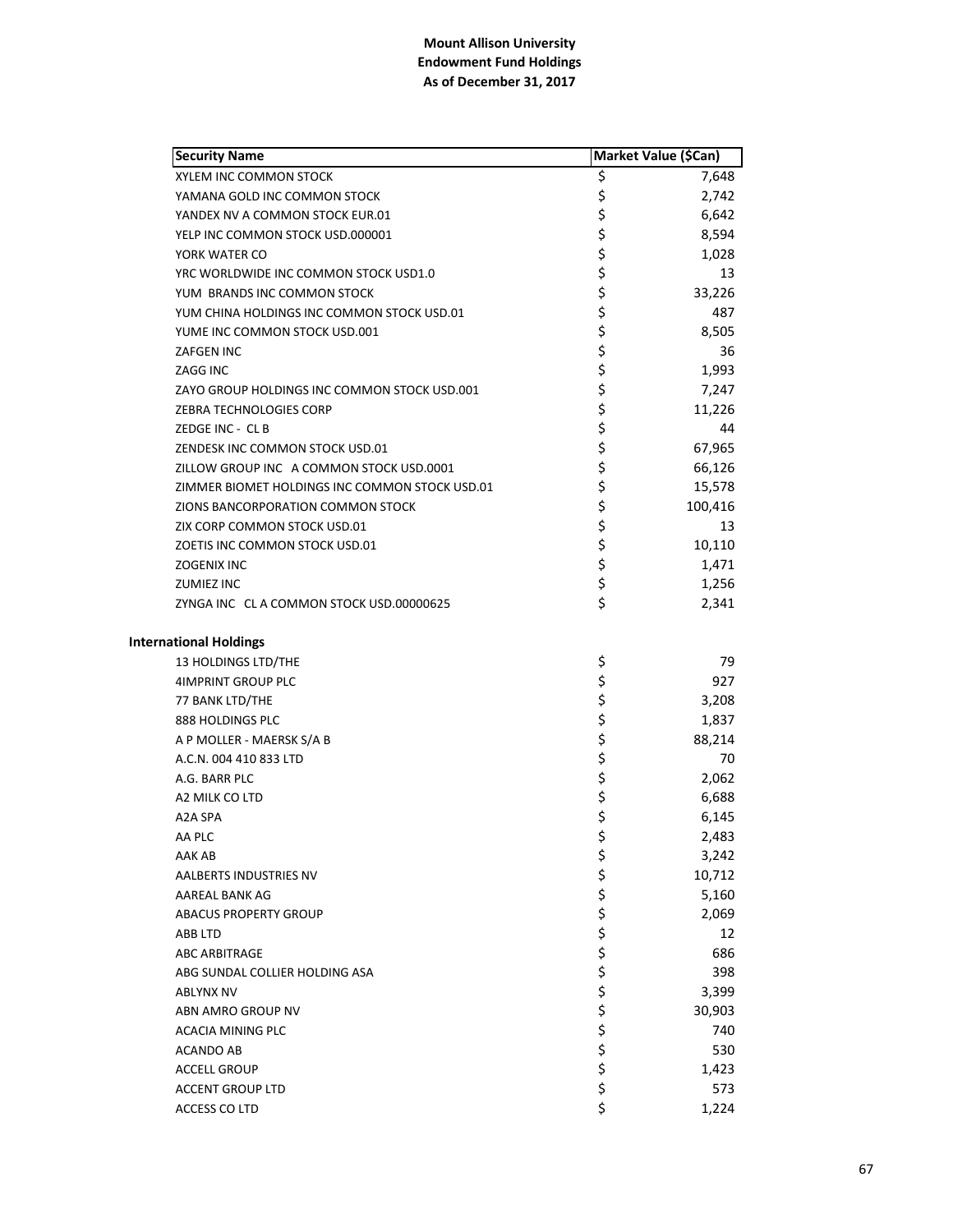| <b>Security Name</b>               | Market Value (\$Can) |                          |
|------------------------------------|----------------------|--------------------------|
| <b>ACCIONA SA</b>                  | \$                   | 5,102                    |
| <b>ACCOR SA</b>                    | \$                   | 64,610                   |
| <b>ACCORDIA GOLD TRUST</b>         | \$                   | 402                      |
| <b>ACEA SPA</b>                    | \$                   | 2,213                    |
| <b>ACERINOX SA</b>                 | \$                   | 4,631                    |
| <b>ACHILLES CORP/JAPAN</b>         | \$                   | 594                      |
| ACKERMANS & VAN HAAREN NV          | \$                   | 8,652                    |
| ADASTRIA CO LTD                    | \$                   | 995                      |
| <b>ADDLIFE AB</b>                  | \$                   | 763                      |
| ADDTECH AB                         | \$                   | 2,571                    |
| <b>ADEKA CORP</b>                  | \$                   | 3,154                    |
| <b>ADELAIDE BRIGHTON LTD</b>       | \$                   | 3,957                    |
| ADLER REAL ESTATE AG               | \$                   | 897                      |
| ADO GROUP LTD                      | \$                   | 908                      |
| <b>ADO PROPERTIES SA</b>           | \$                   | 2,483                    |
| ADVA AG OPTICAL NETWORKING         | \$                   | 506                      |
| ADVAN CO LTD                       | \$                   | 543                      |
| ADVANCED SEMICONDUCTOR ENGINEERING | \$                   | 69,795                   |
| <b>AEDAS HOMES SL</b>              | \$                   | 29,434                   |
| AEDIFICA                           | \$                   | 3,529                    |
| AEON DELIGHT CO LTD                | \$                   | 1,616                    |
| AEON FANTASY CO LTD                | \$                   | 764                      |
| AEON FINANCIAL SERVICE CO LTD      | \$                   | 40,637                   |
| <b>AEON HOKKAIDO CORP</b>          | \$                   | 480                      |
| AEON REIT INVESTMENT CORP          | \$                   | 2,908                    |
| <b>AERIA INC</b>                   | \$                   | 340                      |
| AF AB - B SHARES                   | \$                   | 2,545                    |
| AF GRUPPEN ASA                     | \$                   | 509                      |
| AFFICHAGE HOLDING SA               | \$                   | 1,150                    |
| <b>AFFINE SA</b>                   |                      | 370                      |
| <b>AFREN PLC</b>                   | \$<br>\$             | $\overline{\phantom{a}}$ |
| AFRICA ISRAEL PROPERTIES LTD       | \$                   | 621                      |
| <b>AGFA-GEVAERT NV</b>             |                      | 1,899                    |
| <b>AGGREKO PLC</b>                 | \$<br>\$             | 5,754                    |
| <b>AGL ENERGY LTD</b>              | \$                   | 118,379                  |
| AGRANA BETEILIGUNGS AG             | \$                   | 774                      |
| <b>AGRITRADE RESOURCES LTD</b>     |                      | 917                      |
| AGRO-KANESHO CO LTD                |                      | 714                      |
| AHLSTROM-MUNKSJO OYJ               |                      | 1,917                    |
| <b>AHRESTY CORP</b>                |                      | 261                      |
| AI HOLDINGS CORP                   |                      | 1,613                    |
| <b>AIA GROUP</b>                   |                      | 349,349                  |
| AIA GROUP LTD                      |                      | 131,750                  |
| AIB GROUP PLC                      |                      | 25,938                   |
| AICA KOGYO CO LTD                  |                      | 3,204                    |
| AICHI BANK LTD/THE                 | ぐうさくさい こうさく          | 819                      |
| <b>AICHI CORP</b>                  |                      | 797                      |
| <b>AICHI STEEL CORP</b>            | \$                   | 950                      |
| AICHI TOKEI DENKI CO LTD           | \$                   | 342                      |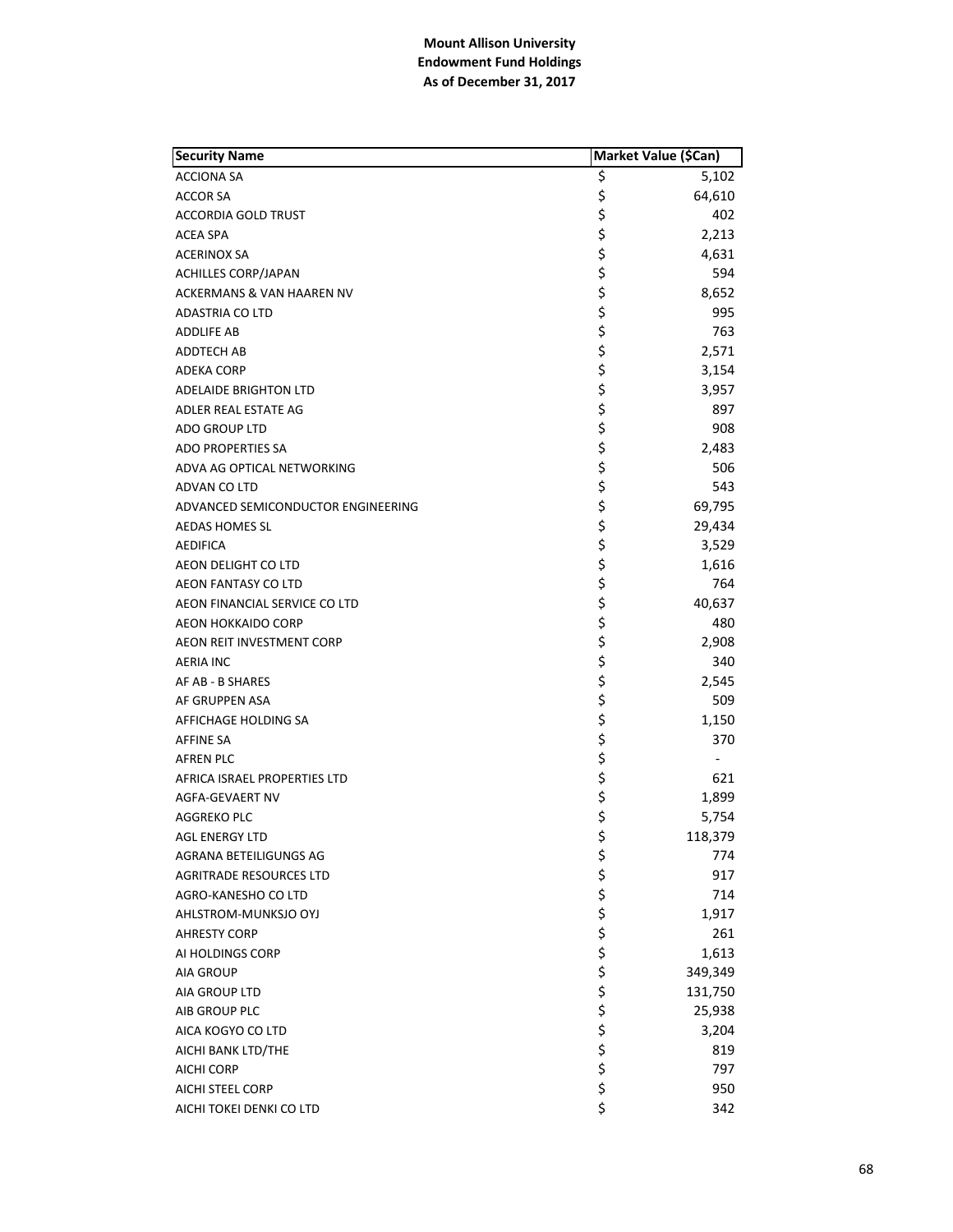| <b>Security Name</b>                    |          | Market Value (\$Can) |
|-----------------------------------------|----------|----------------------|
| AIDA ENGINEERING LTD                    | \$       | 1,371                |
| AIMS AMP CAPITAL INDUSTRIAL RE          | \$       | 576                  |
| AIN PHARMACIEZ INC                      | \$       | 2,581                |
| AINSWORTH GAME TECHNOLOGY LTD           | \$       | 493                  |
| AIPHONE CO LTD                          | \$       | 563                  |
| AIR FRANCE-KLM                          | \$       | 6,020                |
| AIR NEW ZEALAND LTD                     | \$       | 1,298                |
| <b>AIRPORT CITY LTD</b>                 | \$       | 1,494                |
| AIRPORT FACILITIES CO LTD               | \$       | 404                  |
| AISAN INDUSTRY CO LTD                   | \$       | 1,138                |
| <b>AIXTRON SE NA</b>                    | \$       | 3,670                |
| AIZAWA SECURITIES CO LTD                | \$       | 641                  |
| AJIS CO LTD                             | \$       | 507                  |
| AKATSUKI INC                            | \$       | 508                  |
| <b>AKBANK TURK</b>                      | \$       | 46,081               |
| AKEBONO BRAKE INDUSTRY CO LTD           | \$       | 530                  |
| AKER SOLUTIONS ASA                      | \$       | 484                  |
| AKER SOLUTIONS HOLDING ASA              | \$       | 1,392                |
| AKITA BANK LTD/THE                      | \$       | 1,070                |
| AKKA TECHNOLOGIES SA                    | \$       | 1,011                |
| AKTIA BANK OYJ                          | \$       | 380                  |
| ALBIOMA                                 | \$       | 1,065                |
| ALBIS CO LTD                            | \$       | 542                  |
| <b>ALCONIX CORP</b>                     | \$       | 816                  |
| ALDERMORE GROUP PLC                     | \$       | 1,141                |
| ALE PROPERTY GROUP                      | \$       | 785                  |
| ALFA LAVAL AB                           | \$       | 113,211              |
| ALIBABA GROUP HOLDING                   | \$       | 919,172              |
| <b>ALIMAK GROUP AB</b>                  | \$       | 880                  |
| ALINCO INC                              | \$       | 526                  |
| ALK-ABELLO A/S                          | \$       | 1,566                |
| <b>ALLGEIER SE</b>                      | \$       | 364                  |
| ALLGEMEINE BAUGESELLSCHAFT PORR AG      | \$       | 566                  |
| ALLIANZ SE (REGD)                       | \$       | 131,158              |
| ALLIED GROUP LTD                        | \$       | 502                  |
| ALLIED PROPERTIES HK LTD                | \$       | 576                  |
| ALLOT COMMUNICATIONS LTD                | \$       | 113                  |
| ALLREAL HOLDING AG                      | \$       | 4,501                |
| ALM BRAND A/S                           | \$       | 2,208                |
| ALMA MEDIA OYJ                          |          | 409                  |
| <b>ALMIRALL SA</b>                      |          | 1,394                |
| ALONY HETZ PROPERTIES & INVESTMENTS LTD | \$\$\$\$ | 1,459                |
| ALPEN CO LTD                            |          | 1,069                |
| <b>ALPHA BANK</b>                       | \$       | 69,187               |
| ALPHA CORP/JAPAN                        | \$       | 270                  |
| ALPHA SYSTEMS INC                       | \$       | 235                  |
| ALPINE ELECTRONICS INC                  | \$       | 1,963                |
| ALPIQ HOLDING AG                        | \$       | 454                  |
| ALPS LOGISTICS CO LTD                   | \$       | 411                  |
|                                         |          |                      |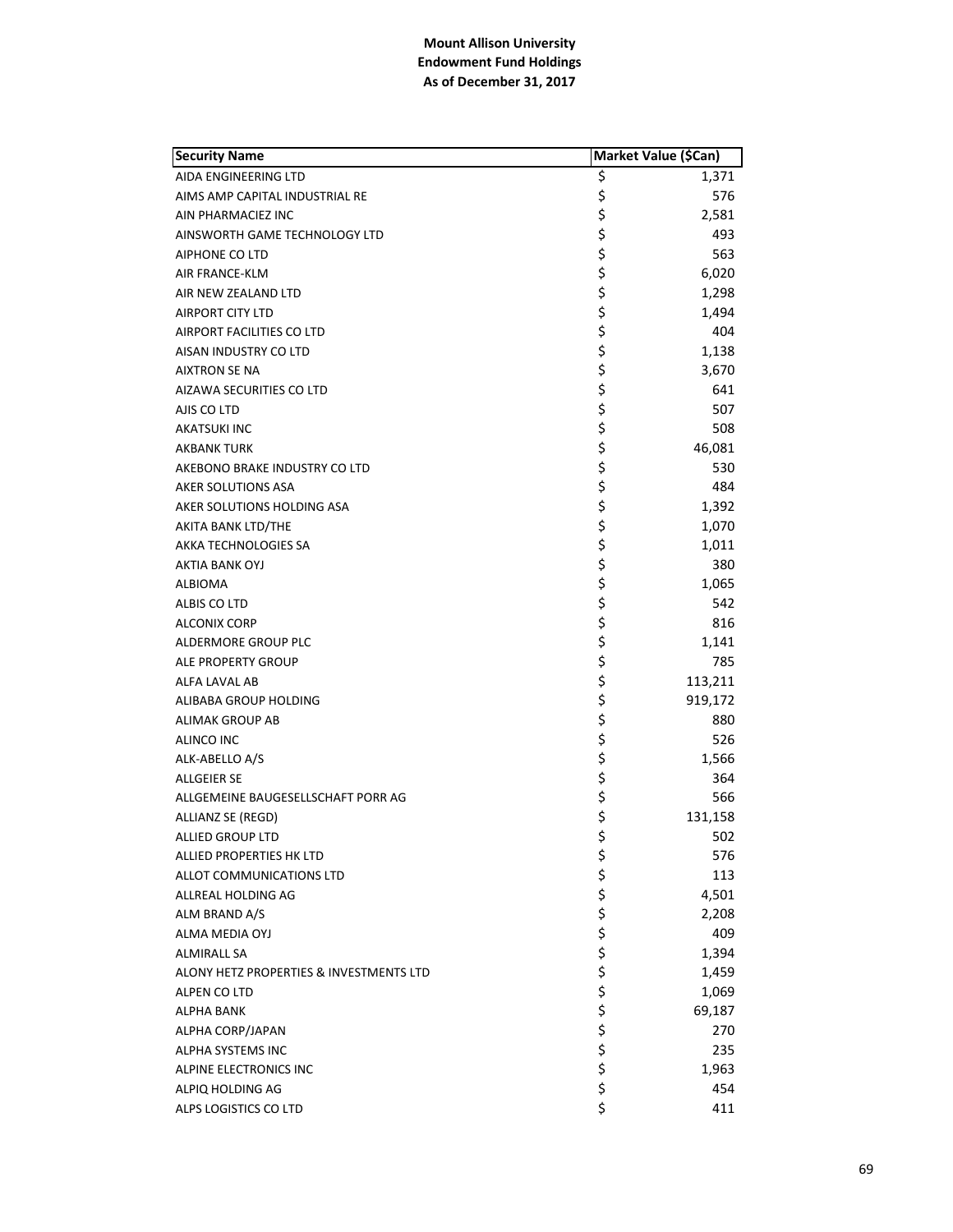| <b>Security Name</b>                | Market Value (\$Can) |         |
|-------------------------------------|----------------------|---------|
| ALROV PROPERTIES AND LODGINGS LTD   | \$                   | 859     |
| <b>ALS LTD</b>                      | \$                   | 5,451   |
| ALSO HOLDING AG                     | \$                   | 1,509   |
| <b>ALSTOM (NEW)</b>                 | \$                   | 87,416  |
| <b>ALSTRIA OFFICE REIT-AG</b>       | \$                   | 4,085   |
| <b>ALTAMIR</b>                      | \$                   | 1,270   |
| ALTAREA                             | \$                   | 1,639   |
| <b>ALTECH CORP</b>                  | \$<br>\$             | 595     |
| <b>ALTEN LTD</b>                    |                      | 4,175   |
| <b>ALTIUM LTD</b>                   | \$                   | 2,132   |
| ALTRAN TECHNOLOGIES SA              | \$                   | 4,178   |
| ALTRI SGPS SA                       | \$                   | 1,273   |
| AMA GROUP LIMITED                   | \$                   | 1,100   |
| AMADEUS FIRE AG                     | \$                   | 1,143   |
| AMADEUS IT GROUP SA                 | \$                   | 155,100 |
| <b>AMANO CORP</b>                   | \$<br>\$             | 3,268   |
| AMAYSIM AUSTRALIA LTD               |                      | 903     |
| AMBU A/S                            | \$                   | 4,833   |
| <b>AMER SPORTS OYJ</b>              | \$                   | 7,306   |
| AMERICAN SHIPPING COMPANY AS        | \$\$\$               | 259     |
| AMG ADVANCED METALLURGICAL GROUP NV |                      | 2,230   |
| AMIYAKI TEI CO LTD                  |                      | 611     |
| AMOREPACIFIC                        | \$                   | 118,592 |
| AMOT INVESTMENTS LTD                | \$                   | 877     |
| AMP NZ OFFICE LTD                   | \$                   | 1,344   |
| AMPER SA                            | \$\$\$               | 422     |
| <b>AMPLIFON SPA</b>                 |                      | 2,629   |
| AMS AG                              |                      | 12,019  |
| AMSTERDAM COMMODITIES NV            | \$\$\$               | 1,348   |
| AMUSE INC                           |                      | 490     |
| ANDRITZ AG                          |                      | 5,527   |
| <b>ANEST IWATA CORP</b>             | \$\$\$               | 966     |
| ANGLO PACIFIC GROUP PLC             |                      | 586     |
| ANGLO-EASTERN PLANTATIONS           |                      | 194     |
| ANHEUSER-BUSCH INBEV SA/NV          | \$                   | 296,770 |
| ANHUI CONCH CEMENT                  | \$                   | 121,492 |
| ANICOME HOLDINGS INC                |                      | 1,183   |
| ANIMA HOLDING SPA                   |                      | 3,777   |
| <b>ANSALDO STS SPA</b>              |                      | 1,363   |
| <b>ANSELL LTD</b>                   |                      | 5,680   |
| ANTALIS INTERNATIONAL SAS           |                      | 21      |
| AOI ELECTRONIC CO LTD               |                      | 777     |
| <b>AOKI HOLDINGS INC</b>            |                      | 1,553   |
| <b>AOMORI BANK LTD/THE</b>          |                      | 1,370   |
| AOYAMA TRADING CO LTD               | やややや そうそうかん          | 3,149   |
| <b>AOZORA BANK LTD</b>              |                      | 1,743   |
| AP EAGERS LTD                       |                      | 1,046   |
| APAC RESOURCES LTD                  |                      | 73      |
| APERAM                              | \$                   | 5,907   |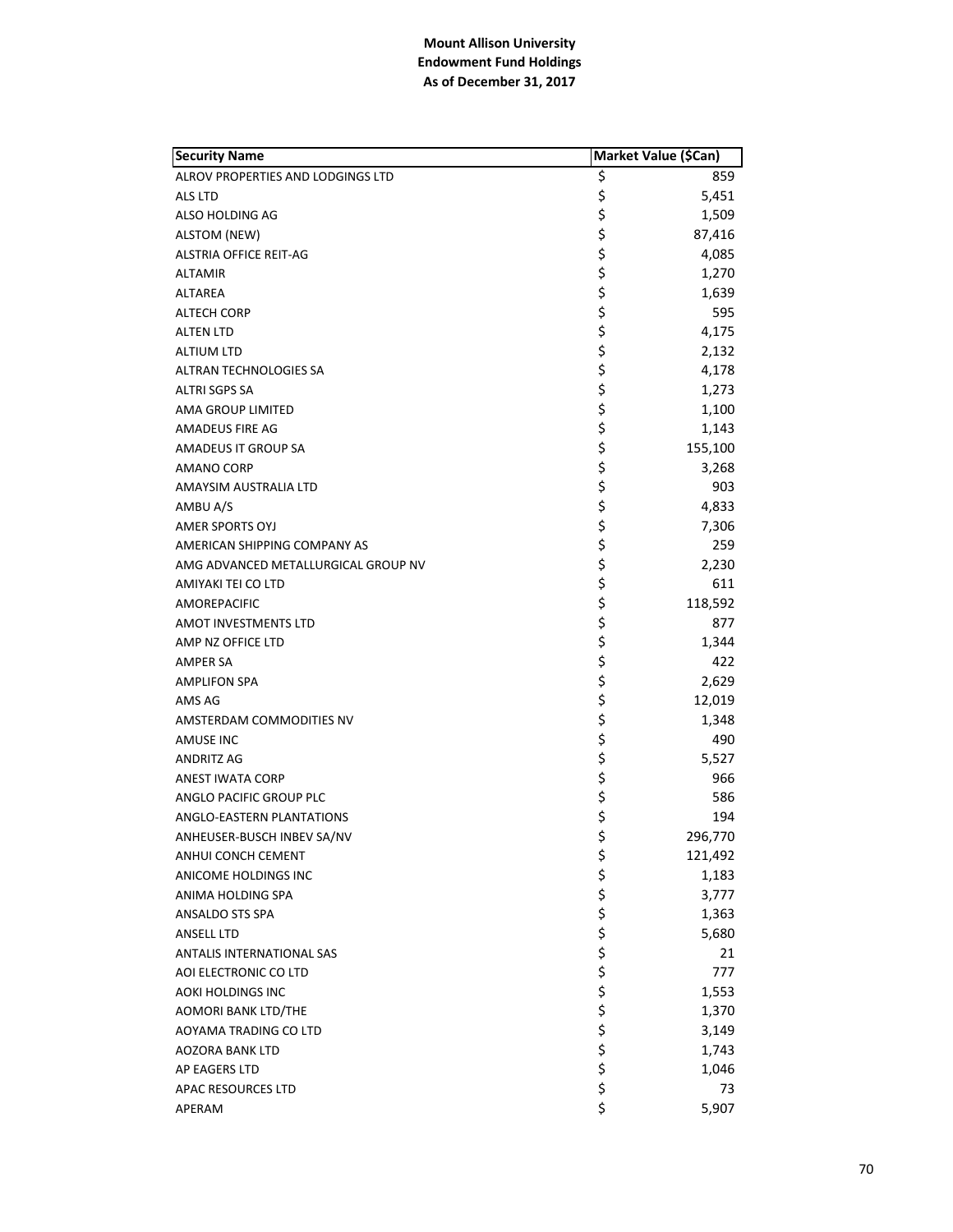| <b>Security Name</b>              | Market Value (\$Can) |        |
|-----------------------------------|----------------------|--------|
| APN OUTDOOR GROUP LTD             | \$                   | 1,044  |
| <b>APPEN LTD</b>                  | \$                   | 584    |
| APPLIED DEVELOPMENT HOLDING LTD   | \$                   | 285    |
| <b>APPLUS SERVICES SA</b>         | \$                   | 3,236  |
| <b>APRIL</b>                      | \$                   | 314    |
| APT SATELLITE HOLDINGS LTD        | \$                   | 459    |
| ARAKAWA CHEMICAL INDUSTRIES LTD   | \$                   | 1,022  |
| <b>ARATA CORP</b>                 | \$                   | 1,058  |
| ARB CORP LTD                      | \$                   | 1,848  |
| ARBONIA AG                        | \$                   | 841    |
| ARC LAND SAKAMOTO CO LTD          | \$                   | 839    |
| <b>ARCADIS NV</b>                 | \$                   | 3,577  |
| ARCH CAPITAL GROUP LTD            | \$                   | 66,751 |
| ARCHER                            | \$                   | 260    |
| ARCLAND SERVICE HOLDINGS CO LTD   | \$                   | 1,023  |
| <b>ARCS CO LTD</b>                | \$                   | 1,508  |
| ARDENT LEISURE GROUP              | \$                   | 1,653  |
| <b>AREALINK CO LTD</b>            | \$                   | 319    |
| <b>ARENA REIT</b>                 | \$                   | 1,382  |
| ARGAN                             | \$                   | 657    |
| <b>ARGENX SE</b>                  | \$                   | 928    |
| <b>ARGO GRAPHICS INC</b>          | \$                   | 523    |
| <b>ARGOSY PROPERTY LTD</b>        | \$                   | 639    |
| ARISAWA MANUFACTURING CO LTD      | \$                   | 897    |
| ARKEMA                            | \$                   | 57,045 |
| ARNOLDO MONDADORI EDITORE SPA     | \$                   | 695    |
| ARROW GLOBAL GROUP PLC            | \$                   | 1,658  |
| <b>ARTNATURE INC</b>              | \$                   | 195    |
| ARYZTA AG                         | \$                   | 7,109  |
| AS ONE CORP                       | \$                   | 1,891  |
| <b>ASAHI CO LTD</b>               | \$                   | 503    |
| ASAHI DIAMOND INDUSTRIAL CO LTD   | \$                   | 1,305  |
| ASAHI GLASS CO LTD                | \$                   | 89,020 |
| <b>ASAHI GROUP HOLDINGS LTD</b>   | \$                   | 56,120 |
| <b>ASAHI HOLDINGS INC</b>         | \$                   | 1,175  |
| ASAHI KOGYOSHA CO LTD             | \$                   | 338    |
| <b>ASAHI YUKIZAI CORP</b>         | \$<br>\$             | 723    |
| <b>ASALEO CARE LTD</b>            |                      | 1,021  |
| <b>ASANUMA CORP</b>               |                      | 547    |
| <b>ASCENCIO</b>                   |                      | 634    |
| <b>ASCENDAS HOSPITALITY TRUST</b> |                      | 819    |
| <b>ASCENDAS INDIA TRUST</b>       |                      | 831    |
| ASCENDAS REAL ESTATE INVESTMEN    |                      | 52,449 |
| <b>ASCENTIAL PLC</b>              |                      | 1,276  |
| ASCOM HOLDING AG                  | やみやみ ややや             | 1,963  |
| <b>ASCOPIAVE SPA</b>              |                      | 737    |
| <b>ASCOTT RESIDENCE TRUST</b>     |                      | 1,769  |
| ASHIMORI INDUSTRY CO LTD          | \$                   | 284    |
| <b>ASHMORE GROUP PLC</b>          | \$                   | 4,238  |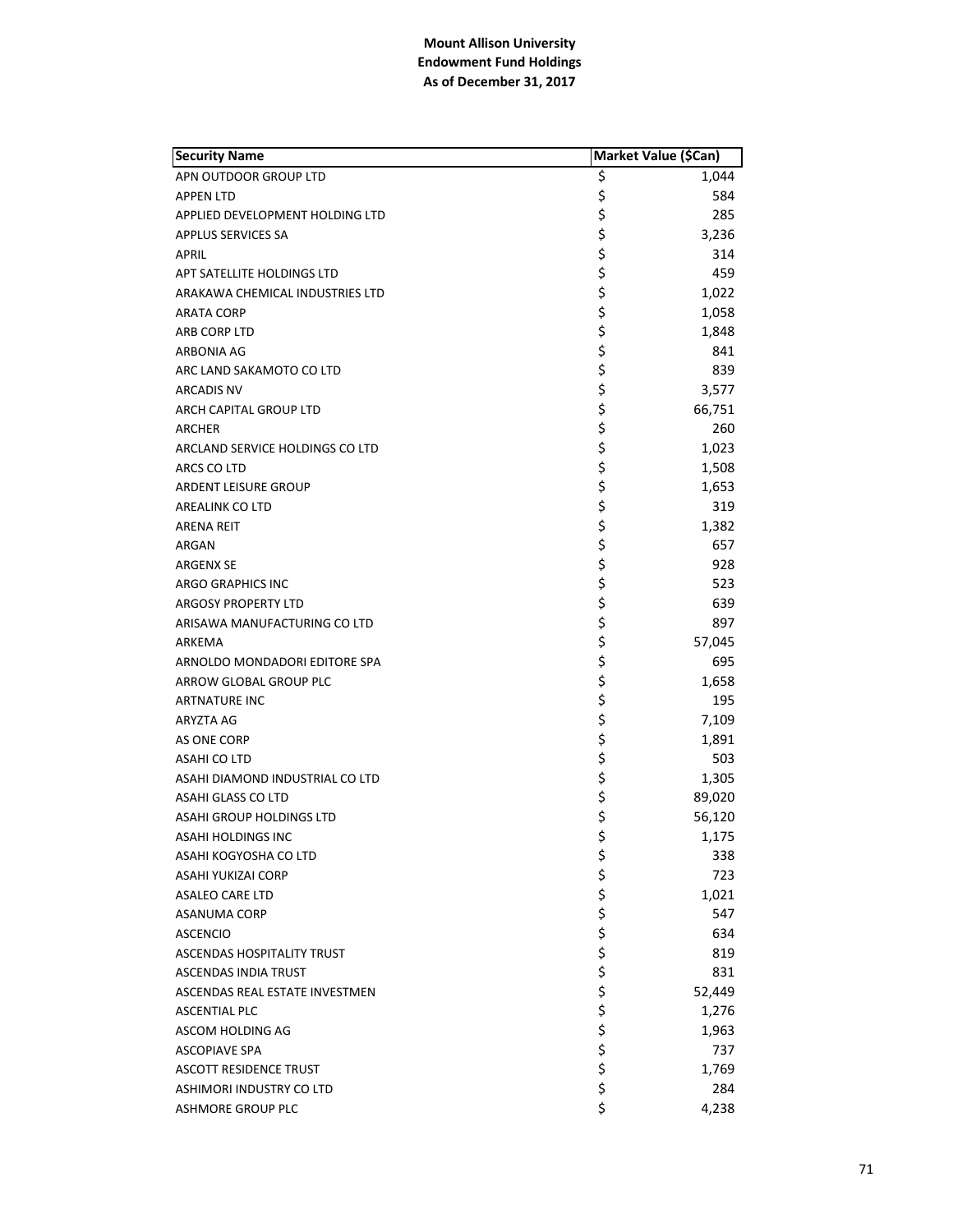| <b>Security Name</b>                           |            | Market Value (\$Can) |
|------------------------------------------------|------------|----------------------|
| ASIA FINANCIAL HOLDINGS LTD                    | \$         | 369                  |
| ASIA PILE HOLDINGS CORP                        | \$         | 416                  |
| ASIA SATELLITE TELECOMMUNICATIONS HOLDINGS LTD | \$         | 166                  |
| ASIA STANDARD INTERNATIONAL GROUP              | \$         | 264                  |
| ASKA PHARMACEUTICAL CO LTD                     | \$         | 609                  |
| <b>ASKUL CORP</b>                              | \$         | 1,162                |
| ASM INTERNATIONAL NV                           | \$         | 7,342                |
| ASM PACIFIC TECHNOLOGY LTD                     | \$         | 190,024              |
| ASML HOLDING NV                                | \$         | 75,130               |
| <b>ASPEN GROUP</b>                             | \$         | 40                   |
| ASPO OYJ                                       | \$         | 463                  |
| ASR NEDERLAND NV                               | \$         | 7,338                |
| ASSOCIATED INTERNATIONAL HOTELS LTD            | \$         | 407                  |
| <b>ASSURA PLC</b>                              | \$         | 3,607                |
| ASSYSTEM                                       | \$         | 896                  |
| ASTALDI SPA                                    | \$         | 321                  |
| <b>ASTRAZENECA PLC (UK)</b>                    | \$         | 255,159              |
| ASTREMEDIA CORP DE MEDI                        | \$         | 1,604                |
| ASTRO JAPAN PROPERTY GROUP                     | \$         | 5                    |
| <b>ASUKANET CO LTD</b>                         | \$         | 349                  |
| ASUNARO AOKI CONSTRUCTION CO LTD               | \$         | 446                  |
| ATEA ASA                                       | \$         | 2,006                |
| ATEAM INC                                      | \$         | 727                  |
| <b>ATENOR GROUP</b>                            | \$         | 493                  |
| ATLAS IRON LTD                                 | \$         | 841                  |
| <b>ATOM CORP</b>                               | \$         | 1,256                |
| ATRIA PLC                                      | \$         | 346                  |
| ATRIUM EUROPEAN REAL ESTATE LTD                | \$         | 1,351                |
| ATRIUM LJUNGBERG AB                            | \$         | 1,195                |
| ATSUGI CO LTD                                  | \$         | 472                  |
| <b>ATTENDO AB</b>                              | \$         | 1,846                |
| <b>AUB GROUP LTD</b>                           | \$         | 1,302                |
| <b>AUBAY</b>                                   | \$         | 652                  |
| AUCKLAND INTERNATIONAL AIRPORT                 | \$         | 26,802               |
| <b>AUDIOCODES LTD</b>                          | \$         | 307                  |
| <b>AURIZON HOLDINGS LTD</b>                    | \$         | 84,004               |
| <b>AURUBIS AG</b>                              |            | 6,957                |
| <b>AUSDRILL LTD</b>                            | \$\$\$     | 1,256                |
| <b>AUSNET SERVICES</b>                         |            | 38,272               |
| <b>AUSTAL LTD</b>                              |            | 953                  |
| AUSTRALIA & NZ BANKING GRP                     |            | 183,609              |
| AUSTRALIAN AGRICULTURAL CO LTD                 |            | 848                  |
| AUSTRALIAN FINANCE GROUP LTD                   |            | 470                  |
| AUSTRALIAN PHARMACEUTICAL INDUSTRIES LTD       |            | 1,069                |
| AUSTRIA TECHNOLOGIE & SYSTEMTECHNIK AG         |            | 1,503                |
| AUTO ITALIA HOLDINGS LTD                       | ぐろくさん こうこう | 101                  |
| <b>AUTO TRADER GROUP PLC</b>                   |            | 48,811               |
| <b>AUTOBACS SEVEN CO LTD</b>                   | \$         | 2,900                |
| <b>AUTOGRILL SPA</b>                           | \$         | 3,394                |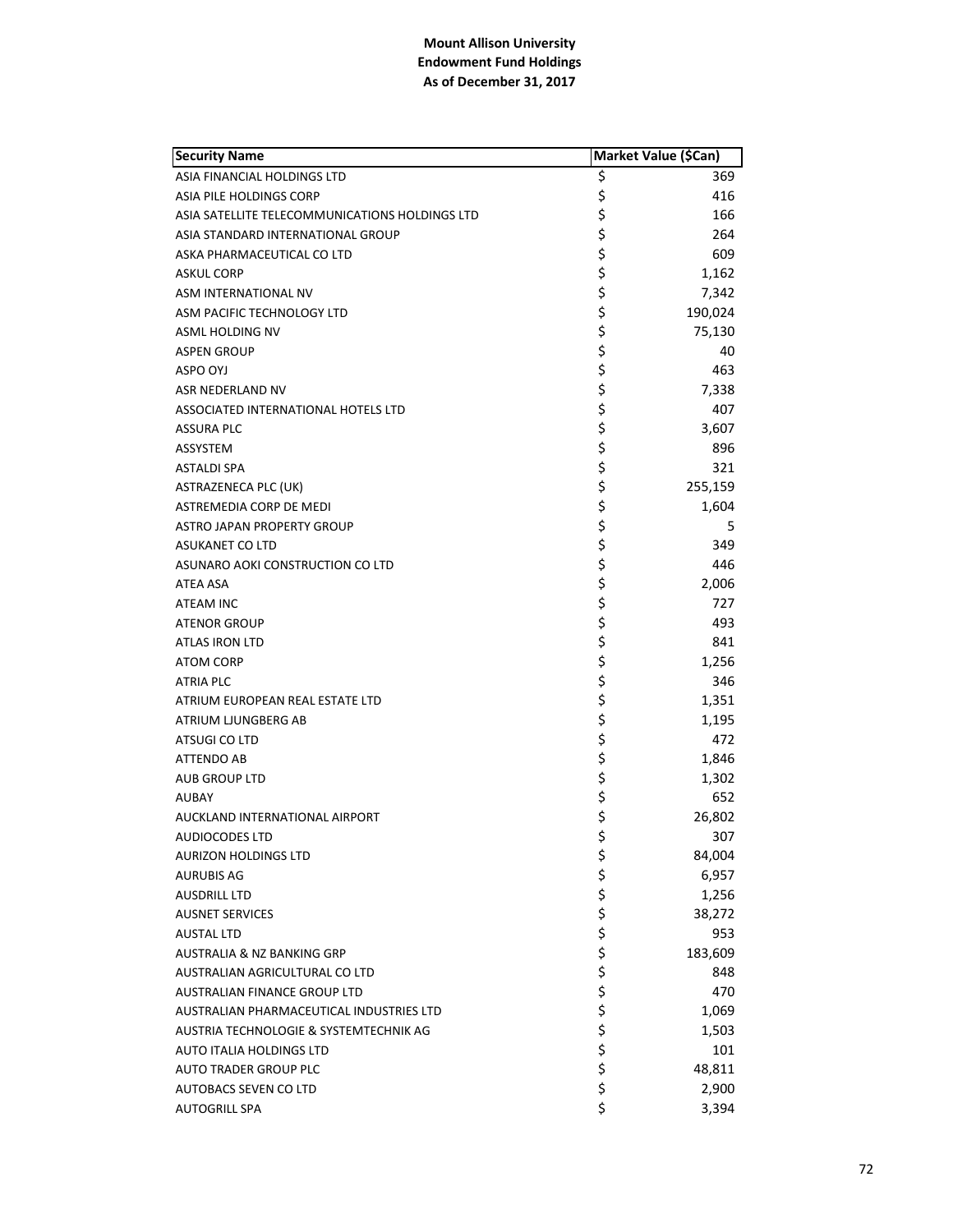| <b>Security Name</b>                    | Market Value (\$Can) |         |
|-----------------------------------------|----------------------|---------|
| <b>AUTOMOTIVE HOLDINGS GROUP</b>        | \$                   | 1,319   |
| AUTONEUM HOLDING AG                     | \$                   | 1,518   |
| AVANCE GAS HOLDING LTD                  | \$                   | 504     |
| AVANZA BANK HOLDING AB                  | \$                   | 2,106   |
| <b>AVEO GROUP</b>                       |                      | 1,368   |
| AVEVA GROUP PLC                         | \$<br>\$             | 4,275   |
| AVEX INC                                | \$                   | 1,074   |
| AVI                                     | \$                   | 52,708  |
| AVON RUBBER PLC                         | \$                   | 807     |
| AWA BANK LTD/THE                        | \$                   | 2,201   |
| AWE LTD                                 | \$                   | 927     |
| <b>AXACTOR</b>                          | \$                   | 576     |
| <b>AXEL SPRINGER SE</b>                 | \$                   | 4,510   |
| AXIAL RETAILING INC                     | \$                   | 974     |
| AXIARE PATRIMONIO SOCIMI SA             | \$                   | 2,893   |
| AXWAY SOFTWARE SA                       | \$                   | 596     |
| AZIMUT HOLDING SPA                      | \$                   | 3,927   |
| <b>B&amp;M EUROPEAN VALUE RETAIL SA</b> | \$                   | 8,598   |
| <b>B2 HOLDING ASA</b>                   | \$                   | 311     |
| <b>BABCOCK INTERNATIONAL GROUP PLC</b>  | \$                   | 2,015   |
| <b>BACHEM HOLDING AG</b>                | \$                   | 515     |
| <b>BAE SYSTEMS PLC</b>                  | \$                   | 128,395 |
| <b>BAKKAFROST P F</b>                   | \$                   | 1,844   |
| <b>BALFOUR BEATTY PLC</b>               | \$                   | 5,160   |
| <b>BANCA CARIGE SPA</b>                 | \$                   | 466     |
| <b>BANCA GENERALI SPA</b>               |                      | 3,690   |
| <b>BANCA IFIS SPA</b>                   |                      | 2,532   |
| BANCA MEDIOLANUM SPA                    |                      | 5,025   |
| BANCA MONTE DEI PASCHI SIENA            | ちゃくちゃ                | 39      |
| BANCA POPOLARE DI SONDRIO SCARL         |                      | 3,654   |
| <b>BANCA SISTEMA SPA</b>                |                      | 252     |
| <b>BANCO BPM SPA</b>                    | \$                   | 9,916   |
| <b>BANCO BRADESCO</b>                   | \$<br>\$             | 225,105 |
| <b>BANCO COMERCIAL PORTUGUES</b>        |                      | 6,907   |
| BANCO DI DESIO E DELLA BRIANZA SPA      | \$                   | 230     |
| <b>BANCO SANTANDER CHILE</b>            | \$                   | 51,363  |
| <b>BANDO CHEMICAL INDUSTRIES LTD</b>    |                      | 1,013   |
| <b>BANG &amp; OLUFSEN A/S</b>           |                      | 1,804   |
| <b>BANGKOK BANK</b>                     |                      | 47,944  |
| <b>BANK CLER AG</b>                     |                      | 259     |
| <b>BANK OF CHINA HONG KONG LTD</b>      |                      | 137,278 |
| <b>BANK OF GEORGIA HOLDINGS PLC</b>     |                      | 3,815   |
| <b>BANK OF IWATE LTD/THE</b>            |                      | 1,632   |
| <b>BANK OF NAGOYA LTD/THE</b>           |                      | 588     |
| <b>BANK OF OKINAWA LTD/THE</b>          | ぐうさかさかい              | 1,896   |
| <b>BANK OF SAGA LTD/THE</b>             |                      | 591     |
| <b>BANK OF THE RYUKYUS LTD</b>          |                      | 971     |
| <b>BANK PEKAO</b>                       | \$                   | 237,502 |
| <b>BANKINTER SA</b>                     | \$                   | 119,167 |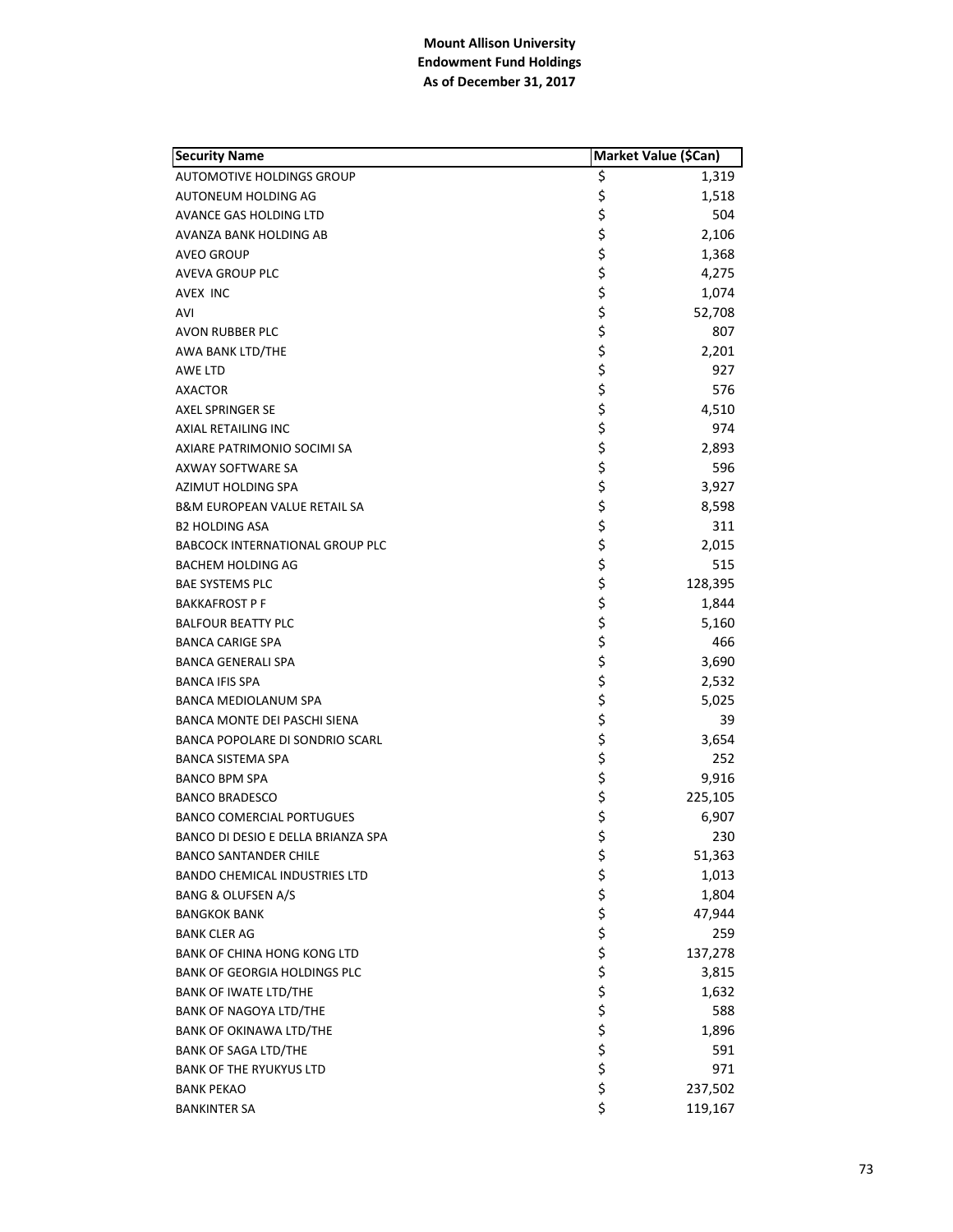| <b>Security Name</b>                | Market Value (\$Can) |         |
|-------------------------------------|----------------------|---------|
| BANQUE CANTONALE DE GENEV-BR        | \$                   | 495     |
| <b>BANQUE CANTONALE VAUDOISE</b>    | \$                   | 3,210   |
| <b>BANQUE NATIONALE DE BELGIQUE</b> | \$                   | 1,334   |
| <b>BAPCOR LTD</b>                   | \$                   | 2,500   |
| <b>BARCLAYS AFRICA GROUP</b>        | \$                   | 145,397 |
| <b>BARCO NV</b>                     | \$                   | 2,420   |
| <b>BARON DE LEY</b>                 | \$                   | 929     |
| BARRY CALLEBAUT AG                  | \$                   | 7,402   |
| <b>BASE RESOURCES LTD</b>           | \$                   | 426     |
| BASE RESOURCES LTD RIGHT 12/21/17   | \$                   | 2       |
| <b>BASF SE</b>                      | \$                   | 168,020 |
| <b>BASIC-FIT NV</b>                 | \$                   | 980     |
| <b>BASICNET SPA</b>                 | \$                   | 327     |
| <b>BASLER AG</b>                    | \$                   | 640     |
| <b>BASTIDE LE CONFORT MEDICAL</b>   | \$                   | 302     |
| <b>BASWARE OYJ</b>                  | \$                   | 1,218   |
| <b>BAUER AG</b>                     | \$                   | 993     |
| <b>BAVARIAN NORDIC A/S</b>          | \$                   | 1,967   |
| <b>BAYSIDE LAND CORP</b>            | \$                   | 1,250   |
| BAYWA AG                            | \$                   | 962     |
| <b>BBA AVIATION PLC</b>             | \$                   | 9,228   |
| <b>BBVA BANCO FRANCES</b>           | \$                   | 103,937 |
| BE SEMICONDUCTOR INDUSTRIES NV      | \$                   | 7,356   |
| <b>BEACH ENERGY LTD</b>             | \$                   | 3,939   |
| <b>BEADELL RESOURCES LTD</b>        | \$                   | 212     |
| <b>BEAZLEY PLC/UK</b>               | \$                   | 7,594   |
| <b>BECHTLE AG</b>                   | \$                   | 4,197   |
| BEFIMMO SCA SICAFI                  | \$                   | 2,955   |
| <b>BEGA CHEESE LTD</b>              | \$                   | 2,354   |
| <b>BEIJER ALMA AB</b>               | \$                   | 1,079   |
| BEIJER REF AB SER'B'NPV             | \$                   | 2,310   |
| BEIJING GAS BLUE SKY HOLDINGS LTD   | \$                   | 451     |
| <b>BEKAERT SA</b>                   | \$                   | 2,375   |
| <b>BELC CO LTD</b>                  | \$                   | 1,300   |
| BELIMO HOLDING AG                   | \$                   | 5,383   |
| <b>BELL AG CHF5</b>                 | \$                   | 1,038   |
| <b>BELLAMY'S AUSTRALIA LTD</b>      | \$                   | 1,483   |
| BELLEVUE GROUP AG                   | \$                   | 359     |
| BELLSYSTEM24 HOLDINGS INC           | \$                   | 1,032   |
| BELLUNA CO LTD                      |                      | 1,593   |
| <b>BELLWAY PLC</b>                  | \$ \$ \$ \$          | 11,413  |
| <b>BENEFIT ONE INC</b>              |                      | 1,265   |
| <b>BENESSE HOLDINGS INC</b>         |                      | 31,302  |
| <b>BENETEAU SA</b>                  | \$                   | 1,740   |
| <b>BENI STABILI SPA</b>             | \$                   | 1,892   |
| BERGMAN & BEVING AKTIEBOLAG-B       | \$                   | 377     |
| BERNER KANTONALBANK AG              | \$                   | 1,791   |
| <b>BERTRANDT AG</b>                 | \$                   | 1,347   |
| BEST WORLD INTERNATIONAL LTD        | \$                   | 438     |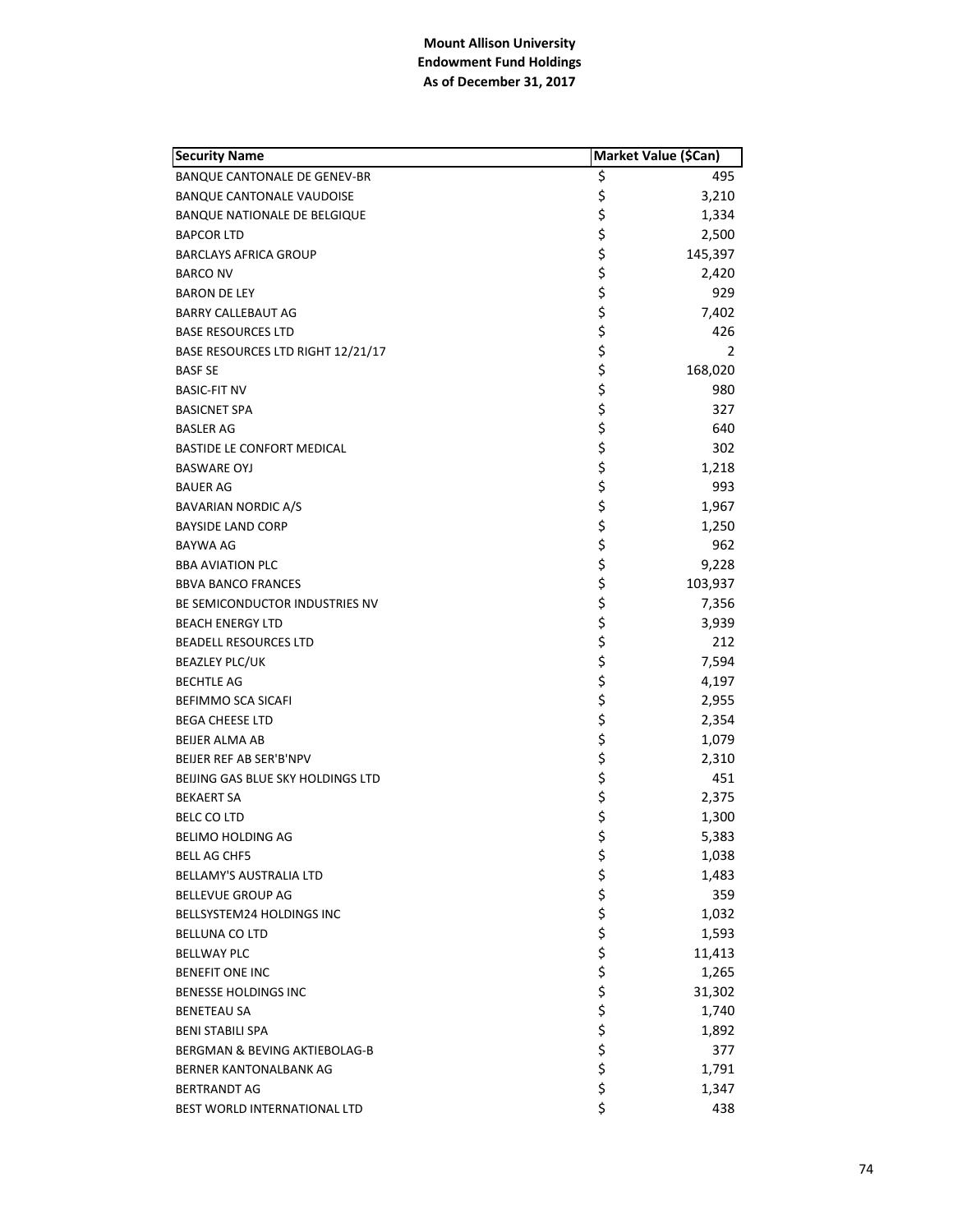| <b>Security Name</b>                          | Market Value (\$Can) |         |
|-----------------------------------------------|----------------------|---------|
| BETER BED HOLDING NV                          | Ş                    | 596     |
| <b>BETSSON AB</b>                             | \$                   | 1,384   |
| <b>BHP BILLITON LTD</b>                       | \$                   | 152,587 |
| <b>BHP BILLITON PLC</b>                       | \$                   | 186,665 |
| <b>BIC CAMERA INC</b>                         | \$                   | 3,050   |
| <b>BIESSE SPA</b>                             | \$                   | 1,400   |
| BIG SHOPPING CENTERS 2004 LTD                 | \$                   | 664     |
| <b>BIG YELLOW GROUP PLC</b>                   | \$                   | 3,800   |
| <b>BIGBEN INTERACTIVE</b>                     | \$                   | 380     |
| <b>BIJOU BRIGITTE MODISCHE ACCESSORIES AG</b> | \$                   | 779     |
| <b>BILFINGER BERGER SE</b>                    | \$                   | 3,000   |
| <b>BILIA AB-A SHS</b>                         | \$                   | 1,371   |
| BILLABONG INTERNATIONAL LTD                   | \$                   | 249     |
| <b>BINCKBANK NV</b>                           | \$                   | 823     |
| <b>BIOCARTIS NV</b>                           | \$                   | 677     |
| <b>BIOFERMIN PHARMACEUTICAL CO</b>            | \$                   | 398     |
| <b>BIOGAIA AB</b>                             | \$                   | 1,271   |
| <b>BIOTEST AG - INTERIM</b>                   | \$                   | 1,168   |
| <b>BIOTEST AG-TENDERED ACCEPTANCE</b>         | \$                   | 402     |
| <b>BKW AG</b>                                 | \$                   | 1,474   |
| <b>BLACKMORES LTD</b>                         | \$                   | 3,449   |
| <b>BLOOMSBURY PUBLISHING PLC</b>              | \$                   | 131     |
| BLUE SKY ALTERNATIVE INVESTMENTS LTD          | \$                   | 940     |
| <b>BLUE SQUARE REAL ESTATE LTD</b>            | \$                   | 278     |
| <b>BMLINC</b>                                 | \$                   | 1,397   |
| <b>BOBST GROUP AG</b>                         | \$                   | 2,921   |
| BOC HONG KONG HOLDINGS LTD                    | \$                   | 129,193 |
| <b>BODYCOTE PLC</b>                           | \$                   | 4,645   |
| <b>BOE VARITRONIX LTD</b>                     | \$                   | 555     |
| <b>BOIRON SA</b>                              | \$                   | 1,129   |
| <b>BOLSAS Y MERCADOS ESPANOLES SA</b>         | \$                   | 4,771   |
| <b>BONAVA AB</b>                              | \$                   | 1,895   |
| BONDUELLE S.C.A.                              | \$                   | 1,697   |
| <b>BONHEUR ASA</b>                            | \$                   | 211     |
| <b>BONJOUR HOLDINGS LTD</b>                   | \$                   | 167     |
| <b>BOOKER GROUP PLC</b>                       | \$                   | 9,587   |
| <b>BOOT HENRY PLC</b>                         |                      | 452     |
| <b>BORREGAARD ASA</b>                         |                      | 1,500   |
| BORUSSIA DORTMUND GMBH & CO KGAA              |                      | 951     |
| <b>BOSSARD HOLDING AG</b>                     |                      | 2,474   |
| <b>BOURBON CORP</b>                           |                      | 213     |
| <b>BOUSTEAD SINGAPORE LTD</b>                 |                      | 427     |
| <b>BOUSTED PROJECTS PTE LTD</b>               |                      | 128     |
| <b>BOUYGUES ORD</b>                           |                      | 65,894  |
| <b>BOVIS HOMES GROUP PLC</b>                  |                      | 4,788   |
| <b>BP CASTROL KK</b>                          | ぐうさくさい こうさく          | 555     |
| <b>BP PLC</b>                                 |                      | 357,032 |
| <b>BPER BANCA</b>                             | \$                   | 5,126   |
| <b>BPOST SA</b>                               | \$                   | 6,031   |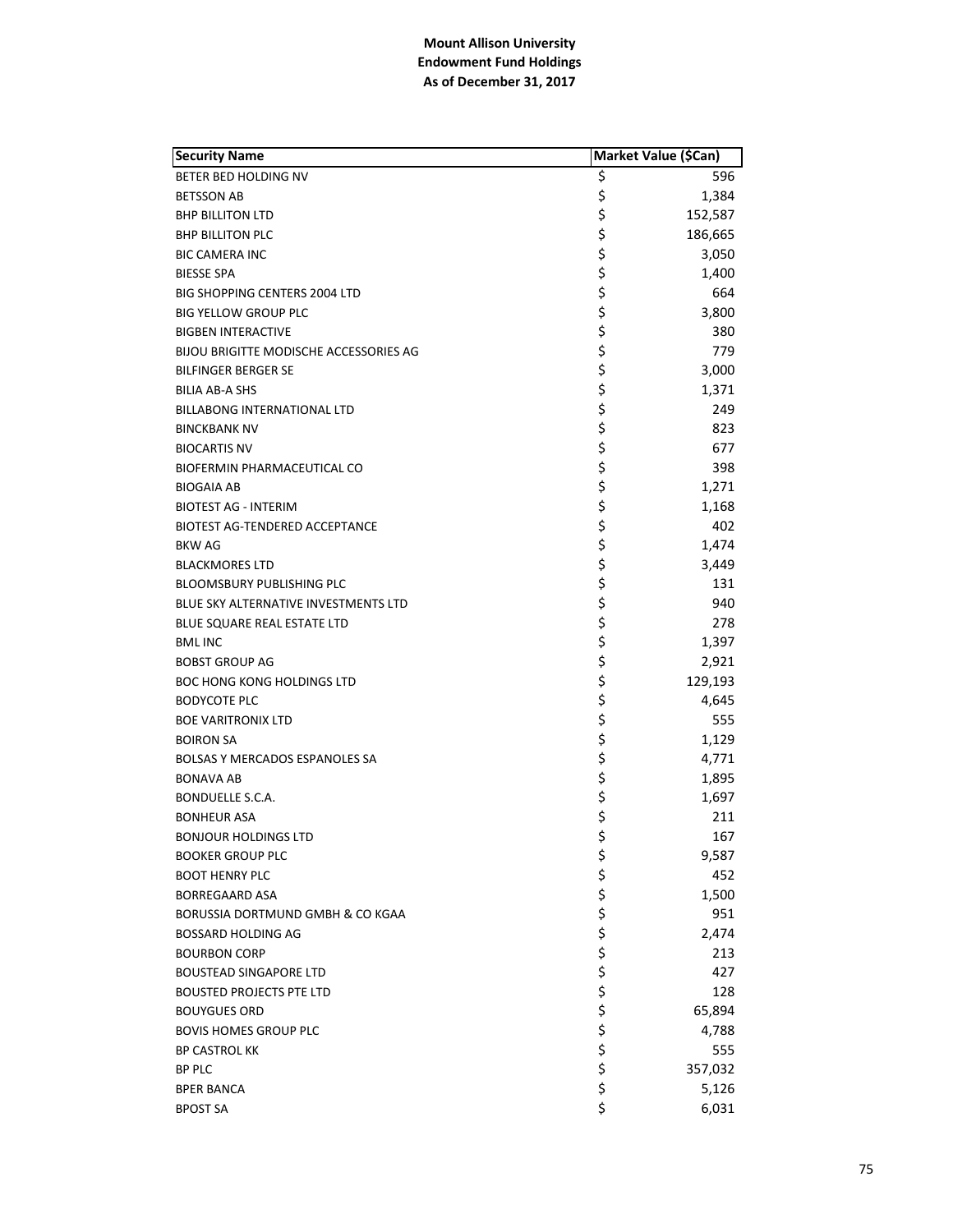| <b>Security Name</b>                                | Market Value (\$Can) |         |
|-----------------------------------------------------|----------------------|---------|
| <b>BRACK CAPITAL PROPERTIES NV</b>                  | \$                   | 876     |
| <b>BRAEMAR SHIPPING SERVICES PLC</b>                | \$<br>\$             | 11      |
| BRAVIDA HOLDING AB                                  |                      | 1,169   |
| <b>BREADTALK GROUP LTD</b>                          | \$                   | 384     |
| <b>BREMBO SPA</b>                                   | \$<br>\$             | 4,008   |
| <b>BREVILLE GROUP LTD</b>                           |                      | 1,740   |
| BREWIN DOLPHIN HOLDINGS PLC                         | \$                   | 3,022   |
| <b>BRICKWORKS LTD</b>                               |                      | 1,661   |
| <b>BRIDGESTONE CORP</b>                             | \$<br>\$             | 119,936 |
| <b>BRIGHT SMART SECURITIES &amp; COMMODITIES GR</b> | \$                   | 356     |
| <b>BRIGHTOIL PETROLEUM HOLDINGS LTD</b>             | \$                   | 1,373   |
| <b>BRISCOE GROUP LTD</b>                            | \$                   | 195     |
| BRITISH AMERICAN TOBACCO PLC                        | \$                   | 360,993 |
| <b>BRITVIC PLC</b>                                  | \$                   | 5,464   |
| <b>BROADLEAF CO LTD</b>                             | \$                   | 562     |
| <b>BROCKMAN MINING LTD</b>                          |                      | 45      |
| <b>BRODRENE HARTMANN A/S</b>                        |                      | 330     |
| <b>BRONCO BILLY CO LTD</b>                          | \$\$\$               | 322     |
| <b>BROTHER INDUSTRIES LTD</b>                       |                      | 2,189   |
| BRUNEL INTERNATIONAL NV                             | \$\$\$               | 779     |
| <b>BRUNELLO CUCINELLI SPA</b>                       |                      | 2,048   |
| <b>BT GROUP PLC</b>                                 |                      | 45,821  |
| BT INVESTMENT MANAGEMENT LTD                        | \$                   | 3,421   |
| <b>BTG PLC</b>                                      | \$                   | 6,332   |
| <b>BUCHER INDUSTRIES AG</b>                         | \$                   | 4,903   |
| <b>BUFAB AB</b>                                     |                      | 548     |
| <b>BUKIT SEMBAWANG ESTATES LTD</b>                  | ややな やなか やや           | 1,517   |
| <b>BULTEN AB</b>                                    |                      | 763     |
| <b>BUNKA SHUTTER CO LTD</b>                         |                      | 1,038   |
| <b>BUNZL PLC</b>                                    |                      | 47,103  |
| <b>BURCKHARDT COMPRESSION HOLDING AG</b>            |                      | 1,771   |
| <b>BURE EQUITY AB</b>                               |                      | 1,293   |
| <b>BURELLE SA</b>                                   |                      | 954     |
| <b>BURKHALTER HOLDING AG</b>                        |                      | 841     |
| <b>BURWILL HOLDINGS LTD</b>                         | \$                   | 293     |
| BUWOG AG                                            | \$                   | 7,282   |
| <b>BUZZI UNICEM SPA</b>                             |                      | 3,926   |
| <b>BW LPG LIMITED</b>                               |                      | 712     |
| <b>BW OFFSHORE LTD</b>                              |                      | 811     |
| <b>BWP TRUST</b>                                    |                      | 2,561   |
| <b>BWX LIMITED</b>                                  |                      | 753     |
| <b>BYGGMAX GROUP AB</b>                             |                      | 723     |
| C UYEMURA & CO LTD                                  |                      | 823     |
| <b>C&amp;C GROUP PLC</b>                            |                      | 1,439   |
| CA IMMOBILIEN ANLAGEN AG                            |                      | 4,096   |
| <b>CABCHARGE AUSTRALIA LTD</b>                      | ややややけ やややか           | 480     |
| CAC HOLDINGS CORP                                   |                      | 386     |
| <b>CACHE LOGISTICS TRUST</b>                        |                      | 1,157   |
| CAFE DE CORAL HOLDINGS LTD                          | \$                   | 1,660   |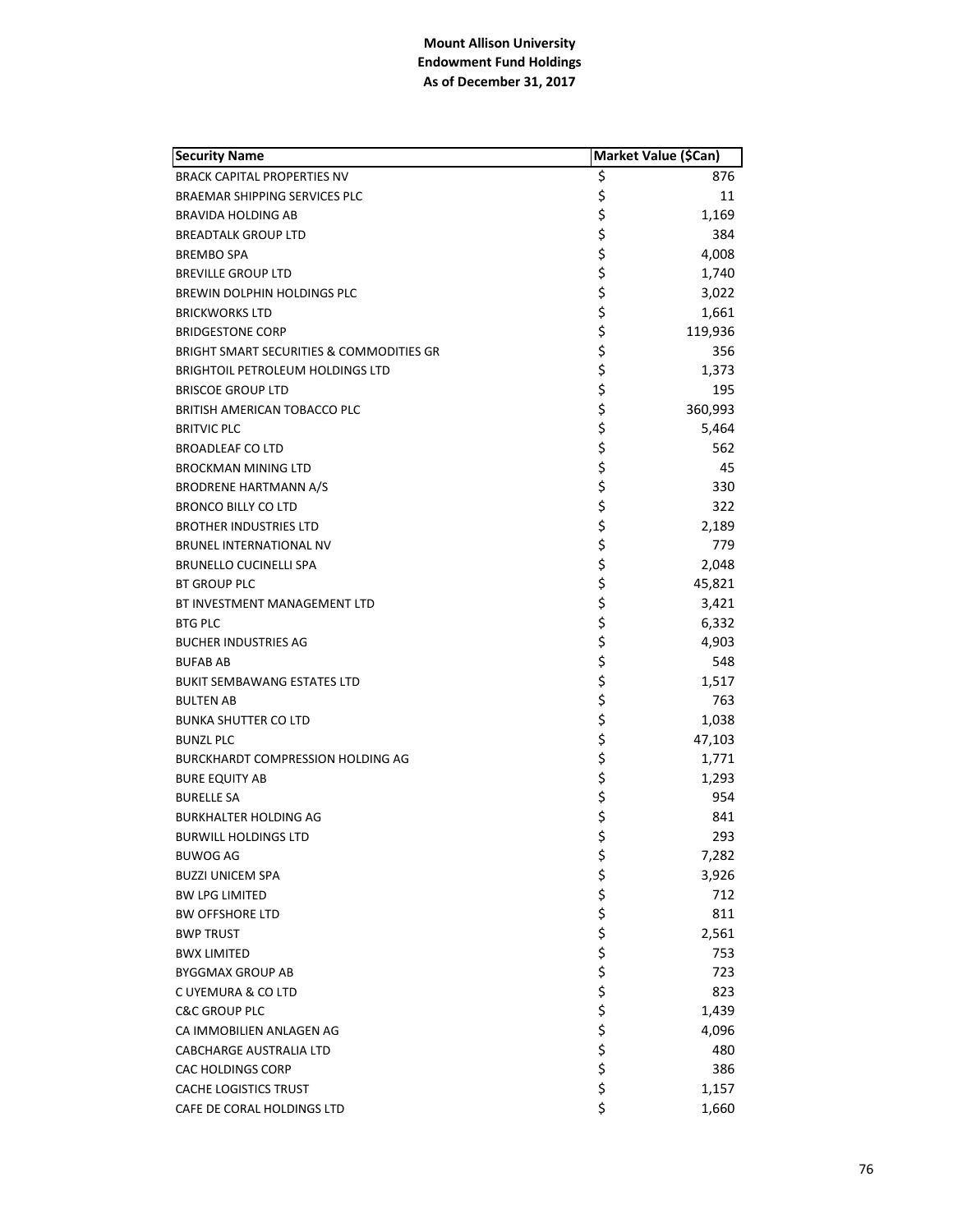| <b>Security Name</b>                         | Market Value (\$Can) |         |
|----------------------------------------------|----------------------|---------|
| <b>CAIRN ENERGY PLC</b>                      | \$                   | 3,787   |
| CAIRO COMMUNICATION SPA                      | \$                   | 776     |
| CAIXABANK SA                                 | \$                   | 55,331  |
| CALIDA HOLDING AG                            | \$                   | 423     |
| <b>CAMBIAN GROUP PLC</b>                     | \$                   | 350     |
| CAMSING INTERNATIONAL HOLDING LTD            | \$                   | 328     |
| CAN DO CO LTD                                | \$                   | 312     |
| <b>CANCOM SE</b>                             | \$                   | 2,429   |
| <b>CANON ELECTRONICS INC</b>                 | \$                   | 990     |
| <b>CANON INC</b>                             | \$                   | 148,027 |
| CAPCOM CO LTD                                | \$                   | 3,143   |
| CAPGEMINI SA (FF40)                          | \$                   | 101,413 |
| <b>CAPIO AB</b>                              | \$                   | 707     |
| CAPITA GROUP PLC/THE                         | \$                   | 6,329   |
| <b>CAPITAL &amp; COUNTIES PROPERTIES PLC</b> | \$                   | 6,020   |
| <b>CAPITAL &amp; REGIONAL PLC</b>            | \$                   | 672     |
| CAPITALAND COMMERCIAL TRUST                  | \$                   | 149,440 |
| CAPITALAND MALL TRUST                        | \$                   | 99,323  |
| CAPITALAND RETAIL CHINA TRUST MGMT LTD       | \$                   | 1,111   |
| <b>CAPITOL HEALTH LTD</b>                    | \$                   | 288     |
| <b>CARASSO MOTORS LTD</b>                    | \$                   | 229     |
| CARCLO PLC                                   | \$                   | 475     |
| <b>CARD FACTORY PLC</b>                      | \$                   | 2,317   |
| <b>CARDNO LTD</b>                            | \$                   | 433     |
| <b>CARE PROPERTY INVEST</b>                  | \$                   | 509     |
| CARGOTEC OYJ                                 | \$                   | 4,553   |
| <b>CARILLION PLC</b>                         | \$                   | 223     |
| CARL ZEISS MEDITEC AG                        | \$                   | 3,456   |
| CARLIT HOLDINGS CO LTD                       | \$                   | 473     |
| CARNARVON PETROLEUM LTD                      | \$                   | 50      |
| <b>CARNIVAL PLC</b>                          | \$                   | 13,091  |
| <b>CARNIVAL PLC</b>                          | \$                   | 52,829  |
| <b>CARPETRIGHT PLC</b>                       | \$                   | 126     |
| <b>CARRARO SPA</b>                           | \$                   | 473     |
| <b>CARR'S GROUP PLC</b>                      | \$                   | 278     |
| CARSALES.COM LTD                             | \$                   | 4,759   |
| CASH CONVERTERS INTERNATIONAL LTD            |                      | 227     |
| CASINO GUICHARD PERRACHON SA                 |                      | 5,481   |
| <b>CASTINGS PLC</b>                          | ややみ ややや              | 215     |
| <b>CATENA AB</b>                             |                      | 277     |
| CATHAY FINANCIAL HOLDING                     |                      | 256,039 |
| <b>CAVERION CORP</b>                         |                      | 1,221   |
| <b>CAWACHI LTD</b>                           |                      | 959     |
| <b>CCR</b>                                   | \$                   | 132,940 |
| <b>CDL HOSPITALITY TRUSTS</b>                | \$                   | 1,643   |
| <b>CECONOMY AG</b>                           |                      | 4,067   |
| <b>CEDAR WOODS PROPERTIES LTD</b>            | \$<br>\$             | 726     |
| <b>CEGEDIM SA</b>                            | $\frac{1}{2}$        | 479     |
| CELLCOM ISRAEL LTD                           | \$                   | 974     |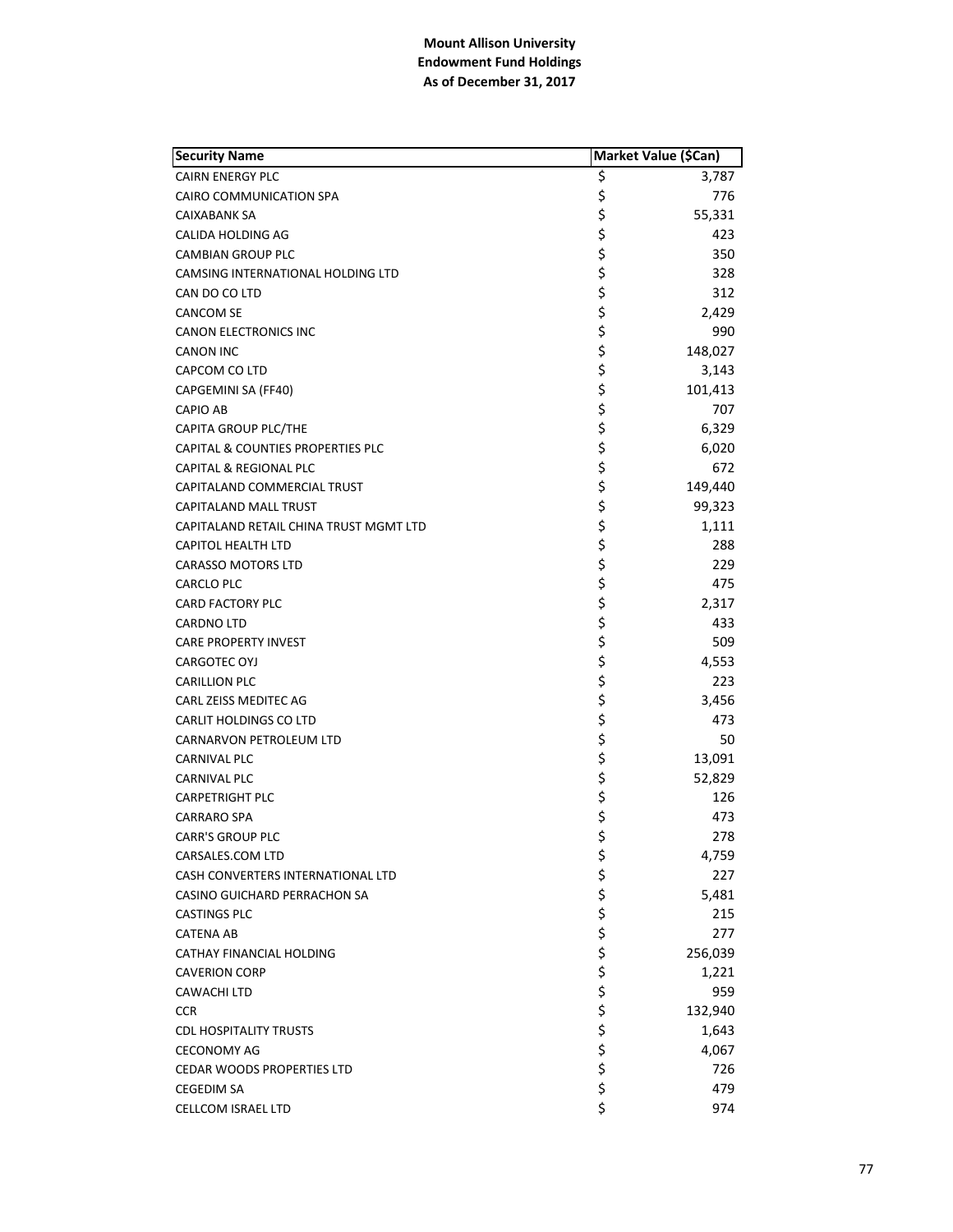| <b>Security Name</b>                     | Market Value (\$Can) |         |
|------------------------------------------|----------------------|---------|
| CELLNEX TELECOM S.A.U.                   | Ş                    | 6,615   |
| <b>CELYAD</b>                            | \$                   | 473     |
| <b>CEMBRA MONEY BANK AG</b>              | \$                   | 4,682   |
| <b>CEMENTIR HOLDING SPA</b>              | \$                   | 965     |
| <b>CEMEX</b>                             | \$                   | 83,416  |
| <b>CENIT AG</b>                          | \$                   | 532     |
| <b>CENTAMIN PLC</b>                      | \$                   | 4,300   |
| <b>CENTRAL AUTOMOTIVE PRODUCTS LTD</b>   |                      | 419     |
| <b>CENTRAL GLASS CO LTD</b>              | \$<br>\$             | 1,739   |
| <b>CENTRAL SECURITY PATROLS CO LTD</b>   | \$                   | 703     |
| <b>CENTRAL SPORTS CO LTD</b>             | \$                   | 672     |
| <b>CENTROTEC SUSTAINABLE AG</b>          | \$                   | 547     |
| CENTURIA INDUSTRIAL REIT                 | \$                   | 867     |
| CENTURIA METROPOLITAN REIT               | \$                   | 894     |
| CENTURY CITY INTERNATIONAL HOLDINGS LTD  | \$                   | 482     |
| CERVED INFORMATION SOLUTIONS SPA         | \$<br>\$             | 4,920   |
| <b>CEWE STIFTUNG &amp; CO KGAA</b>       |                      | 1,141   |
| CGG SA                                   | \$                   | 176     |
| <b>CHALLENGER LTD</b>                    | \$                   | 110,946 |
| <b>CHAMPION TECHNOLOGY HOLDINGS LTD</b>  | \$                   | 97      |
| <b>CHARGEURS SA</b>                      | \$<br>\$             | 1,472   |
| <b>CHARLES STANLEY GROUP PLC</b>         |                      | 154     |
| <b>CHARTER HALL GROUP</b>                | \$                   | 4,213   |
| <b>CHARTER HALL LONG</b>                 | \$                   | 581     |
| <b>CHARTER HALL OFFICE REIT</b>          | \$                   | 131     |
| CHARTER HALL RETAIL REIT                 | \$                   | 2,219   |
| <b>CHEMRING GROUP PLC</b>                | \$<br>\$             | 1,487   |
| <b>CHESNARA PLC</b>                      |                      | 1,527   |
| CHEUK NANG HOLDINGS LTD                  | \$\$\$               | 133     |
| CHEVALIER INTERNATIONAL HOLDINGS LTD     |                      | 231     |
| CHIBA KOGYO BANK LTD/THE                 |                      | 515     |
| CHILLED & FROZEN LOGISTICS HOLDGS CO LTD | \$                   | 315     |
| CHINA AVIATION OIL SINGAPORE CORP LTD    | \$<br>\$             | 736     |
| <b>CHINA CONSTRUCTION BANK</b>           |                      | 543,283 |
| CHINA ENERGY DEVELOPMENT HOLDINGS LTD    | \$                   | 320     |
| CHINA EVER GRAND FIN LEASING GRP CO LTD  | \$                   | 99      |
| <b>CHINA LNG GROUP LTD</b>               |                      | 297     |
| CHINA MENGNIU DAIRY                      |                      | 180,588 |
| <b>CHINA MOBILE</b>                      |                      | 64,089  |
| CHINA MOTOR BUS CO LTD                   |                      | 614     |
| CHINA PACIFIC INSURANCE GROUP            |                      | 316,067 |
| CHINA PETROLEUM & CHEMICAL               |                      | 292,881 |
| CHINA RESOURCES BEER HOLDINGS            |                      | 115,125 |
| CHINA SOFT POWER TECHNOLOGIES HOLD LTD   | ぐぐろうこうかん             | 16      |
| CHINA STAR ENTERTAINMENT LTD             |                      | 66      |
| <b>CHINA STRATEGIC HOLDINGS LTD</b>      |                      | 355     |
| CHINA UNICOM HONG KONG                   |                      | 117,934 |
| <b>CHINESE ESTATES HOLDINGS LTD</b>      | \$                   | 1,668   |
| CHIP ENG SENG CORP LTD                   | \$                   | 723     |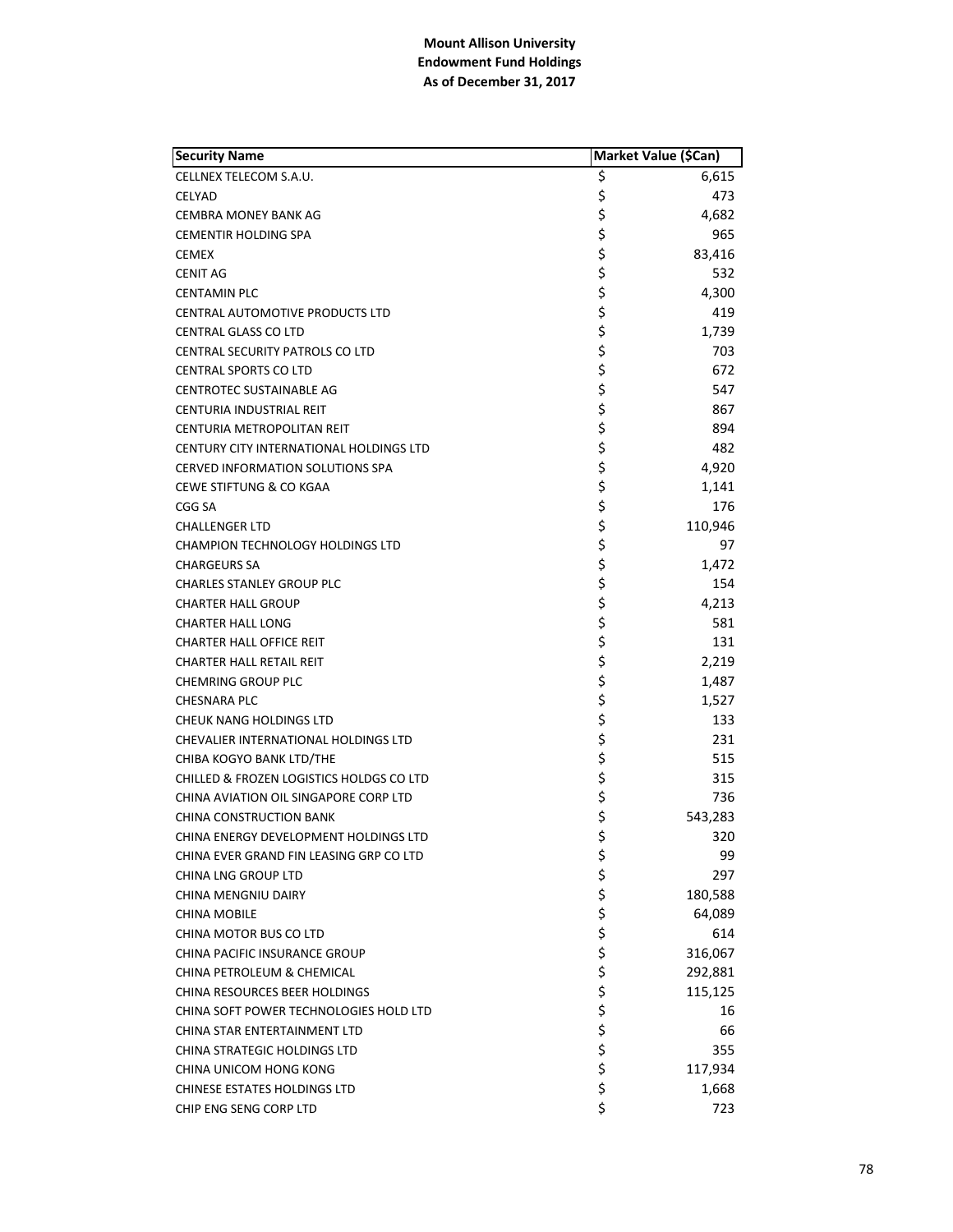| <b>Security Name</b>                        | Market Value (\$Can) |         |
|---------------------------------------------|----------------------|---------|
| CHIYODA CO LTD                              | \$                   | 1,044   |
| CHIYODA CORP                                | \$                   | 2,271   |
| CHIYODA INTEGRE CO LTD                      | \$                   | 577     |
| CHOCOLADEFABRIKEN LINDT & SPRU              | \$                   | 67,339  |
| CHOFU SEISAKUSHO CO LTD                     | \$                   | 897     |
| <b>CHONG HING BANK LTD</b>                  | \$                   | 928     |
| CHORI CO LTD                                | \$                   | 561     |
| <b>CHORUS LTD</b>                           | \$                   | 2,364   |
| CHOW SANG SANG HOLDINGS INTERNATIONAL LTD   | \$                   | 1,251   |
| CHUAN HUP HOLDINGS LTD                      | \$                   | 114     |
| CHUANG'S CONSORTIUM INTERNATIONAL LTD       | \$                   | 298     |
| CHUBU SHIRYO CO LTD                         | \$                   | 1,150   |
| <b>CHUDENKO CORP</b>                        | \$                   | 1,759   |
| CHUETSU PULP & PAPER CO LTD                 | \$                   | 234     |
| CHUGAI PHARMACEUTICAL CO LTD                | \$                   | 63,775  |
| CHUGAI RO CO LTD                            | \$                   | 474     |
| CHUGOKU MARINE PAINTS LTD                   | \$                   | 1,082   |
| <b>CHUKYO BANK LTD/THE</b>                  | \$                   | 491     |
| CI:Z HOLDINGS CO LTD                        | \$                   | 2,313   |
| CIA DE DISTRIBUCION INTEGRAL                | \$                   | 1,657   |
| <b>CIE AUTOMOTIVE SA</b>                    | \$                   | 3,484   |
| CIE D'ENTREPRISES CFE                       | \$                   | 2,396   |
| CIE FINANCIERE TRADITION SA                 | \$                   | 294     |
| CIE IMMOBILIERE DE BELGIQUE SA              | \$                   | 458     |
| <b>CINEWORLD GROUP PLC</b>                  | \$                   | 3,099   |
| CIRCASSIA PHARMACEUTICALS PLC               | \$                   | 550     |
| CIR-COMPAGNIE INDUSTRIALI RIUNITE SPA       | \$                   | 936     |
| CITIC ENVIROTECH LTD                        | \$                   | 634     |
| CITIC TELECOM INTERNATIONAL HOLDINGS LTD    | \$                   | 896     |
| CITIZEN HOLDINGS CO LTD                     | \$                   | 3,734   |
| <b>CITY DEVELOPMENTS LTD</b>                | \$                   | 10,363  |
| <b>CITYCON OYJ</b>                          | \$                   | 2,659   |
| CJ CGV                                      | \$                   | 59,100  |
| CK ASSET HOLDINGS LTD                       | \$                   | 106,568 |
| CK HUTCHISON HOLDINGS LTD                   | \$                   | 143,167 |
| CK INFRASTRUCTURE HOLDINGS LTD              | \$                   | 19,050  |
| CK INFRASTRUCTURE HOLDINGS LTD              | \$                   | 61,646  |
| CK LIFE SCIENCES INTERNATIONAL HOLDINGS INC | \$<br>\$             | 661     |
| <b>CKD CORP</b>                             |                      | 2,421   |
| CLAL INSURANCE ENTERPRISES HOLDINGS LTD     |                      | 763     |
| <b>CLARION CO LTD</b>                       | \$\$\$\$\$           | 962     |
| <b>CLARKSON PLC</b>                         |                      | 1,987   |
| <b>CLAS OHLSON AB</b>                       |                      | 882     |
| <b>CLASS LTD</b>                            |                      | 478     |
| CLEANAWAY WASTE MANAGEMENT LTD              |                      | 5,521   |
| <b>CLEANUP CORP</b>                         | \$                   | 238     |
| <b>CLOETTA AB</b>                           | \$                   | 1,877   |
| <b>CLOSE BROTHERS GROUP PLC</b>             | \$                   | 5,387   |
| <b>CLP HOLDINGS LTD</b>                     | \$                   | 285,781 |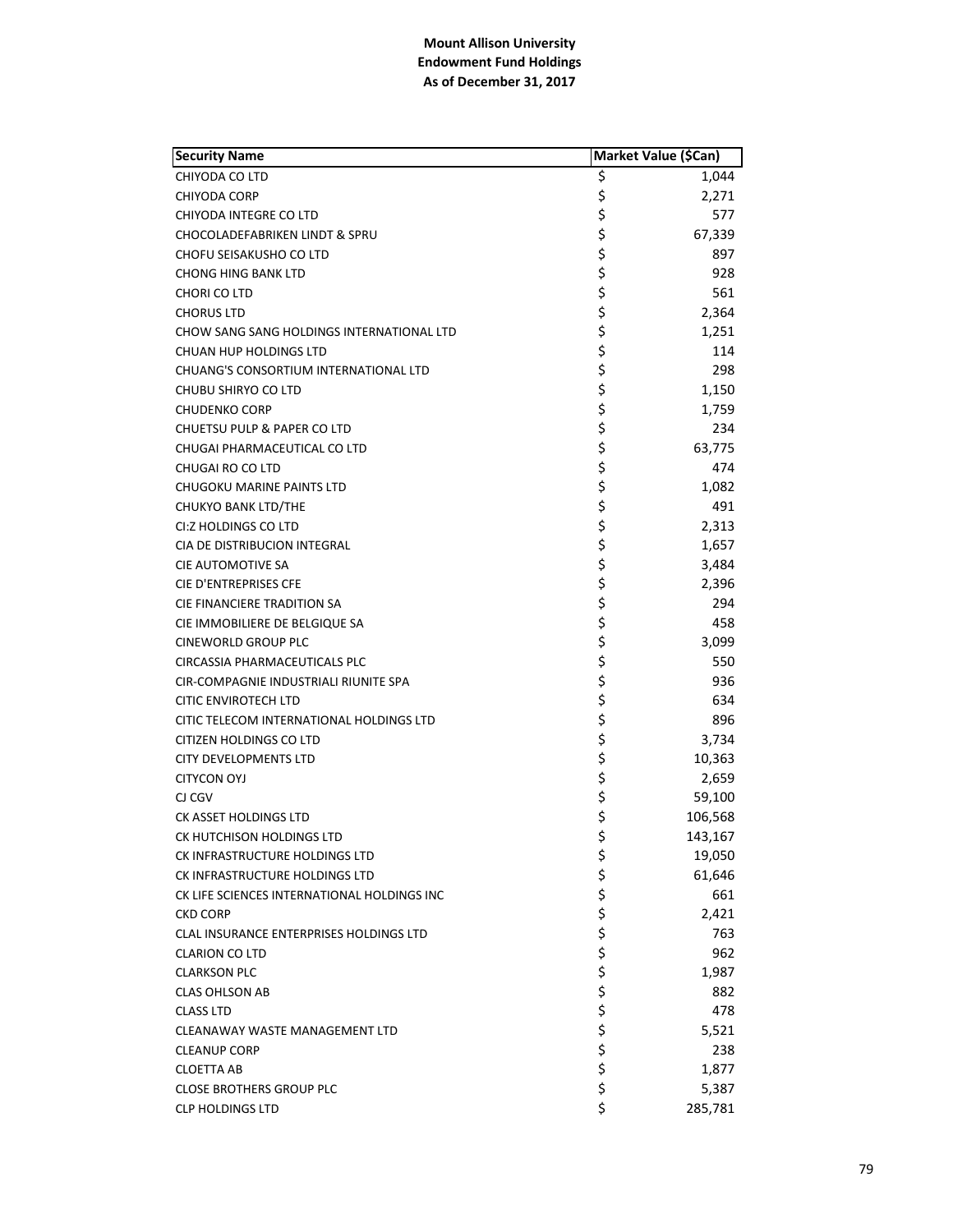| <b>Security Name</b>                     |           | Market Value (\$Can) |
|------------------------------------------|-----------|----------------------|
| <b>CLS HOLDINGS PLC</b>                  | Ş         | 1,405                |
| <b>CMC MARKETS PLC</b>                   | \$        | 202                  |
| CMIC CO LTD                              | \$        | 579                  |
| <b>CMK CORP/JAPAN</b>                    | \$        | 898                  |
| CNH INDUSTRIAL NV(IT)                    | \$        | 66,890               |
| CNOOC                                    | \$        | 208,543              |
| CNQC INTERNATIONAL HOLDINGS LTD          | \$        | 319                  |
| <b>COBHAM PLC</b>                        | \$        | 7,743                |
| COCA COLA BOTTLERS JAPAN HOLDI           | \$        | 33,362               |
| COCA-COLA AMATIL LTD                     | \$        | 86,651               |
| COCA-COLA EUROPEAN PARTNER PLC           | \$        | 38,394               |
| COCA-COLA EUROPEAN PARTNERS PL           | \$        | 4,053                |
| COCHLEAR LTD                             | \$        | 60,412               |
| COCOKARA FINE INC                        | \$        | 2,366                |
| CODAN LTD/AUSTRALIA                      | \$        | 267                  |
| <b>COFACE SA</b>                         | \$        | 2,052                |
| <b>COFINIMMO</b>                         | \$        | 5,334                |
| COIMA RES S.P.A                          | \$        | 745                  |
| <b>COLLECTION HOUSE LTD</b>              | \$        | 365                  |
| <b>COLLECTOR AB</b>                      | \$        | 708                  |
| <b>COLLINS FOODS LTD</b>                 | \$        | 814                  |
| <b>COLOPL INC</b>                        | \$        | 1,171                |
| <b>COLOPLAST A/S</b>                     | \$        | 39                   |
| COLOWIDE CO LTD                          | \$        | 2,314                |
| <b>COLRUYT SA</b>                        | \$        | 22,708               |
| <b>COLTENE HOLDING AG</b>                | \$        | 415                  |
| <b>COLUMBUS A/S</b>                      | \$        | 477                  |
| COM HEM HOLDING AB                       | \$        | 3,823                |
| <b>COMDIRECT BANK AG</b>                 | \$        | 1,065                |
| COMFORIA RESIDENTIAL REIT INC            | \$        | 2,216                |
| <b>COMFORTDELGRO CORP LTD</b>            | \$        | 5,120                |
| COMMERCIAL INTERNATIONAL BANK EGYPT      | \$        | 90,730               |
| COMMON SPLENDOR INTERNATIONAL HEALTH IND | \$        | 279                  |
| COMMONWEALTH BK OF AUSTRALIA             | \$        | 45,569               |
| <b>COMMUNISIS PLC</b>                    | \$        | 406                  |
| <b>COMPAGNIE DES ALPES</b>               | \$        | 764                  |
| <b>COMPUGEN LTD</b>                      |           | 258                  |
| COMPUGROUP MEDICAL SE                    |           | 3,171                |
| <b>COMPUTACENTER PLC</b>                 |           | 1,653                |
| COMPUTER ENGINEERING & CONSULTING LTD    |           | 785                  |
| COMPUTER INSTITUTE OF JAPAN LTD          |           | 416                  |
| <b>COMTURE CORP</b>                      |           | 443                  |
| <b>CONCENTRIC AB</b>                     |           | 1,469                |
| <b>CONEXIO CORP</b>                      |           | 314                  |
| <b>CONNECT GROUP PLC</b>                 |           | 806                  |
| <b>CONSORT MEDICAL PLC</b>               | ややややややややや | 1,726                |
| <b>CONSTANTIN MEDIEN AG</b>              |           | 356                  |
| <b>CONSTR Y AUX DE FERROCARR</b>         | \$        | 1,518                |
| <b>CONTACT ENERGY LTD</b>                | \$        | 119,532              |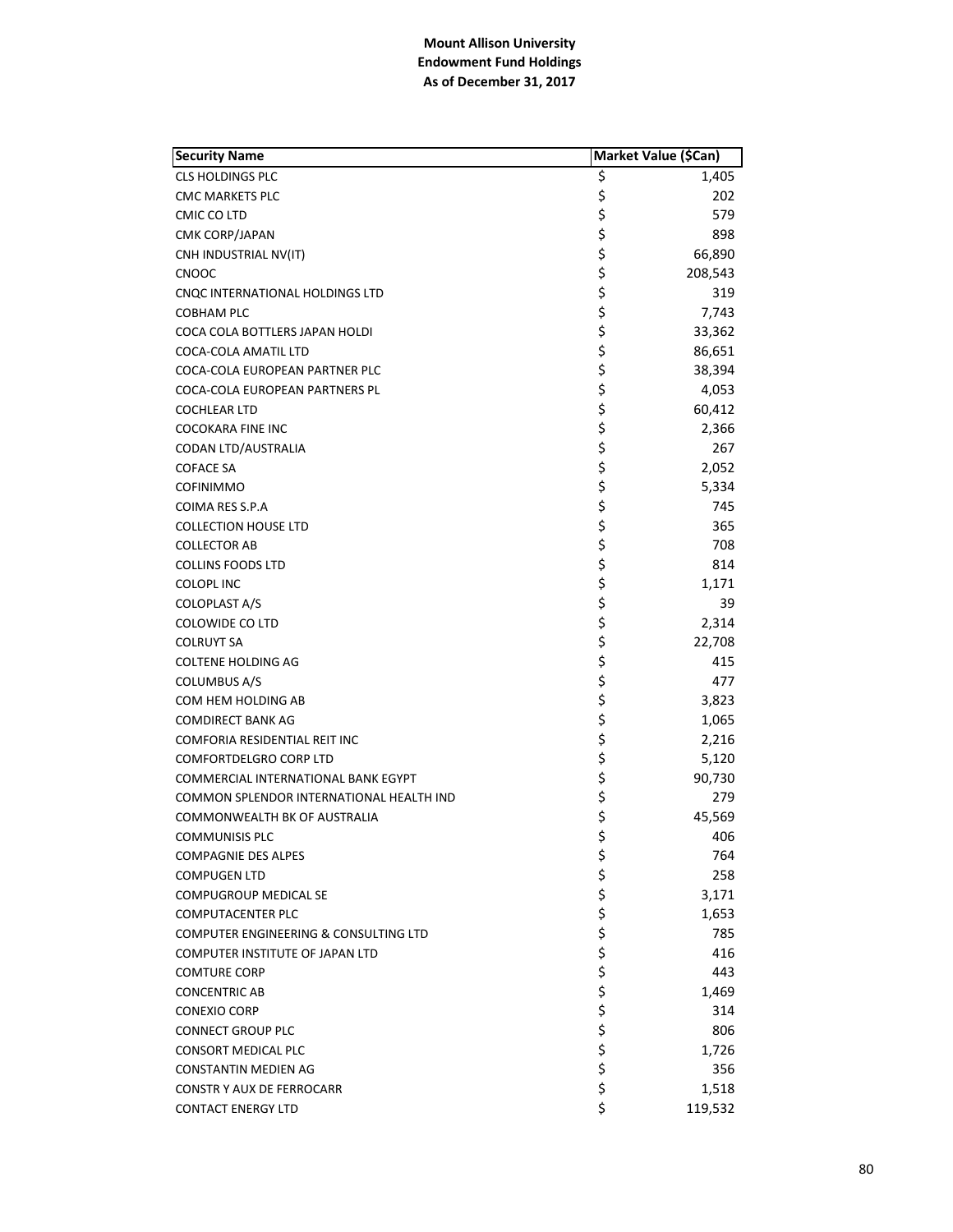| <b>Security Name</b>                   | Market Value (\$Can) |         |
|----------------------------------------|----------------------|---------|
| <b>CONTACT ENERGY LTD</b>              | \$                   | 108     |
| CONVOY GLOBAL HOLDINGS LTD             | \$                   | 302     |
| <b>CONZZETA AG</b>                     | \$                   | 2,341   |
| <b>COOPER ENERGY LTD</b>               | \$                   | 628     |
| COOR SERVICE MANAGEMENT HOLDING AB     | \$                   | 52      |
| <b>CORBION NV</b>                      | \$                   | 3,798   |
| <b>CORONA CORP</b>                     | \$                   | 627     |
| <b>CORPORATE TRAVEL MANAGEMENT LTD</b> | \$                   | 2,411   |
| COSCO SHIPPING INTL SINGAPORE CO LTD   | \$                   | 373     |
| COSEL CO LTD                           | \$                   | 1,276   |
| <b>COSMO ENERGY HOLDINGS CO LTD</b>    | \$                   | 4,962   |
| <b>COSTA GROUP HOLDINGS LTD</b>        | \$                   | 2,460   |
| <b>COSTAIN GROUP PLC</b>               | \$                   | 1,519   |
| COTA CO LTD                            | \$                   | 248     |
| <b>COUNTRYSIDE PROPERTIES PLC</b>      | \$                   | 2,534   |
| <b>COUNTRYWIDE PLC</b>                 | \$                   | 292     |
| <b>COWELL E HOLDINGS INC</b>           | \$                   | 413     |
| <b>CRAMO OYJ</b>                       | \$                   | 1,704   |
| <b>CRANSWICK PLC</b>                   | \$                   | 4,327   |
| <b>CREATE RESTAURANTS HOLDINGS INC</b> | \$                   | 840     |
| CREATE SD HOLDINGS CO LTD              | \$                   | 1,217   |
| <b>CREDICORP</b>                       | \$                   | 118,128 |
| <b>CREDIT CORP GROUP LTD</b>           | \$                   | 1,666   |
| <b>CREDIT SUISSE GROUP AG</b>          | \$                   | 291,567 |
| <b>CREDITO EMILIANO SPA</b>            | \$                   | 1,596   |
| <b>CREDITO VALTELLINESE SC</b>         | \$                   | 356     |
| <b>CREEK &amp; RIVER CO LTD</b>        | \$                   | 469     |
| <b>CRESCO LTD</b>                      | \$                   | 447     |
| <b>CREST NICHOSON HOLDINGS PLC</b>     | \$                   | 3,337   |
| CRH PLC (IREL)                         | \$                   | 146,832 |
| <b>CROCODILE GARMENTS</b>              | \$                   | 70      |
| CRODA INTERNATIONAL PLC                | \$                   | 47,765  |
| <b>CROMWELL PROPERTY GROUP</b>         | \$                   | 2,397   |
| <b>CROPENERGIES AG</b>                 | \$                   | 464     |
| CROSS-HARBOUR HOLDINGS LTD/THE         | \$                   | 1,101   |
| <b>CSE GLOBAL LTD</b>                  | \$                   | 324     |
| <b>CSG LTD</b>                         |                      | 109     |
| <b>CSI PROPERTIES LTD</b>              |                      | 983     |
| <b>CSL LIMITED</b>                     |                      | 132,620 |
| <b>CSL LTD</b>                         |                      | 404,847 |
| <b>CSR LTD</b>                         |                      | 3,669   |
| <b>CST GROUP LTD</b>                   |                      | 330     |
| CTI ENGINEERING CO LTD                 |                      | 243     |
| CTS CO LTD                             |                      | 284     |
| CTS EVENTIM AG & CO KGAA               | やみそそみそう やみ           | 3,959   |
| <b>CTT CORREIOS DE PORTUGAL</b>        |                      | 808     |
| <b>CUDECO LTD</b>                      |                      | 45      |
| <b>CW GROUP HOLDINGS LTD</b>           | \$                   | 64      |
| <b>CYBG PLC</b>                        | \$                   | 2,734   |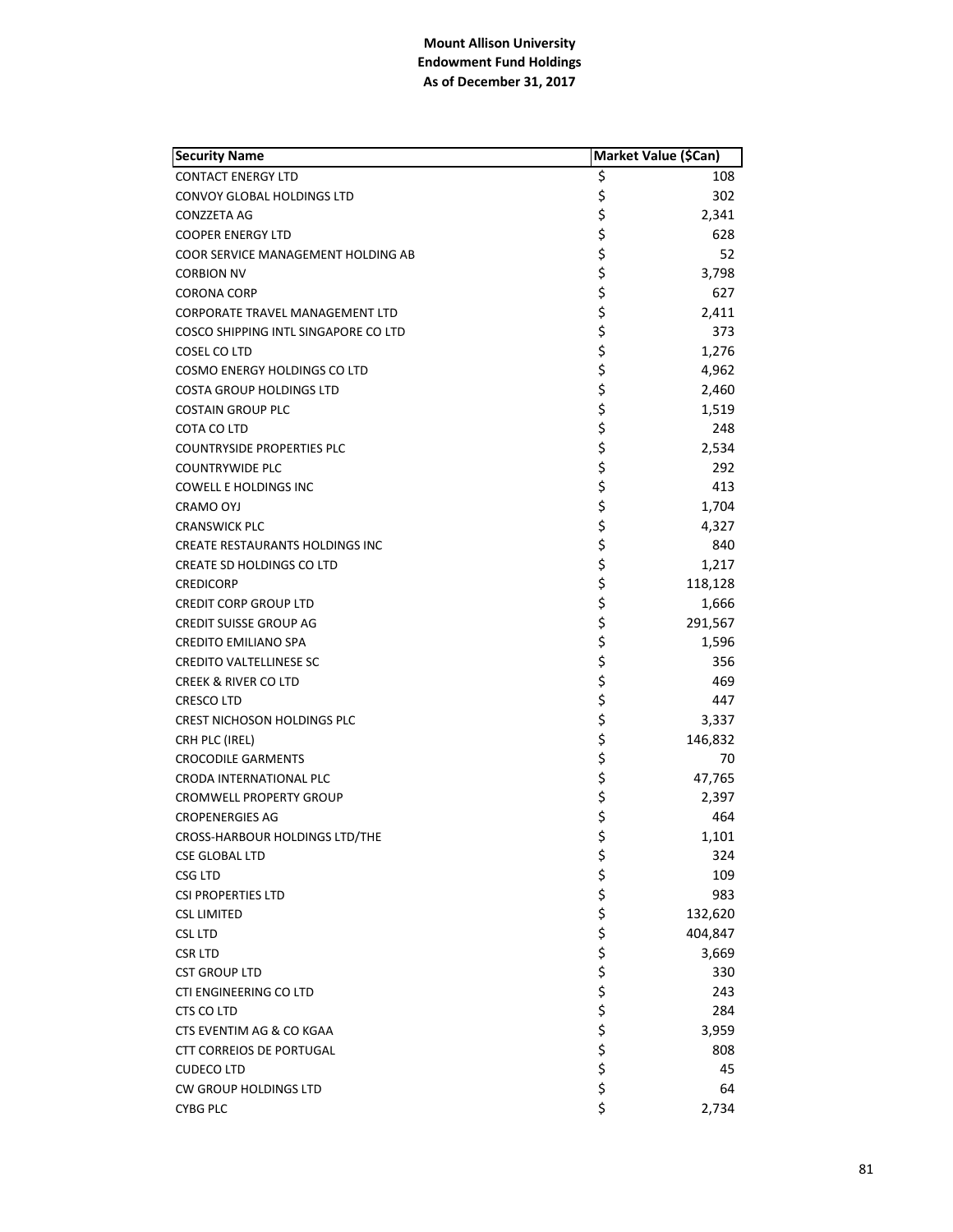| <b>Security Name</b>                                 | Market Value (\$Can) |         |
|------------------------------------------------------|----------------------|---------|
| <b>CYBOZU INC</b>                                    | \$                   | 402     |
| D/S NORDEN                                           | \$                   | 1,012   |
| DA CONSORTIUM HOLDINGS INC                           | \$                   | 555     |
| DAEJAN HOLDINGS PLC                                  | \$                   | 1,369   |
| DAETWYLER HOLDING AG                                 | \$                   | 2,589   |
| DAH SING BANKING GROUP LTD                           | \$                   | 1,728   |
| DAH SING FINANCIAL HOLDINGS LTD                      | \$                   | 2,057   |
| DAI NIPPON TORYO CO LTD                              | \$                   | 759     |
| DAIBIRU CORP                                         | \$                   | 1,276   |
| DAI-DAN CO LTD                                       | \$                   | 809     |
| DAIDO KOGYO CO LTD                                   | \$                   | 442     |
| DAIDO METAL CO LTD                                   | \$                   | 640     |
| DAIDOH LTD                                           | \$                   | 283     |
| DAIHATSU DIESEL MANUFACTURING                        | \$                   | 465     |
| <b>DAIHEN CORP</b>                                   | \$                   | 1,836   |
| DAIHO CORP                                           | \$                   | 1,073   |
| DAIICHI JITSUGYO CO LTD                              | \$                   | 782     |
| DAIICHI KENSETSU CORP                                | \$                   | 379     |
| DAIICHI KIGENSO KAGAKU-KOGYO CO LTD                  | \$                   | 466     |
| <b>DAI-ICHI LIFE HOLDINGS INC</b>                    | \$                   | 101,054 |
| DAI-ICHI SEIKO CO LTD                                | \$                   | 691     |
| <b>DAIKEN CORP</b>                                   | \$                   | 674     |
| DAIKEN MEDICAL CO LTD                                | \$                   | 148     |
| DAIKI ALUMINIUM INDUSTRY CO LTD                      | \$                   | 841     |
| DAIKIN INDUSTRIES LTD                                | \$                   | 105,157 |
| DAIKOKU DENKI CO LTD                                 | \$                   | 506     |
| DAIKOKUTENBUSSAN CO LTD                              | \$                   | 383     |
| <b>DAIKYO INC</b>                                    | \$                   | 1,464   |
| DAIKYONISHIKAWA CORP                                 | \$                   | 803     |
| DAILY MAIL & GENERAL TRUST PLC                       | \$                   | 4,589   |
| DAINICHISEIKA COLOR & CHEMICALS MANUFACTURING CO LTD | \$                   | 1,293   |
| <b>DAIO PAPER CORP</b>                               | \$                   | 2,283   |
| DAIRY CREST GROUP PLC                                | \$                   | 2,032   |
| DAISAN BANK LTD/THE                                  | \$                   | 553     |
| DAISEKI CO LTD                                       | \$                   | 1,922   |
| DAISHI BANK LTD/THE                                  | \$                   | 2,549   |
| <b>DAISHINKU CORP</b>                                |                      | 195     |
| DAITO ELECTRON CO LTD                                | ややや ややや              | 446     |
| DAITO PHARMACEUTICAL CO LTD                          |                      | 603     |
| DAITO TRUST CONSTRUCTION                             |                      | 44,385  |
| DAIWA INDUSTRIES LTD                                 |                      | 989     |
| DAIWABO HOLDINGS CO LTD                              |                      | 1,507   |
| D'AMICO INTERNATIONAL SHIPPING SA                    |                      | 172     |
| DANEL ADIR YEOSHUA LTD                               |                      | 433     |
| DANIELI & C OFFICINE MECCANICHE SPA                  |                      | 672     |
| DANONE SA                                            | \$\$\$               | 106,309 |
| DANSKE BK AS                                         | \$                   | 169,705 |
| DATA#3 LTD                                           | \$                   | 701     |
| <b>DATALOGIC SPA</b>                                 | \$                   | 1,469   |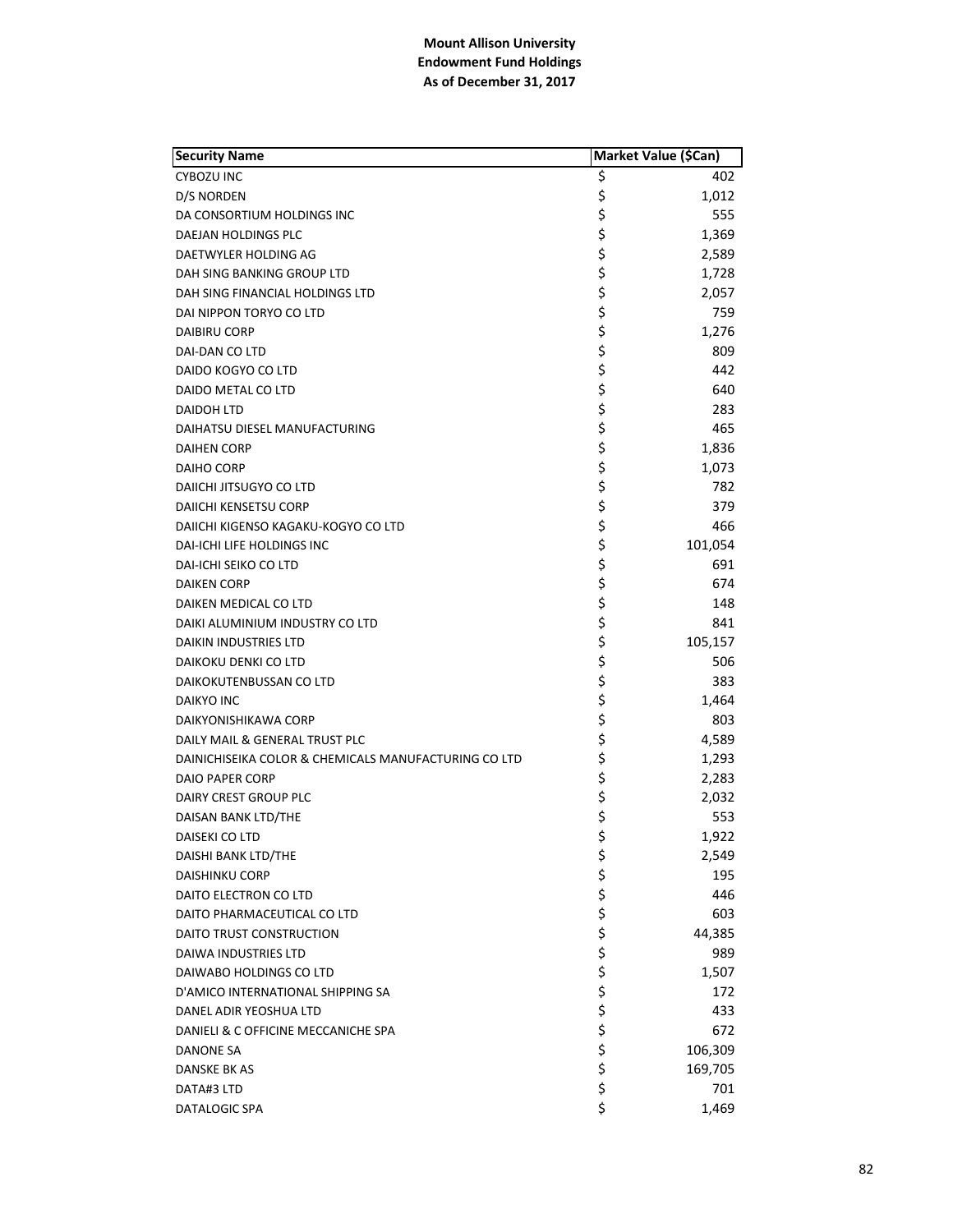| <b>Security Name</b>                                  | Market Value (\$Can) |         |
|-------------------------------------------------------|----------------------|---------|
| DBS GROUP HOLDINGS LTD                                | \$                   | 28,041  |
| <b>DBS GROUP HOLDINGS LTD</b>                         | \$                   | 120,204 |
| DCM HOLDINGS CO LTD                                   | \$                   | 1,589   |
| DD HOLDINGS CO LTD                                    | \$                   | 550     |
| DE LA RUE PLC                                         |                      | 1,751   |
| DEA CAPITAL SPA                                       | \$<br>\$             | 303     |
| <b>DEBENHAMS PLC</b>                                  | \$                   | 1,123   |
| <b>DECEUNINCK NV</b>                                  |                      | 817     |
| DECHRA PHARMACEUTICALS PLC                            | \$<br>\$             | 4,882   |
| DECMIL GROUP LTD                                      | \$                   | 346     |
| DEL MONTE PACIFIC LIMITED                             | \$                   | 95      |
| DELEK AUTOMOTIVE SYSTEMS LTD                          | \$                   | 493     |
| <b>DELEK GROUP LTD</b>                                | \$                   | 272     |
| <b>DELFILTD</b>                                       | \$                   | 431     |
| DE'LONGHI SPA                                         | \$                   | 3,230   |
| <b>DELTA-GALIL INDUSTRIES LTD</b>                     |                      | 588     |
| DELTICOM AG                                           | \$<br>\$             | 246     |
| DENKI KOGYO CO LTD                                    | \$                   | 733     |
| <b>DENTSU INC</b>                                     | \$                   | 66,236  |
| DENYO CO LTD                                          | \$                   | 617     |
| DERICHEBOURG SA                                       | \$                   | 2,441   |
| DERWENT LONDON PLC                                    | \$                   | 8,974   |
|                                                       | \$                   |         |
| <b>DESCENTE LTD</b>                                   | \$                   | 1,488   |
| DEUTSCHE BETEILIGUNGS AG                              | \$                   | 1,221   |
| DEUTSCHE EUROSHOP AG                                  |                      | 3,042   |
| DEUTSCHE LUFTHANSA AG                                 | \$                   | 109,638 |
| DEUTSCHE PFANDBRIEFBANK AG                            | \$                   | 3,413   |
| DEUTSCHE POST AG                                      | \$                   | 199,766 |
| DEUTSCHE TELEKOM AG (REGD)                            | \$                   | 182,638 |
| <b>DEUTZ AG</b>                                       | \$<br>\$             | 2,112   |
| DEVELOPMENT SECURITIES PLC                            |                      | 771     |
| DEVOTEAM SA                                           | \$                   | 951     |
| <b>DEVRO PLC</b>                                      | \$<br>\$             | 1,165   |
| <b>DEXERIALS CORP</b>                                 |                      | 892     |
| DFDS A/S                                              | \$                   | 3,051   |
| DFS FURNITURE PLC                                     | \$                   | 873     |
| <b>DGB FINANCIAL GROUP</b>                            | \$                   | 53,507  |
| <b>DIALIGHT PLC</b>                                   | \$<br>\$             | 402     |
| <b>DIALOG SEMICONDUCTOR PLC</b>                       |                      | 3,485   |
| <b>DIASORIN SPA</b>                                   |                      | 3,634   |
| DIC ASSET AG                                          | ちゃくちょ                | 921     |
| D'IETEREN SA/NV                                       |                      | 2,686   |
| DIGITAL ARTS INC                                      |                      | 777     |
| DIGITAL MULTIMEDIA TECHNOLOGIES SPA                   |                      | 1,779   |
| <b>DIGNITY PLC</b>                                    |                      | 2,194   |
| DINAMIA CAPITAL PRIVADO SOCIEDAD DE CAPITAL RIESGO SA |                      | 1,139   |
| DIOS FASTIGHETER AB                                   | \$<br>\$             | 1,244   |
| DIP CORP                                              | \$                   | 1,503   |
| DIPLOMA PLC                                           | \$                   | 4,395   |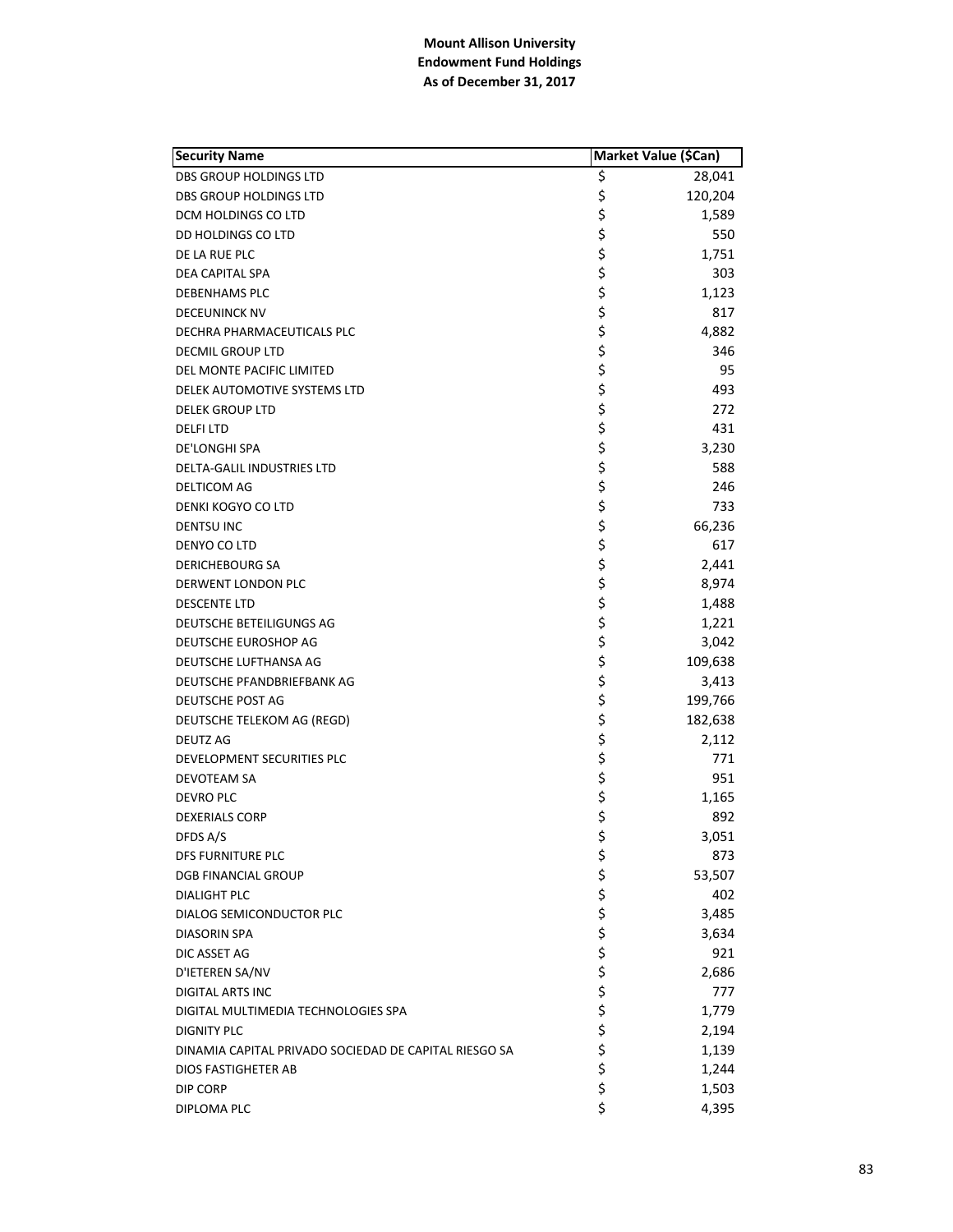| <b>Security Name</b>                       |               | Market Value (\$Can) |
|--------------------------------------------|---------------|----------------------|
| DIRECT INSURANCE FINANCIAL INVESTMENTS LTD | \$            | 218                  |
| <b>DISCOVERIE GROUP PLC</b>                | \$            | 316                  |
| DISTRIBUIDORA INTERNACIONAL                | \$            | 6,045                |
| DIXONS CARPHONE                            | \$            | 3,478                |
| DKS CO LTD                                 | \$            | 1,237                |
| DKSH HOLDING LTD                           | \$            | 4,511                |
| DMG MORI CO LTD                            | \$            | 3,514                |
| DMG MORI SEIKI AG                          | \$            | 1,994                |
| <b>DNO ASA</b>                             | \$            | 1,157                |
| DO & CO RESTAURANTS & CATERING AG          | \$            | 580                  |
| DOMAIN HOLDINGS AUSTRALIA LTD              | \$            | 1,180                |
| DOMETIC GROUP AB                           | \$            | 1,642                |
| DOMINO'S PIZZA ENTERPRISES LTD             | \$            | 2,378                |
| DOMINO'S PIZZA GROUP PLC                   | \$            | 4,048                |
| <b>DORAY MINERALS LTD</b>                  | \$            | 239                  |
| DORMAKABA HOLDING AG                       | \$            | 5,271                |
| DORO AB                                    | \$            | 202                  |
| <b>DOSHISHA CO LTD</b>                     | \$            | 1,148                |
| DOUTOR NICHIRES HOLDINGS CO LTD            | \$            | 1,545                |
| DOWA HOLDINGS CO LTD                       | \$            | 3,773                |
| <b>DOWNER EDI LTD</b>                      | \$            | 7,748                |
| DP WORLD                                   | \$            | 92,131               |
| DR HOENLE AG                               | \$            | 387                  |
| DRAEGERWERK AG & CO KGAA                   | \$            | 357                  |
| DRAEGERWERK AG & COMPANY KGAA              | \$            | 1,381                |
| <b>DRAX GROUP PLC</b>                      | \$            | 3,224                |
| DRECOM CO LTD                              | \$            | 410                  |
| DRILLISCH AG                               | \$            | 6,372                |
| DS SMITH PLC                               | \$            | 784                  |
| <b>DTS CORP</b>                            | \$            | 1,476                |
| <b>DUERR AG</b>                            | \$            | 5,570                |
| <b>DULUXGROUP LTD</b>                      | \$            | 4,819                |
| DUNELM GROUP PLC                           | \$            | 1,661                |
| <b>DUNIAB</b>                              | \$            | 1,027                |
| DURO FELGUERA SA                           | \$            | 64                   |
| DUSKIN CO LTD                              | \$            | 2,620                |
| DYDO DRINCO INC                            |               | 912                  |
| E GUARDIAN INC                             |               | 623                  |
| E.ON SE                                    |               | 118,795              |
| <b>EAGLE INDUSTRY CO LTD</b>               |               | 927                  |
| <b>EARTH CHEMICAL CO LTD</b>               |               | 1,087                |
| <b>EASTNINE AB</b>                         |               | 386                  |
| EBARA JITSUGYO CO LTD                      |               | 354                  |
| <b>EBOS GROUP LTD</b>                      |               | 1,770                |
| <b>EBRO FOODS SA</b>                       |               | 3,408                |
| <b>ECKERT &amp; ZIEGLER AG</b>             | ぐうさくさいこう さいこう | 487                  |
| <b>ECLIPX GROUP LTD</b>                    |               | 1,360                |
| ECOGREEN INTERNATIONAL GROUP LTD           |               | 121                  |
| <b>ECONOCOM GROUP</b>                      | \$            | 1,455                |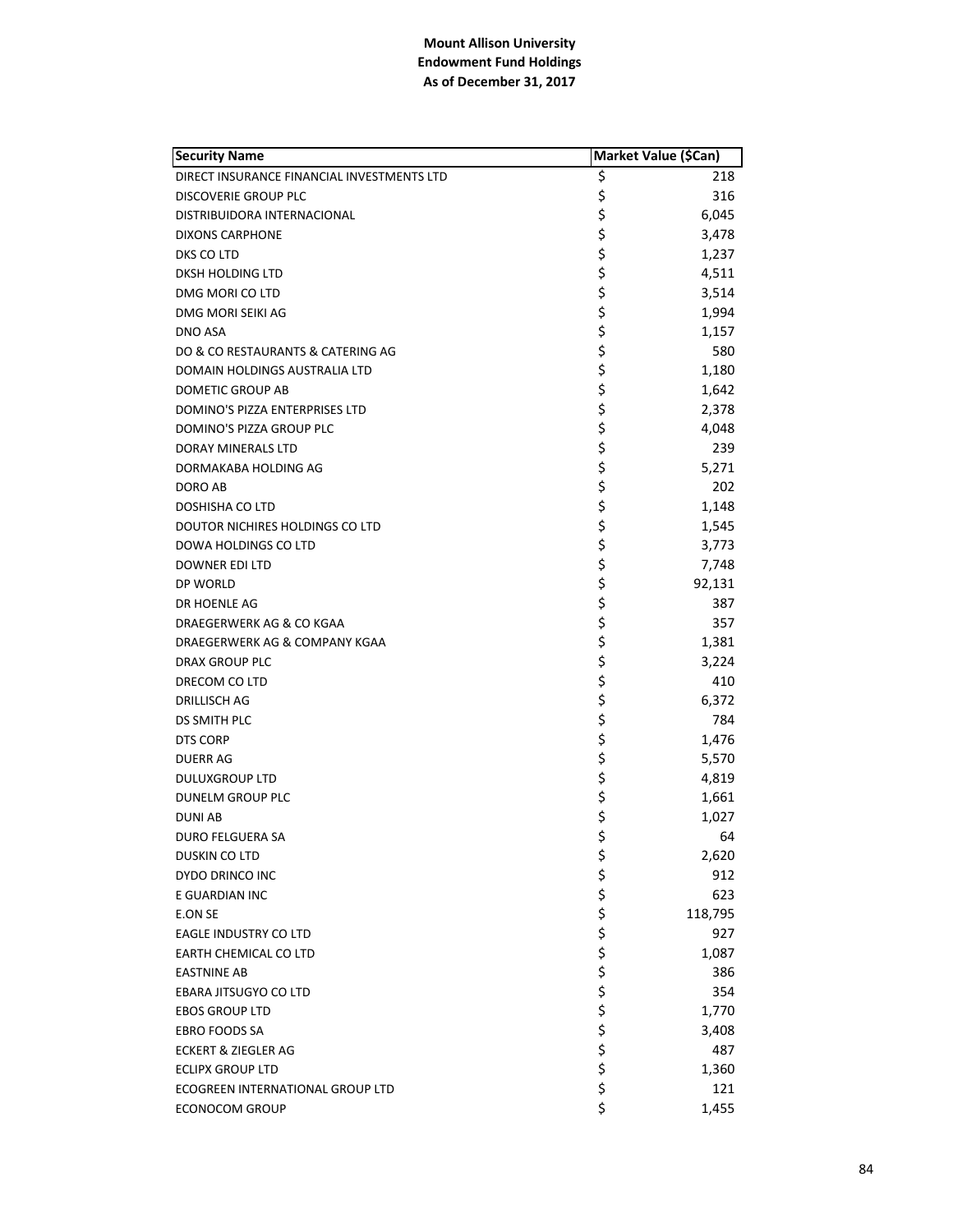| <b>Security Name</b>                     | Market Value (\$Can) |        |
|------------------------------------------|----------------------|--------|
| EDAG ENGINEERING GROUP AG                | \$                   | 187    |
| <b>EDENRED</b>                           | \$                   | 12,233 |
| <b>EDENRED</b>                           | \$                   | 50,638 |
| <b>EDION CORP</b>                        | \$                   | 1,934  |
| EDMOND DE ROTHSCHILD SUISSE SA           | \$                   | 410    |
| EDP - ENERGIAS DE PORTUGAL SA            | \$                   | 1,661  |
| <b>EDREAMS ODIGEO SL</b>                 | \$                   | 617    |
| <b>EFG INTERNATIONAL AG</b>              |                      | 1,846  |
| <b>EGUARANTEE INC</b>                    | \$<br>\$             | 408    |
| EHIME BANK LTD/THE                       | \$                   | 980    |
| EI GROUP PLC                             | \$                   | 1,852  |
| EIFFAGE SA (FORM FOUGEROLLE)             | \$                   | 64,657 |
| EIGHTEENTH BANK LTD/THE                  | \$                   | 999    |
| EIKEN CHEMICAL CO LTD                    | \$                   | 1,754  |
| <b>EIZO CORPORATION</b>                  | \$                   | 1,320  |
| <b>EKORNES ASA</b>                       |                      | 642    |
| EL AL ISRAEL AIRLINES                    | \$<br>\$             | 217    |
| EL.EN. SPA EURO.52                       | \$                   | 483    |
| <b>ELANDERS AB-B SHS</b>                 | \$                   | 211    |
| <b>ELDERS LTD</b>                        | \$                   | 1,612  |
| <b>ELECNOR SA</b>                        | \$                   | 741    |
| ELECOM CO LTD                            | \$                   | 945    |
| ELECTRA CONSUMER PRODUCTS 19             | \$                   | 241    |
| ELECTRA LTD/ISRAEL                       | \$                   | 1,063  |
| ELECTRICITE DE STRASBOURG                | \$                   | 133    |
| ELECTROCOMPONENTS PLC                    | \$                   | 8,833  |
| <b>ELEKTROBIT CORP</b>                   | \$                   | 493    |
| <b>ELEMATEC CORP</b>                     | \$                   | 645    |
| ELEMENTIS PLC                            | \$                   | 4,025  |
| ELIA SYSTEM OPERATOR SA/NV               | \$                   | 3,567  |
| <b>ELIOR GROUP</b>                       | \$                   | 4,049  |
| <b>ELIS SA</b>                           | \$                   | 8,637  |
| ELISA OYJ                                | \$<br>\$             | 10,931 |
| ELMOS SEMICONDUCTOR AG                   |                      | 901    |
| <b>ELRINGKLINGER AG</b>                  | \$                   | 1,074  |
| ELRON ELECTRONIC INDUSTRIES LTD          | \$                   | 166    |
| EM SYSTEMS CO LTD                        | \$                   | 590    |
| <b>EMAAR PROPERTIES</b>                  | \$<br>\$             | 88,304 |
| EMMI AG                                  |                      | 2,440  |
| <b>EMPEROR CAPITAL GROUP LTD</b>         |                      | 565    |
| <b>EMPEROR ENTERTAINMENT HOTEL LTD</b>   |                      | 119    |
| <b>EMPEROR INTERNATIONAL HOLDINGS</b>    |                      | 752    |
| <b>EMPEROR WATCH &amp; JEWELLERY LTD</b> |                      | 334    |
| <b>EMS-CHEMIE HOLDING AG</b>             |                      | 122    |
| <b>ENAGAS SA</b>                         | ぐうさ こうさ              | 12,362 |
| <b>ENAV SPA</b>                          |                      | 2,215  |
| <b>ENDO LIGHTING CORP</b>                |                      | 380    |
| <b>ENEA AB</b>                           | \$                   | 537    |
| <b>ENEL AMERICAS</b>                     | \$                   | 96,932 |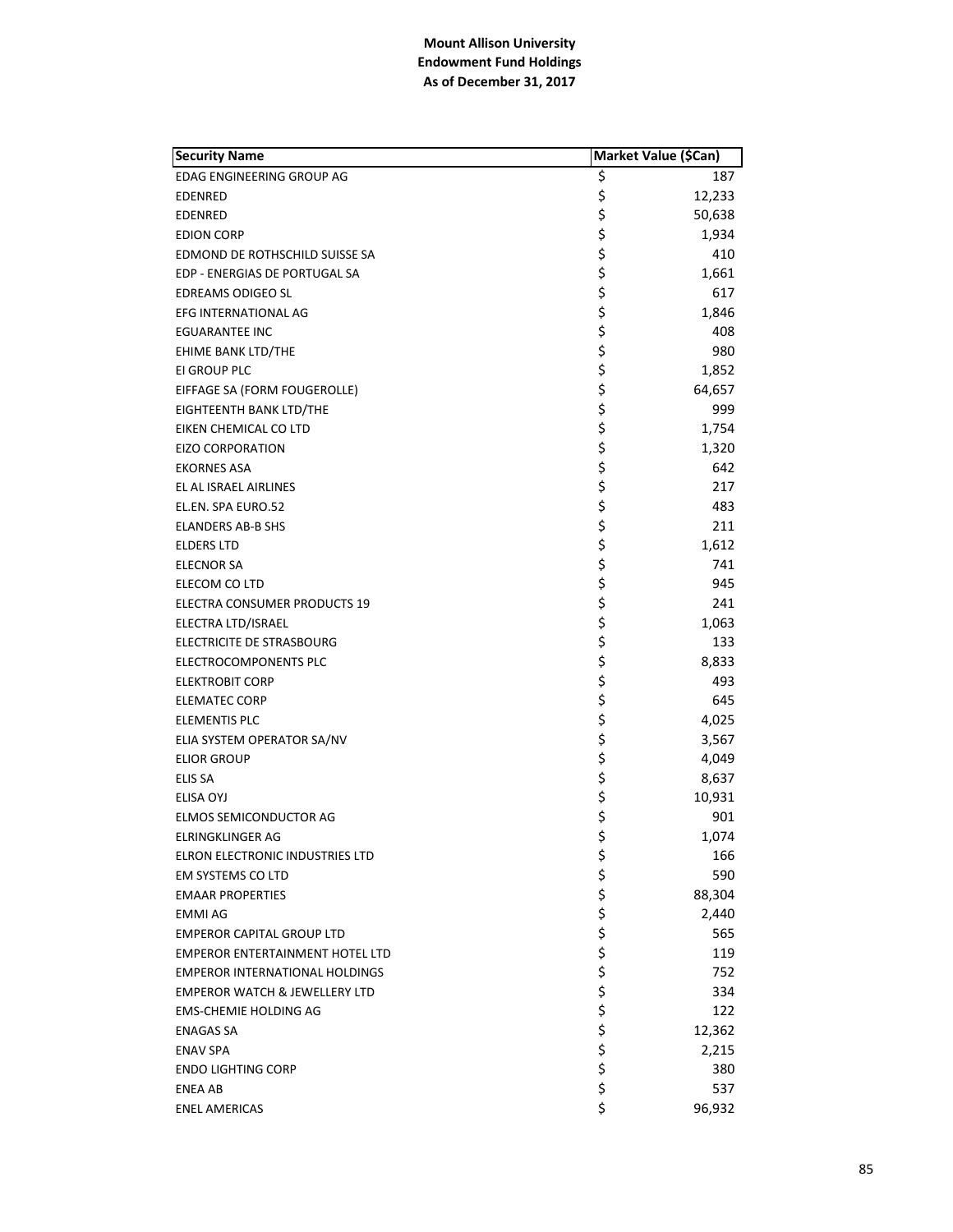| <b>Security Name</b>                     | Market Value (\$Can) |        |
|------------------------------------------|----------------------|--------|
| <b>ENERCHINA HOLDINGS LTD</b>            | \$                   | 402    |
| <b>ENERES CO LTD</b>                     | \$                   | 481    |
| ENERGIEDIENST HOLDING AG                 | \$                   | 339    |
| <b>ENERGY RESOURCES OF AUSTRALIA LTD</b> | \$                   | 148    |
| <b>ENERGY WORLD CORP LTD</b>             | \$                   | 310    |
| <b>ENIGMO INC</b>                        | \$                   | 126    |
| EN-JAPAN INC                             | \$                   | 2,033  |
| <b>ENLIGHT RENEWABLE ENERGY LTD</b>      | \$                   | 274    |
| <b>ENM HOLDINGS LTD</b>                  | \$                   | 143    |
| <b>ENNOCONN</b>                          | \$                   | 63,824 |
| <b>ENPLAS CORP</b>                       | \$                   | 1,342  |
| <b>ENQUEST PLC</b>                       | \$                   | 594    |
| <b>ENTERTAINMENT ONE LTD</b>             | \$                   | 2,270  |
| <b>EPS HOLDINGS INC</b>                  | \$                   | 1,025  |
| <b>EQT HOLDINGS LTD</b>                  | \$                   | 572    |
| <b>EQUATORIAL ENERGIA</b>                | \$                   | 67,880 |
| EQUINITI GROUP PLC                       | \$                   | 2,640  |
| <b>EQUITAL LTD</b>                       | \$                   | 394    |
| <b>ERAMET</b>                            | \$                   | 2,006  |
| <b>ERCROS SA</b>                         | \$                   | 563    |
| EREX CO LTD                              | \$                   | 893    |
| <b>ERG SPA</b>                           | \$                   | 2,337  |
| ERM POWER LTD                            | \$                   | 297    |
| <b>ERSTE GROUP BANK AG</b>               | \$                   | 98,993 |
| <b>ES-CON JAPAN LTD</b>                  | \$                   | 476    |
| <b>ESPEC CORP</b>                        | \$                   | 1,525  |
| <b>ESPRINET SPA</b>                      | \$                   | 211    |
| <b>ESPRIT HOLDINGS LTD</b>               | \$                   | 2,276  |
| <b>ESR REIT</b>                          | \$                   | 650    |
| <b>ESSENTRA PLC</b>                      | \$                   | 4,090  |
| <b>ESSITY AB B</b>                       | \$                   | 97,129 |
| <b>ESSO SA FRANCAISE</b>                 | \$                   | 432    |
| <b>ESTIA HEALTH LTD</b>                  | \$                   | 1,278  |
| <b>ESUN HOLDINGS LTD</b>                 | \$                   | 148    |
| <b>ESURE GROUP PLC</b>                   | \$                   | 1,959  |
| ETABLISSEMENTS MAUREL ET PROM            | \$                   | 325    |
| <b>EULER HERMES GROUP</b>                | \$                   | 4,648  |
| EUROCOMMERCIAL PROPERTIES NV             | \$<br>\$             | 4,969  |
| EUROMONEY INSTITUTIONAL INVESTOR PLC     |                      | 1,726  |
| <b>EURONAV NV</b>                        | \$                   | 2,585  |
| <b>EURONEXT NV</b>                       |                      | 6,309  |
| EUROPCAR GROUPE SA                       | \$\$\$               | 1,836  |
| <b>EUROPRIS ASA</b>                      |                      | 1,047  |
| EUSKALTEL SA                             | \$<br>\$             | 1,179  |
| EUTELSAT COMMUNICATIONS                  |                      | 6,305  |
| EVENT HOSPITALITY AND ENTERTAINMENT LTD  | \$                   | 1,975  |
| <b>EVN AG</b>                            | \$                   | 1,350  |
| <b>EVOGENE LTD</b>                       | \$                   | 175    |
| <b>EVOLUTION MINING LTD</b>              | \$                   | 4,782  |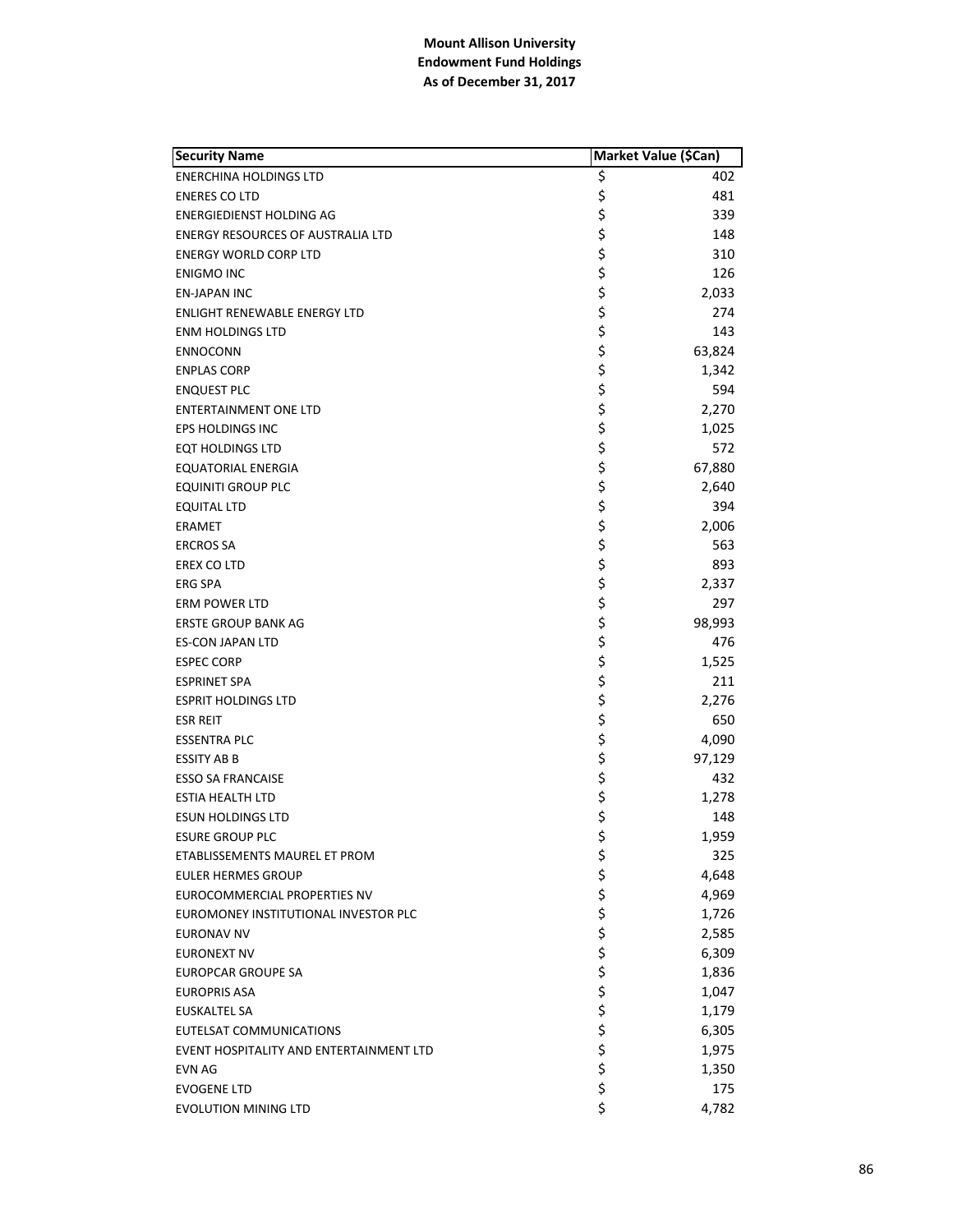| <b>Security Name</b>              | Market Value (\$Can) |        |
|-----------------------------------|----------------------|--------|
| <b>EVOTEC AG</b>                  | \$                   | 5,033  |
| <b>EVRAZ PLC</b>                  | \$                   | 2,728  |
| EVS BROADCAST EQUIPMENT SA        | \$                   | 796    |
| EXCEL CO LTD                      | \$                   | 434    |
| <b>EXEDY CORP</b>                 | \$                   | 2,063  |
| <b>EXMAR NV</b>                   | \$                   | 482    |
| EZION HOLDINGS LTD                | \$                   | 4      |
| <b>EZRA HOLDINGS LTD</b>          | \$                   | 184    |
| <b>FABEGE AB</b>                  | \$                   | 3,899  |
| <b>FACC AG</b>                    | \$                   | 776    |
| <b>FAES FARMA SA</b>              | \$                   | 1,965  |
| <b>FAES FARMA SA - RTS</b>        | \$                   | 69     |
| <b>FAGERHULT AB</b>               | \$                   | 664    |
| <b>FAGRON</b>                     | \$                   | 1,095  |
| <b>FAIRFAX MEDIA LTD</b>          | \$                   | 2,676  |
| <b>FAIRWOOD LTD</b>               | \$                   | 752    |
| <b>FALCK RENEWABLES SPA</b>       | \$                   | 763    |
| <b>FALCO HOLDINGS CO LTD</b>      | \$                   | 241    |
| FAN COMMUNICATIONS INC.           | \$                   | 429    |
| <b>FANUC CORPORATION</b>          | \$                   | 72,764 |
| <b>FAR EAST CONSORTIUM</b>        | \$                   | 1,669  |
| FAR EAST HOSPITALITY TRUST        | \$                   | 979    |
| FAR EASTONE TELECOMMUNICATIONS    | \$                   | 75,695 |
| <b>FAR LTD</b>                    | \$                   | 681    |
| FBD HOLDINGS PLC                  | \$                   | 516    |
| FC RESIDENTIAL INVESTMENT CORP    | \$                   | 1,512  |
| FCC CO LTD                        | \$                   | 1,980  |
| <b>FDK CORP</b>                   | \$                   | 532    |
| FDM GROUP HOLDINGS PLC            | \$                   | 1,471  |
| FEED ONE CO LTD                   | \$                   | 603    |
| FEINTOOL INTERNATIONAL HOLDING AG | \$                   | 306    |
| FENIX OUTDOOR INTERNATIONAL AG    | \$                   | 1,171  |
| <b>FENNER PLC</b>                 | \$                   | 2,471  |
| <b>FERGUSON PLC</b>               | \$                   | 87,433 |
| FERRATUM OYJ                      | \$                   | 600    |
| <b>FERREXPO PLC</b>               | \$                   | 2,259  |
| <b>FERROTEC CORP</b>              | \$                   | 1,885  |
| <b>FFRI INC</b>                   |                      | 228    |
| FIDEA HOLDINGS CO LTD             | \$<br>\$             | 503    |
| FIDESSA GROUP PLC                 |                      | 2,505  |
| <b>FIELDS CORP</b>                | \$\$\$\$             | 301    |
| FIH MOBILE LTD                    |                      | 1,817  |
| <b>FILA SPA</b>                   |                      | 582    |
| FINANCIAL PRODUCTS GROUP CO LTD   | \$                   |        |
|                                   | \$                   | 1,518  |
| <b>FINCANTIERI SPA</b>            | \$                   | 1,495  |
| <b>FINDEL PLC</b>                 | \$                   | 244    |
| <b>FINDEX INC</b>                 | \$                   | 272    |
| FINECOBANK BANCA FINECO SPA       | \$                   | 7,701  |
| FINGERPRINT CARDS AB - B          |                      | 448    |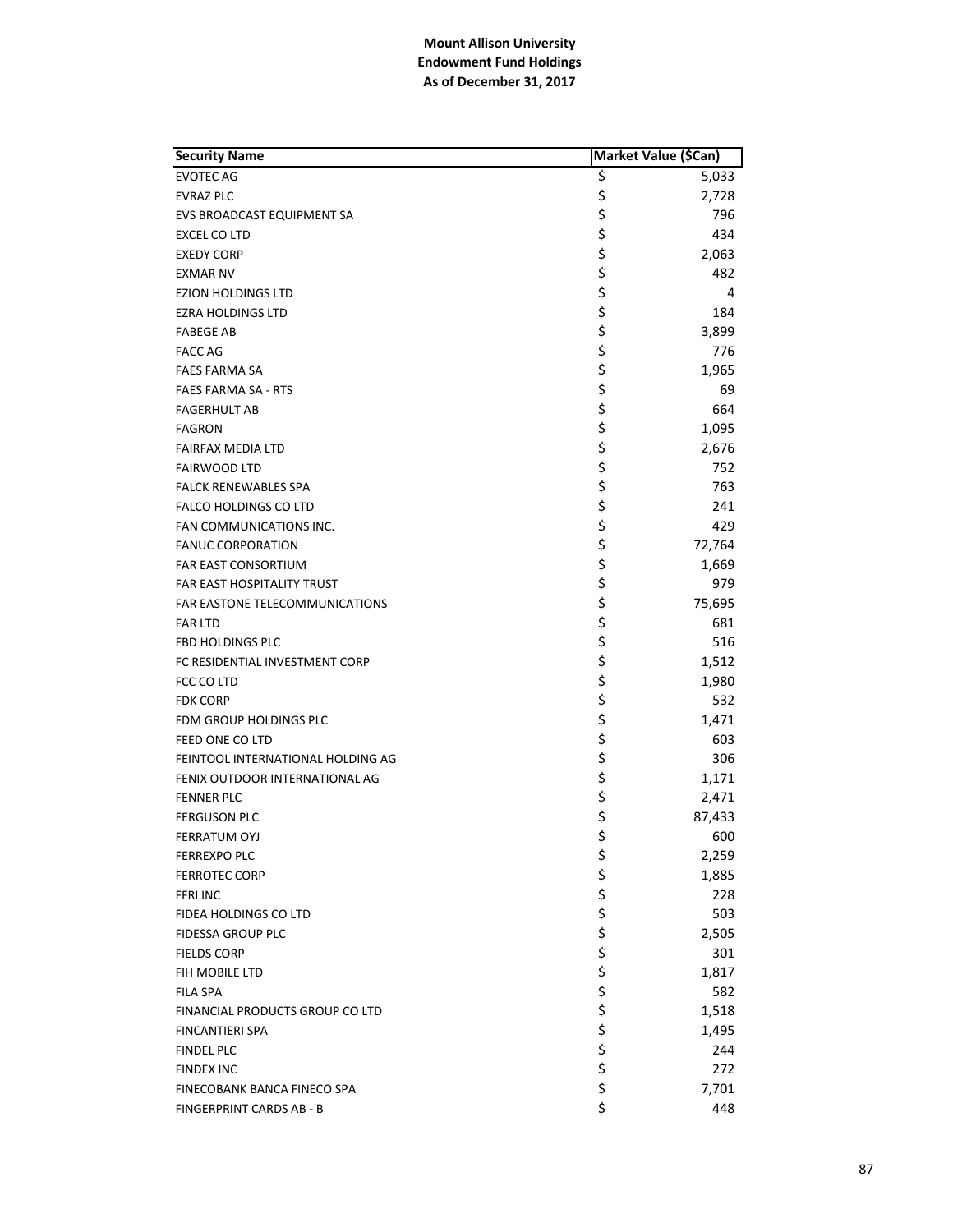| <b>Security Name</b>                            | Market Value (\$Can) |                 |
|-------------------------------------------------|----------------------|-----------------|
| <b>FINNAIR OYJ</b>                              | Ş                    | 2,368           |
| FIRST INTERNATIONAL BANK OF ISRAEL LTD          | \$                   | 2,645           |
| FIRST PACIFIC CO LTD/HONG KONG                  | \$                   | 17,166          |
| FIRST REAL ESTATE INVESTMENT TRUST              | \$                   | 1,009           |
| <b>FIRST RESOURCES LTD</b>                      | \$                   | 1,215           |
| FIRST SHANGHAI INVESTMENTS LTD                  | \$                   | 274             |
| <b>FIRSTGROUP PLC</b>                           | \$                   | 3,490           |
| <b>FISKARS OYJ ABP</b>                          | \$                   | 2,199           |
| <b>FIXSTARS CORP</b>                            | \$                   | 452             |
| FJ NEXT CO LTD                                  | \$                   | 246             |
| FLEETWOOD CORP LTD                              | \$                   | 151             |
| FLETCHER BUILDING LTD                           | \$                   | 72,585          |
| <b>FLEXIGROUP LTD</b>                           | \$                   | 782             |
| FLIGHT CENTRE TRAVEL GROUP LTD                  | \$                   | 58,489          |
| FLIGHT CENTRE TRAVEL GROUP LTD                  | \$                   | 3,936           |
| <b>FLOW TRADERS</b>                             | \$                   | 625             |
| FLSMIDTH & CO A/S                               | \$                   | 4,815           |
| <b>FLUGHAFEN WIEN AG</b>                        | \$                   | 810             |
| <b>FLUIDRA SA</b>                               | \$                   | 1,544           |
| <b>FLYBE GROUP PLC</b>                          | \$                   | 70              |
| <b>FMS ENTERPRISES MIGUN LTD</b>                | \$                   | 402             |
| <b>FNAC DARTY SA</b>                            | \$                   | 3,868           |
| <b>FOLKESTONE EDUCATION TRUST</b>               | \$                   | 1,064           |
| FOMENTO DE CONSTRUCCIONES Y CONTRATAS SA        | \$                   | 1,719           |
| <b>FONCIERE DES REGIONS</b>                     | \$                   | 4,028           |
| <b>FORBO HOLDING AG</b>                         | \$                   | 3,201           |
| <b>FORFARMERS NV</b>                            | \$                   | 697             |
| <b>FORMOSA PLASTICS</b>                         | \$                   | 91,018          |
| FORMULA SYSTEMS 1985 LTD                        | \$                   | 802             |
| <b>FORTERRA PLC</b>                             | \$                   | 731             |
| <b>FORTUM OYJ</b>                               | \$                   | 163,893         |
| <b>FORTUNE REIT</b>                             | \$                   | 2,991           |
| <b>FOSCHINI</b>                                 |                      |                 |
|                                                 | \$<br>\$             | 72,825<br>1,711 |
| FOSTER ELECTRIC CO LTD                          | \$                   | 293             |
| FOX WIZEL LTD                                   |                      |                 |
| <b>FOXTONS GROUP PLC</b>                        | \$                   | 426<br>125      |
| <b>FRAGRANCE GROUP LTD</b>                      | \$                   |                 |
| FRANCE BED HOLDINGS CO LTD                      | \$<br>\$             | 285             |
| FRAPORT AG FRANKFURT AIRPORT SERVICES WORLDWIDE |                      | 572             |
| <b>FRASERS CENTREPOINT LTD</b>                  |                      | 329             |
| <b>FRASERS CENTREPOINT TRUST</b>                |                      | 1,817           |
| <b>FRASERS COMMERCIAL TRUST</b>                 |                      | 1,244           |
| <b>FRASERS HOSPITALITY TRUST</b>                |                      | 490             |
| <b>FRASERS LOGISTICS &amp; INDUSTRIAL TRUST</b> |                      | 1,718           |
| <b>FREAKOUT HOLDINGS INC</b>                    | やややや ややや             | 154             |
| <b>FRED OLSEN ENERGY ASA</b>                    |                      | 186             |
| FREEDOM FOODS GROUP LTD                         |                      | 289             |
| FREEMAN FINTECH CORP LTD                        | \$                   | 1,064           |
| <b>FREENET AG</b>                               | \$                   | 7,827           |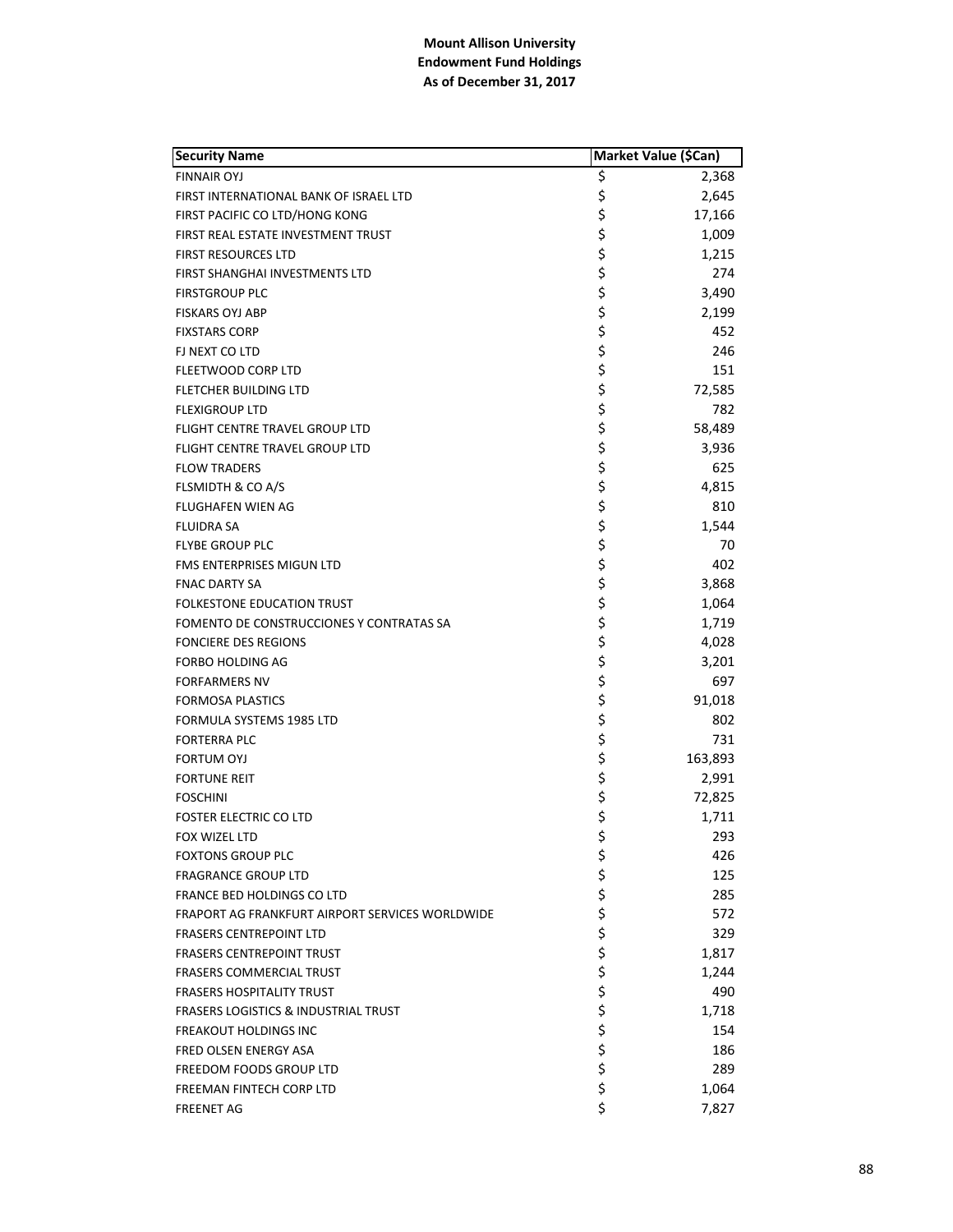| <b>Security Name</b>                     | Market Value (\$Can) |         |
|------------------------------------------|----------------------|---------|
| <b>FREIGHTWAYS LTD</b>                   | \$                   | 1,057   |
| FRESENIUS MED CARE AG & CO AKT           | \$                   | 87,639  |
| <b>FRESENIUS SE &amp; CO KGAA</b>        | \$                   | 85,853  |
| <b>FREUND CORP</b>                       | \$                   | 161     |
| FRONTIER REAL ESTATE INVESTMENT CORP     | \$                   | 3,190   |
| <b>FRONTLINE LTD</b>                     | \$                   | 374     |
| <b>F-SECURE OYJ</b>                      | \$                   | 1,090   |
| <b>F-TECH INC</b>                        | \$                   | 548     |
| <b>FUCHS PETROLUB AG</b>                 | \$                   | 3,930   |
| <b>FUCHS PETROLUB SE</b>                 | \$                   | 2,977   |
| <b>FUDO TETRA CORP</b>                   | \$                   | 676     |
| <b>FUGRO NV</b>                          | \$                   | 2,613   |
| FUJI CO LTD/EHIME                        | \$                   | 1,116   |
| <b>FUJI CORP LTD</b>                     | \$                   | 386     |
| FUJI CORP/MIYAGI                         | \$                   | 489     |
| FUJI KYUKO CO LTD                        | \$                   | 1,864   |
| <b>FUJI MACHINE MANUFACTURING CO LTD</b> | \$                   | 2,196   |
| FUJI OIL CO LTD                          | \$                   | 586     |
| FUJI OIL HOLDINGS INC                    | \$                   | 3,469   |
| FUJI PHARMA CO LTD                       | \$                   | 832     |
| <b>FUJI SEAL INTERNATIONAL INC</b>       | \$                   | 2,821   |
| FUJI SOFT INC                            | \$                   | 1,593   |
| <b>FUJIBO HOLDINGS INC</b>               | \$                   | 927     |
| FUJICCO CO LTD                           | \$                   | 1,107   |
| FUJIKURA KASEI CO LTD                    | \$                   | 356     |
| <b>FUJIKURA LTD</b>                      |                      | 323     |
| <b>FUJIKURA RUBBER LTD</b>               | \$<br>\$             | 640     |
| <b>FUJIMI INC</b>                        | \$                   | 953     |
| FUJIMORI KOGYO CO LTD                    | \$                   | 1,073   |
| <b>FUJITA KANKO INC</b>                  | \$                   | 474     |
| <b>FUJITEC CO LTD</b>                    | \$                   | 1,496   |
| <b>FUJITSU FRONTECH LTD</b>              | \$                   | 687     |
| <b>FUJITSU GENERAL LTD</b>               | \$                   | 1,137   |
| <b>FUJITSU LTD</b>                       | \$                   | 183,762 |
| FUJIYA CO LTD                            | \$                   | 502     |
| FUJJO FOOD SYSTEM CO LTD                 | \$                   | 313     |
| <b>FUKUDA CORP</b>                       |                      | 1,039   |
| FUKUDA DENSHI CO LTD                     |                      | 947     |
| FUKUI BANK LTD/THE                       |                      | 1,399   |
| FUKUI COMPUTER HOLDINGS INC              |                      | 556     |
| <b>FUKUOKA REIT CO</b>                   |                      | 2,225   |
| FUKUSHIMA BANK LTD/THE                   |                      | 160     |
| FUKUSHIMA INDUSTRIES CORP                |                      | 1,523   |
| FUKUYAMA TRANSPORTING CO LTD             |                      | 1,956   |
| <b>FULLCAST HOLDINGS CO LTD</b>          | やややややややややや           | 798     |
| <b>FULLER SMITH &amp; TURNER</b>         |                      | 627     |
| <b>FUMAKILLA LTD</b>                     |                      | 263     |
| <b>FUNAI ELECTRIC CO LTD</b>             | \$                   | 317     |
| FUNAI SOKEN HOLDINGS INC                 | \$                   | 1,492   |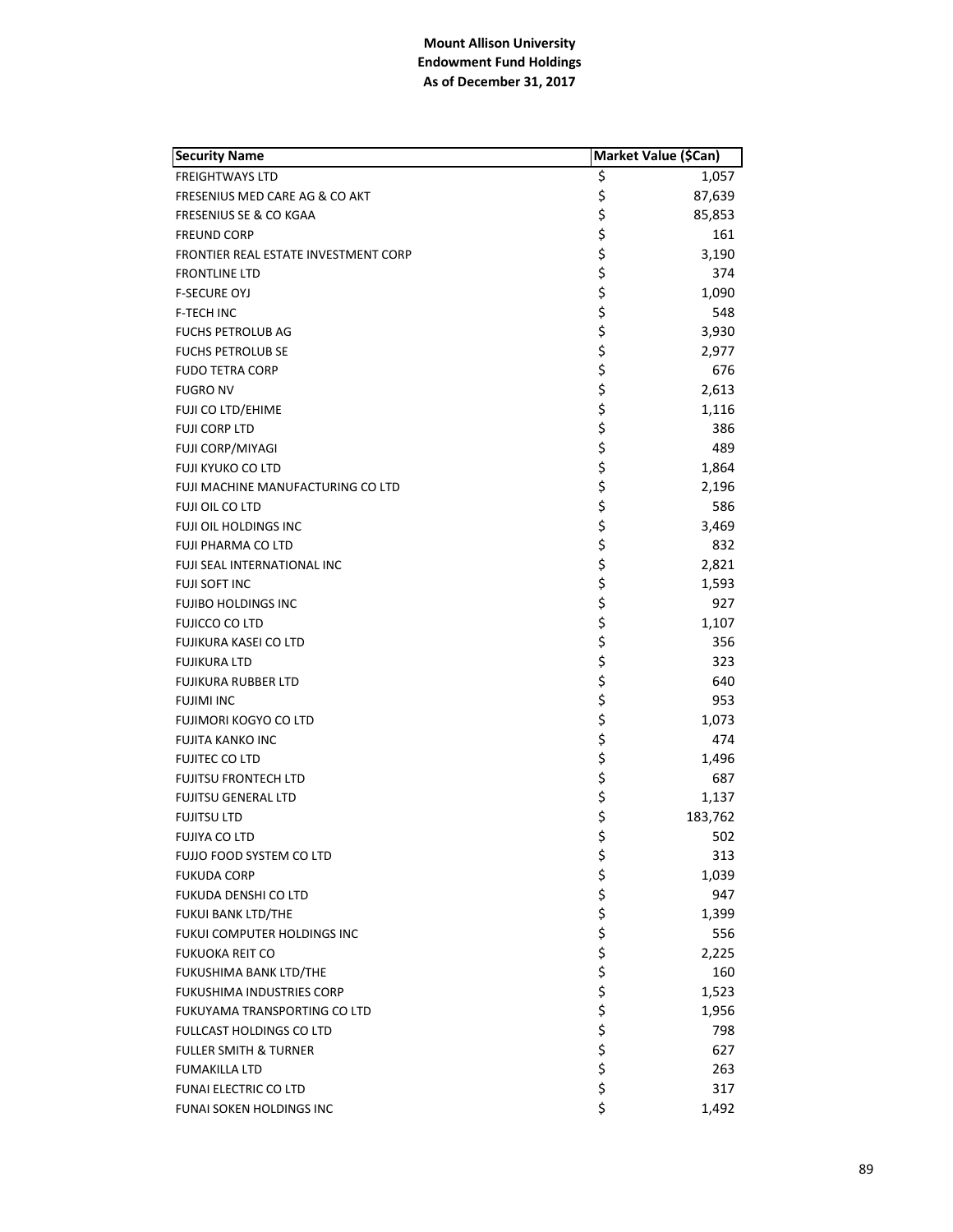| <b>Security Name</b>                      |          | Market Value (\$Can) |
|-------------------------------------------|----------|----------------------|
| FURUKAWA BATTERY CO LTD                   | \$       | 439                  |
| <b>FURUKAWA CO LTD</b>                    | \$       | 1,369                |
| <b>FURUNO ELECTRIC CO LTD</b>             | \$       | 337                  |
| <b>FURUSATO INDUSTRIES LTD</b>            | \$       | 333                  |
| <b>FURYU CORP</b>                         | \$       | 292                  |
| <b>FUSO CHEMICAL CO LTD</b>               | \$       | 1,230                |
| <b>FUSO PHARMACEUTICAL INDUSTRIES LTD</b> | \$       | 332                  |
| <b>FUTABA CORP/CHIBA</b>                  | \$       | 1,578                |
| FUTABA INDUSTRIAL CO LTD                  | \$       | 1,123                |
| <b>FUTURE BRIGHT HOLDINGS LTD</b>         | \$       | 60                   |
| <b>FUTURE CORP</b>                        | \$       | 467                  |
| FUTURE WORLD FINANCIAL HOLDINGS LTD       | \$       | 11                   |
| <b>FUYO GENERAL LEASE CO LTD</b>          | \$       | 2,717                |
| G4S PLC                                   | \$       | 21,175               |
| <b>G-7 HOLDINGS INC</b>                   | \$       | 299                  |
| <b>G8 EDUCATION LTD</b>                   | \$       | 2,305                |
| <b>GAKKEN HOLDINGS CO LTD</b>             | \$       | 188                  |
| <b>GAKKYUSHA CO LTD</b>                   | \$       | 253                  |
| <b>GALAPAGOS NV</b>                       | \$       | 8,738                |
| <b>GALAXY RESOURCES LTD</b>               | \$       | 1,802                |
| <b>GALLANT VENTURE LTD</b>                | \$       | 287                  |
| <b>GALLIFORD TRY PLC</b>                  | \$       | 3,014                |
| GAM HOLDING AG                            | \$       | 5,418                |
| <b>GAMES WORKSHOP GROUP PLC</b>           | \$       | 2,507                |
| <b>GATEWAY LIFESTYLE</b>                  | \$       | 1,000                |
| <b>GAZTRANSPORT ET TECHNIGAZ</b>          | \$       | 2,475                |
| <b>GBST HOLDINGS LTD</b>                  | \$       | 265                  |
| <b>GCL NEW ENERGY HOLDINGS LTD</b>        | \$       | 870                  |
| <b>GDI PROPERTY GROUP</b>                 | \$       | 771                  |
| <b>GECOSS CORP</b>                        | \$       | 507                  |
| <b>GEDI GRUPPO EDITORIALE SPA</b>         | \$       | 292                  |
| <b>GEM DIAMONDS LTD</b>                   | \$       | 162                  |
| <b>GEMALTO NV</b>                         | \$       | 9,647                |
| <b>GENESIS ENERGY LTD</b>                 | \$       | 1,184                |
| <b>GENKI SUSHI CO LTD</b>                 | \$       | 363                  |
| <b>GENKY DRUGSTORES CO LTD</b>            | \$       | 629                  |
| <b>GENTING SINGAPORE PLC</b>              | \$       | 63,651               |
| <b>GENUS PLC</b>                          | \$\$\$\$ | 3,901                |
| GENWORTH MORTGAGE INSURANCE AUSTRALIA LTD |          | 1,035                |
| <b>GEO CORP</b>                           |          | 1,462                |
| <b>GEORG FISCHER AG</b>                   |          | 9,897                |
| <b>GEOX SPA</b>                           |          | 392                  |
| <b>GERRESHEIMER AG</b>                    | \$       | 4,821                |
| <b>GERRY WEBER INTERNATIONAL AG</b>       |          | 507                  |
| GESCO AG                                  | \$<br>\$ | 641                  |
| <b>GESTEVISION TELECINCO SA</b>           | \$       | 3,343                |
| <b>GET NICE FINANCIAL GROUP LTD</b>       | \$       | 402                  |
| GET NICE HOLDINGS LTD                     | \$       | 393                  |
| <b>GFT TECHNOLOGIES AG</b>                | \$       | 610                  |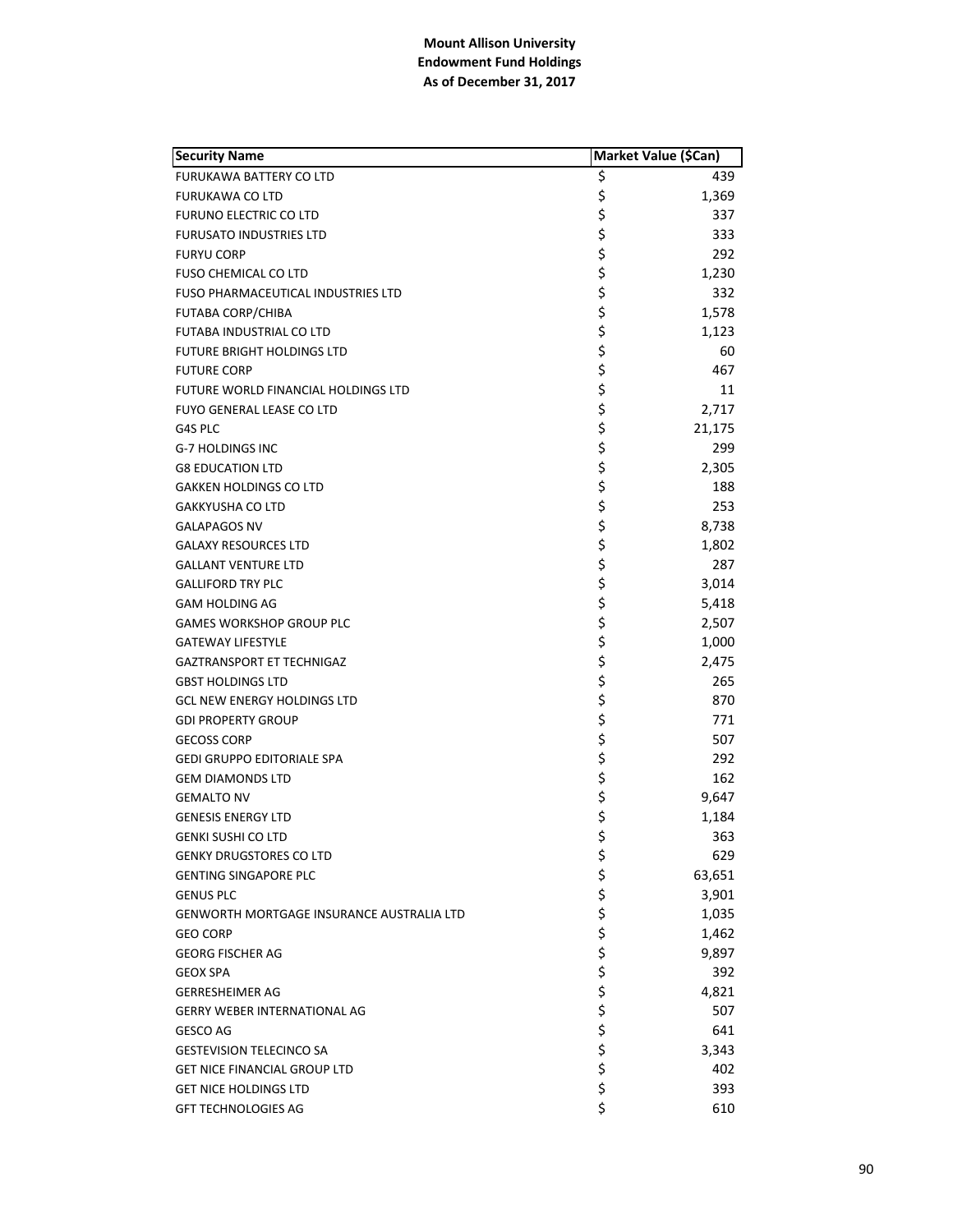| <b>Security Name</b>                          | Market Value (\$Can) |         |
|-----------------------------------------------|----------------------|---------|
| <b>GIKEN LTD</b>                              | \$                   | 847     |
| <b>GILAT SATELLITE NETWORKS LTD</b>           | \$                   | 336     |
| <b>GIMV NV</b>                                | \$                   | 2,280   |
| <b>GIORDANO INTERNATIONAL LTD</b>             | \$                   | 1,125   |
| <b>GL EVENTS</b>                              |                      | 429     |
| <b>GL LTD</b>                                 | \$<br>\$             | 855     |
| <b>GL SCIENCES INC</b>                        | \$                   | 246     |
| <b>GLANBIA PLC</b>                            | \$                   | 5,118   |
| <b>GLENCORE PLC</b>                           | \$                   | 202,952 |
| <b>GLOBAL BRANDS GROUP HOLDINGS LTD</b>       | \$                   | 739     |
| <b>GLOBAL DOMINION ACCESS SA</b>              | \$                   | 262     |
| <b>GLOBAL ONE REAL ESTATE INVESTMENT CORP</b> | \$                   | 1,838   |
| <b>GLOBERIDE INC</b>                          | \$                   | 505     |
| <b>GLORY LTD</b>                              | \$                   | 2,769   |
| <b>GMO CLICK HOLDINGS INC</b>                 | \$                   | 494     |
| <b>GMO INTERNET INC</b>                       | \$                   | 2,640   |
| <b>GMO PAYMENT GATEWAY INC</b>                | \$                   | 2,497   |
| <b>GN STORE NORD A/S</b>                      | \$                   | 8,427   |
| <b>GO-AHEAD GROUP PLC</b>                     | \$                   | 1,746   |
| GOCOMPARE.COM GROUP PLC                       | \$                   | 842     |
| <b>GODO STEEL LTD</b>                         | \$                   | 634     |
| <b>GOLD ROAD RESOURCES LTD</b>                | \$                   | 740     |
| <b>GOLDCREST CO LTD</b>                       | \$                   | 784     |
| <b>GOLDWIN INC</b>                            | \$                   | 684     |
| <b>GOODBABY INTERNATIONAL HOLDINGS LTD</b>    | \$                   | 1,221   |
| <b>GOODMAN PROPERTY TRUST</b>                 | \$                   | 1,230   |
| <b>GPT GROUP/THE</b>                          |                      | 4       |
| <b>GRAFTON GROUP PLC</b>                      | \$<br>\$             | 5,393   |
| <b>GRAINCORP LTD</b>                          | \$                   | 3,228   |
| <b>GRAINGER PLC</b>                           | \$                   | 3,170   |
| <b>GRAMMER AG</b>                             | \$                   | 1,650   |
| <b>GRANDVISION NV</b>                         | \$                   | 926     |
| <b>GRANGES AB</b>                             | \$<br>\$             | 1,560   |
| <b>GREAT EAGLE HOLDINGS LTD</b>               |                      | 3,292   |
| <b>GREAT PORTLAND ESTATES PLC</b>             | \$                   | 5,833   |
| <b>GREEN REIT PLC</b>                         | \$                   | 1,655   |
| <b>GREENCORE GROUP PLC</b>                    | \$                   | 3,872   |
| <b>GREENCROSS LTD</b>                         | \$<br>\$             | 1,082   |
| <b>GREENE KING PLC</b>                        |                      | 4,665   |
| <b>GREGGS PLC</b>                             |                      | 3,541   |
| <b>GRENKELEASING AG</b>                       |                      | 3,995   |
| <b>G-RESOURCES GROUP LTD</b>                  |                      | 690     |
| <b>GRIEG SEAFOOD ASA</b>                      |                      | 777     |
| <b>GRIFOLS</b>                                |                      | 93,865  |
| <b>GRIFOLS SA</b>                             | ややや ややや やや           | 13      |
| <b>GROUPE CRIT</b>                            |                      | 536     |
| <b>GROUPE EUROTUNNEL SA</b>                   |                      | 9,700   |
| <b>GROUPE OPEN</b>                            | \$                   | 390     |
| <b>GROWTHPOINT PROPERTIES AUSTRALIA</b>       | \$                   | 1,155   |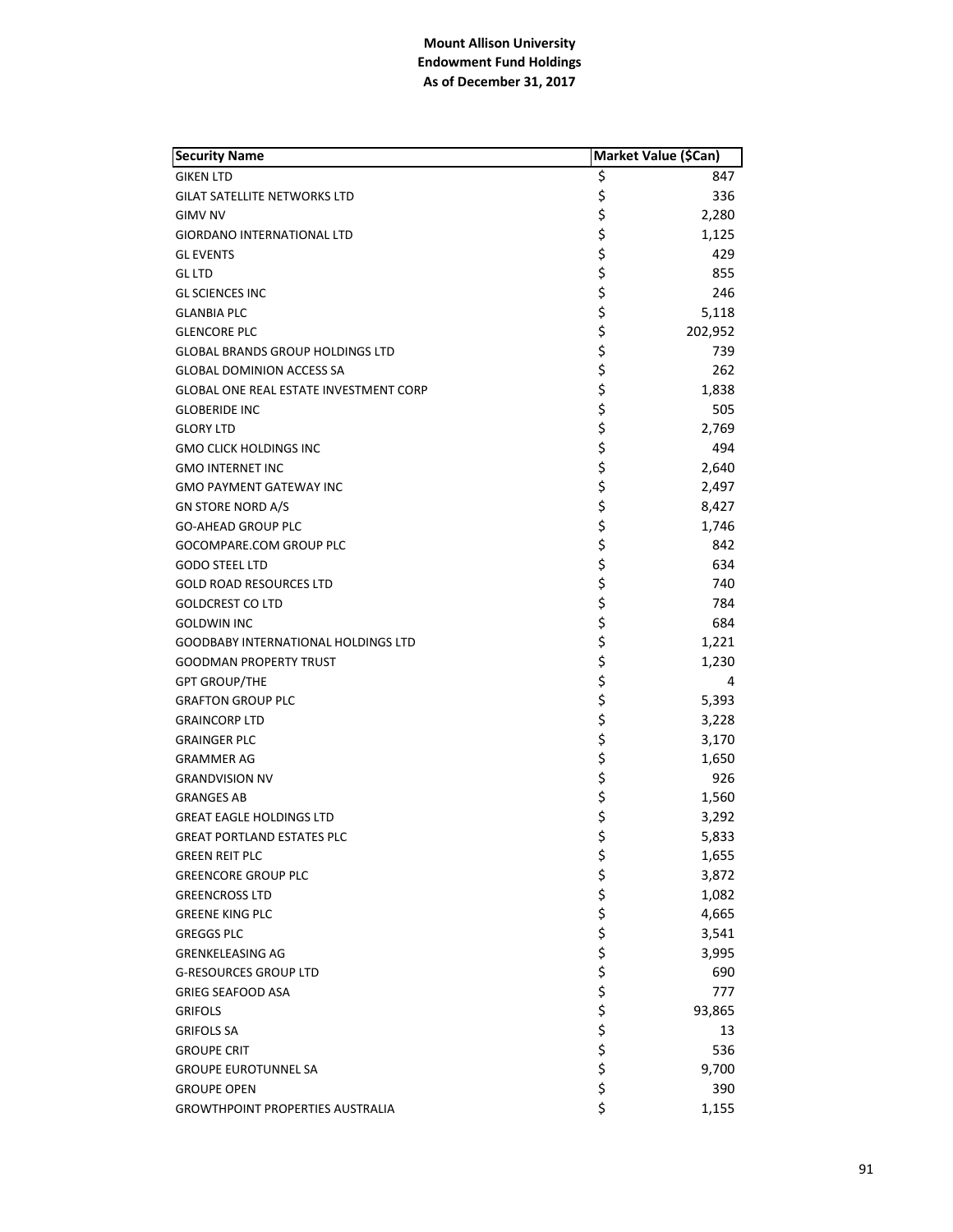| <b>Security Name</b>                       | Market Value (\$Can) |         |
|--------------------------------------------|----------------------|---------|
| <b>GRUPO CATALANA OCCIDENTE SA</b>         | \$                   | 3,751   |
| GRUPO EMPRESARIAL ENCE SA                  | \$                   | 2,383   |
| <b>GRUPO EZENTIS SA</b>                    | \$                   | 383     |
| <b>GRUPPO MUTUIONLINE SPA</b>              | \$                   | 987     |
| <b>GS YUASA CORP</b>                       | \$                   | 3,539   |
| <b>G-TEKT CORP</b>                         | \$                   | 753     |
| <b>GUD HOLDINGS LTD</b>                    | \$                   | 1,838   |
| <b>GUERBET</b>                             |                      | 1,094   |
| <b>GULF KEYSTONE PETROLIUM LTD</b>         | \$<br>\$             | 23      |
| <b>GUN-EI CHEMICAL INDUSTRY CO LTD</b>     | \$                   | 224     |
| <b>GUNNEBO AB</b>                          | \$                   | 138     |
| <b>GUNOSY INC</b>                          | \$                   | 527     |
| <b>GUNZE LTD</b>                           | \$                   | 2,098   |
| <b>GUOCOLAND LTD</b>                       | \$                   | 781     |
| <b>GUOTAI JUNAN INTERNATIONAL HOL</b>      | \$                   | 1,172   |
| <b>GURIT HOLDING AG</b>                    | \$                   | 1,214   |
| <b>GURUNAVI INC</b>                        | \$                   | 743     |
| <b>GVC HOLDINGS PLC</b>                    | \$                   | 6,925   |
| <b>GWA GROUP LTD</b>                       | \$                   | 1,336   |
| <b>GYM GROUP PLC/THE</b>                   | \$                   | 637     |
| H LUNDBECK A/S                             | \$                   | 13,340  |
| H&R GMBH & CO KGAA                         | \$                   | 179     |
| H+H INTERNATIONAL A/S                      | \$                   | 801     |
| <b>H2O RETAILING CORP</b>                  | \$                   | 587     |
| <b>HABA LABORATORIES INC</b>               | \$                   | 479     |
| <b>HABIB BANK</b>                          | \$                   | 22,846  |
| <b>HADERA PAPER LTD</b>                    | \$                   | 433     |
| HAGIHARA INDUSTRIES INC                    | \$                   | 685     |
| HAGIWARA ELECTRIC CO LTD                   | \$\$\$               | 485     |
| HAITONG INTERNATIONAL SECURITIES GROUP LTD |                      | 2,180   |
| <b>HAKUTO CO LTD</b>                       |                      | 594     |
| <b>HALCYON AGRI CORP LTD</b>               |                      | 73      |
| <b>HALDEX AB</b>                           | \$\$\$               | 858     |
| <b>HALFORDS GROUP PLC</b>                  |                      | 1,880   |
| HALLENSTEIN GLASSON HOLDINGS LTD           | \$                   | 245     |
| <b>HALOWS CO LTD</b>                       | \$                   | 249     |
| <b>HAMAKYOREX CO LTD</b>                   | \$                   | 1,112   |
| <b>HAMBORNER REIT AG</b>                   | \$<br>\$             | 1,623   |
| HAMBURGER HAFEN UND LOGISTIK AG            |                      | 1,048   |
| HANA FINANCIAL GROUP                       | \$                   | 238,032 |
| HANG LUNG GROUP LTD                        |                      | 1,631   |
| HANG SENG BANK LTD                         |                      | 6,604   |
| <b>HANISON CONSTRUCTION HOLDINGS LTD</b>   |                      | 117     |
| <b>HANKYU REIT INC</b>                     |                      | 1,523   |
| <b>HANSEN TECHNOLOGIES LTD</b>             | ややややや                | 1,049   |
| HANSTEEN HOLDINGS PLC                      |                      | 2,552   |
| HANWA CO LTD                               |                      | 3,191   |
| HAO TIAN DEVELOPMENT GROUP LTD             | \$                   | 100     |
| HAPAG-LLOYD AG                             | \$                   | 2,069   |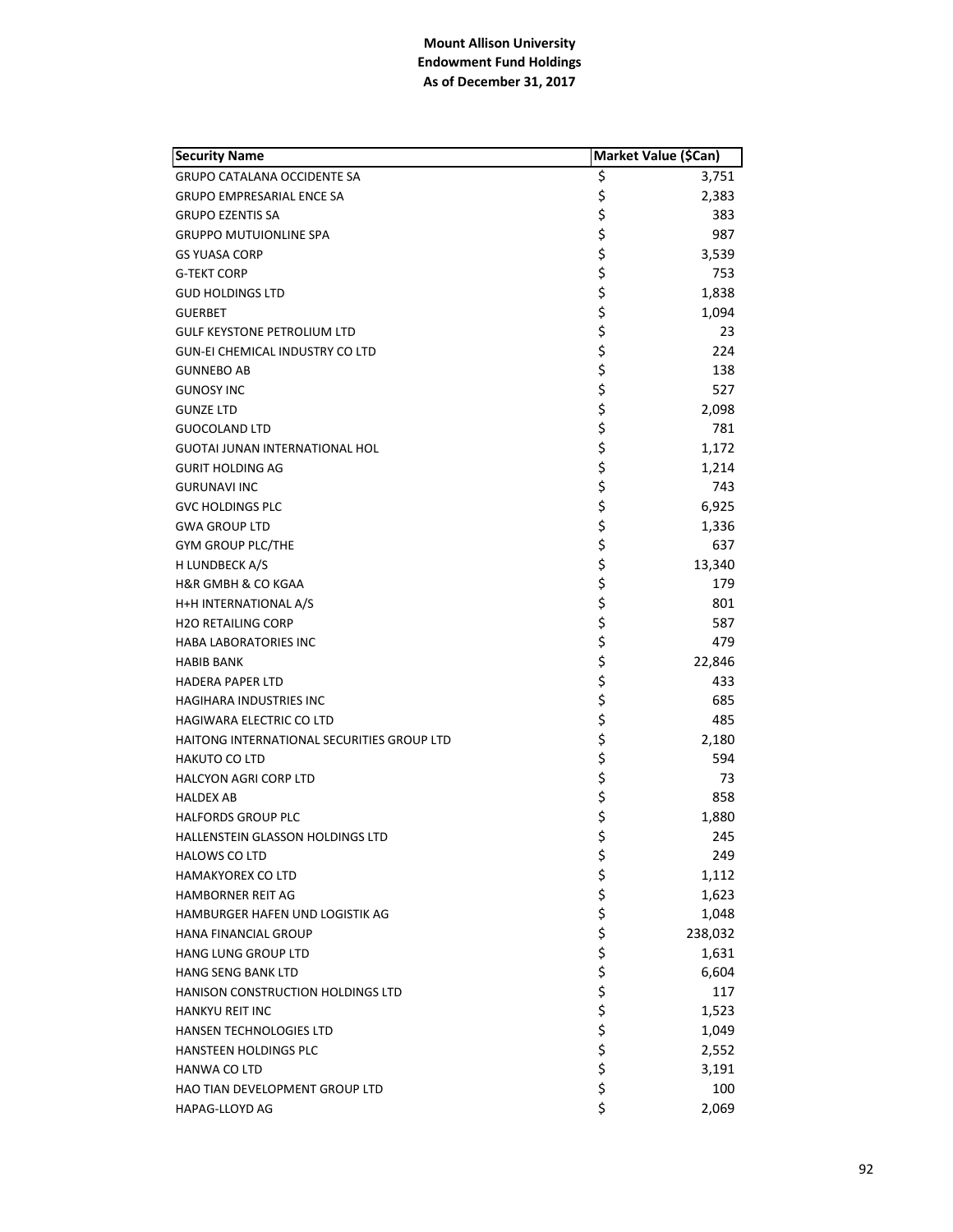| <b>Security Name</b>                                 | Market Value (\$Can) |         |
|------------------------------------------------------|----------------------|---------|
| <b>HAPPINET CORP</b>                                 | \$                   | 922     |
| HARBOUR CENTRE DEVELOPMENT LTD                       | \$                   | 371     |
| HAREL INSURANCE INVESTMENTS & FINANCIAL SERVICES LTD | \$                   | 1,703   |
| <b>HARIMA CHEMICALS INC</b>                          | \$                   | 438     |
| <b>HASTINGS GROUP HOLDINGS LTD</b>                   | \$                   | 1,700   |
| <b>HAULOTTE GROUP SA</b>                             | \$                   | 769     |
| <b>HAW PAR CORP LTD</b>                              | \$                   | 2,949   |
| <b>HAYS PLC</b>                                      | \$                   | 5,838   |
| <b>HAZAMA ANDO CORP</b>                              | \$                   | 2,668   |
| <b>HDFC BANK</b>                                     | \$                   | 273,227 |
| <b>HEADLAM GROUP PLC</b>                             | \$                   | 1,581   |
| HEALTH MANAGEMENT INTERNATIONAL LTD                  | \$                   | 261     |
| <b>HEALTHSCOPE LTD</b>                               | \$                   | 3,377   |
| <b>HEARTLAND BANK LTD</b>                            | \$                   | 979     |
| HEARTS UNITED GROUP CO LTD                           | \$                   | 491     |
| HEIDELBERGER DRUCKMASCHINEN AG                       | \$                   | 1,325   |
| <b>HEIJMANS NV</b>                                   | \$                   | 791     |
| <b>HEIWA CORP</b>                                    | \$                   | 2,553   |
| HEIWA REAL ESTATE CO LTD                             | \$                   | 1,399   |
| HEIWA REAL ESTATE REIT INC                           | \$                   | 1,597   |
| <b>HEIWADO CO LTD</b>                                | \$                   | 1,345   |
| <b>HELICAL PLC</b>                                   | \$                   | 836     |
| <b>HELLA GMBH &amp; CO KGAA</b>                      | \$                   | 3,614   |
| HELLENIC TELECOMMUNICATIONS ORGANIZATION             | \$                   | 101,685 |
| HELVETIA HOLDING AG                                  | \$                   | 6,610   |
| <b>HEMFOSA FASTIGHTER AB</b>                         | \$                   | 3,369   |
| HENDERSON LAND DEVMT CO LTD                          | \$                   | 95,166  |
| <b>HERA SPA</b>                                      | \$                   | 5,250   |
| <b>HEXAGON COMPOSITES ASA</b>                        | \$                   | 576     |
| HIAG IMMOBILIEN AG                                   | \$                   | 953     |
| HIBERNIA REIT PLC                                    | \$                   | 1,716   |
| HIBIYA ENGINEERING LTD                               | \$                   | 644     |
| <b>HIDAY HIDAKA CORP</b>                             | \$                   | 1,251   |
| HIKMA PHARMACEUTICALS PLC                            | \$                   | 920     |
| <b>HILAN LTD</b>                                     | \$                   | 473     |
| HI-LEX CORP                                          | \$                   | 1,346   |
| HILL & SMITH HOLDINGS PLC                            |                      | 2,403   |
| HILTON FOOD GROUP LTD.                               |                      | 942     |
| HINDUSTAN UNILEVER                                   |                      | 168,604 |
| <b>HIOKI EE CORP</b>                                 |                      | 769     |
| HI-P INTERNATIONAL LTD                               |                      | 467     |
| <b>HIPAY GROUP SA</b>                                |                      | 202     |
| HIQ INTERNATIONAL AB                                 |                      | 965     |
| HIRAMATSU INC                                        |                      | 710     |
| HIRANO TECSEED CO LTD/KINZOKU                        | ややややややややや            | 614     |
| <b>HIRATA CORP</b>                                   |                      | 1,110   |
| HIROSHIMA GAS CO LTD                                 |                      | 383     |
| HIS CO LTD                                           | \$                   | 2,972   |
| HISAKA WORKS LTD                                     | \$                   | 436     |
|                                                      |                      |         |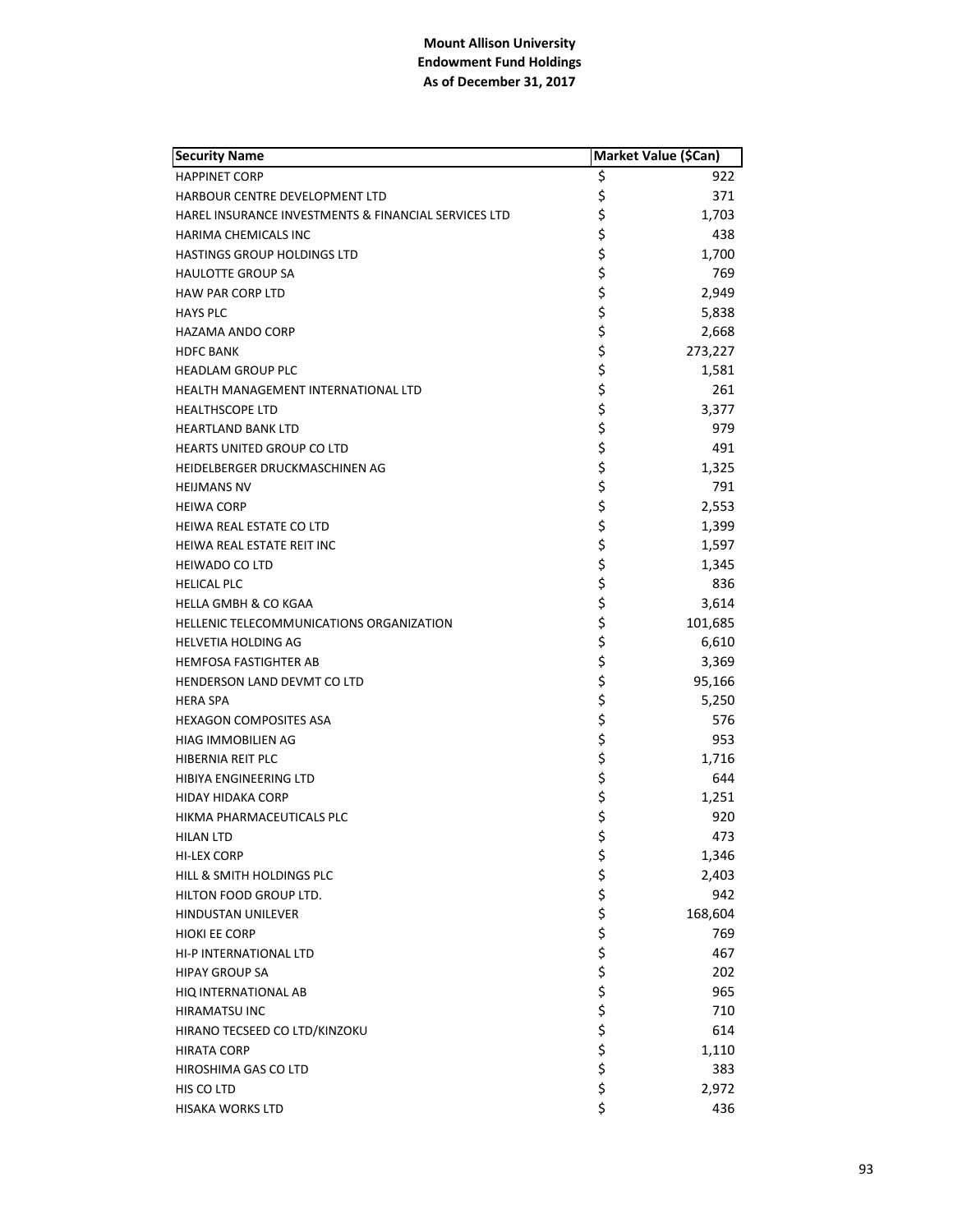| <b>Security Name</b>                    |          | Market Value (\$Can) |
|-----------------------------------------|----------|----------------------|
| <b>HISCOX LTD</b>                       | \$       | 10,943               |
| HISPANIA ACTIVOS INMOBILIARIOS SA       | \$       | 3,824                |
| HITACHI KOKUSAI ELECTRIC INC            | \$       | 2,023                |
| <b>HITACHI LTD</b>                      | \$       | 150,346              |
| HITACHI MAXELL LTD                      | \$       | 1,702                |
| <b>HITACHI ZOSEN CORP</b>               | \$       | 2,099                |
| HK ELECTRIC INVESTMENTS & HK E          | \$       | 87,626               |
| <b>HKBN LTD</b>                         | \$       | 2,198                |
| HKR INTERNATIONAL LTD                   | \$       | 1,135                |
| <b>HKSCAN OYJ</b>                       | \$       | 232                  |
| <b>HKT TRUST &amp; HKT LTD</b>          | \$       | 119,238              |
| HKT TRUST AND HKT LTD(STAPLED)          | \$       | 45,582               |
| <b>HMS NETWORKS AB</b>                  | \$       | 736                  |
| <b>HO BEE LAND LTD</b>                  | \$       | 635                  |
| <b>HOCHDORF HOLDING AG</b>              | \$       | 596                  |
| <b>HOCHIKI CORP</b>                     | \$       | 465                  |
| <b>HOCHSCHILD MINING PLC</b>            | \$       | 1,719                |
| HODOGAYA CHEMICAL CO LTD                | \$       | 684                  |
| <b>HOEGH LNG HOLDINGS LTD</b>           | \$       | 444                  |
| <b>HOGY MEDICAL CO LTD</b>              | \$       | 1,961                |
| <b>HOIST FINANCE AB</b>                 | \$       | 1,442                |
| <b>HOKKAIDO ELECTRIC POWER CO INC</b>   | \$       | 2,741                |
| <b>HOKKAIDO GAS CO LTD</b>              | \$       | 403                  |
| HOKKO CHEMICAL INDUSTRY CO LTD          | \$       | 384                  |
| <b>HOKKOKU BANK LTD/THE</b>             | \$       | 1,716                |
| HOKUETSU BANK LTD/THE                   | \$       | 844                  |
| HOKUETSU INDUSTRIES CO LTD              | \$       | 587                  |
| <b>HOKUETSU KISHU PAPER CO LTD</b>      | \$       | 2,050                |
| HOKUHOKU FINANCIAL GROUP INC            | \$       | 3,366                |
| HOKURIKU ELECTRIC INDUSTRY CO LTD       | \$       | 301                  |
| <b>HOKURIKU ELECTRIC POWER CO</b>       | \$       | 3,059                |
| HOKURIKU ELECTRICAL CONSTRUCTION CO LTD | \$       | 374                  |
| <b>HOKUTO CORP</b>                      | \$       | 1,258                |
| <b>HOLMEN AB</b>                        | \$       | 1,518                |
| <b>HOME INVEST BELGIUM</b>              | \$       | 469                  |
| <b>HOMESERVE PLC</b>                    | \$       | 5,900                |
| HON HAI PRECISION INDUSTRY              |          | 318,634              |
| HONDA MOTOR CO LTD                      |          | 166,231              |
| HONDA TSUSHIN KOGYO CO LTD              |          | 497                  |
| <b>H-ONE CO LTD</b>                     |          | 744                  |
| <b>HONEYS HOLDINGS CO LTD</b>           |          | 520                  |
| <b>HONG FOK CORP LTD</b>                |          | 534                  |
| HONG KONG AIRCRAFT ENGINEERING CO LTD   |          | 553                  |
| HONG KONG FERRY HOLDINGS                |          | 367                  |
| HONG KONG INTL CONSTRUCTION INV MGT GRP |          | 608                  |
| HONG KONG TELEVISION NETWORK LTD        | ぐそうさかさかい | 553                  |
| HONG LEONG FINANCE LTD                  |          | 1,101                |
| HONGKONG & SHANGHAI HOTELS/THE          | \$       | 1,400                |
| <b>HONGKONG CHINESE LTD</b>             | \$       | 287                  |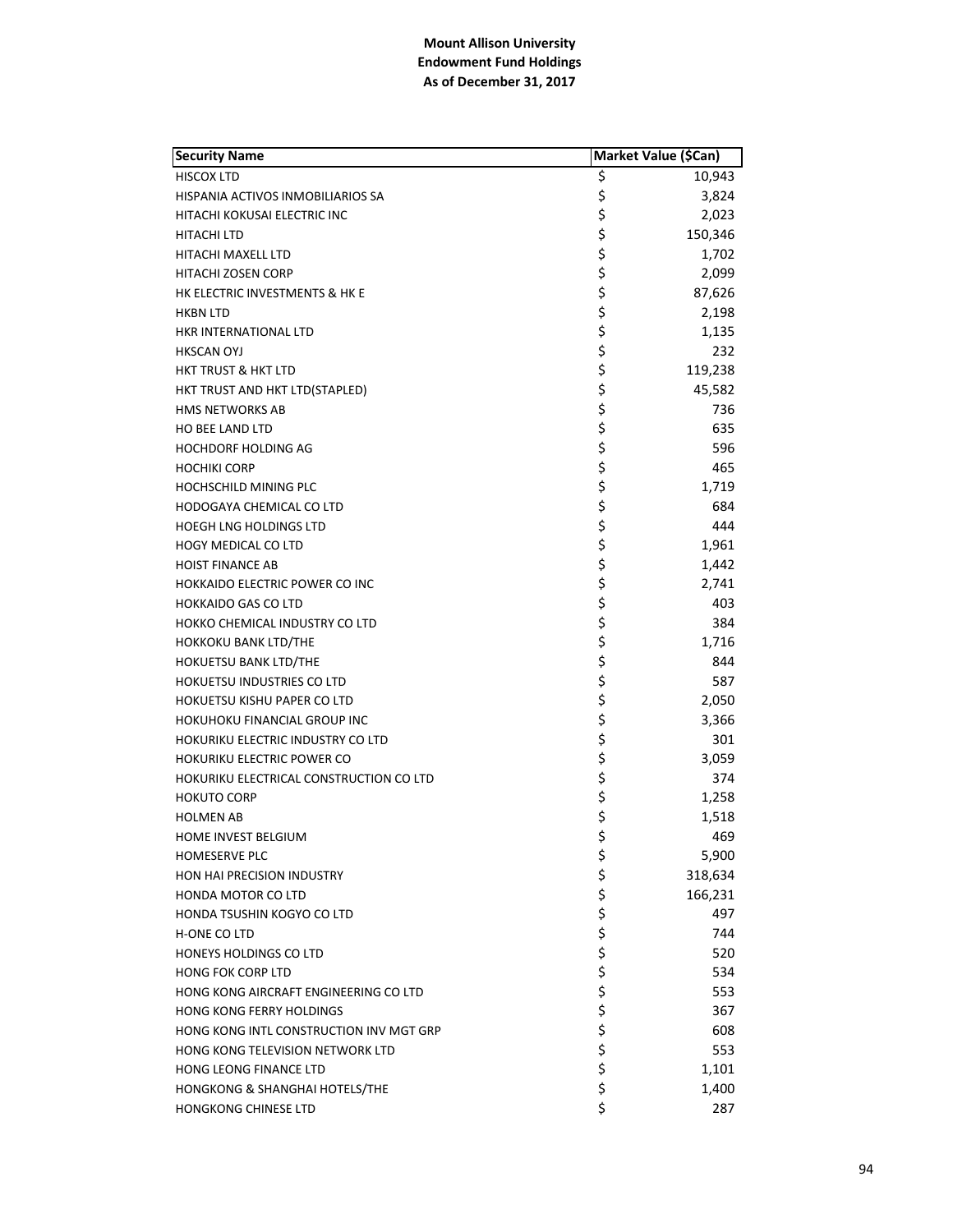| <b>Security Name</b>                                | Market Value (\$Can) |         |
|-----------------------------------------------------|----------------------|---------|
| <b>HOOSIERS HOLDINGS CO LTD</b>                     | \$                   | 176     |
| <b>HOPEWELL HOLDINGS LTD</b>                        | \$                   | 4,106   |
| HORNBACH BAUMARKT AG                                | \$                   | 491     |
| <b>HOSHINO RESORTS REIT INC</b>                     | \$                   | 1,678   |
| <b>HOSIDEN CORP</b>                                 |                      | 2,161   |
| <b>HOSOKAWA MICRON CORP</b>                         | \$<br>\$             | 927     |
| HOTEL GRAND CENTRAL LTD                             | \$                   | 365     |
| HOTEL PROPERTY INVESTMENTS                          | \$<br>\$             | 687     |
| HOWDEN JOINERY GROUP PLC                            |                      | 7,216   |
| <b>HOYA CORP</b>                                    | \$                   | 101,932 |
| <b>HOYA CORP</b>                                    | \$                   | 78,603  |
| HSIN CHONG CONSTRUCTION GROUP LTD                   | \$                   | 144     |
| <b>HT&amp;E LTD</b>                                 | \$                   | 801     |
| HUARONG INTERNATIONAL FINANCIAL HOLDINGS LTD        | \$                   | 448     |
| <b>HUBER &amp; SUHNER AG</b>                        | \$                   | 1,719   |
| <b>HUGO BOSS AG</b>                                 | \$                   | 8,947   |
| <b>HUHTAMAKI OYJ</b>                                | \$                   | 8,111   |
| HULIC REIT INC                                      | \$                   | 2,766   |
| HUNTER DOUGLAS NV                                   | \$                   | 1,109   |
| <b>HUNTING PLC</b>                                  | \$                   | 2,831   |
| HUTCHISON PORT HOLDINGS TRUST                       | \$                   | 14,968  |
| HUTCHISON TELECOMMUNICATIONS HONG KONG HOLDINGS LTD | \$                   | 1,128   |
| <b>HYAKUGO BANK LTD/THE</b>                         | \$                   | 2,467   |
| HYAKUJUSHI BANK LTD/THE                             | \$                   | 2,002   |
| <b>HYFLUX LTD</b>                                   | \$                   | 460     |
| HYSAN DEVELOPMENT CO LTD                            | \$                   | 4,704   |
| <b>HYUNDAI MOTOR</b>                                | \$                   | 259,562 |
| <b>HYUNDAI MOTOR</b>                                | \$                   | 78,326  |
| <b>IBERPAPEL GESTION SA</b>                         | \$                   | 693     |
| <b>IBIDEN CO LTD</b>                                | \$<br>\$             | 2,612   |
| <b>IBJ LEASING CO LTD</b>                           |                      | 1,378   |
| <b>IBSTOCK PLC</b>                                  | \$                   | 2,703   |
| IC GROUP A/S                                        | \$<br>\$             | 512     |
| <b>ICADE</b>                                        |                      | 6,193   |
| <b>ICHIBANYA CO LTD</b>                             | \$                   | 1,092   |
| <b>ICHIGO INC</b>                                   | \$                   | 1,698   |
| <b>ICHIKEN CO LTD</b>                               |                      | 412     |
| <b>ICHIKOH INDUSTRIES LTD</b>                       |                      | 383     |
| <b>ICHINEN HOLDINGS CO LTD</b>                      |                      | 742     |
| ICHIYOSHI SECURITIES CO LTD                         |                      | 1,082   |
| <b>ICOM INC</b>                                     |                      | 758     |
| <b>ID LOGISTICS SAS</b>                             |                      | 696     |
| <b>IDEC CORP/JAPAN</b>                              |                      | 1,644   |
| <b>IDEMITSU KOSAN CO LTD</b>                        |                      | 51,667  |
| <b>IDI INSURANCE CO LTD</b>                         | ぐぐぐぐぐぐ               | 755     |
| <b>IDOM INC</b>                                     |                      | 1,055   |
| <b>IDORSIA LTD</b>                                  |                      | 3,589   |
| <b>IDP EDUCATION LTD</b>                            | \$                   | 1,030   |
| IFG GROUP PLC                                       | \$                   | 130     |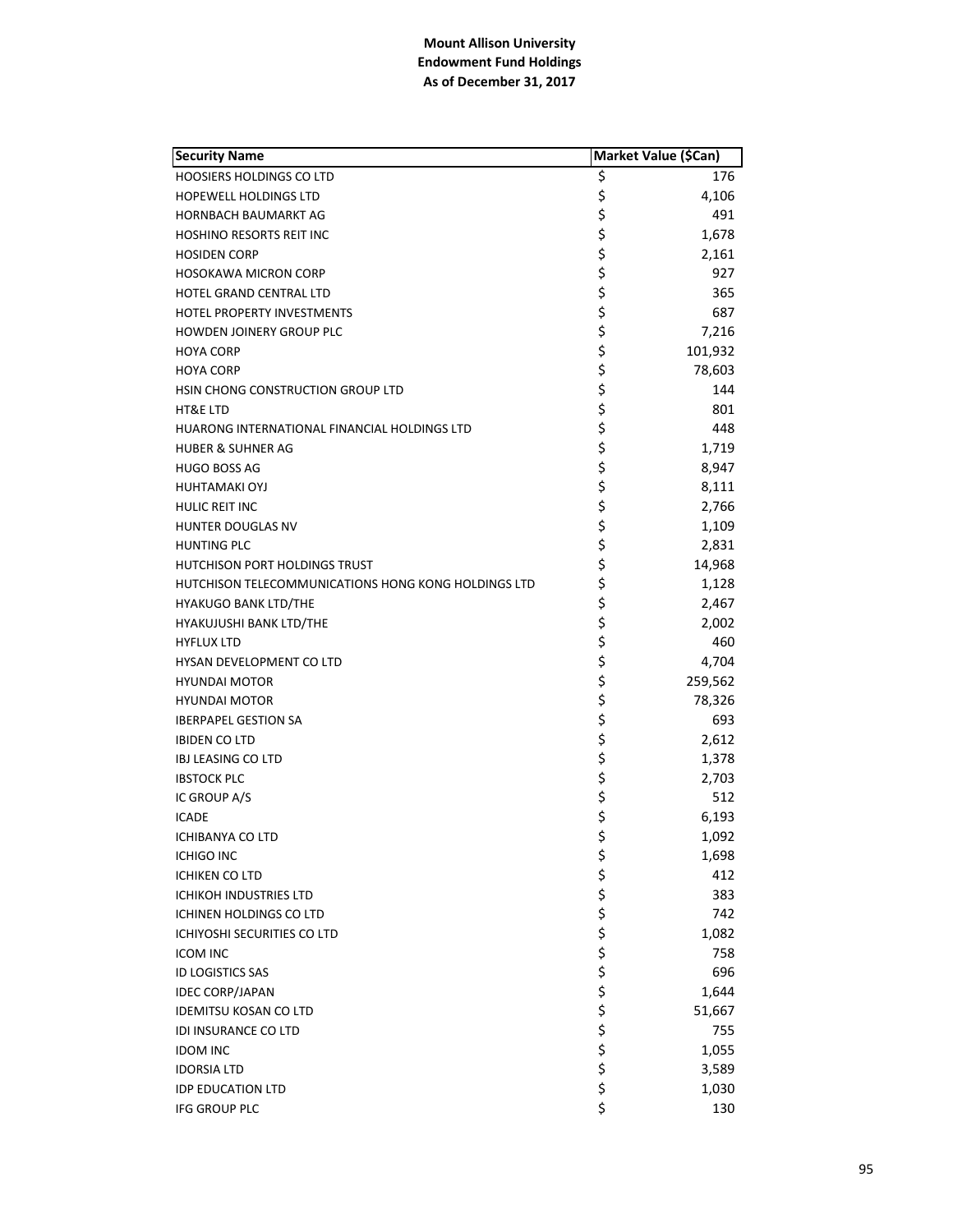| <b>Security Name</b>                             | Market Value (\$Can) |         |
|--------------------------------------------------|----------------------|---------|
| IG GROUP HOLDINGS PLC                            | \$                   | 6,954   |
| <b>IGG INC</b>                                   | \$                   | 1,741   |
| <b>IHARA SCIENCE CORP</b>                        | \$                   | 290     |
| <b>IINO KAIUN KAISHA LTD</b>                     | \$                   | 1,153   |
| <b>IJT TECHNOLOGY</b>                            | \$                   | 245     |
| <b>ILIAD GROUP SA</b>                            | \$                   | 49,920  |
| <b>ILUKA RESOURCES LTD</b>                       | \$                   | 6,341   |
| IMAGI INTERNATIONAL HOLDINGS LTD                 | \$                   | 69      |
| IMAGICA ROBOT HOLDINGS INC                       | \$                   | 381     |
| <b>IMASEN ELECTRIC INDUSTRIAL</b>                | \$                   | 485     |
| <b>IMCD GROUP BV</b>                             | \$                   | 6,727   |
| <b>IMDEX LTD</b>                                 | \$                   | 1,072   |
| <b>IMERYS SA</b>                                 | \$                   | 5,056   |
| <b>IMF BENTHAM LTD</b>                           | \$                   | 933     |
| <b>IMI PLC</b>                                   | \$                   | 8,660   |
| <b>IMMOBILIARE GRANDE DISTRIBUZIONE</b>          | \$                   | 792     |
| <b>IMMOFINANZ AG</b>                             | \$                   | 3,904   |
| <b>IMMSI SPA</b>                                 | \$                   | 245     |
| <b>IMPERIAL BRANDS PLC</b>                       | \$                   | 165,978 |
| <b>IMPLENIA AG</b>                               | \$                   | 1,837   |
| <b>IMS-INTL METAL SERVICE</b>                    | \$                   | 932     |
| <b>IMURAYA GROUP CO LTD</b>                      | \$                   | 541     |
| INABA DENKI SANGYO CO LTD                        | \$                   | 2,418   |
| INABA SEISAKUSHO CO LTD                          | \$                   | 307     |
| <b>INABATA &amp; CO LTD</b>                      | \$                   | 1,569   |
| <b>INAGEYA CO LTD</b>                            | \$                   | 1,192   |
| <b>INCHCAPE PLC</b>                              | \$                   | 7,746   |
| INDEPENDENCE GROUP NL                            | \$                   | 3,252   |
| <b>INDIVIOR PLC</b>                              | \$                   | 7,693   |
| INDOFOOD AGRI RESOURCES LTD                      | \$                   | 201     |
| <b>INDRA SISTEMAS SA</b>                         | \$                   | 3,091   |
| <b>INDUS HOLDING AG</b>                          | \$                   | 2,145   |
| <b>INDUSTRIA DE DISENO TEXTIL SA</b>             | \$                   | 6       |
| INDUSTRIA MACCHINE AUTOMATICHE SPA               | \$                   | 3,105   |
| <b>INDUSTRIA REIT</b>                            | \$                   | 294     |
| INDUSTRIAL & INFRASTRUCTURE FUND INVESTMENT CORP | \$                   | 2,691   |
| <b>INDUSTRIAL BUILDINGS CORP</b>                 | \$                   | 267     |
| <b>INDUTRADE AB</b>                              | \$<br>\$             | 4,010   |
| <b>I-NET CORP</b>                                |                      | 338     |
| INFICON HOLDING AG                               |                      | 2,369   |
| <b>INFIGEN ENERGY</b>                            |                      | 793     |
| <b>INFOCOM CORP</b>                              |                      | 472     |
| <b>INFOMART CORP</b>                             |                      | 951     |
| <b>INFOMEDIA LTD</b>                             |                      | 516     |
| INFORMATION SERVICES INTERNATIONAL-DENTSU LTD    | やややや ややや             | 781     |
| <b>INFRASTRUTTURE WIRELESS ITAL</b>              |                      | 2,805   |
| <b>INFRATIL LTD</b>                              |                      | 1,965   |
| ING OFFICE FUND                                  | \$                   | 3,506   |
| <b>INGENIA COMMUNITIES GROUP</b>                 | \$                   | 600     |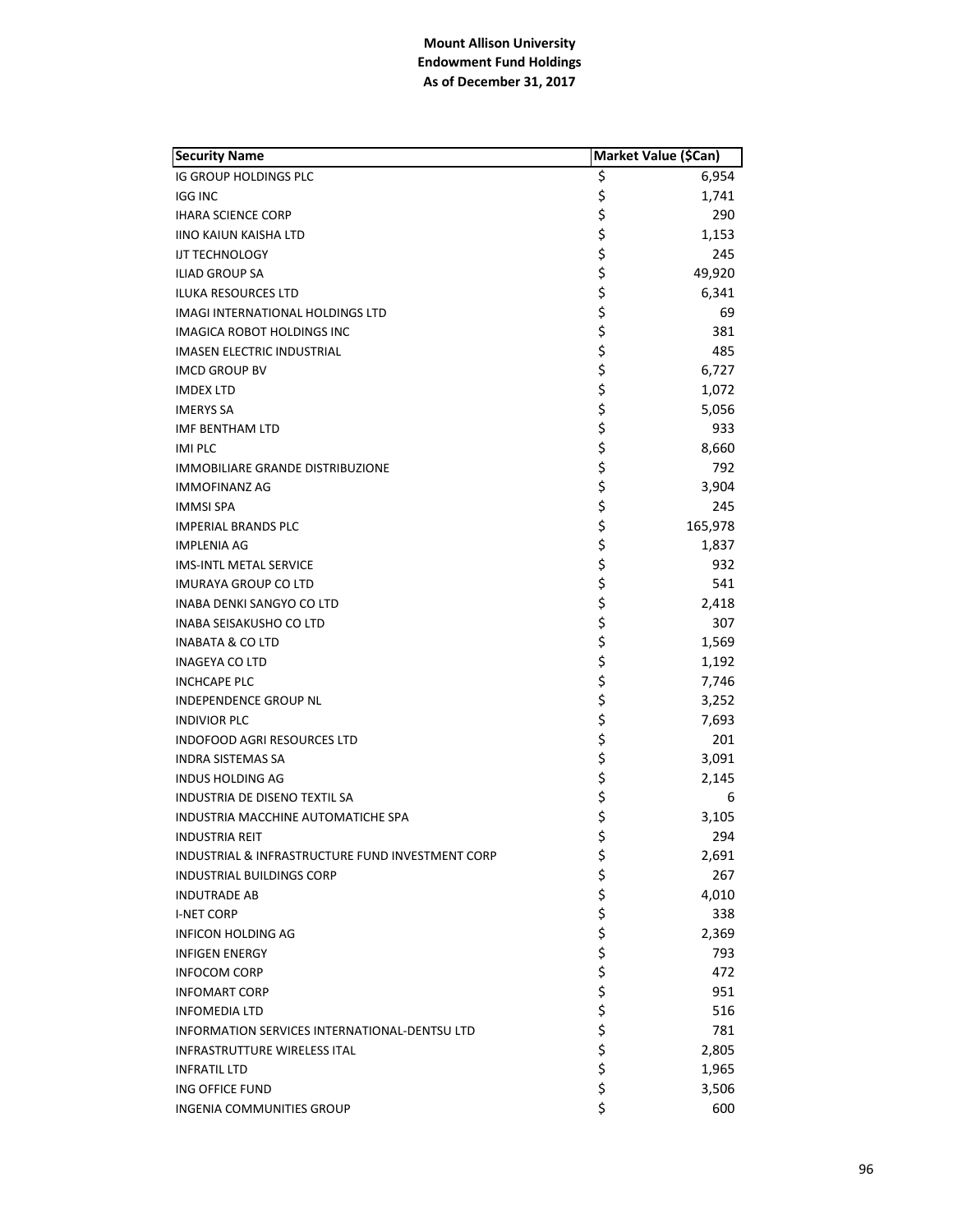| <b>Security Name</b>                     | Market Value (\$Can) |         |
|------------------------------------------|----------------------|---------|
| <b>INGENICO GROUP</b>                    | \$                   | 9,954   |
| <b>INMARSAT PLC</b>                      | \$                   | 4,586   |
| INMOBILIARIA COLONIAL SOCIMI             | \$                   | 5,543   |
| <b>INNOGY SE</b>                         | \$                   | 35,815  |
| <b>INNOTECH CORP/JAPAN</b>               | \$                   | 547     |
| <b>INROM CONSTRUCTION INDUSTRIES LTD</b> | \$                   | 595     |
| INSURANCE AUSTRALIA GROUP LTD            | \$                   | 29,449  |
| INSURANCE AUSTRALIA GROUP LTD            | \$                   | 119,397 |
| INTAGE HOLDINGS INC                      | \$                   | 785     |
| <b>INTEGRATED RESEARCH LTD</b>           | \$                   | 529     |
| <b>INTER PARFUMS SA</b>                  | \$                   | 336     |
| INTERMEDIATE CAPITAL GROUP               | \$                   | 8,635   |
| INTERNATIONAL PERSONAL FINANCE PLC       | \$                   | 1,335   |
| <b>INTERNET INITIATIVE JAPAN INC</b>     | \$                   | 1,221   |
| <b>INTERPUMP GROUP SPA</b>               | \$                   | 4,657   |
| <b>INTERROLL HOLDING AG</b>              | \$                   | 1,760   |
| <b>INTERSERVE PLC</b>                    | \$                   | 435     |
| <b>INTERSHOP HOLDINGS AG</b>             | \$                   | 1,004   |
| <b>INTERTRUST NV</b>                     | \$                   | 626     |
| <b>INTERVEST OFFICES</b>                 | \$                   | 937     |
| <b>INTESA SANPAOLO SPA</b>               | \$                   | 26,198  |
| <b>INTESA SANPAOLO SPA</b>               | \$                   | 193,717 |
| <b>INTU PROPERTIES PLC</b>               | \$                   | 5,154   |
| INUI GLOBAL LOGISTICS CO LTD             | \$                   | 396     |
| <b>INVESCO OFFICE J-REIT INC</b>         | \$                   | 1,405   |
| <b>INVESTIS HOLDING SA</b>               | \$                   | 189     |
| <b>INVESTORE PROPERTY LTD</b>            | \$                   | 165     |
| <b>INVESTORS CLOUD CO LTD</b>            | \$                   | 798     |
| <b>INVINCIBLE INVESTMENT CORP</b>        | \$                   | 3,398   |
| <b>INVOCARE LTD</b>                      | \$                   | 2,414   |
| <b>INWIDO AB</b>                         | \$                   | 951     |
| <b>ION BEAM APPLICATIONS</b>             | \$                   | 1,256   |
| <b>IOOF HOLDINGS LTD</b>                 | \$                   | 4,611   |
| IP GROUP PLC                             | \$                   | 1,786   |
| <b>IPH LTD</b>                           | \$                   | 663     |
| <b>IPSEN PROMESSES</b>                   | \$                   | 67,503  |
| <b>IPSOS</b>                             |                      | 2,496   |
| <b>IREN SPA</b>                          |                      | 4,024   |
| <b>IRESS MARKET TECHNOLOGY LTD</b>       |                      | 2,637   |
| IRISH CONTINENTAL GROUP PLC              |                      | 1,452   |
| IRISH RESIDENTIAL PROPERTIES R           |                      | 785     |
| IRISO ELECTRONICS CO LTD                 |                      | 2,322   |
| <b>ISEKI &amp; CO LTD</b>                |                      | 980     |
| <b>ISELECT LTD</b>                       |                      | 397     |
| <b>ISENTIA GROUP LTD</b>                 |                      | 219     |
| ISHIHARA SANGYO KAISHA LTD               | ぐうさくさい こうさく          | 1,182   |
| <b>ISRA VISION AG</b>                    |                      | 1,765   |
| <b>ISRAEL DISCOUNT BANK LTD</b>          | \$                   | 2,536   |
| ISS A/S                                  | \$                   | 114     |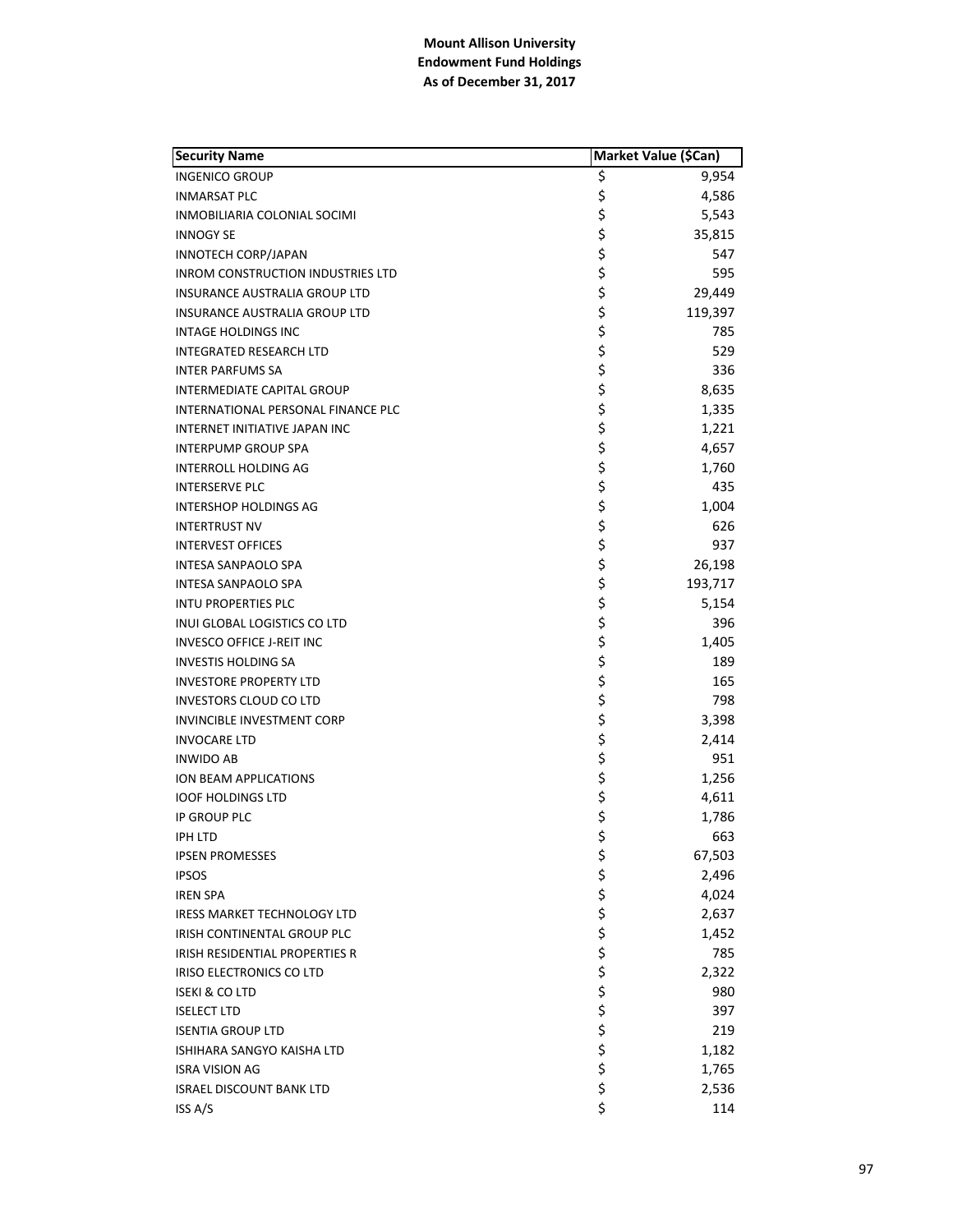| <b>Security Name</b>                    |          | Market Value (\$Can) |
|-----------------------------------------|----------|----------------------|
| <b>ISTYLE INC</b>                       | \$       | 437                  |
| <b>ISUZU MOTORS LTD</b>                 | \$       | 97,590               |
| IT LTD                                  | \$       | 496                  |
| ITAB SHOP CONCEPT AB - B                | \$       | 384                  |
| <b>ITALGAS SPA</b>                      | \$       | 5,955                |
| <b>ITALMOBILIARE SPA</b>                | \$       | 917                  |
| <b>ITAU UNIBANCO HOLDING</b>            | \$       | 170,092              |
| ITC                                     | \$       | 76,600               |
| <b>ITE GROUP PLC</b>                    | \$       | 1,394                |
| <b>ITFOR INC</b>                        | \$       | 163                  |
| <b>ITOCHU CORP</b>                      | \$       | 123,280              |
| <b>ITOCHU ENEX CO LTD</b>               | \$       | 914                  |
| <b>ITOCHU-SHOKUHIN CO LTD</b>           | \$       | 474                  |
| <b>ITOKI CORP</b>                       | \$       | 702                  |
| <b>IVE GROUP LTD</b>                    | \$       | 420                  |
| <b>IVS GROUP SA</b>                     |          | 294                  |
| <b>IVY COSMETICS CORP</b>               | \$<br>\$ | 199                  |
| <b>IWAI COSMO HOLDINGS INC</b>          | \$       | 715                  |
| <b>IWAKI &amp; CO LTD</b>               | \$       | 501                  |
| <b>IWATANI CORP</b>                     | \$       | 2,362                |
| <b>IWATSUKA CONFECTIONERY CO</b>        | \$       | 303                  |
| <b>IWG PLC</b>                          | \$       | 3,739                |
| J TRUST CO LTD                          | \$       | 1,096                |
| JAC RECRUITMENT CO LTD                  | \$       | 586                  |
| JACCS CO LTD                            | \$       | 1,008                |
| <b>JACKPOTJOY PLC</b>                   | \$       | 833                  |
| JAFCO CO LTD                            | \$       | 3,614                |
| <b>JALUX INC</b>                        |          | 331                  |
| <b>JAMCO CORP</b>                       | \$<br>\$ | 610                  |
| JAMES FISHER & SONS PLC                 | \$       | 2,214                |
| JAMES HARDIE INDUSTRES PLC CDI          | \$       | 67,793               |
| JANOME SEWING MACHINE CO LTD            | \$       | 450                  |
| JAPAN AIRLINES CO LTD                   | \$       | 65,952               |
| JAPAN ASSET MARKETING CO LTD            | \$       | 725                  |
| JAPAN AVIATION ELECTRONICS INDUSTRY LTD | \$       | 1,712                |
| <b>JAPAN BRIDGE CORP</b>                | \$       | 585                  |
| JAPAN CASH MACHINE CO LTD               | \$       | 239                  |
| <b>JAPAN DISPLAY INC</b>                | \$       | 1,612                |
| JAPAN DRILLING CO LTD                   | \$       | 274                  |
| JAPAN EXCELLENT INC                     |          | 2,865                |
| JAPAN INVESTMENT ADVISOR CO             | \$\$\$   | 544                  |
| JAPAN LIFELINE CO LTD                   |          | 1,704                |
| JAPAN LOGISTICS FUND INC                | \$       | 3,266                |
| JAPAN MATERIAL CO LTD                   | \$       | 1,328                |
| JAPAN MEAT CO LTD                       | \$       | 382                  |
| JAPAN MEDICAL DYNAMIC MARKETING INC     | \$       | 532                  |
| JAPAN PETROLEUM EXPLORATION CO          | \$       | 1,942                |
| JAPAN PROPERTY MANAGEMENT CENTER CO LTD | \$       | 377                  |
| JAPAN PULP & PAPER CO LTD               | \$       | 580                  |
|                                         |          |                      |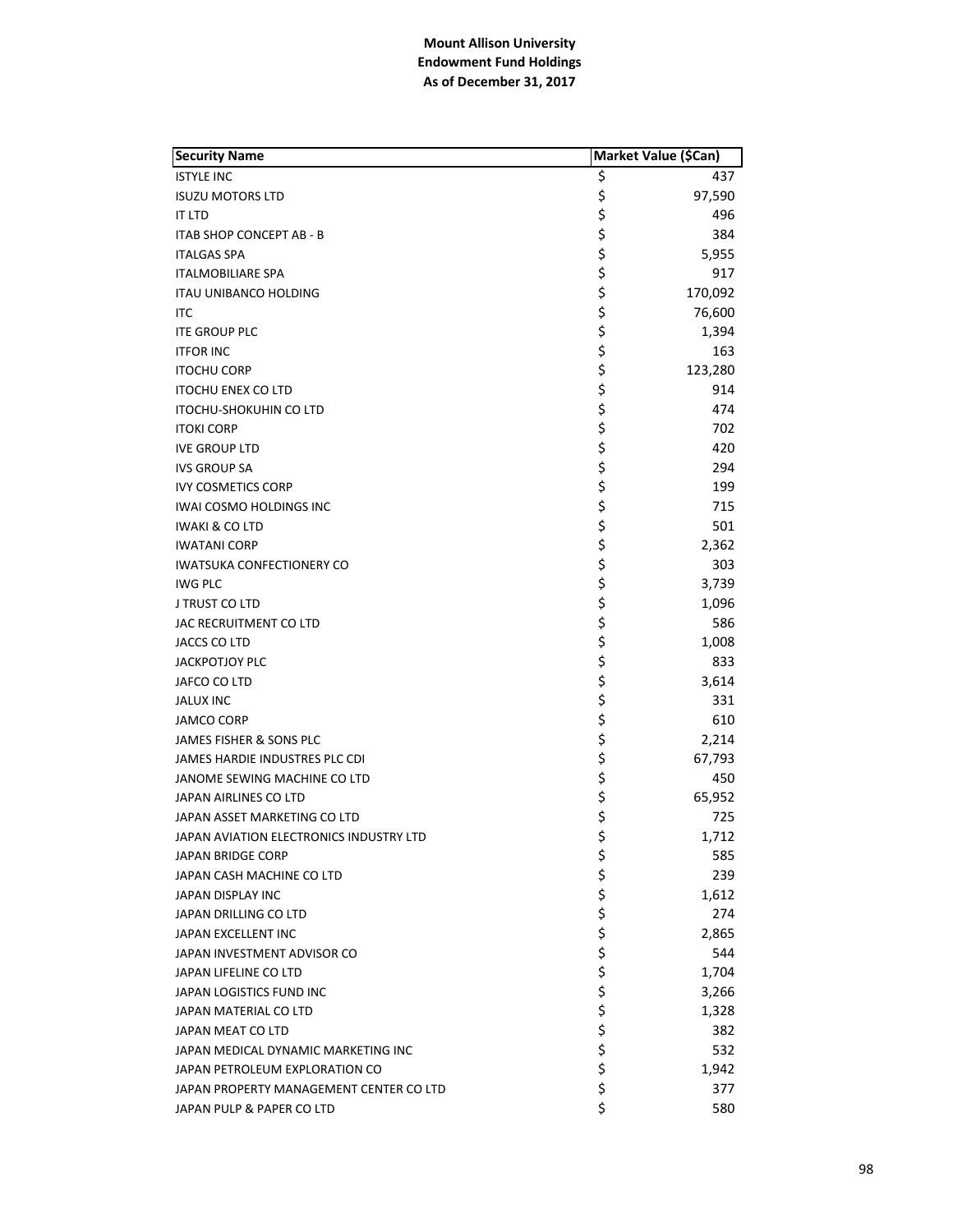| <b>Security Name</b>                 | Market Value (\$Can) |        |
|--------------------------------------|----------------------|--------|
| JAPAN RENTAL HOUSING INVESTMENTS INC | \$                   | 2,238  |
| JAPAN SECURITIES FINANCE CO LTD      | \$                   | 1,392  |
| JAPAN STEEL WORKS LTD/THE            | \$                   | 4,511  |
| <b>JAPAN TRANSCITY CORP</b>          | \$                   | 93     |
| JAPAN WOOL TEXTILE CO LTD/THE        | \$                   | 1,291  |
| JAPARA HEALTHCARE LTD                | \$                   | 1,001  |
| JARDINE LLOYD THOMPSON GROUP PLC     | \$                   | 4,700  |
| JASTEC CO LTD                        | \$                   | 296    |
| JB HI-FI LTD                         | \$                   | 4,390  |
| <b>JBCC HOLDINGS INC</b>             | \$                   | 497    |
| JCR PHARMACEUTICALS CO LTD           | \$                   | 916    |
| <b>JCU CORP</b>                      | \$                   | 1,260  |
| <b>JD SPORTS FASHION PLC</b>         | \$                   | 3,291  |
| JD WETHERSPOON PLC                   | \$                   | 2,539  |
| <b>JENOPTIK AG</b>                   |                      | 3,507  |
| <b>JEOL LTD</b>                      |                      | 976    |
| JERUSALEM OIL EXPLORATION            |                      | 1,028  |
| <b>JEUDAN A/S</b>                    | \$\$\$               | 511    |
| JIG SAW INC                          | \$                   | 394    |
| <b>JIMOTO HOLDINGS INC</b>           | \$                   | 476    |
| JIN CO LTD                           | \$                   | 1,361  |
| JK HOLDINGS CO LTD                   | \$                   | 266    |
| <b>JM AB</b>                         | \$                   | 3,030  |
| JOBAN KOSAN CO LTD                   | \$                   | 325    |
| JOHN LAING GROUP PLC                 | \$                   | 1,578  |
| JOHN MENZIES PLC                     | \$                   | 1,657  |
| JOHN WOOD GROUP PLC                  | \$                   | 64,262 |
| JOHNSON ELECTRIC HOLDINGS LTD        | \$                   | 2,722  |
| JOHNSON MATTHEY PLC                  | \$                   | 43,427 |
| <b>J-OIL MILLS INC</b>               | \$                   | 829    |
| <b>JOSHIN DENKI CO LTD</b>           | \$                   | 1,535  |
| JOYFUL HONDA CO LTD                  | \$                   | 1,141  |
| JP-HOLDINGS INC                      | \$                   | 297    |
| <b>JSP CORP</b>                      | \$                   | 1,035  |
| <b>JSR CORP</b>                      | \$                   | 59,918 |
| <b>JUKI CORP</b>                     | \$                   | 1,066  |
| JUNGFRAUBAHN HOLDING AG              |                      | 1,129  |
| <b>JUNGHEINRICH AG</b>               |                      | 3,989  |
| JUPITER FUND MANAGEMENT PLC          |                      | 6,852  |
| <b>JUROKU BANK LTD/THE</b>           |                      | 1,650  |
| <b>JUST GROUP PLC</b>                |                      | 2,212  |
| <b>JUSTSYSTEMS CORP</b>              |                      | 1,642  |
| JUVENTUS FOOTBALL CLUB SPA           |                      | 605    |
| JVC KENWOOD HOLDINGS INC             |                      | 622    |
| <b>JXTG HOLDINGS INC</b>             |                      | 30,055 |
| JYSKE BANK A/S                       | ぐうさくさい こうさく          | 7,140  |
| <b>K&amp;O ENERGY GROUP</b>          |                      | 544    |
| K+S AG                               |                      | 8,610  |
| K+S AG                               | \$                   | 88,027 |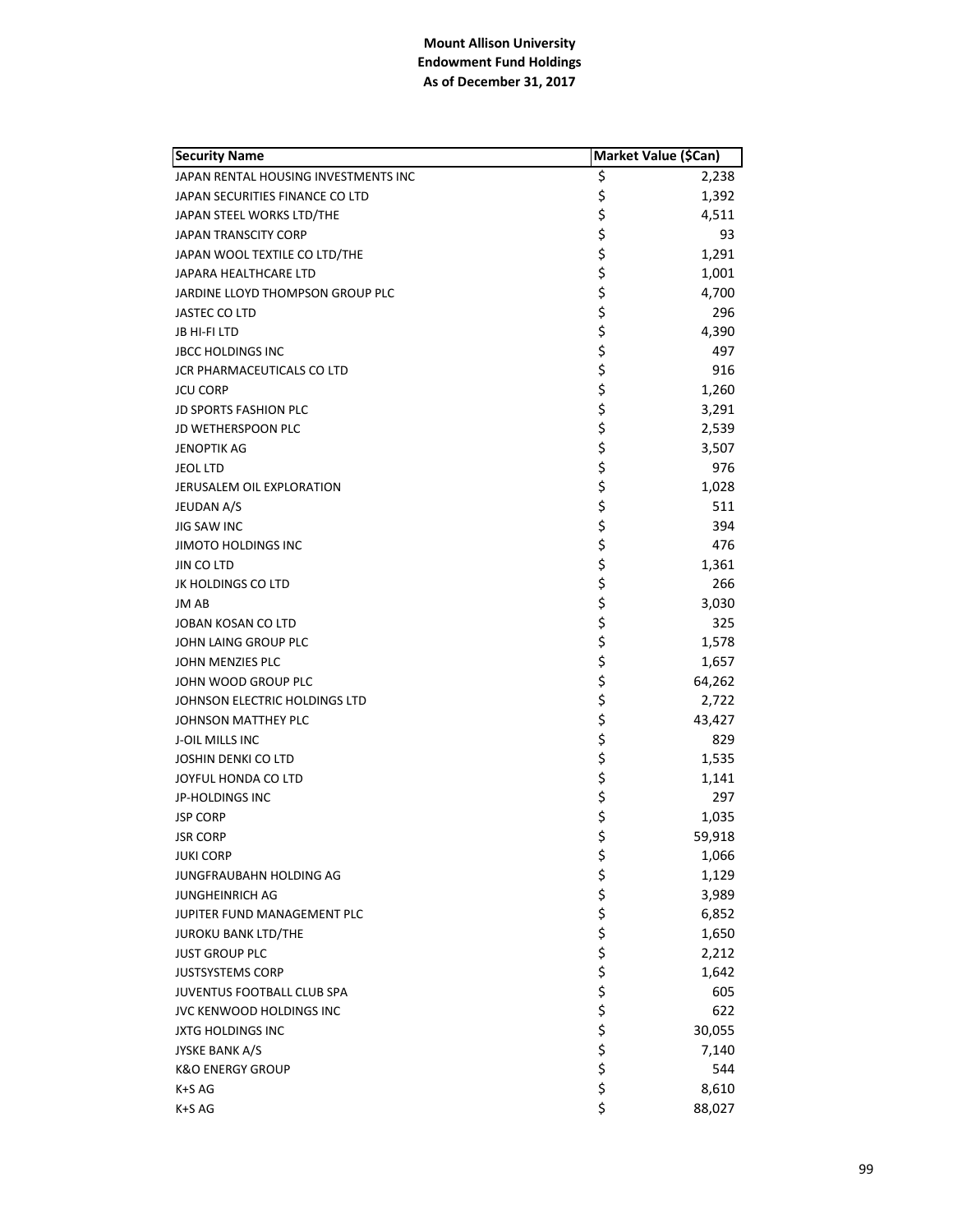| <b>Security Name</b>                           | Market Value (\$Can) |         |
|------------------------------------------------|----------------------|---------|
| KABU.COM SECURITIES CO LTD                     | \$                   | 1,197   |
| KADOKAWA DWANGO CORP                           | \$                   | 1,368   |
| KADOYA SESAME MILLS INC                        | \$                   | 501     |
| KAGA ELECTRONICS CO LTD                        | \$                   | 1,181   |
| <b>KAINOS GROUP PLC</b>                        | \$                   | 210     |
| KAKIYASU HONTEN CO LTD                         | \$                   | 515     |
| KAMADA LTD                                     | \$                   | 216     |
| KAMEDA SEIKA CO LTD                            | \$                   | 1,188   |
| <b>KAMEI CORP</b>                              | \$                   | 859     |
| KAMIGUMI CO LTD                                | \$                   | 50,135  |
| <b>KANADEN CORP</b>                            | \$                   | 272     |
| KANAGAWA CHUO KOTSU CO LTD                     | \$                   | 560     |
| KANAMOTO CO LTD                                | \$                   | 1,404   |
| KANDENKO CO LTD                                | \$                   | 2,269   |
| <b>KANEMATSU CORP</b>                          | \$                   | 2,206   |
| KANEMATSU ELECTRONICS LTD                      | \$                   | 713     |
| KANSAI SUPER MARKET LTD                        | \$                   | 260     |
| KANSAI URBAN BANKING CORP                      | \$                   | 956     |
| KANTO DENKA KOGYO CO LTD                       | \$                   | 1,046   |
| KAO CORP                                       | \$                   | 134,400 |
| <b>KAPPAHL AB</b>                              | \$                   | 501     |
| KAPSCH TRAFFICCOM AG                           | \$                   | 315     |
| <b>KARDEX AG</b>                               | \$                   | 1,509   |
| KARO PHARMA AB                                 | \$                   | 488     |
| KARO PHARMA AB-RTS                             | \$                   | 20      |
| KAROON GAS AUSTRALIA LTD                       | \$                   | 499     |
| <b>KAS BANK NV</b>                             | \$                   | 505     |
| KASAI KOGYO CO LTD                             | \$                   | 675     |
| <b>KASIKORNBANK</b>                            | \$                   | 263,640 |
| KATAKURA INDUSTRIES CO LTD                     | \$                   | 736     |
| KATHMANDU HOLDINGS LTD                         | \$                   | 539     |
| KATO SANGYO CO LTD                             | \$                   | 1,265   |
| <b>KATO WORKS CO LTD</b>                       | \$<br>\$             | 524     |
| KAUFMAN & BROAD SA                             |                      | 1,413   |
| KAWADA TECHNOLOGIES INC                        | \$                   | 488     |
| KAWAI MUSICAL INSTRUMENTS MANUFACTURING CO LTD | \$                   | 788     |
| <b>KAZ MINERALS PLC</b>                        | \$                   | 6,053   |
| <b>KBC GROUPE SA</b>                           | \$                   | 199,279 |
| <b>KCOM GROUP PLC</b>                          | \$                   | 1,291   |
| <b>KDDI CORP</b>                               | \$                   | 47,734  |
| KEIHANSHIN REAL ESTATE CO LTD                  |                      | 646     |
| <b>KEIHIN CORP</b>                             |                      | 1,887   |
| KEIYO BANK LTD/THE                             |                      | 1,875   |
| <b>KEIYO CO LTD</b>                            |                      | 497     |
| <b>KELLER GROUP PLC</b>                        |                      | 2,038   |
| <b>KEMIRA OYJ</b>                              | ややや ややや              | 2,961   |
| <b>KENDRION NV</b>                             |                      | 1,323   |
| KENEDIX OFFICE INVESTMENT CORP                 | \$                   | 4,049   |
| KENEDIX RESIDENTIAL INVESTMENT                 | \$                   | 1,880   |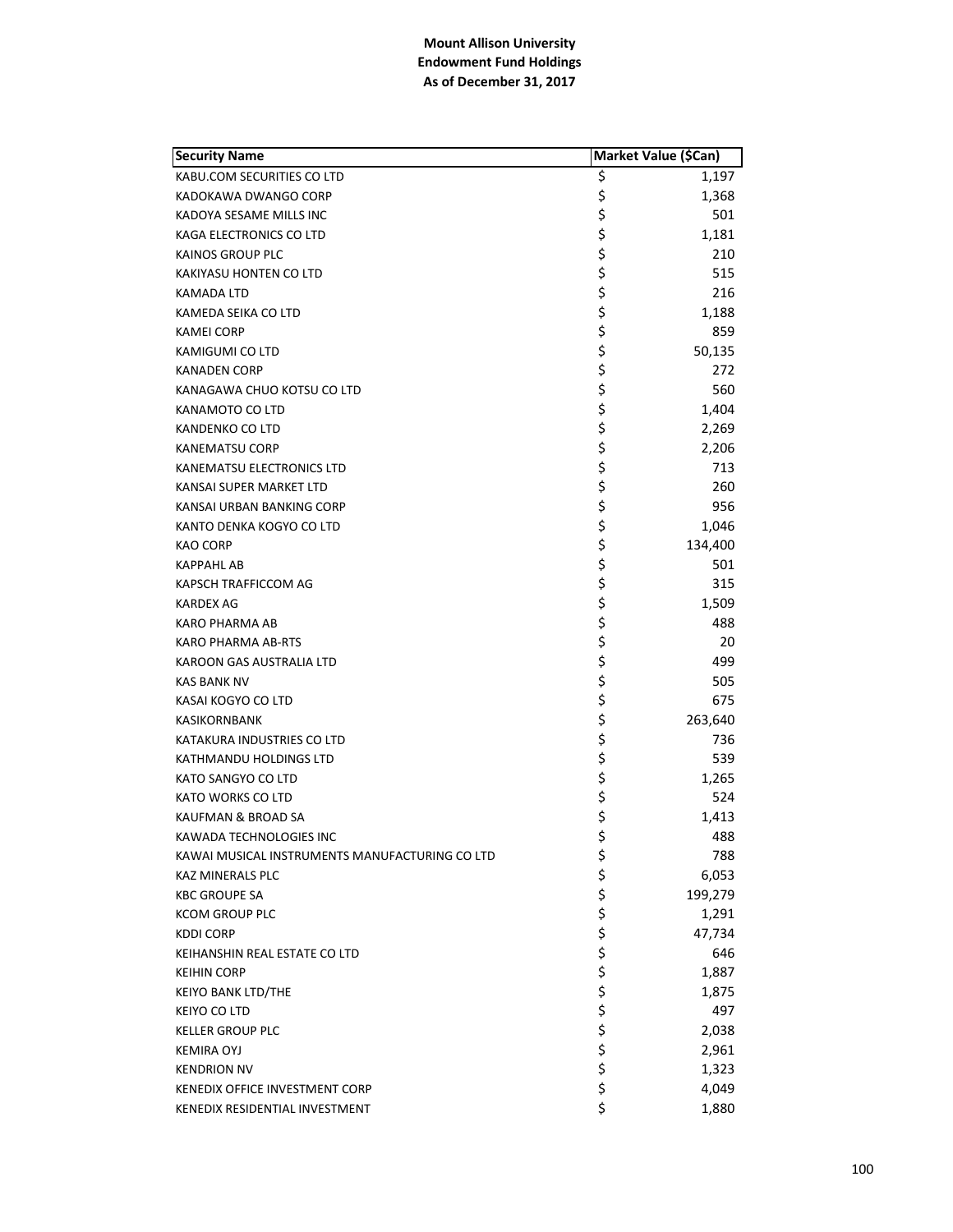| <b>Security Name</b>                           | Market Value (\$Can) |         |
|------------------------------------------------|----------------------|---------|
| <b>KENEDIX RETAIL REIT CORP</b>                | \$                   | 1,874   |
| <b>KENKO MAYONNAISE CO LTD</b>                 | \$                   | 703     |
| <b>KENON HOLDINGS LIMITED</b>                  | \$                   | 338     |
| <b>KEPPEL DC REIT</b>                          | \$                   | 1,645   |
| <b>KEPPEL INFRASTRUCTURE TRUST</b>             | \$                   | 1,854   |
| KEPPEL TELECOMMUNICATIONS & TRANSPORTATION LTD | \$                   | 127     |
| <b>KERING</b>                                  | \$                   | 109,995 |
| <b>KERRY LOGISTICS NETWORK LTD</b>             | \$                   | 1,867   |
| <b>KERRY PROPERTIES LTD</b>                    | \$                   | 27,921  |
| <b>KERUR HOLDINGS LTD</b>                      | \$                   | 229     |
| <b>KESKO OYJ</b>                               | \$                   | 7,937   |
| <b>KESKO OYJ</b>                               | \$                   | 2,549   |
| <b>KEY COFFEE INC</b>                          | \$                   | 1,084   |
| <b>KEYENCE CORP</b>                            | \$                   | 131,934 |
| <b>KFC HOLDINGS JAPAN LTD</b>                  | \$                   | 693     |
| KH NEOCHEM CO LTD                              | \$                   | 553     |
| KIER GROUP PLC                                 | \$                   | 2,352   |
| KINDRED GROUP PLC                              | \$                   | 4,795   |
| <b>KINEPOLIS</b>                               | \$                   | 2,040   |
| KINGSGATE CONSOLIDATED LTD                     | \$                   | 60      |
| KINGSPAN GROUP PLC                             | \$                   | 10,687  |
| KINKI SHARYO CO LTD                            | \$                   | 244     |
| KINTETSU DEPARTMENT STORE CO L                 | \$                   | 632     |
| KINTETSU WORLD EXPRESS INC                     | \$                   | 1,786   |
| KISSEI PHARMACEUTICAL CO LTD                   | \$                   | 2,015   |
| KI-STAR REAL ESTATE CO LTD                     | \$                   | 355     |
| KITAGAWA IRON WORKS CO LTD                     | \$                   | 707     |
| KITA-NIPPON BANK LTD/THE                       | \$                   | 531     |
| KITANO CONSTRUCTION CORP                       | \$                   | 466     |
| KITANOTATSUJIN CORP                            | \$                   | 586     |
| <b>KITO CORP</b>                               | \$                   | 882     |
| <b>KITZ CORP</b>                               | \$                   | 1,437   |
| KIWI PROPERTY GRP                              | \$                   | 1,891   |
| KIYO BANK LTD                                  | \$                   | 2,330   |
| <b>KLAB INC</b>                                | \$                   | 753     |
| <b>KLABIN</b>                                  |                      | 69,894  |
| <b>KLOECKNER &amp; CO SE</b>                   |                      | 1,503   |
| <b>KLOVERN AB-B SHS</b>                        |                      | 1,289   |
| <b>KNOW IT AB</b>                              |                      | 879     |
| KNT-CT HOLDINGS CO LTD                         |                      | 452     |
| <b>KOA CORP</b>                                |                      | 1,691   |
| KOATSU GAS KOGYO CO LTD                        |                      | 730     |
| KOBE BUSSAN CO LTD                             |                      | 579     |
| KOBE ELEC RAILWAY CO LTD                       | さらそう そうそう そう         | 537     |
| KOC HOLDING                                    |                      | 110,434 |
| KOENIG & BAUER AG                              |                      | 1,852   |
| KOHNAN SHOJI CO LTD                            |                      | 1,490   |
| <b>KOHSOKU CORP</b>                            | \$                   | 259     |
| KOKUSAI CO LTD                                 | \$                   | 255     |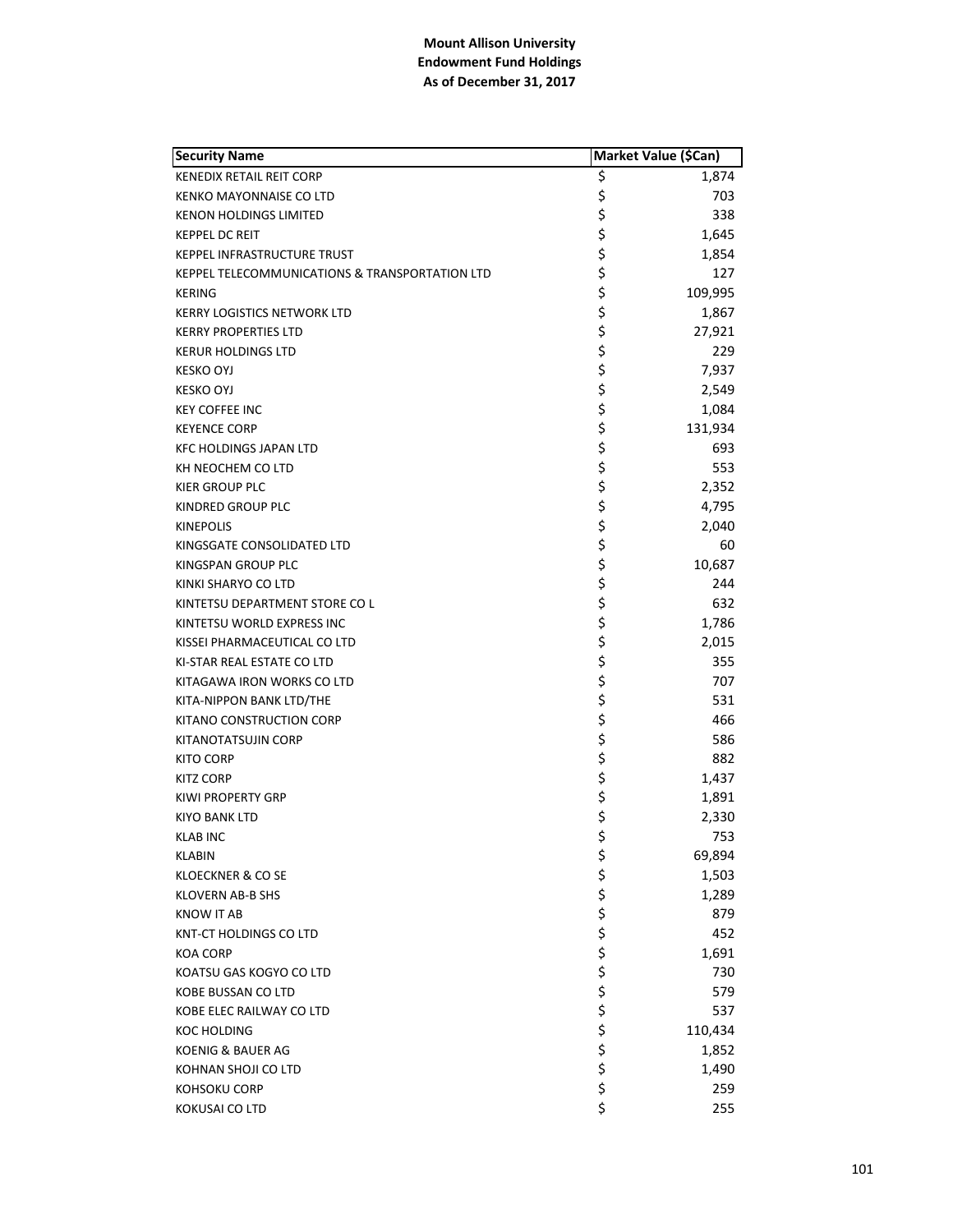| <b>Security Name</b>                | Market Value (\$Can) |         |
|-------------------------------------|----------------------|---------|
| KOKUYO CO LTD                       | Ş                    | 2,643   |
| KOMATSU LTD                         | \$                   | 83,954  |
| KOMATSU SEIREN CO LTD               | \$                   | 730     |
| KOMATSU WALL INDUSTRY CO LTD        | \$                   | 415     |
| KOMAX HOLDING AG                    | \$                   | 2,093   |
| KOMEDA HOLDINGS CO LTD              | \$                   | 756     |
| KOMEHYO CO LTD                      | \$                   | 219     |
| KOMERI CO LTD                       | \$                   | 1,872   |
| <b>KOMORI CORP</b>                  | \$                   | 1,576   |
| KONAKA CO LTD                       | \$                   | 439     |
| <b>KONDOTEC INC</b>                 | \$                   | 271     |
| <b>KONECRANES OYJ</b>               | \$                   | 6,181   |
| KONGSBERG AUTOMOTIVE ASA            | \$                   | 1,300   |
| KONGSBERG GRUPPEN AS                | \$                   | 1,181   |
| KONICA MINOLTA INC                  | \$                   | 9,817   |
| KONINKLIJKE BAM GROEP NV            | \$                   | 2,553   |
| KONINKLIJKE BOSKALIS WESTMINSTER NV | \$                   | 7,619   |
| KONINKLIJKE PHILIPS NV              | \$                   | 88,045  |
| KONINKLIJKE VOPAK NV                | \$                   | 5,805   |
| KONISHI CO LTD                      | \$                   | 1,333   |
| <b>KONOIKE TRANSPORT</b>            | \$                   | 917     |
| KOREA KOLMAR                        | \$                   | 75,009  |
| <b>KOREA ZINC</b>                   | \$                   | 122,706 |
| <b>KORIAN</b>                       | \$                   | 2,859   |
| <b>KOSE CORP</b>                    | \$                   | 67,406  |
| KOSHIDAKA HOLDINGS CO LTD           | \$                   | 909     |
| KOTOBUKI SPIRITS CO LTD             | \$                   | 2,284   |
| KOURAKUEN HOLDINGS CORP             | \$                   | 423     |
| KOWLOON DEVELOPMENT CO LTD          | \$                   | 618     |
| <b>KPN (KON) NV</b>                 | \$                   | 43,752  |
| <b>K-REIT ASIA</b>                  | \$                   | 2,900   |
| <b>KRONES AG</b>                    | \$                   | 4,004   |
| KROSAKI HARIMA CORP                 |                      | 272     |
| <b>KROTON EDUCACIONAL</b>           | \$<br>\$             | 47,474  |
| <b>KRS CORP</b>                     | \$                   | 540     |
| <b>KSB AG</b>                       | \$                   | 130     |
| KU HOLDINGS CO LTD                  |                      | 763     |
| KUDELSKI SA                         |                      | 697     |
| KUEHNE + NAGEL INTERNATIONAL A      |                      | 56      |
| KUMAGAI GUMI CO LTD                 |                      | 1,989   |
| KUMIAI CHEMICAL INDUSTRY CO LTD     |                      | 1,671   |
| KUNGSLEDEN AB                       |                      | 2,159   |
| <b>KURA CORP</b>                    |                      | 885     |
| <b>KURABO INDUSTRIES LTD</b>        |                      | 1,611   |
| <b>KUREHA CORP</b>                  |                      | 2,193   |
| <b>KURIMOTO LTD</b>                 | やややや やややや ややや        | 479     |
| KURIYAMA HOLDINGS CO                |                      | 208     |
| KUSURI NO AOKI HOLDINGS CO LTD      | \$                   | 1,029   |
| <b>KVAERNER ASA</b>                 | \$                   | 404     |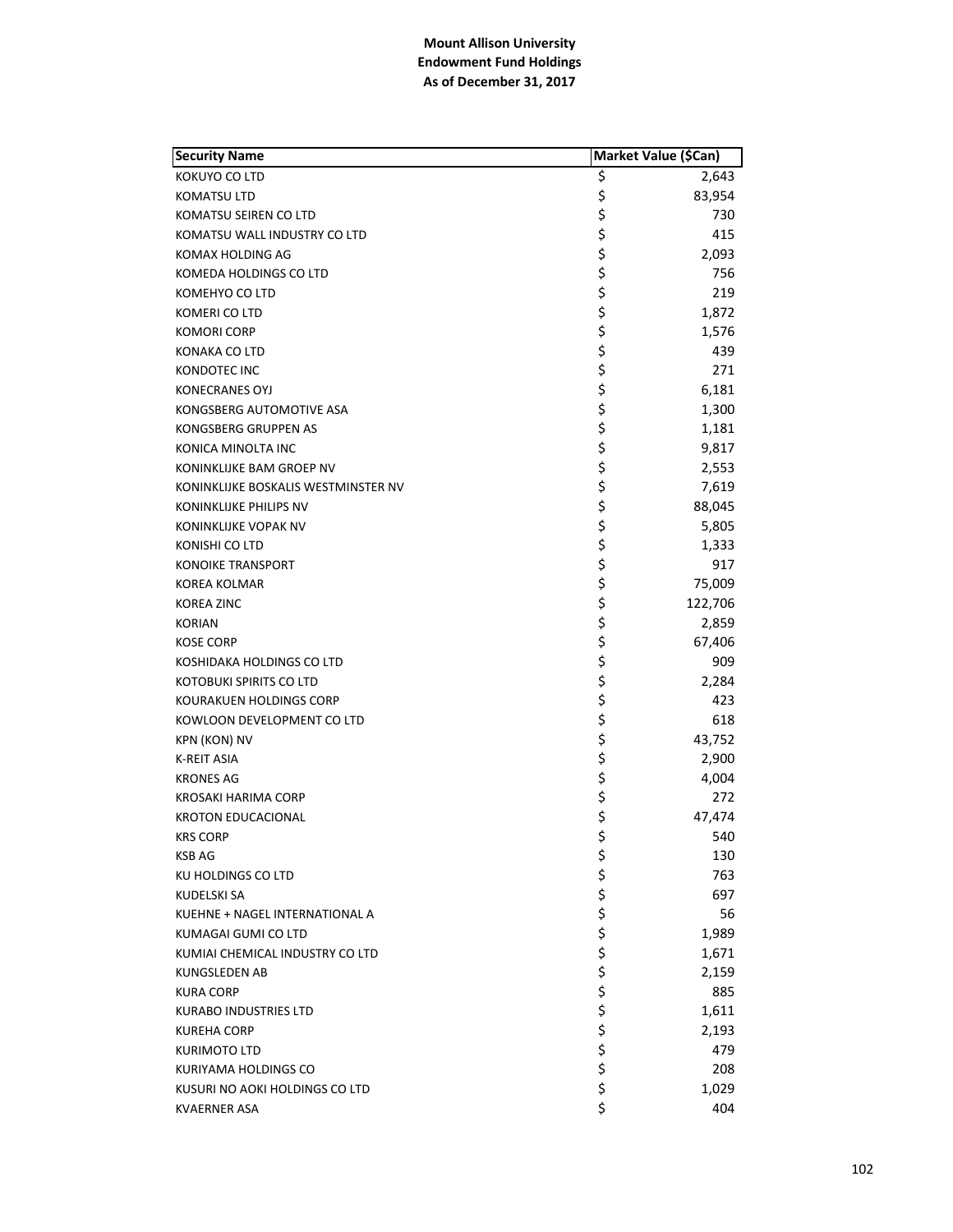| <b>Security Name</b>                 | Market Value (\$Can) |         |
|--------------------------------------|----------------------|---------|
| <b>KWS SAAT SE</b>                   | \$                   | 1,210   |
| <b>KYB CORP</b>                      | \$                   | 2,641   |
| KYODO PRINTING CO LTD                | \$                   | 695     |
| <b>KYOEI STEEL LTD</b>               | \$                   | 781     |
| KYOKUTO BOEKI KAISHA LTD             | \$                   | 480     |
| KYOKUTO KAIHATSU KOGYO CO LTD        | \$                   | 874     |
| <b>KYOKUTO SECURITIES CO LTD</b>     | \$                   | 731     |
| KYOKUYO CO LTD                       | \$                   | 905     |
| KYORIN HOLDINGS INC                  | \$                   | 1,895   |
| KYORITSU MAINTENANCE CO LTD          | \$                   | 2,510   |
| KYOSAN ELECTRIC MANUFACTURING CO LTD | \$                   | 700     |
| KYOWA EXEO CORP                      | \$                   | 4,357   |
| KYOWA LEATHER CLOTH CO LTD           | \$                   | 382     |
| LA DORIA SPA                         | \$                   | 536     |
| LABORATORIOS FARMACEUTICOS ROVI SA   | \$                   | 444     |
| LAC CO LTD                           | \$                   | 466     |
| LACTO JAPAN CO LTD                   | \$                   | 277     |
| LADBROKES PLC                        | \$                   | 7,010   |
| LAGARDERE SCA                        | \$                   | 6,968   |
| LAGERCRANTZ GROUP AB-B SHS           | \$                   | 930     |
| LAI SUN DEVELOPMENT CO LTD           | \$                   | 481     |
| LAI SUN GARMENT INTERNATIONAL LTD    | \$                   | 586     |
| LAIRD PLC                            | \$                   | 1,947   |
| LAMPRELL PLC                         | \$                   | 489     |
| LANCASHIRE HOLDINGS LTD              | \$                   | 3,600   |
| LANXESS AG                           | \$                   | 11,546  |
| LAOX CO LTD                          | \$                   | 581     |
| LAR ESPANA REAL ESTATE SOCIMI SA     | \$                   | 1,956   |
| <b>LASALLE LOGIPORT REIT</b>         | \$                   | 2,075   |
| <b>LASERTEC CORP</b>                 | \$                   | 1,845   |
| LASSILA & TIKANOJA OYJ               | \$                   | 1,481   |
| LAURENT-PERRIER                      | \$                   | 291     |
| LE BELIER SA                         | \$                   | 282     |
| LEASINVEST REAL ESTATE SCA           | \$                   | 575     |
| LEC INC                              | \$                   | 458     |
| LECTRA                               | \$                   | 1,396   |
| LEG IMMOBILIEN GMBH                  |                      | 12,920  |
| LEHTO GROUP OYJ                      |                      | 422     |
| LEIFHEIT AG                          |                      | 504     |
| LEM HOLDING SA                       |                      | 1,903   |
| LENDLEASE GROUP                      |                      | 87,956  |
| LENDLEASE GROUP (STAPLED)            |                      | 77,008  |
| <b>LENZING AG</b>                    |                      | 2,459   |
| <b>LEONARDO SPA</b>                  |                      | 74,930  |
| <b>LEONI AG</b>                      | こうそうけい こうこう          | 4,752   |
| LEOPALACE21 CORP                     |                      | 4,127   |
| LG CHEM                              |                      | 184,495 |
| LIAN BENG GROUP LTD                  |                      | 813     |
| LIBERBANK SA                         | \$                   | 1,693   |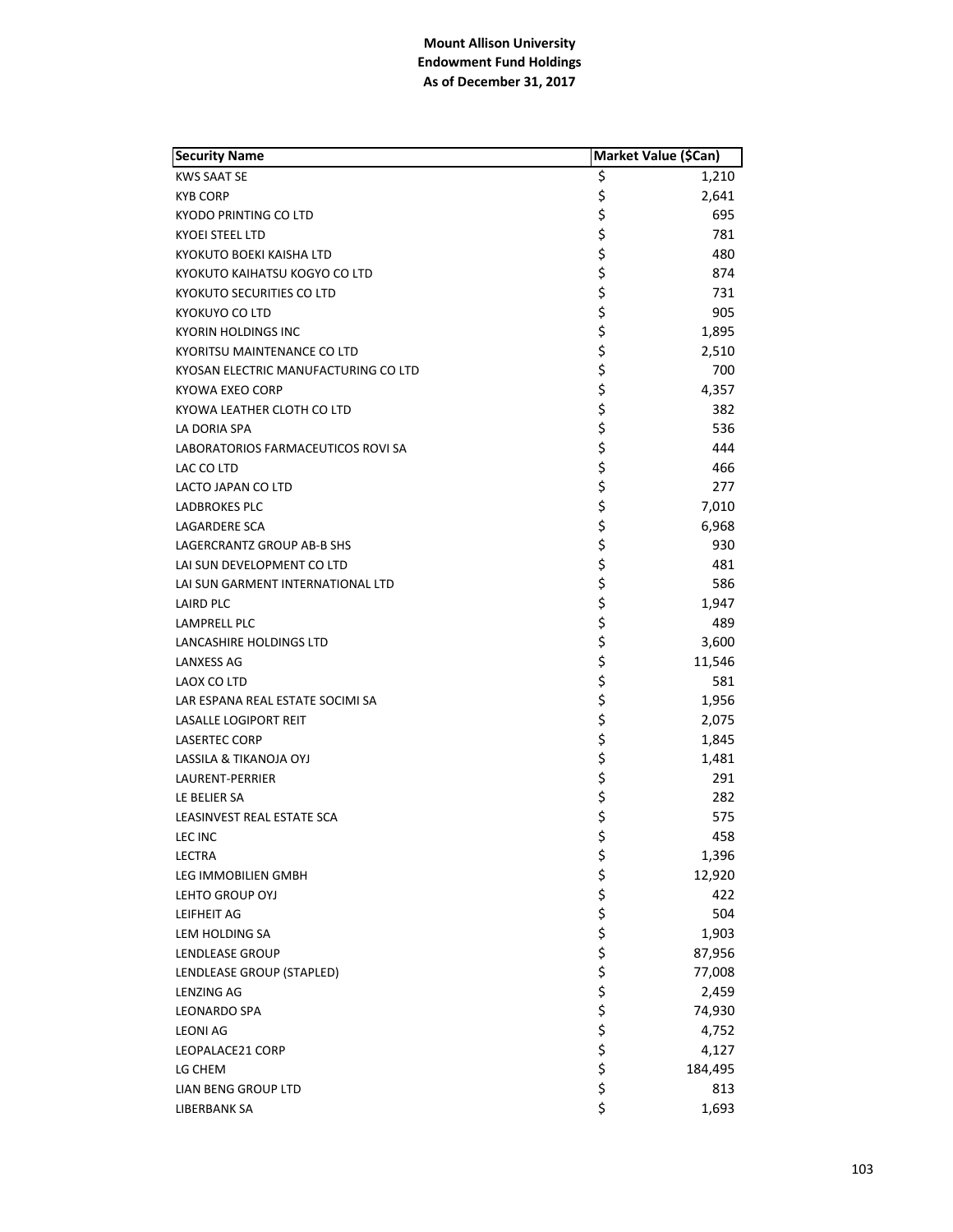| <b>Security Name</b>                   |          | Market Value (\$Can) |
|----------------------------------------|----------|----------------------|
| LIECHTENSTEIN LANDESBANK- BR           | \$       | 1,132                |
| LIFE CORP                              | \$       | 698                  |
| LIFECO AB - B SHS                      | \$       | 2,225                |
| LIFESTYLE INTERNATIONAL HOLDINGS LTD   | \$       | 1,949                |
| LIFULL CO LTD                          | \$       | 732                  |
| <b>LIGHT</b>                           | \$       | 25,472               |
| LINDAB INTERNATIONAL AB                | \$       | 1,099                |
| LINDE AG (TENDER SHARES)               | \$       | 125,727              |
| LINEDATA SERVICES                      | \$       | 523                  |
| LINICAL CO LTD                         | \$       | 493                  |
| LINK ADMINISTRATION HOLDINGS           | \$       | 5,430                |
| LINK AND MOTIVATION INC                | \$       | 740                  |
| LINK REIT                              | \$       | 125,376              |
| LINTEC CORP                            | \$       | 2,587                |
| LIPPO CHINA RESOURCES LTD              | \$       | 170                  |
| LIPPO-MAPLETREE INDONESIA RETAIL TRUST | \$       | 989                  |
| LISI                                   | \$       | 1,609                |
| LIU CHONG HING INVESTMENT              | \$       | 671                  |
| LLOYDS BANKING GROUP PLC               | \$       | 85,680               |
| <b>LNA SANTE</b>                       | \$       | 997                  |
| L'OCCITANE INTERNATIONAL SA            | \$       | 1,206                |
| LOGITECH INTERNATIONAL SA              | \$       | 9,584                |
| <b>LOJAS RENNER</b>                    | \$       | 158,344              |
| LOMNIN PLC                             | \$       | 519                  |
| LONDONMETRIC PROPERTY PLC              | \$       | 3,420                |
| <b>LONZA GROUP AG</b>                  | \$       | 80,067               |
| <b>LOOKERS PLC</b>                     | \$       | 902                  |
| LOOMIS AB                              | \$       | 4,736                |
| <b>LOTUS BAKERIES</b>                  | \$       | 1,538                |
| LOVISA HOLDINGS LTD                    | \$       | 573                  |
| LOW & BONAR PLC                        | \$       | 447                  |
| LPKF LASER & ELECTRONICS AG            | \$       | 562                  |
| LSL PROPERTY SERVICES PLC              | \$       | 281                  |
| LUCAS BOLS NV                          | \$       | 225                  |
| LUK FOOK HOLDINGS INTERNATIONAL LTD    | \$       | 2,966                |
| <b>LUKOIL</b>                          | \$       | 384,798              |
| LUNDIN PETROLEUM AB                    |          | 130,043              |
| LUZERNER KANTONALBANK AG               | ややや ややや  | 3,215                |
| LVMH MOET HENNESSY LOUIS VU SE         |          | 66,768               |
| M&A CAPITAL PARTNERS CO LTD            |          | 705                  |
| M1 LTD/SINGAPORE                       |          | 615                  |
| <b>MACA LTD</b>                        |          | 519                  |
| MACAU LEGEND DEVELOPMENT LTD           |          | 562                  |
| <b>MACMAHON HOLDINGS LTD</b>           | \$       | 549                  |
| <b>MACNICA FUJI ELECTRONICS</b>        |          | 1,035                |
| MACQUARIE ATLAS ROADS GROUP            | \$<br>\$ | 4,885                |
| <b>MACQUARIE GROUP LTD</b>             | \$       | 194,381              |
| MAEDA KOSEN CO LTD                     | \$       | 558                  |
| MAEDA ROAD CONSTRUCTION CO LTD         | \$       | 2,475                |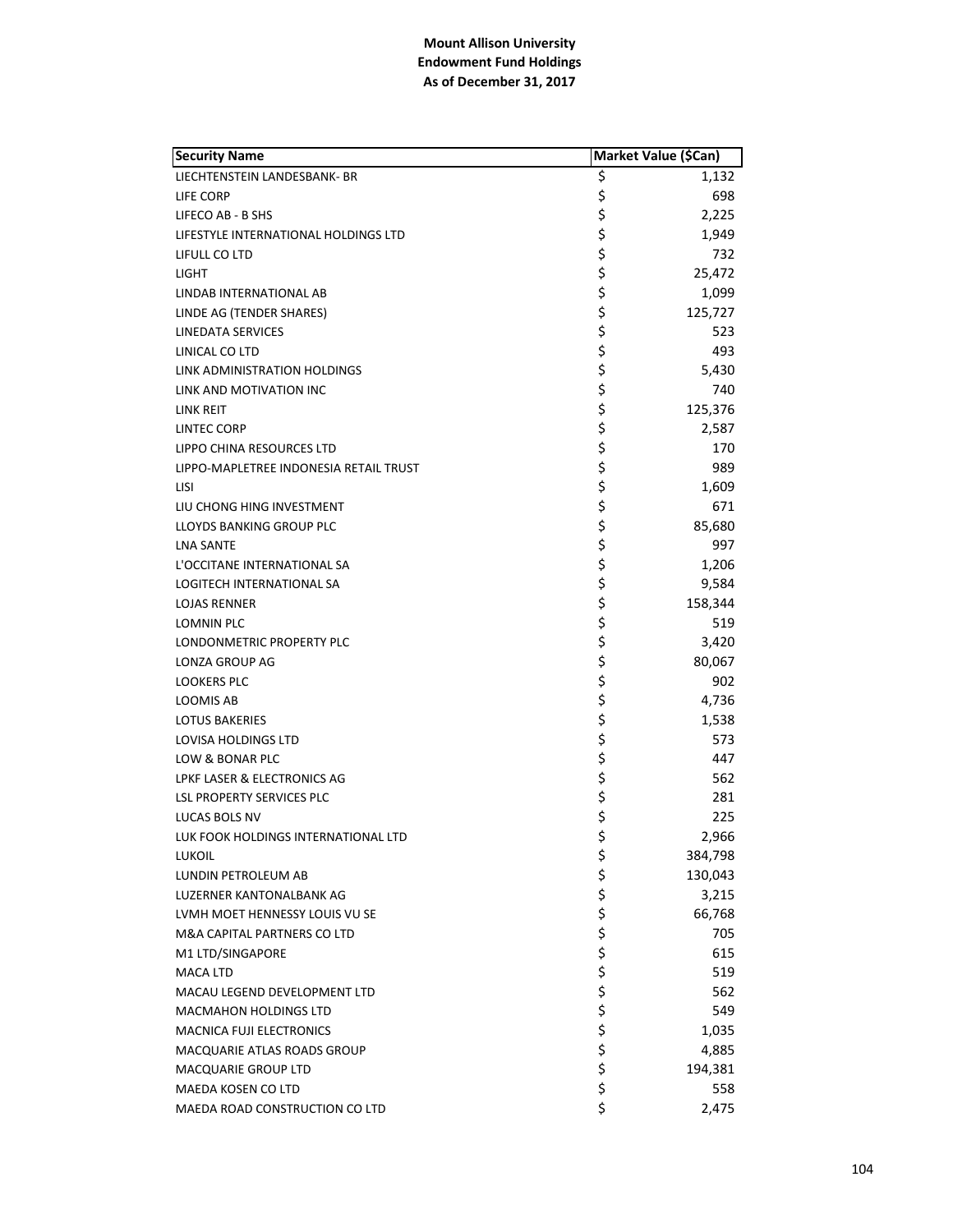| <b>Security Name</b>                                          |       | Market Value (\$Can) |
|---------------------------------------------------------------|-------|----------------------|
| MAEZAWA KASEI INDUSTRIES CO LTD                               | \$    | 167                  |
| MAEZAWA KYUSO INDUSTRIES CO LTD                               | \$    | 347                  |
| MAGIC SOFTWARE ENTERPRISES LTD                                | \$    | 549                  |
| <b>MAGNIFICENT HOTEL INVESTMENT L</b>                         | \$    | 164                  |
| <b>MAIL.RU GROUP</b>                                          | \$    | 97,042               |
| <b>MAINFREIGHT LTD</b>                                        | \$    | 1,512                |
| MAINSTREAM HEALTH INVESTMENT INC                              | \$    | 435                  |
| MAIRE TECHNIMONT SPA                                          | \$    | 969                  |
| <b>MAISONS FRANCE CONFORT</b>                                 | \$    | 236                  |
| MAKINO MILLING MACHINE CO LTD                                 | \$    | 1,959                |
| <b>MAMEZOU HOLDINGS CO LTD</b>                                | \$    | 440                  |
| <b>MAN SE</b>                                                 | \$    | 41,055               |
| <b>MAN WAH HOLDINGS LTD</b>                                   | \$    | 2,475                |
| MANDARIN ORIENTAL INTERNATIONAL LTD                           | \$    | 777                  |
| <b>MANDOM CORP</b>                                            | \$    | 1,697                |
| <b>MANI INC</b>                                               | \$    | 1,314                |
| <b>MANITOU BF SA</b>                                          | \$    | 885                  |
| <b>MANTRA GROUP LTD</b>                                       | \$    | 1,432                |
| <b>MANULIFE US REIT</b>                                       | \$    | 826                  |
| <b>MANUTAN INTERNATIONAL</b>                                  | \$    | 594                  |
| MANZ AUTOMATION AG                                            | \$    | 158                  |
| MAPLETREE COMMERCIAL TRUST                                    | \$    | 3,826                |
| MAPLETREE GREATER CHINA COMMERCIAL TRUST                      | \$    | 2,791                |
| MAPLETREE INDUSTRIAL TRUST                                    | \$    | 3,316                |
| <b>MAPLETREE LOGISTICS TRUST</b>                              | \$    | 3,243                |
| <b>MARR SPA</b>                                               | \$    | 1,603                |
| <b>MARS ENGINEERING CORP</b>                                  | \$    | 336                  |
| <b>MARSHALLS PLC</b>                                          | \$    | 2,878                |
| <b>MARSTON'S PLC</b>                                          | \$    | 1,934                |
| <b>MARUBENI CORP</b>                                          | \$    | 89,007               |
| <b>MARUBUN CORP</b>                                           | \$    | 177                  |
| MARUDAI FOOD CO LTD                                           | \$    | 1,066                |
| <b>MARUHA NICHIRO CORP</b>                                    | \$    | 2,802                |
| MARUKA MACHINERY CO LTD                                       | \$    | 244                  |
| <b>MARUSAN SECURITIES CO LTD</b>                              | \$    | 638                  |
| MARUTI SUZUKI INDIA                                           | \$    | 175,808              |
| MARUWA CO LTD/AICHI                                           | \$    | 1,730                |
| MARUWA UNYU KIKAN CO LTD                                      | \$    | 830                  |
| MARUZEN CO LTD-GENERAL COMMERCIAL KITCHEN APPLIANCES & EQUIPM | \$    | 463                  |
| MARUZEN SHOWA UNYU CO LTD                                     | \$    | 775                  |
| <b>MARVELOUS INC</b>                                          |       | 776                  |
| MASSIMO ZANETTI BEVERAGE GROUP SPA                            |       | 288                  |
| MATAS A/S                                                     |       | 634                  |
| <b>MATRIX IT LTD</b>                                          |       | 504                  |
| MATSUDA SANGYO CO LTD                                         |       | 533                  |
| <b>MATSUI CONSTRUCTION CO LTD</b>                             | ちゃちちち | 561                  |
| <b>MATSUI SECURITIES CO LTD</b>                               |       | 1,984                |
| MATSUYA CO LTD                                                | \$    | 951                  |
| MATSUYA FOODS CO LTD                                          | \$    | 559                  |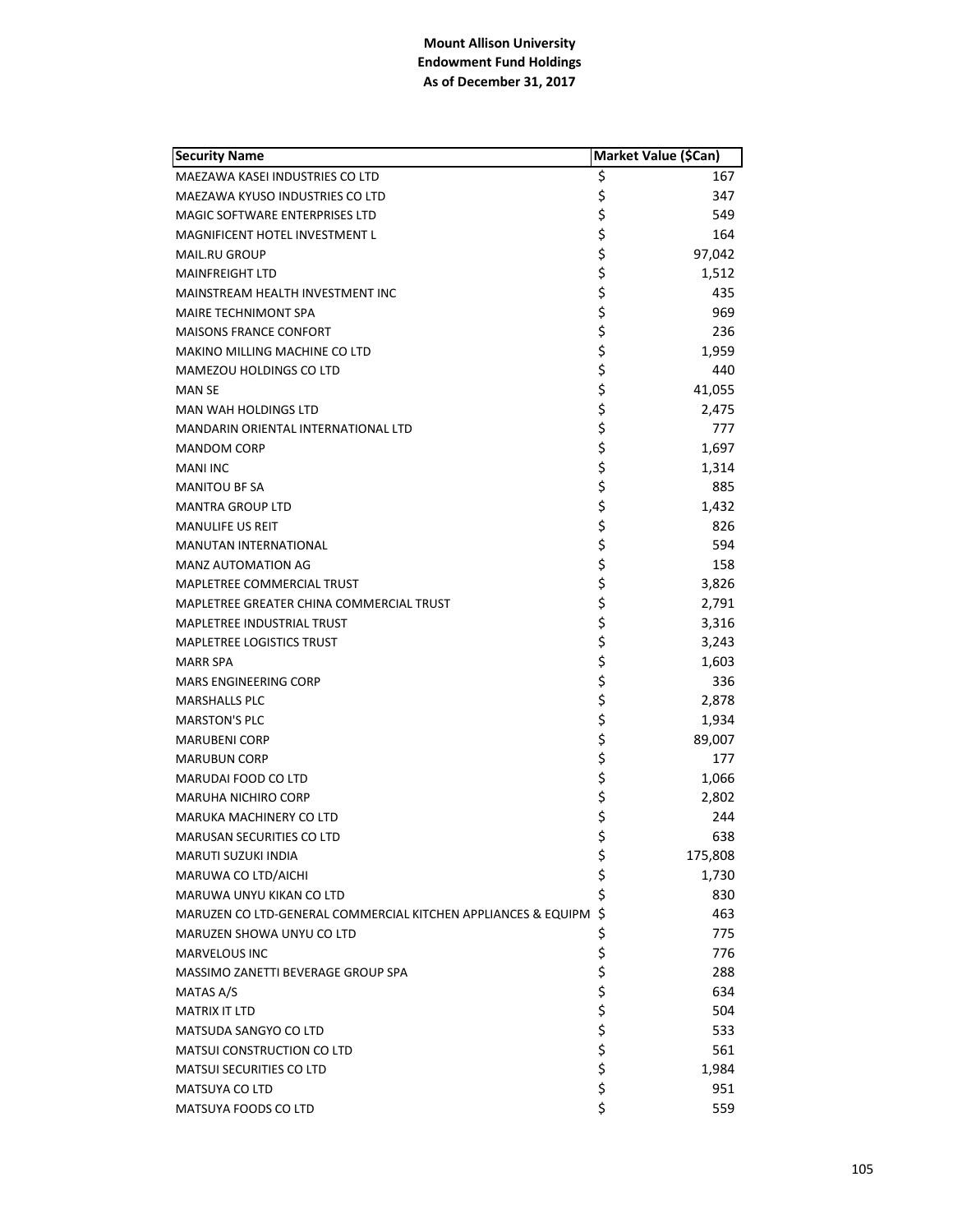| <b>Security Name</b>                 |         | Market Value (\$Can) |  |
|--------------------------------------|---------|----------------------|--|
| MAUREL ET PROM CV RIGHTS             | \$      |                      |  |
| MAX CO LTD                           | \$      | 927                  |  |
| MAYNE PHARMA GROUP LTD               | \$      | 1,575                |  |
| <b>MAYR MELNHOF KARTON AG</b>        | \$      | 2,402                |  |
| <b>MAYTRONICS LTD</b>                | \$      | 300                  |  |
| <b>MAZOR ROBOTICS LTD</b>            | \$      | 3,605                |  |
| MCBRIDE PLC                          | \$      | 1,398                |  |
| MCCARTHY & STONE PLC                 | \$      | 1,172                |  |
| MCCOLL'S RETAIL GROUP PLC            | \$      | 248                  |  |
| MCDONALD'S HOLDINGS CO JAPAN L       | \$      | 15,688               |  |
| MCJ CO LTD                           | \$      | 497                  |  |
| <b>MCKAY SECURITIES PLC</b>          | \$      | 634                  |  |
| MCMILLAN SHAKESPEARE LTD             | \$      | 2,091                |  |
| <b>MCPHERSON'S LTD</b>               | \$      | 380                  |  |
| <b>MCUBS MIDCITY INVESTMENT CORP</b> | \$      | 2,015                |  |
| <b>MDXHEALTH</b>                     | \$      | 170                  |  |
| <b>MEARS GROUP PLC</b>               | \$      | 1,081                |  |
| MEC CO LTD/JAPAN                     | \$      | 899                  |  |
| MEDIA DO HOLDINGS CO LTD             | \$      | 273                  |  |
| <b>MEDIASET SPA</b>                  | \$      | 3,683                |  |
| <b>MEDIBANK PVT LTD</b>              | \$      | 3,013                |  |
| MEDICAL DATA VISION CO LTD           | \$      | 440                  |  |
| MEDICAL SYSTEM NETWORK CO LTD        | \$      | 465                  |  |
| MEDIGENE AG                          | \$      | 424                  |  |
| <b>MEDIVIR AB</b>                    | \$      | 385                  |  |
| <b>MEDUSA MINING LTD</b>             | \$      | 24                   |  |
| MEDY-TOX                             | \$      | 41,626               |  |
| <b>MEGA OR HOLDINGS LTD</b>          | \$      | 276                  |  |
| <b>MEGACHIPS CORP</b>                | \$      | 1,096                |  |
| <b>MEGAFON</b>                       | \$      | 56,986               |  |
| <b>MEGGITT PLC</b>                   | \$      | 9,785                |  |
| MEGMILK SNOW BRAND CO LTD            | \$      | 2,812                |  |
| <b>MEIDENSHA CORP</b>                | \$      | 1,693                |  |
| MEIKO ELECTRONICS CO                 | \$      | 774                  |  |
| MEIKO NETWORK JAPAN CO LTD           | \$      | 588                  |  |
| MEISEI INDUSTRIAL CO LTD             | \$      | 317                  |  |
| <b>MEITEC CORP</b>                   |         | 2,494                |  |
| <b>MEIWA CORP</b>                    |         | 287                  |  |
| <b>MEKONOMEN AB</b>                  | ややみ ややや | 653                  |  |
| <b>MELBOURNE IT LTD</b>              |         | 708                  |  |
| MELCO RESORTS & ENTERTAINM ADR       |         | 115,025              |  |
| <b>MELEXIS NV</b>                    |         | 3,901                |  |
| MELIA HOTELS INTERNATIONAL SA        |         | 3,361                |  |
| <b>MELISRON LTD</b>                  | \$      | 1,522                |  |
| MELROSE INDUSTRIES PLC               | \$      | 9,688                |  |
| <b>MENICON CO LTD</b>                | \$      | 1,202                |  |
| MENORAH MIVTACHIM HOLDINGS LTD       | \$      | 719                  |  |
| <b>MERCIALYS SA</b>                  | \$      | 1,853                |  |
| MERCURY NZ LTD                       | \$      | 30,565               |  |
|                                      |         |                      |  |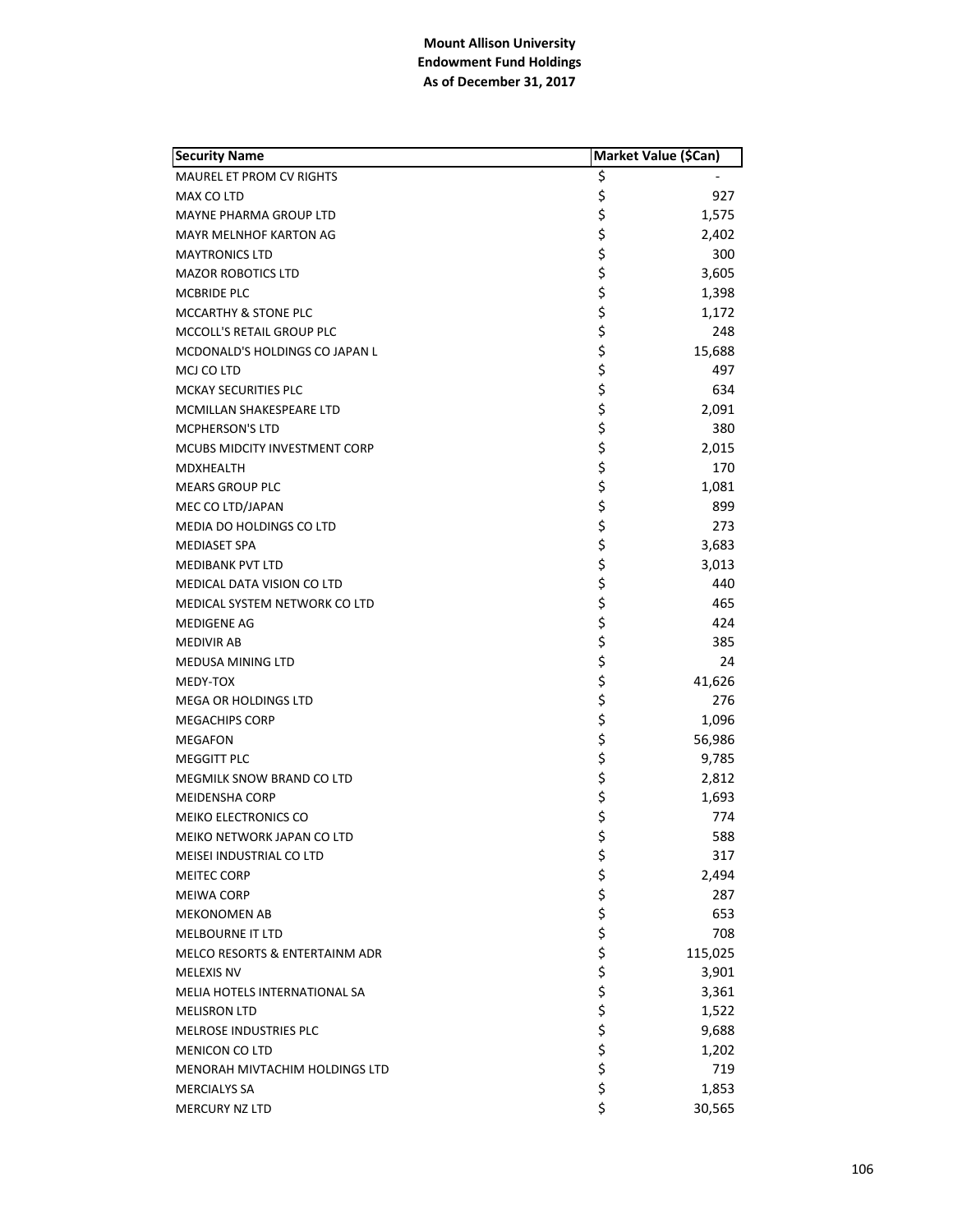| <b>Security Name</b>                     | Market Value (\$Can) |           |
|------------------------------------------|----------------------|-----------|
| <b>MERIDIAN ENERGY LTD</b>               | \$                   | 3,057     |
| MERLIN PROPERTIES SOCIMI SA              | \$                   | 9,340     |
| MERSEN                                   | \$                   | 1,411     |
| <b>MESOBLAST LTD</b>                     | \$                   | 369       |
| METALL ZUG AG                            | \$                   | 1,394     |
| <b>METALS X LTD</b>                      | \$                   | 1,077     |
| <b>METAWATER CO LTD</b>                  | \$                   | 727       |
| <b>METCASH LTD</b>                       | \$                   | 4,553     |
| <b>METLIFECARE LTD</b>                   | \$                   | 1,499     |
| METRO HOLDINGS LTD/SINGAPORE             | \$                   | 595       |
| METROPOLE TELEVISION SA                  | \$                   | 1,489     |
| METSO OYJ                                | \$                   | 8,083     |
| MEYER BURGER TECHNOLOGY AG               | \$                   | 1,036     |
| <b>MGI COUTIER</b>                       | \$                   | 1,137     |
| MICHAEL HILL INTERNATIONAL LTD           | \$                   | 283       |
| MICHINOKU BANK LTD/THE                   | \$                   | 516       |
| MICRO FOCUS INTERNATIONAL PLC            | \$                   | 80,005    |
| <b>MICRONIC AB</b>                       | \$                   | 1,689     |
| <b>MIDAS HOLDINGS LTD</b>                | \$                   | 190       |
| <b>MIDEA GROUP</b>                       | \$                   | 117,354   |
| <b>MIDLAND HOLDINGS LTD</b>              | \$                   | 425       |
| MIDLAND IC&I LTD                         | \$                   | 38        |
| MIE BANK LTD/THE                         | \$                   | 339       |
| MIE KOTSU GROUP HOLDINGS INC             | \$                   | 231       |
| MIGDAL INSURANCE & FINANCIAL HOLDING LTD | \$                   | 554       |
| <b>MIKUNI CORP</b>                       | \$                   | 554       |
| MILBON CO LTD                            | \$                   | 1,624     |
| MILLENNIUM & COPTHORNE HOTELS PLC        | \$                   | 2,132     |
| MIMASU SEMICONDUCTOR INDUSTRY CO LTD     | \$                   | 1,073     |
| MINATO BANK LTD/THE                      | \$                   | 688       |
| MINEBEA MITSUMI INC                      | \$                   | 50,439    |
| MINERAL RESOURCES LTD                    | \$                   | 4,458     |
| MINI MSCI EAFE FUT MAR18 MFSH8           | \$                   | 1,240,858 |
| MINISTOP CO LTD                          | \$                   | 933       |
| MIQUEL Y COSTAS & MIQUEL SA              | \$                   | 1,193     |
| <b>MIRAIT HOLDINGS CORP</b>              | \$                   | 1,734     |
| MIRAMAR HOTEL & INVESTMENT               |                      | 733       |
| MIROKU JYOHO SERVICE CO LTD              |                      | 1,220     |
| MIRVAC GROUP STAPLED SECURITY            |                      | 99,598    |
| MISAWA HOMES CO LTD                      | ややや ややや              | 152       |
| <b>MITANI CORP</b>                       |                      | 2,186     |
| MITANI SEKISAN CO LTD                    |                      | 575       |
| MITCHELLS & BUTLERS PLC                  |                      | 1,625     |
| MITIE GROUP PLC                          |                      | 1,259     |
| <b>MITO SECURITIES CO LTD</b>            |                      | 425       |
| <b>MITSUBA CORP</b>                      | \$ \$ \$ \$          | 1,199     |
| MITSUBISHI GAS CHEMICAL CO INC           |                      | 95,529    |
| MITSUBISHI HEAVY INDS LTD                | \$                   | 55,465    |
| MITSUBISHI KAKOKI KAISHA LTD             | \$                   | 419       |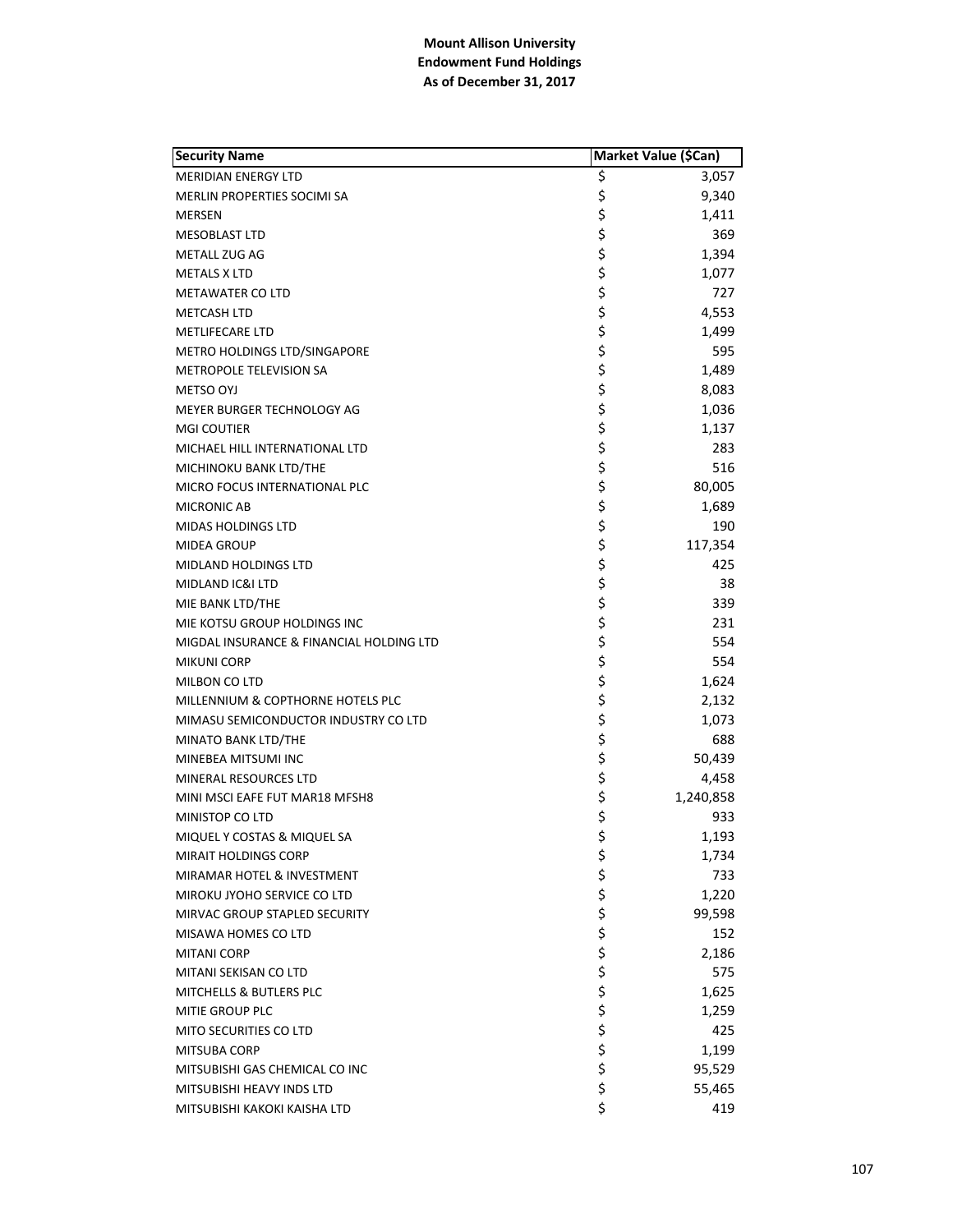| <b>Security Name</b>                     | Market Value (\$Can) |         |
|------------------------------------------|----------------------|---------|
| MITSUBISHI LOGISTICS CORP                | \$                   | 784     |
| MITSUBISHI MOTORS CORP                   | \$                   | 104,690 |
| MITSUBISHI NICHIYU FORKLIFT CO LTD       | \$                   | 860     |
| MITSUBISHI PAPER MILLS LTD               | \$                   | 265     |
| MITSUBISHI PENCIL CO LTD                 | \$                   | 1,840   |
| MITSUBISHI RESEARCH INSTITUTE            | \$                   | 529     |
| MITSUBISHI SHOKUHIN CO LTD               | \$                   | 1,076   |
| MITSUBISHI STEEL MANUFACTURING CO LTD    | \$                   | 1,124   |
| MITSUBISHI TANABE PHARMA CORP            | \$                   | 123,955 |
| MITSUBISHI UFJ FINL GRP INC              | \$                   | 325,023 |
| MITSUBOSHI BELTING CO LTD                | \$                   | 1,481   |
| MITSUI & CO LTD                          | \$                   | 44,722  |
| <b>MITSUI CHEMICALS INC</b>              | \$                   | 61,649  |
| MITSUI ENGINEERING & SHIPBUILDING CO LTD | \$                   | 2,390   |
| MITSUI FUDOSAN CO                        | \$                   | 120,190 |
| MITSUI FUDOSAN LOGISTICS PARK INC        | \$                   | 412     |
| MITSUI HIGH-TEC INC                      | \$                   | 1,055   |
| MITSUI HOME CO LTD                       | \$                   | 448     |
| MITSUI MATSUSHIMA CO LTD                 | \$                   | 562     |
| MITSUI SUGAR CO LTD                      | \$                   | 1,822   |
| MITSUI-SOKO HOLDINGS CO LTD              | \$                   | 736     |
| MITSUUROKO CO LTD                        | \$                   | 424     |
| <b>MIVTACH SHAMIR</b>                    | \$                   | 183     |
| <b>MIXI INC</b>                          | \$                   | 7,969   |
| MIYAZAKI BANK LTD/THE                    | \$                   | 1,103   |
| <b>MIZUNO CORP</b>                       | \$                   | 1,142   |
| MJ GLEESON PLC                           | \$                   | 659     |
| MLP SE                                   | \$                   | 854     |
| MMA OFFSHORE LTD                         | \$                   | 312     |
| <b>MNF GROUP LTD</b>                     | \$                   | 272     |
| MOBILEZONE HOLDING AG - REG              | \$                   | 797     |
| MOBIMO HOLDING AG                        | \$                   | 3,107   |
| MOCHIDA PHARMACEUTICAL CO LTD            | \$                   | 1,981   |
| MODEC INC                                | \$                   | 1,058   |
| <b>MODERN DENTAL GROUP LTD</b>           | \$                   | 478     |
| MODERN TIMES GROUP AB                    | \$                   | 3,808   |
| MOL HUNGARIAN OIL AND GAS                | \$                   | 6,472   |
| MOL HUNGARIAN OIL AND GAS                | \$                   | 76,542  |
| MOMENTUM GOUP AB-CLASS B                 | \$                   | 511     |
| <b>MONADELPHOUS GROUP LTD</b>            |                      | 3,519   |
| <b>MONASH IVF GROUP LTD</b>              |                      | 411     |
| <b>MONCLER SPA</b>                       |                      | 6,532   |
| MONDO TV SPA                             |                      | 497     |
| <b>MONEX GROUP INC</b>                   |                      | 1,349   |
| <b>MONEY3 CORP LTD</b>                   |                      | 514     |
| MONEYSUPERMARKET.COM GROUP PLC           | やややみ ややや             | 4,786   |
| MONGOLIAN MINING CORP                    |                      | 211     |
| <b>MONOGATARI CORP</b>                   | \$                   | 1,028   |
| <b>MONTEA SCA</b>                        | \$                   | 960     |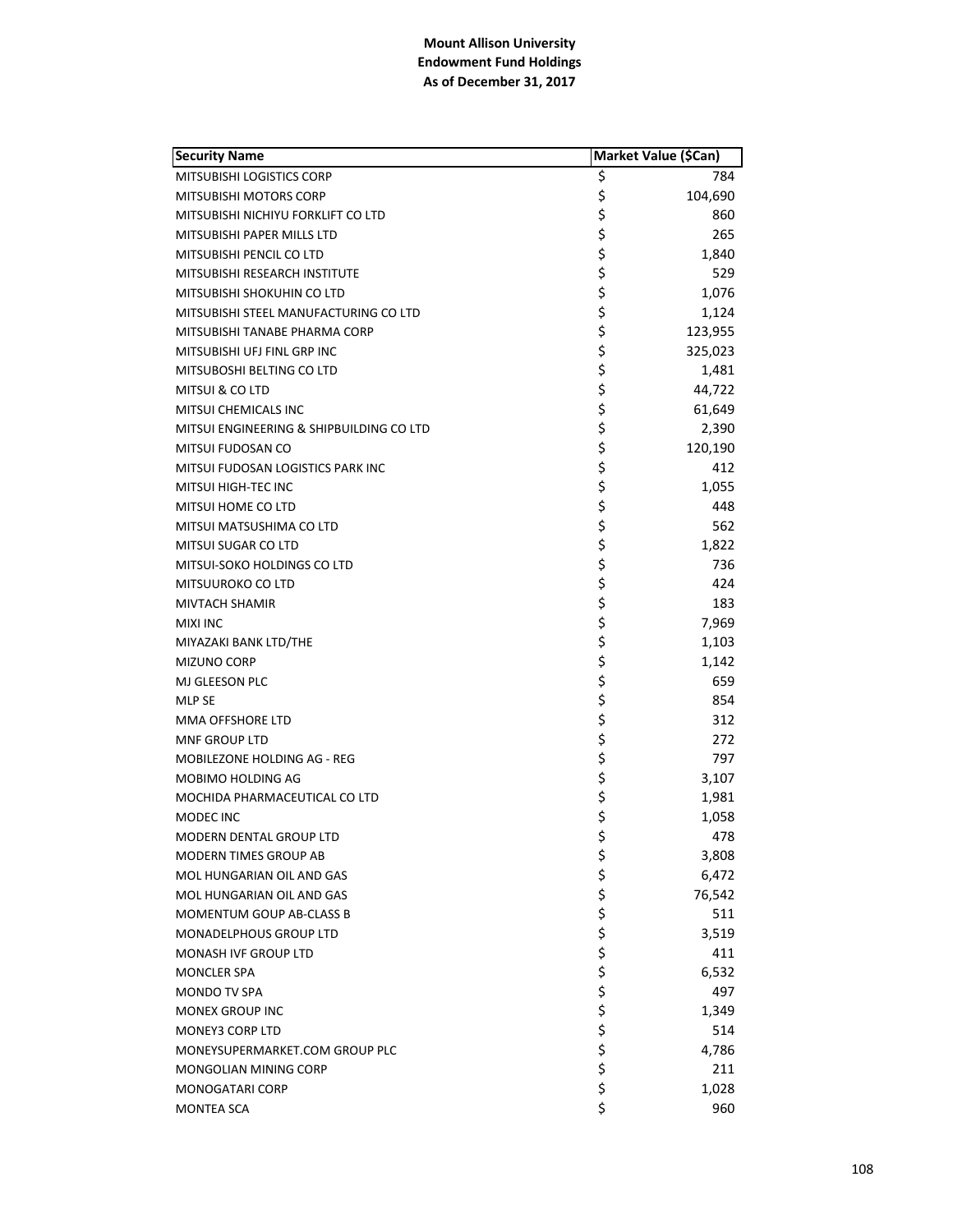| <b>Security Name</b>              | Market Value (\$Can) |         |
|-----------------------------------|----------------------|---------|
| MORGAN ADVANCED MATERIALS PLC     | \$                   | 2,918   |
| <b>MORGAN SINDALL GROUP PLC</b>   | \$                   | 1,601   |
| MORI HILLS REIT INVESTMENT CORP   | \$                   | 3,420   |
| MORI TRUST SOGO REIT INC          | \$                   | 2,525   |
| MORINAGA MILK INDUSTRY CO LTD     | \$                   | 3,519   |
| <b>MORITA HOLDINGS CORP</b>       | \$                   | 1,502   |
| MORITO CO LTD                     | \$                   | 315     |
| <b>MOROZOFF LTD</b>               | \$                   | 451     |
| MORPHO INC                        | \$                   | 361     |
| <b>MORTGAGE CHOICE LTD</b>        | \$                   | 221     |
| <b>MORY INDUSTRIES INC</b>        | \$                   | 476     |
| MOTA-ENGIL SGPS SA                | \$                   | 1,186   |
| MOTHERCARE PLC                    | \$                   | 213     |
| <b>MOTORPOINT GROUP PLC</b>       | \$                   | 104     |
| MOUNT GIBSON IRON LTD             | \$                   | 507     |
| <b>MQ HOLDING AB</b>              | \$                   | 245     |
| M-REAL OYJ                        | \$                   | 4,034   |
| <b>MTI LTD</b>                    | \$                   | 259     |
| MTR CORP LTD                      | \$                   | 126,032 |
| MUCKLOW A & J GROUP PLC           | \$                   | 725     |
| MUNICH REINSURANCE (REG)          | \$                   | 116,935 |
| <b>MURAKAMI CORP</b>              | \$                   | 464     |
| MUSASHI SEIMITSU INDUSTRY CO LTD  | \$                   | 1,581   |
| MUSASHINO BANK LTD/THE            | \$                   | 2,088   |
| MUTOH HOLDINGS CO LTD             | \$                   | 47      |
| <b>MYER HOLDINGS LTD</b>          | \$<br>\$             | 712     |
| <b>MYOB GROUP LTD</b>             |                      | 1,678   |
| <b>MYSTATE LTD</b>                | \$                   | 871     |
| N BROWN GROUP PLC                 | \$                   | 1,469   |
| N FIELD CO LTD                    | \$                   | 412     |
| NACHI-FUJIKOSHI CORP              | \$                   | 2,602   |
| NAGACORP LTD                      | \$                   | 4,672   |
| NAGAILEBEN CO LTD                 | \$<br>\$             | 487     |
| NAGANO BANK LTD/THE               |                      | 532     |
| NAGANO KEIKI CO LTD               | \$                   | 344     |
| <b>NAGASE &amp; CO LTD</b>        | \$                   | 3,495   |
| NAGATANIEN HOLDINGS CO LTD        | ちらさささ                | 546     |
| NAGAWA CO LTD                     |                      | 381     |
| NAKABAYASHI CO LTD                |                      | 244     |
| NAKAMURAYA CO LTD                 |                      | 679     |
| <b>NAKANISHI INC</b>              |                      | 2,253   |
| NAKANO REFRIGERATORS CO LTD       |                      | 421     |
| NAKAYAMA STEEL WORKS LTD          |                      | 347     |
| <b>NAM CHEONG LTD</b>             |                      | 31      |
| <b>NAMESON HLDGS LTD</b>          |                      | 717     |
| NAMURA SHIPBUILDING CO LTD        | \$\$\$\$             | 545     |
| NANTO BANK LTD/THE                |                      | 1,507   |
| NAPHTHA ISRAEL PETROLEUM CORP LTD | \$                   | 510     |
| <b>NASPERS</b>                    | \$                   | 335,498 |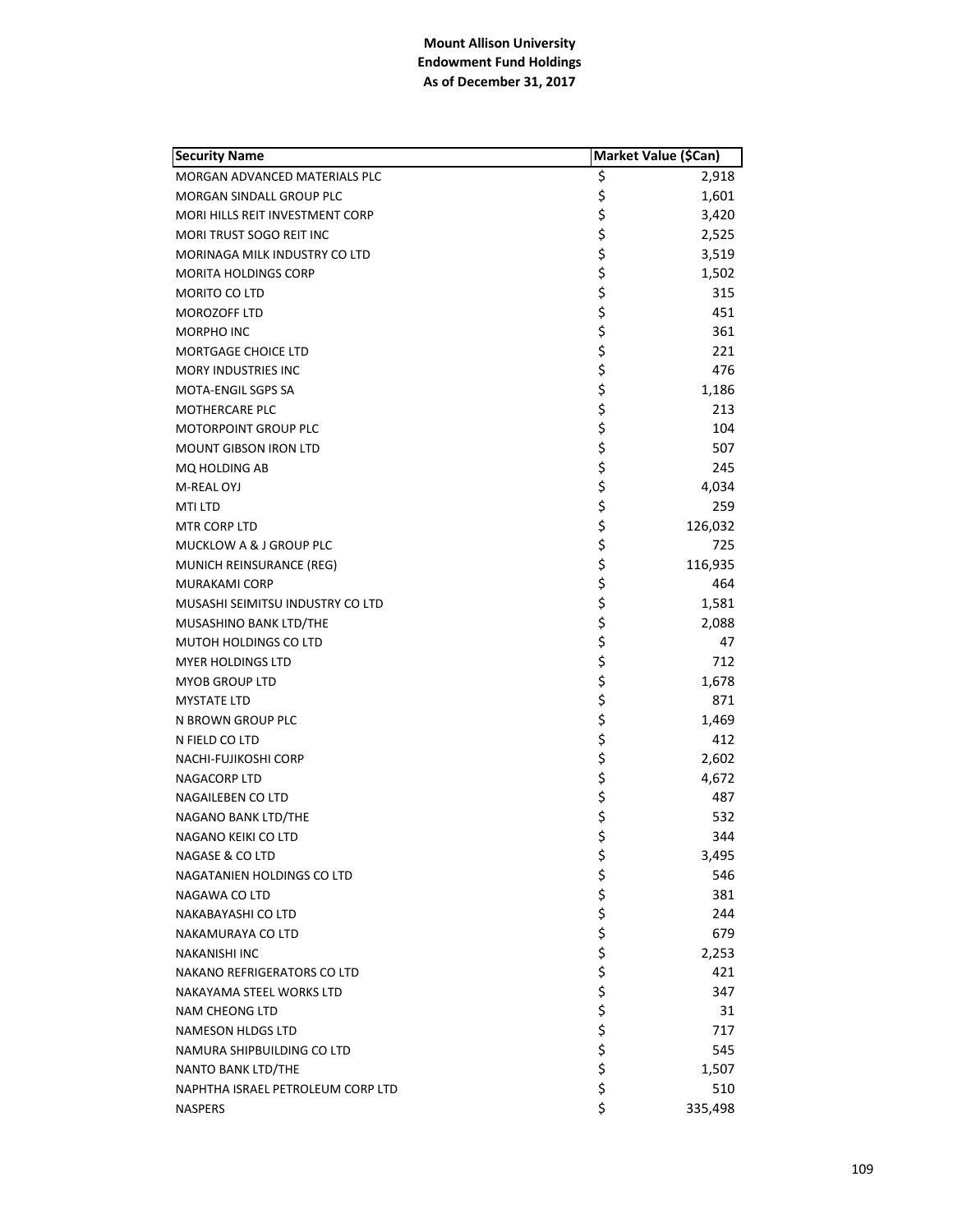| <b>Security Name</b>                      | Market Value (\$Can) |         |
|-------------------------------------------|----------------------|---------|
| <b>NATIONAL BANK OF GREECE</b>            | \$                   | 20,952  |
| NATIONAL EXPRESS GROUP PLC                | \$                   | 4,642   |
| NATIONAL STORAGE REIT                     | \$                   | 1,024   |
| NATORI CO LTD                             | \$                   | 509     |
| <b>NATUREX</b>                            | \$                   | 1,328   |
| <b>NAVER</b>                              | \$                   | 182,411 |
| NAVIGATOR GLOBAL INVESTMENT LTD           | \$                   | 496     |
| <b>NAVITAS LTD</b>                        | \$                   | 1,717   |
| <b>NAWI BROTHERS LIMITED</b>              | \$                   | 240     |
| <b>NCC AB</b>                             | \$                   | 2,104   |
| <b>NCC GROUP PLC</b>                      | \$                   | 1,456   |
| <b>NCSOFT</b>                             | \$                   | 219,144 |
| NEC CAPITAL SOLUTIONS LTD                 | \$                   | 666     |
| NEC NETWORKS & SYSTEM INTEGRATION CORP    | \$                   | 1,361   |
| NEDERLAND APPARATENFABRIEK                | \$                   | 878     |
| <b>NEL ASA</b>                            | \$                   | 597     |
| <b>NEMETSCHEK SE</b>                      | \$                   | 2,816   |
| <b>NEOPOST SA</b>                         | \$                   | 2,021   |
| <b>NESTLE SA</b>                          | \$                   | 248,215 |
| NESTLE SA (REG)                           | \$                   | 543,554 |
| <b>NET INSIGHT AB</b>                     | \$                   | 426     |
| NET ONE SYSTEMS CO LTD                    | \$                   | 3,247   |
| <b>NETENT AB</b>                          | \$                   | 1,778   |
| NETMARBLE GAMES                           | \$                   | 91,157  |
| NETO ME HOLDINGS LTD                      | \$                   | 193     |
| <b>NETUREN CO LTD</b>                     | \$                   | 709     |
| NEW CONCEPTS HLDGS LTD                    | \$                   | 478     |
| NEW HOPE CORP LTD                         | \$                   | 702     |
| NEW JAPAN RADIO CO LTD                    | \$                   | 494     |
| NEW ORIENTAL EDUCATION & TECHNOLOGY GROUP | \$                   | 293,718 |
| <b>NEW WAVE GROUP AB</b>                  | \$                   | 664     |
| NEW ZEALAND OIL & GAS LTD                 | \$                   | 57      |
| NEW ZEALAND REFINING CO LTD/THE           | \$                   | 718     |
| NEWOCEAN ENERGY HOLDINGS LTD              | \$                   | 715     |
| NEWRIVER REIT PLC                         | \$                   | 2,644   |
| <b>NEX GROUP PLC</b>                      |                      | 5,261   |
| <b>NEXANS SA</b>                          |                      | 3,451   |
| <b>NEXITY SA</b>                          |                      | 5,239   |
| <b>NEXTAGE CO LTD</b>                     |                      | 530     |
| <b>NEXTDC LTD</b>                         |                      | 2,423   |
| <b>NEXUS AG</b>                           |                      | 882     |
| NEXYZ GROUP CORP                          |                      | 499     |
| NH HOTELES SA                             |                      | 3,551   |
| NIB HOLDINGS LTD/AUSTRALIA                |                      | 4,402   |
| NICHIAS CORP                              |                      | 2,584   |
| NICHIBAN CO LTD                           |                      | 911     |
| NICHICON CORP                             |                      | 1,578   |
| NICHIDEN CORP                             | さらそうな そうそうそう         | 621     |
| NICHIHA CORP                              | $\ddot{\varsigma}$   | 2,709   |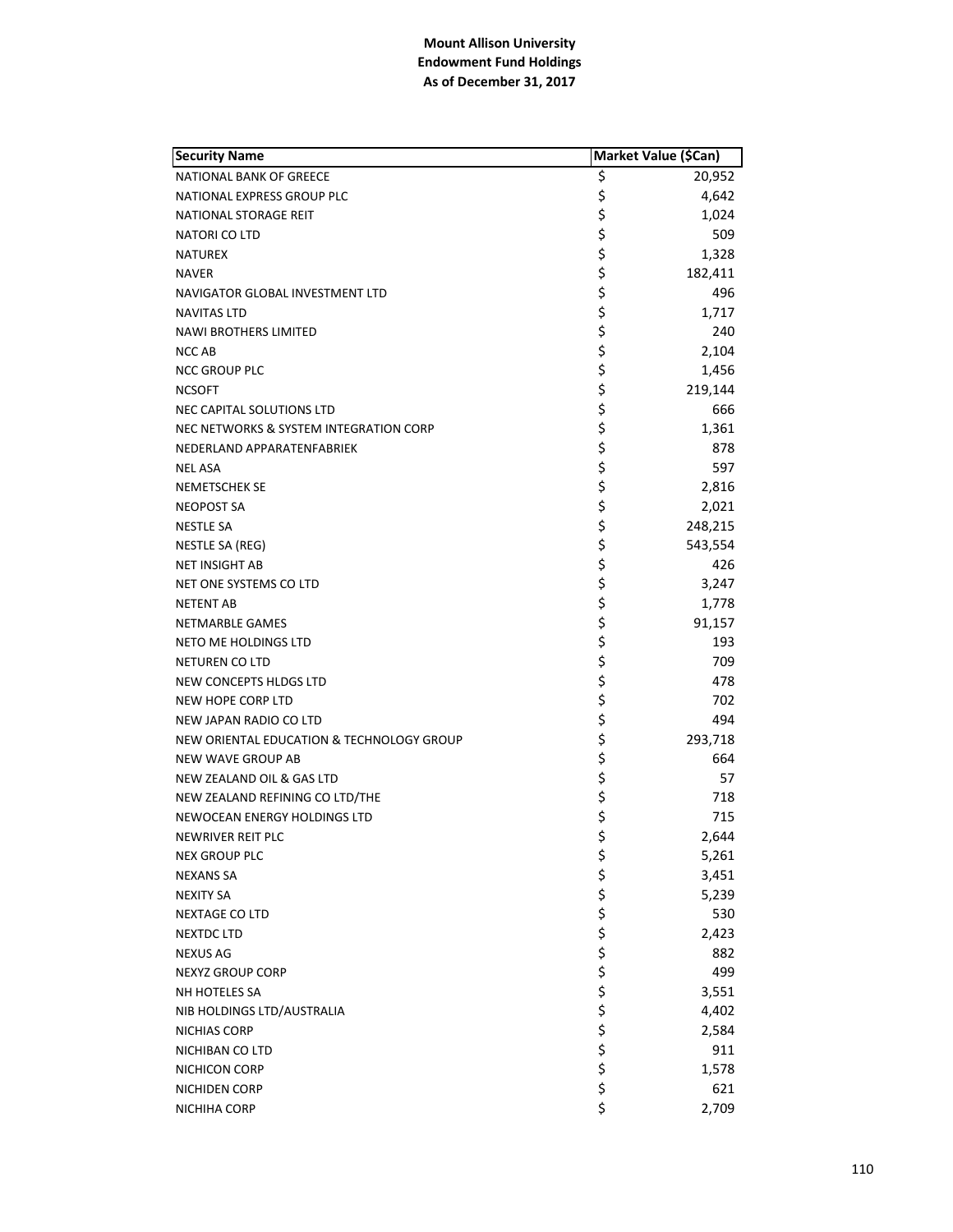| <b>Security Name</b>                     | Market Value (\$Can) |         |
|------------------------------------------|----------------------|---------|
| NICHIIGAKKAN CO LTD                      | \$                   | 965     |
| NICHI-IKO PHARMACEUTICAL CO LTD          | \$                   | 1,463   |
| NICHIREKI CO LTD                         | \$                   | 389     |
| NICHIRIN CO LTD                          | \$                   | 753     |
| <b>NICK SCALI LTD</b>                    | \$                   | 460     |
| NICOX SA                                 | \$                   | 440     |
| NIDEC CORP                               | \$                   | 102,143 |
| NIHON CHOUZAI CO LTD                     | \$                   | 263     |
| NIHON DEMPA KOGYO CO LTD                 | \$                   | 392     |
| NIHON DENGI LTD                          | \$                   | 520     |
| NIHON ESLEAD CORP                        | \$                   | 483     |
| NIHON FLUSH CO LTD                       | \$                   | 646     |
| NIHON HOUSE HOLDINGS CO LTD              | \$                   | 351     |
| NIHON KAGAKU SANGYO CO LTD               | \$                   | 420     |
| NIHON KOHDEN CORP                        | \$                   | 2,797   |
| NIHON NOHYAKU CO LTD                     | \$                   | 791     |
| NIHON PARKERIZING CO LTD                 | \$                   | 2,726   |
| NIHON TOKUSHU TORYO CO LTD               | \$                   | 667     |
| NIHON UNISYS LTD                         | \$                   | 2,288   |
| NIKKISO CO LTD                           | \$                   | 1,318   |
| NIKKO CO LTD/HYOGO                       | \$                   | 91      |
| NIKKON HOLDINGS CO LTD                   | \$                   | 3,401   |
| NILFISK HOLDING A/S                      | \$                   | 3,008   |
| NINE ENTERTAINMENT CO. HOLDINGS LTD      | \$                   | 1,492   |
| NINTENDO CO LTD                          | \$                   | 34,694  |
| NIPPON ACCOMMODATIONS FUND INC           | \$                   | 3,385   |
| NIPPON AIR CONDITIONING SERVICES CO. LTD | \$                   | 256     |
| NIPPON BEET SUGAR MANUFACTURING CO LTD   | \$                   | 523     |
| NIPPON CARBIDE INDUSTRIES CO INC         | \$                   | 165     |
| NIPPON CERAMIC CO LTD                    | \$                   | 1,107   |
| NIPPON CHEMICAL INDUSTRIAL CO LTD        | \$                   | 388     |
| NIPPON CHEMI-CON CORP                    | \$                   | 1,069   |
| NIPPON COKE & ENGINEERING CO LTD         | \$                   | 479     |
| NIPPON COMMERCIAL DEVELOPMENT CO LTD     | \$                   | 132     |
| NIPPON CONCRETE INDUSTRIES CO LTD        | \$                   | 477     |
| NIPPON DENKO CO LTD                      | \$                   | 1,070   |
| NIPPON DENSETSU KOGYO CO LTD             |                      | 1,589   |
| NIPPON DENWA SHISETSU CO LTD             | さやや ややや              | 576     |
| NIPPON EXPRESS CO LTD                    |                      | 29,461  |
| NIPPON FINE CHEMICAL CO LTD              |                      | 284     |
| NIPPON FLOUR MILLS CO LTD                |                      | 1,423   |
| NIPPON GAS CO LTD                        |                      | 2,350   |
| <b>NIPPON HUME CORP</b>                  |                      | 228     |
| NIPPON KANZAI CO LTD                     |                      | 315     |
| NIPPON KINZOKU CO LTD                    |                      | 255     |
| NIPPON KOEI CO LTD                       | \$ \$ \$ \$          | 803     |
| NIPPON LIGHT METAL HOLDINGS CO LTD       |                      | 2,762   |
| NIPPON PAPER INDUSTRIES CO LTD           | \$                   | 3,322   |
| NIPPON PARKING DEVELOPMENT CO LTD        | \$                   | 437     |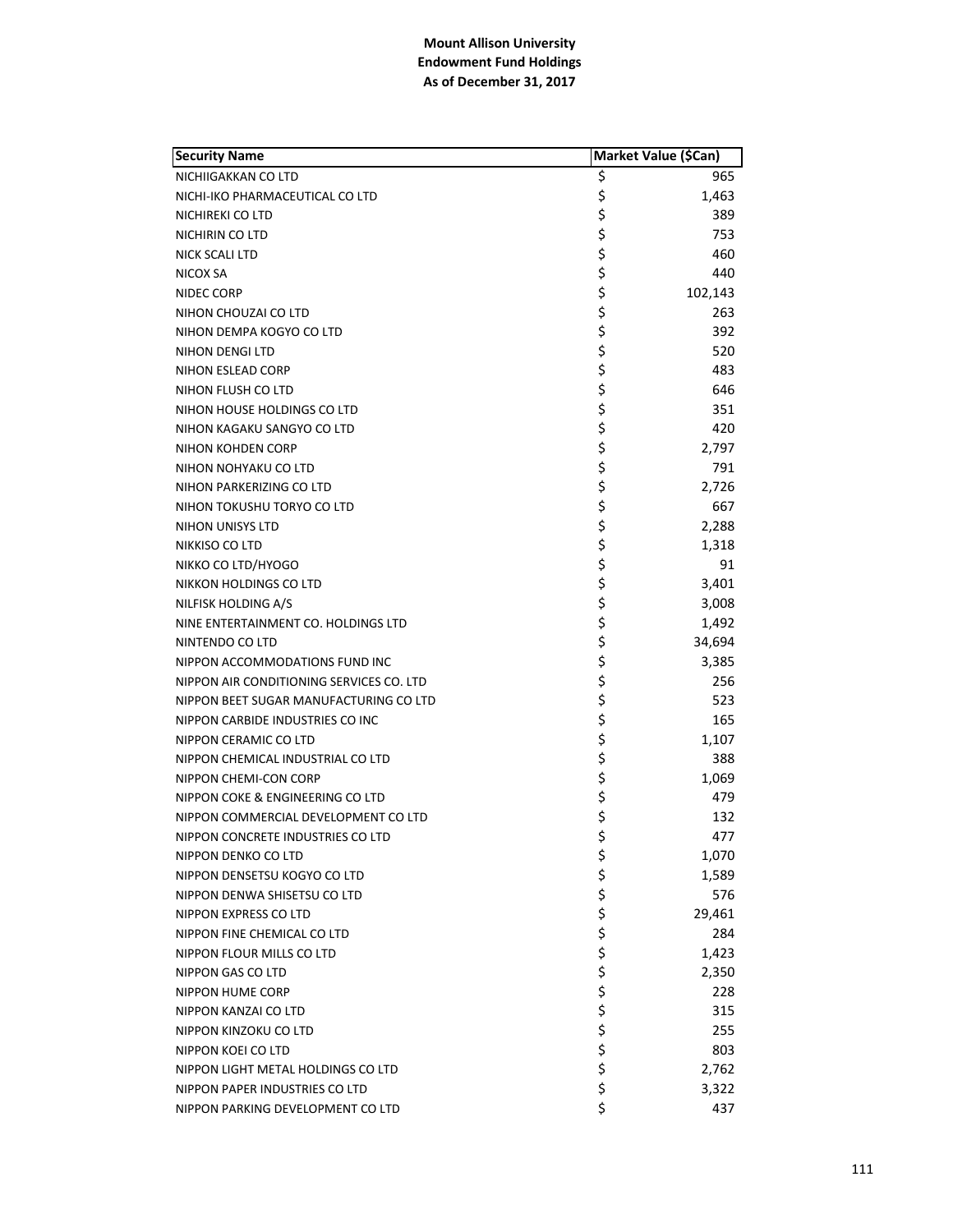| <b>Security Name</b>                | Market Value (\$Can) |         |
|-------------------------------------|----------------------|---------|
| NIPPON PILLAR PACKING CO LTD        | \$                   | 431     |
| NIPPON PISTON RING CO LTD           | \$                   | 475     |
| NIPPON REIT INVESTMENT CORP         | \$                   | 2,541   |
| NIPPON ROAD CO LTD/THE              | \$                   | 1,135   |
| NIPPON SEIKI CO LTD                 | \$                   | 1,854   |
| NIPPON SEISEN CO LTD                | \$                   | 303     |
| NIPPON SHARYO LTD                   | \$                   | 519     |
| NIPPON SHEET GLASS CO LTD           | \$                   | 1,702   |
| NIPPON SIGNAL COMPANY LTD           | \$                   | 1,240   |
| NIPPON SODA CO LTD                  | \$                   | 1,867   |
| NIPPON STEEL & SUMIKIN BUSSAN CORP  | \$                   | 2,046   |
| NIPPON SUISAN KAISHA LTD            | \$                   | 2,666   |
| NIPPON SYSTEMWARE CO LTD            | \$                   | 365     |
| NIPPON TELEGRAPH & TELEPHONE        | \$                   | 224,290 |
| NIPPON THOMPSON CO LTD              | \$                   | 1,118   |
| NIPPON VALQUA INDUSTRIES LTD        | \$                   | 944     |
| NIPPON YAKIN KOGYO CO LTD           | \$                   | 626     |
| NIPRO CORP                          | \$                   | 3,289   |
| NISHI NIPPON FINANCIAL HOLDINGS INC | \$                   | 3,042   |
| NISHIKAWA RUBBER CO LTD             | \$                   | 586     |
| NISHIMATSU CONSTRUCTION CO LTD      | \$                   | 2,418   |
| NISHIMATSUYA CHAIN CO LTD           | \$                   | 1,200   |
| NISHI-NIPPON RAILROAD CO LTD        | \$                   | 3,494   |
| NISHIO RENT ALL CO LTD              | \$                   | 1,120   |
| NISSAN SHATAI CO LTD                | \$                   | 1,808   |
| NISSEI ASB MACHINE CO LTD           | \$                   | 1,316   |
| NISSEI BUILD KOGYO CO LTD           | \$                   | 1,130   |
| NISSEI PLASTIC INDUSTRIAL CO LTD    | \$                   | 716     |
| NISSHIN FUDOSAN CO/JAPAN            | \$                   | 284     |
| NISSHIN OILLIO GROUP LTD/THE        | \$                   | 1,961   |
| NISSHIN STEEL CO LTD                | \$                   | 1,698   |
| NISSHINBO HOLDINGS INC              | \$                   | 3,157   |
| NISSIN CORP                         | \$                   | 849     |
| NISSIN ELECTRIC CO LTD              | \$                   | 1,003   |
| NISSIN KOGYO CO LTD                 | \$                   | 1,625   |
| NISSIN SUGAR CO LTD                 | \$                   | 387     |
| NISSUI PHARMACEUTICAL CO LTD        |                      | 296     |
| NITORI HOLDINGS CO LTD              |                      | 65,123  |
| NITTA CORP                          |                      | 1,329   |
| NITTETSU MINING CO LTD              |                      | 948     |
| NITTO BOSEKI CO LTD                 |                      | 1,492   |
| NITTO FC CO LTD                     |                      | 448     |
| NITTO KOGYO CORP                    |                      | 969     |
| NITTO KOHKI CO LTD                  |                      | 492     |
| NITTO SEIKO CO LTD                  |                      | 230     |
| NITTOC CONSTRUCTION CO LTD          | ぐぐぐぐぐぐ               | 217     |
| NITTOKU ENGINEERING CO LTD          |                      | 1,914   |
| NKT A/S                             | \$                   | 2,347   |
| NN GROUP NV                         | \$                   | 48,729  |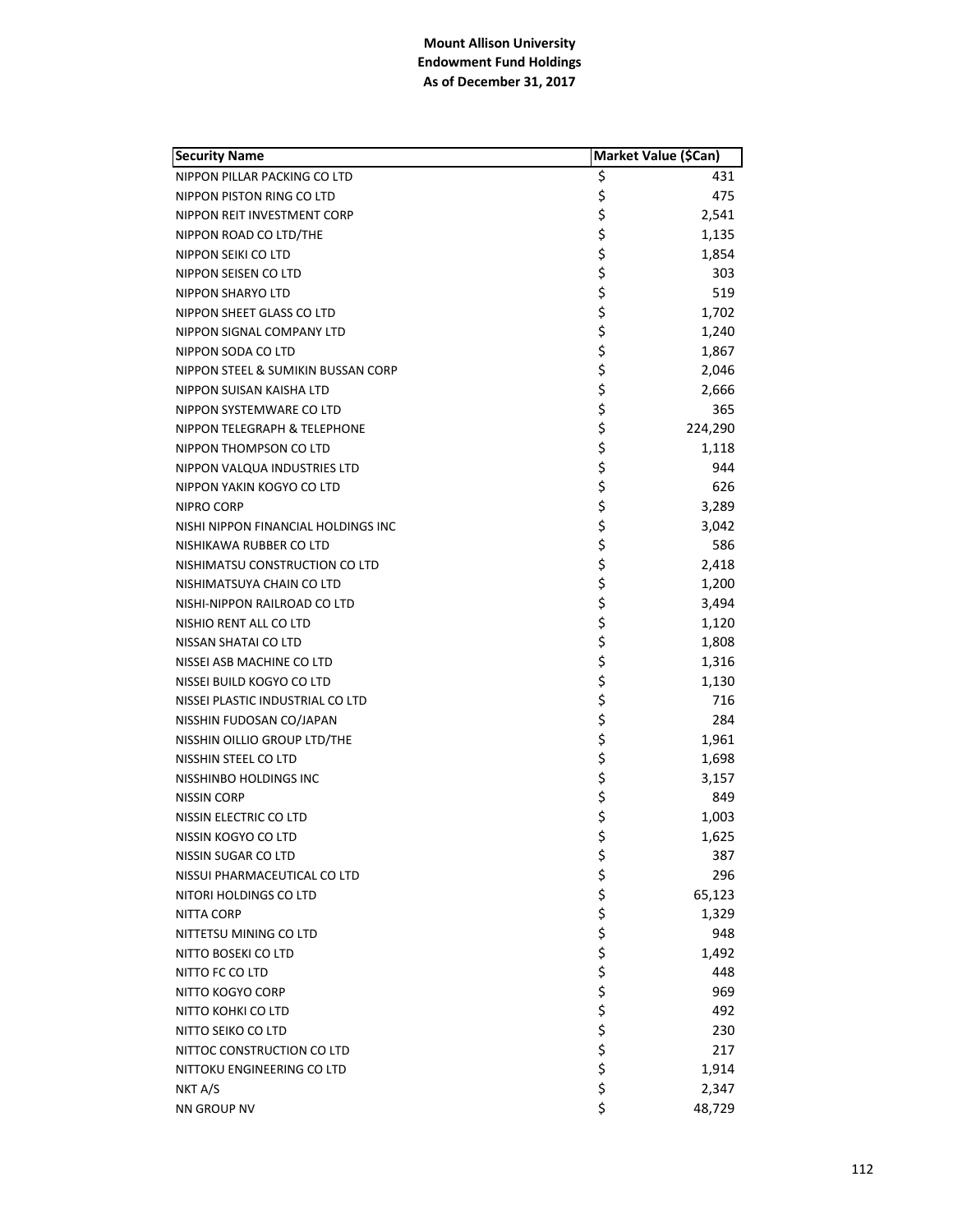| <b>Security Name</b>              | Market Value (\$Can) |         |
|-----------------------------------|----------------------|---------|
| NNIT A/S                          | \$                   | 822     |
| <b>NOBIA AB</b>                   | \$                   | 1,485   |
| <b>NOBINA AB</b>                  | \$                   | 622     |
| <b>NOBLE GROUP LTD</b>            | \$                   | 176     |
| <b>NODA CORP</b>                  | \$                   | 268     |
| NOEVIR HOLDINGS CO LTD            | \$                   | 1,602   |
| <b>NOF CORP</b>                   | \$                   | 3,472   |
| <b>NOHMI BOSAI LTD</b>            | \$                   | 629     |
| <b>NOJIMA CORP</b>                | \$                   | 1,135   |
| <b>NOKIAN RENKAAT OYJ</b>         | \$                   | 10,884  |
| <b>NOKIAN TYRES OYJ</b>           | \$                   | 71,588  |
| <b>NOLATO AB</b>                  | \$                   | 2,776   |
| NOMURA CO LTD                     | \$                   | 1,723   |
| <b>NORDAX GROUP AB</b>            | \$                   | 1,071   |
| <b>NORDEA BANK AB</b>             | \$                   | 254,953 |
| <b>NORDEX SE</b>                  | \$                   | 971     |
| <b>NORDIC NANOVECTOR ASA</b>      | \$                   | 452     |
| NORDIC SEMICONDUCTOR ASA          | \$                   | 1,119   |
| NORDIC WATERPROOFING HOLDINGS A/S | \$                   | 296     |
| NORDJYSKE BANK A/S                | \$                   | 600     |
| <b>NORITAKE CO LTD</b>            | \$                   | 1,420   |
| NORITSU KOKI CO LTD               | \$                   | 853     |
| <b>NORITZ CORP</b>                | \$                   | 1,015   |
| NORMA GROUP SE                    | \$                   | 3,612   |
| <b>NORTH PACIFIC BANK LTD</b>     | \$                   | 2,123   |
| NORTHERN STAR RESOURCES LTD       | \$                   | 6,002   |
| <b>NORTHGATE PLC</b>              | \$<br>\$             | 1,349   |
| NORWAY ROYAL SALMON ASA           |                      | 367     |
| NORWEGIAN AIR SHUTTLE AS          | \$                   | 870     |
| NORWEGIAN PROPERTY ASA            | \$<br>\$             | 260     |
| NOS SGPS                          |                      | 3,388   |
| NOVA MEASURING INSTRUMENTS LTD.   | \$                   | 1,565   |
| NOVARTIS AG                       | \$                   | 46,849  |
| NOVARTIS AG (REG)                 | \$                   | 374,212 |
| <b>NOVO NORDISK A/S</b>           | \$                   | 102,624 |
| <b>NOZAWA CORP</b>                | \$                   | 249     |
| <b>NRJ GROUP</b>                  |                      | 667     |
| NRW HOLDINGS LTD                  |                      | 1,025   |
| NS UNITED KAIUN KAISHA LTD        |                      | 367     |
| NSD CO LTD                        |                      | 1,214   |
| <b>NSI NV</b>                     |                      | 1,574   |
| NSL LTD/SINGAPORE                 |                      | 112     |
| NTT DOCOMO INC                    |                      | 147,728 |
| NUFARM LTD/AUSTRALIA              |                      | 2,678   |
| NUFLARE TECHNOLOGY INC            |                      | 647     |
| <b>NWS HOLDINGS LTD</b>           | ぐぐぐぐぐぐ               | 57,431  |
| NYRSTAR NV                        |                      | 1,214   |
| NZME LTD                          | \$                   | 490     |
| <b>NZX LTD</b>                    | \$                   | 220     |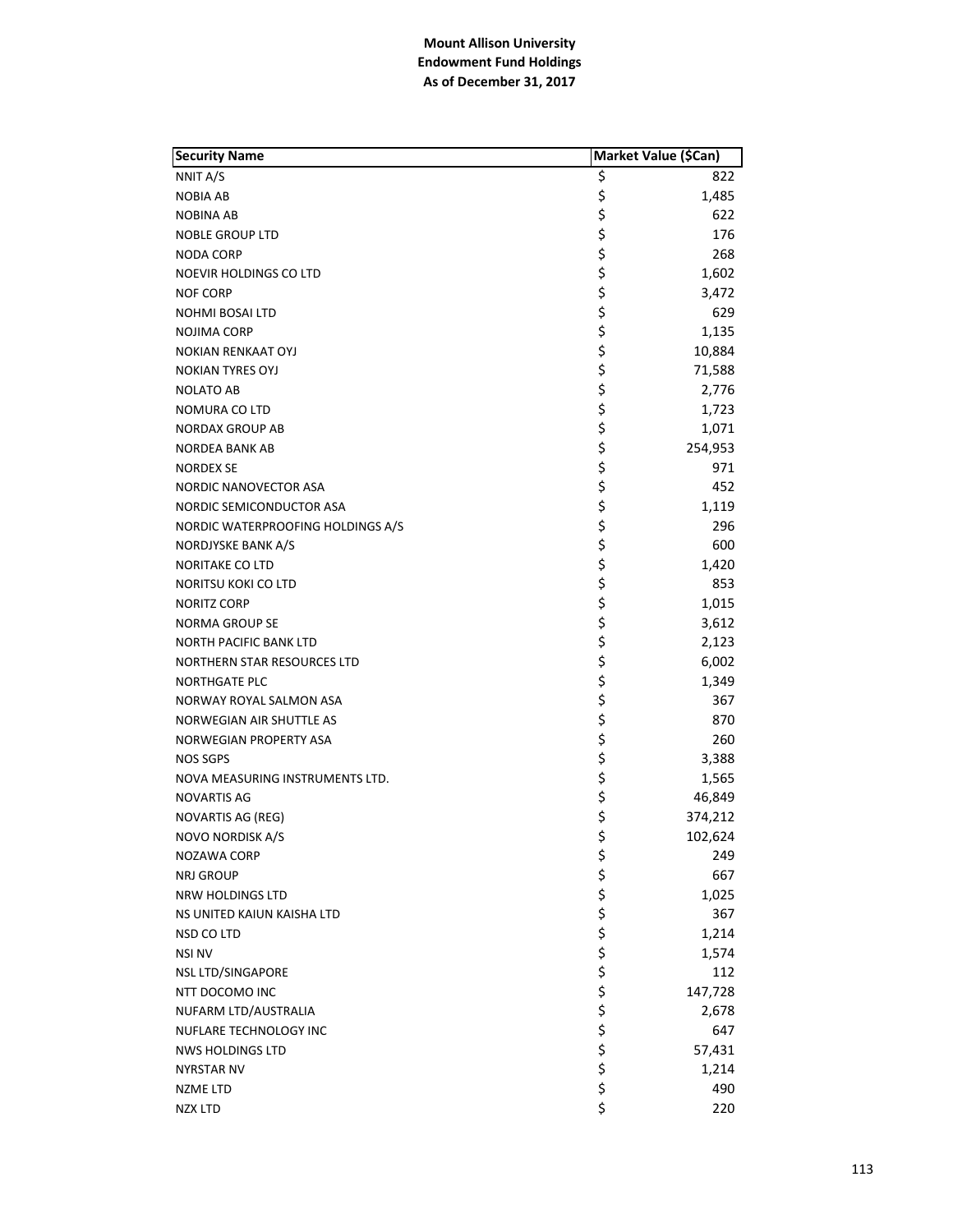| <b>Security Name</b>              | Market Value (\$Can) |        |
|-----------------------------------|----------------------|--------|
| <b>OAK CAPITAL CORP</b>           | \$                   | 330    |
| OBARA CORP                        | \$                   | 1,774  |
| OBERBANK AG                       | \$                   | 1,115  |
| OBIC CO LTD                       | \$                   | 40,383 |
| OBRASCON HUARTE LAIN SA           | \$                   | 1,622  |
| OC OERLIKON CORP AG               | \$                   | 6,538  |
| <b>OCADO GROUP PLC</b>            | \$                   | 4,850  |
| <b>OCEAN YIELD ASA</b>            | \$                   | 550    |
| OCI INTERNATIONAL HOLDINGS LTD    | \$                   | 161    |
| OCI NV                            | \$                   | 3,393  |
| <b>ODFJELL DRILLING LTD</b>       | \$                   | 404    |
| OEM INTERNATIONAL AB              | \$                   | 269    |
| <b>OENEO</b>                      | \$                   | 584    |
| <b>OENON HOLDINGS INC</b>         | \$                   | 433    |
| OESTERREICHISCHE POST AG          | \$                   | 2,616  |
| <b>OFX GROUP LTD</b>              | \$                   | 323    |
| OGAKI KYORITSU BANK LTD/THE       | \$                   | 1,963  |
| OHASHI TECHNICA INC               | \$                   | 341    |
| OHB AG                            | \$                   | 854    |
| OHSHO FOOD SERVICE CORP           | \$                   | 1,343  |
| OIL REFINERIES LTD                | \$                   | 1,056  |
| OILES CORP                        | \$                   | 760    |
| OITA BANK LTD/THE                 | \$                   | 1,091  |
| OKABE CO LTD                      | \$                   | 679    |
| OKAMOTO INDUSTRIES INC            | \$                   | 876    |
| OKAMURA CORP                      | \$                   | 2,178  |
| OKASAN SECURITIES GROUP INC       | \$                   | 1,600  |
| OKI ELECTRIC INDUSTRY CO LTD      | \$                   | 2,056  |
| OKINAWA CELLULAR TELEPHONE CO     | \$                   | 865    |
| OKINAWA ELECTRIC POWER CO INC/THE | \$                   | 2,271  |
| OKUMA CORP                        | \$                   | 3,428  |
| OKUMURA CORP                      | \$                   | 2,485  |
| OKURA INDUSTRIAL CO LTD           | \$<br>\$             | 265    |
| OKUWA CO LTD                      |                      | 223    |
| <b>OLVI OYJ</b>                   | \$                   | 1,560  |
| <b>OLYMPUS CORP</b>               | \$                   | 99,327 |
| ON THE BEACH GROUP PLC            | \$                   | 955    |
| ONE REIT INC                      | \$<br>\$             | 862    |
| ONESAVINGS BANK PLC               |                      | 2,035  |
| ONOKEN CO LTD                     | \$                   | 584    |
| <b>ONTEX GROUP NV</b>             |                      | 5,279  |
| ONWARD HOLDINGS CO LTD            |                      | 1,680  |
| OOEDO ONSEN REIT INVESTMENT CORP  |                      | 233    |
| OOH! MEDIA LTD                    |                      | 1,099  |
| OP FINANCIAL INVESTMENTS LTD      |                      | 521    |
| OPEN DOOR INC                     | ややややや                | 738    |
| OPEN HOUSE CO LTD                 |                      | 3,486  |
| OPENJOB SPA AGENZIA PER IL LAVORA | \$                   | 460    |
| OPERA SOFTWARE ASA                | \$                   | 672    |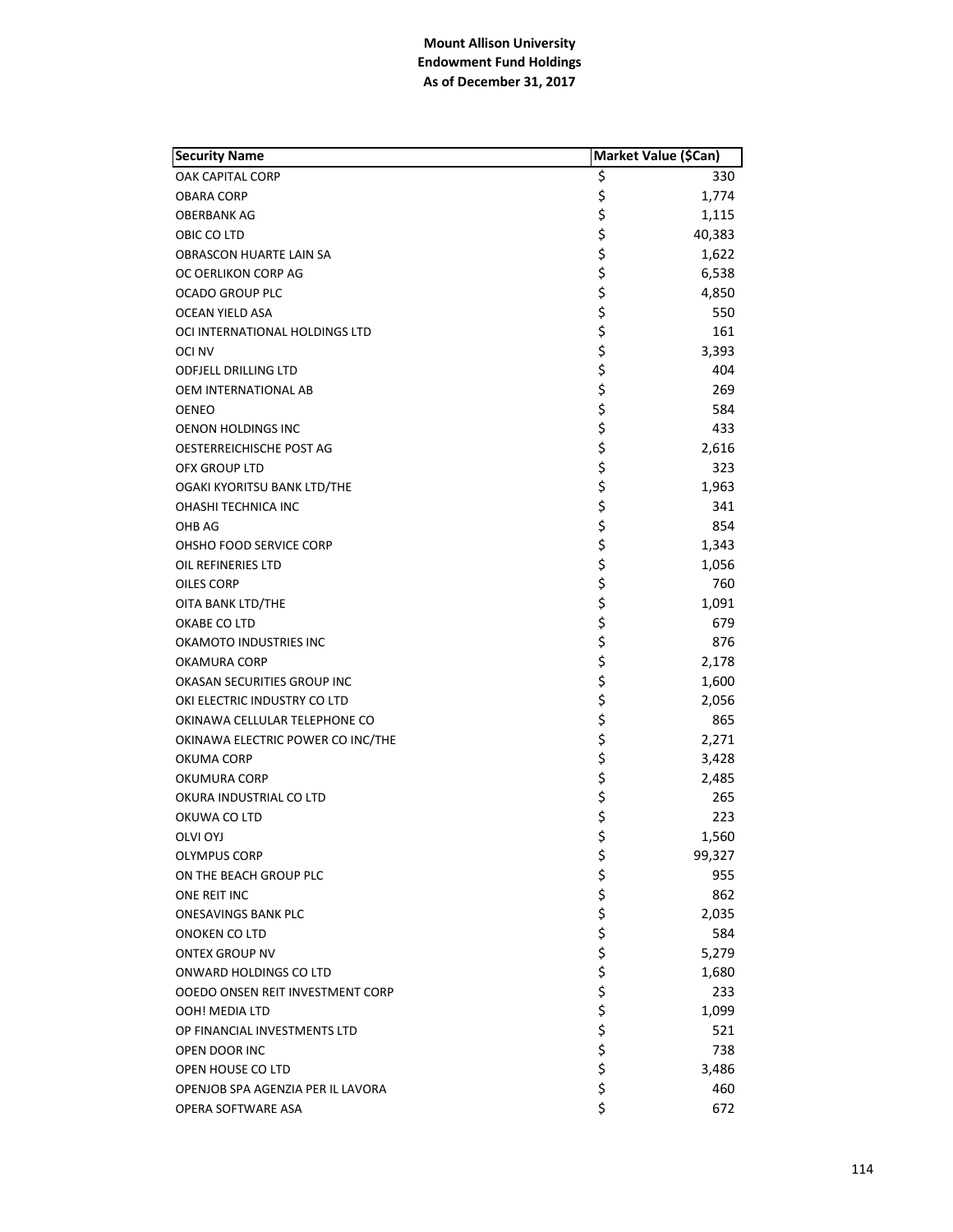| <b>Security Name</b>                     | Market Value (\$Can) |              |
|------------------------------------------|----------------------|--------------|
| <b>OPHIR ENERGY PLC</b>                  | \$                   | 1,570        |
| OPT HOLDING INC                          | \$                   | 341          |
| OPTEX CO LTD                             | \$                   | 1,364        |
| OPUS GROUP AB                            | \$                   | 112          |
| ORACLE CORP JAPAN                        | \$                   | 125,033      |
| ORACLE CORPORATION JAPAN                 | \$                   | 28,396       |
| ORANGE BELGIUM                           | \$                   | 1,112        |
| ORASCOM DEVELOPMENT HOLDING AG           | \$                   | 375          |
| ORCHARD PARADE HOLDINGS LTD              | \$                   | 302          |
| ORDINA NV                                | \$                   | 497          |
| ORGANO CORP                              | \$                   | 505          |
| ORICA LTD                                | \$                   | 50,811       |
| ORIFLAME HOLDING AG                      | \$                   | 2,911        |
| ORIOLA CORP                              | \$                   | 971          |
| ORION OYJ                                | \$                   | 3,217        |
| ORIOR AG                                 | \$                   | 920          |
| ORIX CORP                                | \$                   | 198,618      |
| ORORA LTD                                | \$                   | 6,159        |
| <b>ORPEA</b>                             | \$                   | 7,588        |
| <b>OSAKA GAS CO LTD</b>                  | \$                   | 38,448       |
| OSAKA ORGANIC CHEMICAL INDUSTRY LTD      | \$                   | 339          |
| OSAKA SODA CO LTD                        | \$                   | 552          |
| <b>OSAKA STEEL CO LTD</b>                | \$                   | 632          |
| OSAKA TITANIUM TECHNOLOGIES CO           | \$                   | 674          |
| <b>OSAKI ELECTRIC CO LTD</b>             | \$                   | 623          |
| <b>OSG CORP</b>                          | \$                   | 3,034        |
| <b>OTP BANK</b>                          | \$                   | 258,936      |
| OTSUKA CORP                              |                      | 13,768       |
| OTSUKA KAGU LTD                          | \$<br>\$             | 275          |
| <b>OUE HOSPITALITY TRUST</b>             | \$                   | 778          |
| OUE LTD                                  | \$                   | 972          |
| <b>OUTOKUMPU OYJ</b>                     | \$                   | 5,879        |
| OUTOTEC OYJ                              | \$                   | 3,205        |
| <b>OUTSOURCING INC</b>                   | \$                   | 2,749        |
| OVERSEA-CHINESE BANKING CORP L           | \$                   | 25,495       |
| <b>OVS SPA</b>                           | \$                   | 1,982        |
| OXFORD INSTRUMENTS PLC                   |                      | 1,392        |
| <b>OXLEY HOLDINGS LTD</b>                |                      | 593          |
| <b>OYO CORP</b>                          |                      | 497          |
| <b>OZ MINERALS LTD</b>                   | ちゃちょう                | 4,469        |
| PACIFIC ANDES INTERNATIONAL HOLDINGS LTD |                      | 34           |
| PACIFIC BASIN SHIPPING LTD               |                      | 1,626        |
| PACIFIC CURRENT GROUP LTD                |                      | 597          |
| PACIFIC INDUSTRIAL CO LTD                |                      | 1,139        |
|                                          |                      | 897          |
| PACIFIC METALS CO LTD                    | \$\$\$\$             |              |
| PACIFIC TEXTILE HOLDINGS LTD             |                      | 1,299<br>557 |
| PACK CORP/THE                            | \$                   |              |
| PACT GROUP HOLDINGS LTD                  |                      | 1,359        |
| PAGEGROUP PLC                            | \$                   | 3,463        |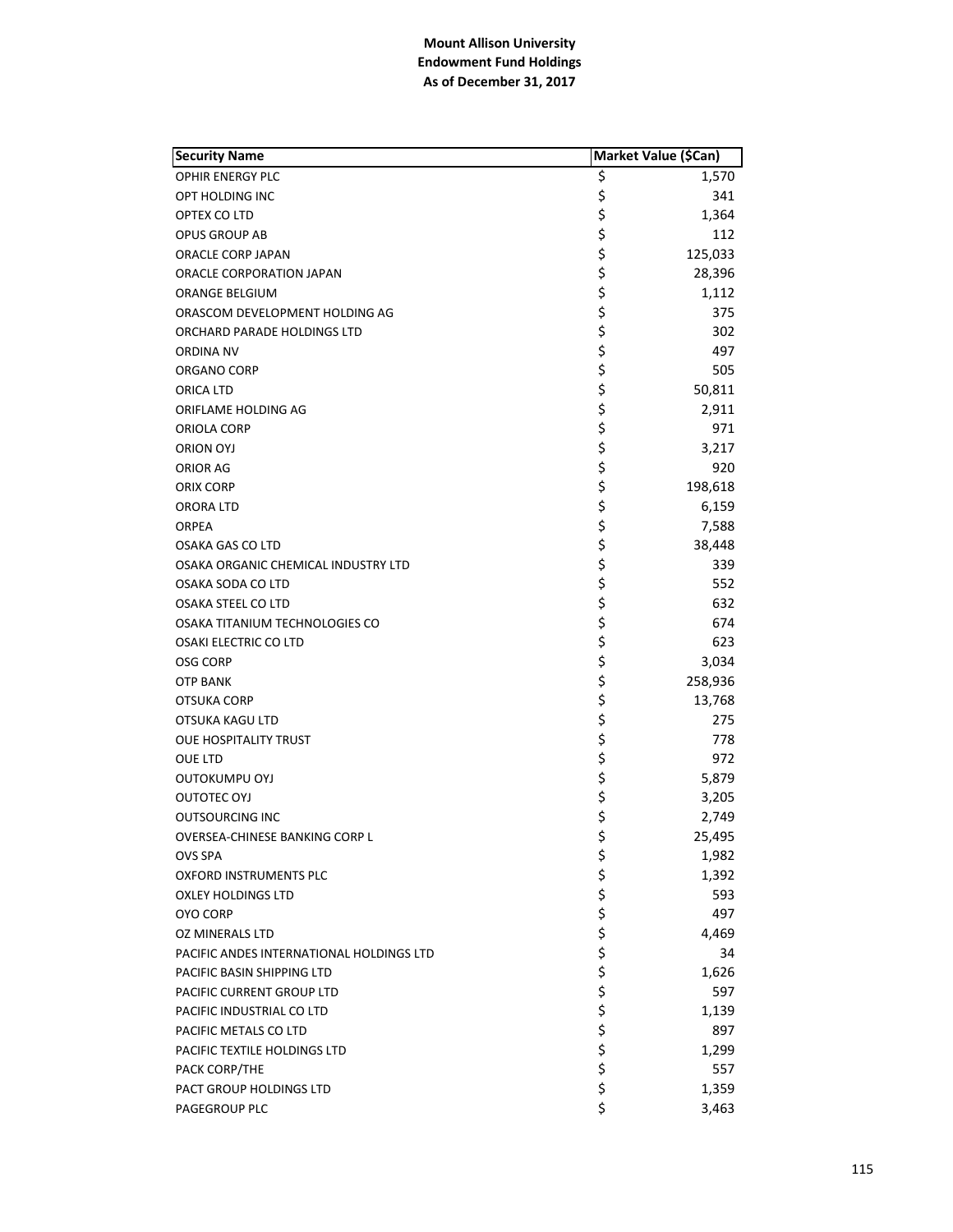| <b>Security Name</b>                      | Market Value (\$Can) |         |
|-------------------------------------------|----------------------|---------|
| PAL GROUP HOLDINGS CO LTD                 | \$                   | 745     |
| PALADIN ENERGY LTD                        | \$                   | 74      |
| <b>PALFINGER AG</b>                       | \$                   | 905     |
| PALTAC CORPORATION                        | \$                   | 2,757   |
| PANALPINA WELTTRANSPORT HOLDING AG        | \$                   | 2,888   |
| PANASONIC CORP                            | \$                   | 142,014 |
| PANDOX AB                                 | \$                   | 1,789   |
| PANORAMIC RESOURCES LTD                   | \$                   | 56      |
| <b>PAN-UNITED CORP LTD</b>                | \$                   | 210     |
| PAPELES Y CARTONES DE EUROPA SA           | \$                   | 1,480   |
| PARADISE ENTERTAINMENT LTD                | \$                   | 71      |
| PARAGON AG                                | \$                   | 926     |
| PARAGON BANKING GROUP PLC                 | \$                   | 3,920   |
| PARAMOUNT BED HOLDINGS CO LTD             | \$                   | 1,815   |
| PARCO CO LTD                              | \$                   | 714     |
| PARGESA HOLDING SA                        | \$                   | 26,850  |
| PARKWAY LIFE REAL ESTATE INVESTMENT TRUST | \$                   | 1,216   |
| PARMALAT SPA                              | \$                   | 876     |
| PARQUES REUNIDOS SERVICIOS CENTRALES SA   | \$                   | 795     |
| PARROT SA                                 | \$                   | 221     |
| PARTNER COMMUNICATIONS CO LTD             | \$                   | 1,134   |
| PASONA GROUP INC                          | \$                   | 1,049   |
| PATRIZIA IMMOBILIEN AG                    | \$                   | 1,325   |
| PAYPOINT PLC                              | \$                   | 1,185   |
| PAYSAFE GROUP PLC                         | \$                   | 7,064   |
| PAZ OIL CO LTD                            | \$                   | 1,713   |
| PCCW LTD                                  | \$                   | 35,548  |
| <b>PEAB AB</b>                            | \$                   | 2,602   |
| PEET LTD                                  | \$                   | 1,138   |
| PEGASUS SEWING MACHINE MANUFACTURING CO   | \$                   | 133     |
| PENDRAGON PLC                             | \$                   | 1,152   |
| PENNON GROUP PLC                          | \$                   | 8,677   |
| PENTA-OCEAN CONSTRUCTION CO LTD           | \$                   | 3,525   |
| PEPPER FOOD SERVICE CO LTD                | \$                   | 772     |
| PER AARSLEFF HOLDING A/S                  | \$                   | 1.281   |
| PERENNIAL REAL ESTATE HOLDINGS LTD        | \$                   | 274     |
| PERPETUAL LTD                             |                      | 3,078   |
| PERSEUS MINING LTD                        |                      | 917     |
| PETRA DIAMONDS LTD                        |                      | 1,114   |
| PETROFAC LTD                              |                      | 3,030   |
| PETROLEO BRASILEIRO                       |                      | 116,378 |
| PETROLEUM GEO-SERVICES ASA                |                      | 966     |
| PETROPAVLOVSK PLC                         |                      | 671     |
| PETS AT HOME GROUP PLC                    |                      | 1,534   |
| PFEIFFER VACUUM TECHNOLOGY AG             |                      | 2,782   |
| PHARMA MAR SA                             | やややややややや             | 1,217   |
| PHILLIPS LIGHTING NV                      | \$                   | 4,952   |
| PHOENIX GROUP HOLDINGS                    | \$                   | 8,245   |
| PHOENIX HOLDINGS LTD/THE                  | \$                   | 1,003   |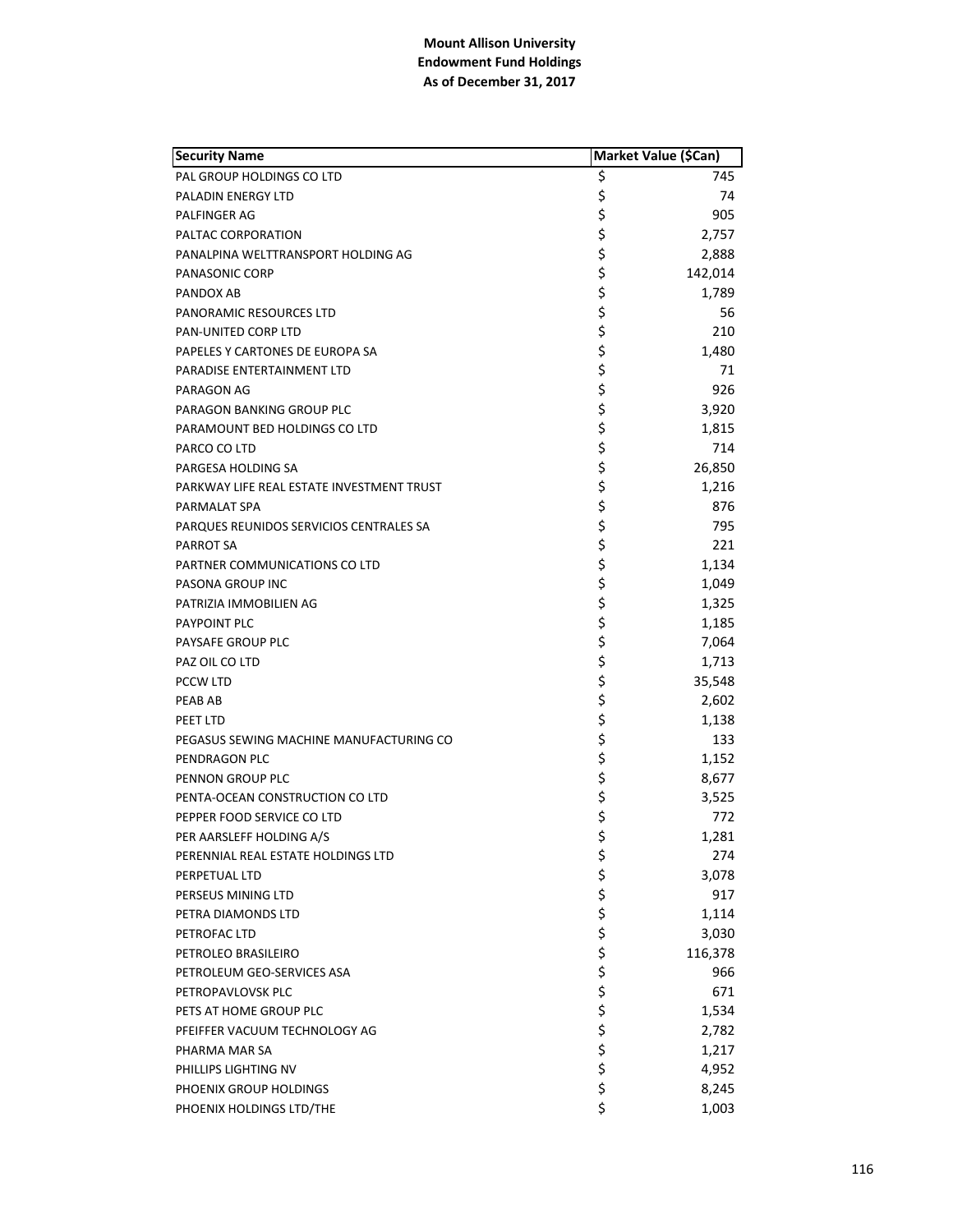| <b>Security Name</b>           | Market Value (\$Can) |         |
|--------------------------------|----------------------|---------|
| PHOENIX MECANO AG              | \$                   | 831     |
| PHOTO-ME INTERNATIONAL PLC     | \$                   | 1,433   |
| PIA CORP                       | \$                   | 829     |
| PIAGGIO & C SPA                | \$                   | 918     |
| PICANOL                        | \$                   | 975     |
| PICC PROPERTY & CASUALTY       | \$                   | 155,683 |
| PICO FAR EAST HOLDINGS LTD     | \$                   | 724     |
| PIERRE & VACANCES              | \$                   | 679     |
| PIHLAJALINNA OYJ               | \$                   | 197     |
| PILOT CORP                     | \$                   | 3,330   |
| PIOLAX INC                     | \$                   | 1,921   |
| PIONEER CORP                   | \$                   | 1,353   |
| PKO BANK POLSKI                | \$                   | 105,316 |
| PLASSON INDUSTRIES LTD         | \$                   | 312     |
| PLASTIC OMNIUM SA              | \$                   | 4,544   |
| PLASTIVALOIRE                  | \$                   | 379     |
| PLATINUM ASSET MANAGEMENT LTD  | \$                   | 2,237   |
| PLATZER FASTIGHETER HOLDING AB | \$                   | 252     |
| PLAY COMMUNICATIONS            | \$                   | 63,172  |
| PLAYMATES HOLDINGS LTD         | \$                   | 169     |
| PLAYMATES TOYS LTD             | \$                   | 128     |
| PLAYTECH PLC                   | \$                   | 4,992   |
| PLAYTECH PLC                   | \$                   | 43,440  |
| PLAZZA AG                      | \$                   | 404     |
| PLENUS CO LTD                  | \$                   | 1,176   |
| <b>PMP LTD</b>                 | \$                   | 133     |
| PNE WIND AG                    | \$                   | 273     |
| POLETOWIN PITCREW HOLDINGS INC | \$                   | 562     |
| POLYMETAL INTERNATIONAL        | \$                   | 36,251  |
| POLYPIPE GROUP PLC             | \$                   | 1,966   |
| POLYTEC ASSET HOLDINGS LTD     | \$                   | 326     |
| POLYTEC HOLDING AG             | \$                   | 586     |
| <b>POLYUS</b>                  | \$                   | 44,109  |
| PONSSE OY                      | \$                   | 683     |
| PORSCHE AUTO HLDG NON-VTG PFD  | \$                   | 91,464  |
| PORT OF TAURANGA               | \$                   | 1,250   |
| PORTUCEL SA                    | \$                   | 2,403   |
| POWER ASSETS HOLDINGS LTD      | \$                   | 18,709  |
| POWSZECHNY ZAKLAD UBEZPIECZEN  | \$                   | 136,762 |
| PRAEMIUM LTD                   |                      | 226     |
| PREMIER FOODS PLC              | \$\$\$\$             | 923     |
| PREMIER INVESTMENT CORP        |                      | 2,656   |
| PREMIER INVESTMENTS LTD        |                      | 2,208   |
| PREMIER OIL PLC                | \$                   | 1,047   |
| PRESS KOGYO CO LTD             | \$                   | 1,160   |
| PRESSANCE CORP                 | \$                   | 1,037   |
| PRESTIGE INTERNATIONAL INC     | \$                   | 1,514   |
| PRICER AB                      | \$                   | 309     |
| PRIMA INDUSTRIE SPA            | \$                   | 392     |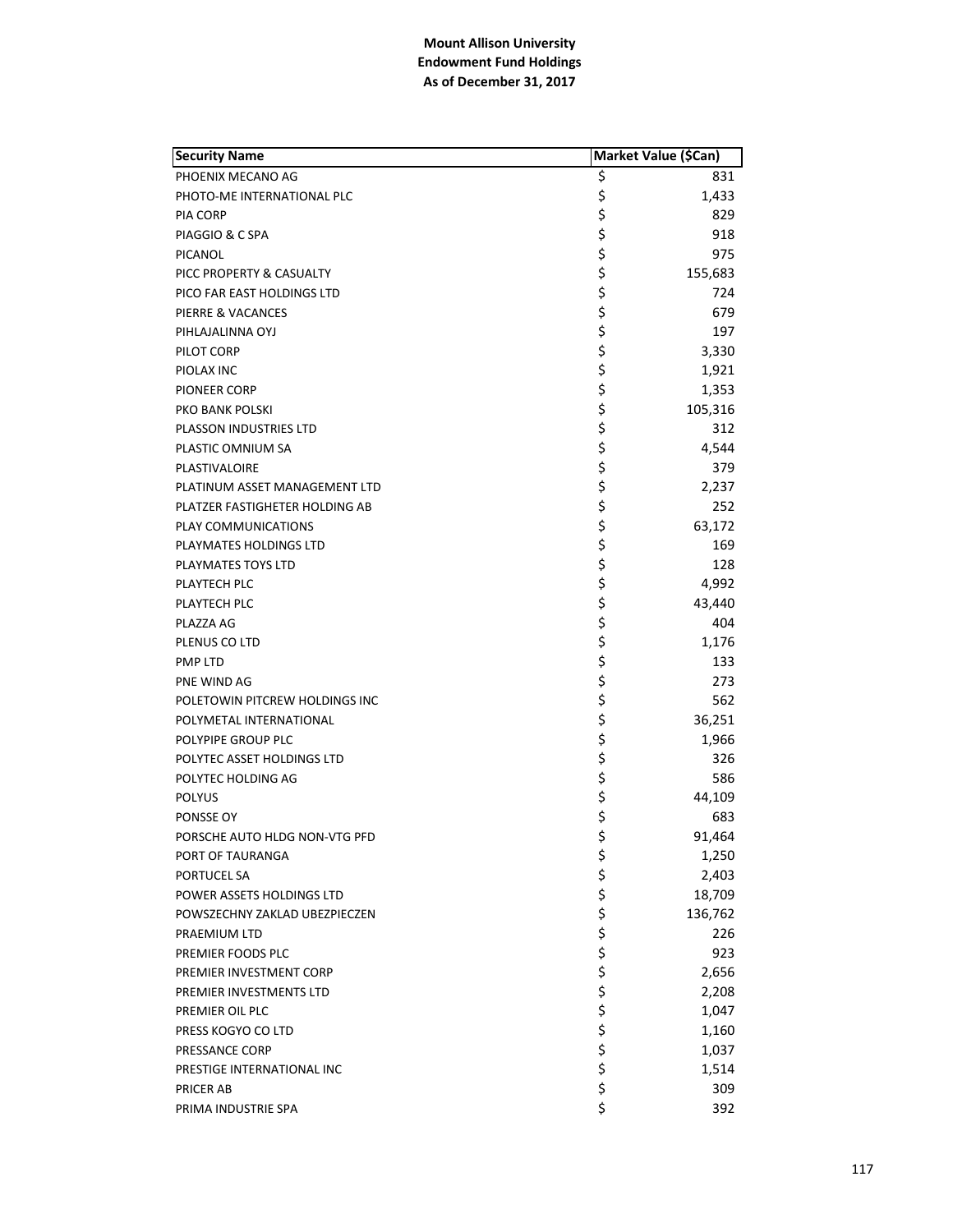| <b>Security Name</b>                |             | Market Value (\$Can) |
|-------------------------------------|-------------|----------------------|
| PRIMA MEAT PACKERS LTD              | \$          | 2,060                |
| PRIMARY HEALTH CARE LTD             | \$          | 2,950                |
| PRIMARY HEALTH PROPERTIES PLC       | \$          | 2,082                |
| PRIME MEDIA GROUP LTD               | \$          | 95                   |
| PRO MEDICUS LTD                     | \$          | 705                  |
| PROACT IT GROUP AB                  | \$          | 655                  |
| PROMOTORA DE INFORMACIOINES - A     | \$          | 345                  |
| PRONEXUS INC                        | \$          | 303                  |
| PROPERTY FOR INDUSTRY LTD           | \$          | 411                  |
| <b>PROSAFE SE</b>                   | \$          | 19                   |
| PROSEGUR SEGURIDAD                  | \$          | 3,911                |
| PROSIEBENSAT.1 MEDIA SE             | \$          | 69,503               |
| PROSPECT CO LTD                     | \$          | 233                  |
| <b>PROSPERITY REIT</b>              | \$          | 619                  |
| PROTECTOR FORSIKRING ASA            | \$          | 1,340                |
| PROTO CORP                          | \$          | 279                  |
| PROVIDENT FINANCIAL PLC             | \$          | 2,889                |
| <b>PROXIMUS SADP</b>                | \$          | 96,169               |
| PRUDENTIAL PLC                      | \$          | 184,541              |
| PRYSMIAN SPA                        | \$          | 8,459                |
| PS MITSUBISHI CONSTRUCTION CO LTD   | \$          | 631                  |
| PSI SOFTWARE AG                     | \$          | 472                  |
| PSP SWISS PROPERTY AG               | \$          | 7,090                |
| PT INTERNATIONAL DEVELOPMENT CO LTD | \$          | 117                  |
| PUBLIC FINANCIAL HOLDINGS LTD       | \$          | 114                  |
| PUMA AG RUDOLF DASSLER SPORT        | \$          | 1,729                |
| PUNCH INDUSTRY CO LTD               | \$          | 573                  |
| PUSHPAY HOLDINGS LTD                | \$          | 556                  |
| PYI CORP LTD                        | \$          | 134                  |
| PZ CUSSONS PLC                      | \$          | 2,157                |
| Q&M DENTAL GROUP SINGAPORE          | \$          | 352                  |
| QAF LTD                             | \$          | 430                  |
| <b>QANTAS AIRWAYS LTD</b>           | \$          | 27,767               |
| <b>QBE INSURANCE GROUP LTD</b>      | \$          | 104,463              |
| <b>QIAGEN NV</b>                    | \$          | 30                   |
| <b>QIANHAI HEALTH HOLDINGS LTD</b>  | \$          | 38                   |
| <b>QINETIQ GROUP PLC</b>            |             | 3,101                |
| <b>QLIRO GROUP AB</b>               |             | 338                  |
| QOL CO LTD                          |             | 608                  |
| QSC AG                              |             | 459                  |
| <b>QUBE HOLDINGS LTD</b>            |             | 3,170                |
| <b>QUICK CO LTD</b>                 |             | 617                  |
| <b>QUINTIS LTD</b>                  |             | 190                  |
| R STAHL AG                          |             | 85                   |
| RAFFLES EDUCATION CORP LTD          |             | 337                  |
| RAFFLES MEDICAL GROUP LTD           | ぐうさくさい こうさく | 1,115                |
| RAI WAY SPA                         |             | 946                  |
| RAIA DROGASIL                       | \$          | 94,809               |
| RAIFFEISEN BANK INTERNATIONAL AG    | \$          | 8,809                |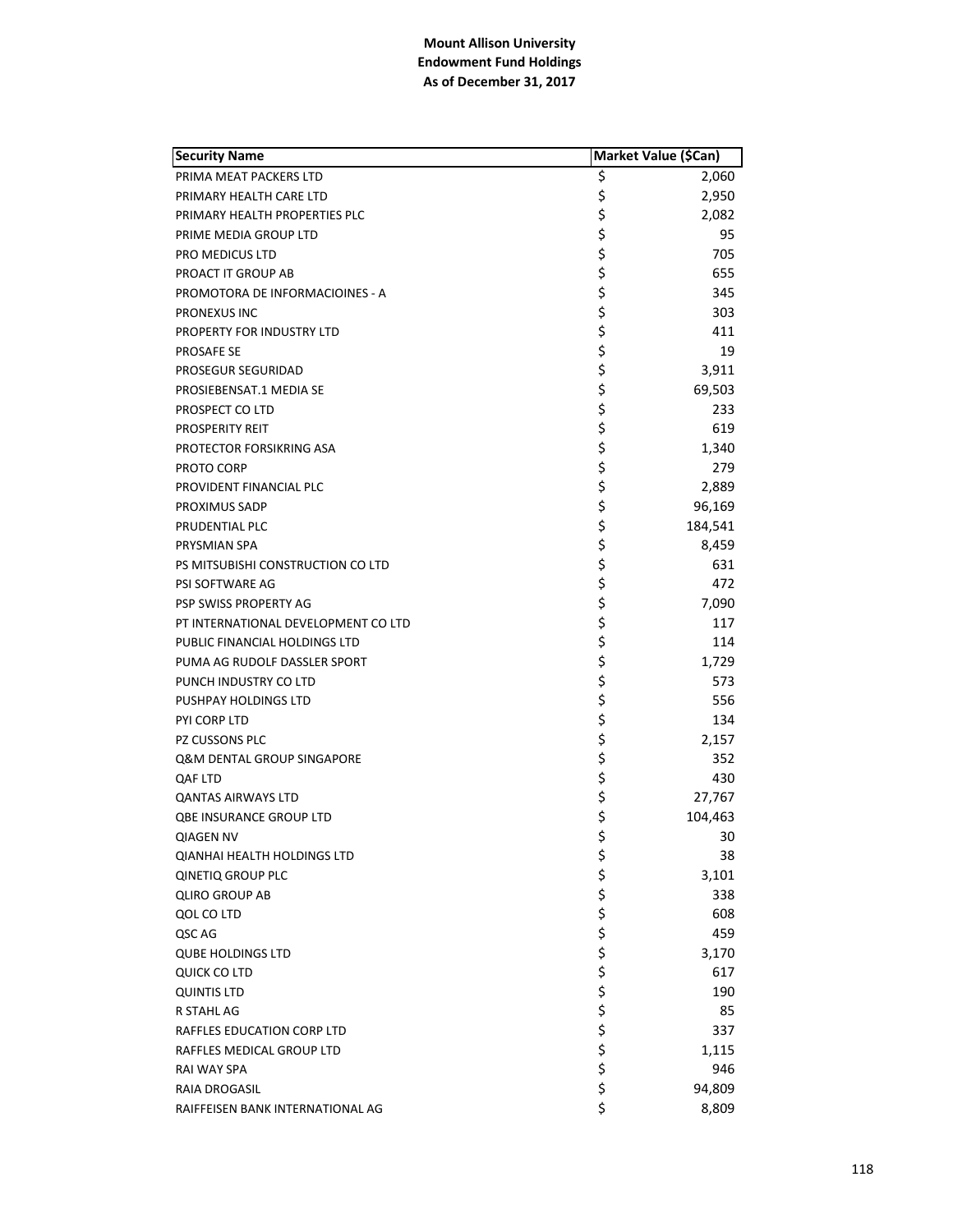| <b>Security Name</b>                               | Market Value (\$Can) |         |
|----------------------------------------------------|----------------------|---------|
| RAISIO PLC                                         | \$                   | 1,205   |
| RAITO KOGYO CO LTD                                 | \$                   | 1,357   |
| RALLYE SA                                          | \$                   | 1,010   |
| RAMELIUS RESOURCES LTD                             | \$                   | 345     |
| RAMI LEVI CHAIN STORES HASHIKMA MARKETING 2006 LTD | \$                   | 458     |
| RAMIRENT OYJ                                       | \$                   | 1,752   |
| RANDGOLD RESOURCES LTD                             | \$                   | 140,715 |
| RANK GROUP PLC                                     | \$                   | 1,121   |
| RAPALA VMC OYJ                                     | \$                   | 122     |
| <b>RATHBONE BROTHERS PLC</b>                       | \$                   | 3,652   |
| RATIONAL AG                                        | \$                   | 3,655   |
| <b>RATOS AB</b>                                    | \$                   | 1,551   |
| RAVEN RUSSIA LTD                                   | \$                   | 228     |
| RAYSEARCH LABORATORIES AB                          | \$                   | 840     |
| RAYSUM CO LTD                                      | \$                   | 475     |
| <b>RCR TOMLINSON LTD</b>                           | \$                   | 829     |
| <b>RCS MEDIAGROUP SPA</b>                          | \$                   | 179     |
| <b>RDI REIT PLC</b>                                | \$                   | 1,496   |
| REALIA BUSINESS SA                                 | \$                   | 490     |
| <b>REALORD GROUP HOLDINGS LTD</b>                  | \$                   | 276     |
| <b>REC SILICON ASA</b>                             | \$                   | 760     |
| <b>RECIPHARM AB-B SHS</b>                          | \$                   | 1,009   |
| RECKITT BENCKISER GROUP PLC                        | \$                   | 113,139 |
| <b>RECKON LTD</b>                                  | \$                   | 401     |
| RECTICEL SA                                        | \$                   | 779     |
| <b>RECYLEX SA</b>                                  | \$                   | 726     |
| <b>REDROW PLC</b>                                  | \$                   | 3,984   |
| REFRESCO GROUP NV                                  | \$                   | 2,593   |
| REGAL HOTELS INTERNATIONAL HOLDINGS LTD            | \$                   | 374     |
| REGAL REAL ESTATE INVESTMENT TRUST                 | \$                   | 683     |
| REGINA MIRACLE INTERNATIONAL                       | \$                   | 510     |
| REGIONAL REIT LTD                                  | \$                   | 617     |
| <b>REGIS HEALTHCARE LTD</b>                        | \$                   | 784     |
| <b>REGIS RESOURCES LTD</b>                         | \$                   | 3,099   |
| REJECT SHOP LTD/THE                                | \$                   | 185     |
| <b>RELIA INC</b>                                   | \$                   | 933     |
| RELIANCE WORLDWIDE CORP LTD                        |                      | 1,457   |
| REN - REDES ENERGETICAS NACIONAIS SA               |                      | 2,177   |
| RENAISSANCE INC                                    |                      | 407     |
| RENESAS ELECTRONICS CORP                           |                      | 62,083  |
| <b>RENEWI PLC</b>                                  |                      | 1,924   |
| RENGO CO LTD                                       |                      | 2,993   |
| <b>RENISHAW PLC</b>                                |                      | 5,230   |
| RENO DE MEDICI SPA                                 |                      | 270     |
| RENOLD PLC                                         |                      | 101     |
| RENTOKIL INITIAL PLC                               | やややややややや             | 359     |
| <b>REPLY SPA</b>                                   | \$                   | 2,153   |
| <b>RESILUX</b>                                     | \$                   | 477     |
| RESOLUTE MINING LTD                                | \$                   | 1,322   |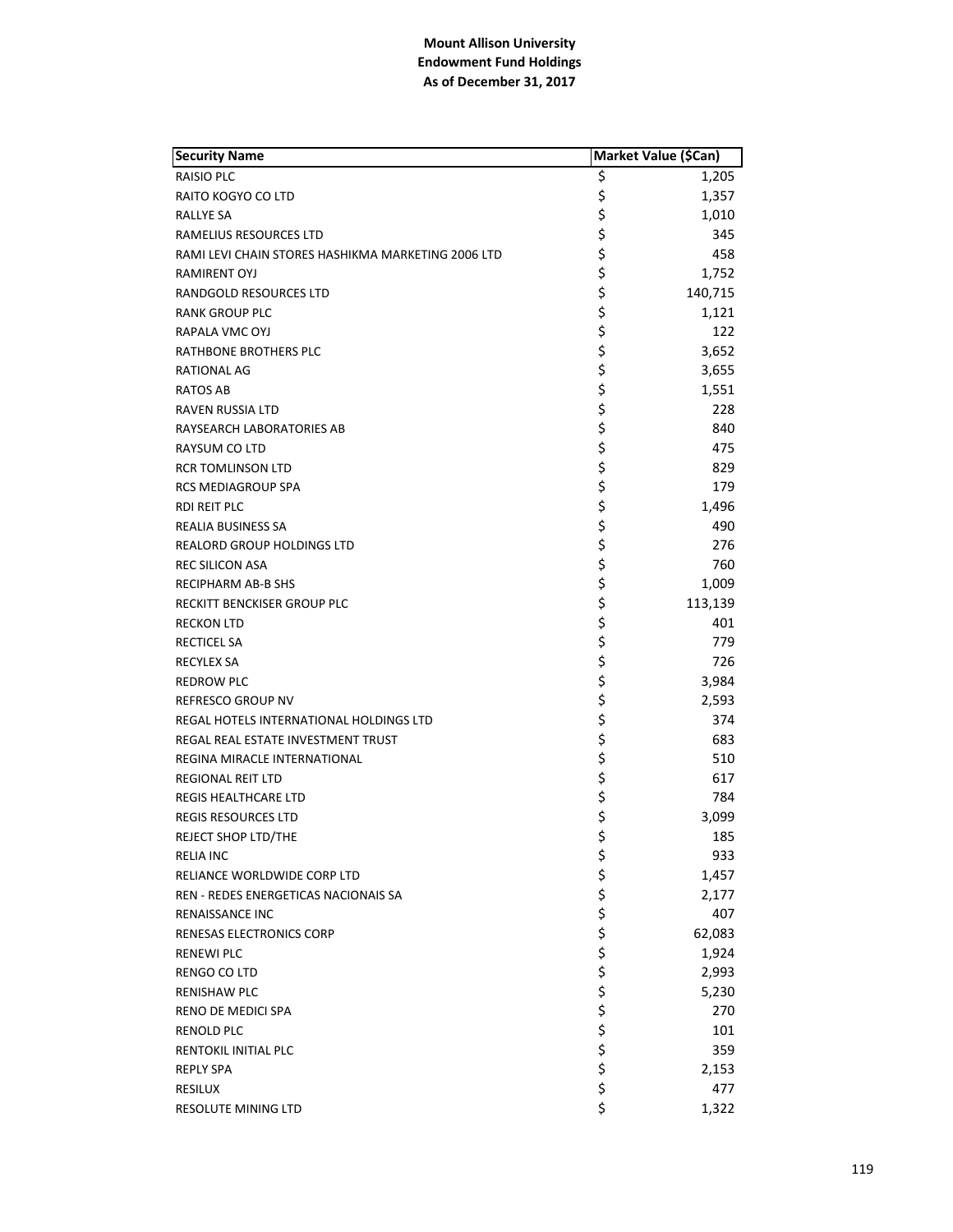| <b>Security Name</b>              | Market Value (\$Can) |         |
|-----------------------------------|----------------------|---------|
| <b>RESORTTRUST INC</b>            | \$                   | 2,504   |
| RESTAURANT BRANDS NEW ZEALAND LTD | \$                   | 1,497   |
| RESTAURANT GROUP PLC              | \$                   | 1,451   |
| <b>RESURS HOLDING AB</b>          | \$                   | 1,006   |
| <b>RETAIL ESTATES NV</b>          | \$                   | 1,338   |
| RETAIL FOOD GROUP LTD             | \$                   | 426     |
| RETAIL PARTNERS CO LTD            | \$                   | 230     |
| <b>RETELIT SPA</b>                | \$                   | 744     |
| REVENIO GROUP OYJ                 | \$                   | 414     |
| <b>REXEL SA</b>                   | \$                   | 10,289  |
| RHEINMETALL AG                    | \$                   | 10,404  |
| RHEON AUTOMATIC MACHINERY CO LTD  | \$                   | 413     |
| RHI MAGNESITA NV                  | \$                   | 2,212   |
| RHOEN KLINIKUM AG                 | \$                   | 2,502   |
| RHT HEALTH TRUST                  | \$                   | 479     |
| RHYTHM WATCH CO LTD               | \$                   | 261     |
| <b>RIB SOLFWARE SE</b>            | \$                   | 1,656   |
| <b>RICARDO PLC</b>                | \$                   | 1,181   |
| RICOH LEASING CO LTD              | \$                   | 1,119   |
| <b>RIDLEY CORP LTD</b>            | \$                   | 691     |
| RIETER HOLDING AG                 | \$                   | 1,665   |
| RIGHT ON CO LTD                   | \$                   | 276     |
| <b>RIGHTMOVE PLC</b>              | \$                   | 8,074   |
| <b>RIKEN CORP</b>                 | \$                   | 1,217   |
| RIKEN KEIKI CO LTD                | \$                   | 696     |
| <b>RIKEN TECHNOS CORP</b>         | \$                   | 179     |
| RIKEN VITAMIN CO LTD              | \$                   | 774     |
| RINGER HUT CO LTD                 | \$                   | 1,030   |
| RINGKJOEBING LANDBOBANK A/S       | \$                   | 1,918   |
| <b>RIO TINTO LTD</b>              | \$                   | 99,807  |
| RION CO LTD                       | \$                   | 258     |
| RISO KAGAKU CORP                  | \$                   | 1,313   |
| RISO KYOIKU CO LTD                | \$                   | 661     |
| RIVERSTONE HOLDINGS LTD           | \$                   | 438     |
| RM PLC                            | \$                   | 376     |
| ROBERT WALTERS PLC                | \$                   | 1,119   |
| ROBERTET SA                       |                      | 890     |
| ROCHE HLDGS AG (GENUSSCHEINE)     | ちゃくちょう               | 380,225 |
| ROCHE HOLDING AG                  |                      | 112,036 |
| ROCK FIELD CO LTD                 |                      | 470     |
| ROCKWOOL INTERNATIONAL A/S        |                      | 4,529   |
| ROCKWOOL INTERNATIONAL AS         |                      | 1,195   |
| <b>ROKKO BUTTER CO LTD</b>        |                      | 679     |
| <b>ROLAND DG CORP</b>             |                      | 637     |
| ROLLS-ROYCE HOLDINGS PLC          |                      | 92,098  |
| ROMANDE ENERGIE HOLDING SA        | \$\$\$\$             | 523     |
| RORZE CORP                        |                      | 472     |
| ROSENBAUER INTERNATIONAL AG       |                      | 506     |
| ROTHSCHILD & CO                   | \$                   | 2,162   |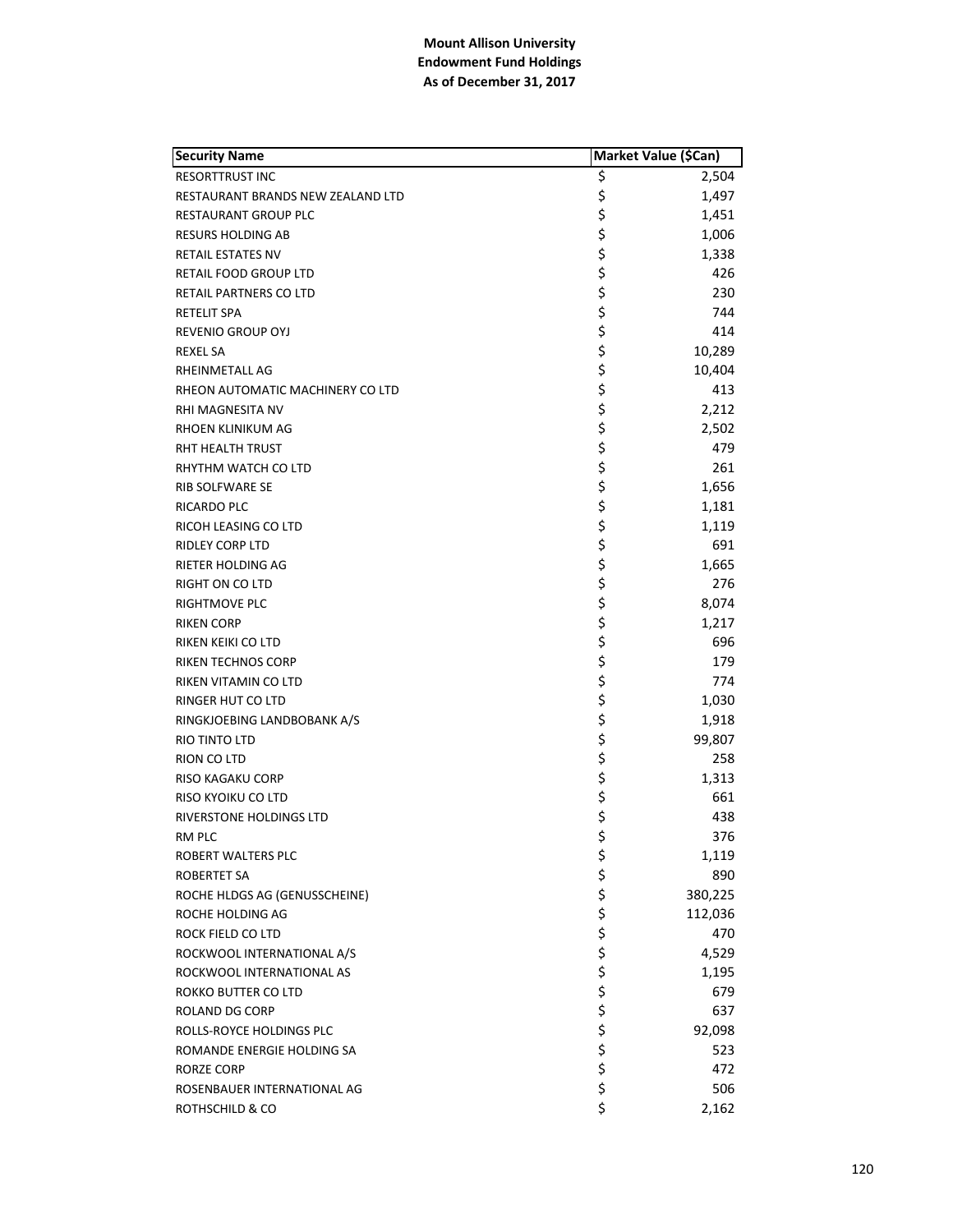| <b>Security Name</b>             | Market Value (\$Can) |           |
|----------------------------------|----------------------|-----------|
| <b>ROTORK PLC</b>                | \$                   | 5,392     |
| ROUND ONE CORP                   | \$                   | 2,647     |
| ROYAL DUTCH SHELL PLC CL A(UK)   | \$                   | 305,352   |
| ROYAL HOLDINGS CO LTD            | \$                   | 1,367     |
| ROYAL MAIL PLC                   | \$                   | 3,059     |
| ROYAL UNIBREW A/S                | \$                   | 4,730     |
| RPC GROUP PLC                    | \$                   | 9,801     |
| <b>RPS GROUP PLC</b>             | \$                   | 1,813     |
| RS TECHNOLOGIES CO LTD           | \$                   | 688       |
| <b>RTL GROUP SA</b>              | \$                   | 45,295    |
| RTX TELECOM A/S                  | \$                   | 381       |
| <b>RUBIS</b>                     | \$                   | 10,817    |
| RYMAN HEALTHCARE LTD             | \$                   | 57,060    |
| RYOBI LTD                        | \$                   | 1,715     |
| <b>RYODEN CORP</b>               | \$                   | 350       |
| RYOSAN CO LTD                    | \$                   | 2,155     |
| RYOYO ELECTRO CORP               | \$                   | 1,067     |
| S FOODS INC                      | \$                   | 1,568     |
| S&T AG                           | \$                   | 1,937     |
| SA DES CIMENTS VICAT             | \$                   | 2,906     |
| SA SA INTERNATIONAL HOLDINGS LTD | \$                   | 727       |
| SABAF SPA                        | \$                   | 427       |
| SABANA SHARIAH COMP IND REIT     | \$                   | 484       |
| SACI FALABELLA                   | \$                   | 62,295    |
| SAC'S BAR HOLDINGS INC           | \$                   | 360       |
| <b>SACYR SA</b>                  | \$                   | 2,352     |
| <b>SAES GETTERS SPA</b>          | \$                   | 360       |
| SAETA YIELD SA                   | \$                   | 1,231     |
| SAFESTORE HOLDINGS PLC           | \$                   | 2,954     |
| SAF-HOLLAND SA                   | \$                   | 1,789     |
| SAFILO GROUP SPA                 | \$                   | 303       |
| SAGA PLC                         | \$                   | 2,922     |
| SAGAX AB-B                       | \$                   | 1,432     |
| SAIBU GAS CO LTD                 | \$                   | 1,671     |
| SAIPEM SPA                       | \$                   | 6,014     |
| SAIZERIYA CO LTD                 | \$                   | 1,952     |
| SAKAI CHEMICAL INDUSTRY CO LTD   |                      | 1,270     |
| SAKAI MOVING SERVICE CO LTD      | ややや ややや              | 850       |
| <b>SAKATA INX CORP</b>           |                      | 1,583     |
| SAKURA INTERNET INC              |                      | 346       |
| <b>SALA CORP</b>                 |                      | 923       |
| SALINI IMPREGILO SPA             |                      | 1,586     |
| SALVATORE FERRAGAMO SPA          |                      | 2,213     |
| SALZGITTER AG                    |                      | 4,671     |
| SAMPO OYJ SER A                  |                      | 82,621    |
| <b>SAMSUNG ELECTRONICS</b>       | \$\$\$\$             | 1,286,451 |
| SAMTY CO LTD                     |                      | 547       |
| SAN HOLDINGS INC/JAPAN           | \$                   | 434       |
| SAN-A CO LTD                     | \$                   | 1,775     |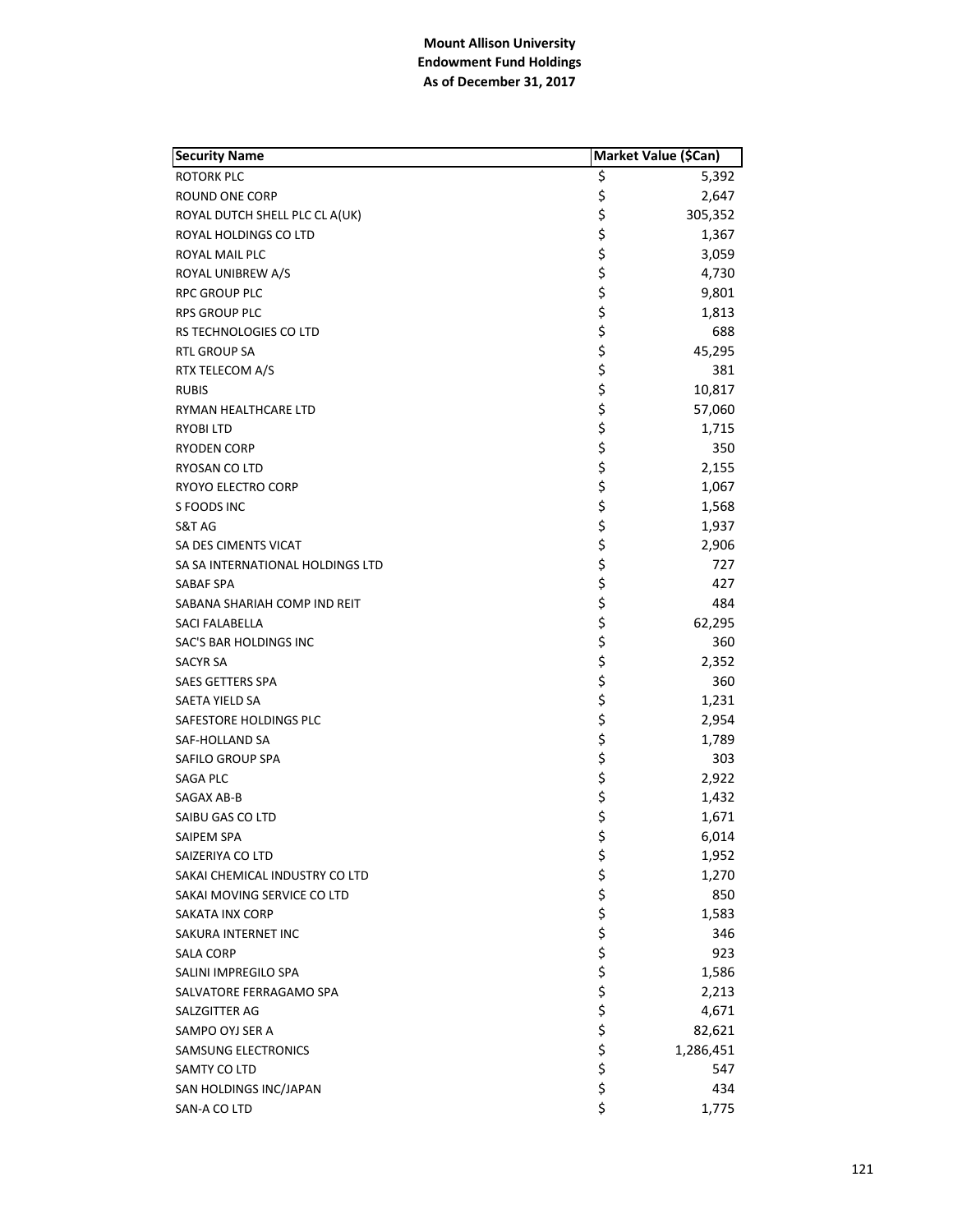| <b>Security Name</b>           | Market Value (\$Can) |         |
|--------------------------------|----------------------|---------|
| SAN-AI OIL CO LTD              | \$                   | 1,570   |
| SANDEN HOLDINGS CORP           | \$                   | 952     |
| SANDFIRE RESOURCES NL          | \$                   | 1,600   |
| SANFORD LTD/NZ                 | \$                   | 252     |
| SANGETSU CO LTD                | \$                   | 1,829   |
| SAN-IN GODO BANK LTD/THE       | \$                   | 2,912   |
| SANKEN ELECTRIC CO LTD         | \$                   | 1,705   |
| SANKI ENGINEERING CO LTD       | \$                   | 1,365   |
| SANKYO SEIKO CO LTD            | \$                   | 205     |
| SANKYO TATEYAMA INC            | \$                   | 849     |
| SANOFI                         | \$                   | 203,303 |
| SANOH INDUSTRIAL CO LTD        | \$                   | 225     |
| SANOMA OYJ                     | \$                   | 3,409   |
| SANSHA ELECTRIC MANUFACTURING  | \$                   | 563     |
| SANSHIN ELECTRONICS CO LTD     | \$                   | 552     |
| SANTEN PHARMACEUTICAL CO LTD   | \$                   | 35,503  |
| SANYO CHEMICAL INDUSTRIES LTD  | \$                   | 1,355   |
| SANYO DENKI CO LTD             | \$                   | 1,236   |
| SANYO ELECTRIC RAILWAY CO LTD  | \$                   | 983     |
| SANYO HOUSING NAGOYA CO LTD    | \$                   | 162     |
| <b>SANYO SHOKAI LTD</b>        | \$                   | 341     |
| SANYO SPECIAL STEEL CO LTD     | \$                   | 994     |
| SANYO TRADING CO LTD           | \$                   | 315     |
| <b>SAP SE</b>                  | \$                   | 323,389 |
| SAPPORO HOLDINGS LTD           | \$                   | 3,173   |
| SARACEN MINERAL HOLDINGS LTD   | \$                   | 2,231   |
| <b>SARAS SPA</b>               | \$                   | 2,674   |
| SARTORIUS AG                   | \$                   | 1,309   |
| SAS AB                         | \$                   | 632     |
| <b>SATO CORP</b>               | \$                   | 1,442   |
| SATORIUS STEDIM BIOTECH        | \$                   | 1,922   |
| <b>SATS LTD</b>                | \$                   | 31,755  |
| SAVENCIA SA                    | \$                   | 734     |
| SAVILLS PLC                    | \$                   | 3,689   |
| SAWADA HOLDINGS CO LTD         | \$                   | 674     |
| SAWAI PHARMACEUTICAL CO LTD    | \$                   | 2,796   |
| <b>SBANKEN ASA</b>             |                      | 1,069   |
| SBERBANK OF RUSSIA             |                      | 607,810 |
| SBM OFFSHORE NV                | ややや ややや              | 6,407   |
| <b>SBS HOLDINGS INC</b>        |                      | 433     |
| <b>SBS TRANSIT LTD</b>         |                      | 405     |
| <b>SCALA INC</b>               |                      | 386     |
| <b>SCALES CORP LTD</b>         |                      | 471     |
| SCANDI STANDARD AB             |                      | 723     |
| <b>SCANDIC HOTELS GROUP AB</b> |                      | 979     |
| SCANDINAVIAN TOBACCO GROUP A   | \$\$\$\$             | 865     |
| SCATEC SOLAR ASA               |                      | 962     |
| SCHAFFNER HOLDING AG           | \$                   | 304     |
| SCHALTBAU HOLDING AG           | \$                   | 338     |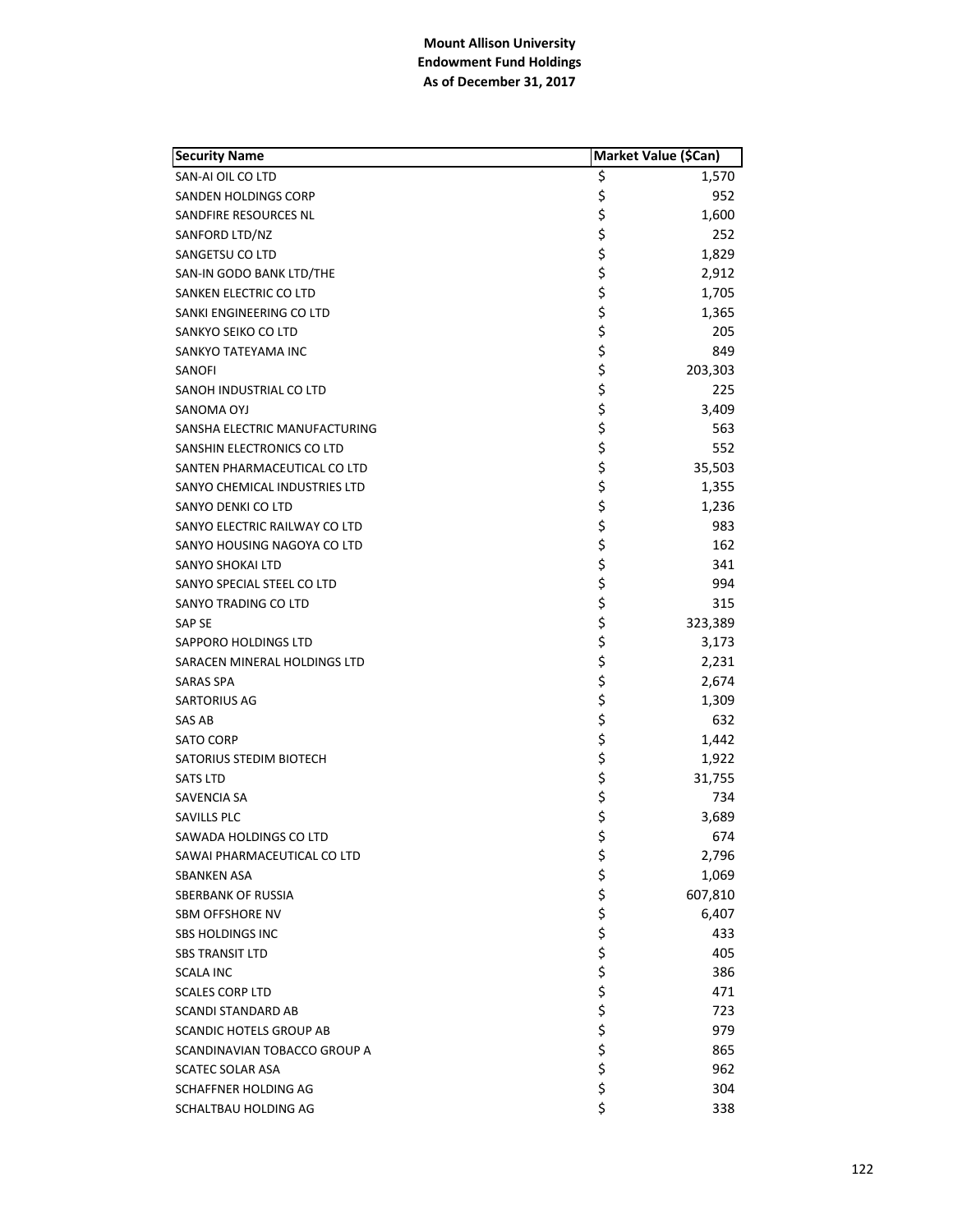| <b>Security Name</b>                                   | Market Value (\$Can) |         |
|--------------------------------------------------------|----------------------|---------|
| SCHINDLER HOLDING AG                                   | \$                   | 92,246  |
| SCHMOLZ + BICKENBACH AG                                | \$                   | 926     |
| SCHNEIDER ELECTRIC SE                                  | \$                   | 160,087 |
| SCHOELLER-BLECKMANN OILFIELD EQUIPMENT AG              | \$                   | 1,991   |
| SCHOUW & CO                                            | \$                   | 2,390   |
| SCHRODER ISF GLOBAL EMERGING MARKETS SMALLER COMPANIES | \$                   | 182,415 |
| SCHRODER REAL ESTATE INVESTMENT                        | \$                   | 727     |
| SCHWEITER TECHNOLOGIES AG                              | \$                   | 2,773   |
| SCOPE METALS GROUP LTD                                 | \$                   | 273     |
| <b>SCROLL CORP</b>                                     | \$                   | 454     |
| <b>SDL PLC</b>                                         | \$                   | 1,450   |
| SEA HOLDINGS LTD/HONG KONG                             | \$                   | 1,137   |
| SEALINK TRAVEL GROUP LTD                               | \$                   | 253     |
| SECOM JOSHINETSU CO LTD                                | \$                   | 244     |
| SECUNET SECURITY AG                                    |                      | 216     |
| <b>SEIKA CORP</b>                                      | \$<br>\$             | 349     |
| SEIKAGAKU CORP                                         | \$                   | 288     |
| SEIKITOKYU KOGYO CO LTD                                | \$                   | 648     |
| SEIKO HOLDINGS CORP                                    | \$                   | 2,132   |
| SEIKO PMC CORP                                         | \$                   | 433     |
| SEIREN CO LTD                                          | \$                   | 2,111   |
| SEKISUI HOUSE REIT INC                                 | \$                   | 2,348   |
| SEKISUI HOUSE RESIDENTIAL INVESTMENT CO                | \$                   | 2,115   |
| SEKISUI JUSHI CORP                                     | \$                   | 968     |
| SEKISUI PLASTICS CO LTD                                | \$                   | 455     |
| <b>SELECT HARVESTS LTD</b>                             |                      | 650     |
| SELVAAG BOLIG ASA                                      | \$<br>\$             | 311     |
| SEMAPA-SOCIEDADE DE INVESTIMENTO E GESTAO              | \$                   | 1,530   |
| SEMBCORP MARINE LTD                                    | \$                   | 1,850   |
| SEMPERIT AG HOLDING                                    | \$                   | 585     |
| <b>SENEX ENERGY LTD</b>                                | \$                   | 590     |
| <b>SENIOR PLC</b>                                      | \$                   | 3,475   |
| SENKO CO LTD                                           | \$                   | 1,639   |
| SENSHU ELECTRIC CO LTD                                 | \$                   | 264     |
| SENSHU IKEDA HOLDINGS INC                              | \$                   | 1.757   |
| SENSHUKAI CO LTD                                       |                      | 286     |
| <b>SENSYS GATSO GROUP AB</b>                           |                      | 190     |
| SEPTENI HOLDINGS CO LTD                                |                      | 667     |
| SEQUANA                                                |                      | 38      |
| <b>SERCO GROUP PLC</b>                                 |                      | 1,691   |
| <b>SERVCORP LTD</b>                                    |                      | 457     |
| SERVELEC GROUP PLC                                     |                      | 205     |
| SERVICE STREAM LTD                                     |                      | 512     |
| SESA SPA                                               |                      | 222     |
| SEVEN GROUP HOLDINGS LTD                               | やややややややややや           | 106,940 |
| SEVEN WEST MEDIA LTD                                   |                      | 752     |
| SEVERFIELD PLC                                         |                      | 378     |
| SFP HOLDINGS CO LTD                                    | \$                   | 603     |
| <b>SFS GROUP AG</b>                                    | \$                   | 3,884   |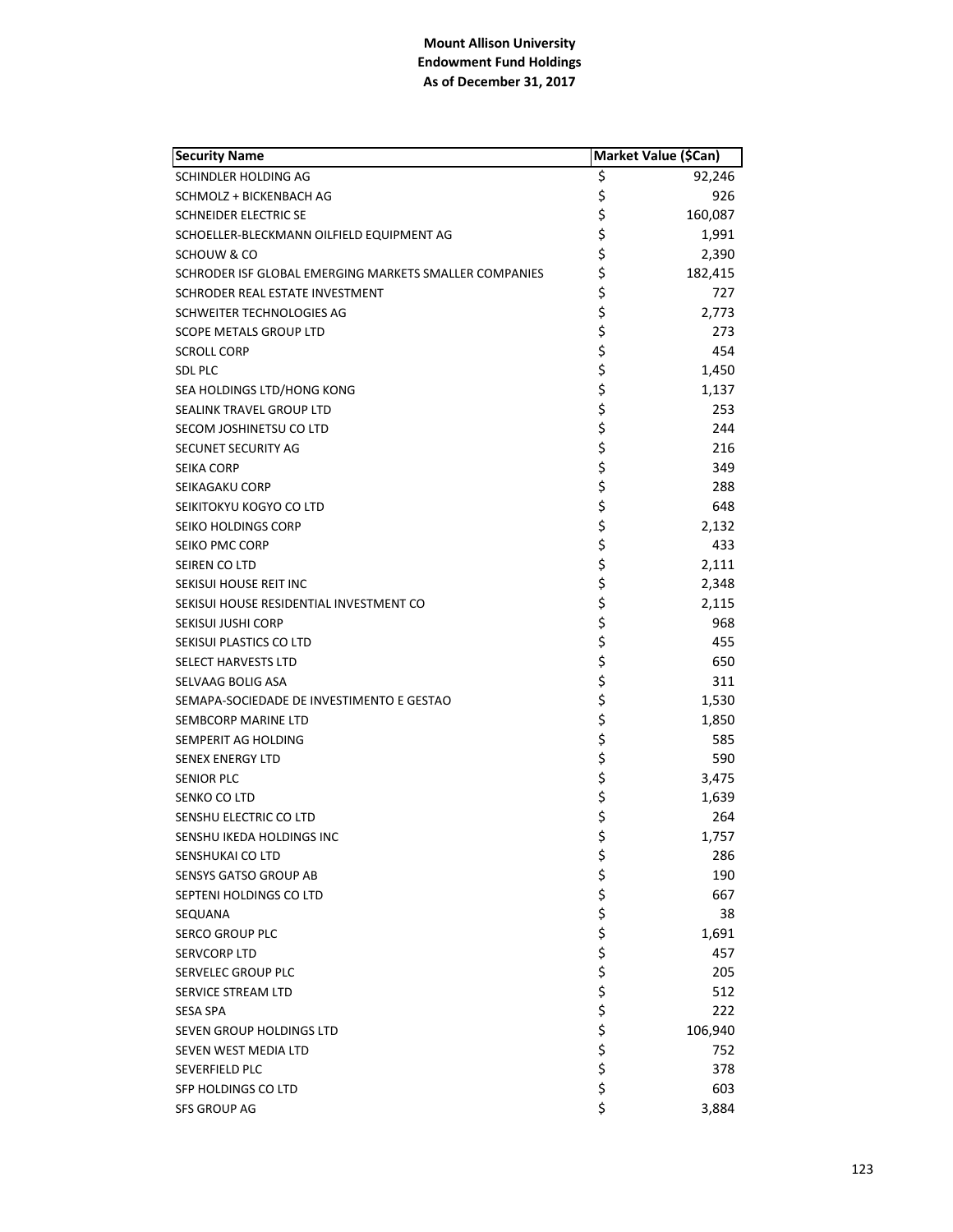| <b>Security Name</b>                        |           | Market Value (\$Can) |
|---------------------------------------------|-----------|----------------------|
| <b>SG FLEET GROUP LTD</b>                   | \$        | 446                  |
| SGS SA                                      | \$        | 378                  |
| SHAFTESBURY PLC                             | \$        | 6,869                |
| SHANGRI-LA ASIA LTD                         | \$        | 2,013                |
| SHAPIR ENGINEERING AND INDUSTRY LTD         | \$        | 626                  |
| SHENG SIONG GROUP LTD                       | \$        | 523                  |
| SHENZHOU INTERNATIONAL GROUP HOLDINGS       | \$        | 139,696              |
| SHEWAN HONGYUAN HK LTD                      | \$        | 509                  |
| SHIBAURA ELECTRONICS CO LTD                 | \$        | 391                  |
| SHIBUSAWA WAREHOUSE CO LTD/THE              | \$        | 620                  |
| SHIBUYA KOGYO CO LTD                        | \$        | 1,428                |
| SHIFT INC                                   | \$        | 389                  |
| SHIGA BANK LTD/THE                          | \$        | 1,876                |
| SHIKOKU BANK LTD/THE                        | \$        | 1,035                |
| SHIKOKU CHEMICALS CORP                      | \$        | 1,050                |
| <b>SHIKUN &amp; BINUI LTD</b>               | \$        | 877                  |
| SHIMA SEIKI MANUFACTURING LTD               | \$        | 3,402                |
| SHIMACHU CO LTD                             | \$        | 2,853                |
| SHIMIZU BANK LTD/THE                        | \$        | 372                  |
| SHIN NIPPON AIR TECHNOLOGIES CO LTD         | \$        | 286                  |
| SHINAGAWA REFRACTORIES CO LTD               | \$        | 388                  |
| SHINDENGEN ELECTRIC MANUFACTURING CO LTD    | \$        | 1,192                |
| SHINE CORPORATE LTD                         | \$        | 124                  |
| SHIN-ETSU CHEMICAL CO LTD                   | \$        | 78,326               |
| SHIN-ETSU POLYMER CO LTD                    | \$        | 1,244                |
| SHINHAN FINANCIAL GROUP                     | \$        | 151,792              |
| SHINKAWA LTD                                | \$        | 355                  |
| SHINKO ELECTRIC INDUSTRIES CO LTD           | \$        | 1,257                |
| SHINKO PLANTECH CO LTD                      | \$        | 1,120                |
| SHINKO SHOJI CO LTD                         | \$        | 569                  |
| SHINMAYWA INDUSTRIES LTD                    | \$        | 1,849                |
| <b>SHINNIHON CORP</b>                       | \$        | 435                  |
| SHINOKEN GROUP CO LTD                       | \$        | 474                  |
| SHINWA CO LTD/NAGOYA                        | \$        | 676                  |
| <b>SHIONOGI &amp; CO LTD</b>                | \$        | 48,466               |
| SHIP HEALTHCARE HOLDINGS INC                | \$        | 2,785                |
| SHIRE PLC                                   |           | 128,221              |
| SHIZUOKA GAS CO LTD                         |           | 1,044                |
| SHOEI CO LTD/TAITO-KU                       |           | 691                  |
| SHOEI FOODS CORP                            |           | 916                  |
| <b>SHOFU INC</b>                            |           | 394                  |
| SHOPPING CENTRES AUSTRALASIA PROPERTY GROUP |           | 2,417                |
| SHOUGANG CONCORD GRAND GROUP                |           | 93                   |
| SHOWA CORP                                  |           | 1,365                |
| SHOWA SANGYO CO LTD                         | ぐそうさ こうさい | 674                  |
| SHOWA SHELL SEKIYU KK                       |           | 35,917               |
| SHUFERSAL LTD                               |           | 1,016                |
| SHUN HO PROPERTY INVESTMENTS L              | \$        | 35                   |
| SHUN TAK HOLDINGS LTD                       | \$        | 1,094                |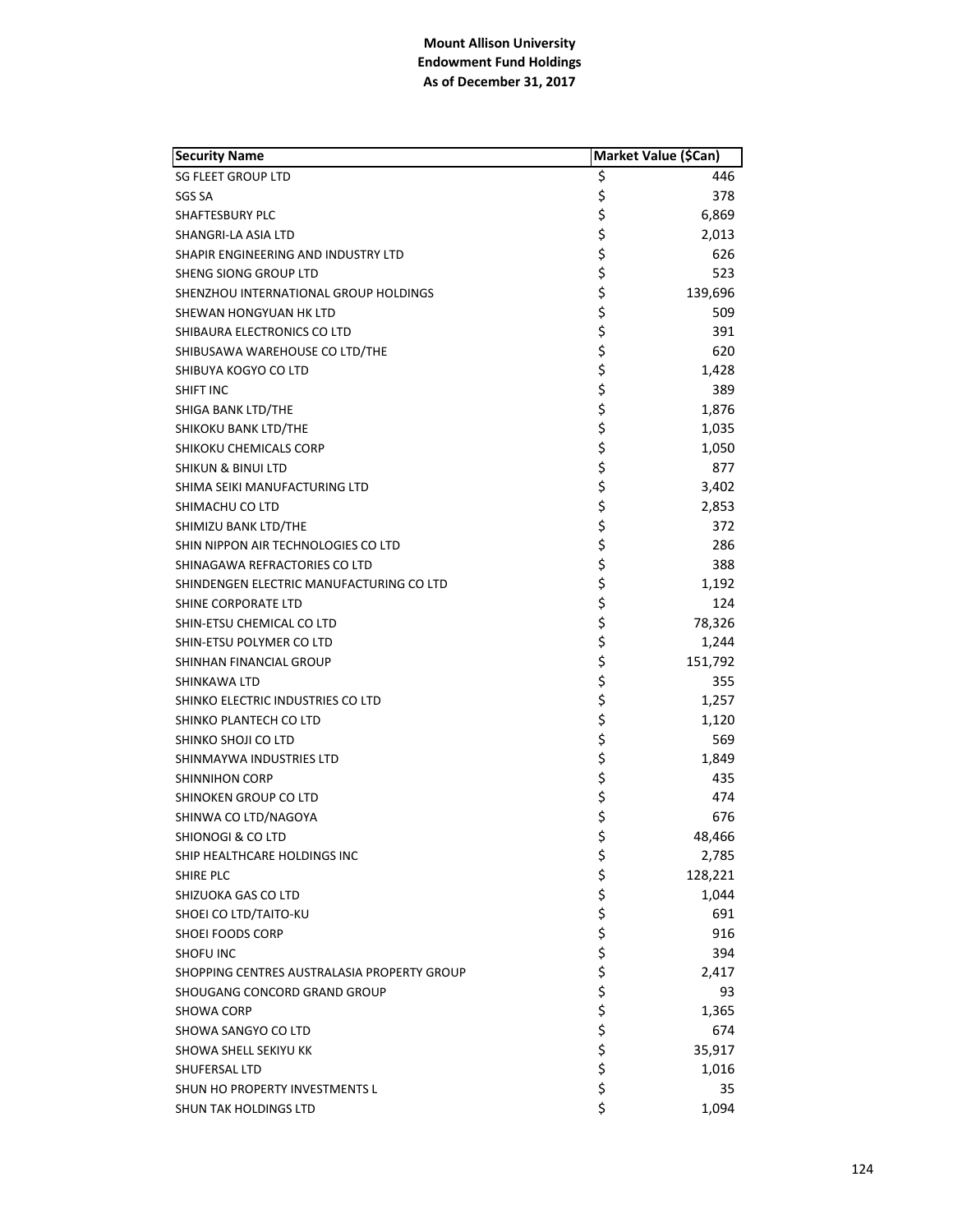| <b>Security Name</b>                    | Market Value (\$Can) |         |
|-----------------------------------------|----------------------|---------|
| <b>SHW AG</b>                           | \$                   | 559     |
| SIA ENGINEERING CO LTD                  | \$                   | 1,001   |
| SIBANYE GOLD                            | \$                   | 27,253  |
| SIEGFRIED HOLDING AG                    | \$                   | 2,105   |
| SIF HOLDING B.V                         | \$                   | 306     |
| SIG PLC                                 | \$                   | 2,844   |
| SIGMA HEALTHCARE LTD                    | \$                   | 1,825   |
| SIIC ENVIRONMENT HOLDINGS LTD           | \$                   | 518     |
| SIIX CORP                               | \$                   | 1,018   |
| SILEX SYSTEMS LTD                       | \$                   | 18      |
| SILICON SENSOR INTERNATIONAL AG         | \$                   | 528     |
| <b>SILTRONIC AG</b>                     | \$                   | 5,463   |
| <b>SILVER CHEF LTD</b>                  | \$                   | 358     |
| SILVER LAKE RESOURCES LTD               | \$                   | 420     |
| SIMCORP A/S                             | \$                   | 3,744   |
| <b>SIMS METAL MANAGEMENT LTD</b>        | \$                   | 4,569   |
| SINANEN HOLDINGS CO LTD                 | \$                   | 310     |
| SINARMAS LAND LTD                       | \$                   | 810     |
| SINFONIA TECHNOLOGY CO LTD              | \$                   | 833     |
| SINGAMAS CONTAINER HOLDINGS LTD         | \$                   | 733     |
| SINGAPORE POST LTD                      | \$                   | 2,247   |
| SINGAPORE PRESS HOLDINGS LTD            | \$                   | 24,274  |
| SINGAPORE TECHNOLOGIES ENGINEE          | \$                   | 84,393  |
| SINGAPORE TELECOMMUNICATIONS L          | \$                   | 24,347  |
| SINKO INDUSTRIES LTD                    | \$                   | 917     |
| SINO GAS & ENERGY HOLDINGS LTD          | \$                   | 453     |
| SINO GRANDNESS FOOD INDUSTRY GROUP LTD  | \$                   | 158     |
| SINO LAND CO                            | \$                   | 77,320  |
| SINTOKOGIO LTD                          | \$                   | 1,046   |
| SIOEN INDUSTRIES NV                     | \$                   | 490     |
| SIPEF SA                                | \$                   | 1,041   |
| SIRTEX MEDICAL LTD                      | \$                   | 1,537   |
| SITC INTERNATIONAL HOLDINGS CO LTD      | \$                   | 2,495   |
| <b>SITOY GROUP HOLDINGS LTD</b>         | \$                   | 184     |
| SIXT LEASING SE                         | \$                   | 392     |
| SIXT SE                                 | \$                   | 3,088   |
| <b>SIXT SE</b>                          |                      | 2,358   |
| <b>SK INNOVATION</b>                    |                      | 236,434 |
| SKELLERUP HOLDINGS LTD                  |                      | 311     |
| <b>SKISTAR AB</b>                       |                      | 734     |
| SKY CITY ENTERTAINMENT GROUP LTD        |                      | 2,743   |
| SKY NETWORK TELEVISION LTD              |                      | 1,498   |
| SKY PERFECT JSAT HOLDINGS INC           |                      | 929     |
| SLIGRO FOOD GROUP NV                    |                      | 2,433   |
| SMA SOLAR TECHNOLOGY AG                 | やややな ややや やや          | 1,128   |
| SMARTGROUP CORP LTD                     |                      | 1,614   |
| SMARTONE TELECOMMUNICATIONS HOLDING LTD | \$                   | 633     |
| SMC CORP                                | \$                   | 86,662  |
| <b>SMK CORP</b>                         | \$                   | 730     |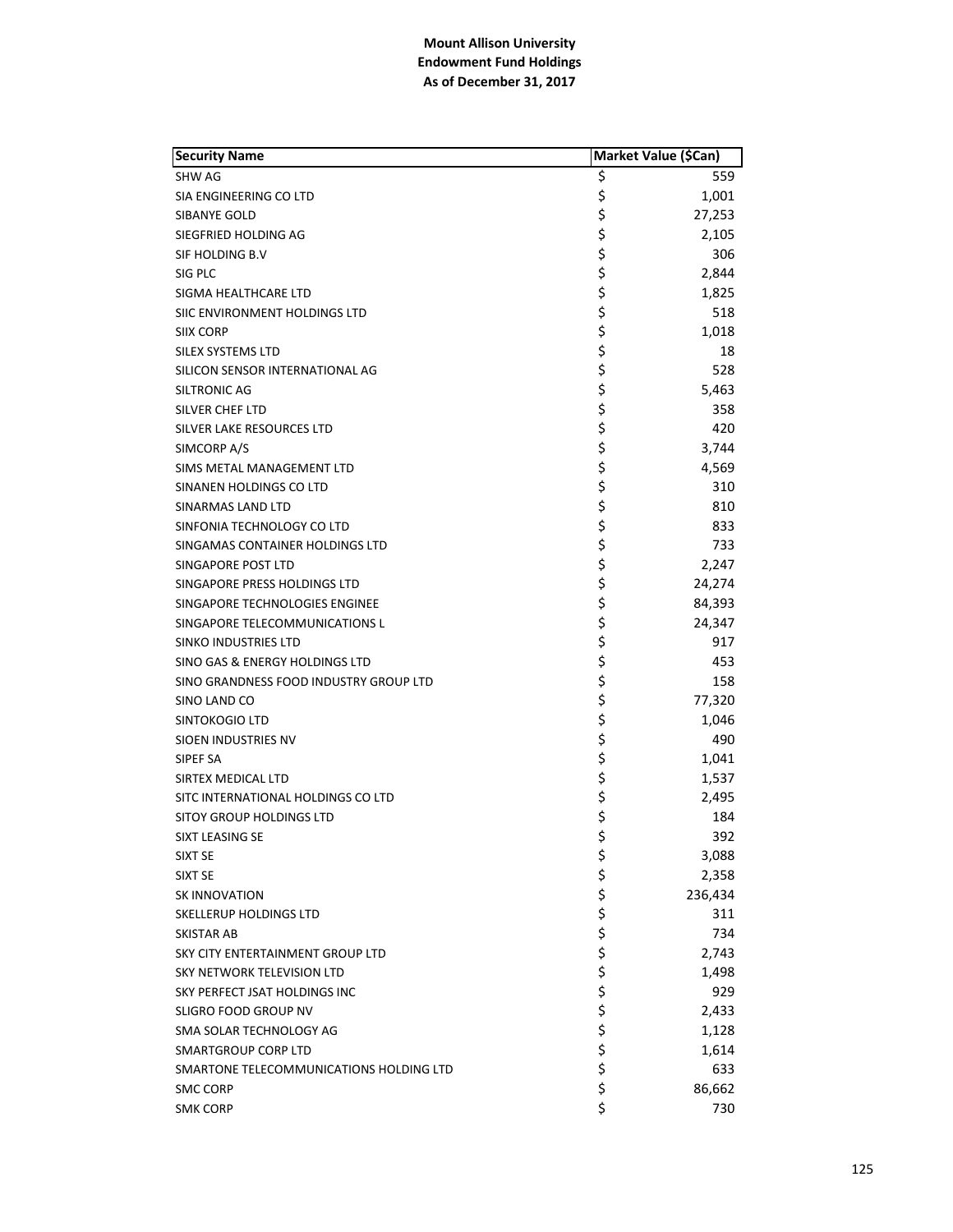| <b>Security Name</b>                                         | Market Value (\$Can) |         |
|--------------------------------------------------------------|----------------------|---------|
| SMS CO LTD                                                   | \$                   | 2,105   |
| <b>SMURFIT KAPPA GROUP PLC</b>                               | \$                   | 10,227  |
| SNAITECH SPA                                                 | \$                   | 270     |
| SOC MAR TUNNEL PRADO CAR                                     | \$                   | 125     |
| SOCAM DEVELOPMENT LTD                                        | \$                   | 177     |
| SOCIETA CATTOLICA DI ASSICURAZIONI SCRL                      | \$                   | 3,822   |
| SOCIETA INIZIATIVE AUTOSTRADALI E SERVIZI SPA                | \$                   | 3,005   |
| SOCIETE BIC SA                                               | \$                   | 997     |
| SOCIETE DES BAINS DE MER ET DU CERCLE DES ETRANGERS A MONACO | \$                   | 470     |
| SOCIETE GENERALE SA CL A                                     | \$                   | 217,303 |
| SOCIETE TELEVISION FRANCAISE 1                               | \$                   | 2,839   |
| SOCO INTERNATIONAL PLC                                       | \$                   | 554     |
| SODICK CO LTD                                                | \$                   | 812     |
| SOFTBANK GROUP CORP                                          | \$                   | 125,718 |
| SOFTBANK TECHNOLOGY CORP                                     | \$                   | 519     |
| SOFTBRAIN CO LTD                                             | \$                   | 390     |
| SOFTCAT PLC-WI                                               | \$                   | 1,482   |
| SOFTWARE AG                                                  | \$                   | 6,613   |
| SOGEFI SPA                                                   | \$                   | 626     |
| SOGO MEDICAL CO LTD                                          | \$                   | 1,137   |
| SOILBUILD BUSINESS SPACE REIT                                | \$                   | 203     |
| <b>SOITEC</b>                                                | \$                   | 2,263   |
| SOKEN CHEMICAL ENGINEERING CO LTD                            | \$                   | 450     |
| <b>SOL SPA</b>                                               | \$                   | 1,175   |
| SOLAR A/S                                                    | \$                   | 1,006   |
| SOLARTECH INTERNATIONAL HLDGS LTD                            | \$                   | 619     |
| <b>SOLASTO CORP</b>                                          | \$                   | 441     |
| SOLOCAL GROUP                                                | \$                   | 957     |
| SOLSTAD FARSTAD ASA                                          | \$                   | 203     |
| <b>SOMFY SA</b>                                              | \$                   | 1,270   |
| SONAE                                                        | \$                   | 2,037   |
| SONOVA HOLDING AG                                            | \$                   | 136,351 |
| <b>SONY CORP</b>                                             | \$                   | 120,120 |
| SONY FINANCIAL HOLDINGS INC                                  | \$                   | 38,623  |
| SOPRA GROUP SA                                               | \$                   | 4,724   |
| SOUNDWILL HOLDINGS LTD                                       | \$                   | 361     |
| <b>SOURCENEXT CORP</b>                                       |                      | 651     |
| SOUTH32 LTD                                                  |                      | 132,957 |
| SOUTHERN CROSS MEDIA GROUP LTD                               |                      | 1,077   |
| SPACE CO LTD                                                 |                      | 273     |
| SPAR NORD BANK A/S                                           |                      | 1,883   |
| <b>SPARK INFRASTRUCTURE GROUP</b>                            |                      | 4,860   |
| SPARK NEW ZEALAND LTD                                        |                      | 193,868 |
| SPARKASSEN IMMOBILIEN AG                                     |                      | 1,771   |
| SPARX GROUP CO LTD                                           | さらさん さんそう            | 651     |
| SPECTRIS PLC                                                 |                      | 7,890   |
| SPEEDCAST INTERNATIONAL LTD                                  | \$                   | 2,001   |
| <b>SPEEDY HIRE PLC</b>                                       | \$<br>\$             | 901     |
| <b>SPH REIT</b>                                              |                      | 681     |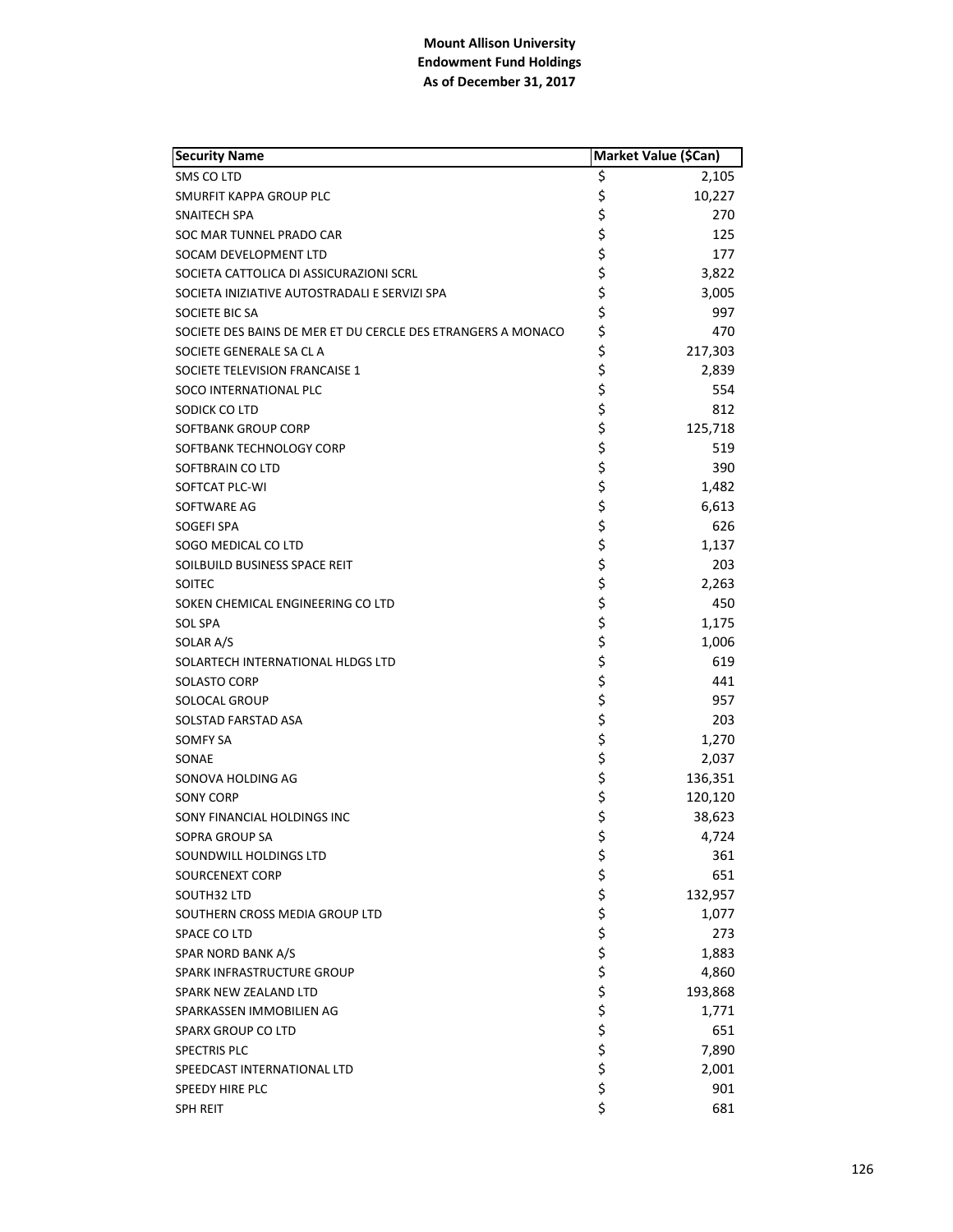| <b>Security Name</b>                     | Market Value (\$Can) |         |
|------------------------------------------|----------------------|---------|
| <b>SPIE SA</b>                           | \$                   | 4,344   |
| SPIRAX-SARCO ENGINEERING PLC             | \$                   | 11,979  |
| SPIRE HEALTHCARE GROUP PLC               | \$                   | 1,776   |
| SPIRENT COMMUNICATIONS PLC               | \$                   | 1,733   |
| SPORTS DIRECT INTERNATIONAL PLC          | \$                   | 2,569   |
| SRA HOLDINGS                             | \$                   | 1,082   |
| SRG TAKAMIYA CO LTD                      | \$                   | 76      |
| <b>SRI SPORTS LTD</b>                    | \$                   | 225     |
| <b>SSP GROUP PLC</b>                     | \$                   | 8,368   |
| ST BARBARA LTD                           | \$                   | 3,348   |
| <b>ST CORP</b>                           | \$                   | 725     |
| ST GALLER KANTONALBANK AG                | \$                   | 2,769   |
| ST GOBAIN CIE DE                         | \$                   | 135,928 |
| ST IVES PLC                              | \$                   | 216     |
| ST JAMES PLACE PLC                       | \$                   | 62,734  |
| ST MARC HOLDINGS CO LTD                  | \$                   | 714     |
| ST MODWEN PROPERTIES PLC                 | \$                   | 2,304   |
| <b>STABILUS SA</b>                       | \$                   | 3,816   |
| STAGECOACH GROUP PLC                     | \$                   | 1,722   |
| <b>STALLERGENES GREER</b>                | \$                   | 354     |
| STAMFORD LAND CORP LTD                   | \$                   | 401     |
| STANDARD CHARTERED PLC (UK)              | \$                   | 284,985 |
| STANDARD LIFE ABERDEEN PLC               | \$                   | 139,434 |
| STANDARD LIFE INVESTMENT PROPERTY INCOME | \$                   | 1,145   |
| STAR ASIA INVESTME CORP                  | \$                   | 516     |
| <b>STAR MICA CO LTD</b>                  | \$                   | 722     |
| STAR MICRONICS CO LTD                    | \$                   | 1,043   |
| STARHILL GLOBAL REIT                     | \$                   | 1,650   |
| <b>STARHUB LTD</b>                       | \$                   | 144,242 |
| <b>STARTS CORP INC</b>                   | \$                   | 1,411   |
| STARTS PROCEEDS INVESTMENT CORP          | \$                   | 663     |
| STARZEN CO LTD                           | \$                   | 523     |
| <b>STATOIL ASA</b>                       | \$                   | 187,927 |
| STE INDUSTRIELLE D'AVIATION LATECOERE SA | \$                   | 1,025   |
| STEADFAST GROUP LTD                      | \$                   | 3,553   |
| STEEL & TUBE HOLDINGS LTD                | \$                   | 154     |
| STEF-TFE                                 |                      | 486     |
| <b>STELLA CHEMIFA CORP</b>               |                      | 710     |
| STELLA INTERNATIONAL HOLDINGS LTD        |                      | 1,661   |
| STELUX HOLDINGS INTERNATIONAL LTD        |                      | 36      |
| <b>STHREE PLC</b>                        |                      | 946     |
| STO SE & CO KGAA                         |                      | 1,097   |
| <b>STOBART GROUP LTD</b>                 |                      | 2,251   |
| <b>STOCK SPIRITS GROUP PLC</b>           |                      | 289     |
| <b>STOCKLAND</b>                         |                      | 40,808  |
| STOCKMANN OYJ ABP                        | やややややややややや           | 595     |
| STOCKMANN OYJ ABP                        |                      | 66      |
| STOLT-NIELSEN LTD                        | \$                   | 885     |
| STRABAG SE                               | \$                   | 1,303   |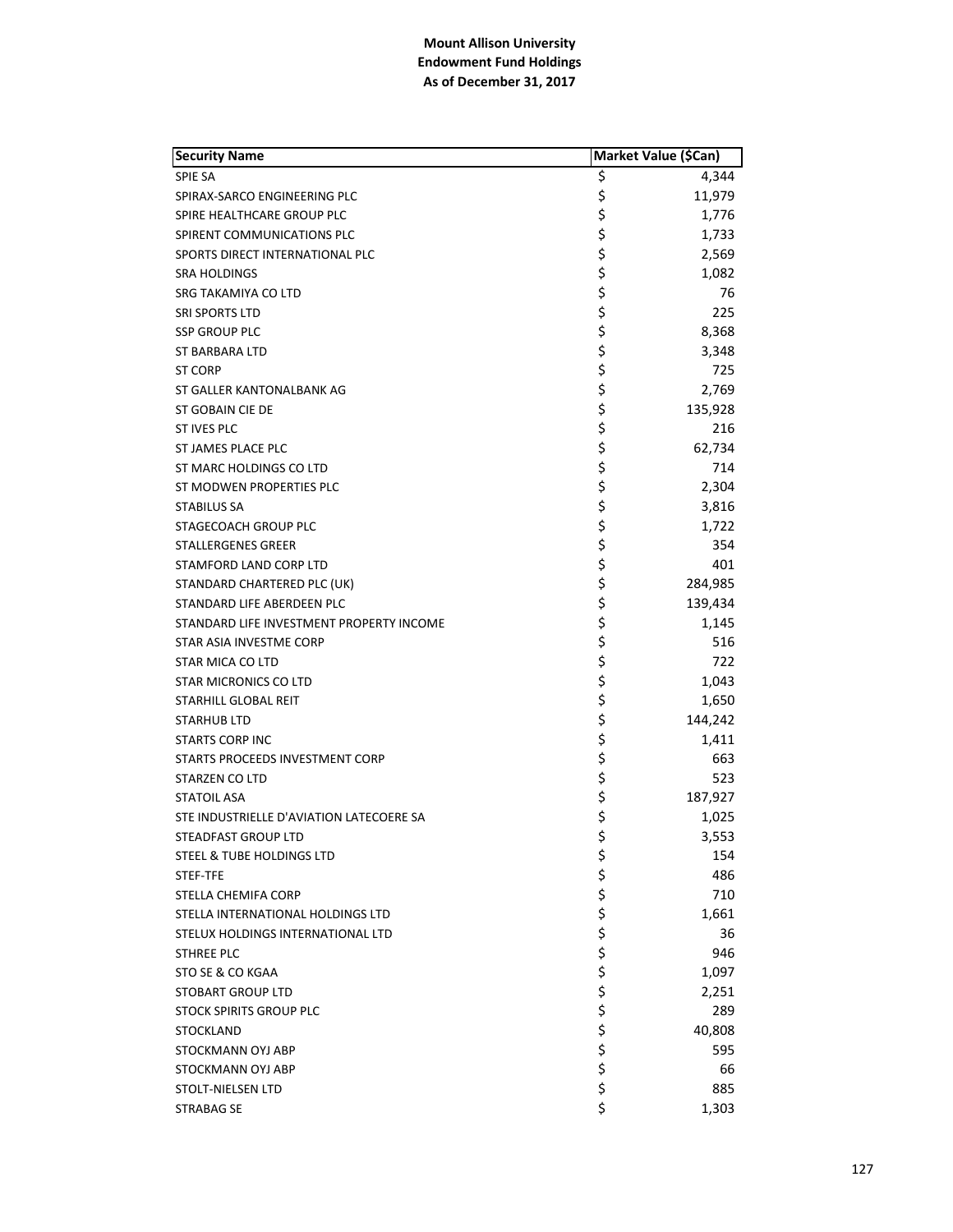| <b>Security Name</b>                  | Market Value (\$Can) |         |
|---------------------------------------|----------------------|---------|
| <b>STRAUSS GROUP LTD</b>              | \$                   | 1,185   |
| <b>STRIDE STAPLED GROUP</b>           | \$                   | 784     |
| STROEER SE & CO KGAA                  | \$                   | 3,244   |
| STUDIO ALICE CO LTD                   | \$                   | 710     |
| <b>SUBARU CORP</b>                    | \$                   | 79,091  |
| SUEDZUCKER AG                         | \$                   | 3,973   |
| <b>SUESS MICROTEC SE</b>              | \$                   | 883     |
| SULZER AG                             | \$                   | 3,192   |
| SUMIDA CORP                           | \$                   | 813     |
| SUMINOE TEXTILE CO LTD                | \$                   | 239     |
| SUMITOMO BAKELITE CO LTD              | \$                   | 2,901   |
| SUMITOMO CHEMICAL CO LTD              | \$                   | 74,393  |
| SUMITOMO DENSETSU CO LTD              | \$                   | 1,057   |
| <b>SUMITOMO HEAVY INDUSTRIES LTD</b>  | \$                   | 67,375  |
| SUMITOMO MITSUI CONSTRUCTION CO LTD   | \$                   | 1,231   |
| SUMITOMO OSAKA CEMENT CO LTD          | \$                   | 3,746   |
| SUMITOMO RIKO COMPANY LTD             | \$                   | 807     |
| SUMITOMO SEIKA CHEMICALS CO LTD       | \$                   | 1,198   |
| SUMITOMO WAREHOUSE CO LTD/THE         | \$                   | 2,182   |
| SUMMERSET GROUP HOLDINGS              | \$                   | 944     |
| SUMMIT ASCENT HOLDINGS LTD            | \$                   | 133     |
| SUMMIT REAL ESTATE HOLDINGS           | \$                   | 291     |
| <b>SUN CORPORATION</b>                | \$                   | 232     |
| SUN FRONTIER FUDOUSAN CO LTD          | \$                   | 662     |
| SUN HUNG KAI & CO LTD                 | \$                   | 1,185   |
| <b>SUN HUNG KAI PROPERTIES LTD</b>    | \$                   | 29,595  |
| SUNDANCE ENERGY AUSTRALIA LTD         | \$                   | 113     |
| SUNLIGHT REAL ESTATE INVESTMENT TRUST | \$                   | 1,482   |
| SUNNINGDALE TECH LTD                  | \$                   | 501     |
| SUNRISE COMMUNICATIONS GROUP AG       | \$                   | 5,875   |
| SUNTEC REAL ESTATE INVESTMENT         | \$                   | 2,426   |
| SUNTEC REAL ESTATE INVESTMENT TRUST   | \$                   | 5,391   |
| <b>SUN-WA TECHNOS CORP</b>            | \$                   | 393     |
| <b>SUPER RETAIL GROUP LTD</b>         | \$                   | 1,982   |
| SUPERGROUP PLC                        | \$                   | 2,834   |
| SUPERLOOP LTD                         | \$                   | 477     |
| SURTECO SE                            |                      | 728     |
| SURUGA BANK LTD                       | ややや ややや              | 45,928  |
| SUZUKI MOTOR CORP                     |                      | 96,844  |
| SWCC SHOWA HOLDINGS CO LTD            |                      | 498     |
| SWECO AB                              |                      | 2,900   |
| <b>SWEDBANK AB A</b>                  |                      | 131,316 |
| <b>SWEDISH MATCH AB</b>               |                      | 68,354  |
| <b>SWEDOL AB</b>                      |                      | 239     |
| SWIBER HOLDINGS LTD                   |                      | 16      |
| <b>SWIRE PACIFIC LTD</b>              | \$ \$ \$ \$          | 14,368  |
| SWISS PRIME SITE AG                   |                      | 125,142 |
| SWISSCOM AG                           | \$                   | 200,358 |
| SWISSQUOTE GROUP HOLDING SA           | \$                   | 489     |
|                                       |                      |         |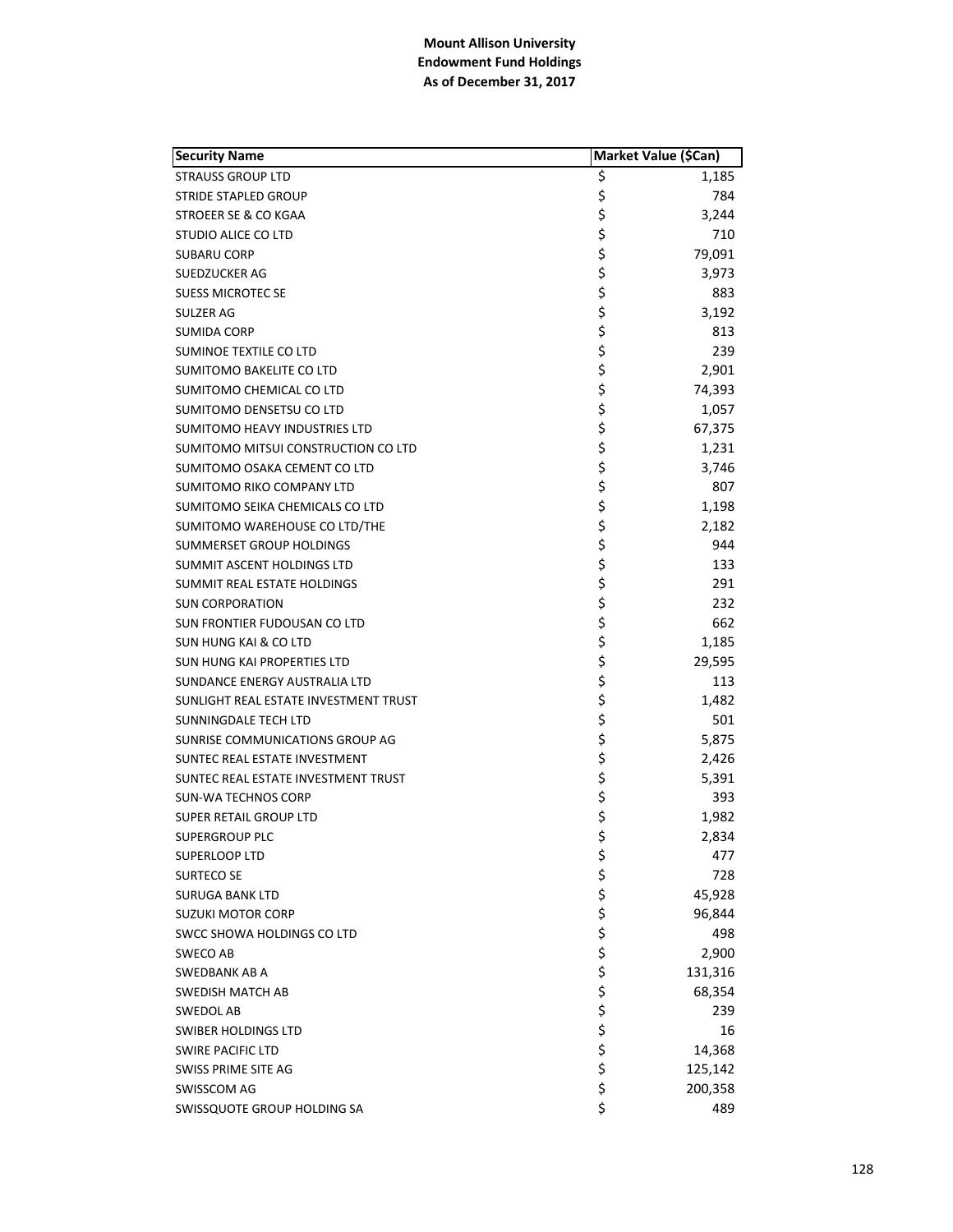| <b>Security Name</b>                   | Market Value (\$Can) |         |
|----------------------------------------|----------------------|---------|
| <b>SWORD GROUP</b>                     | \$                   | 442     |
| SYDBANK A/S                            | \$                   | 6,043   |
| SYNERGIE SA                            | \$                   | 695     |
| SYNLAIT MILK LTD                       | \$                   | 382     |
| SYRAH RESOURCES LTD                    | \$                   | 1,504   |
| SYSTEMAIR AB                           | \$                   | 563     |
| <b>SYSTENA CORP</b>                    | \$                   | 1,516   |
| SYUPPIN CO LTD                         | \$                   | 586     |
| T HASEGAWA CO LTD                      | \$                   | 720     |
| T RAD CO LTD                           | \$                   | 613     |
| <b>T&amp;K TOKA CO LTD</b>             | \$                   | 561     |
| <b>TABCORP HOLDINGS LTD</b>            | \$                   | 7,125   |
| TACHIBANA ELETECH CO LTD               | \$                   | 699     |
| TACHI-S CO LTD                         | \$                   | 1,104   |
| <b>TADANO LTD</b>                      | \$                   | 3,464   |
| TAG IMMOBILIEN AG                      | \$                   | 4,649   |
| <b>TAI CHEUNG HOLDINGS</b>             | \$                   | 1,323   |
| TAIHEI DENGYO KAISHA LTD               | \$                   | 1,115   |
| TAIHO KOGYO CO LTD                     |                      | 481     |
| <b>TAIKISHA LTD</b>                    | \$<br>\$             | 1,531   |
| <b>TAIKO BANK LTD/THE</b>              | \$                   | 238     |
| <b>TAISEI CORP</b>                     | \$                   | 33,402  |
| TAISEI LAMICK CO LTD                   | \$                   | 363     |
| <b>TAIWAN MOBILE</b>                   | \$                   | 86,727  |
| TAIWAN SEMICONDUCTOR MANUFACTURING     | \$                   | 935,493 |
| TAIYO HOLDINGS CO LTD                  | \$                   | 1,439   |
| TAIYO YUDEN CO LTD                     |                      | 3,746   |
| TAKAMATSU CONSTRUCTION GROUP CO LTD    | \$<br>\$             | 912     |
| TAKAOKA TOKO CO LTD                    | \$                   | 635     |
| <b>TAKARA HOLDINGS INC</b>             | \$                   | 3,377   |
| TAKARA LEBEN CO LTD                    | \$                   | 772     |
| TAKARA PRINTING CO LTD                 | \$                   | 409     |
| TAKARA STANDARD CO LTD                 | \$<br>\$             | 1,394   |
| <b>TAKASAGO INTERNATIONAL CORP</b>     |                      | 839     |
| TAKASAGO THERMAL ENGINEERING CO LTD    | \$                   | 1,343   |
| TAKEAWAY.COM NV                        | \$                   | 1,985   |
| TAKEDA PHARMACEUTICAL CO LTD           |                      | 85,953  |
| <b>TAKEEI CORP</b>                     |                      | 433     |
| TAKEUCHI MANUFACTURING CO LTD          |                      | 1,838   |
| <b>TAKIRON CO LTD</b>                  |                      | 308     |
| <b>TAKKT AG</b>                        |                      | 1,546   |
| <b>TAKUMA CO LTD</b>                   |                      | 2,114   |
| <b>TALGO SA</b>                        |                      | 617     |
| <b>TALKTALK TELECOM GROUP PLC</b>      |                      | 1,847   |
| <b>TAMBURI INVESTMENT PARTNERS SPA</b> | ぐぐろぐぐさか              | 1,316   |
| TAMEDIA AG                             |                      | 804     |
| <b>TAMRON CO LTD</b>                   |                      | 602     |
| <b>TAMURA CORP</b>                     | \$                   | 1,462   |
| TAN CHONG INTERNATIONAL LTD            | \$                   | 301     |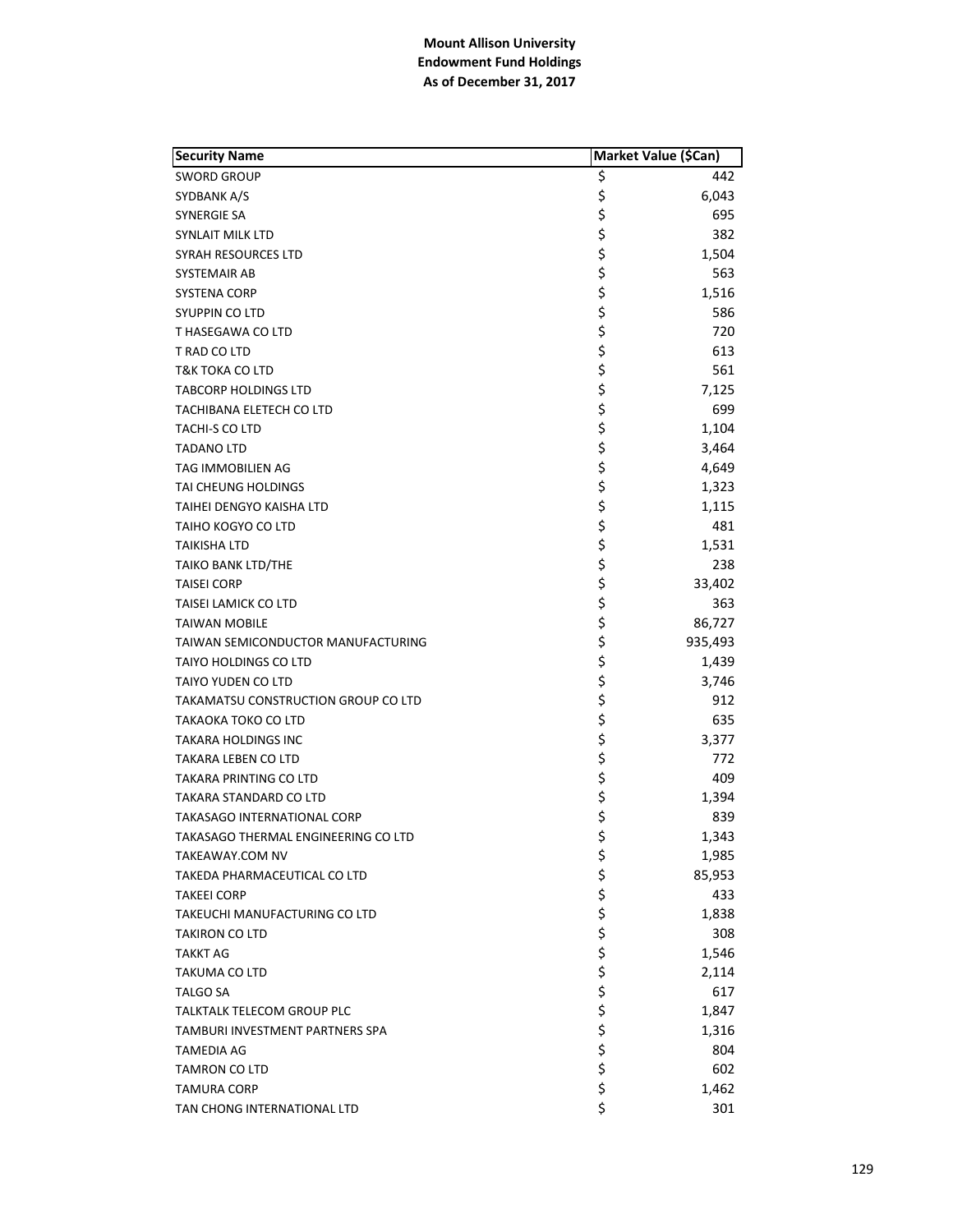| <b>Security Name</b>                   | Market Value (\$Can) |           |
|----------------------------------------|----------------------|-----------|
| <b>TANSEISHA CO LTD</b>                | \$                   | 875       |
| <b>TARKETT SA</b>                      | \$                   | 2,263     |
| <b>TARSUS GROUP PLC</b>                | \$                   | 249       |
| <b>TASSAL GROUP LTD</b>                | \$                   | 1,119     |
| <b>TAT HONG HOLDINGS LTD</b>           | \$                   | 269       |
| TATE & LYLE PLC                        | \$                   | 8,415     |
| TATSUTA ELECTRIC WIRE AND CABLE CO LTD | \$                   | 292       |
| <b>TAYCA CORP</b>                      | \$                   | 950       |
| TDC A/S                                | \$                   | 30,534    |
| TDC A/S                                | \$                   | 10,255    |
| <b>TDK CORP</b>                        | \$                   | 67,192    |
| <b>TECAN GROUP AG</b>                  | \$                   | 4,249     |
| <b>TECHMATRIX CORP</b>                 | \$                   | 684       |
| <b>TECHNICOLOR SA</b>                  | \$                   | 1,857     |
| TECHNO ASSOCIE CO LTD                  | \$                   | 152       |
| <b>TECHNOGYM SPA</b>                   | \$                   | 1,754     |
| <b>TECHNOLOGY ONE LTD</b>              | \$                   | 2,175     |
| <b>TECHNOPOLIS PLC</b>                 | \$                   | 1,826     |
| TECHNOPRO HOLDINGS INC                 | \$                   | 3,514     |
| <b>TECHNOTRANS</b>                     | \$                   | 749       |
| TECHTRONIC INDUSTRIES CO LTD           | \$                   | 118,564   |
| <b>TECNICAS REUNIDAS SA</b>            | \$                   | 1,985     |
| <b>TECONS JAPAN INC</b>                | \$                   | 334       |
| TED BAKER PLC                          | \$                   | 2,001     |
| TEGEL GROUP HOLDINGS LTD               |                      | 418       |
| TEIKOKU ELECTRIC MANUFACTURING CO LTD  | \$\$\$               | 811       |
| TEIKOKU PISTON RING CO LTD             |                      | 1,427     |
| TEIKOKU SEN-I CO LTD                   |                      | 823       |
| TEIXEIRA DUARTE SA                     | \$<br>\$             | 37        |
| <b>TEKKEN CORP</b>                     | \$                   | 589       |
| TELE COLUMBUS AG                       | \$                   | 815       |
| TELE2 AB                               | \$                   | 19,341    |
| TELECOM PLUS PLC                       | \$                   | 2,097     |
| <b>TELEFONICA BRASIL</b>               | \$                   | 103,341   |
| TELEGRAAF MEDIA GROEP NV               | \$                   | 227       |
| TELEKOM AUSTRIA AG                     | \$                   | 2,877     |
| TELENET GROUP HOLDING NV               |                      | 66,375    |
| TELEVISION BROADCASTS LTD              |                      | 1,928     |
| <b>TELSTRA CORP LTD</b>                |                      | 229,668   |
| <b>TENCENT HOLDINGS</b>                | ややや ややや              | 1,277,638 |
| <b>TENMA CORP</b>                      |                      | 636       |
| <b>TERNIUM</b>                         |                      | 68,053    |
| <b>TESSENDERLO GROUP</b>               |                      | 3,150     |
| <b>TESSI SA</b>                        |                      | 320       |
| TEXWINCA HOLDINGS LTD                  |                      | 784       |
| TFF GROUP                              | \$\$\$\$             | 391       |
| T-GAIA CORP                            |                      | 1,003     |
| THAI BEVERAGE                          | \$                   | 47,405    |
| THAI OIL PCL THB10(NVDR)               | \$                   | 55,768    |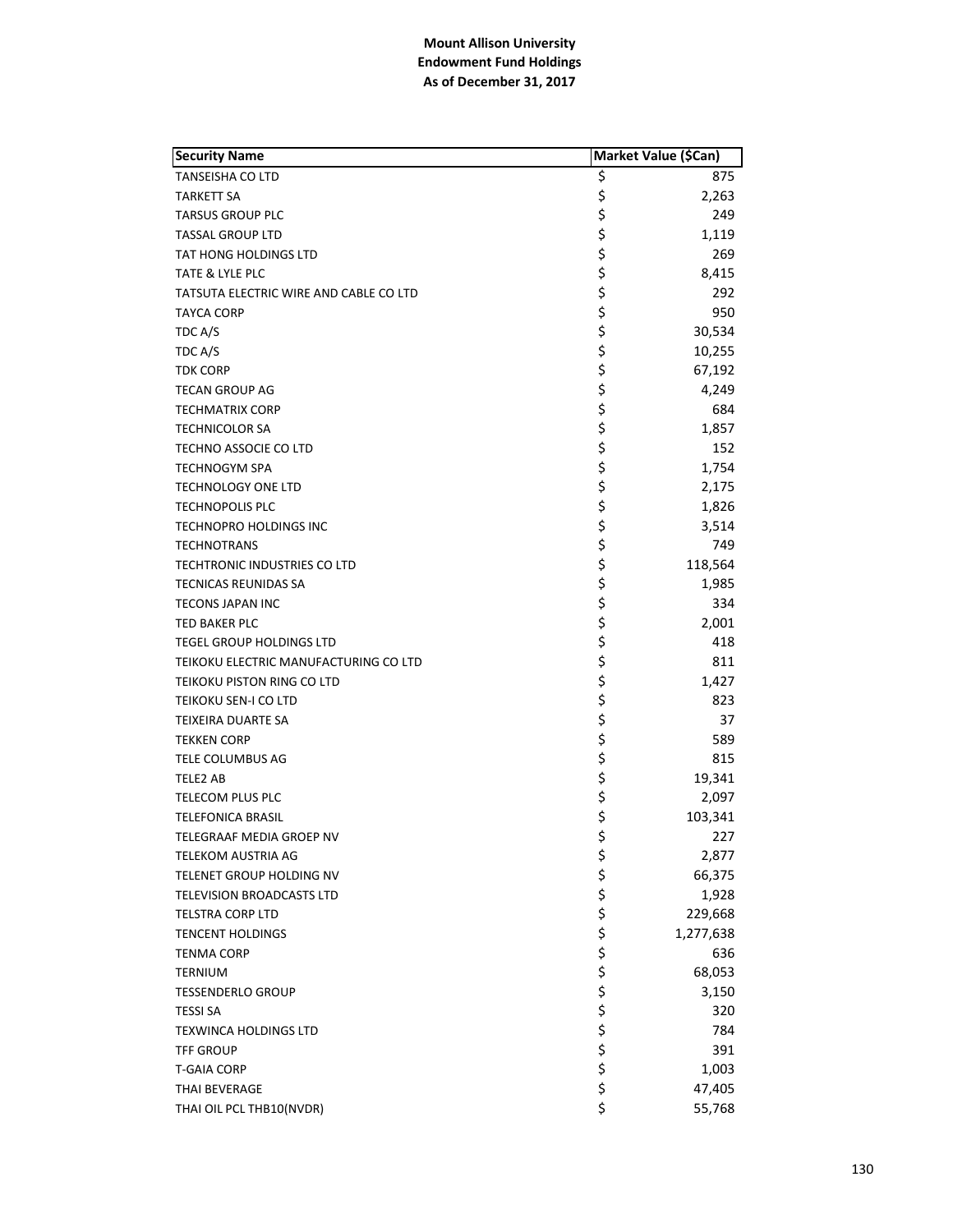| \$<br>979<br>THERMADOR GROUPE<br>\$<br>4,284<br>THOMAS COOK GROUP PLC<br>\$<br>272<br>THORN GROUP LTD<br>\$<br>414<br>THROMBOGENICS NV<br>\$<br>3,722<br>THULE GROUP AB/THE<br>\$<br>3,340<br>TIETO OYJ<br>\$<br>478<br>TIGENIX NV<br>\$<br>1,059<br>TIKKURILA OYJ<br>\$<br>160<br>TILT RENEWABLES LTD<br>\$<br>\$<br>183<br>TISCALI SPA<br>189<br>TK DEVELOPMENT<br>\$<br>1,183<br>ткс<br>\$<br>TKH GROUP NV<br>5,006<br>\$<br>TLG IMMOBILIEN AG<br>3,834<br>\$<br><b>TNT NV</b><br>4,634<br>\$<br>\$<br>652<br>TOA CORP/HYOGO<br>1,106<br>TOA CORP/TOKYO<br>\$<br>599<br>TOA ROAD CORP<br>\$<br>TOAGOSEI CO LTD<br>2,002<br>\$<br>597<br><b>TOBISHIMA CORP</b><br>\$<br>829<br>TOC CO LTD<br>\$<br>\$<br>1,344<br>TOCALO CO LTD<br>695<br><b>TOCHIGI BANK LTD/THE</b><br>\$<br>1,729<br>TODA CORP<br>\$<br>438<br>TODA KOGYO CORP<br>\$<br><b>TOD'S SPA</b><br>1,225<br>ららら<br>421<br>TOEI ANIMATION CO LTD<br>1,742<br>TOEI CO LTD<br>524<br>TOENEC CORP<br>\$<br>1,817<br>TOHO BANK LTD/THE<br>\$<br>331<br>TOHO CO LTD/KOBE<br>\$<br>2,338<br>TOHO HOLDINGS CO LTD<br>\$<br>\$<br>893<br>TOHO TITANIUM CO LTD<br>TOHO ZINC CO LTD<br>1,169<br>\$<br>144<br><b>TOHOKU BANK LTD/THE</b><br>\$<br>96<br>TOHOKUSHINSHA FILM CORP<br>\$<br>4,532<br>TOKAI CARBON CO LTD<br>\$<br>\$<br>788<br><b>TOKAI CORP/GIFU</b><br>1,211<br><b>TOKAI HOLDINGS CORP</b><br>\$\$\$\$\$<br>2,312<br>TOKAI RIKA CO LTD<br>2,153<br>TOKAI TOKYO FINANCIAL HOLDINGS INC<br>1,581<br>TOKEN CORP<br>897<br>TOKUSHU TOKAI PAPER CO LTD<br>4,065<br>TOKUYAMA CORP<br>\$<br>476<br><b>TOKYO BASE CO LTD</b><br>\$<br>1,856<br>TOKYO DOME CORP<br>\$<br>62,903<br>TOKYO ELECTRON LTD<br>\$<br>753<br>TOKYO ENERGY & SYSTEMS INC | <b>Security Name</b>                           | Market Value (\$Can) |     |
|----------------------------------------------------------------------------------------------------------------------------------------------------------------------------------------------------------------------------------------------------------------------------------------------------------------------------------------------------------------------------------------------------------------------------------------------------------------------------------------------------------------------------------------------------------------------------------------------------------------------------------------------------------------------------------------------------------------------------------------------------------------------------------------------------------------------------------------------------------------------------------------------------------------------------------------------------------------------------------------------------------------------------------------------------------------------------------------------------------------------------------------------------------------------------------------------------------------------------------------------------------------------------------------------------------------------------------------------------------------------------------------------------------------------------------------------------------------------------------------------------------------------------------------------------------------------------------------------------------------------------------------------------------------------------------------------------------|------------------------------------------------|----------------------|-----|
|                                                                                                                                                                                                                                                                                                                                                                                                                                                                                                                                                                                                                                                                                                                                                                                                                                                                                                                                                                                                                                                                                                                                                                                                                                                                                                                                                                                                                                                                                                                                                                                                                                                                                                          |                                                |                      |     |
|                                                                                                                                                                                                                                                                                                                                                                                                                                                                                                                                                                                                                                                                                                                                                                                                                                                                                                                                                                                                                                                                                                                                                                                                                                                                                                                                                                                                                                                                                                                                                                                                                                                                                                          |                                                |                      |     |
|                                                                                                                                                                                                                                                                                                                                                                                                                                                                                                                                                                                                                                                                                                                                                                                                                                                                                                                                                                                                                                                                                                                                                                                                                                                                                                                                                                                                                                                                                                                                                                                                                                                                                                          |                                                |                      |     |
|                                                                                                                                                                                                                                                                                                                                                                                                                                                                                                                                                                                                                                                                                                                                                                                                                                                                                                                                                                                                                                                                                                                                                                                                                                                                                                                                                                                                                                                                                                                                                                                                                                                                                                          |                                                |                      |     |
|                                                                                                                                                                                                                                                                                                                                                                                                                                                                                                                                                                                                                                                                                                                                                                                                                                                                                                                                                                                                                                                                                                                                                                                                                                                                                                                                                                                                                                                                                                                                                                                                                                                                                                          |                                                |                      |     |
|                                                                                                                                                                                                                                                                                                                                                                                                                                                                                                                                                                                                                                                                                                                                                                                                                                                                                                                                                                                                                                                                                                                                                                                                                                                                                                                                                                                                                                                                                                                                                                                                                                                                                                          |                                                |                      |     |
|                                                                                                                                                                                                                                                                                                                                                                                                                                                                                                                                                                                                                                                                                                                                                                                                                                                                                                                                                                                                                                                                                                                                                                                                                                                                                                                                                                                                                                                                                                                                                                                                                                                                                                          |                                                |                      |     |
|                                                                                                                                                                                                                                                                                                                                                                                                                                                                                                                                                                                                                                                                                                                                                                                                                                                                                                                                                                                                                                                                                                                                                                                                                                                                                                                                                                                                                                                                                                                                                                                                                                                                                                          |                                                |                      |     |
|                                                                                                                                                                                                                                                                                                                                                                                                                                                                                                                                                                                                                                                                                                                                                                                                                                                                                                                                                                                                                                                                                                                                                                                                                                                                                                                                                                                                                                                                                                                                                                                                                                                                                                          |                                                |                      |     |
|                                                                                                                                                                                                                                                                                                                                                                                                                                                                                                                                                                                                                                                                                                                                                                                                                                                                                                                                                                                                                                                                                                                                                                                                                                                                                                                                                                                                                                                                                                                                                                                                                                                                                                          |                                                |                      |     |
|                                                                                                                                                                                                                                                                                                                                                                                                                                                                                                                                                                                                                                                                                                                                                                                                                                                                                                                                                                                                                                                                                                                                                                                                                                                                                                                                                                                                                                                                                                                                                                                                                                                                                                          |                                                |                      |     |
|                                                                                                                                                                                                                                                                                                                                                                                                                                                                                                                                                                                                                                                                                                                                                                                                                                                                                                                                                                                                                                                                                                                                                                                                                                                                                                                                                                                                                                                                                                                                                                                                                                                                                                          |                                                |                      |     |
|                                                                                                                                                                                                                                                                                                                                                                                                                                                                                                                                                                                                                                                                                                                                                                                                                                                                                                                                                                                                                                                                                                                                                                                                                                                                                                                                                                                                                                                                                                                                                                                                                                                                                                          |                                                |                      |     |
|                                                                                                                                                                                                                                                                                                                                                                                                                                                                                                                                                                                                                                                                                                                                                                                                                                                                                                                                                                                                                                                                                                                                                                                                                                                                                                                                                                                                                                                                                                                                                                                                                                                                                                          |                                                |                      |     |
|                                                                                                                                                                                                                                                                                                                                                                                                                                                                                                                                                                                                                                                                                                                                                                                                                                                                                                                                                                                                                                                                                                                                                                                                                                                                                                                                                                                                                                                                                                                                                                                                                                                                                                          |                                                |                      |     |
|                                                                                                                                                                                                                                                                                                                                                                                                                                                                                                                                                                                                                                                                                                                                                                                                                                                                                                                                                                                                                                                                                                                                                                                                                                                                                                                                                                                                                                                                                                                                                                                                                                                                                                          |                                                |                      |     |
|                                                                                                                                                                                                                                                                                                                                                                                                                                                                                                                                                                                                                                                                                                                                                                                                                                                                                                                                                                                                                                                                                                                                                                                                                                                                                                                                                                                                                                                                                                                                                                                                                                                                                                          |                                                |                      |     |
|                                                                                                                                                                                                                                                                                                                                                                                                                                                                                                                                                                                                                                                                                                                                                                                                                                                                                                                                                                                                                                                                                                                                                                                                                                                                                                                                                                                                                                                                                                                                                                                                                                                                                                          |                                                |                      |     |
|                                                                                                                                                                                                                                                                                                                                                                                                                                                                                                                                                                                                                                                                                                                                                                                                                                                                                                                                                                                                                                                                                                                                                                                                                                                                                                                                                                                                                                                                                                                                                                                                                                                                                                          |                                                |                      |     |
|                                                                                                                                                                                                                                                                                                                                                                                                                                                                                                                                                                                                                                                                                                                                                                                                                                                                                                                                                                                                                                                                                                                                                                                                                                                                                                                                                                                                                                                                                                                                                                                                                                                                                                          |                                                |                      |     |
|                                                                                                                                                                                                                                                                                                                                                                                                                                                                                                                                                                                                                                                                                                                                                                                                                                                                                                                                                                                                                                                                                                                                                                                                                                                                                                                                                                                                                                                                                                                                                                                                                                                                                                          |                                                |                      |     |
|                                                                                                                                                                                                                                                                                                                                                                                                                                                                                                                                                                                                                                                                                                                                                                                                                                                                                                                                                                                                                                                                                                                                                                                                                                                                                                                                                                                                                                                                                                                                                                                                                                                                                                          |                                                |                      |     |
|                                                                                                                                                                                                                                                                                                                                                                                                                                                                                                                                                                                                                                                                                                                                                                                                                                                                                                                                                                                                                                                                                                                                                                                                                                                                                                                                                                                                                                                                                                                                                                                                                                                                                                          |                                                |                      |     |
|                                                                                                                                                                                                                                                                                                                                                                                                                                                                                                                                                                                                                                                                                                                                                                                                                                                                                                                                                                                                                                                                                                                                                                                                                                                                                                                                                                                                                                                                                                                                                                                                                                                                                                          |                                                |                      |     |
|                                                                                                                                                                                                                                                                                                                                                                                                                                                                                                                                                                                                                                                                                                                                                                                                                                                                                                                                                                                                                                                                                                                                                                                                                                                                                                                                                                                                                                                                                                                                                                                                                                                                                                          |                                                |                      |     |
|                                                                                                                                                                                                                                                                                                                                                                                                                                                                                                                                                                                                                                                                                                                                                                                                                                                                                                                                                                                                                                                                                                                                                                                                                                                                                                                                                                                                                                                                                                                                                                                                                                                                                                          |                                                |                      |     |
|                                                                                                                                                                                                                                                                                                                                                                                                                                                                                                                                                                                                                                                                                                                                                                                                                                                                                                                                                                                                                                                                                                                                                                                                                                                                                                                                                                                                                                                                                                                                                                                                                                                                                                          |                                                |                      |     |
|                                                                                                                                                                                                                                                                                                                                                                                                                                                                                                                                                                                                                                                                                                                                                                                                                                                                                                                                                                                                                                                                                                                                                                                                                                                                                                                                                                                                                                                                                                                                                                                                                                                                                                          |                                                |                      |     |
|                                                                                                                                                                                                                                                                                                                                                                                                                                                                                                                                                                                                                                                                                                                                                                                                                                                                                                                                                                                                                                                                                                                                                                                                                                                                                                                                                                                                                                                                                                                                                                                                                                                                                                          |                                                |                      |     |
|                                                                                                                                                                                                                                                                                                                                                                                                                                                                                                                                                                                                                                                                                                                                                                                                                                                                                                                                                                                                                                                                                                                                                                                                                                                                                                                                                                                                                                                                                                                                                                                                                                                                                                          |                                                |                      |     |
|                                                                                                                                                                                                                                                                                                                                                                                                                                                                                                                                                                                                                                                                                                                                                                                                                                                                                                                                                                                                                                                                                                                                                                                                                                                                                                                                                                                                                                                                                                                                                                                                                                                                                                          |                                                |                      |     |
|                                                                                                                                                                                                                                                                                                                                                                                                                                                                                                                                                                                                                                                                                                                                                                                                                                                                                                                                                                                                                                                                                                                                                                                                                                                                                                                                                                                                                                                                                                                                                                                                                                                                                                          |                                                |                      |     |
|                                                                                                                                                                                                                                                                                                                                                                                                                                                                                                                                                                                                                                                                                                                                                                                                                                                                                                                                                                                                                                                                                                                                                                                                                                                                                                                                                                                                                                                                                                                                                                                                                                                                                                          |                                                |                      |     |
|                                                                                                                                                                                                                                                                                                                                                                                                                                                                                                                                                                                                                                                                                                                                                                                                                                                                                                                                                                                                                                                                                                                                                                                                                                                                                                                                                                                                                                                                                                                                                                                                                                                                                                          |                                                |                      |     |
|                                                                                                                                                                                                                                                                                                                                                                                                                                                                                                                                                                                                                                                                                                                                                                                                                                                                                                                                                                                                                                                                                                                                                                                                                                                                                                                                                                                                                                                                                                                                                                                                                                                                                                          |                                                |                      |     |
|                                                                                                                                                                                                                                                                                                                                                                                                                                                                                                                                                                                                                                                                                                                                                                                                                                                                                                                                                                                                                                                                                                                                                                                                                                                                                                                                                                                                                                                                                                                                                                                                                                                                                                          |                                                |                      |     |
|                                                                                                                                                                                                                                                                                                                                                                                                                                                                                                                                                                                                                                                                                                                                                                                                                                                                                                                                                                                                                                                                                                                                                                                                                                                                                                                                                                                                                                                                                                                                                                                                                                                                                                          |                                                |                      |     |
|                                                                                                                                                                                                                                                                                                                                                                                                                                                                                                                                                                                                                                                                                                                                                                                                                                                                                                                                                                                                                                                                                                                                                                                                                                                                                                                                                                                                                                                                                                                                                                                                                                                                                                          |                                                |                      |     |
|                                                                                                                                                                                                                                                                                                                                                                                                                                                                                                                                                                                                                                                                                                                                                                                                                                                                                                                                                                                                                                                                                                                                                                                                                                                                                                                                                                                                                                                                                                                                                                                                                                                                                                          |                                                |                      |     |
|                                                                                                                                                                                                                                                                                                                                                                                                                                                                                                                                                                                                                                                                                                                                                                                                                                                                                                                                                                                                                                                                                                                                                                                                                                                                                                                                                                                                                                                                                                                                                                                                                                                                                                          |                                                |                      |     |
|                                                                                                                                                                                                                                                                                                                                                                                                                                                                                                                                                                                                                                                                                                                                                                                                                                                                                                                                                                                                                                                                                                                                                                                                                                                                                                                                                                                                                                                                                                                                                                                                                                                                                                          |                                                |                      |     |
|                                                                                                                                                                                                                                                                                                                                                                                                                                                                                                                                                                                                                                                                                                                                                                                                                                                                                                                                                                                                                                                                                                                                                                                                                                                                                                                                                                                                                                                                                                                                                                                                                                                                                                          |                                                |                      |     |
|                                                                                                                                                                                                                                                                                                                                                                                                                                                                                                                                                                                                                                                                                                                                                                                                                                                                                                                                                                                                                                                                                                                                                                                                                                                                                                                                                                                                                                                                                                                                                                                                                                                                                                          |                                                |                      |     |
|                                                                                                                                                                                                                                                                                                                                                                                                                                                                                                                                                                                                                                                                                                                                                                                                                                                                                                                                                                                                                                                                                                                                                                                                                                                                                                                                                                                                                                                                                                                                                                                                                                                                                                          |                                                |                      |     |
|                                                                                                                                                                                                                                                                                                                                                                                                                                                                                                                                                                                                                                                                                                                                                                                                                                                                                                                                                                                                                                                                                                                                                                                                                                                                                                                                                                                                                                                                                                                                                                                                                                                                                                          |                                                |                      |     |
|                                                                                                                                                                                                                                                                                                                                                                                                                                                                                                                                                                                                                                                                                                                                                                                                                                                                                                                                                                                                                                                                                                                                                                                                                                                                                                                                                                                                                                                                                                                                                                                                                                                                                                          |                                                |                      |     |
|                                                                                                                                                                                                                                                                                                                                                                                                                                                                                                                                                                                                                                                                                                                                                                                                                                                                                                                                                                                                                                                                                                                                                                                                                                                                                                                                                                                                                                                                                                                                                                                                                                                                                                          |                                                |                      |     |
|                                                                                                                                                                                                                                                                                                                                                                                                                                                                                                                                                                                                                                                                                                                                                                                                                                                                                                                                                                                                                                                                                                                                                                                                                                                                                                                                                                                                                                                                                                                                                                                                                                                                                                          |                                                |                      |     |
|                                                                                                                                                                                                                                                                                                                                                                                                                                                                                                                                                                                                                                                                                                                                                                                                                                                                                                                                                                                                                                                                                                                                                                                                                                                                                                                                                                                                                                                                                                                                                                                                                                                                                                          | TOKYO INDIVIDUALIZED EDUCATIONAL INSTITUTE INC | \$                   | 261 |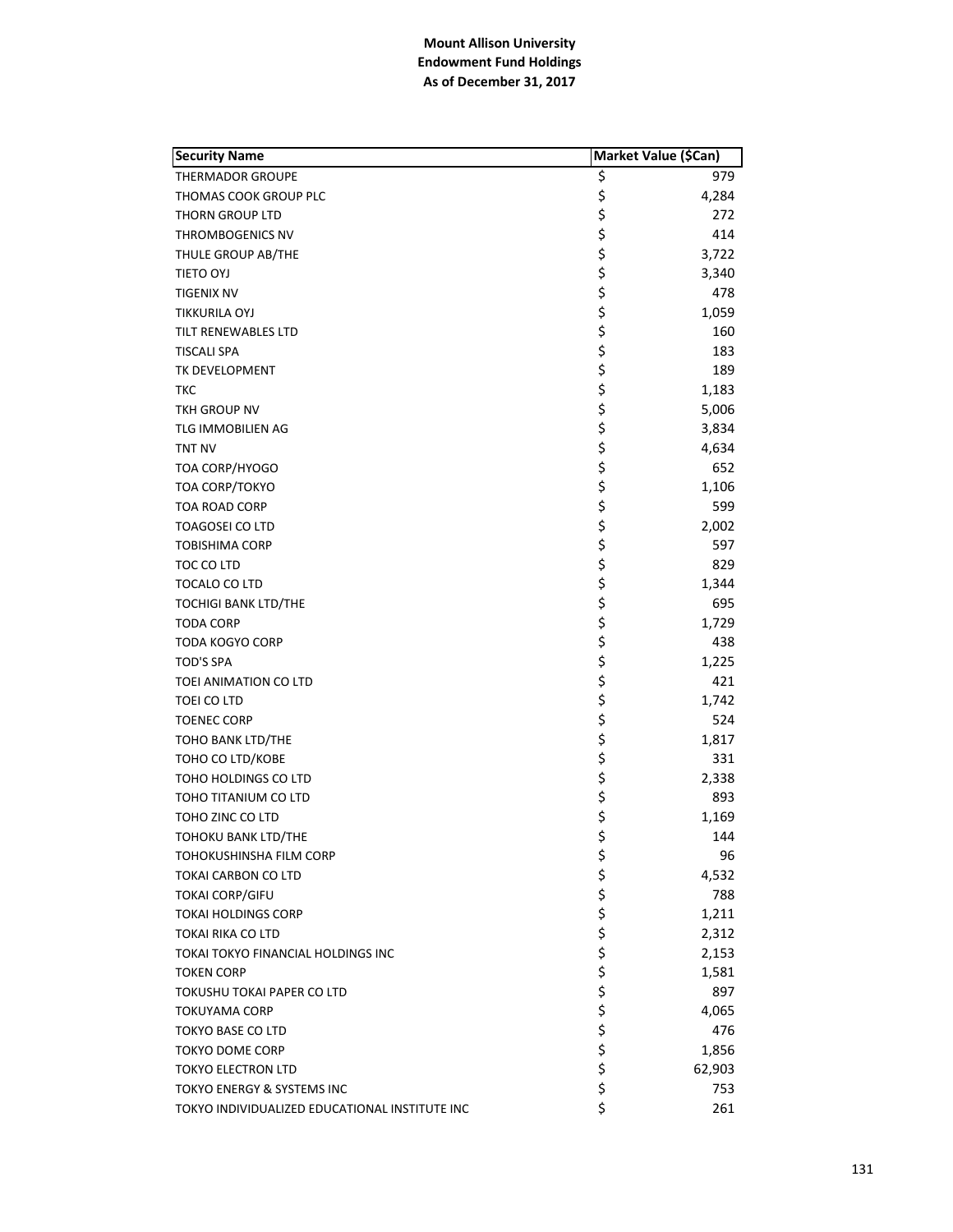| <b>Security Name</b>                  | Market Value (\$Can) |         |
|---------------------------------------|----------------------|---------|
| <b>TOKYO KEIKI INC</b>                | \$                   | 245     |
| TOKYO OHKA KOGYO CO LTD               | \$                   | 2,325   |
| TOKYO RAKUTENCHI CO LTD               | \$                   | 117     |
| TOKYO ROPE MANUFACTURING CO LTD       | \$                   | 427     |
| TOKYO SEIMITSU CO LTD                 | \$                   | 3,061   |
| TOKYO STEEL MANUFACTURING CO LTD      | \$                   | 1,800   |
| TOKYO TEKKO CO LTD                    | \$                   | 156     |
| TOKYO TY FINANCIAL GRP                | \$                   | 1,208   |
| <b>TOKYOTOKEIBA CO LTD</b>            | \$                   | 1,633   |
| TOKYU CONSTRUCTION CO LTD             | \$                   | 1,997   |
| <b>TOKYU REIT INC</b>                 | \$                   | 2,523   |
| TOLI CORP                             | \$                   | 288     |
| TOM GROUP LTD                         | \$                   | 832     |
| TOM TAILOR HOLDING SE                 | \$                   | 482     |
| <b>TOMATO BANK LTD</b>                | \$                   | 208     |
| TOMOKU CO LTD                         | \$                   | 263     |
| <b>TOMONY HOLDINGS INC</b>            | \$                   | 1,774   |
| TOMRA SYSTEMS ASA                     | \$                   | 2,907   |
| TOMTOM NV                             | \$                   | 3,003   |
| TOMY CO LTD                           | \$                   | 1,761   |
| TONAMI HOLDINGS CO LTD                | \$                   | 656     |
| <b>TOPCON CORP</b>                    | \$                   | 3,865   |
| TOPDANMARK A/S                        | \$                   | 5,855   |
| TOPPAN FORMS CO LTD                   | \$                   | 1,221   |
| <b>TOPPS TILES PLC</b>                | \$                   | 227     |
| <b>TOPRE CORP</b>                     | \$                   | 2,256   |
| <b>TOPY INDUSTRIES LTD</b>            | \$                   | 1,329   |
| <b>TORIDOLL CORP</b>                  | \$                   | 1,447   |
| TORIGOE CO LTD/THE                    | \$                   | 228     |
| TORII PHARMACEUTICAL CO LTD           | \$                   | 927     |
| TORIKIZOKU CO LTD                     | \$                   | 588     |
| TORISHIMA PUMP MANUFACTURING CO LTD   | \$                   | 182     |
| <b>TORM PLC</b>                       | \$                   | 476     |
| <b>TOSEI CORP</b>                     | \$                   | 652     |
| <b>TOSHIBA CORP</b>                   | \$                   | 71,079  |
| TOSHIBA MACHINE CO LTD                | \$                   | 1,767   |
| TOSHIBA PLANT SYSTEMS & SERVICES CORP |                      | 1,811   |
| <b>TOSHIBA TEC CORP</b>               |                      | 1,631   |
| TOSHO CO LTD                          |                      | 698     |
| TOSHO PRINTING CO LTD                 |                      | 684     |
| <b>TOTAL GABON</b>                    |                      | 274     |
| <b>TOTAL SA (FRAN)</b>                |                      | 112,339 |
| TOTAL SA RT                           |                      | 1,514   |
| TOTETSU KOGYO CO LTD                  |                      | 1,504   |
| TOTO LTD                              | やややややややや             | 68,025  |
| TOTTORI BANK LTD/THE                  |                      | 342     |
| TOURISM HOLDINGS LTD                  | \$                   | 816     |
| TOW CO LTD                            | \$                   | 534     |
| TOWA BANK LTD/THE                     | \$                   | 878     |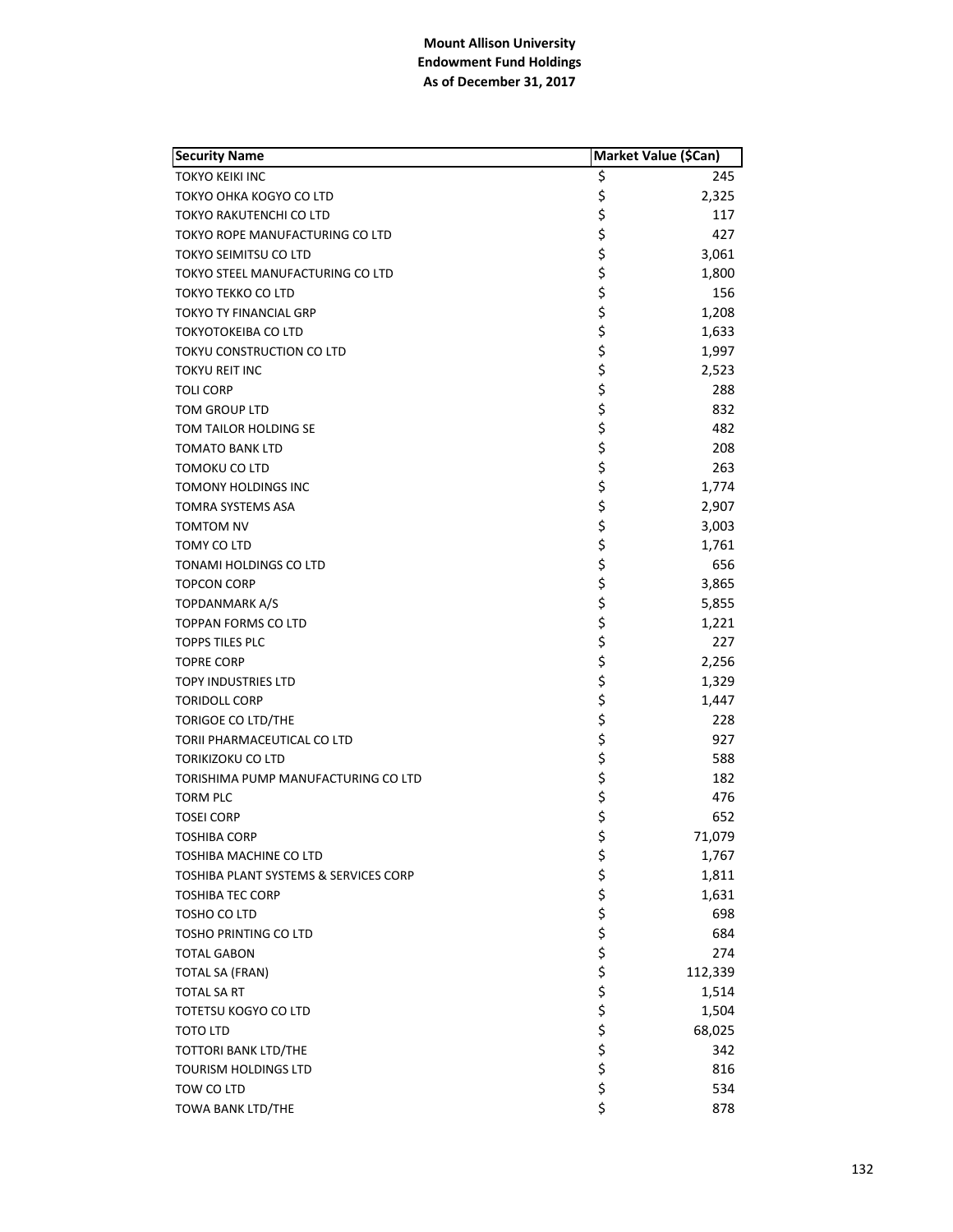| <b>Security Name</b>                                   | Market Value (\$Can) |        |
|--------------------------------------------------------|----------------------|--------|
| <b>TOWA CORP</b>                                       | \$                   | 753    |
| TOWA PHARMACEUTICAL CO LTD                             | \$                   | 1,177  |
| <b>TOWER LTD</b>                                       | \$                   | 192    |
| TOWER SEMICONDUCTOR LTD                                | \$                   | 2,834  |
| TOWN CENTRE SECURITIES PLC                             | \$                   | 194    |
| TOWN HEALTH INTERNATIONAL MEDICAL GROUP                | \$                   | 790    |
| TOX FREE SOLUTIONS LTD                                 | \$                   | 1,133  |
| TOYO CONSTRUCTION CO LTD                               | \$                   | 957    |
| TOYO CORP/CHUO-KU                                      | \$                   | 606    |
| TOYO ENGINEERING CORP                                  | \$                   | 697    |
| TOYO INK SC HOLDINGS CO LTD                            | \$                   | 2,042  |
| <b>TOYO KANETSU KK</b>                                 | \$                   | 789    |
| TOYO KOHAN CO LTD                                      | \$                   | 355    |
| TOYO SECURITIES CO LTD                                 | \$                   | 425    |
| TOYO TANSO CO LTD                                      | \$                   | 1,151  |
| TOYOBO CO LTD                                          | \$                   | 3,058  |
| TP ICAP PLC                                            | \$                   | 8,270  |
| TRADE ME LTD                                           | \$                   | 1,391  |
| TRADELINK ELECTRONIC COMMERCE LTD                      | \$                   | 326    |
| TRANCOM CO LTD                                         | \$                   | 1,365  |
| TRANSACTION CO LTD                                     | \$                   | 473    |
| TRANSPORT INTERNATIONAL HOLDINGS LTD                   | \$                   | 1,371  |
| TRAVIS PERKINS PLC                                     | \$                   | 7,854  |
| <b>TREASURE ASA</b>                                    | \$                   | 239    |
| <b>TREASURY WINE ESTATES LTD</b>                       | \$                   | 20,580 |
| TREND MICRO INC                                        | \$                   | 54,235 |
| TREND MICRO INC/JAPAN                                  | \$                   | 35,884 |
| TREVI FINANZIARIA SPA                                  | \$                   | 71     |
| TRI CHEMICAL LABORATORIES INC                          | \$                   | 543    |
| TRIFAST PLC                                            | \$                   | 592    |
| TRIGANO SA                                             | \$                   | 3,392  |
| TRINITY LTD                                            | \$                   | 138    |
| TRINITY MIRROR PLC                                     | \$                   | 689    |
| TRITAX BIG BOX REIT PLC                                | \$                   | 5,106  |
| <b>TROAX GROUP AB</b>                                  | \$                   | 519    |
| TRUSCO NAKAYAMA CORP                                   | \$                   | 2,139  |
| TRUST TECH INC                                         |                      | 585    |
|                                                        |                      | 467    |
| <b>TRUSTPOWER LTD</b><br><b>TSC GROUP HOLDINGS LTD</b> |                      |        |
|                                                        |                      | 99     |
| TSI HOLDINGS CO LTD                                    |                      | 969    |
| TSUBAKI NAKASHIMA CO LTD                               |                      | 668    |
| TSUBAKIMOTO CHAIN CO                                   |                      | 2,092  |
| <b>TSUGAMI CORP</b>                                    |                      | 1,937  |
| TSUI WAH HOLDINGS LTD                                  | ややややややややや            | 126    |
| TSUKADA GLOBAL HOLDINGS INC                            |                      | 87     |
| TSUKISHIMA KIKAI CO LTD                                |                      | 721    |
| TSUKUBA BANK LTD                                       | \$                   | 687    |
| <b>TSUKUI CORP</b>                                     | \$                   | 1,202  |
| TSURUMI MANUFACTURING CO LTD                           | \$                   | 676    |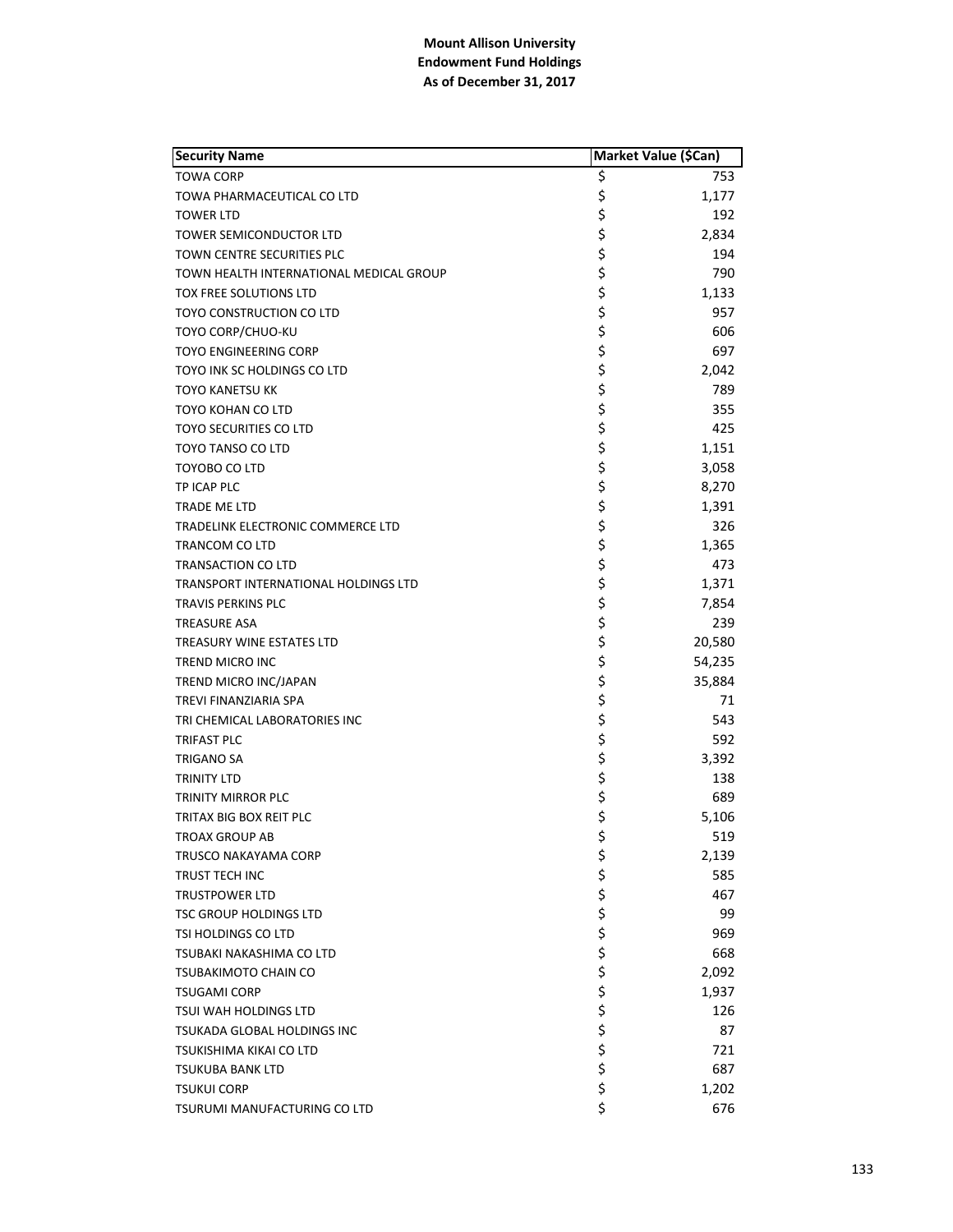| <b>Security Name</b>                               | Market Value (\$Can) |         |
|----------------------------------------------------|----------------------|---------|
| <b>TSUTSUMI JEWELRY CO LTD</b>                     | \$                   | 211     |
| <b>TT ELECTRONICS PLC</b>                          | \$                   | 1,090   |
| TUAN SING HOLDINGS LTD                             | \$                   | 758     |
| <b>TUBACEX SA</b>                                  | \$                   | 883     |
| <b>TUBOS REUNIDOS SA</b>                           | \$                   | 94      |
| TULLOW OIL PLC                                     | \$                   | 7,589   |
| TURKCELL ILETISIM HIZMETLERI                       | \$                   | 85,526  |
| TV ASAHI HOLDINGS CORP                             | \$                   | 1,300   |
| TV TOKYO HOLDINGS CORP                             | \$                   | 561     |
| TYMAN PLC                                          | \$                   | 265     |
| <b>UACJ CORP</b>                                   | \$                   | 1,295   |
| <b>UBISOFT ENTERTAINMENT</b>                       | \$                   | 11,171  |
| U-BLOX AG                                          | \$                   | 2,284   |
| UBM DEVELOPMENT AG                                 | \$                   | 368     |
| UBM PLC                                            | \$                   | 7,906   |
| <b>UCB SA</b>                                      | \$                   | 36,340  |
| UCHIDA YOKO CO LTD                                 | \$                   | 968     |
| <b>UDG HEALTHCARE</b>                              | \$                   | 5,651   |
| UKC HOLDINGS CORP                                  | \$                   | 523     |
| ULTRA ELECTRONICS HOLDINGS PLC                     | \$                   | 2,342   |
| <b>ULTRATECH CEMENT</b>                            | \$                   | 60,152  |
| UMC ELECTRONICS CO LTD                             | \$                   | 462     |
| UMENOHANA CO LTD                                   | \$                   | 274     |
| <b>UMICORE SA</b>                                  | \$                   | 86,417  |
| UMS HOLDINGS LTD                                   | \$                   | 545     |
| UNICAJA BANCO                                      | \$                   | 47,407  |
| UNIDEN HOLDINGS CORPORATION                        | \$                   | 453     |
| UNILEVER NV CVA (BEARER)                           | \$                   | 314,913 |
| UNILEVER PLC ORD                                   | \$                   | 178,307 |
| UNION TOOL CO                                      | \$                   | 237     |
| UNIONE DI BANCHE ITALIANE SCPA                     | \$                   | 9,808   |
| UNIPAPEL SA                                        | \$                   | 58      |
| UNIPER SE                                          | \$                   | 3,976   |
| UNIPOL GRUPPO FINANZIARIO SPA                      | \$                   | 4,000   |
| UNIPOLSAI SPA                                      | \$                   | 4,972   |
| UNIPRES CORP                                       | \$                   | 2,086   |
| UNIQA INSURANCE GROUP AG                           |                      | 2,512   |
| UNITE GROUP PLC                                    |                      | 5,311   |
| UNITED ARROWS LTD                                  | ややややや                | 1,840   |
| UNITED BANK                                        |                      | 30,845  |
| UNITED ENGINEERS LTD                               |                      | 1,645   |
| UNITED INC/JAPAN                                   |                      | 705     |
| UNITED INDUSTRIAL CORP LTD                         |                      | 365     |
| UNITED INTERNATIONAL ENTERPRISES                   |                      | 972     |
| UNITED LABORATORIES INTERNATIONAL HOLDINGS LTD/THE |                      | 1,174   |
| UNITED OVERSEAS BANK (LOC)                         | \$\$\$               | 92,580  |
| UNITED SUPER MARKETS HOLDINGS INC                  | \$                   | 1,162   |
| UNITIKA LTD                                        | \$                   | 618     |
| UNIZO HOLDINGS CO LTD                              | \$                   | 937     |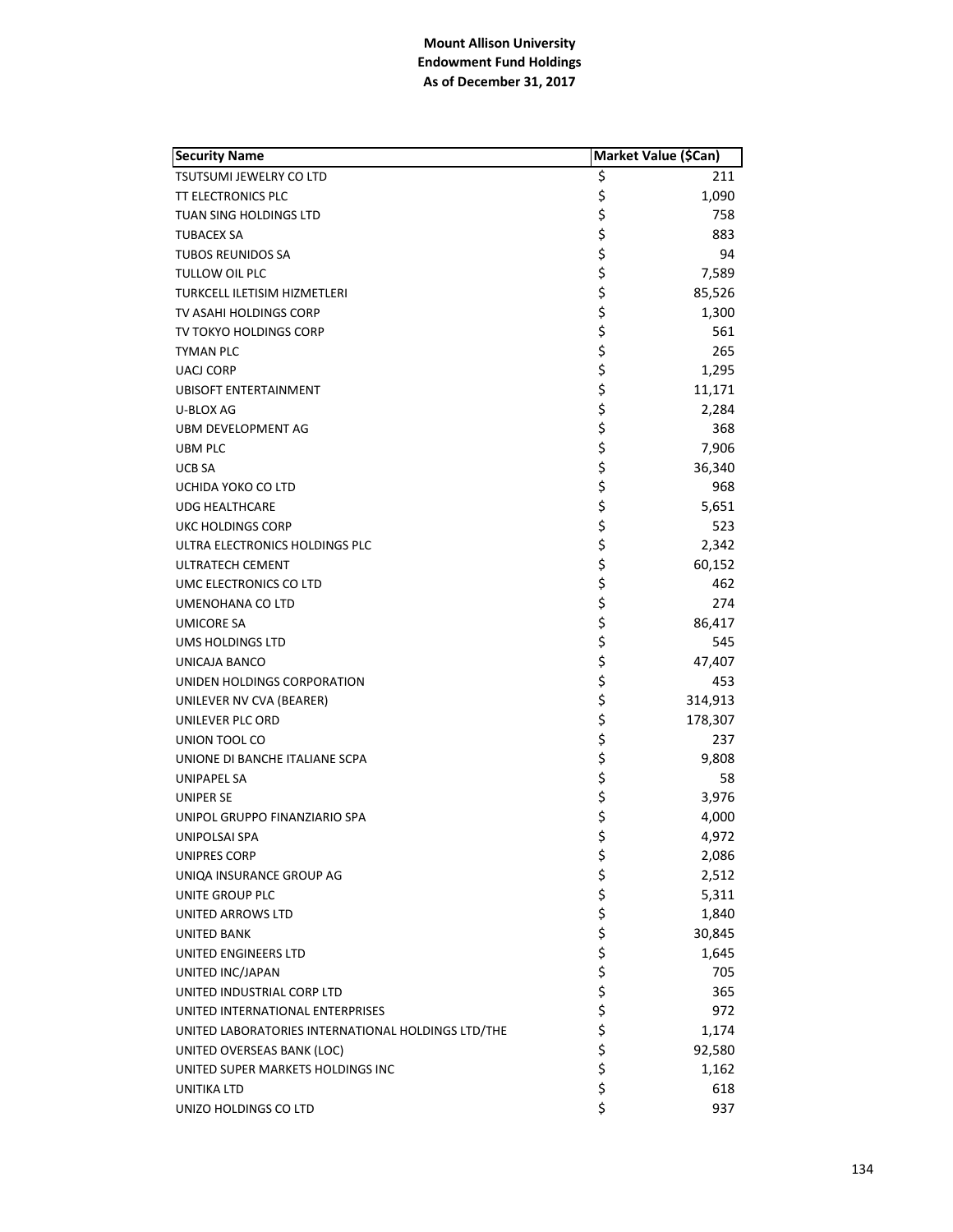| <b>Security Name</b>                                 |          | Market Value (\$Can) |
|------------------------------------------------------|----------|----------------------|
| UOB-KAY HIAN HOLDINGS LTD                            | \$       | 881                  |
| <b>UOL GROUP LTD</b>                                 | \$       | 2,944                |
| <b>UOL GROUP LTD</b>                                 | \$       | 1,574                |
| UP ENERGY DEVELOPMENT GROUP                          | \$       | 19                   |
| <b>UPONOR OYJ</b>                                    | \$       | 2,264                |
| UPP HOLDINGS LTD                                     | \$       | 146                  |
| U-SHIN LTD                                           | \$       | 395                  |
| <b>USHIO INC</b>                                     | \$       | 3,359                |
| USS CO LTD                                           | \$       | 45,414               |
| UT GROUP CO LTD                                      | \$       | 1,376                |
| V TECHNOLOGY CO LTD                                  | \$       | 1,392                |
| <b>VAISALA OYJ</b>                                   | \$       | 1,116                |
| <b>VALE</b>                                          | \$       | 152,987              |
| <b>VALIANT HOLDING</b>                               | \$       | 3,619                |
| <b>VALLOUREC SA</b>                                  | \$       | 3,381                |
| <b>VALMET CORP</b>                                   | \$       | 5,725                |
| <b>VALNEVA SE</b>                                    | \$       | 332                  |
| VALOR HOLDINGS CO LTD                                | \$       | 1,915                |
| VALORA HOLDING AG                                    | \$       | 2,232                |
| <b>VALUE PARTNERS GROUP LTD</b>                      | \$       | 1,969                |
| <b>VALUETRONICS HOLDINGS LTD</b>                     | \$       | 453                  |
| VAN DE VELDE NV                                      | \$       | 852                  |
| VAN LANSCHOT KEMPEN NV                               | \$       | 770                  |
| <b>VASTNED RETAIL</b>                                | \$       | 2,111                |
| VAT GROUP AG                                         | \$       | 5,039                |
| VAUDOISE ASSURANCES HOLDING SA                       | \$       | 937                  |
| VECTOR INC/MINATO-KU                                 | \$       | 571                  |
| <b>VECTURA GROUP PLC</b>                             | \$       | 1,662                |
| <b>VEDANTA RESOURCES PLC</b>                         | \$       | 2,184                |
| <b>VEIDEKKE ASA</b>                                  | \$       | 1,297                |
| <b>VERBIO AG</b>                                     | \$       | 295                  |
| <b>VERBUND AG</b>                                    | \$       | 1,917                |
| <b>VESUVIUS PLC</b>                                  | \$       | 3,456                |
| <b>VETOQUINOL SA</b>                                 | \$       | 408                  |
| <b>VETROPACK HOLDING AG</b>                          | \$       | 872                  |
| <b>VIA HOLDINGS INC</b>                              | \$       | 287                  |
| VICTORIA PARK AB-B SHS                               |          | 1,209                |
| VICTORY CITY INTERNATIONAL HOLDINGS LTD              |          | 209                  |
| <b>VICTREX PLC</b>                                   | \$\$\$   | 6,122                |
| <b>VIDRALA SA</b>                                    | \$       | 3,830                |
| VIENNA INSURANCE GROUP AG WIENER VERSICHERUNG GRUPPE | \$       | 2,147                |
| VILLA WORLD GROUP                                    |          | 580                  |
| <b>VILLAGE ROADSHOW LTD</b>                          | \$<br>\$ | 602                  |
| <b>VILLEROY AND BOCH AG PREFERENCE</b>               | \$       | 502                  |
| <b>VILMORIN &amp; CIE</b>                            | \$       | 1,493                |
| <b>VINCI SA</b>                                      | \$       | 225,248              |
| VIOHALCO SA                                          | \$       | 244                  |
| VIRBAC SA                                            | \$       | 1,227                |
| VIRGIN AUSTRALIA HOLDINGS LTD                        | \$       | 382                  |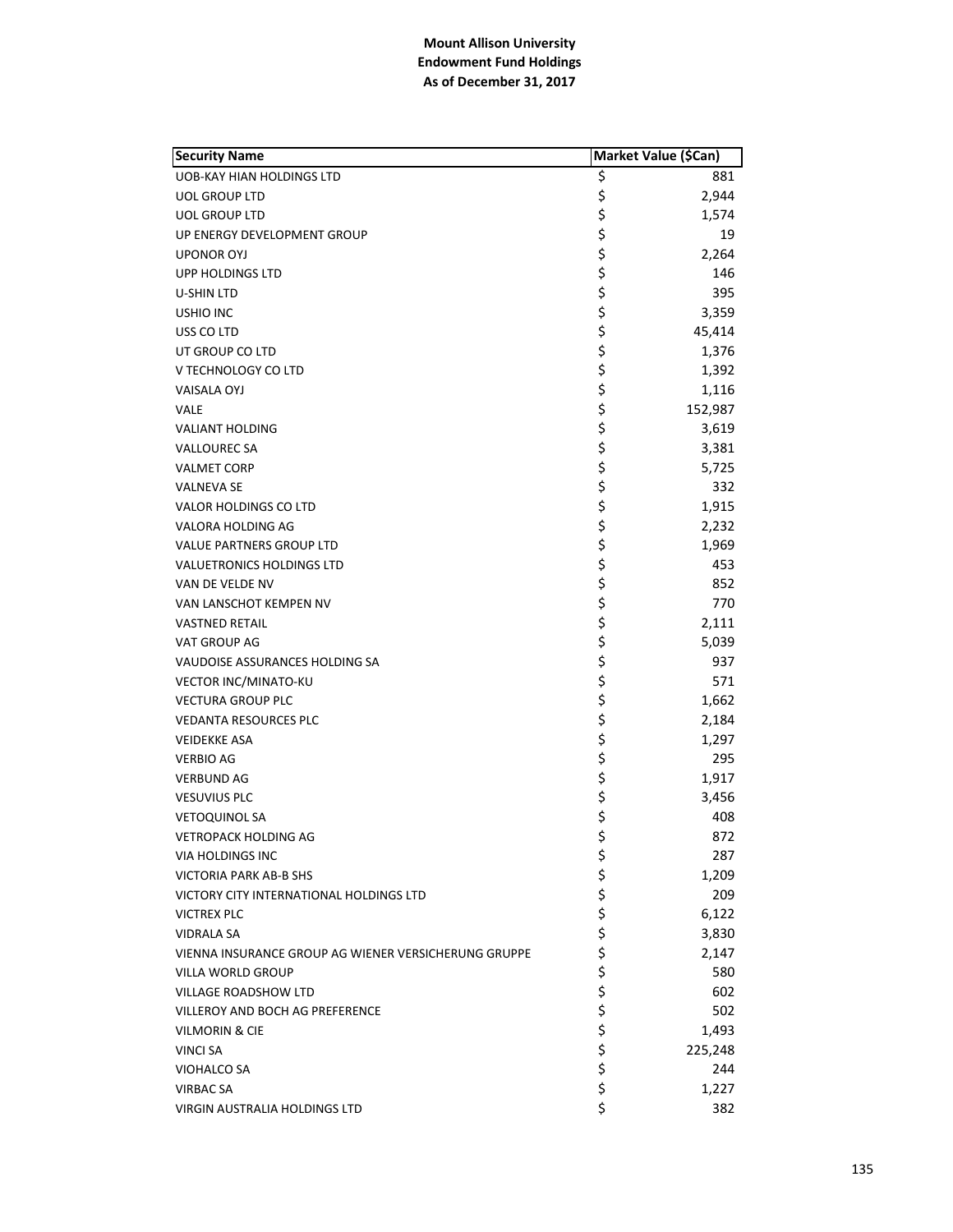| <b>Security Name</b>                 | Market Value (\$Can) |         |
|--------------------------------------|----------------------|---------|
| <b>VIRGIN MONEY HOLDINGS UK PLC</b>  | \$                   | 1,890   |
| <b>VIRTUS HEALTH LTD</b>             | \$                   | 587     |
| <b>VISCOFAN SA</b>                   | \$                   | 4,684   |
| VISION INC/TOKYO JAPAN               | \$                   | 556     |
| <b>VITA GROUP LTD</b>                | \$                   | 106     |
| VITAL HEALTHCARE PROPERTY TRUST      | \$                   | 1,094   |
| VITAL KSK HOLDINGS INC               | \$                   | 731     |
| VITASOY INTERNATIONAL HOLDINGS LTD   | \$                   | 4,640   |
| VITEC GROUP PLC/THE                  | \$                   | 1,080   |
| <b>VITROLIFE AB</b>                  | \$                   | 1,624   |
| VITTORIA ASSICURAZIONI SPA           | \$                   | 812     |
| VIVA INDUSTRIAL TRUST                | \$                   | 451     |
| <b>VIVENDI</b>                       | \$                   | 188,039 |
| <b>VOCUS GROUP LTD</b>               | \$                   | 2,920   |
| <b>VODAFONE GROUP PLC</b>            | \$                   | 104,795 |
| <b>VOLKSWAGEN AG PFD</b>             | \$                   | 144,514 |
| <b>VOLUTION GROUP PLC</b>            | \$                   | 219     |
| <b>VONOVIA SE</b>                    | \$                   | 69,437  |
| VONTOBEL HOLDING AG                  | \$                   | 2,931   |
| VOSSLOH AG                           | \$                   | 997     |
| <b>VP BANK AG</b>                    | \$                   | 852     |
| <b>VP PLC</b>                        | \$                   | 211     |
| <b>VSTECS HOLDINGS LTD</b>           | \$                   | 1,356   |
| VT HOLDINGS CO LTD                   | \$                   | 999     |
| <b>VTECH HOLDINGS LTD</b>            | \$                   | 3,221   |
| VTG AG                               | \$                   | 1,149   |
| VZ HOLDING AG                        | \$                   | 1,866   |
| <b>WACKER CHEMIE AG</b>              | \$                   | 4,969   |
| <b>WACKER NEUSON SE</b>              | \$                   | 2,407   |
| WACOAL HOLDINGS CORP                 | \$                   | 2,726   |
| WAI KEE HOLDINGS LTD                 | \$                   | 245     |
| <b>WAKACHIKU CONSTRUCTION CO LTD</b> | \$                   | 482     |
| <b>WAKITA &amp; CO LTD</b>           | \$                   | 872     |
| <b>WALLISER KANTONALBANK-REG</b>     | \$                   | 333     |
| <b>WALTER MEIER AG</b>               | \$                   | 198     |
| WARABEYA NICHIYO HOLDINGS CO LTD     | \$                   | 612     |
| <b>WAREHOUSES DE PAUW SCA</b>        |                      | 4,632   |
| <b>WARTECK INVEST AG</b>             | \$\$\$               | 521     |
| <b>WARTSILA</b>                      |                      | 82,699  |
| <b>WASHTEC AG</b>                    | \$\$\$\$             | 1,824   |
| WATAMI CO LTD                        |                      | 599     |
| WDB HOLDINGS CO LTD                  |                      | 647     |
| <b>WEATHERNEWS INC</b>               |                      | 446     |
| <b>WEBJET LTD</b>                    | \$                   | 1,974   |
| <b>WEG</b>                           | \$                   | 70,585  |
| WENDEL                               | \$                   | 65,591  |
| WERELDHAVE BELGIUM NV                | \$                   | 888     |
| <b>WERELDHAVE NV</b>                 | \$                   | 4,250   |
| <b>WESFARMERS LTD</b>                | \$                   | 366,509 |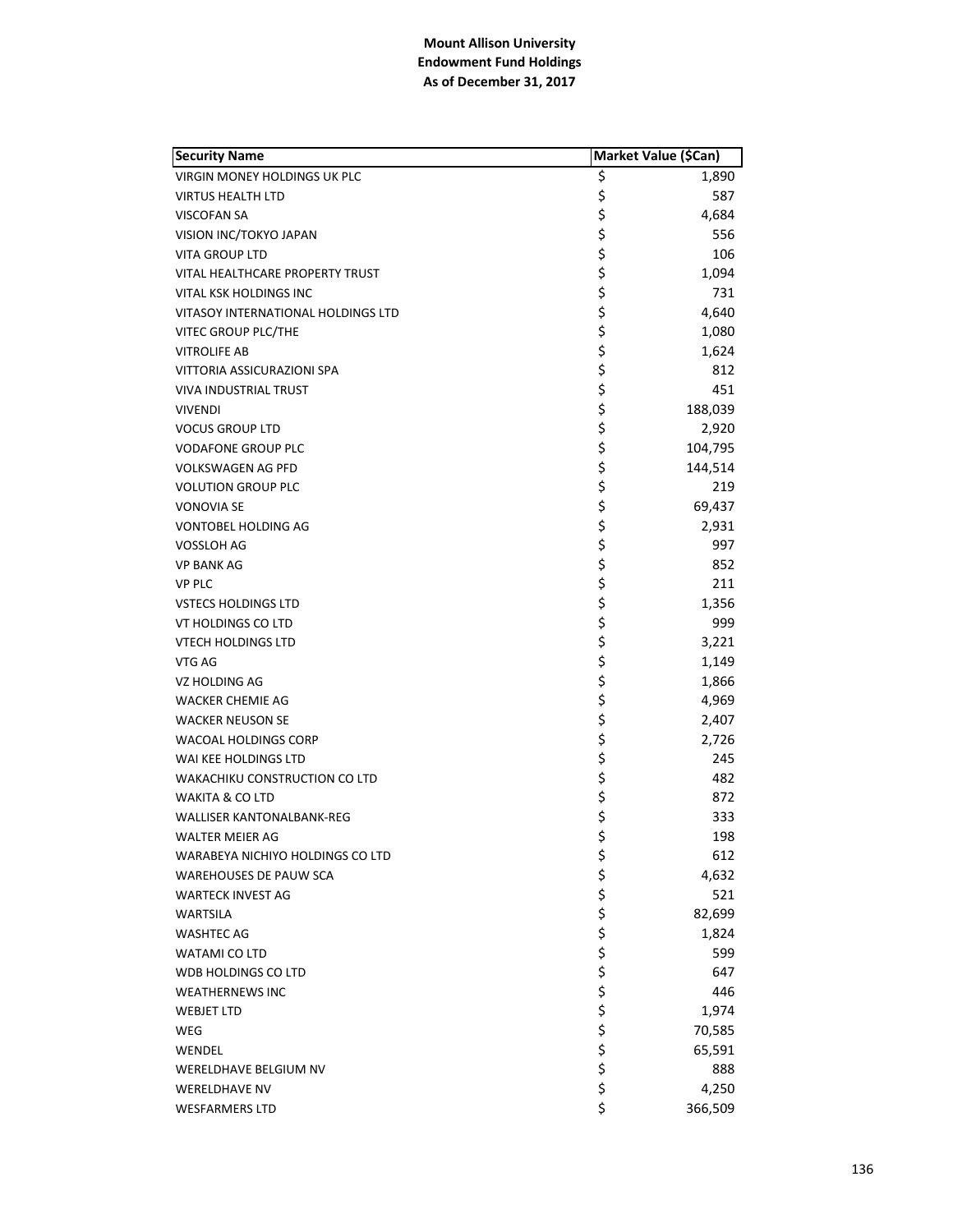| <b>Security Name</b>              |        | Market Value (\$Can) |
|-----------------------------------|--------|----------------------|
| WESSANEN                          | \$     | 3,222                |
| <b>WEST HOLDINGS CORP</b>         | \$     | 260                  |
| <b>WESTERN AREAS LTD</b>          | \$     | 1,850                |
| <b>WESTGOLD RESOURCES LTD</b>     | \$     | 480                  |
| WH GROUP LTD                      | \$     | 223,942              |
| WH GROUP LTD                      | \$     | 73,780               |
| WH SMITH PLC                      | \$     | 6,424                |
| WHEELOCK & CO LTD                 | \$     | 44,324               |
| WHEELOCK PROPERTIES SINGAPORE LTD | \$     | 828                  |
| WHITEHAVEN COAL LTD               | \$     | 4,015                |
| WIENERBERGER AG                   | \$     | 4,423                |
| <b>WIHLBORGS FASTIGHETER AB</b>   | \$     | 2,788                |
| WILH WILHELMSEN HOLDING ASA       | \$     | 552                  |
| WILLIAM DEMANT HOLDING A/S        | \$     | 39,902               |
| WILLIAM HILL PLC                  | \$     | 7,546                |
| <b>WILMINGTON PLC</b>             | \$     | 148                  |
| <b>WINCANTON PLC</b>              | \$     | 946                  |
| WINCOR NIXDORF AG                 | \$     | 1,314                |
| WING ON CO INTERNATIONAL LTD      | \$     | 382                  |
| WING TAI HOLDINGS LTD             | \$     | 1,509                |
| WING TAI PROPERTIES LTD           | \$     | 569                  |
| <b>WIN-PARTNERS CO LT</b>         | \$     | 300                  |
| WISETECH GLOBAL LTD               | \$     | 1,711                |
| WIZZ AIR HOLDINGS PLC             | \$     | 1,386                |
| WOOD ONE CO LTD                   | \$     | 305                  |
| WOOLWORTHS GROUP LTD              | \$     | 41,539               |
| WORKSPACE GROUP                   | \$     | 3,106                |
| WORLD HOLDINGS CO LTD             | \$     | 411                  |
| <b>WORLDLINE SA</b>               | \$     | 2,943                |
| <b>WORLEYPARSONS LTD</b>          | \$     | 5,106                |
| WOWOW INC                         | \$     | 317                  |
| WPP AUNZ LTD                      | \$     | 443                  |
| WPP PLC NEW (UK)                  | \$     | 112,261              |
| WUESTENROT & WUERTTEMBERGISCHE AG | \$     | 947                  |
| <b>X5 RETAIL GROUP</b>            | \$     | 151,529              |
| <b>XAAR PLC</b>                   | \$     | 786                  |
| <b>XEBIO HOLDINGS CO LTD</b>      |        | 1,026                |
| <b>XERO LTD</b>                   |        | 2,609                |
| XING SE                           | ややややや  | 1,521                |
| XINYI GLASS HOLDINGS LTD          |        | 225                  |
| <b>XP POWER LTD</b>               |        | 1,912                |
| XXL ASA                           |        | 1,468                |
| YAHAGI CONSTRUCTION CO LTD        |        | 508                  |
| YAKUODO CO LTD                    |        | 481                  |
| YAMABIKO CORP                     |        | 819                  |
| YAMADA CONSULTING GROUP CO LTD    | \$\$\$ | 366                  |
| YAMAGATA BANK LTD/THE             | \$     | 1,224                |
| YAMAICHI ELECTRONICS CO LTD       | \$     | 980                  |
| YA-MAN LTD                        | \$     | 1,092                |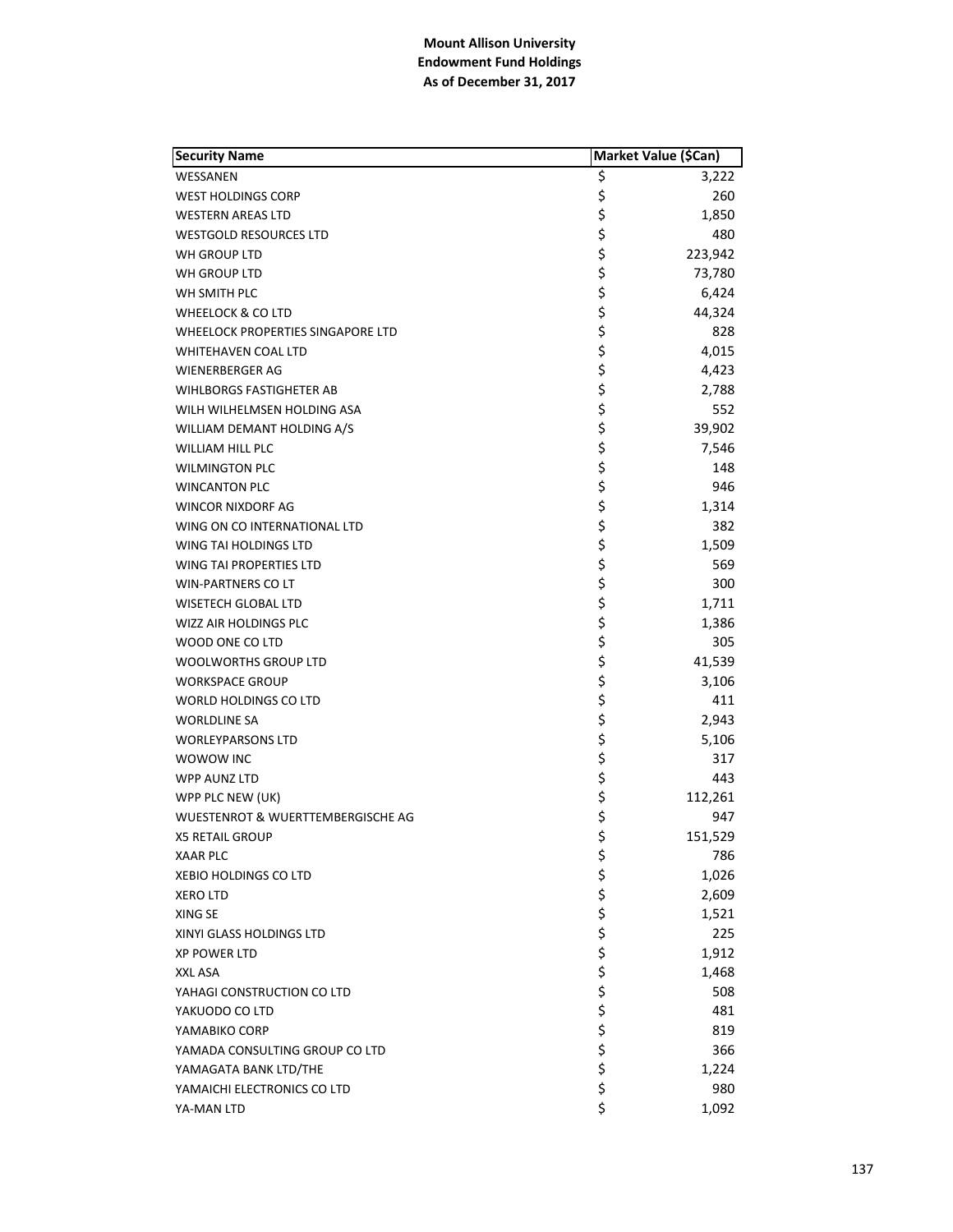| <b>Security Name</b>               | Market Value (\$Can) |         |
|------------------------------------|----------------------|---------|
| YAMANASHI CHUO BANK LTD/THE        | \$                   | 1,410   |
| YAMATANE CORP                      | \$                   | 587     |
| YAMATO KOGYO CO LTD                | \$                   | 2,503   |
| YAMAZEN CORP                       | \$                   | 1,347   |
| YANGZIJIANG SHIPBUILDING HOLDI     | \$                   | 15,905  |
| YAOKO CO LTD                       | \$                   | 1,685   |
| YARA INTERNATIONAL ASA             | \$                   | 78,923  |
| YASUNAGA CORP                      | \$                   | 404     |
| YAT SING HOLDINGS LTD              | \$                   | 558     |
| YEEBO INTERNATIONAL HLDG           | \$                   | 272     |
| YELLOW HAT LTD                     | \$                   | 913     |
| YGM TRADING LTD                    | \$                   | 63      |
| LYO TIY                            | \$                   | 1,626   |
| YODOGAWA STEEL WORKS LTD           | \$                   | 1,469   |
| YOKOGAWA BRIDGE HOLDINGS CORP      | \$                   | 1,615   |
| YOKOHAMA REITO CO LTD              | \$                   | 962     |
| YOKOWO CO LTD                      | \$                   | 337     |
| YOMEISHU SEIZO CO LTD              | \$                   | 251     |
| YOMIURI LAND CO LTD                | \$                   | 380     |
| YONDOSHI HOLDINGS INC              | \$                   | 1,374   |
| YONGNAM HLDGS                      | \$                   | 125     |
| YOOX NET-A-PORTER GROUP            | \$                   | 4,149   |
| YOROZU CORP                        | \$                   | 602     |
| YOSHINOYA HOLDINGS CO LTD          | \$                   | 1,393   |
| YPSOMED HOLDING AG                 | \$                   | 1,085   |
| <b>YT REALTY GROUP LTD</b>         | \$                   | 138     |
| YUASA TRADING CO LTD               | \$                   | 1,176   |
| YUE YUEN INDUSTRIAL HOLDINGS L     | \$                   | 102,770 |
| YULE CATTO & CO PLC                | \$                   | 3,780   |
| YUME NO MACHI SOUZOU IINKAI CO LTD | \$                   | 831     |
| YUMESHIN HOLDINGS CO LTD           | \$                   | 1,140   |
| YURTEC CORP                        | \$                   | 922     |
| YUSHIRO CHEMICAL INDUSTRY CO LTD   | \$                   | 549     |
| <b>Z ENERGY LIMITED</b>            | \$                   | 2,236   |
| ZARDOYA OTIS SA                    | \$                   | 3,823   |
| ZEAL NETWORK SE                    | \$                   | 248     |
| ZEALAND PHARMA A/S                 |                      | 667     |
| <b>ZEHNDER GROUP</b>               |                      | 921     |
| ZENRIN CO LTD                      |                      | 2,105   |
| ZHUZHOU CSR TIMES ELECTRIC         |                      | 109,519 |
| ZIGEXN CO LTD                      |                      | 621     |
| ZIGNAGO VETRO SPA                  |                      | 581     |
| ZOJIRUSHI CORP                     |                      | 880     |
| ZPG PLC                            |                      | 2,457   |
| ZUG ESTATES HOLDING AG             |                      | 770     |
| ZUGER KANTONALBANK AG              |                      | 1,400   |
| <b>ZUIKO CORP</b>                  |                      | 444     |
| <b>ZUKEN INC</b>                   | ぐろうさ こうさ こうさ         | 801     |
| <b>ZUMTOBEL AG</b>                 | \$                   | 563     |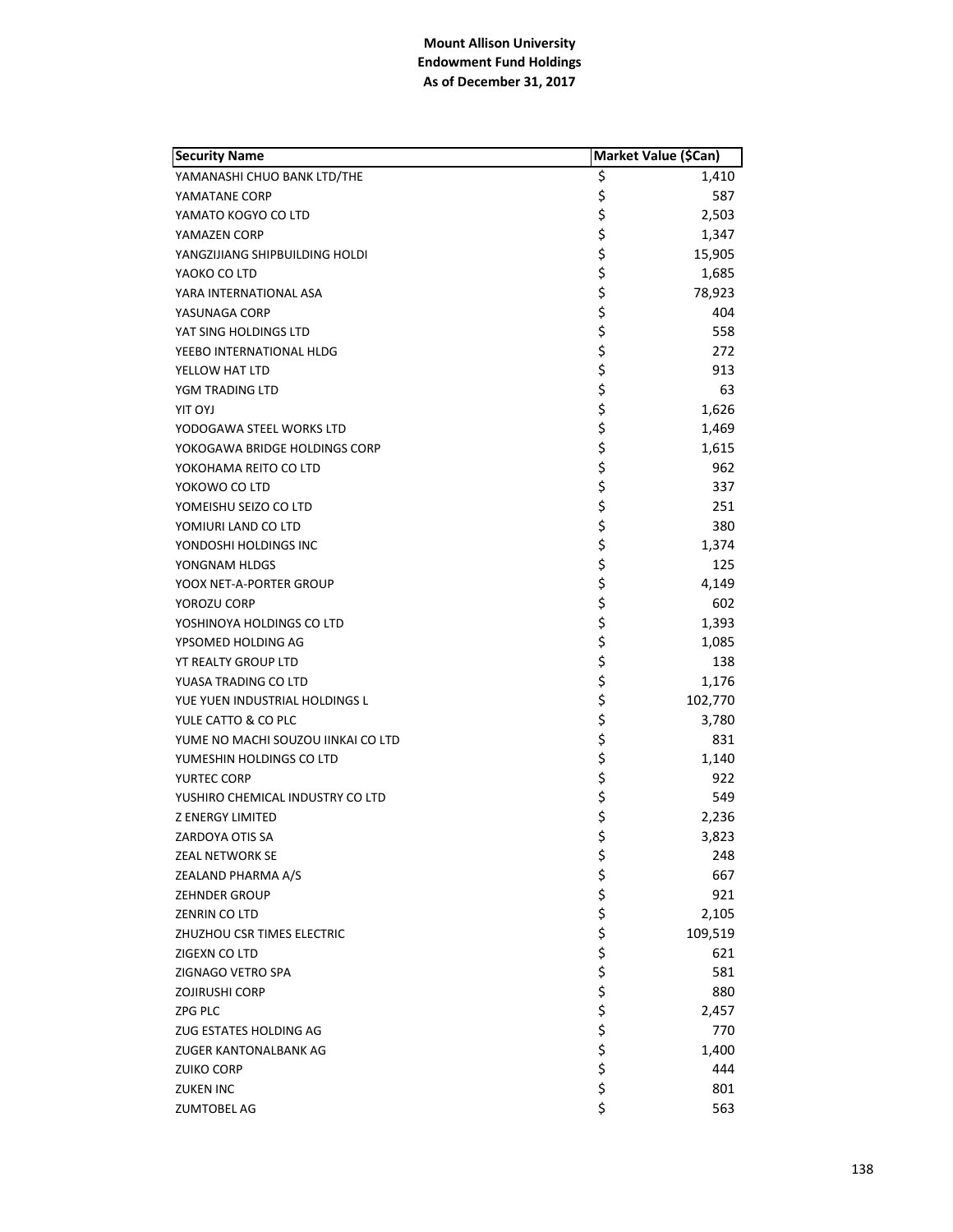| <b>Security Name</b>                    | Market Value (\$Can) |
|-----------------------------------------|----------------------|
| ZURICH INSURANCE GROUP AG               | \$<br>255,395        |
| <b>FIXED INCOME HOLDINGS</b>            |                      |
|                                         |                      |
| 407 EAST DEVELOPMENT GROUP GENERAL      | \$<br>2,461          |
| <b>407 INTERNATIONAL INC</b>            | \$<br>283,127        |
| 55 SCHOOL BOARD TRUST                   | \$<br>59,943         |
| <b>AEROPORTS DE MONTREAL</b>            | \$<br>141,232        |
| AIMCO REALTY INVESTORS LP               | \$<br>21,179         |
| ALBERTA POWERLINE LP                    | \$<br>68,459         |
| ALECTRA INC                             | \$<br>31,078         |
| <b>ALTAGAS LTD</b>                      | \$<br>37,271         |
| <b>ALTALINK LP</b>                      | \$<br>187,793        |
| ARROW LAKES POWER CO                    | \$<br>7,051          |
| <b>BC FERRY SERVICES INC</b>            | \$<br>85,519         |
| <b>BELL CANADA</b>                      | \$<br>214,115        |
| <b>BROOKFIELD ASSET MANAGEMENT INC.</b> | \$<br>29,004         |
| <b>BRP FINANCE ULC</b>                  | \$<br>29,280         |
| <b>BRUCE POWER LP</b>                   | \$<br>50,819         |
| CAMECO CORPORATION                      | \$<br>6,415          |
| <b>CANADA HOUSING TRUST</b>             | \$<br>133,601        |
| CANADA LIFE ASSURANCE CO                | \$<br>4,341          |
| CANADA LIFE CAP TRUST                   | \$<br>5,309          |
| CANADA POST CORPORATION                 | \$<br>32,405         |
| CANADIAN NATIONAL RAILWAY COMPANY       | \$<br>51,731         |
| CANADIAN NATURAL RESOURCES LTD          | \$<br>24,746         |
| CANADIAN PACIFIC RAILWAY CO             | \$<br>39,096         |
| CANADIAN TIRE CORPORATION LIMITED       | \$<br>35,474         |
| CANADIAN UTIL LTD                       | \$                   |
| CAPITAL CITY LINK GENERAL PARTNERS      | \$<br>39,925         |
| <b>CHOICE PROPERTIES REIT</b>           | \$<br>12,138         |
| <b>CIBC CAPITAL TRUST</b>               | \$<br>20,267         |
| <b>CITY OF MONTREAL</b>                 | \$<br>41,308         |
| <b>CITY OF OTTAWA</b>                   | \$<br>71,141         |
| <b>CITY OF TORONTO</b>                  | \$<br>183,784        |
| <b>CITY OF VANCOUVER</b>                | \$<br>7,631          |
| <b>CITY OF WINNIPEG</b>                 | \$<br>45,179         |
| CROSSLINX TRANSIT SOLUTIONS GENERA      | \$<br>27,068         |
| <b>CSS FSCC PARTNERSHIP</b>             | \$<br>18,138         |
| CU INC                                  | \$<br>386,258        |
| <b>ENBRIDGE GAS DISTRIBUTION INC</b>    | \$<br>120,357        |
| <b>ENBRIDGE INC.</b>                    | \$<br>138,384        |
| <b>ENBRIDGE INCOME FUND</b>             | \$<br>14,488         |
| <b>ENBRIDGE PIPE LINES INC</b>          | \$<br>118,615        |
| EPCOR UTILITIES INC                     | \$<br>100,034        |
| <b>FINANCEMENT-QUEBEC</b>               | \$<br>108,136        |
| FINNING INTERNATIONAL INC               | \$<br>10,838         |
| <b>FIRST NATIONS ETF LP</b>             | \$<br>21,262         |
| <b>FIRST NATIONS FINANCE AUTHORITY</b>  | \$<br>7,521          |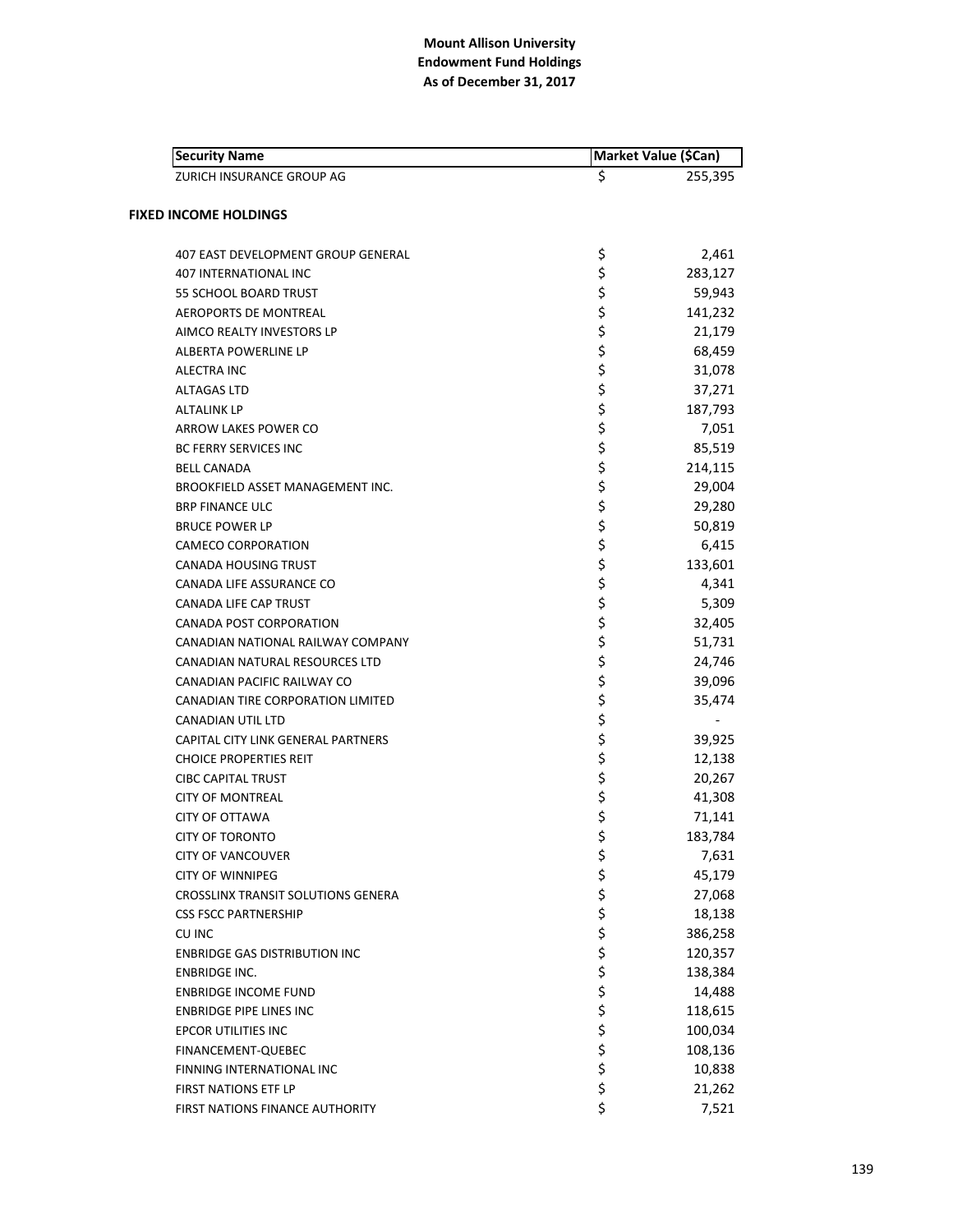| <b>Security Name</b>                      | Market Value (\$Can) |           |
|-------------------------------------------|----------------------|-----------|
| <b>FORTIS INC</b>                         | \$                   | 35,971    |
| <b>FORTISALBERTA INC</b>                  | \$                   | 142,116   |
| FORTISBC ENERGY INC 3.375 13/4/2045       | \$                   | 46,865    |
| G/L OTHER                                 | \$                   | 177,867   |
| <b>G/L OTHER</b>                          | \$                   | 9,235     |
| <b>GAZ METRO INC</b>                      | \$                   | 44,875    |
| GAZ METROPOLITAN AND CO                   | \$                   | 9,843     |
| GEORGE WESTON LIMITED                     | \$                   | 18,580    |
| <b>GOVERNMENT OF CANADA</b>               | \$                   | 9,254,312 |
| <b>GRAND RENEWABLE SOLAR LP</b>           | \$                   | 5,170     |
| <b>GREATER TORONTO AIRPORTS AUTHORITY</b> | \$                   | 298,500   |
| <b>GREAT-WEST LIFECO INC.</b>             | \$                   | 75,482    |
| HALIFAX INTERNATIONAL AIRPORT AUTH        | \$                   | 21,649    |
| HEALTH MONTREAL COLLECTIVE LP             | \$                   | 107,002   |
| HIGHWAY 407                               | \$                   | 24,939    |
| <b>HOSPITAL FOR SICK CHILDREN</b>         | \$                   | 20,460    |
| <b>HOSPITAL INFRASTRUCTURE PARTNERS</b>   | \$                   | 35,529    |
| <b>HYDRO ONE INC</b>                      | \$                   | 64,312    |
| <b>HYDRO ONE INC.</b>                     | \$                   | 309,006   |
| HYDRO OTTAWA HOLDING INC                  | \$                   | 26,571    |
| HYDRO-QUEBEC                              | \$                   | 653,376   |
| IGM FINANCIAL INC                         | \$                   | 39,400    |
| <b>INPOWER BC GENERAL PARTNERSHIP</b>     | \$                   | 16,230    |
| INTACT FINANCIAL CORP                     | \$                   | 36,248    |
| INTEGRATED TEAM SOLUTIONS PCH PART        | \$                   | 24,939    |
| INTER PIPELINE LTD                        | \$                   | 28,534    |
| <b>INVESTORS GROUP INC.</b>               | \$                   | 34,119    |
| KINGSTON SOLAR LP INC.                    | \$                   | 12,083    |
| LABRADOR ISLAND LINK FUNDING TRUST        | \$                   | 148,586   |
| LOBLAW CO LTD                             | \$                   | 120,218   |
| <b>LOWER MATTAGAMI ENERGY LP</b>          | \$                   | 66,634    |
| MANULIFE FINANCE DELAWARE LP              | \$                   | 40,617    |
| <b>MARITIME LINK FINANCING TRUST</b>      | \$                   | 74,487    |
| MELANCTHON WOLFE WIND LP                  | \$                   | 8,350     |
| <b>METRO INC</b>                          | \$                   | 67,906    |
| MONTREAL UNIVERSITY HOSPITAL              | \$                   | 3,014     |
| MUNICIPALITY OF YORK REGIONAL             | \$                   | 56,404    |
| MUSKRAT FALLS/LABRADOR TRANSMISSIO        | \$                   | 159,591   |
| MUTUAL LIFE CANADA                        | \$                   | 14,654    |
| NAV CANADA                                | \$                   | 21,539    |
| NEWFOUNDLAND & LAB HYDRO                  | \$                   | 38,902    |
| NORTH BATTLEFORD POWER LP                 | \$                   | 34,838    |
| NORTH WEST REDWATER PARTNERSHIP           | \$                   | 236,123   |
| NORTHLAND POWER SOLAR FINANCE ONE         | \$                   | 12,967    |
| NORTHWESTCONNECT GROUP                    | \$                   | 17,695    |
| NOVA GAS TRANSMISSION                     | \$                   | 10,590    |
| NOVA SCOTIA POWER INC                     | \$                   | 105,813   |
| ONTARIO SCHOOL BOARDS FIN CO              | \$                   | 31,990    |
| ONTARIO SCHOOL BOARDS FUNDING CORP        | \$                   | 7,659     |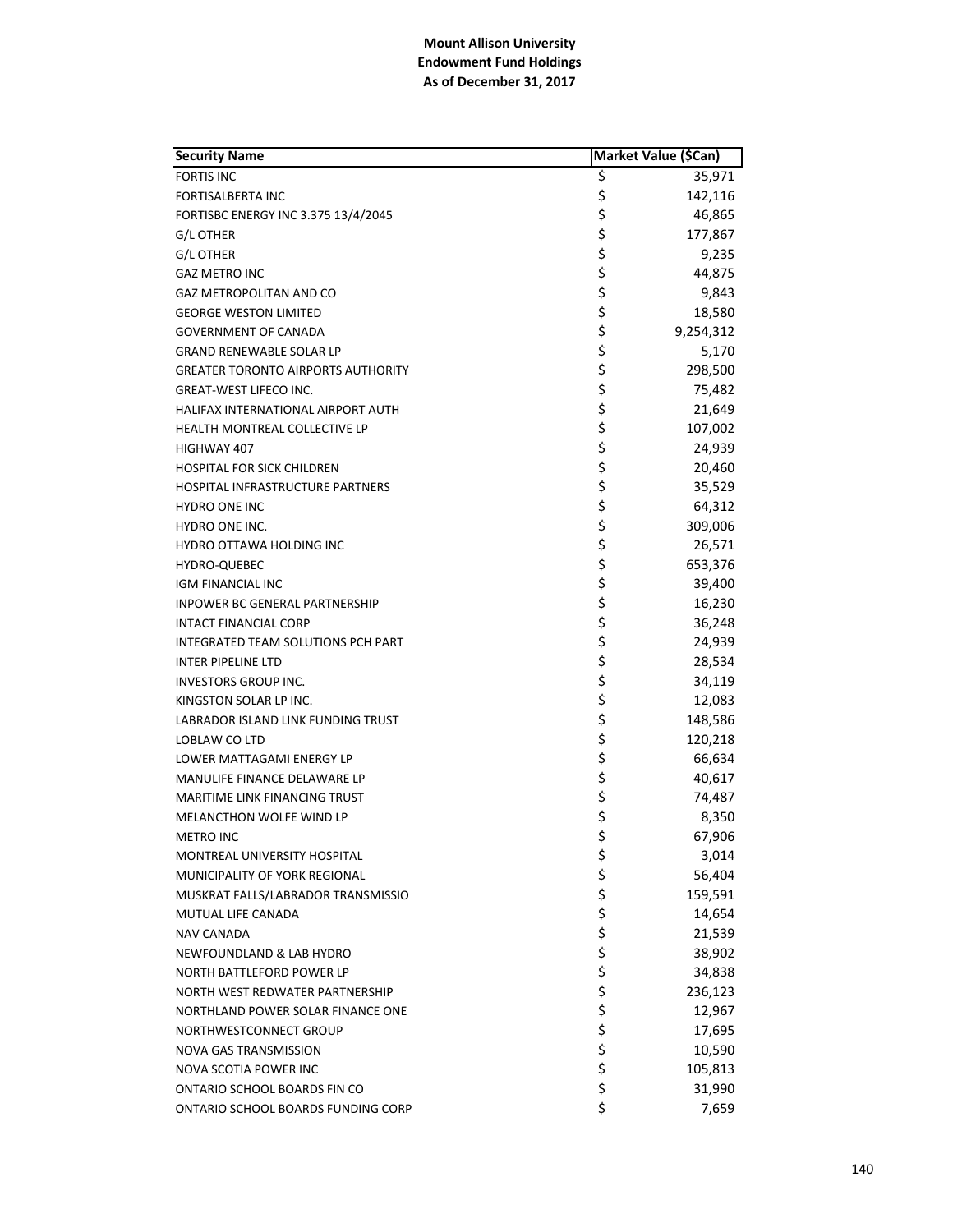| <b>Security Name</b>                       | Market Value (\$Can) |           |
|--------------------------------------------|----------------------|-----------|
| <b>ONTARIO SRATEGIC INFRAS FINANCE</b>     | \$                   | 32,432    |
| <b>OPB FINANCE TRUST</b>                   | \$                   | 42,414    |
| OTTAWA MACDONALD-CARTIER INTERNATIONAL     | \$                   | 26,460    |
| PEMBINA PIPELINE CORP                      | \$                   | 91,712    |
| PLENARY HEALTH BRIDGEPOINT LP              | \$                   | 26,986    |
| PLENARY HEALTH HAMILTON LP                 | \$                   | 17,778    |
| PLENARY HLTH CARE PTNRSHP HUMBR LP         | \$                   | 37,658    |
| PLENARY PROPERTIES LTAP LP                 | \$                   | 59,805    |
| POWER CORPORATION OF CANADA                | \$                   | 28,727    |
| POWER FINANCIAL CORPORATION                | \$                   | 20,184    |
| PROVINCE OF ALBERTA                        | \$                   | 942,033   |
| PROVINCE OF BRITISH COLUMBIA               | \$                   | 1,259,113 |
| PROVINCE OF MANITOBA PROVINCE              | \$                   | 678,419   |
| PROVINCE OF NEW BRUNSWICK                  | \$                   | 511,426   |
| PROVINCE OF NEWFOUNDLAND                   | \$                   | 310,029   |
| PROVINCE OF NOVA SCOTIA                    | \$                   | 316,914   |
| PROVINCE OF ONTARIO                        | \$                   | 5,681,851 |
| PROVINCE OF PRINCE EDWARD ISLAND           | \$                   | 80,597    |
| PROVINCE OF QUEBEC                         | \$                   | 3,478,006 |
| PROVINCE OF SASKATCHEWAN                   | \$                   | 592,272   |
| PSS GENERATING STATION LP                  | \$                   | 15,539    |
| REGIONAL MUNICIPALITY OF HALTON            | \$                   | 13,133    |
| REGIONAL MUNICIPALITY OF PEEL              | \$                   | 69,482    |
| REGIONAL MUNICIPALITY OF YORK              | \$                   | 31,852    |
| ROGERS COMMUNICATIONS INC.                 | \$                   | 121,214   |
| ROYAL OFFICE FINANCE LP                    | \$                   | 72,911    |
| SCOTIABANK CAPITAL TRUST                   | \$                   | 51,427    |
| SEA TO SKY HIGHWAY INVESTMENT LP           | \$                   | 19,631    |
| SGTP HIGHWAY BYPASS LIMITED                | \$                   | 21,926    |
| SHAW COMMUNICATIONS INC                    | \$                   | 101,859   |
| SINAI HLTH SYSTEM                          | \$                   | 14,488    |
| SNC-LAVALIN INNISFREE MCGILL FINAN         | \$                   | 51,538    |
| SOCIETE EN COMMANDITE CE SEBASTOPO         | \$                   | 8,405     |
| SOUTH COAST BRITISH COLUMBIA TRANS         | \$                   | 14,239    |
| SOUTH COAST BRITISH COLUMBIA TRANS         | \$                   | 52,202    |
| <b>SSL FINANCE INC</b>                     | \$                   | 37,243    |
| <b>SUN LIFE CAPITAL TRUST</b>              | ちらさささ                | 12,608    |
| SUN LIFE FINANCIAL INC                     |                      | 25,963    |
| SUNCOR ENERGY INC.                         |                      | 60,386    |
| <b>TCHC ISSUER TRUST</b>                   |                      | 2,931     |
| TD CAP TRUST IV FRN                        |                      | 31,409    |
| <b>TELUS CORPORATION</b>                   |                      | 176,429   |
| TERANET HOLDINGS LP                        |                      | 44,653    |
| TERASEN GAS INC.                           |                      | 86,127    |
| <b>TERASEN GAS VANCOUVER IS</b>            | \$\$\$\$             | 18,940    |
| TORONTO HYDRO CORPORATION                  |                      | 60,220    |
| TRANSALTA CORPORATION                      |                      | 22,313    |
| TRANSCANADA PIPELINES LTD 4.550 15/11/2041 | \$                   | 246,271   |
| TRANSED PARTNERS GENERAL PARTNERSHIP       | \$                   | 22,313    |